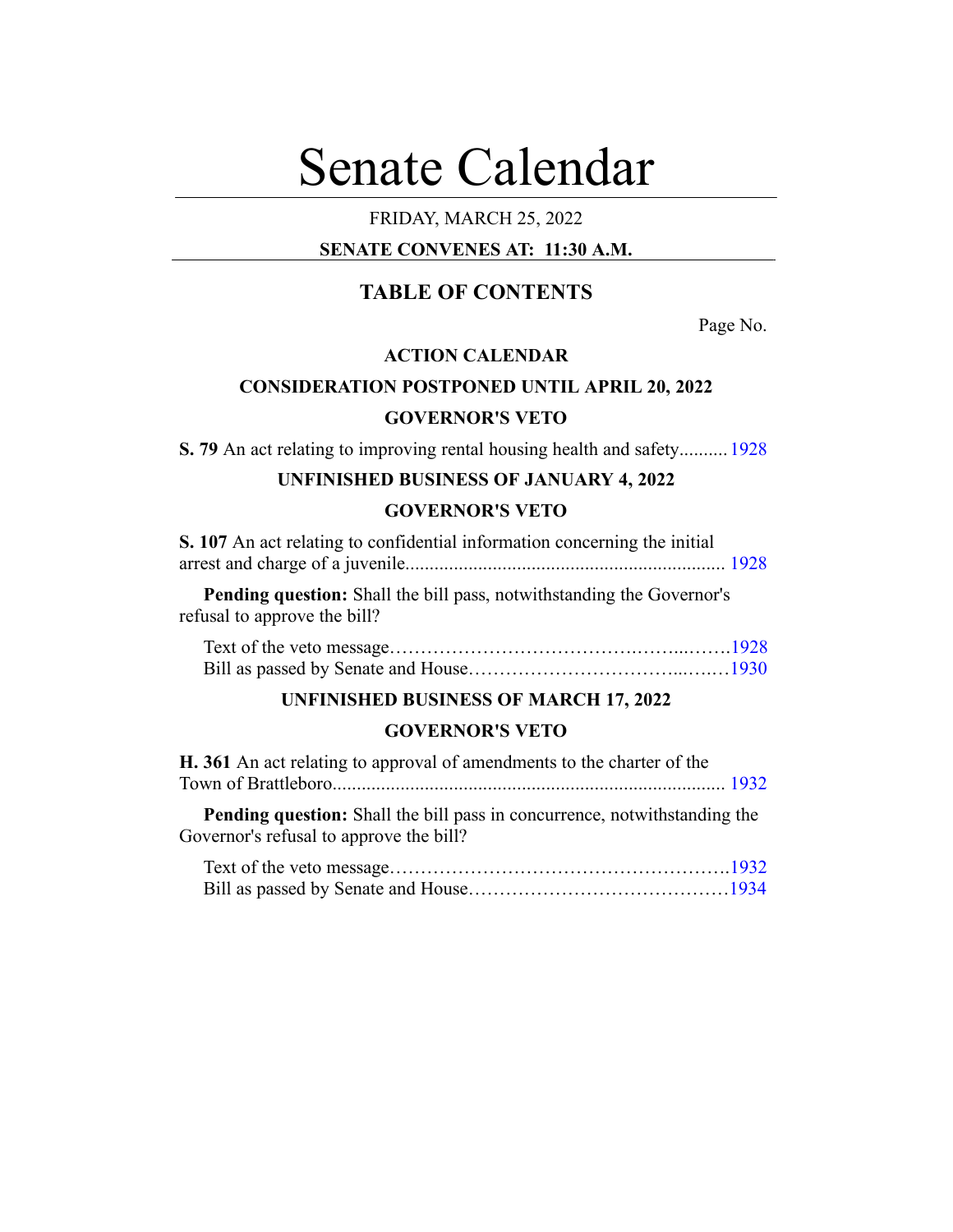## **UNFINISHED BUSINESS OF MARCH 23, 2022**

## **Committee Bill for Second Reading**

## **Favorable with Recommendation of Amendment**

**S. 286** An act relating to amending various public pension and other postemployment benefits

By the Committee on Government Operations (Sen. White for the Committee)

Appropriations Report - Sen. Kitchel ..................................................[1937](#page-13-0)

# **UNFINISHED BUSINESS OF MARCH 24, 2022**

## **Second Reading**

## **Favorable with Recommendation of Amendment**

| S. 148 An act relating to environmental justice in Vermont<br>Natural Resources and Energy Report - Sen. Bray  1970 |  |
|---------------------------------------------------------------------------------------------------------------------|--|
| S. 181 An act relating to authorizing miscellaneous regulatory authority<br>for municipal governments               |  |
|                                                                                                                     |  |
| S. 195 An act relating to the certification of mental health peer support<br>specialists                            |  |
|                                                                                                                     |  |
|                                                                                                                     |  |
|                                                                                                                     |  |
| S. 204 An act relating to licensure of freestanding birth centers                                                   |  |
|                                                                                                                     |  |
|                                                                                                                     |  |
| S. 226 An act relating to expanding access to safe and affordable housing                                           |  |
| Econ Dev, Housing and General Affairs Report - Sen. Sirotkin  2018                                                  |  |
|                                                                                                                     |  |
|                                                                                                                     |  |
|                                                                                                                     |  |
| S. 239 An act relating to enrollment in Medicare supplemental insurance<br>policies                                 |  |
|                                                                                                                     |  |
|                                                                                                                     |  |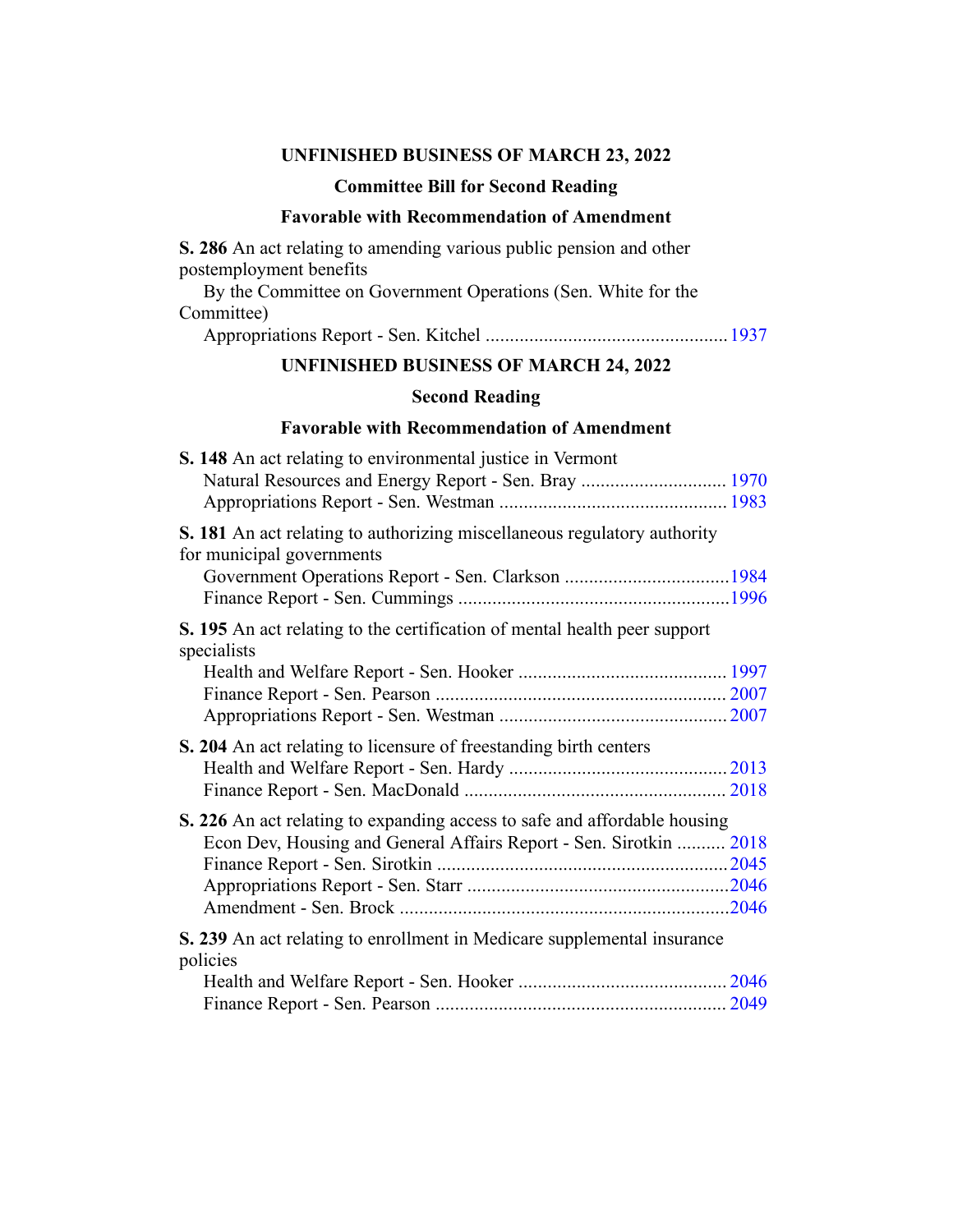| S. 281 An act relating to hunting coyotes with dogs                                                              |  |
|------------------------------------------------------------------------------------------------------------------|--|
|                                                                                                                  |  |
|                                                                                                                  |  |
| S. 285 An act relating to expanding the Blueprint for Health and access to<br>home- and community-based services |  |
|                                                                                                                  |  |
|                                                                                                                  |  |

## **Favorable with Proposal of Amendment**

| <b>H.</b> 447 An act relating to approval of amendments to the charter of the |  |  |  |  |  |
|-------------------------------------------------------------------------------|--|--|--|--|--|
| Town of Springfield                                                           |  |  |  |  |  |
| $\sim$ $\sim$ $\sim$ $\sim$                                                   |  |  |  |  |  |

Government Operations Report - Sen. Clarkson ..................................[2065](#page-141-0)

## **NEW BUSINESS**

## **Third Reading**

**S. 287** An act relating to improving student equity by adjusting the school funding formula and providing education quality and funding oversight...................................................................................................[2066](#page-142-2)

# **Second Reading**

## **Favorable with Proposal of Amendment**

**H. 722** An act relating to final reapportionment of the House of Representatives

Reapportionment Committee - Sen. Collamore ................................... [2066](#page-142-3)

## **NOTICE CALENDAR**

## **Second Reading**

## **Favorable with Proposal of Amendment**

**H. 159** An act relating to community and economic development and workforce revitalization

Econ Dev, Housing and General Affairs Report - Sen. Sirotkin .......... [2071](#page-147-0)

# **CONCURRENT RESOLUTIONS FOR ACTION**

**H.C.R. 122 - 127** (For text of Resolutions, see Addendum to House Calendar for March 24, 2022)................................................................... [2111](#page-187-0)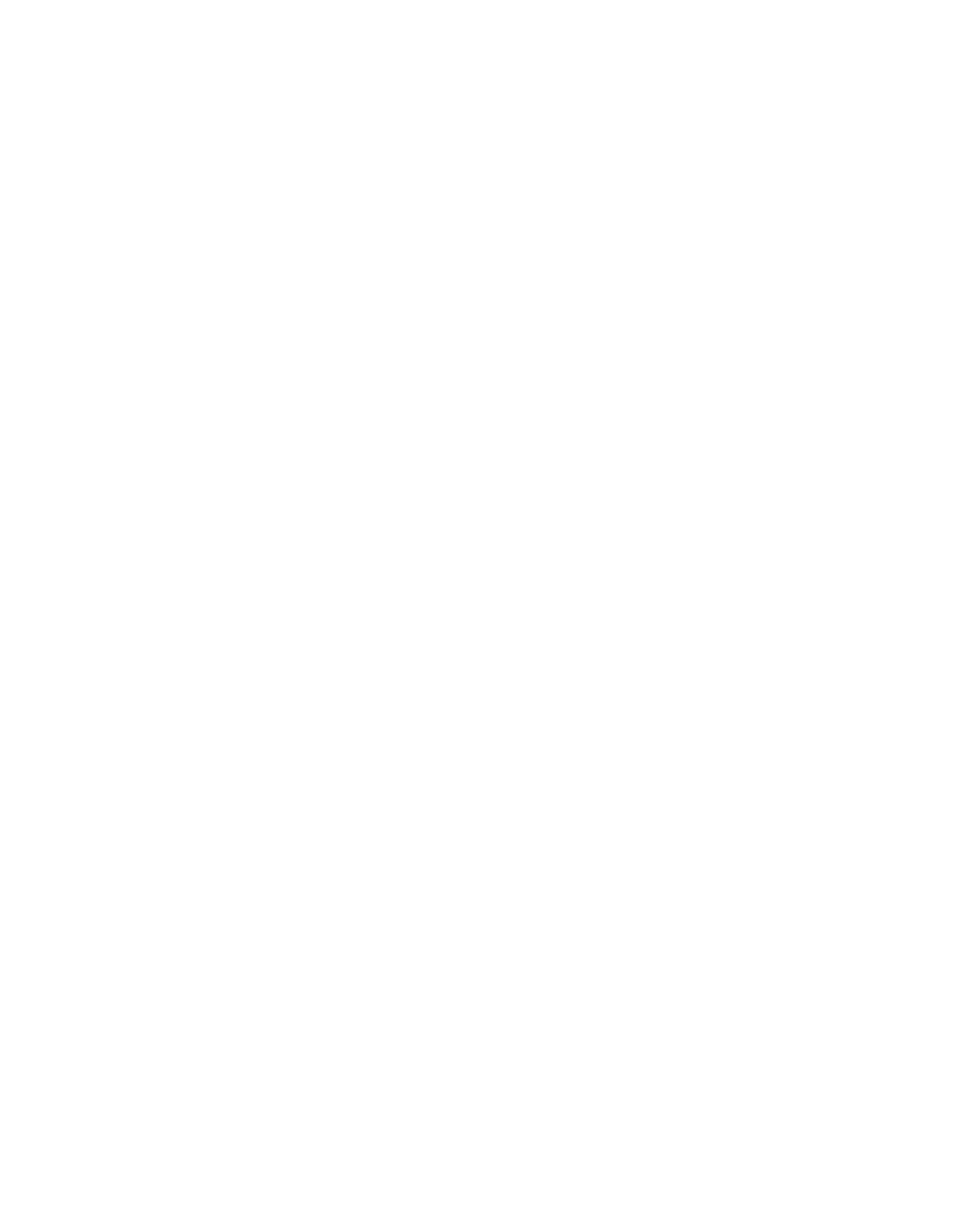## **ORDERS OF THE DAY**

#### **ACTION CALENDAR**

## <span id="page-4-0"></span>**CONSIDERATION POSTPONED UNTIL APRIL 20, 2022**

#### **GOVERNOR'S VETO**

## **S. 79.**

An act relating to improving rental housing health and safety.

**Pending question (to be voted by call of the roll):** Shall the bill pass, notwithstanding the Governor's refusal to approve the bill? (Two-thirds of the members present required to override the Governor's veto.)

<span id="page-4-1"></span>(For text of the Governor's Veto Message, see Senate Journal for June 24, 2021, page 1454)

## **UNFINISHED BUSINESS OF JANUARY 4, 2022**

#### **GOVERNOR'S VETO**

#### **S. 107.**

An act relating to confidential information concerning the initial arrest and charge of a juvenile.

**Pending question (to be voted by call of the roll):** Shall the bill pass, notwithstanding the Governor's refusal to approve the bill? (Two-thirds of the members present required to override the Governor's veto.)

The text of the Communication from His Excellency, The Governor, whereby he *vetoed* and returned unsigned **Senate Bill No. S. 107** to the Senate is as follows:

## **Text of Communication from Governor**

"May 20, 2021

The Honorable John Bloomer, Jr. Secretary of the Senate 115 State House Montpelier, VT 05633-5401

Dear Mr. Bloomer:

Pursuant to Chapter II, Section 11 of the Vermont Constitution, I am returning S.107, *An act relating to confidential information concerning the initial arrest and charge of a juvenile*, without my signature, because of concerns with the policy to automatically raise the age of accountability for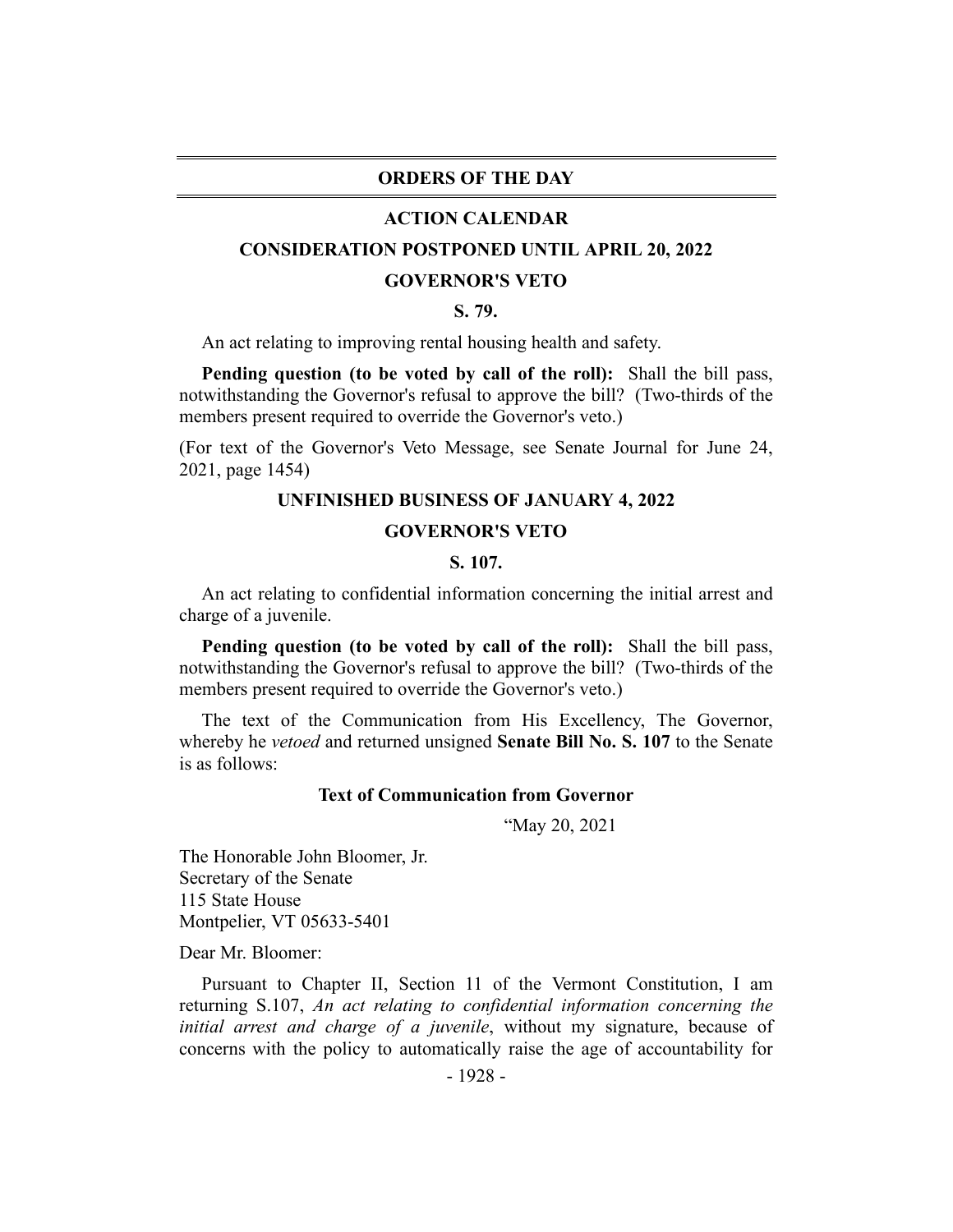crimes, and afford young adults protections meant for juveniles, without adequate tools or systems in place.

Three years ago, I signed legislation intended to give young adults who had become involved in the criminal justice system certain protections meant for juveniles. At the time, I was assured that, prior to the automatic increases in age prescribed in the bill, plans would be in place to provide access to the rehabilitation, services, housing and other supports needed to both hold these young adults accountable and help them stay out of the criminal justice system in the future.

This has not yet been the case. In addition to ongoing housing challenges, programs designed and implemented for children under 18 are often not appropriate for those over 18. Disturbingly, there are also reports of some young adults being used – and actively recruited – by older criminals, like drug traffickers, to commit crimes because of reduced risk of incarceration, potentially putting the young people we are trying to protect deeper into the criminal culture and at greater risk.

I want to be clear: I'm not blaming the Legislature or the Judiciary for these gaps. All three branches of government need to bring more focus to this issue if we are going to provide the combination of accountability, tools and services needed to ensure justice and give young offenders a second chance.

For these reasons, I believe we need to take a step back and assess Vermont's "raise the age" policy, the gaps that exist in our systems and the unintended consequences of a piecemeal approach on the health and safety of our communities, victims and the offenders we are attempting to help. I see S.107 as deepening this piecemeal approach.

I also remain concerned with the lack of clarity in S.107 regarding the disparity in the public records law between the Department of Public Safety and the Department of Motor Vehicles.

Based on the objections outlined above, I am returning this legislation without my signature pursuant to Chapter II, Section 11 of the Vermont Constitution. I believe this presents an opportunity to start a much-needed conversation about the status of our juvenile justice initiatives and make course corrections where necessary, in the interest of public safety and the young Vermonters we all agree need an opportunity to get back on the right path.

Sincerely,

/s/Philip B. Scott Governor

PBS/kp"

- 1929 -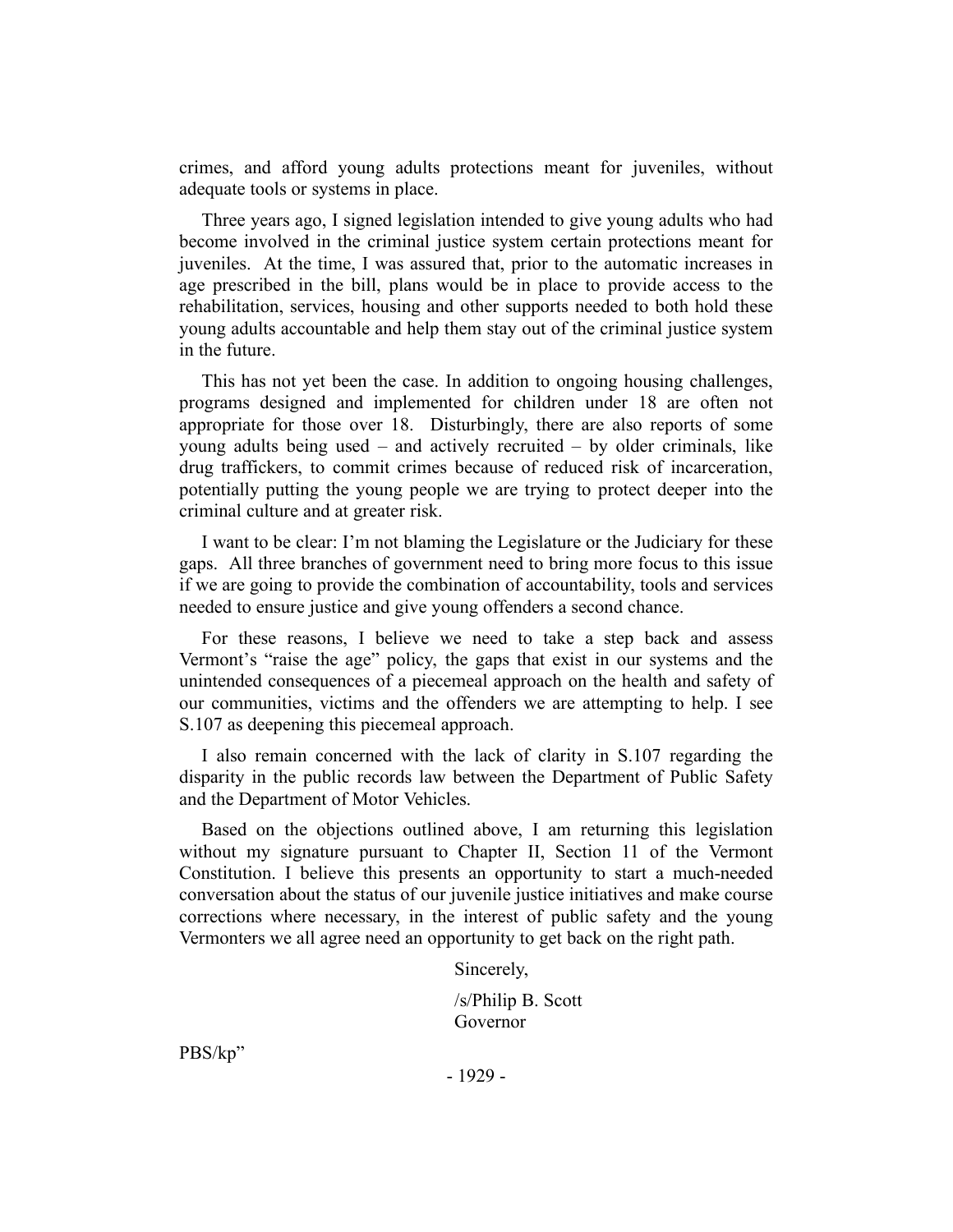#### **Text of bill as passed by Senate and House**

The text of the bill as passed by the Senate and House of Representatives is as follows:

**S.107** An act relating to confidential information concerning the initial arrest and charge of a juvenile

It is hereby enacted by the General Assembly of the State of Vermont:

\* \* \* Exemption; records of arrest or charge of a juvenile \* \* \*

Sec. 1. 1 V.S.A. § 317 is amended to read:

## § 317. DEFINITIONS; PUBLIC AGENCY; PUBLIC RECORDS AND DOCUMENTS; EXEMPTIONS

\* \* \*

(c) The following public records are exempt from public inspection and copying:

\* \* \*

(5)(A) Records dealing with the detection and investigation of crime, but only to the extent that the production of such records:

\* \* \*

(B)(i) Notwithstanding subdivision (A) of this subdivision (5), records relating to management and direction of a law enforcement agency; records reflecting the initial arrest of a person, including any ticket, citation, or complaint issued for a traffic violation, as that term is defined in 23 V.S.A. § 2302; and records reflecting the charge of a person shall be public.

(ii) A public agency shall not release any information within a record reflecting the initial arrest or charge of a person under 19 years of age that would reveal the identity of the person. However, a public agency may disclose identifying information relating to the initial arrest of a person under 19 years of age in order to protect the health and safety of any person.

\* \* \*

\* \* \* Effective July 1, 2022 \* \* \*

Sec. 2. 1 V.S.A. § 317 is amended to read:

§ 317. DEFINITIONS; PUBLIC AGENCY; PUBLIC RECORDS AND DOCUMENTS; EXEMPTIONS

\* \* \*

- 1930 -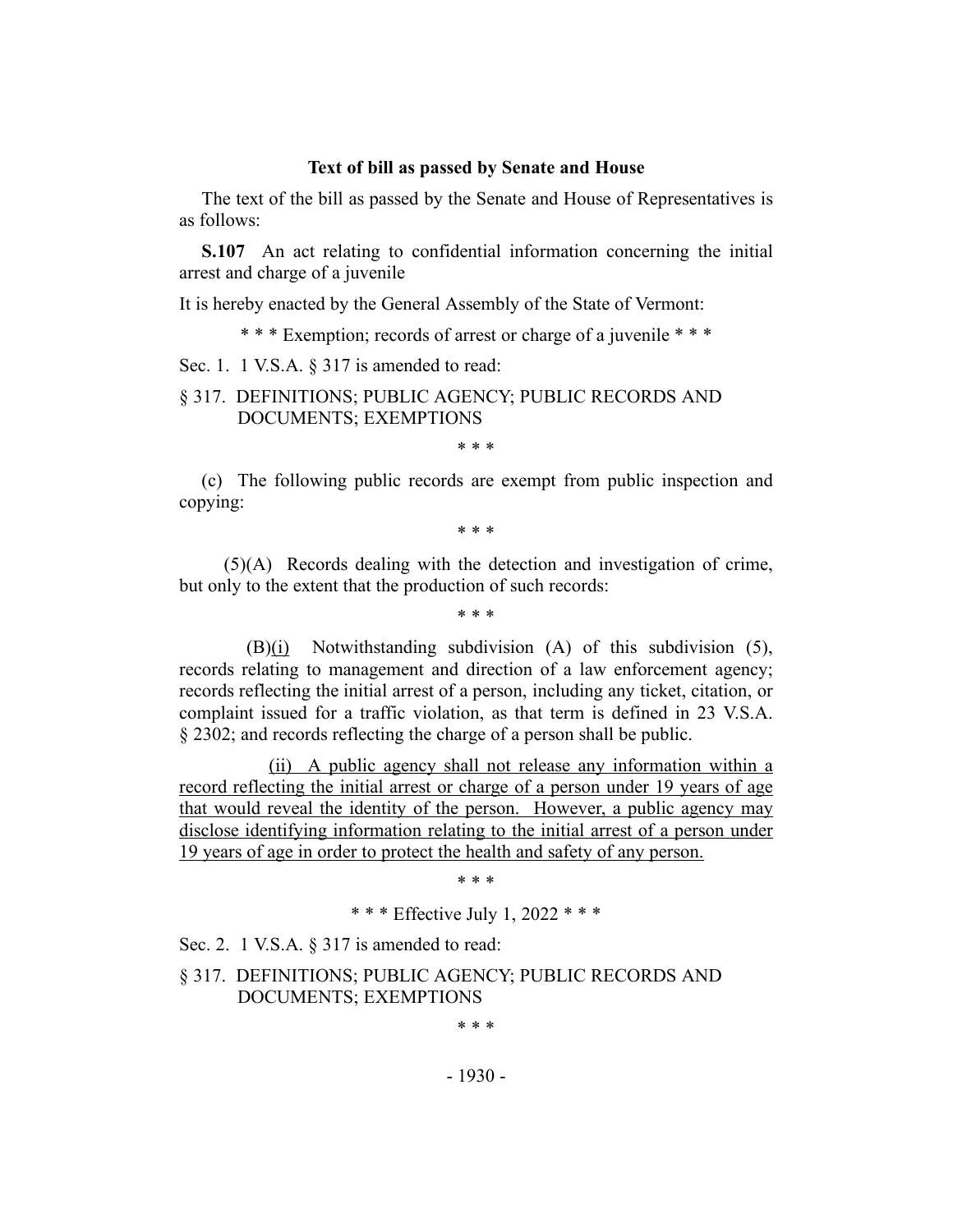(c) The following public records are exempt from public inspection and copying:

\* \* \*

(5)(A) Records dealing with the detection and investigation of crime, but only to the extent that the production of such records:

\* \* \*

(B)(i) Notwithstanding subdivision (A) of this subdivision (5), records relating to management and direction of a law enforcement agency; records reflecting the initial arrest of a person, including any ticket, citation, or complaint issued for a traffic violation, as that term is defined in 23 V.S.A. § 2302; and records reflecting the charge of a person shall be public.

(ii) A public agency shall not release any information within a record reflecting the initial arrest or charge of a person under 19 20 years of age that would reveal the identity of the person. However, a public agency may disclose identifying information relating to the initial arrest of a person under 19 20 years of age in order to protect the health and safety of any person.

#### \* \* \*

## Sec. 3. APPLICATION OF PUBLIC RECORDS ACT EXEMPTION REVIEW

Notwithstanding 1 V.S.A. § 317(e), the Public Records Act exemption amended in Sec. 1 shall continue in effect and shall not be reviewed for repeal.

> \* \* \* Custodian of records relating to a person under court jurisdiction \* \* \*

Sec. 4. 33 V.S.A. § 5117 is amended to read:

## § 5117. RECORDS OF JUVENILE JUDICIAL PROCEEDINGS

(a)(1) Except as otherwise provided, court and law enforcement reports and files concerning a person subject to the jurisdiction of the court shall be maintained separate from the records and files of other persons. Unless a charge of delinquency is transferred for criminal prosecution under chapter 52 of this title or the court otherwise orders in the interests of the child, such records and files shall not be open to public inspection nor their contents disclosed to the public by any person. However, upon a finding that a child is a delinquent child by reason of commission of a delinquent act which that would have been a felony if committed by an adult, the court, upon request of the victim, shall make the child's name available to the victim of the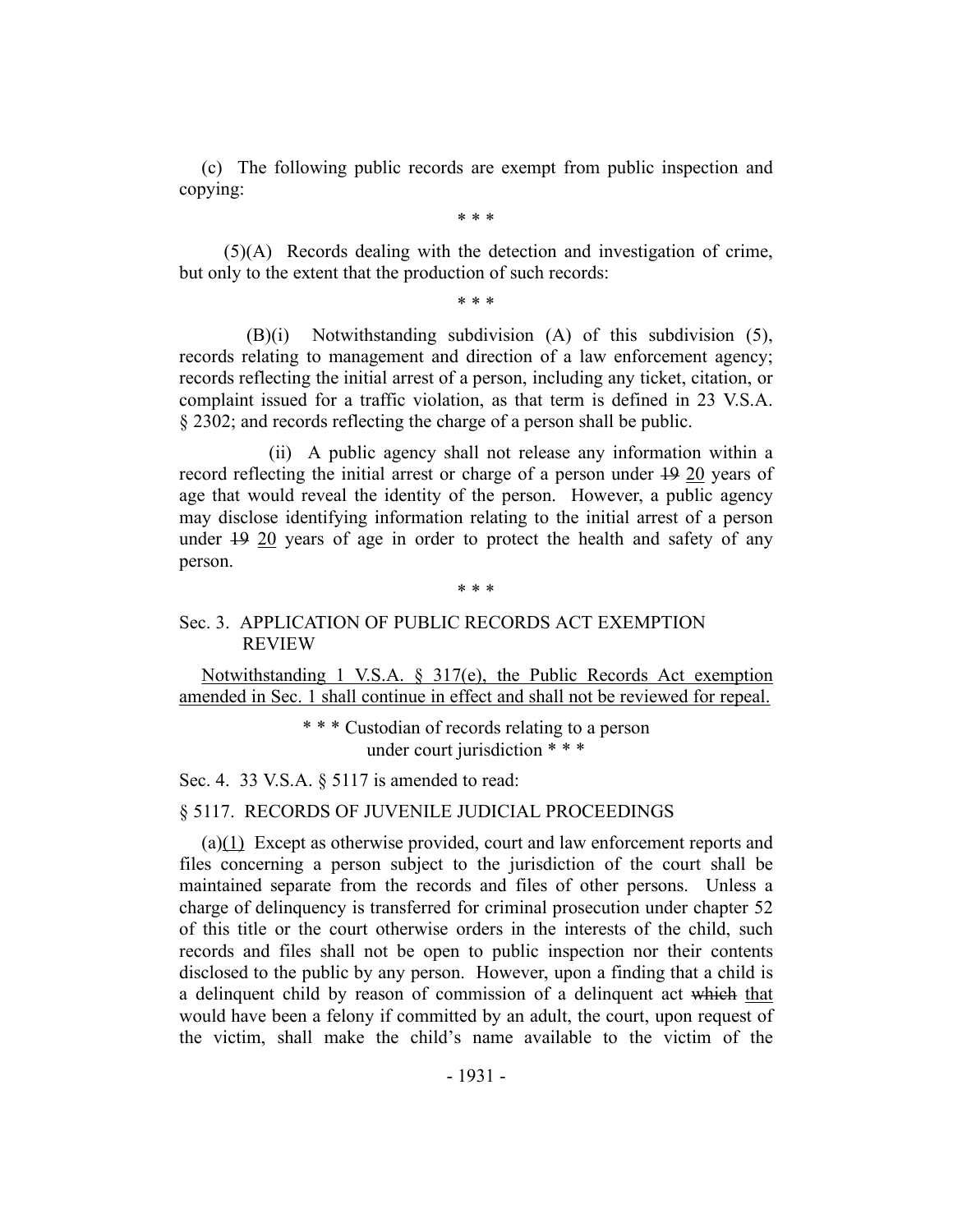delinquent act. If the victim is incompetent or deceased, the child's name shall be released, upon request, to the victim's guardian or next of kin.

(2) When a person is subject to the jurisdiction of the court, the court shall become the sole records custodian for purposes of responding to any request for court or law enforcement records concerning the person. A public agency shall direct any request for these records to the courts for response.

(3) When a person is subject to the jurisdiction of the Criminal Division of the Superior Court pursuant to chapter 52 or 52A of this title, the Criminal Division of the Superior Court shall become the sole records custodian for purposes of responding to any request for court or law enforcement records concerning the person. A public agency shall direct any request for these records to the courts for response.

\* \* \*

\* \* \* Effective Dates \* \* \*

Sec. 5. EFFECTIVE DATES

This act shall take effect on July 1, 2021, except that Sec. 2 (2022) amendment to 1 V.S.A.  $\S 317(c)(5)(B)(ii)$  (public records; exemptions; records relating to the initial arrest and charge of a person)) shall take effect on July 1, 2022.

## **UNFINISHED BUSINESS OF MARCH 17, 2022**

#### **GOVERNOR'S VETO**

## **H. 361.**

<span id="page-8-0"></span>An act relating to approval of amendments to the charter of the Town of Brattleboro.

**Pending question (to be voted by call of the roll):** Shall the bill pass in concurrence, notwithstanding the Governor's refusal to approve the bill? (Two-thirds of the members present required to override the Governor's veto.)

The text of the Communication from His Excellency, The Governor, whereby he *vetoed* and returned unsigned **House Bill No. H. 361** to the House is as follows:

## **Text of Communication from Governor**

"February 28, 2022

The Honorable BetsyAnn Wrask Clerk of the Vermont House of Representatives 115 State Street Montpelier, VT 05633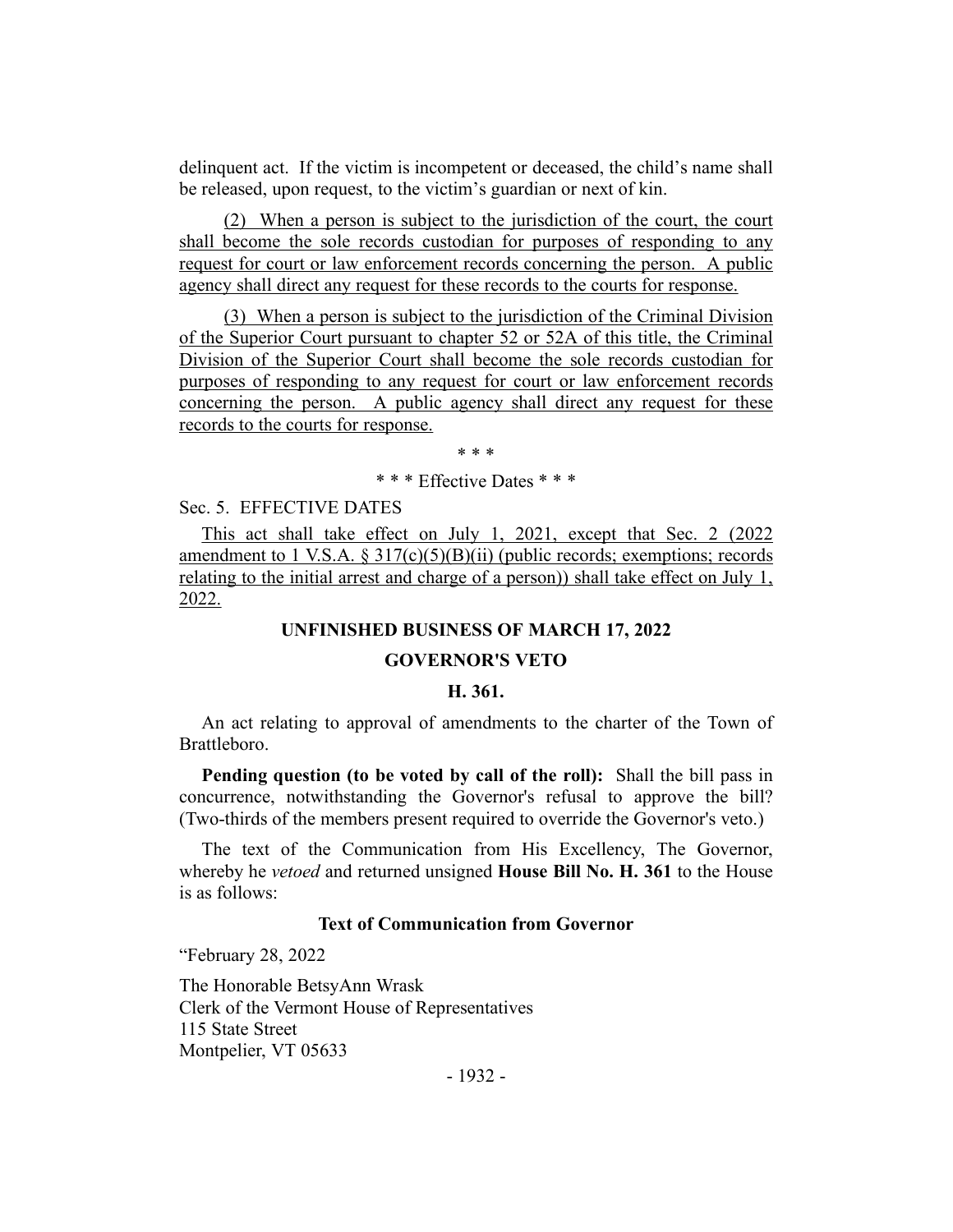Dear Ms. Wrask:

Pursuant to Chapter II, Section 11 of the Vermont Constitution, I am returning H.361, *An Act Relating to Approval of Amendments to the Charter of the Town of Brattleboro*, without my signature.

While I applaud 16- and 17-year-old Vermonters who take an interest in the issues affecting their communities, their state and their country, I do not support lowering the voting age in Brattleboro.

First, given how inconsistent Vermont law already is on the age of adulthood, this proposal will only worsen the problem. For example, the Legislature has repeatedly raised the age of accountability to reduce the consequences when young adults commit criminal offenses. They have argued this approach is justified because these offenders are not mature enough to contemplate the full range of risks and impacts of their actions.

Testimony given by leaders from Columbia University's Justice Lab, who said Vermont should raise the upper age of juvenile jurisdiction for most crimes, (including some violent crimes) described adolescents and what they called "emerging adults" as more volatile; more susceptible to peer influence; greater risk-takers; and less future-oriented than adults. This view was cited by the Legislature as justification to expand the definition of "child" to those 18 to 22 for purposes of criminal accountability. "Youthful offenders" up to age 22 may now avoid criminal responsibility for their crimes.

Second, if the Legislature is interested in expanding voting access to school-aged children, they should debate this policy change on a statewide basis. I do not support creating a patchwork of core election laws and policies that are different from town to town. The fundamentals of voting should be universal and implemented statewide.

For these reasons, I am returning this legislation without my signature pursuant to Chapter II, Section 11 of the Vermont Constitution.

I understand this is a well-intended local issue. I urge the Legislature to take up a thorough and meaningful debate on Vermont's age of majority and come up with consistent, statewide policy for both voting and criminal justice.

Sincerely,

/s/Philip B. Scott Governor

PBS/kp"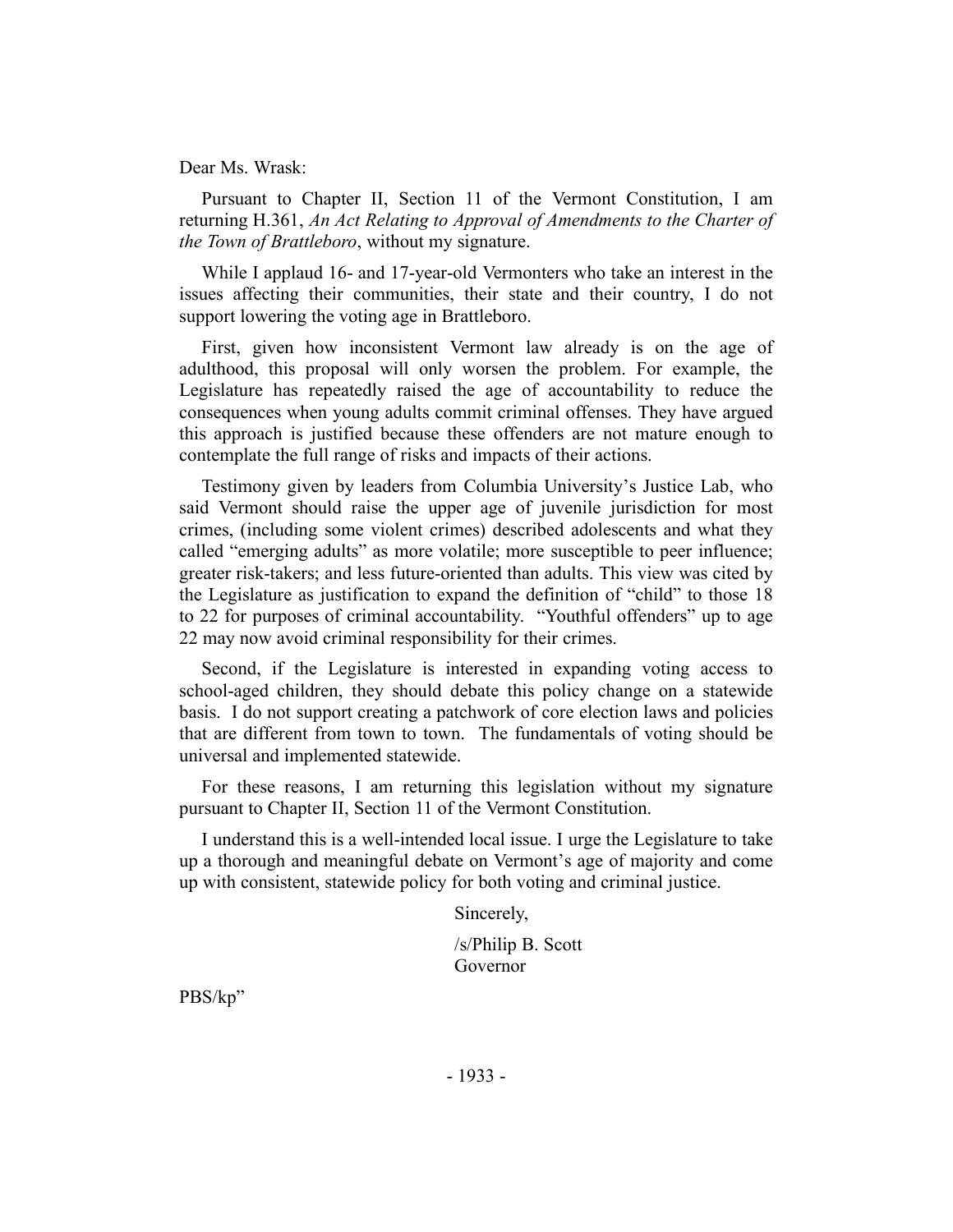#### **Text of bill as passed by Senate and House**

The text of the bill as passed by the Senate and House of Representatives is as follows:

**H.361** An act relating to approval of amendments to the charter of the Town of Brattleboro

It is hereby enacted by the General Assembly of the State of Vermont:

Sec. 1. CHARTER AMENDMENT APPROVAL

The General Assembly approves the amendments to the charter of the Town of Brattleboro as set forth in this act. Voters approved proposals of amendment on March 5, 2019.

Sec. 2. 24 App. V.S.A. chapter 107 is amended to read:

## CHAPTER 107. TOWN OF BRATTLEBORO

\* \* \*

#### § 2.1. DEFINITIONS

\* \* \*

(c) "Youth voter" means any person who is 16 to 18 years of age and is otherwise qualified to vote in Town elections pursuant to 17 V.S.A. chapter 43, subchapter 1.

§ 2.2. ELECTED OFFICERS

On the first Tuesday in March, the voters and youth voters of the Town shall elect by Australian ballot the following:

\* \* \*

(3) A Board of five school directors, elected at large, of whom two shall serve for one year and three shall serve for three years. [Repealed.]

(4) Union High School directors, who shall be elected for terms and in numbers as required by State law. [Repealed.]

\* \* \*

#### § 2.3. MANNER OF ELECTION

(a) Representative Town Meeting members: Representative Town Meeting members shall be elected by Australian ballot on the first Tuesday in March of each year. Voters and youth voters in each district shall elect, for staggered terms, three members for every 180 voters or major fraction thereof. Members shall serve for three years, except that a member elected to fill a vacancy shall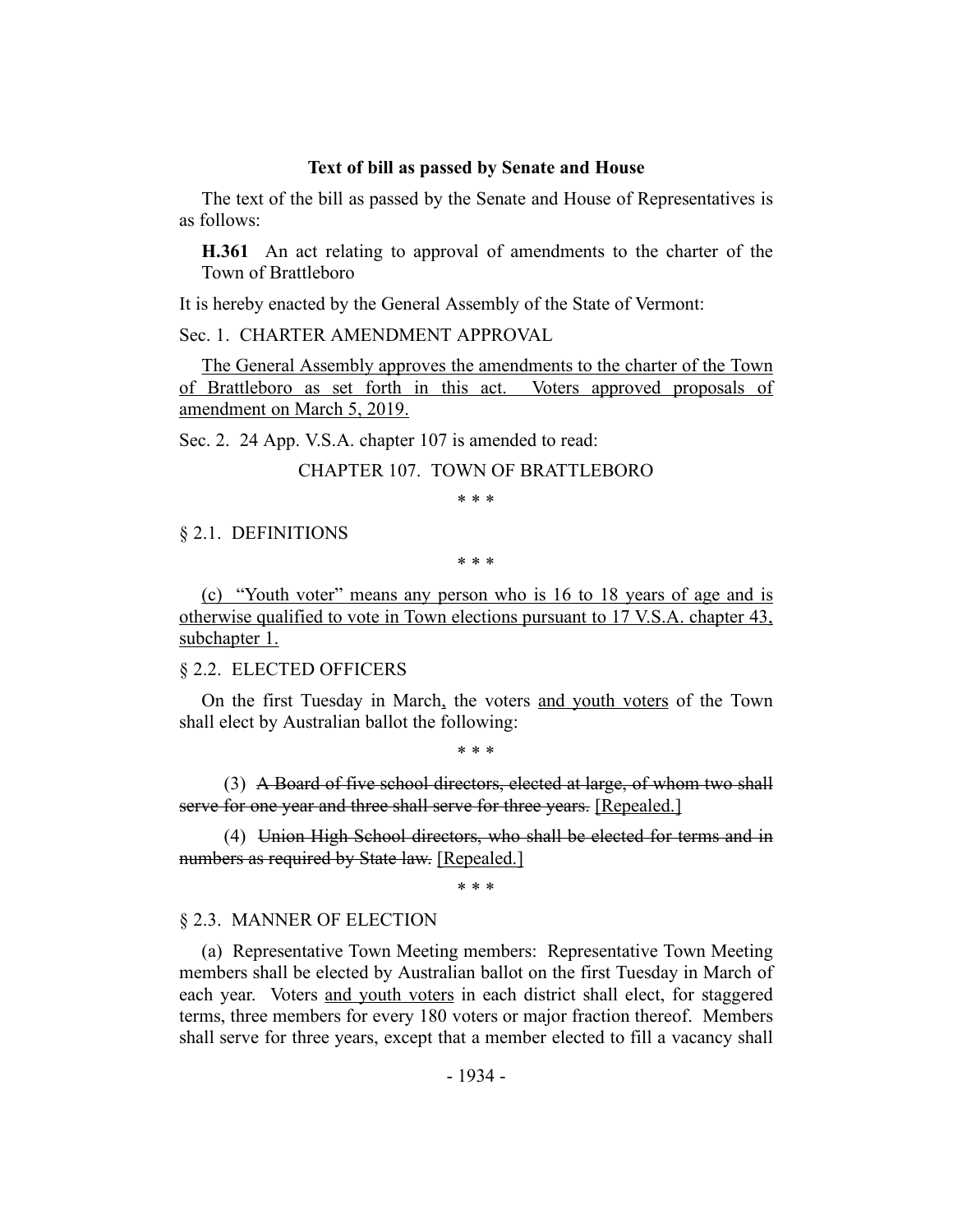serve for the remainder of the term. The manner of elections is fully prescribed in 1959 Acts and Resolves No. 302 of the Acts of 1959.

\* \* \*

#### § 2.3a. EARLY VOTING

(a)(1) A voter choosing to vote early by Australian ballot in the Town Clerk's office shall vote in the same manner as those voting on election day provided that the voter completes a "Request for Early Voter Absentee Ballot and Certification" form stating the following:

\* \* \*

(4) As authorized for certain Town elections pursuant to this charter, a youth voter who will be at least 16 years of age on the day of the Town election and chooses to vote early shall vote in the same manner as a youth voter on election day, provided that the youth voter completes an early voting form required by the Town Clerk.

\* \* \*

## § 2.4. REPRESENTATIVE TOWN MEETING

(a) Description:

\* \* \*

(2) The Representative Town Meeting consists of up to 140 elected voters and youth voters. It is a guiding body for the Town and a source of ideas, proposals, and comments, elected by district as defined by the Board of Civil Authority. It exercises exclusively all powers vested in the voters of the Town. In addition to the elected members, the following shall be members ex officio: the members of the Selectboard, the School Directors, the Treasurer, the Clerk, the Moderator, and those State Senators and State Representatives who reside in Brattleboro. Representative Town Meeting shall act upon all articles on the Town meeting warning except those which that relate to the election of officers, referenda, and other matters voted upon by Australian ballot.

\* \* \*

#### § 2.5. SELECTBOARD

The Selectboard is a legislative body of five persons elected at large by the voters and youth voters of the Town. The Selectboard directs the affairs of the Town within areas specified in subchapter 4 of this charter.

\* \* \*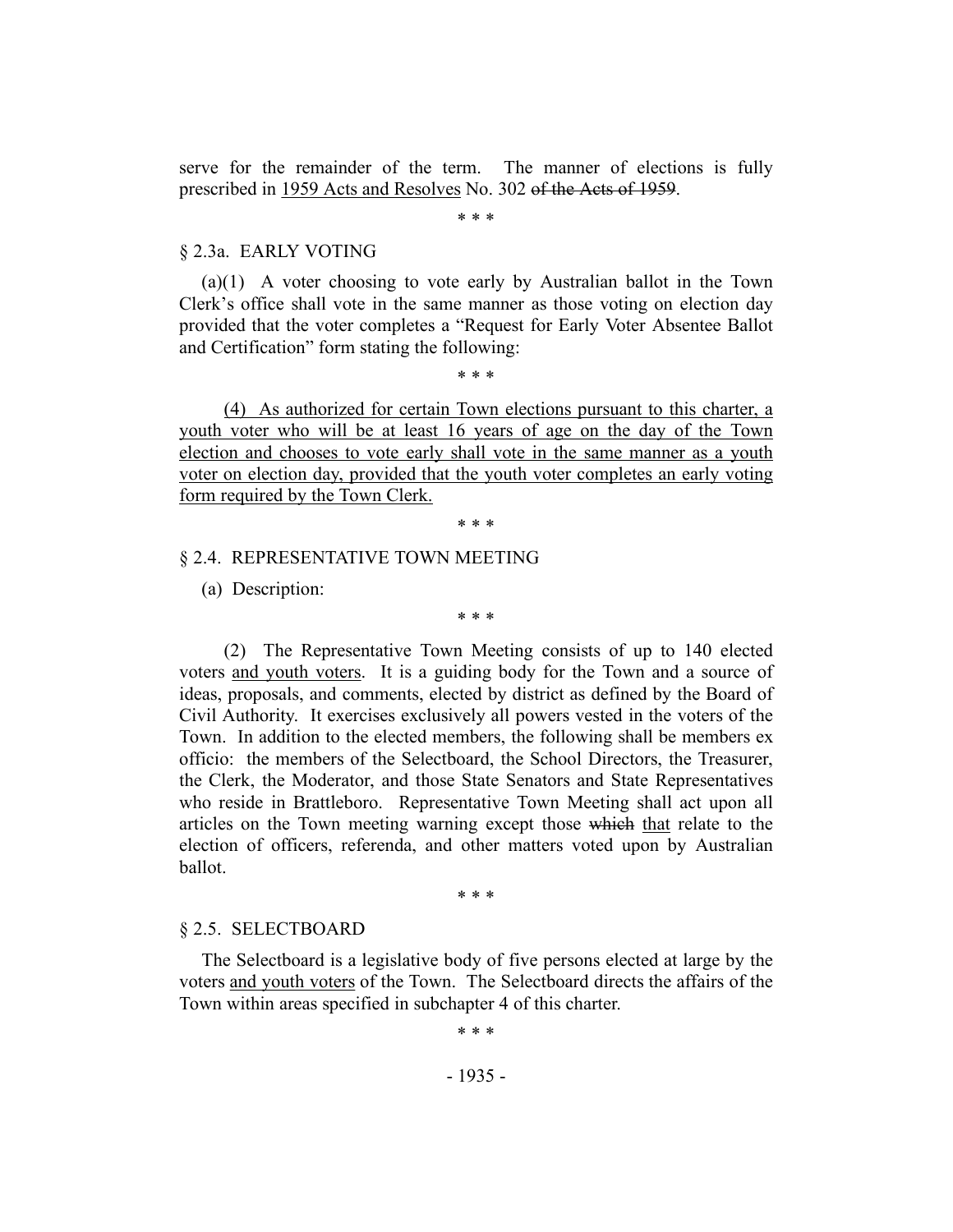#### § 4.1. COMPOSITION; ELIGIBILITY; ELECTIONS; TERMS

(a) The Selectboard shall be elected at large by the voters and youth voters of the Town from among their number, and newly elected Selectboard members' terms shall begin on the first Monday following the final adjournment of the annual Representative Town Meeting.

## \* \* \*

## § 10.3. ELECTION OF TOWN MEETING MEMBERS; CERTIFICATION OF VOTERS; TOWN MEETING MEMBERSHIP; NOTICE; QUALIFICATION; RESPONSIBILITIES

(a)(1) At the first election of Town Meeting members to be held on the first Tuesday in March after the acceptance of this subchapter, the qualified voters of each district shall elect three Town Meeting members for every 180 voters or major fraction thereof, subject to the provisions of subsection (c) of this section. The first one-third elected in each district, in order of the number of votes received, shall serve for three years; the second one-third in such the order of election shall serve for two years; and the remaining one-third in such the order of election shall be elected to serve for one year. In the event of a tie vote the term of such members shall be designated by lot, and the presiding officer of the district shall certify such the designation. All Town Meeting members shall serve for terms commencing on the day of their election.

(2) Annually thereafter, on the first Tuesday in March, the voters and youth voters of each district shall in like manner elect for the term of three years one Town Meeting member for every 180 voters or major fraction thereof, and shall also in like manner fill for the unexpired term or terms any vacancy or vacancies then existing in the number of Town Meeting members in such district, subject to the provisions of subsection (c) of this section.

(e) Every Town Meeting member shall be a qualified voter or youth voter in the Town and living in the district from which he or she is chosen at the time of his or her election.

\* \* \*

\* \* \*

Sec. 3. EFFECTIVE DATE

This act shall take effect on passage.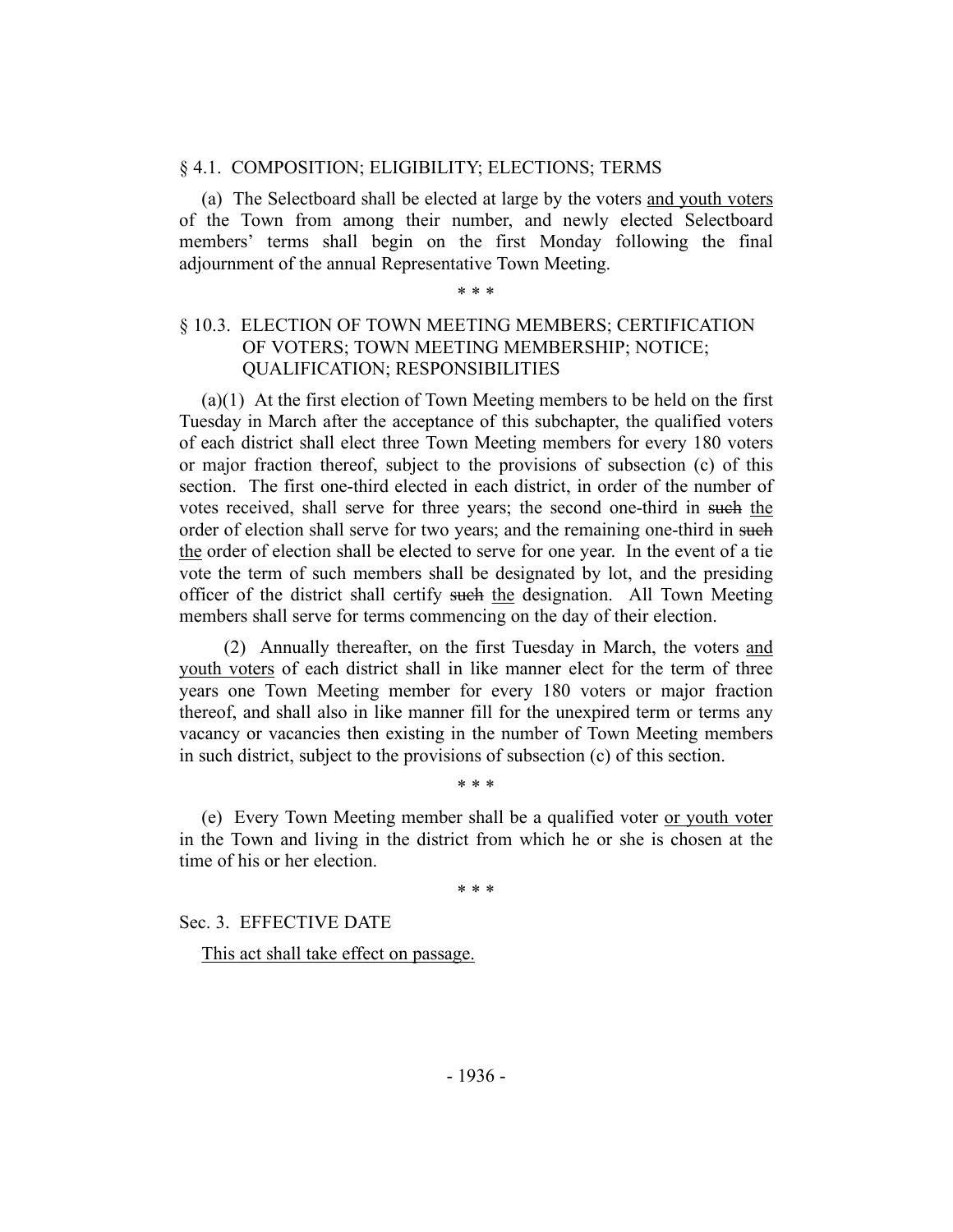## **UNFINISHED BUSINESS OF MARCH 23, 2022**

## **Committee Bill for Second Reading**

## **Favorable with Recommendation of Amendment**

## **S. 286.**

<span id="page-13-0"></span>An act relating to amending various public pension and other postemployment benefits.

## **By the Committee on Government Operations (Senator White for the Committee**

## **Reported favorably with recommendation of amendment by Senator Kitchel for the Committee on Appropriations.**

The Committee recommends that the bill be amended by striking out all after the enacting clause and inserting in lieu thereof the following:

Sec. 1. 32 V.S.A. § 311a is added to read:

\* \* \*

# § 311a. PUBLIC RETIREMENT BENEFITS; UNFUNDED LIABILITY; FINDINGS; PURPOSE; INTENT

(a) Findings. The General Assembly finds that:

(1) The actuarially determined employer contribution (ADEC) for the Vermont State Employees' Retirement System (VSERS) has increased by an annual growth rate of 12.1 percent between FY 2009 and FY 2023, and the funded ratio of the VSERS has declined from 94.1 percent from FY 2008 to 67.6 percent by year-end FY 2021.

(2) The ADEC for the Vermont State Teachers' Retirement System (VSTRS) has increased by an annual growth rate of 13 percent between FY 2009 and FY 2023, and the funded ratio of the VSTRS has declined from 80.9 percent from FY 2008 to 52.9 percent by year-end FY 2021.

(3) The General Assembly has appropriated sufficient funds to fully pay the ADEC for both VSERS and VSTRS at the recommended amounts since FY 2007 and throughout the current amortization period.

(4) Since FY 2009, the accrued liabilities of VSERS and VSTRS have grown faster than the assets of each plan, resulting in a gap between the expected payout of future benefits and the assets VSERS and VSTRS have to pay out those benefits to retired State employees and teachers. This gap is also known as the unfunded liabilities for VSERS and VSTRS.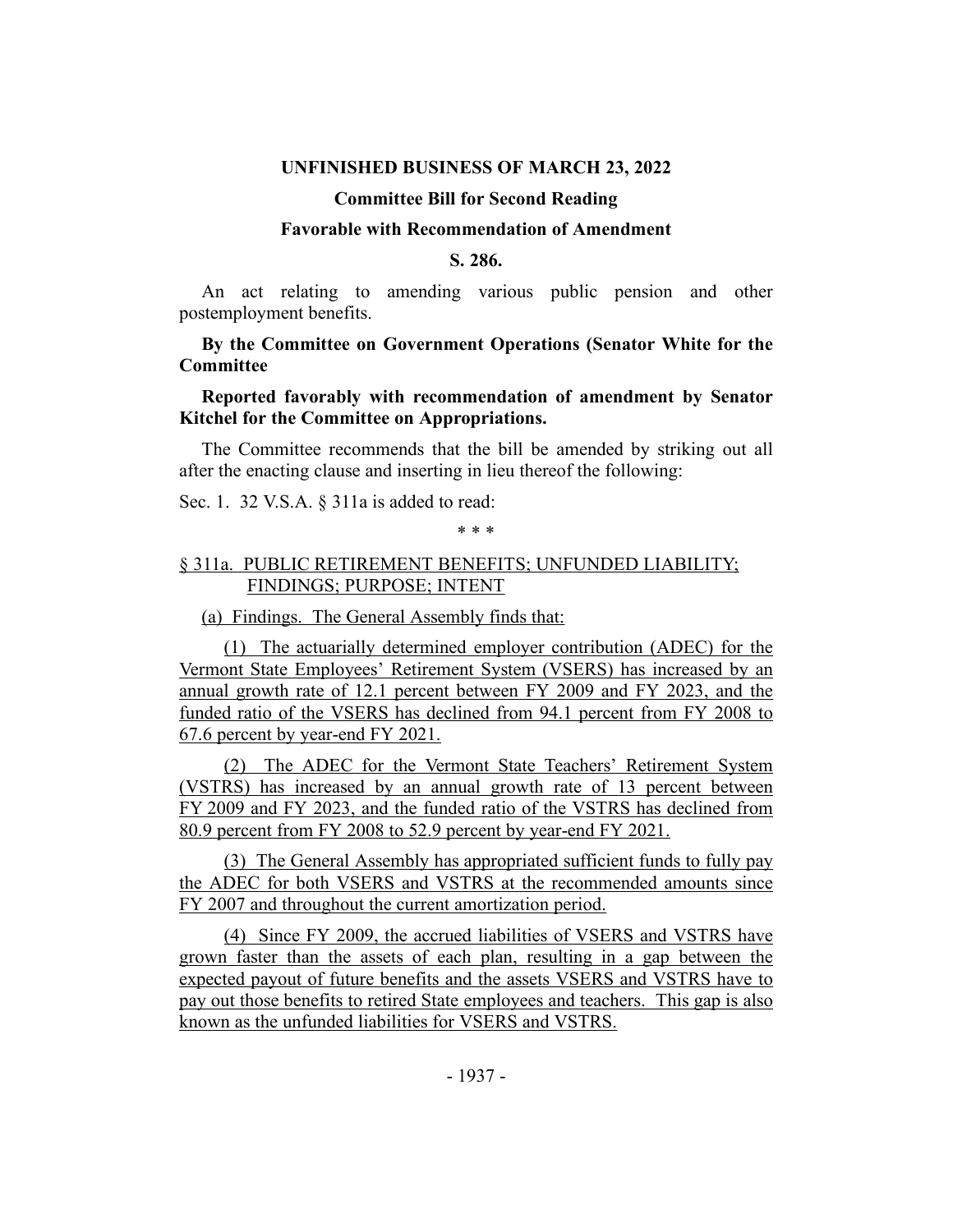(5) In FY 2015, the General Assembly created the Retired Teachers' Health and Medical Benefits Fund, and health care premiums are paid for on a pay-as-you go basis from this Fund.

(6) The FY 2022 State budget expense for retiree healthcare benefits, known as other postemployment benefits (OPEB), for State employees was approximately \$37.2 million and \$35.1 million for teachers.

(7) As of the beginning of FY 2022, the State's unfunded liabilities for healthcare benefits for retired State employees and teachers is \$2.75 billion.

(b) Purpose. The purpose of this section is to provide economic stability for retired State employees and teachers by maintaining the financial health of VSERS and VSTRS, while also addressing the unfunded liabilities in the State's pension and OPEB plans and the decline in the funded ratios of those retirement systems.

(c) Intent.

(1) It is the intent of the General Assembly to address the unfunded liabilities and decline in funded ratios of VSERS and VSTRS by implementing several measures, including:

(A) continuing the General Assembly's policy since FY 2007 to fully fund the actuarially determined employer contributions rates for the VSERS and VSTRS at the amounts recommended by the respective boards of each retirement system to the General Assembly each year; and

(B) beginning in FY 2024, annually funding an additional payment to the actuarially recommended unfunded liability amortization payments for VSERS and VSTRS that will increase to not more than \$15,000,000.00 each year to each retirement system and remain until the VSERS plan and the VSTRS plan respectively reach a 90 percent funded ratio.

(2) It is also the intent of the General Assembly to prefund other postemployment benefits to create more security and predictability in health care benefits for retired State employees and teachers.

(3)(A) Nothing in this subdivision (3) shall be construed as a commitment by the General Assembly to enacting a specific level of future benefit enhancements that would require prefunding.

(B)(i) It is the intent of the General Assembly that VSTRS members who paid additional contributions in active service as part of a broader effort to improve the health of the retirement system should receive postretirement adjustment allowances that will more fully reflect the net percentage increase in the Consumer Price Index once the retirement system is in a healthier financial position.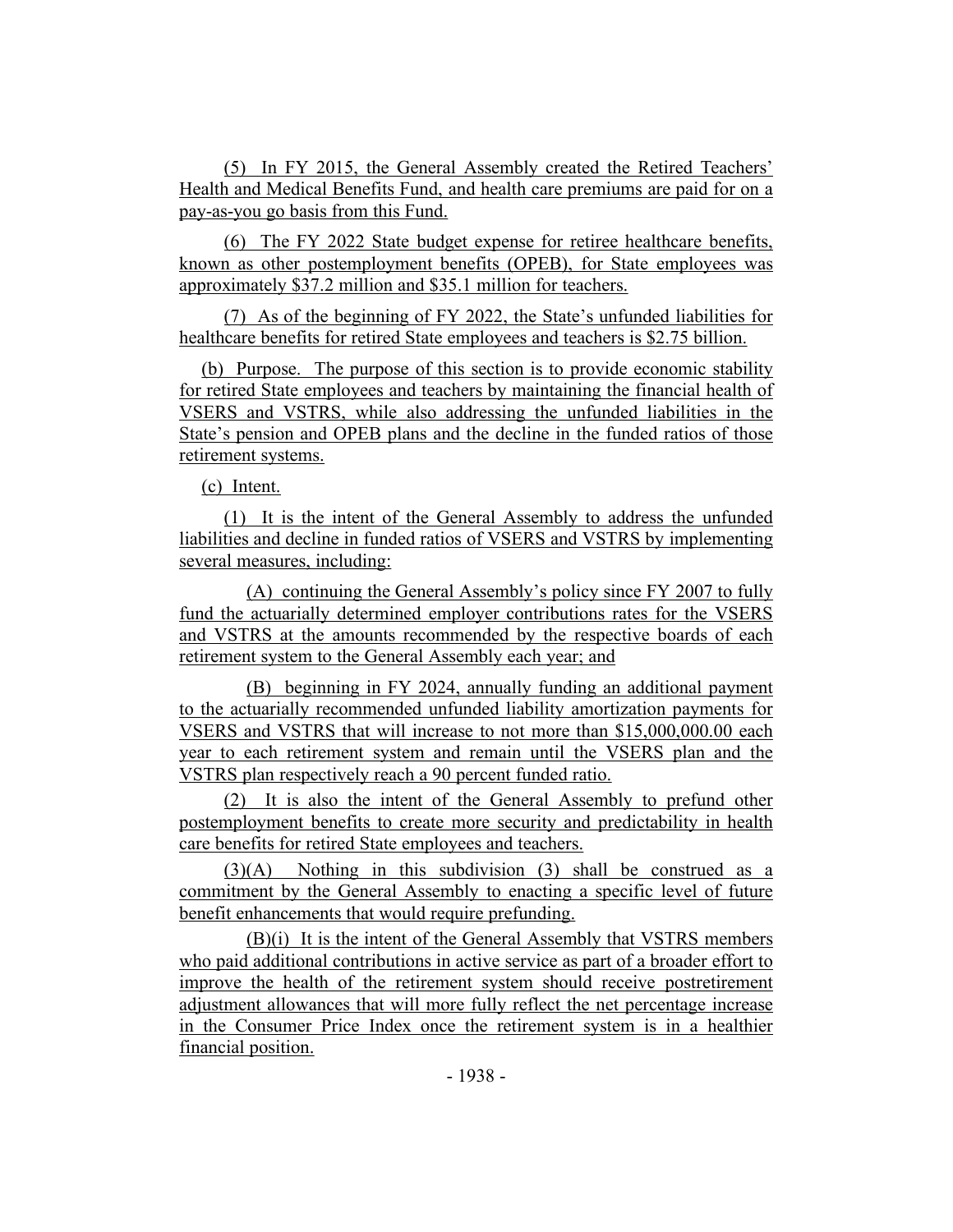(ii) The General Assembly recognizes that a discrepancy exists between members of other State retirement systems who receive postretirement adjustment allowances equal to 100 percent of the net percentage increase in the Consumer Price Index and VSTRS members who receive postretirement adjustment allowances equal to 50 percent of the net percentage increase.

(iii) It is the intent of the General Assembly that, once the VSTRS system is at least 80 percent funded, or in conjunction with proposed modifications to the unfunded liability amortization schedule or policy, there should be consideration of establishing a path to incrementally increase the postretirement adjustment allowance formula to an ultimate goal of 100 percent of the net percentage increase in the Consumer Price Index to create parity amount retirement systems to the benefit of VSTRS Group C members who paid higher contribution rates in active service to help improve the health of the VSTRS system.

(iv) It is the intent of the General Assembly that, prior to enacting any statutory changes to the postretirement adjustment allowance formula, the General Assembly, in consultation with the Retirement Board and employee groups, should evaluate the impact of any proposed changes on the normal cost, unfunded actuarial accrued liability, funded ratio, and actuarially determined employer contribution.

(v) It is the intent of the General Assembly that the evaluation of any future changes to the postretirement adjustment allowance formula should also include developing a strategy for amortizing any anticipated growth in the unfunded actuarial accrued liability attributed to any potential increases in the formula.

(vi) It is the intent of the General Assembly that no future modifications should be made to the postretirement adjustment allowance formula if those changes are projected to result in the funded ratio of the retirement system decreasing below 80 percent funded on an actuarial value basis.

\* \* \* Vermont State Employees' Retirement System \* \* \*

\* \* \* Pension Benefits \* \* \*

Sec. 2. 3 V.S.A. § 455 is amended to read:

## § 455. DEFINITIONS

(a) As used in this subchapter:

\* \* \*

- 1939 -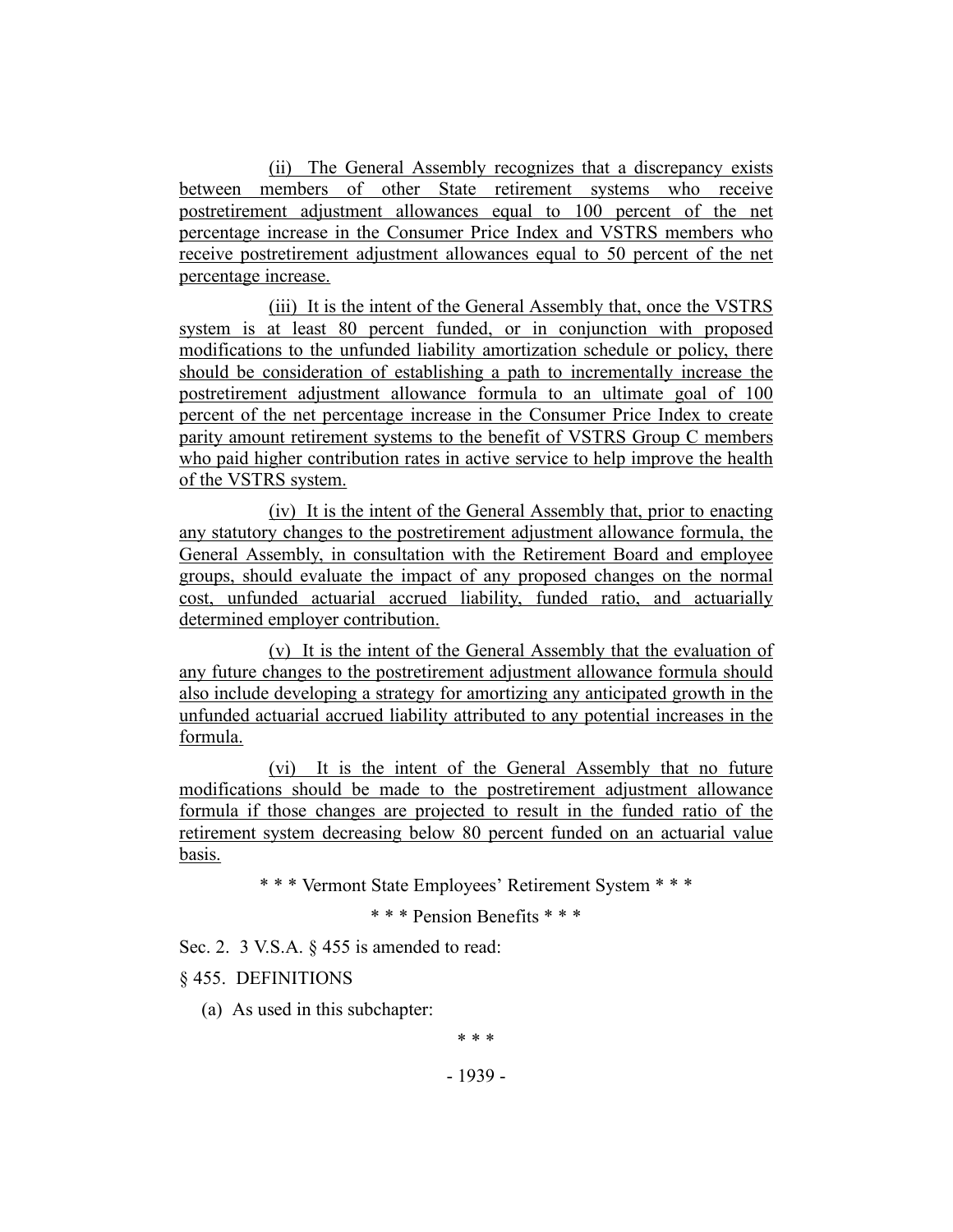(4) "Average final compensation" shall mean:

\* \* \*

(F) For a Group D member:

(i) Who retires on or before June 30, 2022, the member's final salary.

(ii) Who retires on or after July 1, 2022, but who, on or before June 30, 2022, has five years or more of service as a Supreme Court Justice, a Superior judge, an Environmental judge, a District judge, or a Probate judge or any combination thereof and has attained 57 years of age or older, or is a Group D member on or before June 30, 2022 and has 15 years or more of creditable service, the member's final salary.

(iii) Who retires on or after July 1, 2022 and who does not meet the requirements set forth in subdivisions (i) and (ii) of this subdivision (F), the average annual earnable compensation of a member during the two consecutive fiscal years beginning on July 1 and ending on June 30 of creditable service affording the highest such average, or during all of the years in the member's creditable service if fewer than two years. If the member separates prior to the end of a fiscal year, average final compensation shall be determined by adding:

(I) The actual earnable compensation earned in the fiscal year of separation through the date of separation and the service credit to correspond with the last pay date.

(II) The earnable compensation and service credit earned in the preceding fiscal year.

(III) The remaining service credit that is needed to complete the two full years, which shall be factored from the fiscal year preceding the fiscal year described in subdivision (II) of this subdivision (F)(iii). The earnable compensation associated with this remaining service credit shall be calculated by multiplying the annual earnable compensation reported by the remaining service credit that is needed.

\* \* \*

(13) "Normal retirement date" shall mean:

(A) with respect to a Group A member, the first day of the calendar month next following (i) attainment of age 65, and following completion of five years of creditable service for those members hired on or after July 1, 2004, or (ii) attainment of age 62 and completion of 20 years of creditable service, whichever is earlier;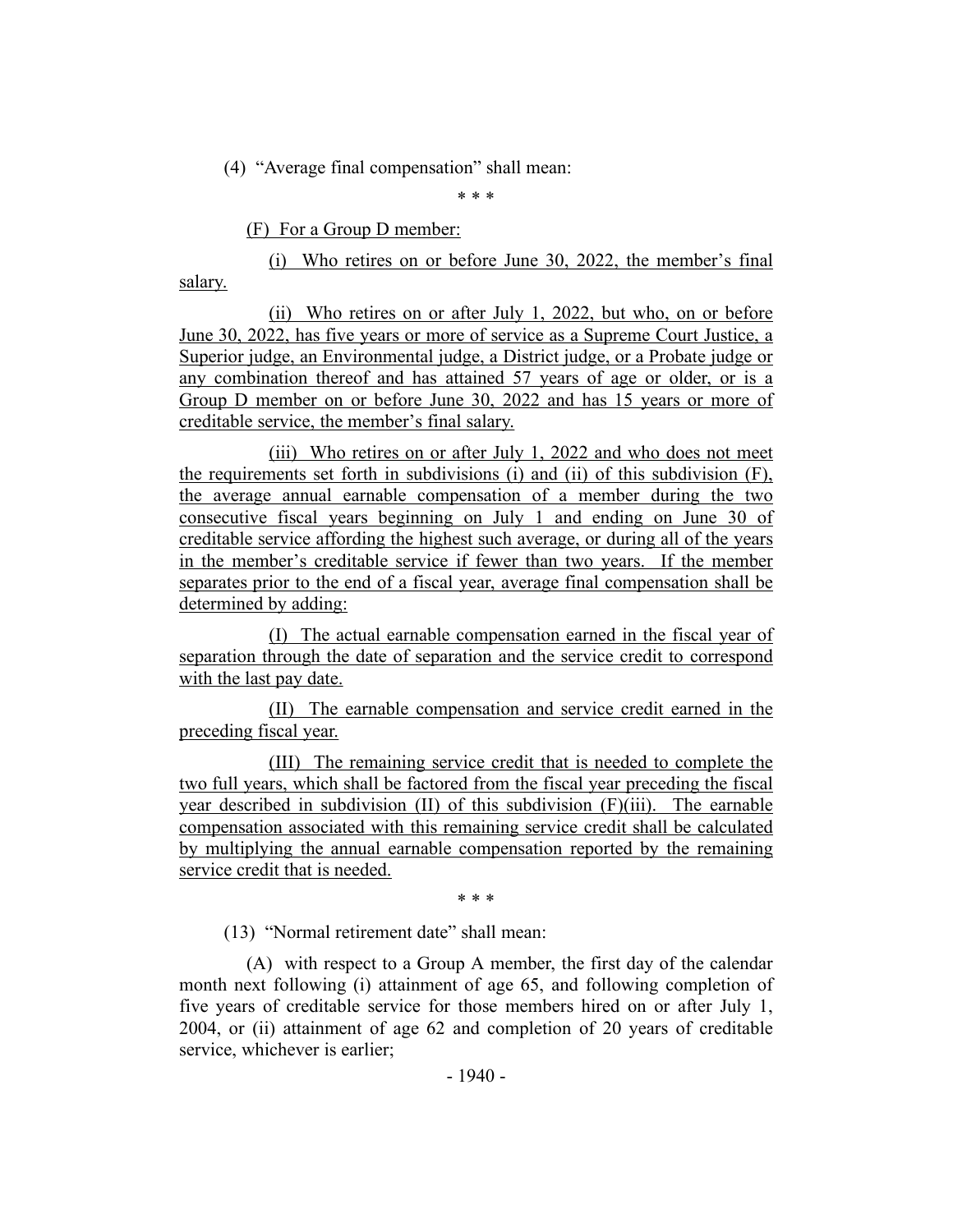(B) with respect to a Group C member, the first day of the calendar month next following attainment of age 55 years of age, and following completion of five years of creditable service for those members hired on or after July 1, 2004, or completion of 30 years of service, whichever is earlier;

(C) with respect to a Group D member<sub>7</sub>:

(i) for those members first appointed or elected on or before June 30, 2022, the first day of the calendar month next following attainment of age 62 years of age and completion of five years of creditable service; or

(ii) for those members first appointed or elected on or after July 1, 2022, the first day of the calendar month next following attainment of 65 years of age and completion of five years of creditable service; and

(D) with respect to a Group F member, the first day of the calendar month next following attainment of age 62, and following completion of five years of creditable service for those members hired on or after July 1, 2004, or completion of 30 years of creditable service, whichever is earlier; and with respect to a Group F member first included in the membership of the system on or after July 1, 2008, the first day of the calendar month next following attainment of age 65 and following completion of five years of creditable service, or attainment of 87 points reflecting a combination of the age of the member and number of years of service, whichever is earlier.

\* \* \*

\* \* \*

Sec. 3. 3 V.S.A. § 459 is amended to read:

§ 459. NORMAL AND EARLY RETIREMENT

(a) Normal retirement.

(2) Group C members. Any group Group C member who is an officer or employee of the Department of Public Safety assigned to police and law enforcement duties, including the Commissioner of Public Safety appointed before July 1, 2000, and who has reached his or her normal retirement date may retire on a normal retirement allowance, on the first day of any month after he or she may have separated from service, by filing an application in the manner outlined in subdivision (3) of this subsection. Any group Group C member in service shall be retired on a normal retirement allowance on the first day of the calendar month next following attainment of age 55 57 years of age. Notwithstanding, it is provided that any such member who is an official appointed for a term of years may remain in service until the end of his or her the member's term of office or any extension thereto, resulting from reappointment.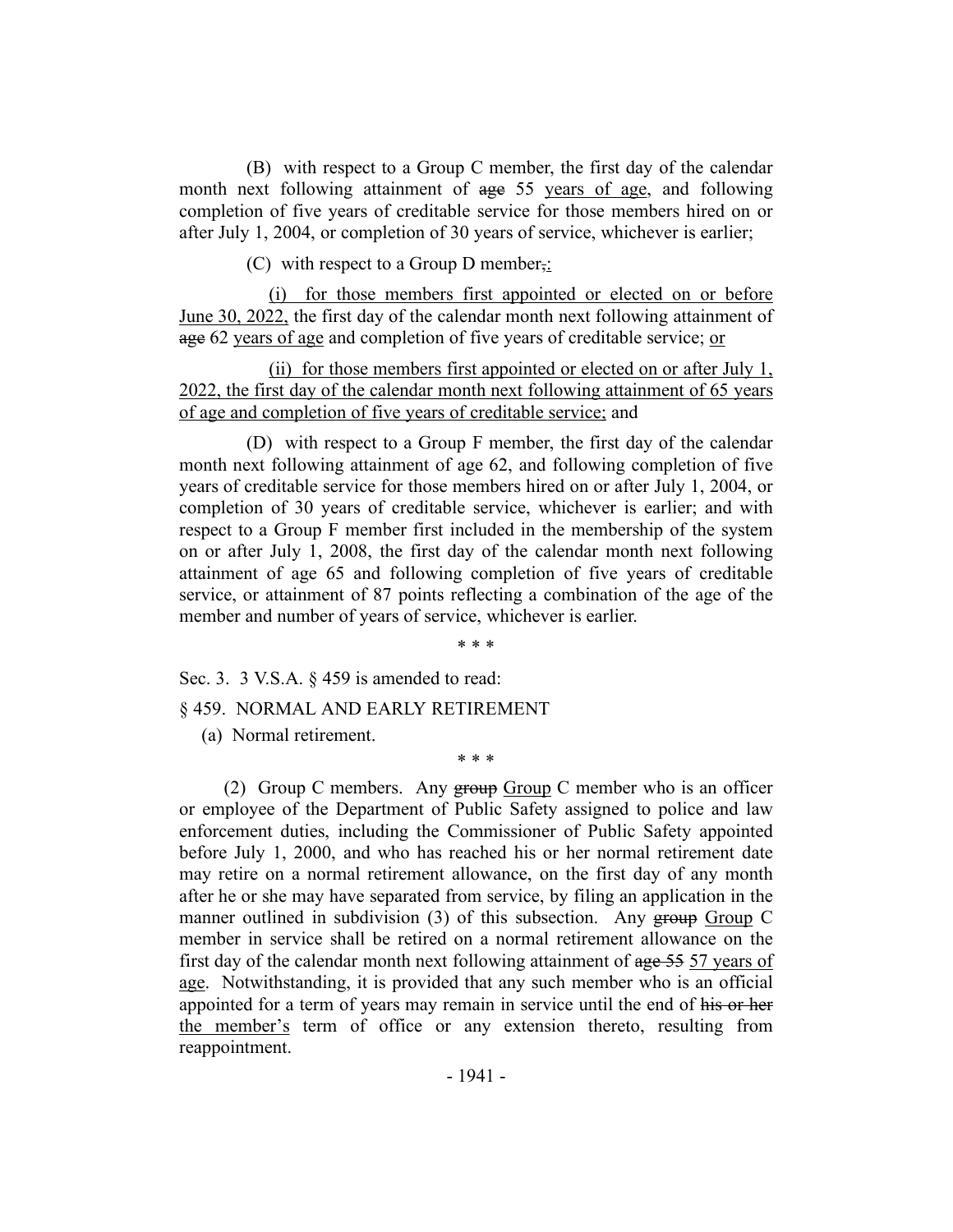(b) Normal retirement allowance.

(1) Upon normal retirement, a  $g_{\text{foup}}$   $G_{\text{foup}}$  A member shall receive a normal retirement allowance which shall be equal to 50 percent of his or her the member's average final compensation; provided, however, that if the member has not completed 30 years of creditable service at retirement, or, if earlier, the date of attainment of such age as may be applicable under the provisions of subdivision (a)(4) of this section, his or her allowance shall be multiplied by the ratio that the number of his or her years of creditable service at retirement, or such earlier date, bears to 30.

 $(2)(A)$  Upon normal retirement, a group Group C member shall receive a normal retirement allowance which shall be equal to 50 percent of his or her the member's average final compensation; provided, however, that if the member has not completed 20 years of creditable service at retirement, or, if earlier, the date of attainment of such age as may be applicable under the provisions of subdivision (a)(4) of this section, the member's allowance shall be multiplied by the ratio that the number of his or her the member's years of creditable service at retirement, or such earlier date, bears to 20.

(B) For a Group C member, for each year of service that is completed on or after July 1, 2022 after attaining the later of 50 years of age or completing 20 years of service, a member's maximum normal retirement allowance shall increase by an amount equal to one and one-half percent of the member's average final compensation.

(3)(A) Group D members who are Justices of the Supreme Court, Superior judges, Environmental judges, and District judges; additional retirement allowance. Justices of the Supreme Court, Superior judges, Environmental judges, and District judges, upon normal retirement under this section, shall receive a normal retirement allowance equal to one and twothirds percent of the member's average final compensation times the years of Group D membership service up to 12 years. Group D members shall receive an additional retirement allowance according to years of service as a Supreme Court Justice, a Superior judge, an Environmental judge, or a District judge, or a Probate judge or any combination thereof as follows:

(i) After 12 years of service, an additional retirement allowance of an amount which that, together with the normal service retirement allowance for the first 12 years, will make the total equal to two-fifths of their salary at retirement average final compensation.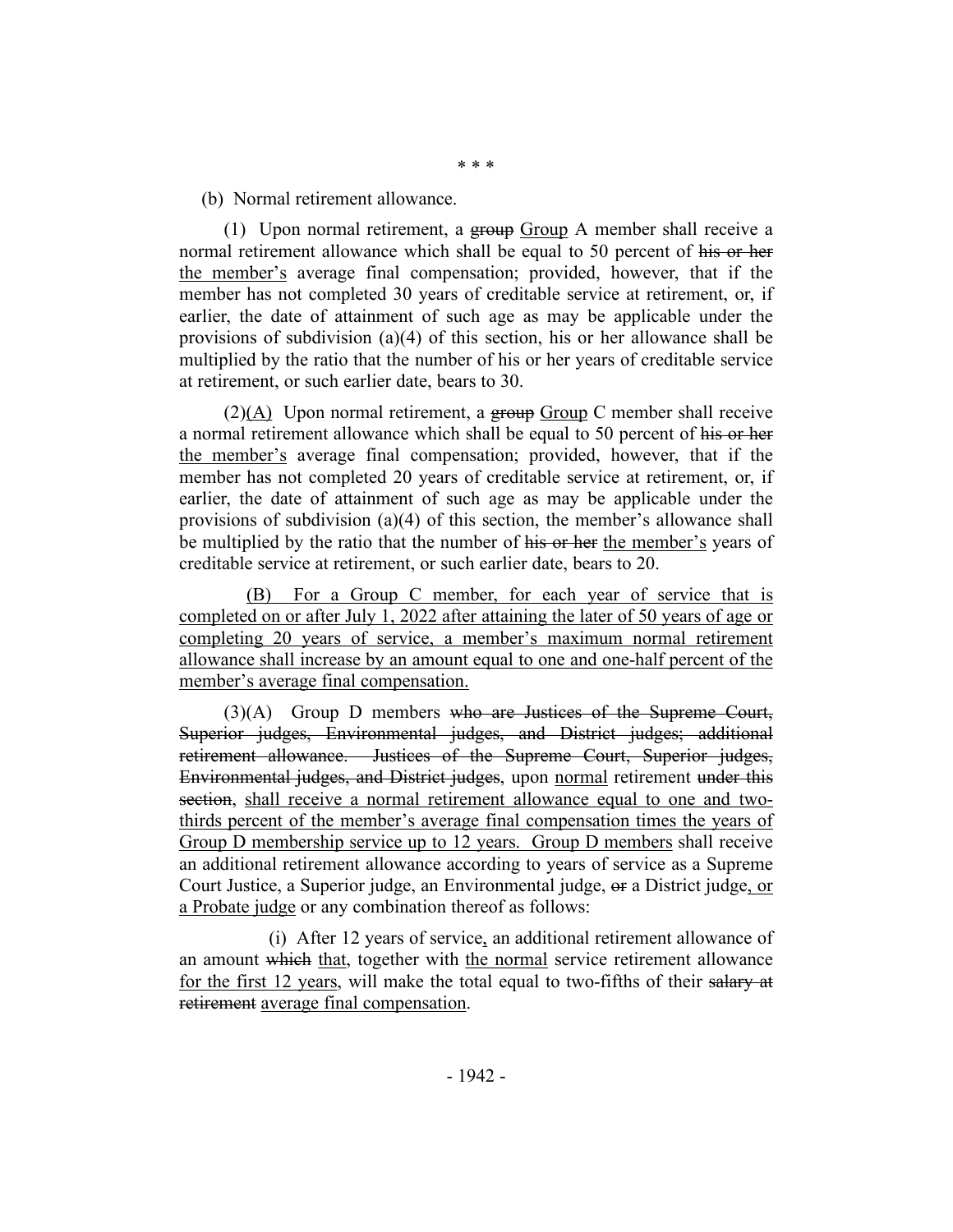(ii) For each year of service in excess of 12 years, an amount equal to  $3\frac{1}{3}$  three and one-third percent of their salary at retirement average final compensation shall be added to the retirement allowance as computed in subsection (a) subdivision (b)(3)(A)(i) of this section subdivision (b)(3)(A). However, at no time shall the total retirement allowance exceed their salary at retirement. Such In addition to the normal retirement allowance, such additional retirement allowance shall be treated as the normal retirement allowance for all purposes of the retirement act.

(B) In order to qualify for the benefits provided by this title each Justice or judge shall have the maximum employee contribution in accordance with the requirements of the State Employees' Retirement System. These provisions shall apply to surviving Justices and judges retired before its enactment, but only from the effective date of its enactment, and not retroactively. The total retirement allowance for Group D members shall be as follows:

(i) For a Group D member who retires on or before June 30, 2022, the total retirement allowance shall not exceed the member's salary at retirement.

(ii) For a Group D member who, on or before June 30, 2022, has five years or more of service as a Supreme Court Justice, a Superior judge, an Environmental judge, a District judge, or a Probate judge, or any combination thereof, and has attained 57 years of age or older, or is a Group D member on or before June 30, 2022 and has 15 years or more of creditable service, the total retirement allowance shall not exceed the member's salary at retirement.

(iii) For a Group D member who retires on or after July 1, 2022, and who does not meet the requirements set forth in subdivision (i) or (ii) of this subdivision (B), the member's total retirement allowance shall not exceed 80 percent of the member's average final compensation.

(C) For the purposes of this section, years of service as a municipal judge are to be counted as years of service in determining the additional retirement allowance, insofar as they represent years of membership service. [Repealed.]

(4) Group D members who are Probate judges; additional retirement allowance. Probate judges, having retired under this section, shall be entitled to an additional retirement allowance according to their years in service as follows:

(A) Upon completion of 12 years of service an amount which with service retirement allowance will equal two-fifths of the salary at retirement.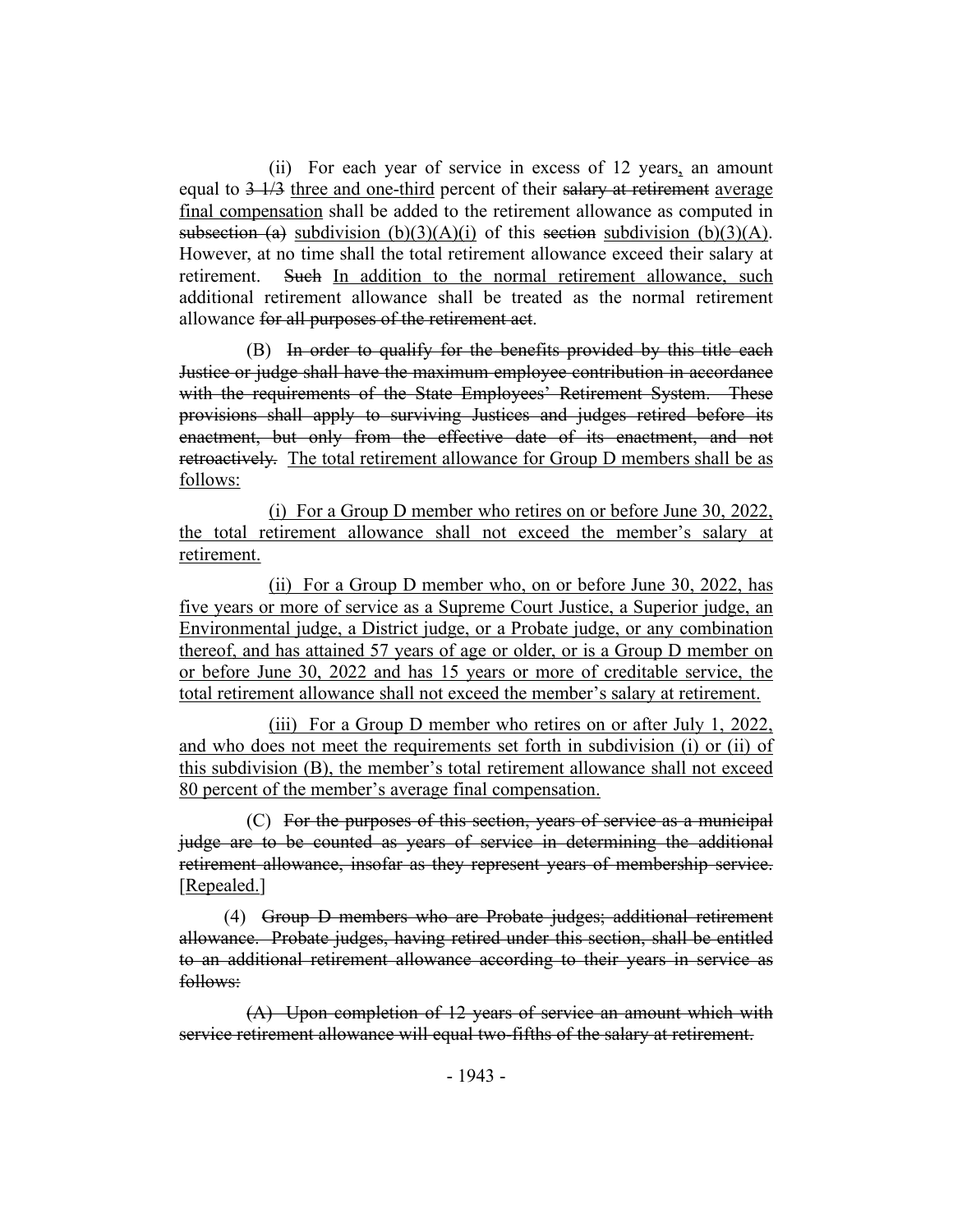(B) For each additional year of service, an amount equal to 3 1/3 percent of the salary at retirement shall be added to the retirement allowance as computed in subsection (a) of this section. Such additional retirement allowance shall be treated as the normal retirement allowance for all purposes of the retirement act. [Repealed.]

\* \* \*

Sec. 4. 3 V.S.A. § 459a is amended to read:

§ 459a RESTORATION OF SERVICE

\* \* \*

(b)(1) Upon the subsequent retirement of an employee who once again became a member under subsection (a) of this section, the employee shall once again become a beneficiary whose former retirement allowance shall be restored under the same plan provisions applicable at the time of the initial retirement, but the beneficiary shall not be entitled to cost of living adjustments for the period during which he or she was restored to service. In addition to the former retirement allowance, a beneficiary shall be entitled to a retirement allowance separately computed for the period beginning with his or her last restoration to service for which the member has made a contribution. If the beneficiary is not vested in the system since he or she was last restored to service, the member's contributions plus accumulated interest shall be returned to him or her.

(2) Notwithstanding subdivision (1) of this subsection, for a Group C member who has attained the later of 50 years of age and has completed 20 years or more of service, in no event shall the member's separately computed retirement allowance increase by an amount equal to more than one and one-half percent of the member's average final compensation per year of restored service actually performed.

## Sec. 5. 3 V.S.A. § 470 is amended to read:

## § 470. POSTRETIREMENT ADJUSTMENTS TO RETIREMENT ALLOWANCES

(a) For Group A, Group C, and Group D members, as of June 30th in each year, commencing June 30, 1972, a determination shall be made of any increase or decrease, to the nearest one-tenth of a percent, in the ratio of the average of the Consumer Price Index for the month ending on that date to the average of said index for the month ending on June 30, 1971, or the month ending on June 30th of the most recent year subsequent thereto. In the event of an increase, and provided that the net increase following the application of any offset as provided in this subsection equals or exceeds one percent, the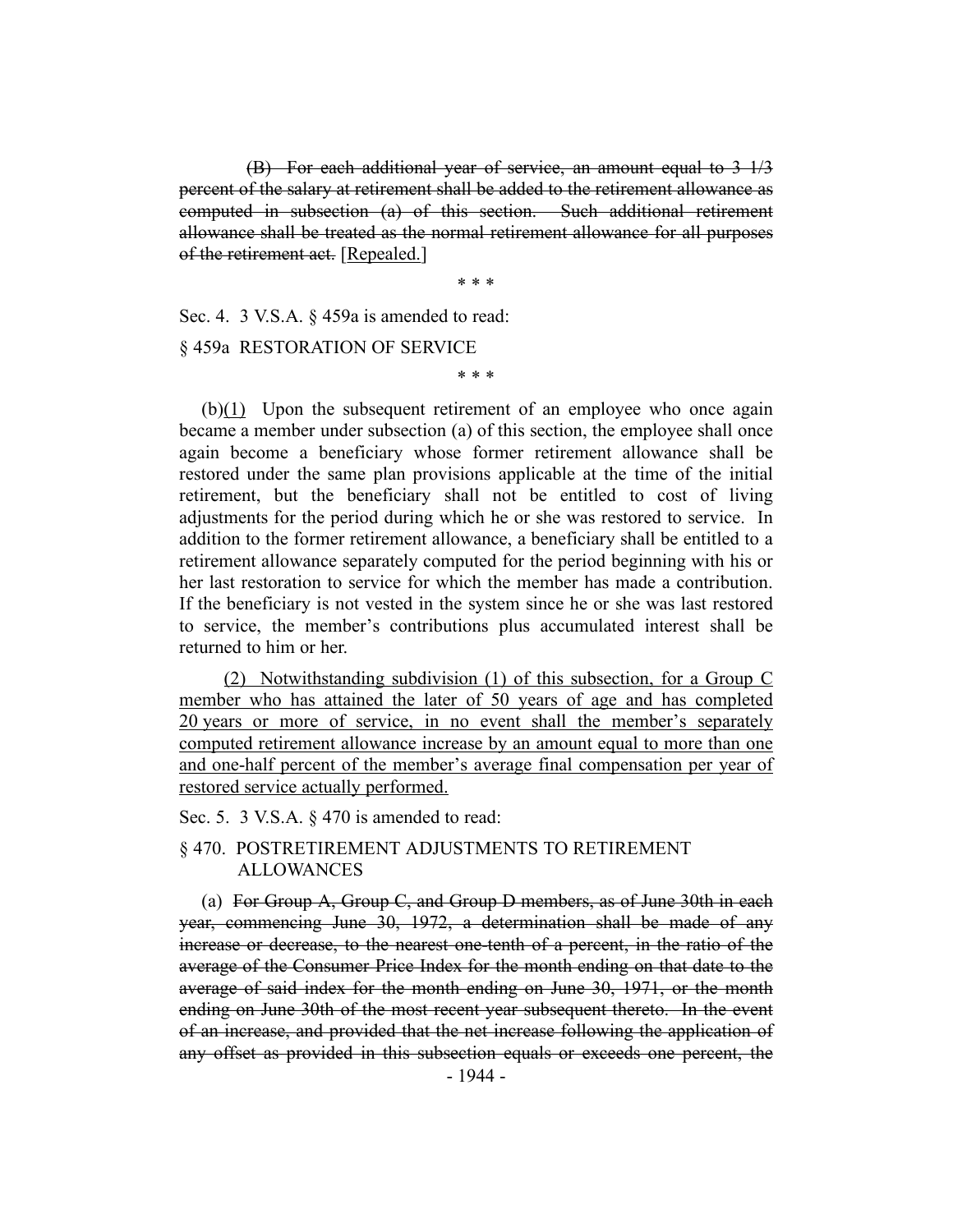retirement allowance of each beneficiary in receipt of an allowance for at least one year on the next following December 31st shall be increased by an equal percentage. Such increase shall commence on the January 1st immediately following such December 31st. Such percentage increase shall also be made in the retirement allowance payable to a beneficiary in receipt of an allowance under an optional election, provided the member on whose account the allowance is payable and such other person shall have received a total of at least 12 monthly payments by such December 31st. In the event of a decrease of the Consumer Price Index as of June 30th for the preceding year, the retirement allowance of a beneficiary shall not be subject to any adjustment on the next following January 1st; provided, however, that:

(1) such decrease shall be applied as an offset against the first subsequent year's increase of the Consumer Price Index when such increase equals or exceeds one percent, up to the full amount of such increase; and

(2) to the extent that such decrease is greater than such subsequent year's increase, such decrease shall be offset in the same manner against two or more years of such increases, for up to but not exceeding five subsequent years of such increases, until fully offset. Postretirement adjustments to retirement allowance. On January 1 of each year, the retirement allowance of each beneficiary of the System who is in receipt of a retirement allowance and who meets the eligibility criteria set forth in this section shall be adjusted by the amount described in subsection (d) of this section. In no event shall a beneficiary receive a negative adjustment to the beneficiary's retirement allowance.

(b) For Group F members, as of June 30th in each year, commencing January 1, 1991, a determination shall be made of any increase or decrease, to the nearest one-tenth of a percent of the Consumer Price Index for the preceding fiscal year. In the event of an increase, and provided that there exists a net increase following the application of any offset as provided in this subsection, the retirement allowance of each beneficiary in receipt of an allowance for at least one year on the next following December 31st shall be increased by an amount equal to one-half of the net percentage increase. Commencing January 1, 2014, the retirement allowance of each beneficiary who was an active contributing member of the Group F plan on or after June 30, 2008, and who retires on or after July 1, 2008, shall be increased by an amount equal to the net percentage increase. The increase shall commence on the January 1st immediately following such December 31st. The increase shall apply to Group F members receiving an early retirement allowance only in the year following attainment of normal retirement age, provided the member has received benefits for at least 12 months as of December 31st of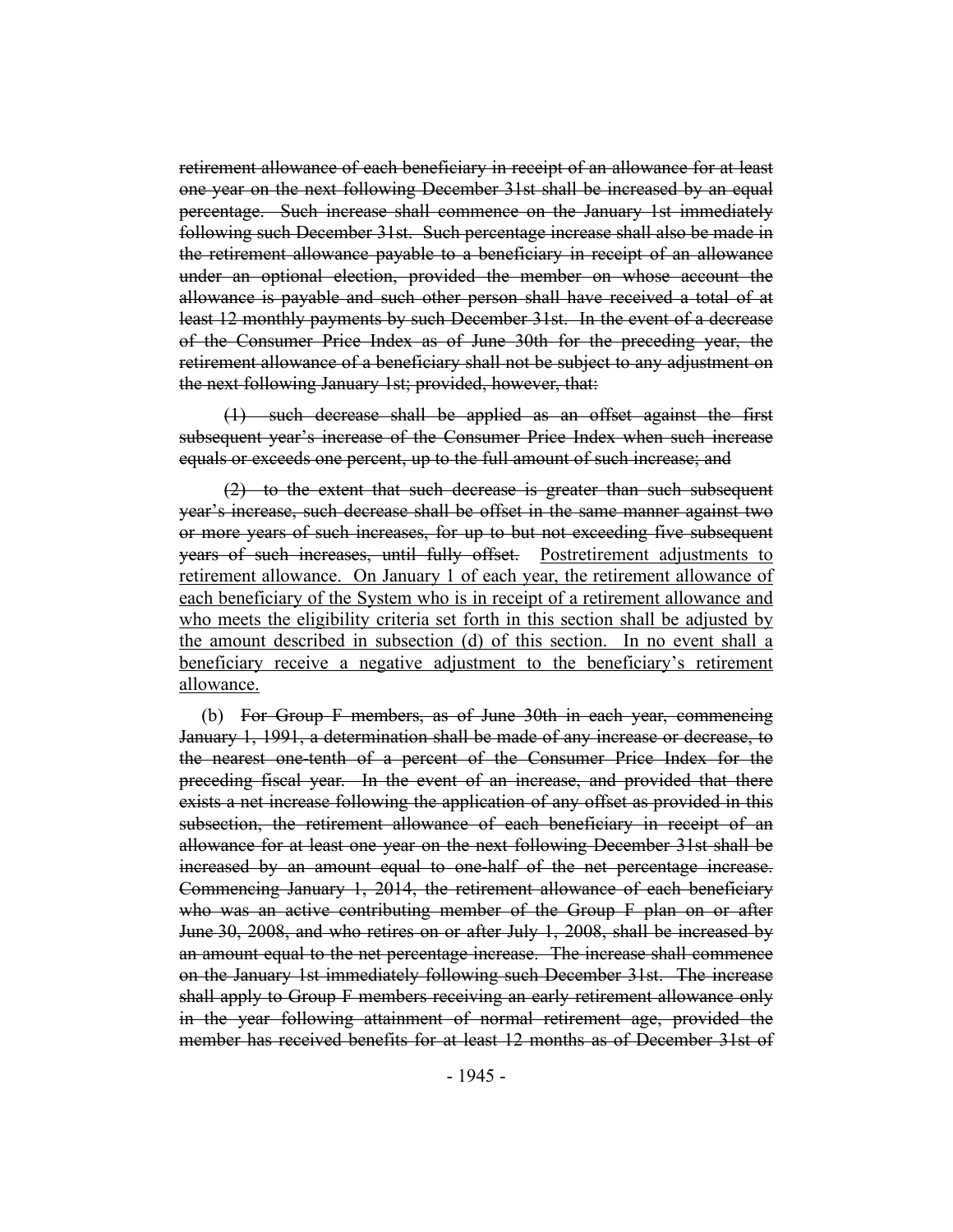the year preceding any January adjustment. In the event of a decrease of the Consumer Price Index as of June 30th for the preceding year, the retirement allowance of a beneficiary shall not be subject to any adjustment on the next following January 1st; provided, however, that:

(1) such decrease shall be applied as an offset against the first subsequent year's increase of the Consumer Price Index, up to the full amount of such increase; and

(2) to the extent that such decrease is greater than such subsequent year's increase, such decrease shall be offset in the same manner against two or more years of such increases, for up to but not exceeding five subsequent years of such increases, until fully offset. Calculation of Net Percentage Increase.

(1) Consumer Price Index; maximum and minimum amounts. Prior to October 1 of each year, a determination shall be made of any increase or decrease, to the nearest one-tenth of a percent, in the Consumer Price Index for the month ending on June 30 of that year to the average of said index for the month ending on June 30 of the previous year. Any increase or decrease in the Consumer Price Index shall be subject to adjustment so as to remain within the following maximum and minimum amounts:

(A) For Group A members, the maximum amount of any increase or decrease used to determine the net percentage increase shall be five percent.

(B) For Group C members who are first eligible for normal retirement or unreduced early retirement on or before June 30, 2022, or who are vested deferred members as of June 30, 2022, the maximum amount of any increase or decrease used to determine the net percentage increase shall be five percent.

(C) For Group C members who are first eligible for normal retirement or unreduced early retirement on or after July 1, 2022, the maximum amount of any increase or decrease used to determine the net percentage increase shall be four percent.

(D) For Group D members, the maximum amount of any increase or decrease used to determine the net percentage increase shall be five percent.

(E) For Group F members who are first eligible for normal retirement or unreduced early retirement on or before June 30, 2022, or who are vested deferred members as of June 30, 2022, the maximum amount of any increase or decrease used to determine the net percentage increase shall be five percent, and any increase or decrease of less than one percent shall be assigned a value of one percent.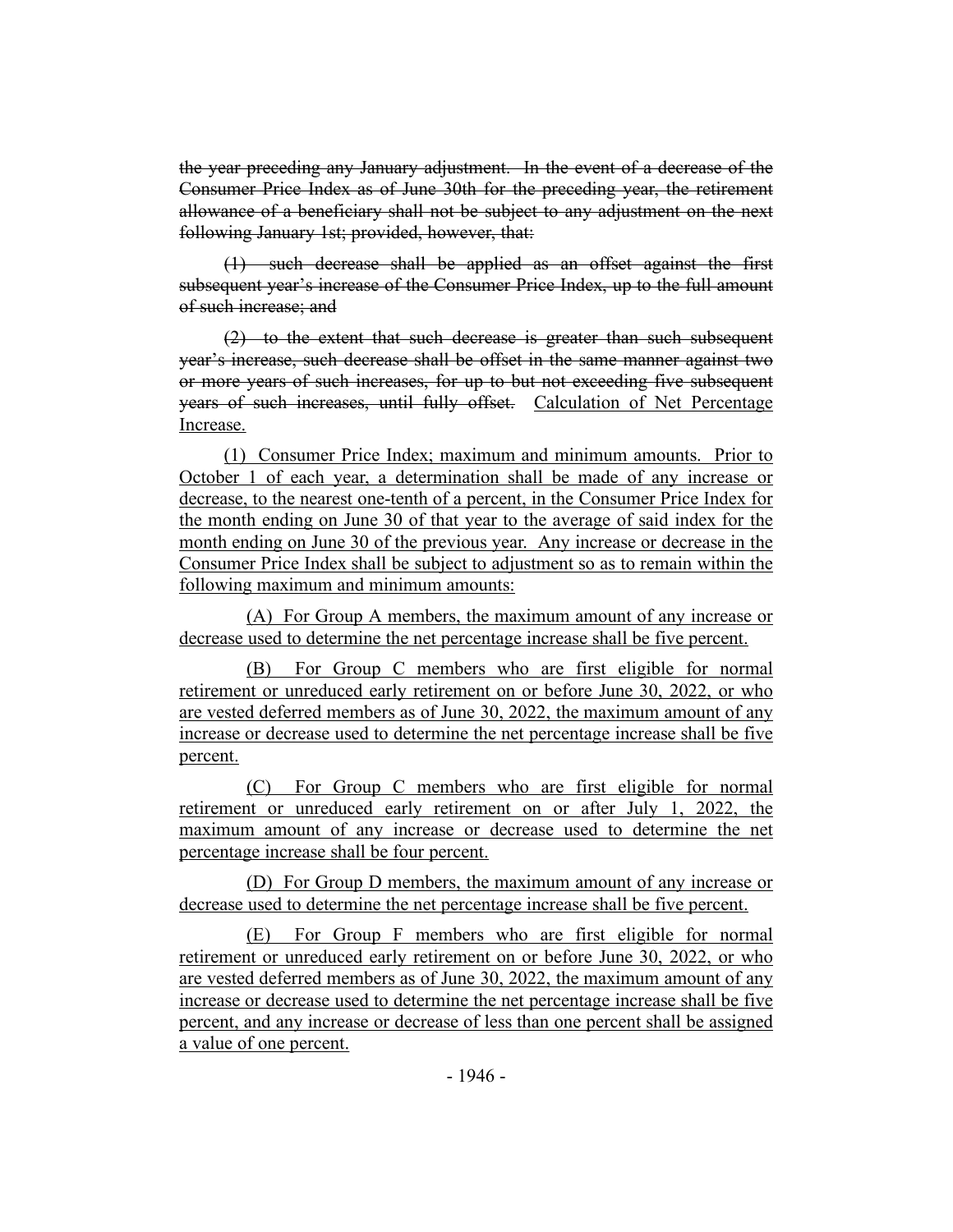(F) For Group F members who are first eligible for normal retirement or unreduced early retirement on or after July 1, 2022, the maximum amount of any increase or decrease used to determine the net percentage increase shall be four percent.

(2) Consumer Price Index; decreases. In the event of a decrease in the Consumer Price Index, there shall be no adjustment to retirement allowances for the subsequent year beginning January 1; provided, however, that:

(A) such decrease shall be applied as an offset against the first subsequent year's increase of the Consumer Price Index, up to the full amount of such increase; and

(B) to the extent that such decrease is greater than such subsequent year's increase, such decrease shall be offset in the same manner against two or more years of such increases, for up to but not exceeding five subsequent years of such increases, until fully offset.

(3) Consumer Price Index; increases. In the event of an increase in the Consumer Price Index, and provided there remains an increase following the application of any offset as in subdivision (2) of this subsection, that amount shall be identified as the net percentage increase and used to determine the members' postretirement adjustment as described herein.

(c) For purposes of subsection (a) of this section, the maximum amount of any increase or decrease utilized to determine the net percentage increase shall be five percent. For purposes of subsection (b) of this section, the maximum amount of any increase or decrease utilized to determine the net percentage increase shall be five percent, and any increase or decrease of less than one percent shall be assigned a value of one percent. Eligibility for postretirement adjustment. In order for a beneficiary to receive a postretirement adjustment to the beneficiary's retirement allowance, the beneficiary must meet the following eligibility requirements:

(1) For all members who are retired or vested deferred on or before June 30, 2022; for Group A, C, and F members who are first eligible for normal retirement or unreduced early retirement on or before June 30, 2022; and for Group D members first appointed or elected on or before June 30, 2022, the member must be in receipt of a retirement allowance for at least 12 months prior to the January 1 effective date of any postretirement adjustment.

(2) For all Group A, C, and F members who are first eligible for normal retirement or unreduced early retirement on or after July 1, 2022, and for Group D members first appointed or elected on or after July 1, 2022, the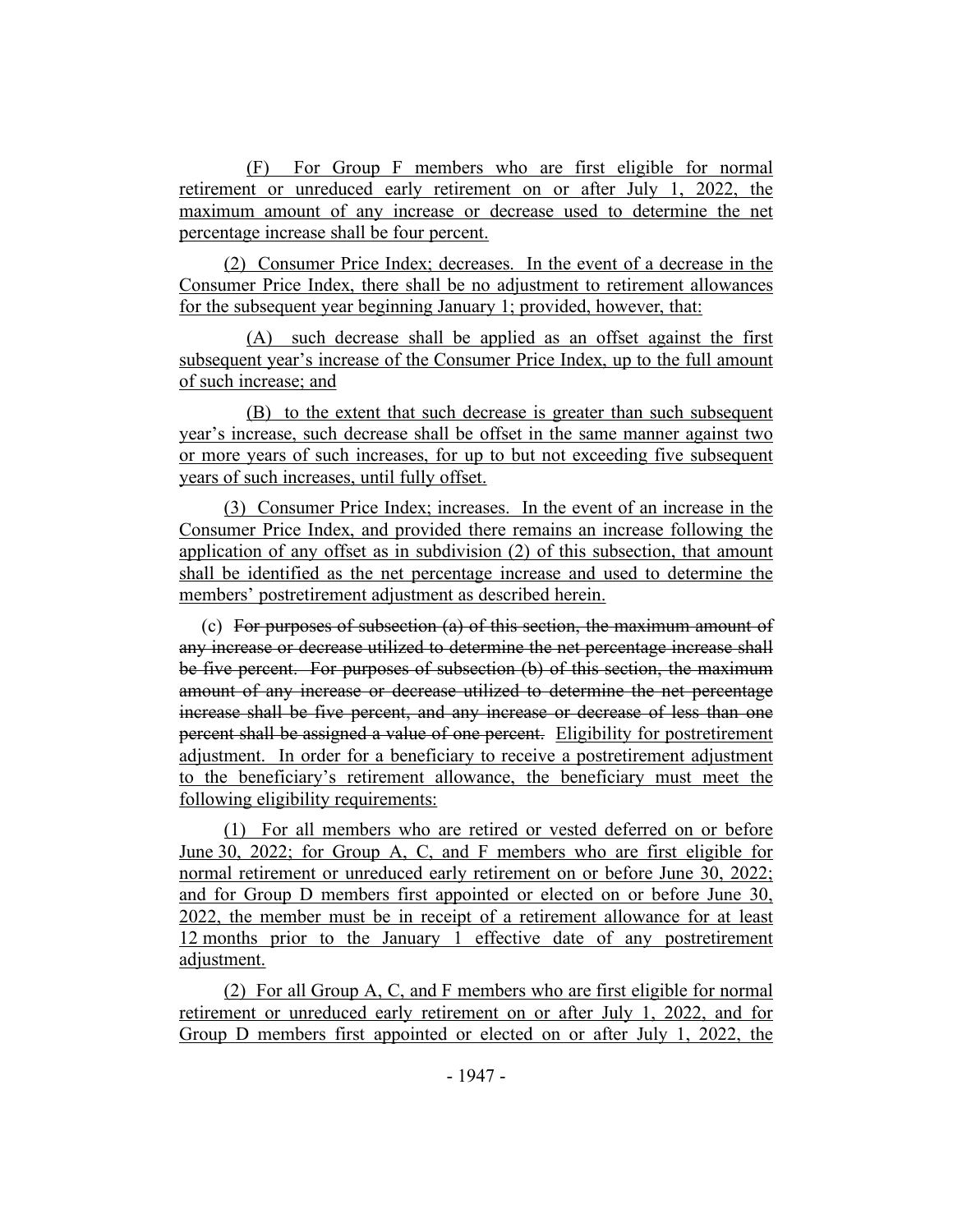member must be in receipt of a retirement allowance for at least 24 months prior to the January 1 effective date of any postretirement adjustment.

(3) Special rule for Group F early retirement. A Group F member in receipt of an early retirement allowance shall not receive a postretirement adjustment to the member's retirement allowance until such time as the member has reached normal retirement age, provided the member has also met the other eligibility criteria set forth in this subsection.

(d) For purposed of this section, Consumer Price Index shall mean the Northeast Region Consumer Price Index for all urban consumers, designated as "CPI-U," in the northeast region, as published by the U.S. Department of Labor, Bureau of Labor Statistics. Amount of postretirement adjustment. The postretirement adjustment for each member who meets the eligibility criteria set forth in subsection (c) of this section shall be as follows:

(1) The full amount of the net percentage increase calculated in subsection (b) of this section for the following:

(A) Group A and C members;

(B) Group D members first appointed or elected on or before June 30, 2022; and

(C) Commencing January 1, 2014, any active contributing member of the Group F plan on or after June 30, 2008, and who retires as a Group F member on or after July 1, 2008.

(2) One-half of the net percentage increase calculated in subsection (b) of this section for Group F members who retired on or before June 30, 2008.

(3) For Group D members first appointed or elected on or after July 1, 2022, the full amount of the net percentage increase calculated in subsection (b) of this section for amounts equal to or less than \$75,000.00 of annual retirement allowance and one-half the net percentage increase calculated in subsection (b) of this section for amounts \$75,000.01 or greater of annual retirement allowance.

(e) Definition. For purposes of this section:

(1) "Consumer Price Index" means the Northeast Region Consumer Price Index for all urban consumers, designated as "CPI-U," in the northeast region, as published by the U.S. Department of Labor, Bureau of Labor Statistics.

(2) "Vested deferred" means a member who receives a vested deferred allowance payable pursuant to subsection 465(a) of this title.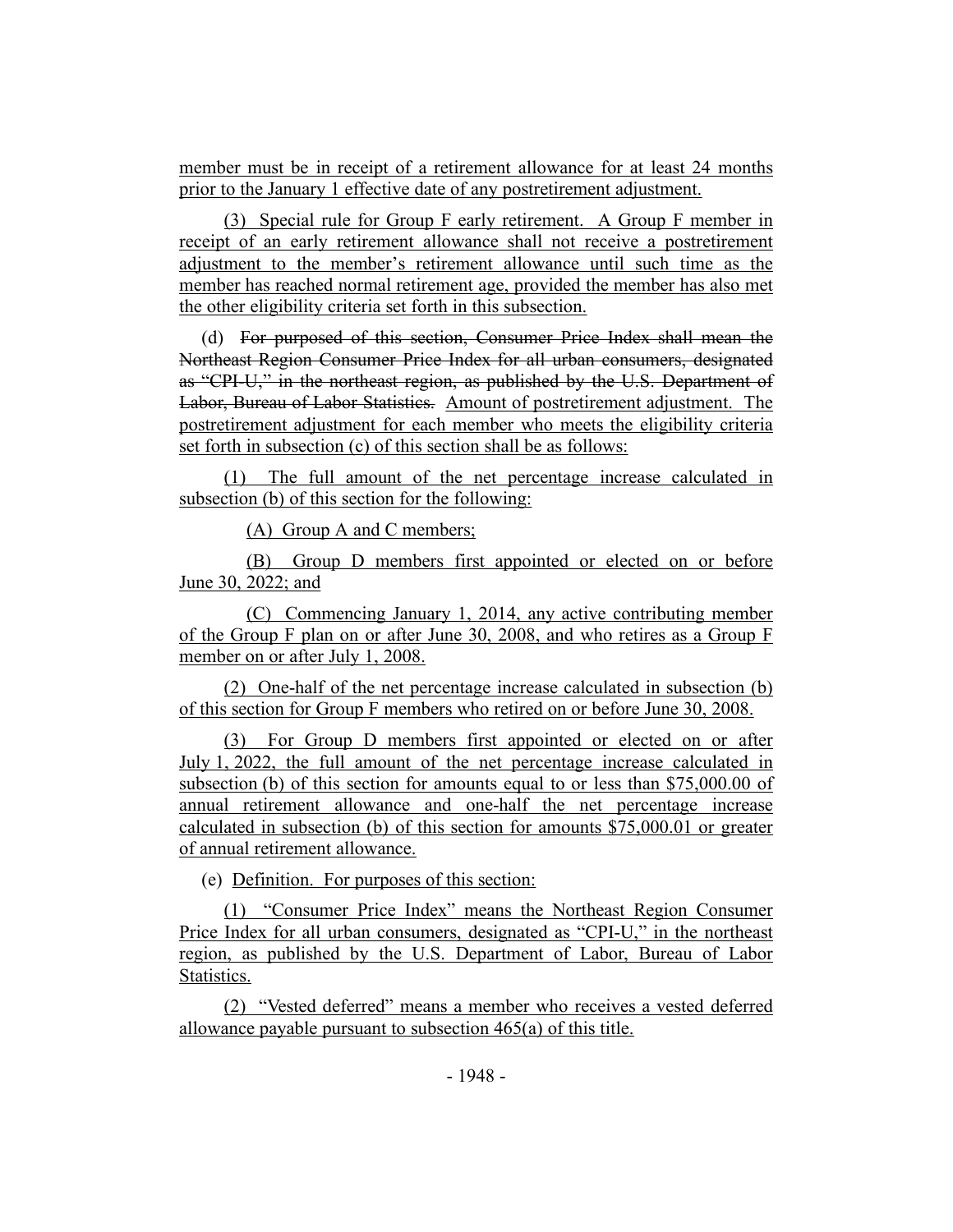(f) Deferred vested allowance. No increase shall be made pursuant to this section in a deferred vested allowance payable pursuant to subsection 465(a) of this title prior to its commencement.

Sec. 6. 3 V.S.A.  $\&$  473 is amended to read:

§ 473. FUNDS

(a) Assets. All of the assets of the Retirement System shall be credited to the Vermont State Retirement Fund.

(b) Member contributions.

(1)(A) Allocations. Contributions deducted from the compensation of members together with any member contributions transferred thereto from the predecessor systems shall be accumulated in the Fund and separately recorded for each member. The amounts so transferred on account of Group A members shall be allocated between regular and additional contributions. The amounts so allocated as regular contributions shall be determined as if the rate of contribution of four percent has been continuously in effect in the predecessor system from which such amounts were transferred and the balance of any amount so transferred on account of any Group A member shall be deemed additional contributions. In the case of Group C members who were members as of the date of establishment and Group D members, all contributions transferred from predecessor systems shall be deemed regular contributions. Those members who, prior to the date of establishment of this system, had been contributing at a rate less than four percent shall have any benefit otherwise payable on their behalf actuarially reduced to reflect such prior contribution rate of less than four percent. Upon a member's retirement or other withdrawal from service on the basis of which a retirement allowance is payable, the member's additional contributions, with interest thereon, shall be paid as an additional allowance equal to an annuity which is the actuarial equivalent of such amount, in the same manner as the benefit otherwise payable under the System.

(B) Periodic review. When the State Employees' Retirement System has been determined by the actuary to have assets at least equal to its accrued liability, contribution rates will be reevaluated by the actuary with a subsequent recommendation to the General Assembly. In determining the amount earnable by a member in a payroll period, the Retirement Board may consider the annual or other periodic rate of earnable compensation payable to such member on the first day of the payroll period as continuing throughout such payroll period, and it may omit deduction from compensation for any period less than a full payroll period if an employee was not a member on the first day of the payroll period, and to facilitate the making of deductions it may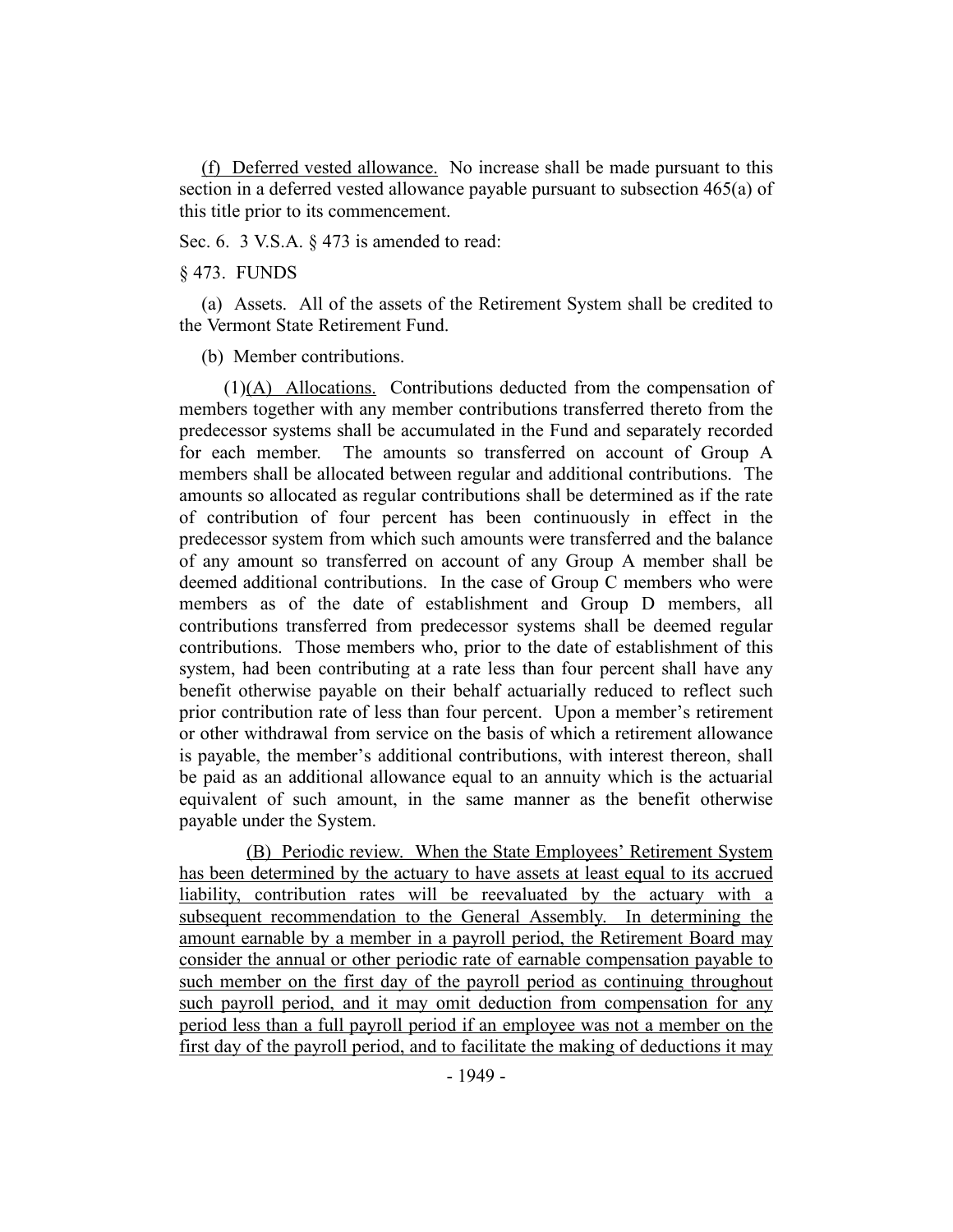modify the deduction required of any member by such an amount as, on an annual basis, shall not exceed one-tenth of one percent of the annual earnable compensation upon the basis of which such deduction is to be made. Each of the amounts shall be deducted until the member retires or otherwise withdraws from service, and when deducted shall be paid into the Annuity Savings Fund, and shall be credited to the individual account of the member from whose compensation the deduction was made.

(2)(A) Group A members. Commencing on July 1, 2016, contributions shall be 6.55 percent of compensation for Group  $A$ ,  $D$ , and  $F$  members and 8.43 percent of compensation for Group C members. When the State Employees' Retirement System has been determined by the actuary to have assets at least equal to its accrued liability, contribution rates will be reevaluated by the actuary with a subsequent recommendation to the General Assembly. In determining the amount earnable by a member in a payroll period, the Retirement Board may consider the annual or other periodic rate of earnable compensation payable to such member on the first day of the payroll period as continuing throughout such payroll period, and it may omit deduction from compensation for any period less than a full payroll period if an employee was not a member on the first day of the payroll period, and to facilitate the making of deductions it may modify the deduction required of any member by such an amount as, on an annual basis, shall not exceed onetenth of one percent of the annual earnable compensation upon the basis of which such deduction is to be made. Each of the amounts shall be deducted until the member retires or otherwise withdraws from service, and when deducted shall be paid into the Annuity Savings Fund, and shall be credited to the individual account of the member from whose compensation the deduction was made.

(B) Group C members.

(i) Commencing the first full pay period in fiscal year 2023, the contribution rate for Group C members shall be 9.03 percent of compensation;

(ii) Commencing the first full pay period in fiscal year 2024, the contribution rate for Group C members shall be 9.53 percent of compensation.

(iii) Commencing the first full pay period in fiscal year 2025 and annually thereafter, the contribution rate for Group C members shall be 10.03 percent of compensation.

(C) Group D members. Commencing on July 1, 2022, the contribution rate for Group D members shall be based on the quartile in which a member's hourly rate of pay falls. Quartiles shall be determined annually in the first full pay period of each fiscal year by the Department of Human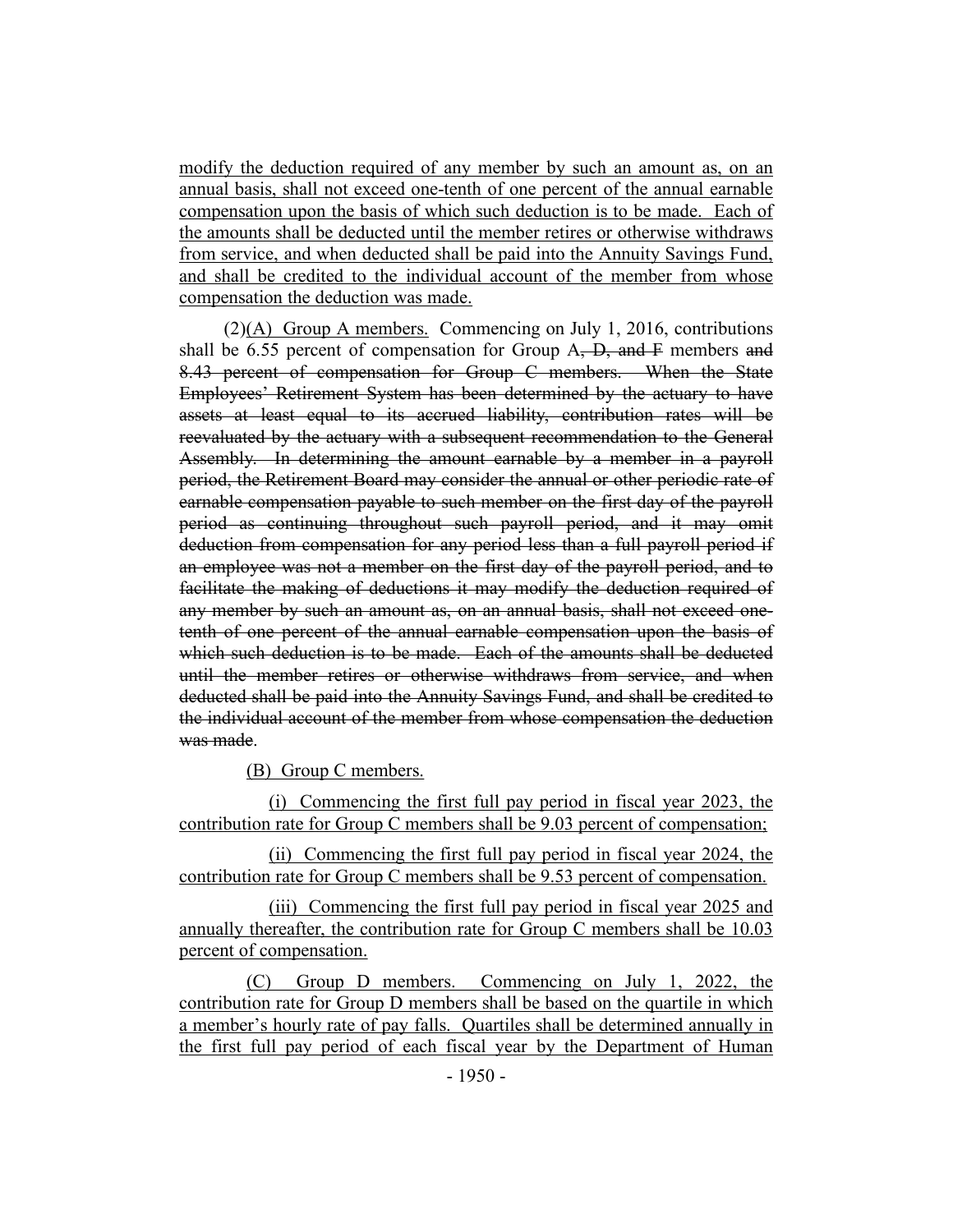Resources based on the hourly rate of pay by all Group D members. The contribution rates shall be based on the schedule set forth below:

(i) Based on the quartiles for the first full pay period of each fiscal year and effective the first full pay period in that fiscal year, for members who have an hourly rate of pay in any pay period, below the 25th percentile of Group D member hourly rates of pay, the contribution rate shall be 6.65 percent of compensation.

(ii) Based on the quartiles for the first full pay period of each fiscal year and effective the first full pay period in that fiscal year, for members who have an hourly rate of pay in any pay period at the 25th percentile and below the 50th percentile of Group D member hourly rates of pay, the contribution rate shall be as follows:

(I) commencing in fiscal year 2023, 7.15 percent of compensation;

(II) commencing in fiscal year 2024, 7.65 percent of compensation; and

(III) commencing in fiscal year 2025 and annually thereafter, 8.15 percent of compensation.

(iii) Based on the quartiles for the first full pay period of each fiscal year and effective the first full pay period in that fiscal year, for members who have an hourly rate of pay in any pay period at the 50th percentile and below the 75th percentile of Group D member hourly rates of pay, the contribution rate shall be as follows:

(I) commencing in fiscal year 2023, 7.15 percent of compensation;

(II) commencing in fiscal year 2024, 7.65 percent of compensation;

(III) commencing in fiscal year 2025, 8.15 percent of compensation; and

(IV) commencing in fiscal year 2026 and annually thereafter, 8.65 percent of compensation.

(iv) Based on the quartiles for the first full pay period of each fiscal year and effective the first full pay period in that fiscal year, for members who have an hourly rate of pay in any pay period at or above the 75th percentile of Group D member hourly rates of pay, the contribution rate shall be as follows: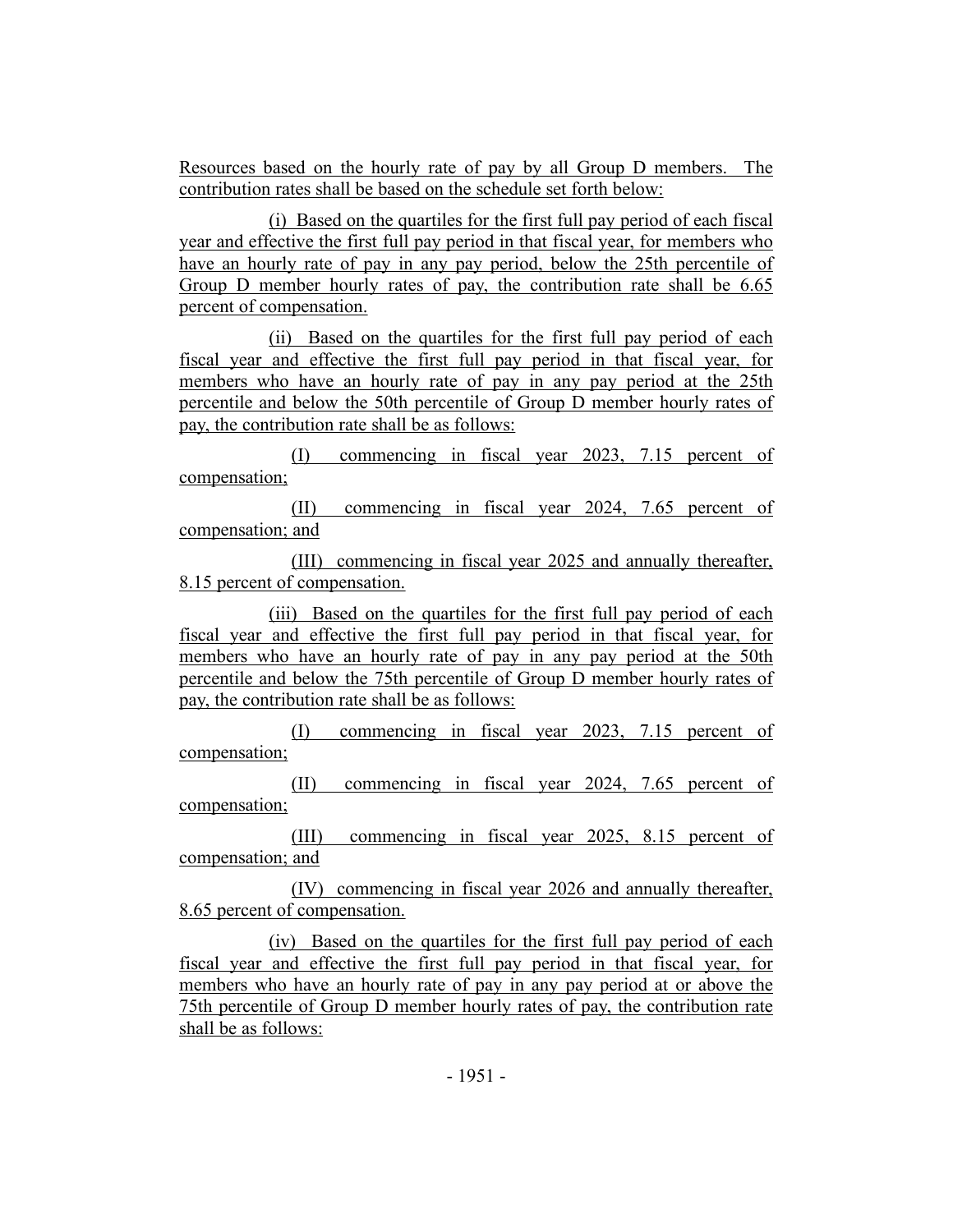(I) commencing in fiscal year 2023, 7.15 percent of compensation;

(II) commencing in fiscal year 2024, 7.65 percent of compensation;

(III) commencing in fiscal year 2025, 8.15 percent of compensation;

(IV) commencing in fiscal year 2026, 8.65 percent of compensation; and

(V) commencing in fiscal year 2027 and annually thereafter, 9.15 percent of compensation.

(D) Group F members. Commencing on July 1, 2022, the contribution rate for Group F members shall be based on the quartile in which a member's hourly rate of pay falls. Quartiles shall be determined annually in the first full pay period of each fiscal year, by the Department of Human Resources based on the hourly rate of pay of all Group F members. The contribution rates shall be based on the schedule set forth below:

(i) Based on the quartiles for the first full pay period of each fiscal year and effective the first full pay period in that fiscal year, for members who have an hourly rate of pay in any pay period below the 25th percentile of Group F member hourly rate of pay, the contribution rate shall be 6.65 percent of compensation.

(ii) Based on the quartiles for the first full pay period of each fiscal year and effective the first full pay period in that fiscal year, for members who have an hourly rate of pay in any pay period at the 25th percentile and below the 50th percentile of Group F member hourly rates of pay, the contribution rate shall be as follows:

(I) commencing in fiscal year 2023, 7.15 percent of compensation;

(II) commencing in fiscal year 2024, 7.65 percent of compensation; and

(III) commencing in fiscal year 2025 and annually thereafter, 8.15 percent of compensation.

(iii) Based on the quartiles for the first full pay period of each fiscal year and effective the first full pay period in that fiscal year, for members who have an hourly rate of pay in any pay period at the 50th percentile and below the 75th percentile of Group F member hourly rates of pay, the contribution rate shall be as follows: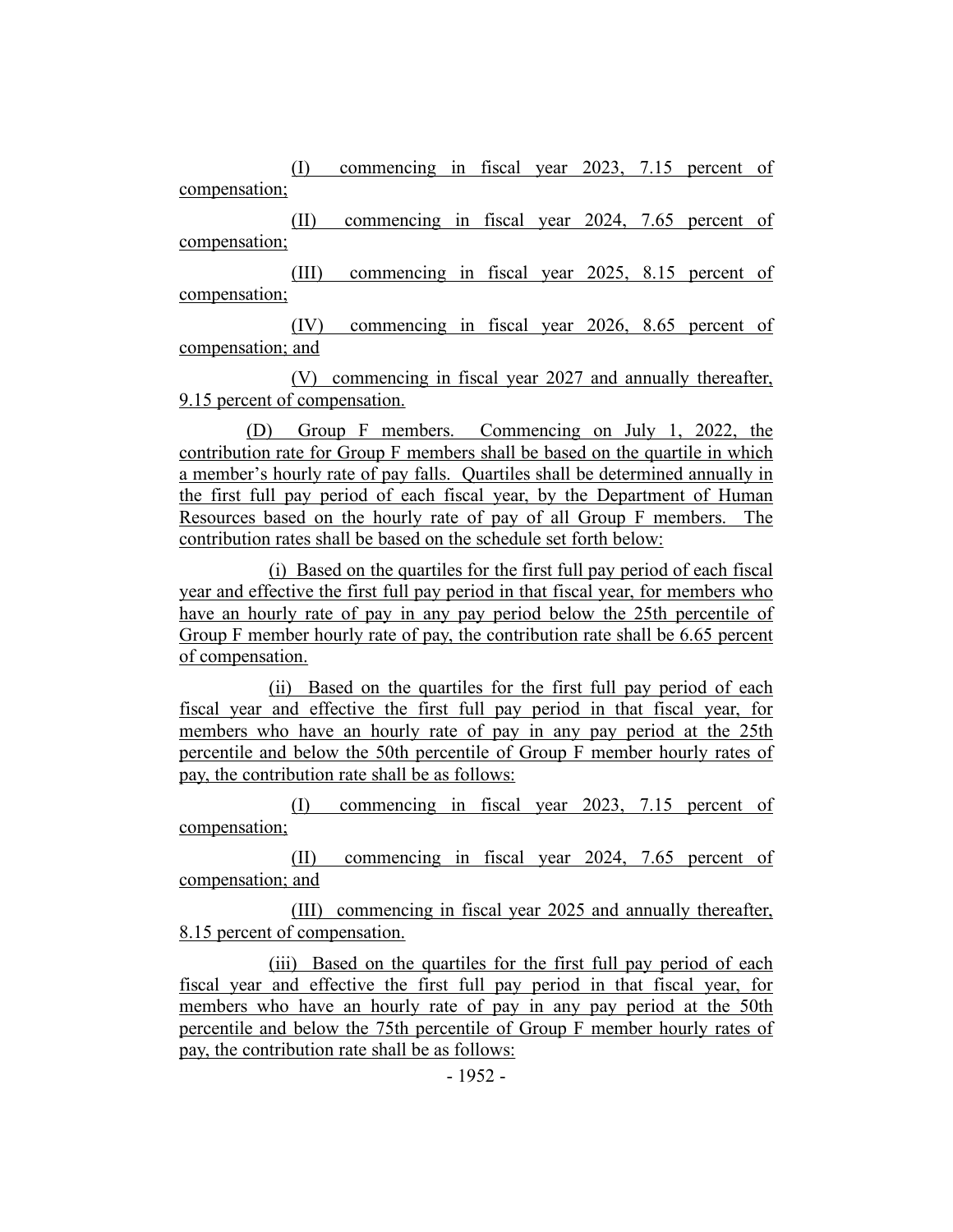(I) commencing in fiscal year 2023, 7.15 percent of compensation;

(II) commencing in fiscal year 2024, 7.65 percent of compensation;

(III) commencing in fiscal year 2025, 8.15 percent of compensation; and

(IV) commencing in fiscal year 2026 and annually thereafter, 8.65 percent of compensation.

(iv) Based on the quartiles for the first full pay period of each fiscal year and effective the first full pay period in that fiscal year, for members who have an hourly rate of pay in any pay period at or above the 75th percentile of Group F member hourly rates of pay, the contribution rate shall be as follows:

(I) commencing in fiscal year 2023, 7.15 percent of compensation;

(II) commencing in fiscal year 2024, 7.65 percent of compensation;

(III) commencing in fiscal year 2025, 8.15 percent of compensation;

(IV) commencing in fiscal year 2026, 8.65 percent of compensation; and

(V) commencing in fiscal year 2027 and annually thereafter, 9.15 percent of compensation.

(3) Deductions. The deductions provided for herein shall be made notwithstanding that the minimum compensation provided for by law for any member shall be reduced thereby. Every member shall be deemed to consent and agree to the deductions made and provided herein and shall receipt for full compensation, and payment of compensation less such deduction shall be a full and complete discharge and acquittance of all claims and demands whatsoever for the services rendered by such person during the period covered by such payment, except as to the benefits provided under this subchapter.

(4) Additional contributions. Subject to the approval of the Retirement Board, in addition to the contributions deducted from compensation as hereinbefore provided, any member may redeposit in the Fund by a single payment or by an increased rate of contribution an amount equal to the total amount which the member previously withdrew from this System or one of the predecessor systems; or any member may deposit therein by a single payment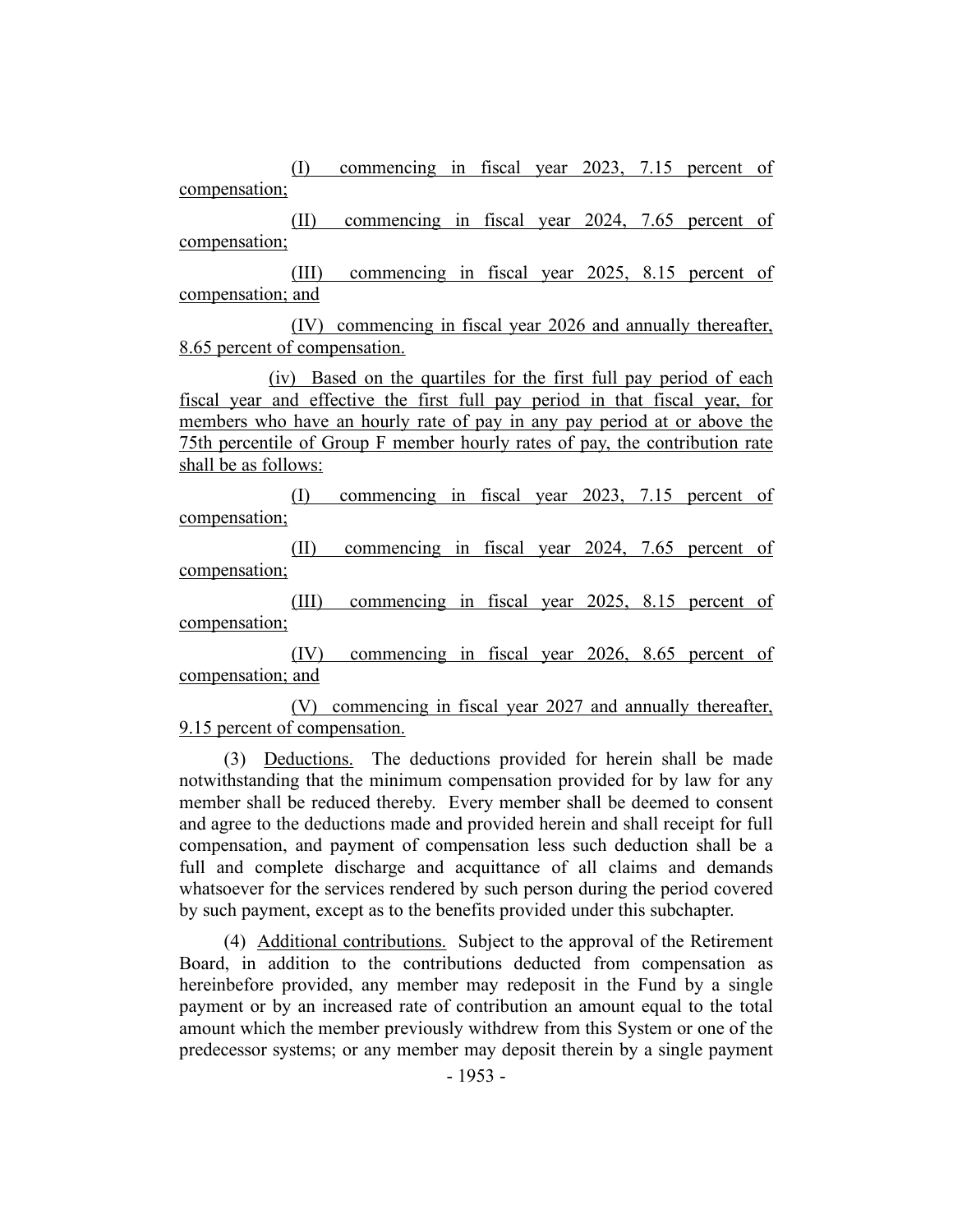or by an increased rate of contribution an amount computed to be sufficient to purchase an additional annuity which that, together with prospective retirement allowance, will provide for the member a total retirement allowance not in excess of one-half of average final compensation at normal retirement date, with the exception of Group D members for whom creditable service shall be restored upon redeposits of amounts previously withdrawn from the System, or for whom creditable service shall be granted upon deposit of amounts equal to what would have been paid if payment had been made during any period of service during which such a member did not contribute. Such additional amounts so deposited shall become a part of the member's accumulated contributions as additional contributions.

(5) Beneficiaries. The contributions of a member and such interest as may be allowed thereon which that are withdrawn by the member or paid to the member estate or to a designated beneficiary in event of the member's death, shall be paid from the Fund.

(6) Scope. Contributions required under this subsection shall be limited to contributions from Group A, Group C, Group D, and Group F members.

(7) [Repealed.]

(c) Employer contributions, earnings, and payments.

\* \* \*

(8) Annually, the Board shall certify an amount to pay the annual actuarially determined employer contribution, as calculated in this subsection, and additional amounts as follows:

(A) in fiscal year 2024, the amount of \$9,000,000.00;

(B) in fiscal year 2025, the amount of \$12,000,000.00; and

(C) in fiscal year 2026 and in any year thereafter until the Fund is calculated to have a funded ratio of at least 90 percent, the amount of \$15,000,000.00.

\* \* \* Other Postemployment Benefits \* \* \*

Sec. 7. 3 V.S.A. § 479a is amended to read:

§ 479a. STATE EMPLOYEES' POSTEMPLOYMENT BENEFITS TRUST FUND

\* \* \*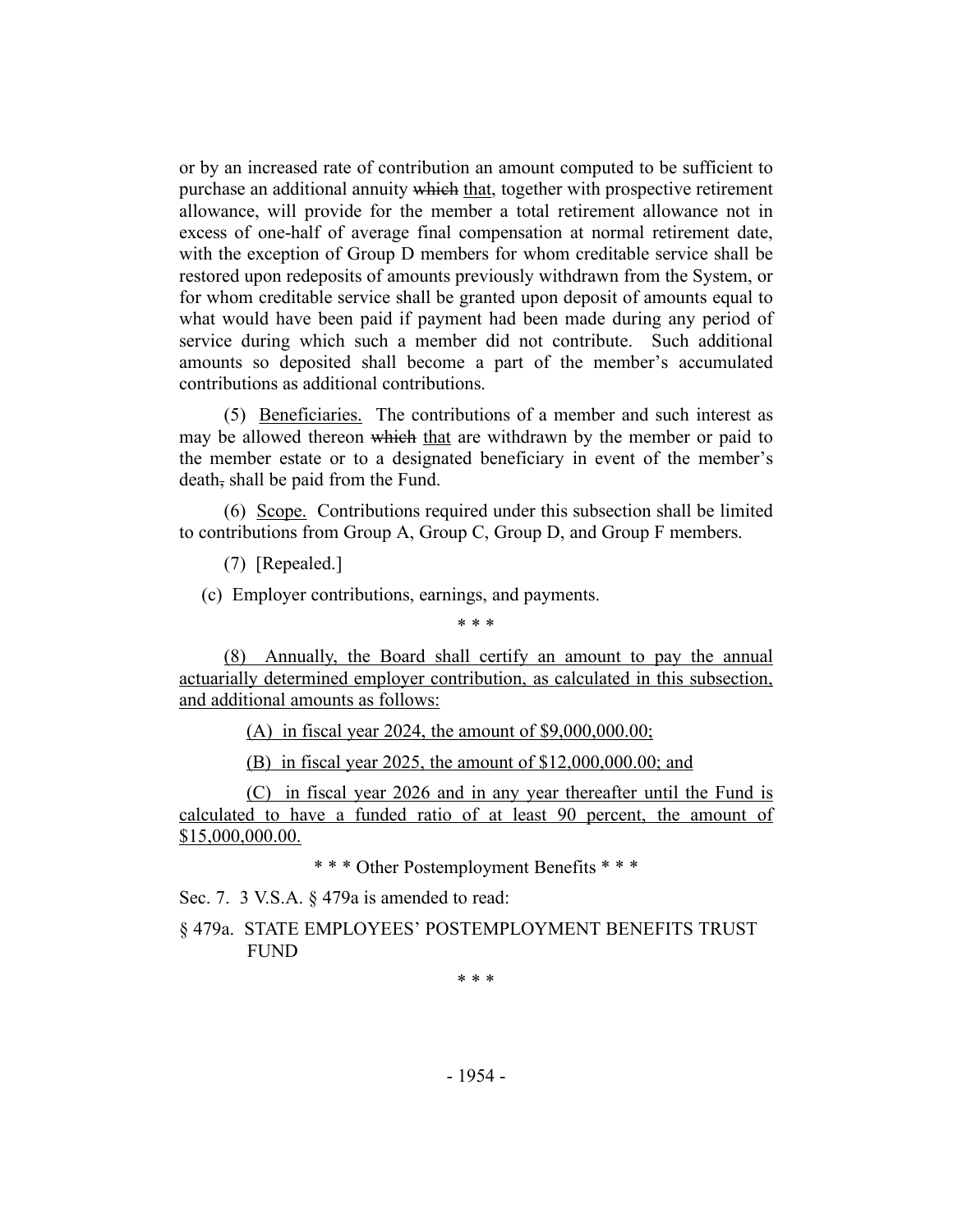(b) Into the Benefits Fund shall be deposited:

(1) all assets remitted to the State as a subsidy on behalf of the members of the Vermont State Employees' Retirement System for employer-sponsored qualified prescription drug plans pursuant to the Medicare Prescription Drug Improvement and Modernization Act of 2003, except that any subsidy received from an Employer Group Waiver Program is not subject to this requirement;

(2) any appropriations by the General Assembly for the purposes of paying current and future retiree postemployment benefits for members of the Vermont State Employees' Retirement System; and

(3) amounts contributed or otherwise made available by members of the System or their beneficiaries for the purpose of paying current or future postemployment benefits costs; and

(4) any monies pursuant to subsection (e) of this section.

(c) The Benefits Fund shall be administered by the State Treasurer. The Treasurer may invest monies in the Benefits Fund in accordance with the provisions of 32 V.S.A. § 434 or, in the alternative, may enter into an agreement with the Commission to invest such monies in accordance with the standards of care established by the prudent investor rule under 14A V.S.A. § 902, in a manner similar to the Committee's Commission's investment of retirements retirement system monies. All balances in the Benefits Fund at the end of the fiscal year shall be carried forward. Interest earned shall remain in the Benefits Fund. The Treasurer's annual financial report to the Governor and the General Assembly shall contain an accounting of receipts, disbursements, and earnings of the Benefits Fund.

\* \* \*

(e) State Contribution.

(1) Beginning on July 1, 2022 and annually thereafter, the State shall make annual contributions to the Benefits Fund known as the "normal contribution" and the "accrued liability contribution," each of which shall be fixed on the basis of the liabilities of the System as shown by the most recent actuarial valuation and made by the payroll assessment included in annual agency and department budgets:

(A) The "normal contribution" shall be the amount that, if contributed over each member's prospective period of service, will be sufficient to provide for the payment of all future retiree postemployment benefits after subtracting the unfunded actuarial liability and the total assets of the Benefits Fund. The "normal contribution" shall be identified using the actuarial cost method known as "projected unit credit" and applying a rate of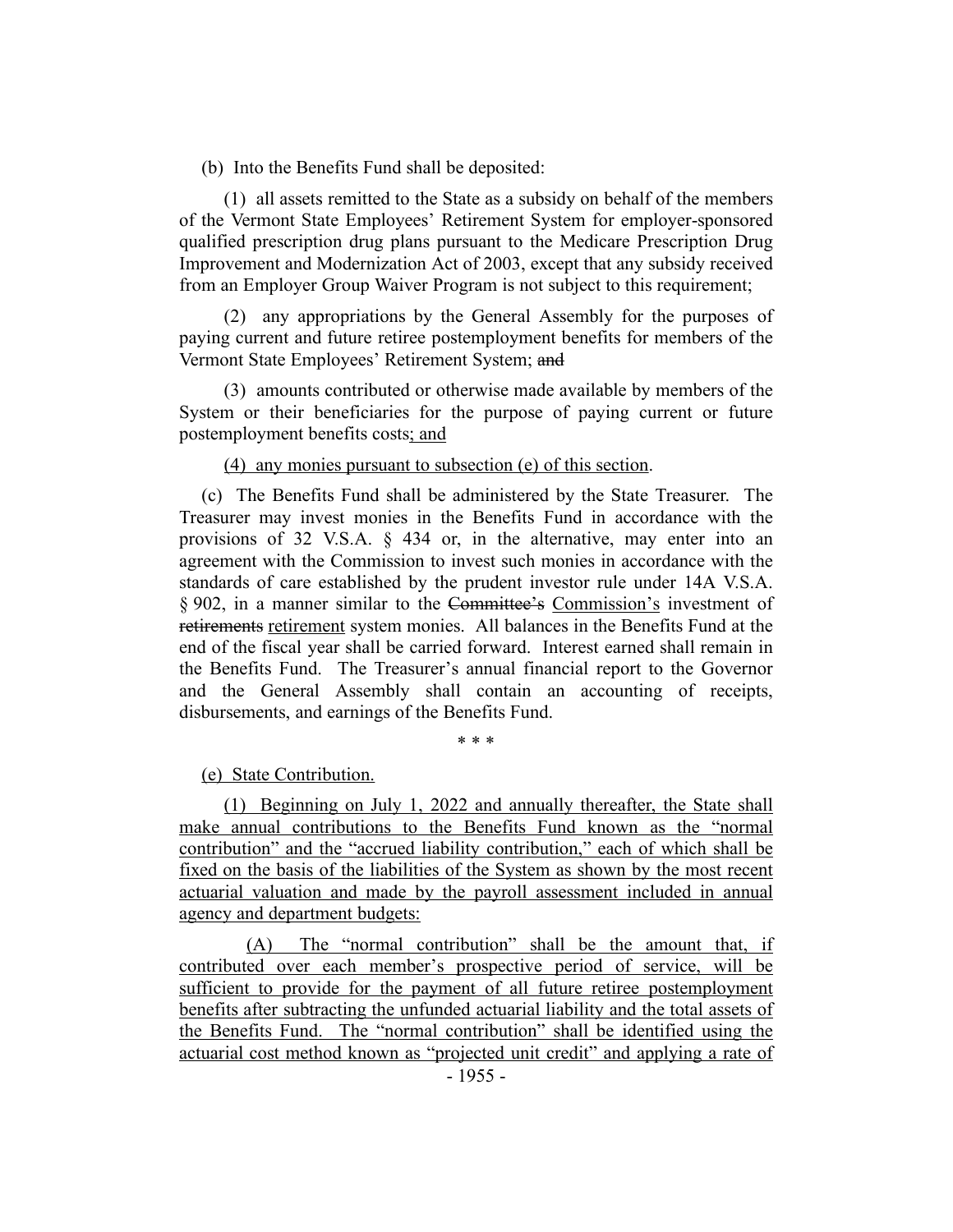return equal to the most recently adopted actuarial rate of return pursuant to section 523 of this title.

(B) The "accrued liability contribution" shall be the annual payment set forth in the most recent actuarial valuation that is necessary to liquidate the unfunded accrued liability over a closed period of 26 years and determined based on the funding schedule set forth in this section.

(i) It is the policy of the State of Vermont to liquidate fully the unfunded accrued liability for the payment of retiree health and medical benefits.

(ii) Beginning on July 1, 2022, until the unfunded accrued liability is liquidated, the accrued liability contribution shall be the annual payment required to liquidate the unfunded accrued liability over a closed period of 26 years ending on June 30, 2048, provided that the amount of each annual basic accrued liability contribution shall be determined by amortization of the unfunded liability over the remainder of the closed 26-year period in installments.

(2) Any variation in the contribution of normal or accrued liability contributions from those recommended by the actuary and any actuarial gains and losses shall be added or subtracted to the unfunded accrued liability and amortized over the remainder of the closed 26-year period.

(3) The Board shall review annually the amount of State contributions recommended by the actuary. Based on this review, the Board shall determine the amount of State contribution necessary for the next fiscal year to achieve and preserve the financial integrity of the funds and certify a statement of the percentage of the payroll of all members sufficient to fund the normal cost and the accrued liability contribution. On or before December 15 of each year, the Board shall inform the Governor and the House and Senate Committees on Government Operations and on Appropriations in writing about the amount needed. The provisions of 2 V.S.A. § 20(d) (expiration of required reports) shall not apply to the report to be made under this subsection.

\* \* \* VSERS Actuarial Studies \* \* \*

Sec. 8. 3 V.S.A. § 523 is amended to read:

§ 523. VERMONT PENSION INVESTMENT COMMISSION; DUTIES

\* \* \*

(f) Asset and liability study. Beginning on July 1, 2022 2023, and every three years thereafter, based on the most recent actuarial valuations of each Plan, the Commission shall study the assets and liabilities of each Plan over a 20-year period. The study shall: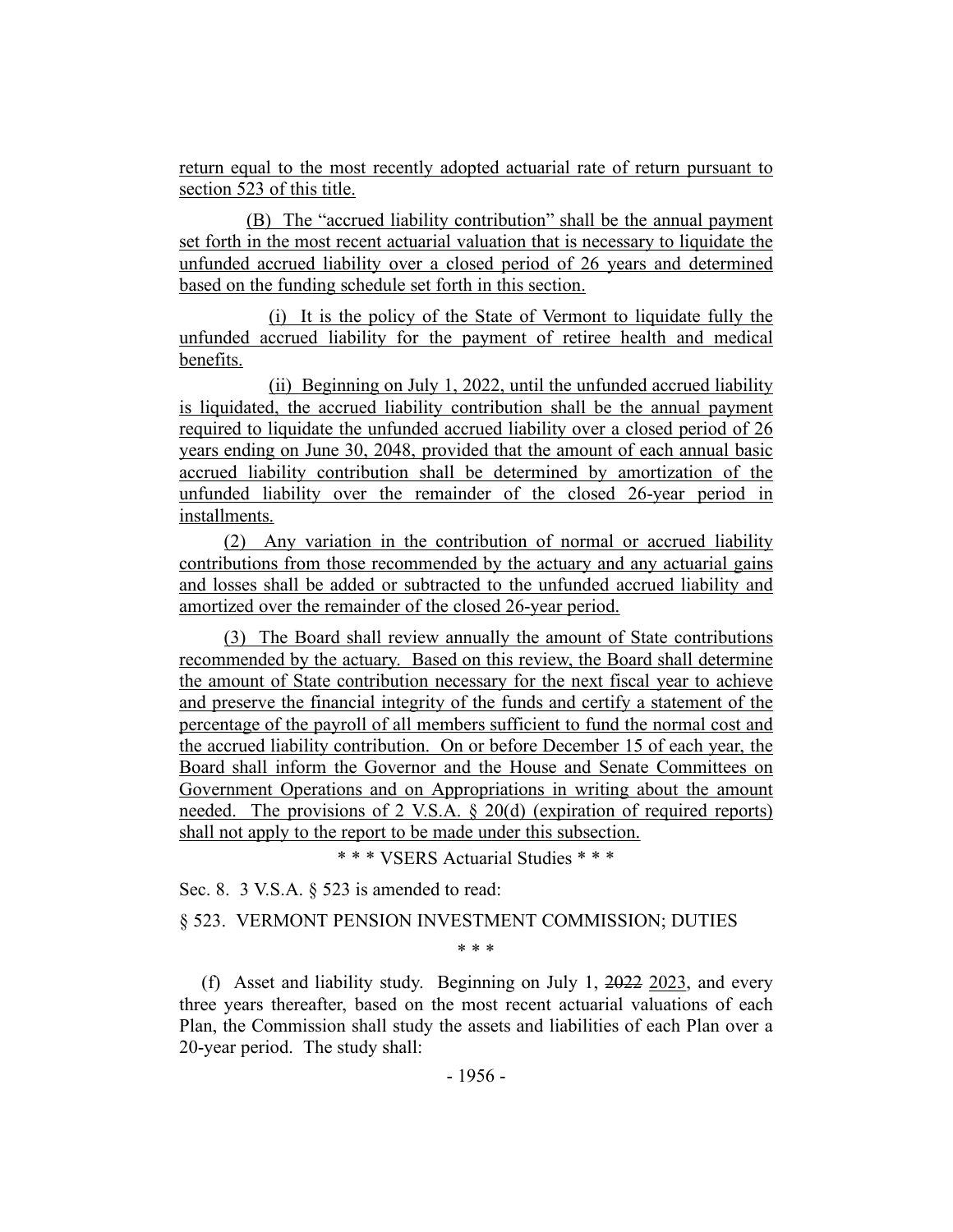(1) project the expected path of the key indicators of each Plan's financial health based on all current actuarial and investment assumptions; current contribution and benefit policies, including the Plans' mark-to-market funded ratio; actuarially required contributions by source; payout ratio; and related liquidity obligations; and

(2) project the effect on each Plan's financial health resulting from:

(A) possible material deviations from Plan assumptions in investment assumptions, including returns versus those expected and embedded in the actuary's estimate of actuarially required contributions and any material changes in capital markets volatility; and

(B) possible material deviations from key plan actuarial assumptions, including retiree longevity, potential benefit increases, and inflation.

\* \* \*

Sec. 9. 3 V.S.A. § 471 is amended to read:

## § 471. RETIREMENT BOARD; MEDICAL BOARD; ACTUARY; RATES OF CONTRIBUTION; SAFEKEEPING OF SECURITIES

\* \* \*

(j) The Retirement Board shall designate an actuary who shall be the technical advisor of the Board on matters regarding the operation of the Fund of the Retirement System, and shall perform such other duties as are required in connection therewith. Immediately after the establishment of the Retirement System, the Retirement Board shall adopt for the Retirement System such mortality and service tables as shall be deemed necessary and shall certify the rates of contribution payable under the provisions of this subchapter. At Beginning July 1, 2023, at least once in each three-year period every three fiscal years following the establishment of the System, the actuary shall make an actuarial investigation into the mortality, service, and compensation experience of the members and beneficiaries of the Retirement System, and taking into account the results of such investigation, the Retirement Board shall adopt for the Retirement System such mortality, service, and other tables as shall be deemed necessary and shall certify the rates of contribution payable under the provisions of this subchapter.

\* \* \*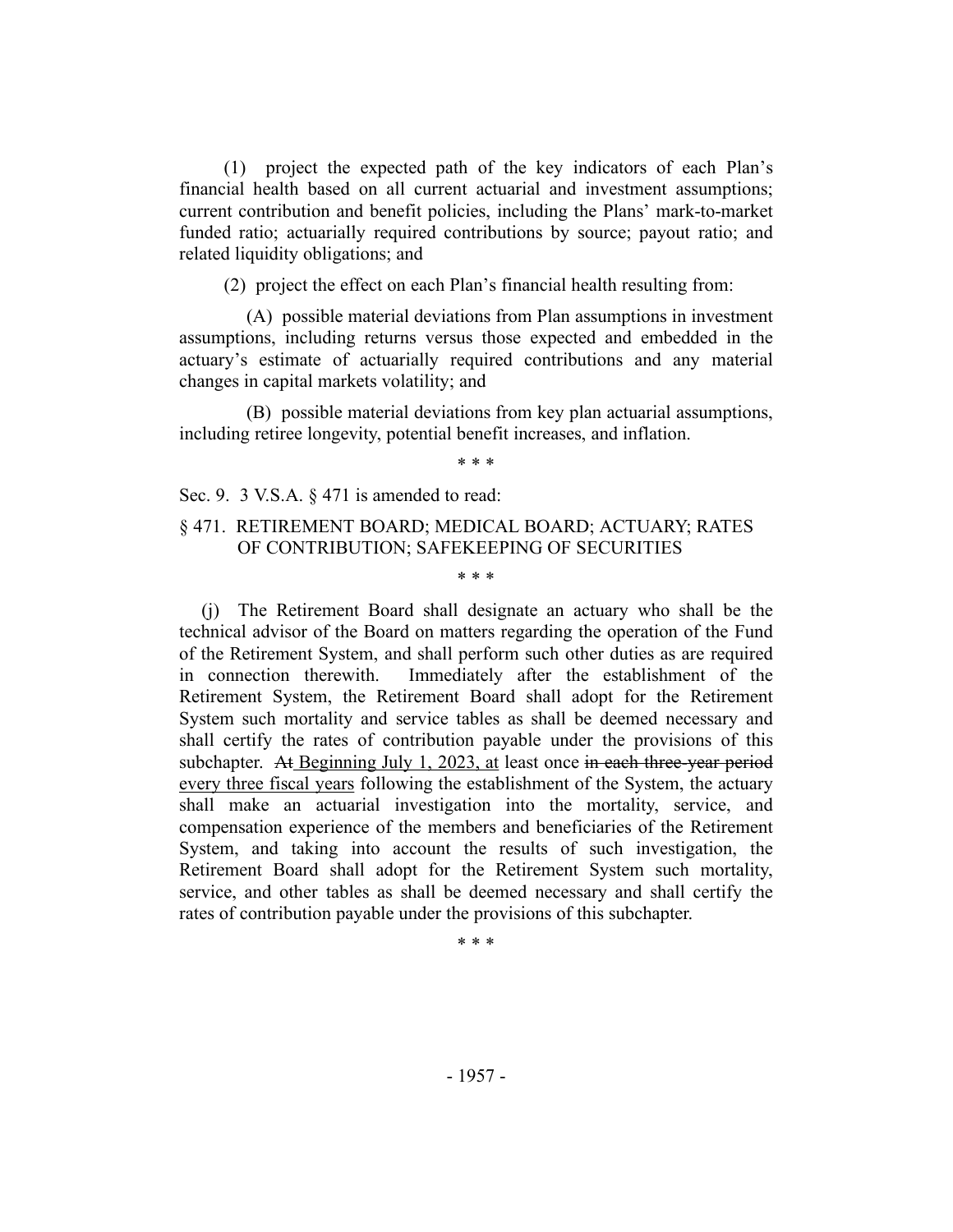\* \* \* Vermont State Teachers' Retirement System \* \* \*

\* \* \* VSTRS Actuarial Studies \* \* \*

Sec. 10. 16 V.S.A. § 1942 is amended to read:

# § 1942. BOARD OF TRUSTEES; MEDICAL BOARD; ACTUARY; RATE OF CONTRIBUTION; SAFEKEEPING OF SECURITIES

\* \* \*

(m) Immediately after the establishment of the System, the actuary shall make such investigation of the mortality, service, and compensation experience of the members of the System, as the actuary shall recommend and the Board shall authorize, for the purpose of determining the proper mortality and service tables to be prepared and submitted to the Board for adoption. Having regard to such investigation and recommendation, the Board shall adopt for the System such mortality and service tables as shall be deemed necessary and shall certify the rates of contribution payable under the provisions of this chapter. At least once in each three-year period Beginning July 1, 2023, at least once every three fiscal years following the establishment of the System, the actuary shall make an actuarial investigation into the mortality, service, and compensation experience of the members and beneficiaries of the System, and taking into account the results of such investigation, the Board shall adopt for the System such mortality, service, and other tables as shall be deemed necessary and shall certify the rates of contribution payable under the provisions of this chapter.

\* \* \*

# \* \* \* Pension Benefits \* \* \*

Sec. 11. 16 V.S.A. § 1944 is amended to read:

#### § 1944. VERMONT TEACHERS' RETIREMENT FUND

(a) Pension Fund. All of the assets of the System shall be credited to the Vermont Teachers' Retirement Fund.

(b) Member contributions.

(1) Contributions deducted from the compensation of members shall be accumulated in the Pension Fund and separately recorded for each member.

(2) The proper authority or officer responsible for making up each employer payroll shall cause to be deducted from the compensation: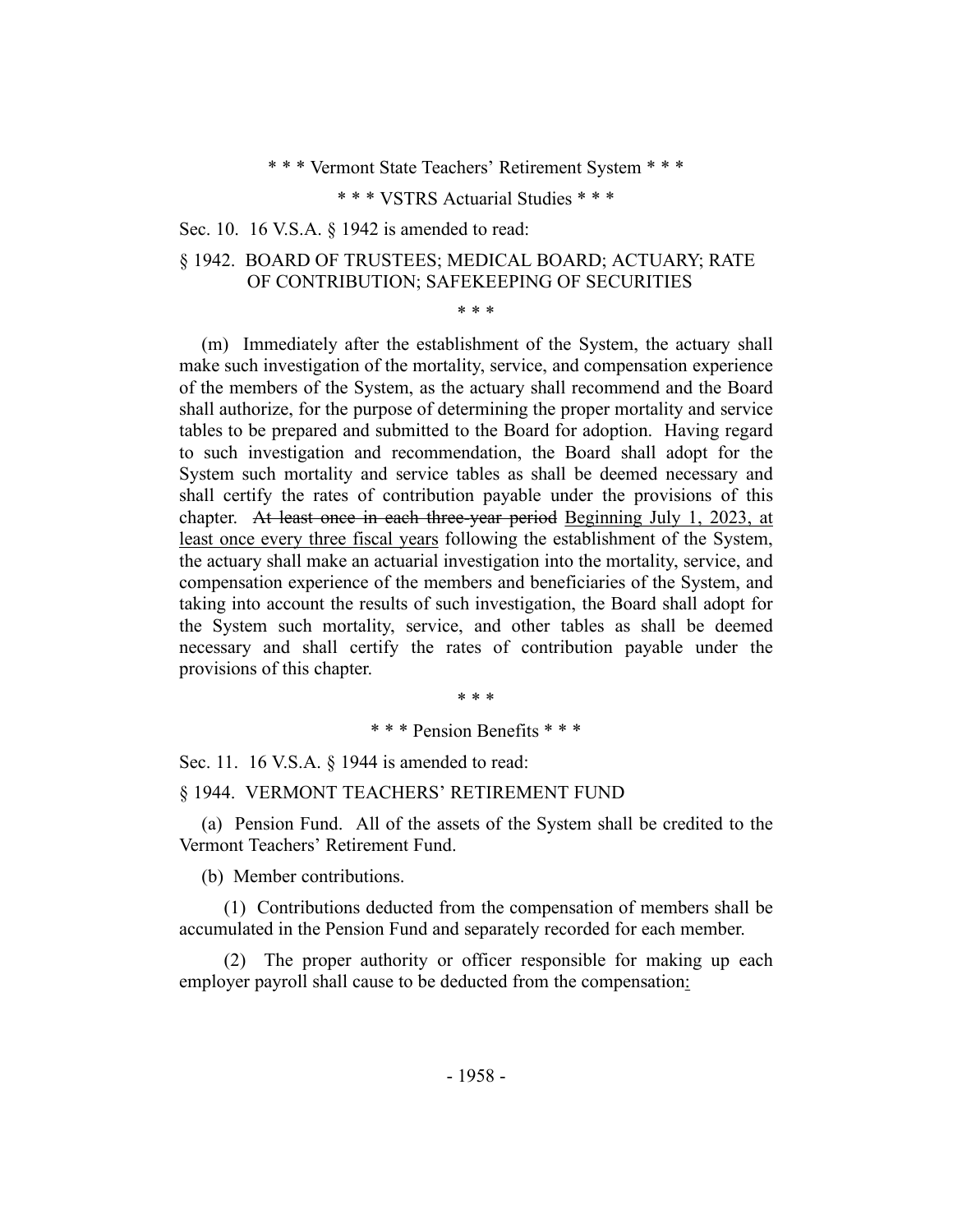(A) of each Group A member five and one-half percent of the member's total earnable compensation, including compensation paid for absence as provided by subsection 1933(d) of this title; and

(B) from of each Group C member with at least five years of membership service as of July 1, 2014, five percent of the member's earnable compensation; and from each Group C member with less than five years of membership service as of July 1, 2014, six percent of the member's earnable compensation, an effective rate that is calculated based on the member's base salary as of July 1 each year. The effective rate shall be rounded to the nearest hundredth of a percent and levied on the member's total earnable compensation for the fiscal year, unless a teacher's full-time equivalency status changes during the fiscal year, in which case the teacher's effective rate will be recalculated and the new rate will be applied going forward. A member's total earnable compensation for the fiscal year shall also including include compensation paid for absence as provided by subsection 1933(d) of this title., and shall be calculated according to the following marginal rates and income brackets:

(i) Beginning on July 1, 2022:

(I) if a member's base salary is at or below \$40,000.00, the rate is 6.0 percent;

(II) if a member's base salary is \$40,000.01 or more but not more than \$60,000.00, the rate is the equivalent of \$2,400.00 on \$40,000.00 of the member's base salary and 6.50 percent of the member's salary that is \$40,000.01 or more;

(III) if a member's base salary of \$60,000.01 or more but not more than \$80,000.00, the rate is the equivalent of \$3,700.00 on \$60,000.00 and 6.75 percent of the member's salary that is \$60,000.01 or more;

(IV) if a member's base salary is \$80,000.01 or more but not more than \$100,000.00, the rate is the equivalent of \$5,050.00 on \$80,000.00 and 7.00 percent of the member's salary that is \$80,000.01 or more;

(V) if a member's base salary is \$100,000.01 or more, the rate is the equivalent of \$6,450.00 on \$100,000.00 and 7.25 percent of the member's salary that is \$100,000.01 or more.

(ii) Beginning on July 1, 2023:

(I) if a member's base salary is at or below \$40,000.00, the rate is 6.25 percent;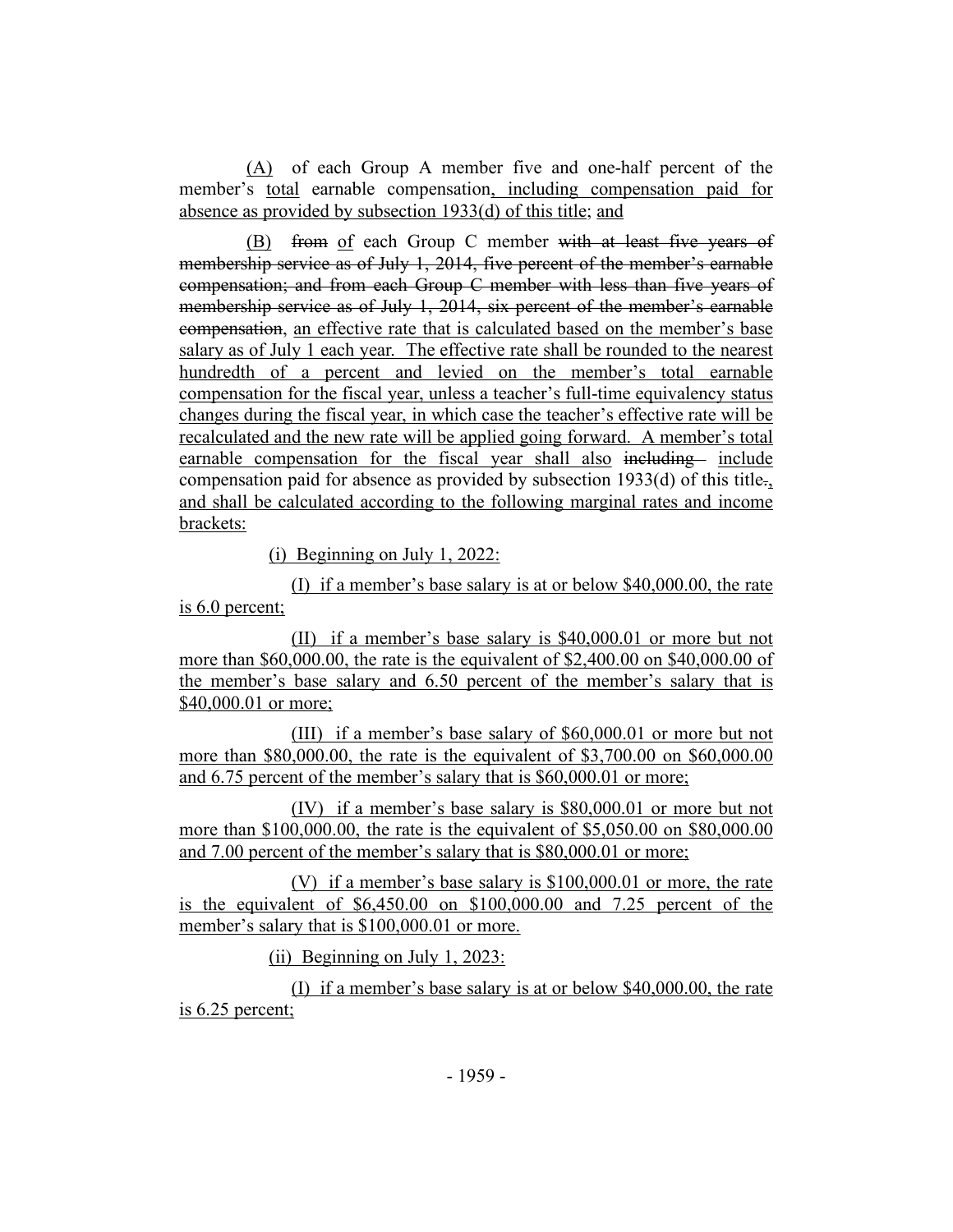(II) if a member's base salary is \$40,000.01 or more but not more than \$60,000.00, the rate is the equivalent of \$2,500.00 on \$40,000.00 and 6.75 percent of the member's salary that is \$40,000.01 or more;

(III) if a member's base salary of \$60,000.01 or more but not more than \$80,000.00, the rate is the equivalent of \$3,850.00 on \$60,000.00 and 7.0 percent of the member's salary that is \$60,000.01 or more;

(IV) if a member's base salary is \$80,000.01 or more but not more than \$100,000.00, the rate is the equivalent of \$5,250.00 on \$80,000.00 and 7.50 percent of the member's salary that is \$80,000.01 or more;

(V) if a member's base salary is \$100,000.01 or more, the rate is the equivalent of \$6,750.00 on \$100,000.00 and 8.0 percent of the member's salary that is  $$100,000.01$  or more.

(iii) Beginning on July 1, 2024 and annually thereafter:

(I) if a member's base salary is at or below \$40,000.00, the rate is 6.25 percent;

(II) if a member's base salary is \$40,000.01 or more but not more than \$60,000.00, the rate is the equivalent of \$2,900.00 on \$40,000.00 and 6.75 percent of the member's salary that is \$40,000.01 or more;

(III) if a member's base salary of \$60,000.01 or more but not more than \$80,000.00, the rate is the equivalent of \$3,850.00 on \$60,000.00 and 7.5 percent of the member's salary that is \$60,000.01 or more;

(IV) if a member's base salary is \$80,000.01 or more but not more than \$100,000.00, the rate is the equivalent of \$5,350.00 on \$80,000.00 and 8.25 percent of the member's salary that is \$80,000.01 or more;

(V) if a member's base salary is \$100,000.01 or more, the rate is the equivalent of \$7,000.00 on \$100,000.00 and 9.0 percent of the member's salary that is  $$100,000.01$  or more.

(C) In determining the amount earnable by a member set forth in this subdivision (2) in a payroll period, the Board may consider the rate of compensation payable to such member on the first day of a payroll period as continuing throughout the payroll period, and it may omit deduction from compensation for any period less than a full payroll period if a teacher was not a member on the first day of the payroll period, and to facilitate the making of deductions it may modify the deduction required of any member by such an amount as shall not exceed one-tenth of one percent of the annual earnable compensation upon the basis of which such deduction is made. The actuary shall make annual valuations of the reduction to the recommended State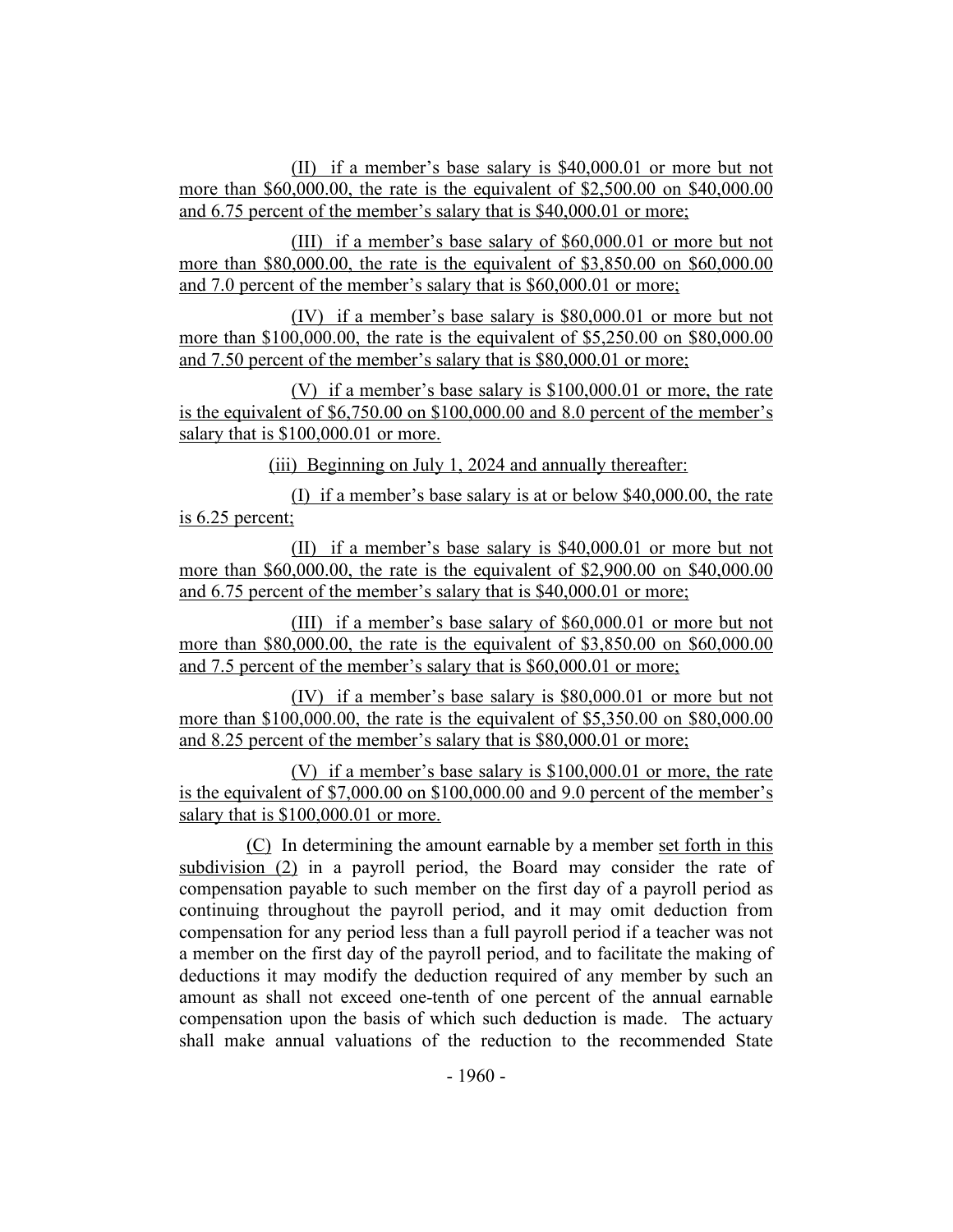contribution attributable to the increase from five to six percent, and the Board shall include the amount of this reduction in its written report pursuant to subsection 1942(r) of this title.

\* \* \*

(c) State contributions, earnings, and payments.

(1) All State appropriations and all reserves for the payment for all pensions including all interest and dividends earned on the assets of the Retirement System shall be accumulated in the Pension Fund. All benefits payable under the System, except for retired teacher health and medical benefits, shall be paid from the Pension Fund. Annually, the Retirement Board shall allow regular interest on the individual accounts of members in the Pension Fund which that shall be credited to each member's account.

(2) Beginning with the actuarial valuation as of June 30, 2006, the contributions to be made to the Pension Fund by the State shall be determined on the basis of the actuarial cost method known as "entry age normal." On account of each member, there shall be paid annually by the State into the Pension Fund a percentage of the earnable compensation of each member to be known as the "normal contribution" and an additional percentage of the member's earnable compensation to be known as the "accrued liability contribution." The percentage rate of such contributions shall be fixed on the basis of the liabilities of the System as shown by actuarial valuation. "Normal contributions" and "accrued liability contributions" shall be by separate appropriation in the annual budget enacted by the General Assembly.

(3) The normal contribution shall be the uniform percentage of the total compensation of members that, if contributed over each member's prospective period of service and added to such member's prospective contributions, if any, will be sufficient to provide for the payment of all future pension benefits after subtracting the sum of the unfunded accrued liability and the total assets of the Pension Fund.

(4) It is the policy of the State of Vermont to liquidate fully the unfunded accrued liability to the System. Beginning on July 1, 2008, until the unfunded accrued liability is liquidated, the accrued liability contribution shall be the annual payment required to liquidate the unfunded accrued liability over a closed period of 30 years ending on June 30, 2038, provided that:

(A) From July 1, 2009 to June 30, 2019, the amount of each annual basic accrued liability contribution shall be determined by amortization of the unfunded liability over the remainder of the closed 30-year period in installments increasing at a rate of five percent per year.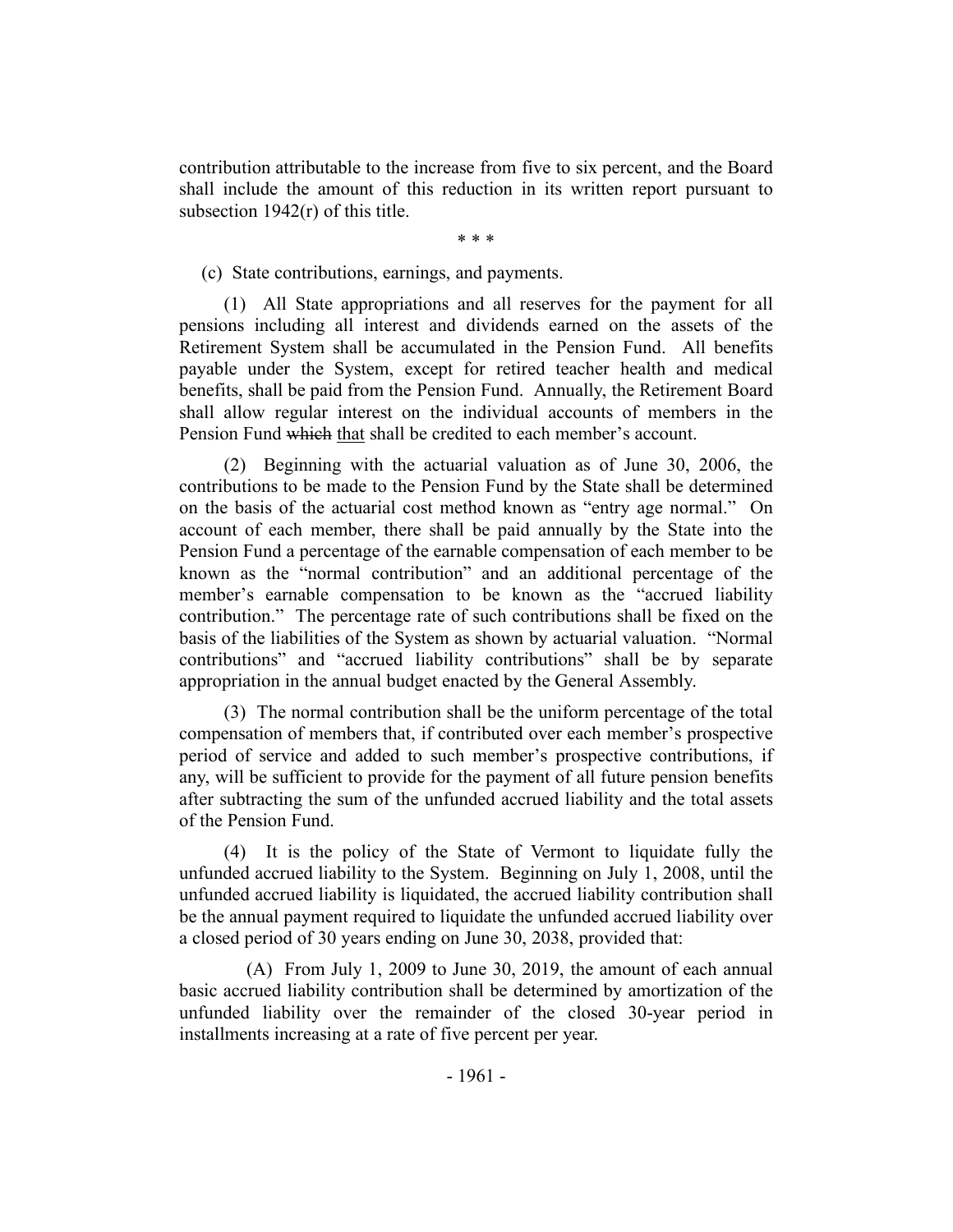(B) Beginning on July 1, 2019 and annually thereafter, the amount of each annual basic accrued liability contribution shall be determined by amortization of the unfunded liability over the remainder of the closed 30-year period in installments increasing at a rate of three percent per year.

(C) Any variation in the contribution of normal or unfunded accrued liability contributions from those recommended by the actuary and any actuarial gains and losses shall be added or subtracted to the unfunded accrued liability and amortized over the remainder of the closed 30-year period.

\* \* \*

(13) Annually, the Board shall certify an amount to pay the annual actuarially determined employer contribution, as calculated in this subsection, and additional amounts as follows:

(A) in fiscal year 2024, the amount of  $$9,000,000.00;$ 

(B) in fiscal year 2025, the amount of \$12,000,000.00; and

(C) in fiscal year 2026 and in any year thereafter until the Fund is calculated to have a funded ratio of at least 90 percent, the amount of \$15,000,000.00.

\* \* \*

#### Sec. 12. 16 V.S.A. § 1949 is amended to read:

#### § 1949. POSTRETIREMENT ADJUSTMENTS TO RETIREMENT ALLOWANCES

(a) For all Group A members, as of June 30 in each year, beginning June 30, 1972, the Board shall determine any increase or decrease, to the nearest one-tenth of one percent, in the ratio of the average of the Consumer Price Index for the month ending on that date to the average of the Index for the month ending on June 30, 1971, or the month ending on June 30 of the most recent year thereafter. In the event of an increase, and provided that the net increase following the application of any offset as provided in this subsection equals or exceeds one percent, the retirement allowance of each beneficiary in receipt of an allowance for at least one year on the next following December 31 shall be increased by an equal percentage. Such increase shall begin on the January 1 immediately following that December 31. An equivalent percentage increase shall also be made in the retirement allowance payable to a beneficiary in receipt of an allowance under an optional election, provided the member on whose account the allowance is payable and such other person shall have received a total of at least 12 monthly payments by such December 31. In the event of a decrease of the Consumer Price Index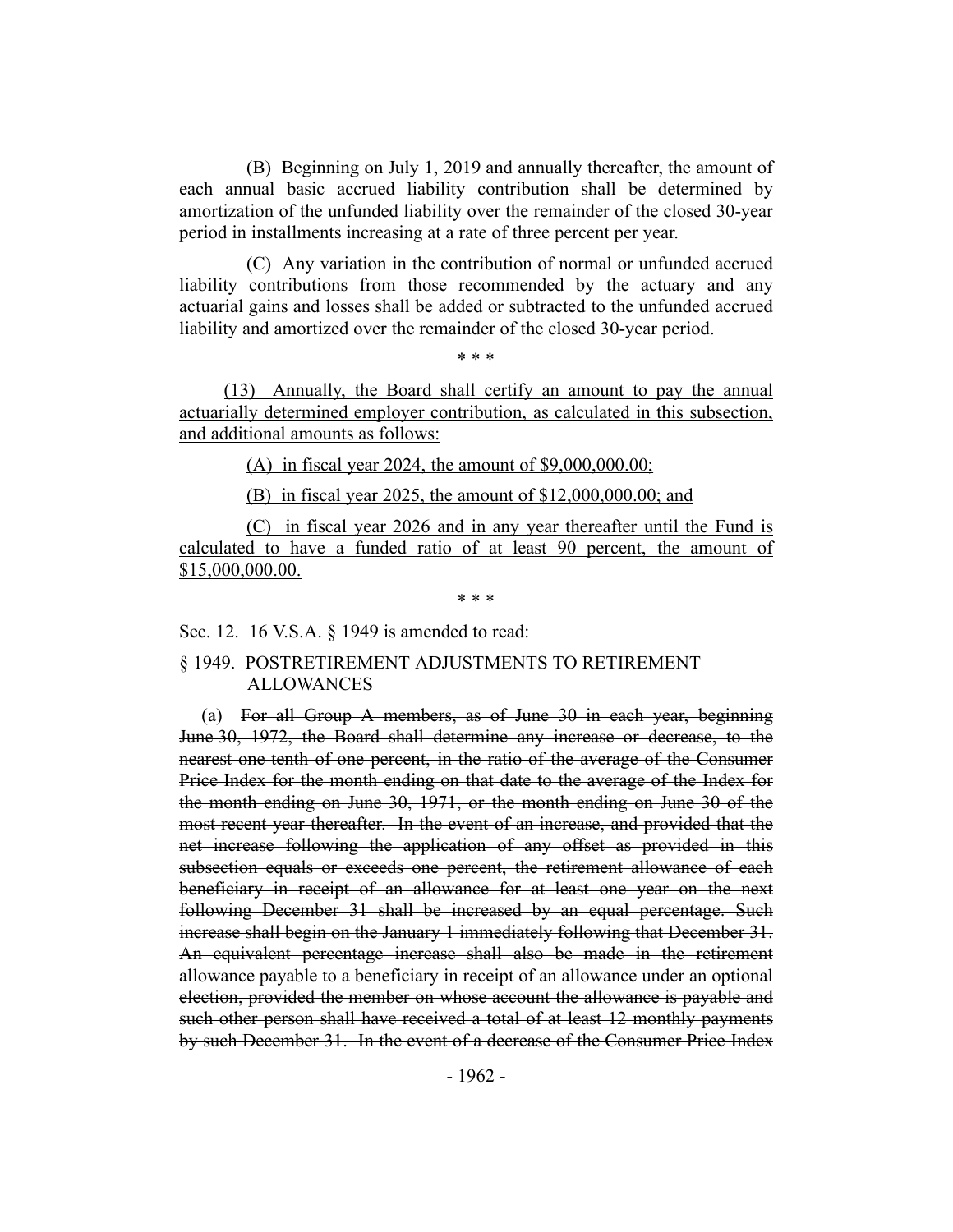as of June 30 for the preceding year, the retirement allowance of a beneficiary shall not be subject to any adjustment on the next following January 1; provided, however, that:

(1) such decrease shall be applied as an offset against the first subsequent year's increase of the Consumer Price Index when such increase equals or exceeds one percent, up to the full amount of such increase; and

(2) to the extent that such decrease is greater than such subsequent year's increase, such decrease shall be offset in the same manner against two or more years of such increases, for up to but not exceeding five subsequent years of such increases, until fully offset. Postretirement Adjustments to Retirement allowance. On January 1 of each year, the retirement allowance of each beneficiary of the System who is in receipt of a retirement allowance for at least a one-year period as of December 31 in the previous year, and who meets the eligibility criteria set forth in this section, shall be adjusted by the amount described in subsection (b) of this section. In no event shall a beneficiary receive a negative adjustment to the beneficiary's retirement allowance.

(b) For Group C members, as of June 30 in each year, commencing June 30, 1981, a determination shall be made of any increase or decrease, to the nearest one-tenth of a percent of the Consumer Price Index for the preceding fiscal year. In the event of an increase, and provided that there exists a net increase following the application of any offset as provided in this subsection, the retirement allowance of each beneficiary in receipt of an allowance for at least one year on the next following December 31 shall be increased by an amount equal to one-half of the net percentage increase. The increase shall commence on the January 1 immediately following that December 31. The increase shall apply to Group C members having attained 57 years of age or completed at least 25 years of creditable service as of June 30, 2010, and receiving an early retirement allowance only in the year following attainment of age 62, and shall apply to Group C members not having attained 57 years of age or having completed at least 25 years of creditable service as of June 30, 2010, and receiving an early retirement allowance only in the year following the member's attainment of 65 years of age, provided the member has received benefits for at least 12 months as of December 31 of the year preceding any January adjustment. In the event of a decrease of the Consumer Price Index as of June 30 for the preceding year, the retirement allowance of a beneficiary shall not be subject to any adjustment on the next following January 1; provided, however, that:

(1) such decrease shall be applied as an offset against the first subsequent year's increase of the Consumer Price Index, up to the full amount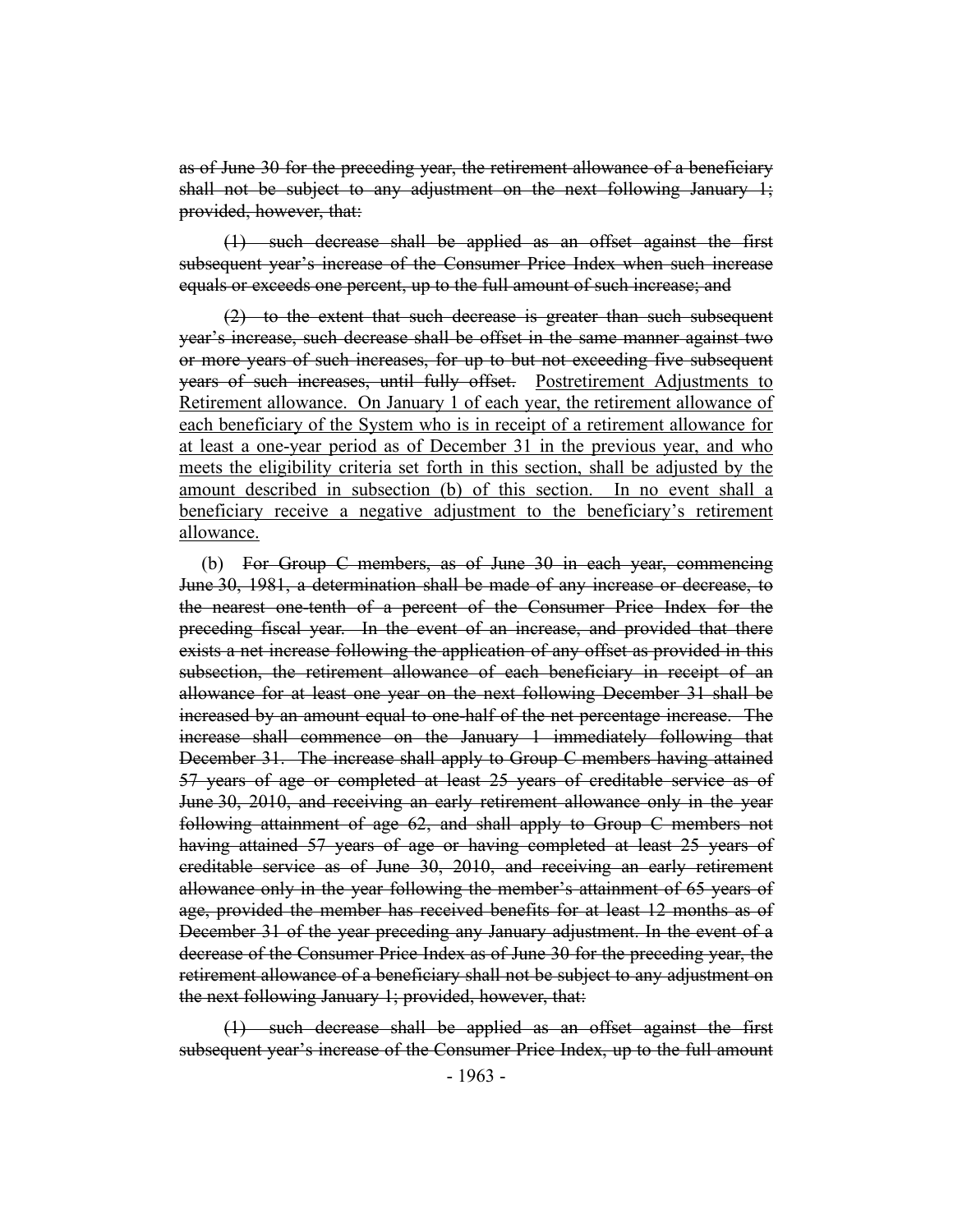of such increase; and

(2) to the extent that such decrease is greater than such subsequent year's increase, such decrease shall be offset in the same manner against two or more years of such increases, for up to but not exceeding five subsequent years of such increases, until fully offset. Calculation of Net Percentage Increase. Each year, a determination shall be made of any increase or decrease, to the nearest one-tenth of a percent, in the Consumer Price Index for the month ending on June 30 of that year to the average of the Consumer Price Index for the month ending on June 30 of the previous year.

(1) Consumer Price Index; maximum and minimum amounts. Any increase or decrease in the Consumer Price Index shall be subject to adjustment so as to remain within the following maximum and minimum amounts:

(A) For Group A members and Group C members who are eligible for normal retirement or unreduced early retirement on or before June 30, 2022, the maximum amount of any increase or decrease utilized to determine the net percentage increase shall be five percent.

(B) For Group C members who are eligible for retirement and leave active service on or after July 1, 2022, the maximum amount of any increase or decrease utilized to determine the net percentage increase shall be four percent.

(2) Consumer Price Index; decreases. In the event of a decrease of the Consumer Price Index as of June 30 for the preceding year, there shall be no adjustment to the retirement allowance of a beneficiary for the subsequent year beginning January 1; provided, however, that:

(A) such decrease shall be applied as an offset against the first subsequent year's increase of the Consumer Price Index up to the full amount of such increase; and

(B) to the extent that such decrease is greater than such subsequent year's increase, such decrease shall be offset in the same manner against two or more years of such increases, for up to but not exceeding five subsequent years of such increases, until fully offset.

(3) Consumer Price Index; increases. Subject to the maximum and minimum amounts set forth in subdivision (1) of this subsection, in the event of an increase in the Consumer Price Index, and provided there remains an increase following the application of any offset as in subdivision (2) of this subsection, that amount shall be identified as the net percentage increase and used to determine the members' postretirement adjustment as set forth in subsection (d) of this section.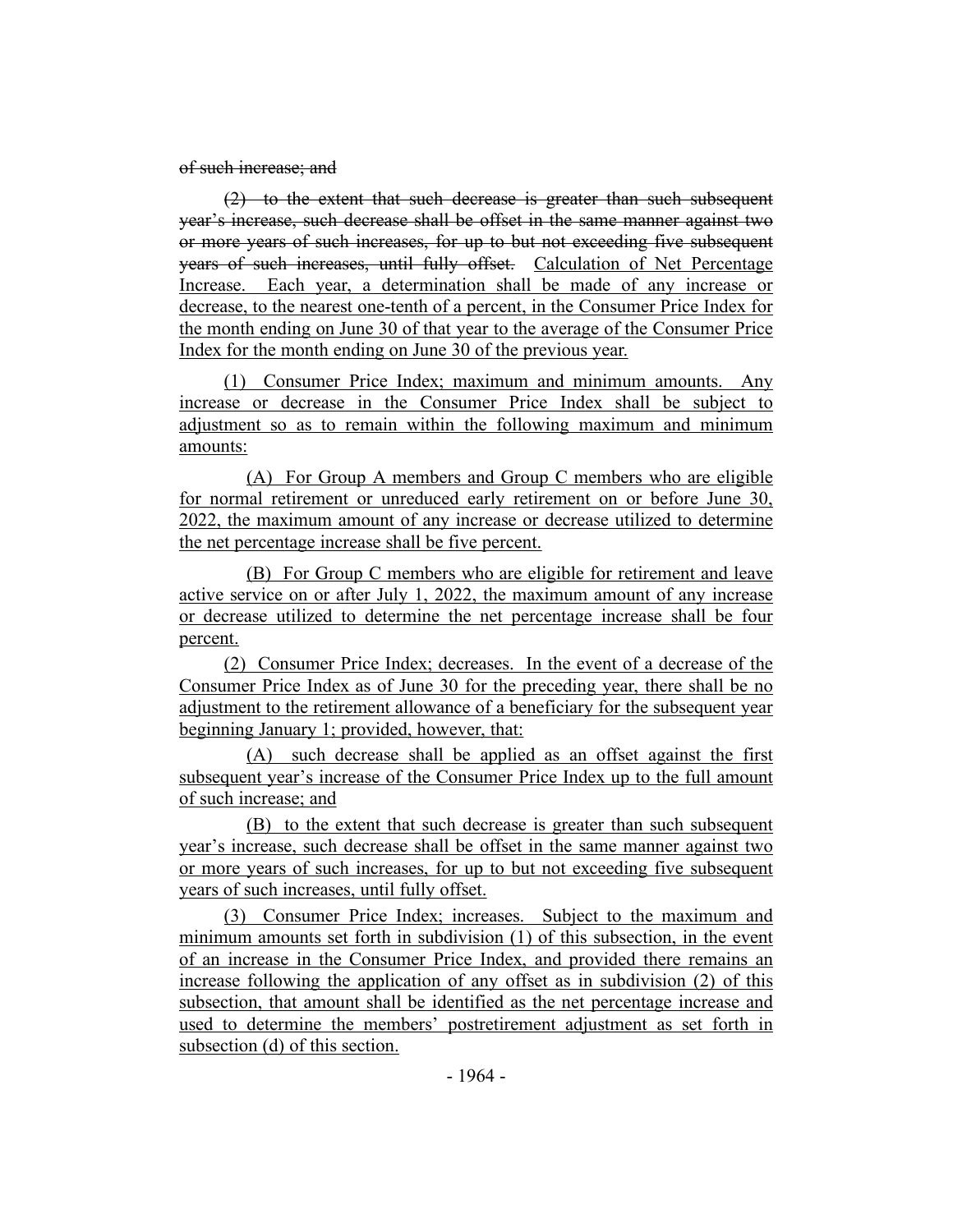(c) For purposes of subsection (a) of this section, the maximum amount of any increase or decrease utilized to determine the net percentage increase shall be five percent. For purposes of subsection (b) of this section, the maximum amount of any increase or decrease utilized to determine the net percentage increase shall be five percent, and any increase or decrease less than one percent shall be assigned a value of one percent. Eligibility for postretirement adjustment. In order for a beneficiary to receive a postretirement adjustment allowance, the beneficiary must meet the following eligibility requirements:

(1) for any Group A or Group C member eligible for retirement on or before June 30, 2022, the member must be in receipt of a retirement allowance for at least 12 months prior to the January 1 effective date of any postretirement adjustment; and

(2) for any Group C member who is eligible for retirement and leaves active service on or after July 1, 2022, the member must be in receipt of a retirement allowance for at least 24 months prior to the January 1 effective date of any postretirement adjustment.

(d) As used in this section, "Consumer Price Index" shall mean the Northeast Region Consumer Price Index for all urban consumers, designated as "CPI-U," in the northeast region, as published by the U.S. Department of Labor, Bureau of Labor Statistics.

\* \* \* Other Postemployment Benefits \* \* \*

Sec. 13. 16 V.S.A. § 1944b is amended to read:

#### § 1944b. RETIRED TEACHERS' HEALTH AND MEDICAL BENEFITS FUND

(a) There is established the Retired Teachers' Health and Medical Benefits Fund (Benefits Fund) to pay retired teacher health and medical retiree postemployment benefits, including prescription drug benefits, when due in accordance with the terms established by the Board of Trustees of the State Teachers' Retirement System of Vermont pursuant to subsection 1942(p) and section 1944e of this title. The Benefits Fund is intended to comply with and be a tax exempt governmental trust under Section 115 of the Internal Revenue Code of 1986, as amended. The Benefits Fund shall be administered by the Treasurer.

(b) The Benefits Fund shall consist of:

(1) all monies remitted to the State on behalf of the members of the State Teachers' Retirement System of Vermont for prescription drug plans, including manufacturer rebates, as well as monies pursuant to the Employer Group Waiver Plan with Wrap pursuant to the Medicare Prescription Drug Improvement and Modernization Act of 2003;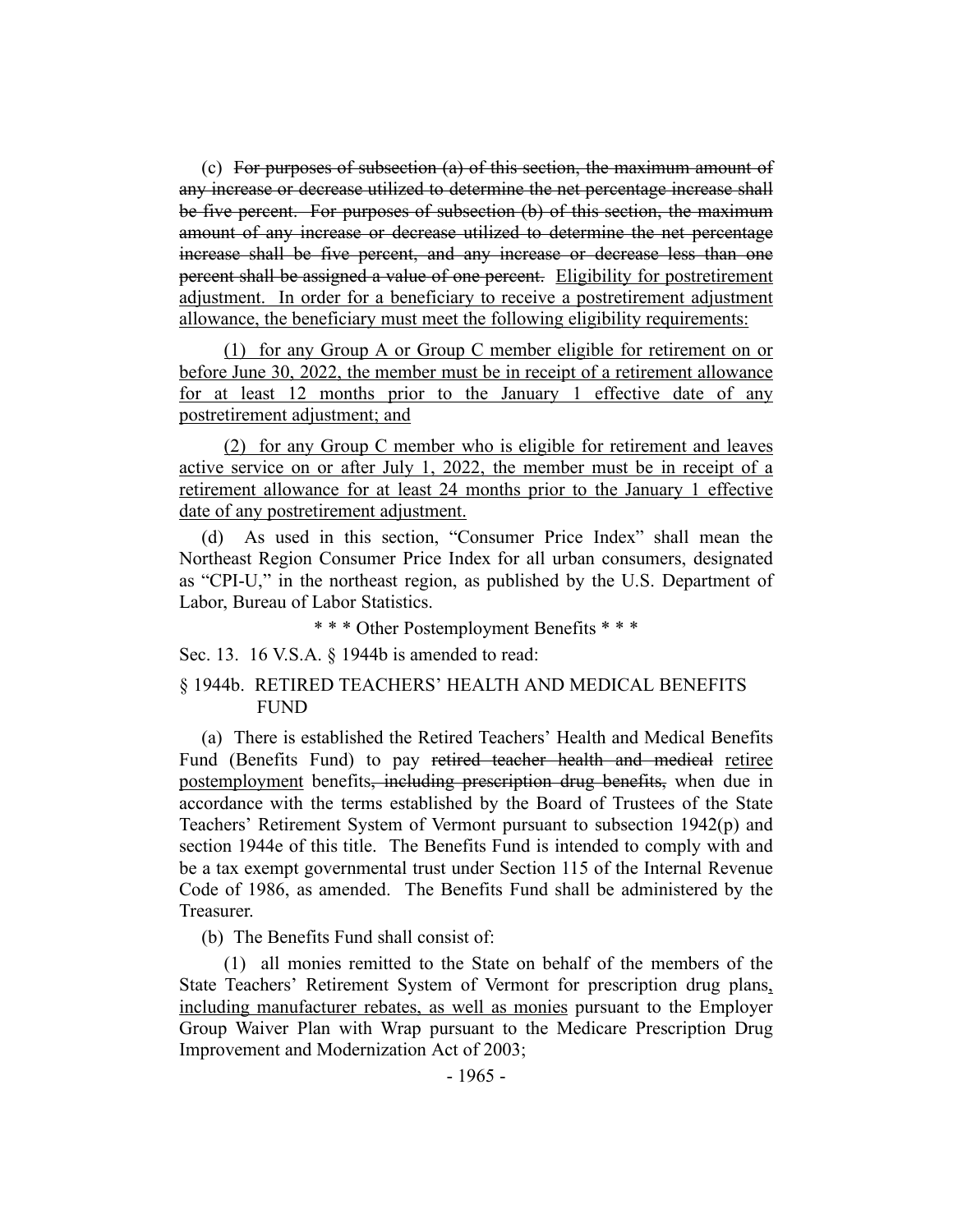(2) any monies appropriated by the General Assembly for the purpose of paying the health and medical postemployment benefits for retired members and their dependents provided by subsection 1942(p) and section 1944e of this title;

- (3) any monies pursuant to subsection  $(e)$  (h) of this section; and
- (4) [Repealed.]
- (5) any monies pursuant to section 1944d of this title.
- (c) No employee contributions shall be deposited in the Benefits Fund.

(d) The Treasurer may invest monies in the Benefits Fund in accordance with the provisions of 32 V.S.A. § 434 or, in the alternative, may enter into an agreement with the Vermont Pension Investment Committee Commission to invest such monies in accordance with the standards of care established by the prudent investor rule under 14A V.S.A. § 902, in a manner similar to the Committee's Commission's investment of retirement system monies. Interest earned shall remain in the Benefits Fund, and all balances remaining at the end of a fiscal year shall be carried over to the following year. The Treasurer's annual financial report to the Governor and the General Assembly shall contain an accounting of receipts, disbursements, and earnings of the Benefits Fund.

(e) [Repealed.]

(f) Contributions to the Benefits Fund shall be irrevocable and it shall be impossible at any time prior to the satisfaction of all liabilities, with respect to employees and their beneficiaries, for any part of the corpus or income of the Benefits Fund to be used for, or diverted to, purposes other than the payment of retiree postemployment benefits to members and their beneficiaries and reasonable expenses of administering the Benefits Fund and related benefit plans.

(g) [Repealed.]

(h) State contribution.

(1) Beginning on July 1, 2022, and annually thereafter, the State shall make annual contributions to the Benefits Fund known as the "normal contribution" and the "accrued liability contribution," each of which shall be fixed on the basis of the liabilities of the System as shown by the most recent actuarial valuation and made by separate appropriation in the annual budget enacted by the General Assembly: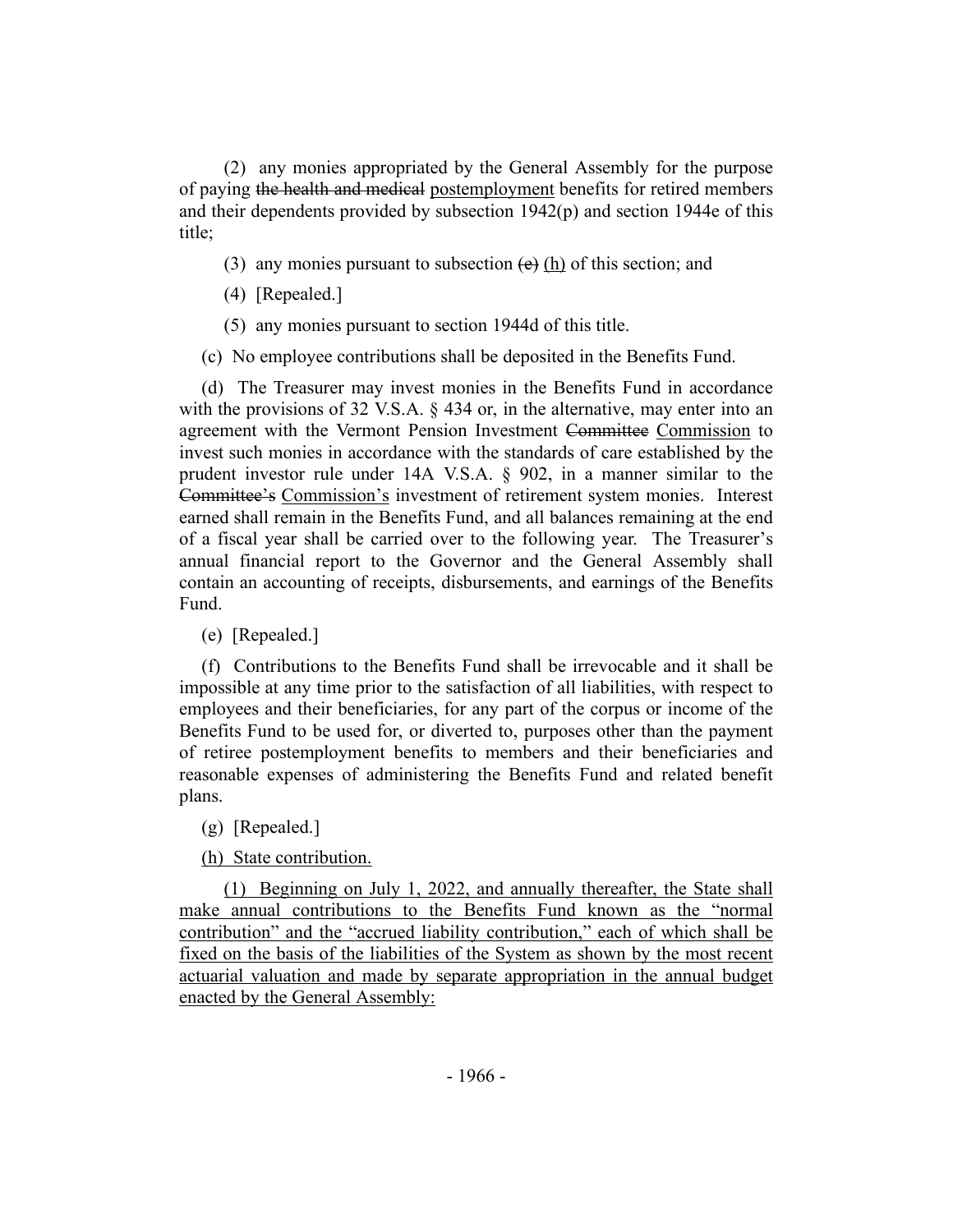(A) The "normal contribution" shall be the amount that, if contributed over each member's prospective period of service, will be sufficient to provide for the payment of all future retiree postemployment benefits after subtracting the unfunded actuarial liability and the total assets of the Benefits Fund. The "normal cost" shall be identified using the actuarial cost method known as "projected unit credit" and applying a rate of return equal to the most recently adopted actuarial rate of return pursuant to 3 V.S.A. § 523.

(B) The "accrued liability contribution" shall be the annual payment set forth in the most recent actuarial valuation that is necessary to liquidate the unfunded accrued liability over a closed period of 26 years and determined based on the funding schedule set forth in this section.

(i) It is the policy of the State of Vermont to liquidate fully the unfunded accrued liability for the payment of retiree postemployment benefits.

(ii) Beginning on July 1, 2022, until the unfunded accrued liability is liquidated, the accrued liability contribution shall be the annual payment required to liquidate the unfunded accrued liability over a closed period of 26 years ending on June 30, 2048, provided that the amount of each annual basic accrued liability contribution shall be determined by amortization of the unfunded liability over the remainder of the closed 26-year period in installments.

(2) Any variation in the contribution of normal or accrued liability contributions from those recommended by the actuary and any actuarial gains and losses shall be added or subtracted to the unfunded accrued liability and amortized over the remainder of the closed 26-year period.

(3) The Board shall review annually the amount of State contributions recommended by the actuary of the Retirement System. Based on this review, the Board shall determine the amount of State contribution necessary for the next fiscal year to achieve and preserve the financial integrity of the funds. On or before December 15 of each year, the Board shall inform the Governor and the House and Senate Committees on Government Operations and on Appropriations in writing about the amount needed. The provisions of 2 V.S.A. § 20(d) (expiration of required reports) shall not apply to the report to be made under this subsection.

Sec. 14. 16 V.S.A. § 4025 is amended to read:

§ 4025. EDUCATION FUND

\* \* \*

- 1967 -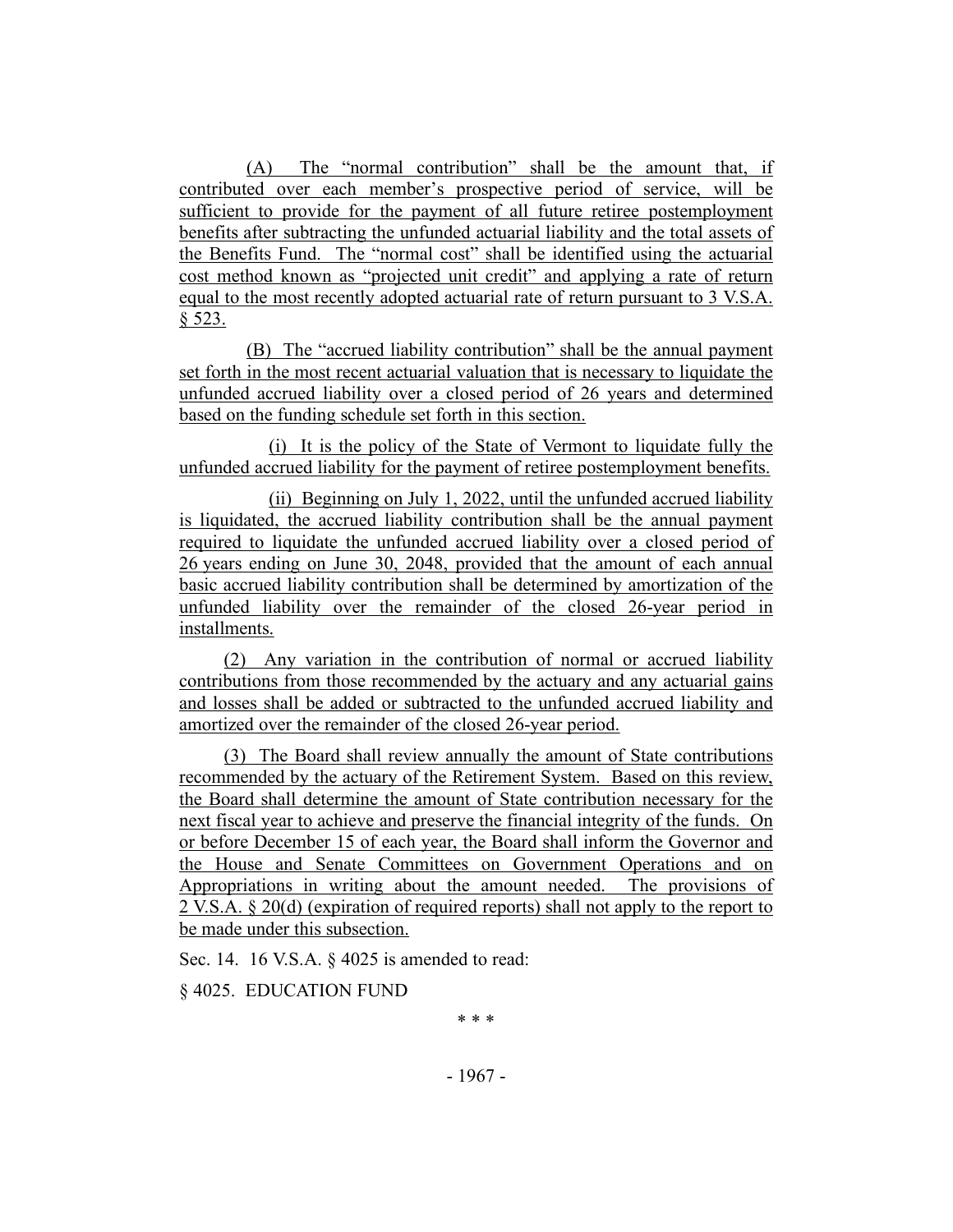(b) Monies in the Education Fund shall be used for the following:

\* \* \*

(4) To make payments to the Vermont Teachers' Retirement Fund and the Retired Teachers' Health and Medical Benefits Fund for the normal contribution contributions in accordance with subsection subsections 1944(c) of this title and 1994b(h) of this title.

#### \* \* \*

#### Sec. 15. VERMONT TEACHERS' RETIREMENT SYSTEM; REPEAL OF PRIOR SUNSET AND REPORTING PROVISIONS

2018 (Sp. Sess.) Acts and Resolves No.11, Secs. E.515.3 and E.515.4 are hereby repealed.

\* \* \* Vermont Municipal Employees' Retirement System \* \* \*

Sec. 16. 24 V.S.A. § 5062 is amended to read:

## § 5062. RETIREMENT BOARD; MEDICAL BOARD; ACTUARY; RATES OF CONTRIBUTION; SAFEKEEPING OF SECURITIES

\* \* \*

(k) Immediately after the establishment of the Retirement System, the Retirement Board shall adopt for the Retirement System such mortality and service tables as shall be deemed necessary and shall certify the rates of contribution payable under the provisions of this chapter. At least once in each three-year period Beginning July 1, 2023, at least once every three fiscal years following the establishment of the System, the actuary shall make an actuarial investigation into the mortality, service, and compensation experience of the members and beneficiaries of the Retirement System, and taking into account the results of such investigation, the Retirement Board shall adopt for the Retirement System such mortality, service, and other tables as shall be deemed necessary and shall certify the rates of contribution payable under the provisions of this chapter.

\* \* \*

#### \* \* \* Funding \* \* \*

Sec. 17. FY 2022; APPROPRIATION; STATE EMPLOYEES' POSTEMPLOYMENT BENEFITS TRUST FUND; RETIRED TEACHERS' HEALTH AND MEDICAL BENEFITS FUND

(a) In FY 2022, of the amount of General Funds reserved in 2021 Acts and Resolves No. 74, Sec. C.101(a) is unreserved as follows: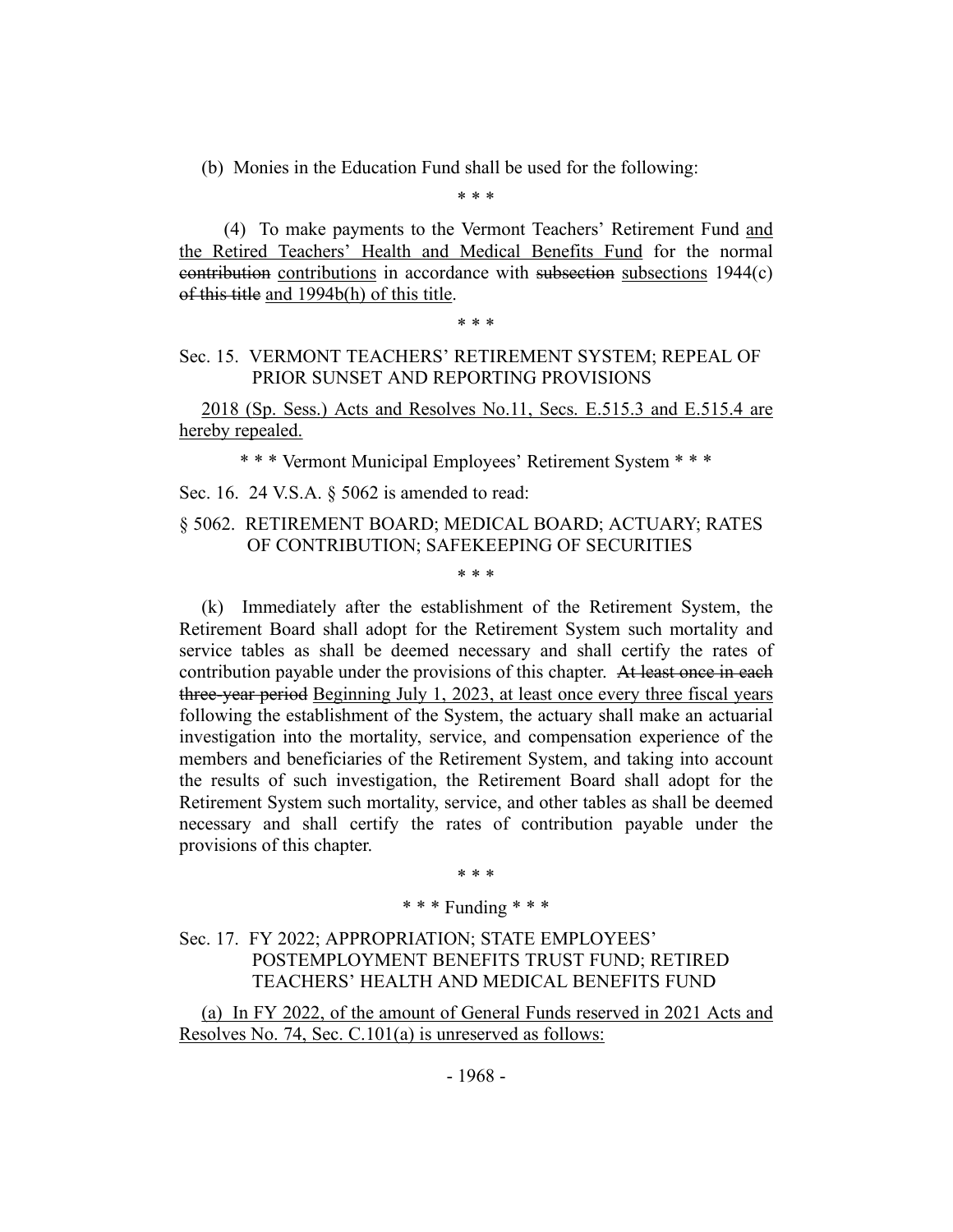(1) the sum of \$75,000,000.00 is appropriated to the Vermont State Retirement Fund, established in 3 V.S.A. § 473, to address the unfunded accrued liability in pension benefits; and

(2) the sum of \$75,000,000.00 is appropriated to the Vermont Teachers' Retirement Fund, established in 16 V.S.A. § 1944, to address the unfunded accrued liability in pension benefits.

(b) In FY 2022, the amount of \$50,000,000.00 in General Funds shall be appropriated to the to the Vermont Teachers' Retirement Fund, established in 16 V.S.A. § 1944, to address the unfunded accrued liability in pension benefits.

(c) In FY 2022, of the amount of Education Funds reserved in 2021 Acts and Resolves No. 74, Sec. C.101(a) is unreserved and the sum of \$13,300,000.00 is appropriated to the Retired Teachers' Health and Medical Benefits Fund, established in 16 V.S.A. § 1944b, to support the normal cost of other postemployment benefits as set forth in 16 V.S.A. § 1944f.

(d) The appropriations in subsections (a) and (b) of this section shall not be included for the purposes of calculating the reserve total for fiscal year 2023 pursuant to 32 V.S.A. § 308 (General Fund budget stabilization reserve).

Sec. 18. 32 V.S.A. § 308c is amended to read:

## § 308c. GENERAL FUND AND TRANSPORTATION FUND BALANCE RESERVES

(a) There is hereby created within the General Fund a General Fund Balance Reserve, also known as the "Rainy Day Reserve." After satisfying the requirements of section 308 of this title, and after other reserve requirements have been met, any remaining unreserved and undesignated end of fiscal year General Fund surplus shall be reserved in the General Fund Balance Reserve. The General Fund Balance Reserve shall not exceed five percent of the appropriations from the General Fund for the prior fiscal year without legislative authorization.

(1), (2) [Repealed.]

(3) Of the funds that would otherwise be reserved in the General Fund Balance Reserve under this subsection, 50 percent of any such funds the following amounts shall be reserved as necessary and transferred from the General Fund to the Vermont State Employees' Postemployment Benefits Trust Fund established by 3 V.S.A. § 479a as follows:

(A) 25 percent to the Vermont State Retirement Fund established by 3 V.S.A. § 473; and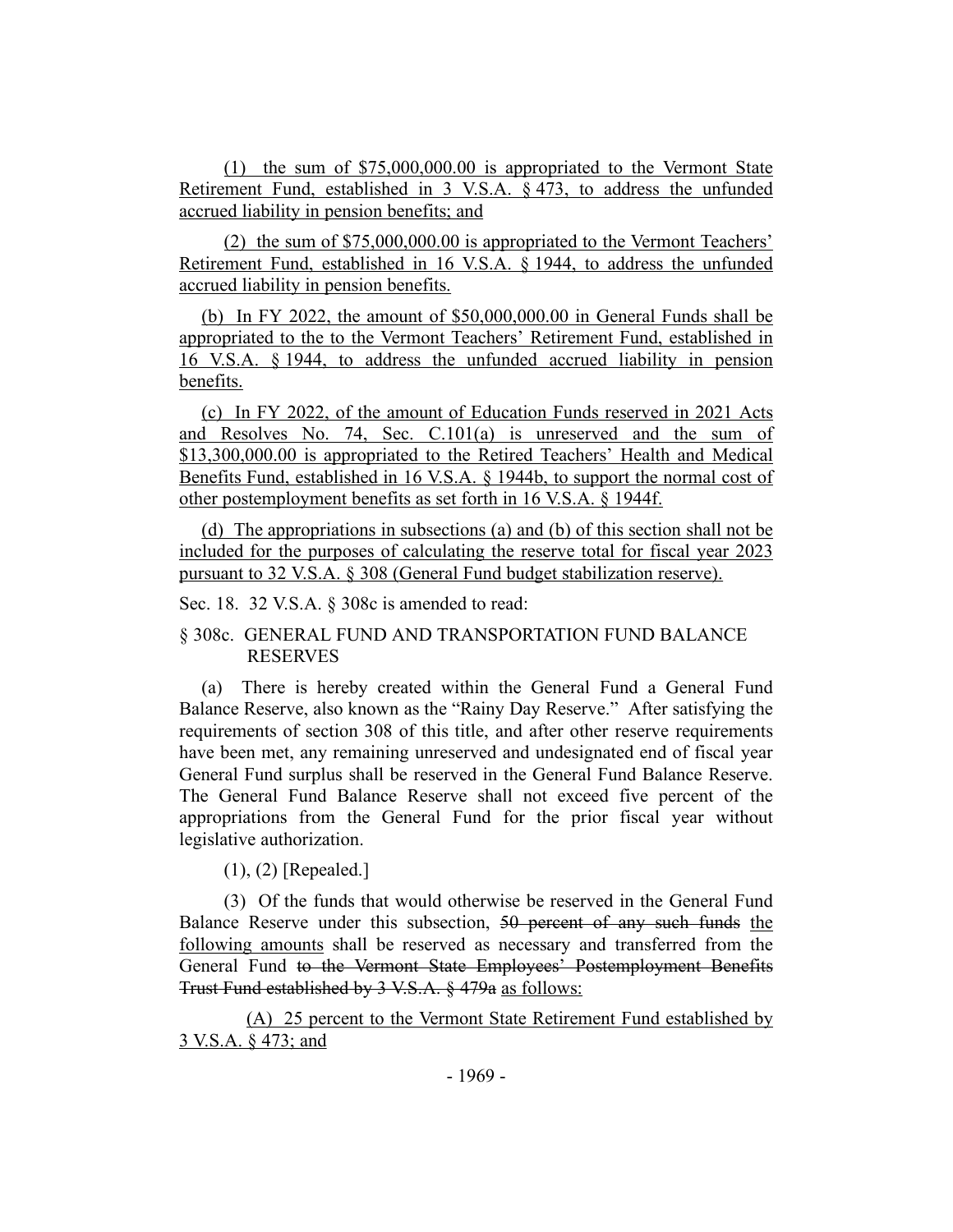(B) 25 percent to the Vermont Teachers' Retirement Fund established by 16 V.S.A. § 1944.

\* \* \*

#### \* \* \* Effective Dates \* \* \*

#### Sec. 19. EFFECTIVE DATES

This act shall take effect on July 1, 2022, except that Sec. 17 (FY 2022 appropriation) shall take effect on passage.

(Committee vote: 6-0-1)

#### **UNFINISHED BUSINESS OF MARCH 24, 2022**

#### **Second Reading**

#### **Favorable with Recommendation of Amendment**

#### **S. 148.**

An act relating to environmental justice in Vermont.

## **Reported favorably with recommendation of amendment by Senator Bray for the Committee on Natural Resources and Energy.**

The Committee recommends that the bill be amended by striking out all after the enacting clause and inserting in lieu thereof the following:

Sec. 1. FINDINGS

The General Assembly finds that:

(1) According to American Journal of Public Health studies published in 2014 and 2018 and affirmed by decades of research, Black, Indigenous, and Persons of Color (BIPOC) and individuals with low income are disproportionately exposed to environmental hazards and unsafe housing, facing higher levels of air and water pollution, mold, lead, and pests.

(2) The cumulative impacts of environmental harms disproportionately and adversely impact the health of BIPOC and communities with low income, with climate change functioning as a threat multiplier. These disproportionate adverse impacts are exacerbated by lack of access to affordable energy, healthy food, green spaces, and other environmental benefits.

(3) Since 1994, Executive Order 12898 has required federal agencies to make achieving environmental justice part of their mission by identifying and addressing disproportionately high and adverse human health or environmental effects of its programs, policies, and activities on minority populations and populations with low incomes in the United States.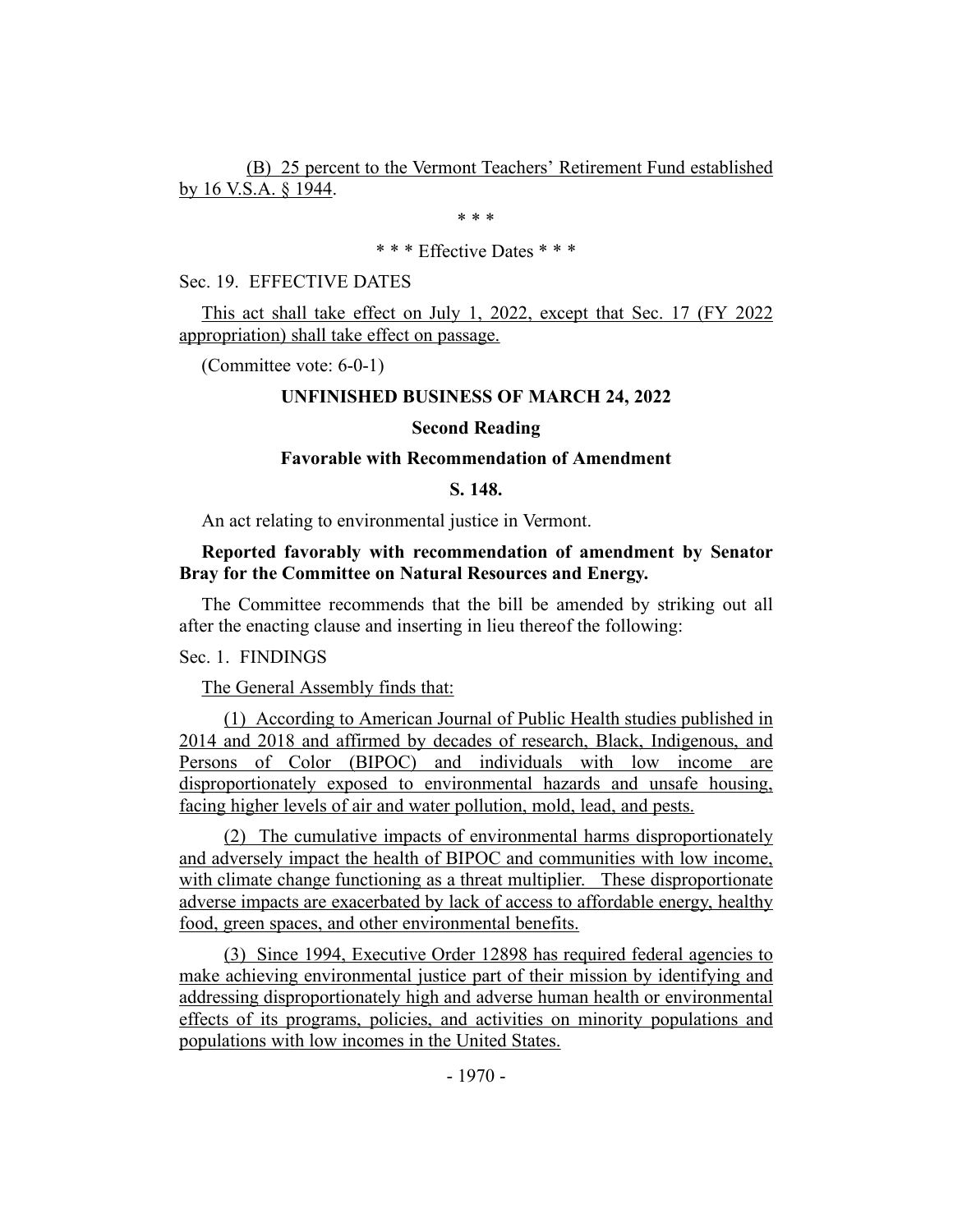(4) According to the Centers for Disease Control and Prevention, 30 percent of Vermont towns with high town household poverty have limited access to grocery stores. In addition, a study conducted at the University of Vermont showed that in Vermont, BIPOC individuals were twice as likely to have trouble affording fresh food and to go hungry in a month than white individuals.

(5) Inadequate transportation impedes job access, narrowing the scope of jobs available to individuals with low income and potentially impacting job performance.

(6) In 2020, the Center for American Progress found that 76 percent of BIPOC individuals in Vermont live in "nature deprived" census tracts with a higher proportion of natural areas lost to human activities than the Vermont median. In contrast, 27 percent of white individuals live in these areas.

(7) The U.S. Centers for Disease Control and Prevention states that systemic health and social inequities disproportionately increases the risk of racial and ethnic minority groups becoming infected by and dying from COVID-19.

(8) According to the Vermont Department of Health, inequities in access to and quality of health care, employment, and housing have contributed to disproportionately high rates of COVID-19 among BIPOC Vermonters.

(9) An analysis by University of Vermont researchers found that mobile homes are more likely than permanent structures to be located in a flood hazard area. During Tropical Storm Irene, mobile parks and over 561 mobile homes in Vermont were damaged or destroyed. Mobile homes make up 7.2 percent of all housing units in Vermont and were approximately 40 percent of sites affected by Tropical Storm Irene.

(10) A University of Vermont study reports that BIPOC individuals were seven times more likely to have gone without heat in the past year, over two times more likely to have trouble affording electricity, and seven times less likely to own a solar panel than white Vermonters.

(11) The U.S. Environmental Protection Agency recognized Vermont's deficiencies in addressing environmental justice concerns related to legacy mining and mobile home park habitability, providing grants for these projects in 1998 and 2005.

(12) Vermont State agencies receiving federal funds are subject to the antidiscrimination requirements of Title VI of the Civil Rights Act of 1964.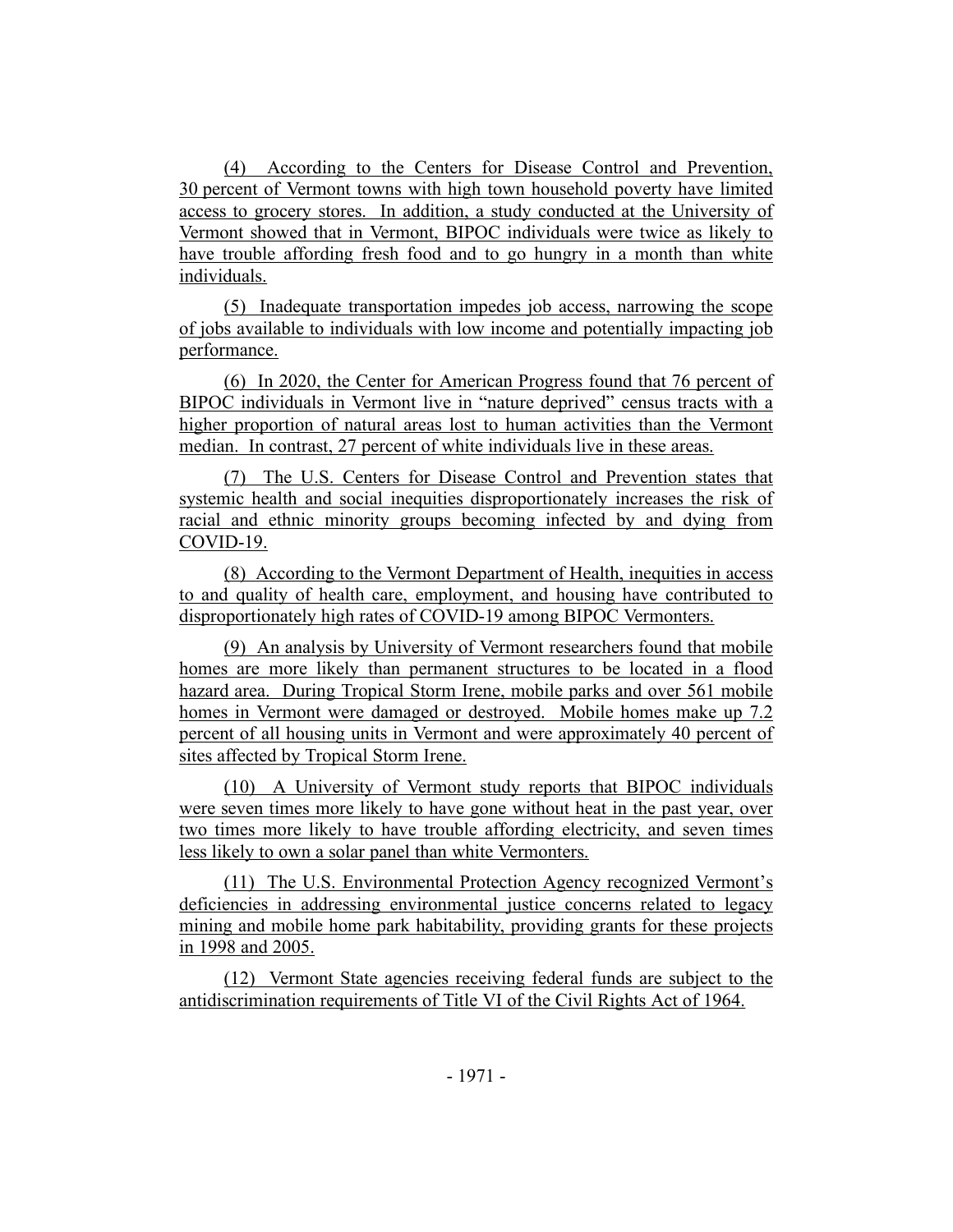(13) In response to the documented inadequacy of state and federal environmental and land use laws to protect vulnerable communities, increasing numbers of states have adopted formal environmental justice laws and policies.

(14) At least 17 states have developed mapping tools to identify environmentally overburdened communities and environmental health disparities.

(15) The State of Vermont does not currently have a State-managed mapping tool that clearly identifies environmentally overburdened communities.

(16) The 1991 Principles of Environmental Justice adopted by The First National People of Color Environmental Leadership Summit demand the right of all individuals to participate as equal partners at every level of decision making, including needs assessment, planning, implementation, enforcement, and evaluation.

(17) Article VII of the Vermont Constitution establishes the government as a vehicle for the common benefit, protection, and security of Vermonters and not for the particular emolument or advantage of any single set of persons who are only a part of that community. This, coupled with Article I's guarantee of equal rights to enjoying life, liberty, and safety, and Article IV's assurance of timely justice for all, encourages political officials to identify how particular communities may be unequally burdened or receive unequal protection under the law due to race, income, or geographic location.

(18) On January 27, 2021, President Biden signed Executive Order 14008, "Tackling the Climate Crisis at Home and Abroad," that created a government-wide "Justice40 Initiative" that aims to deliver 40 percent of the overall benefits of federal investments related to climate, natural disasters, environment, clean energy, clean transportation, housing, water and wastewater infrastructure, and legacy pollution reduction to "disadvantaged communities" that have been historically marginalized and overburdened by pollution and underinvestment.

(19) According to American Community Survey data from 2016–2019, at least 51 percent of census block groups in Vermont (or 52 percent of Vermont's population) meet the Justice40 Initiative federal guidelines of a disadvantaged community.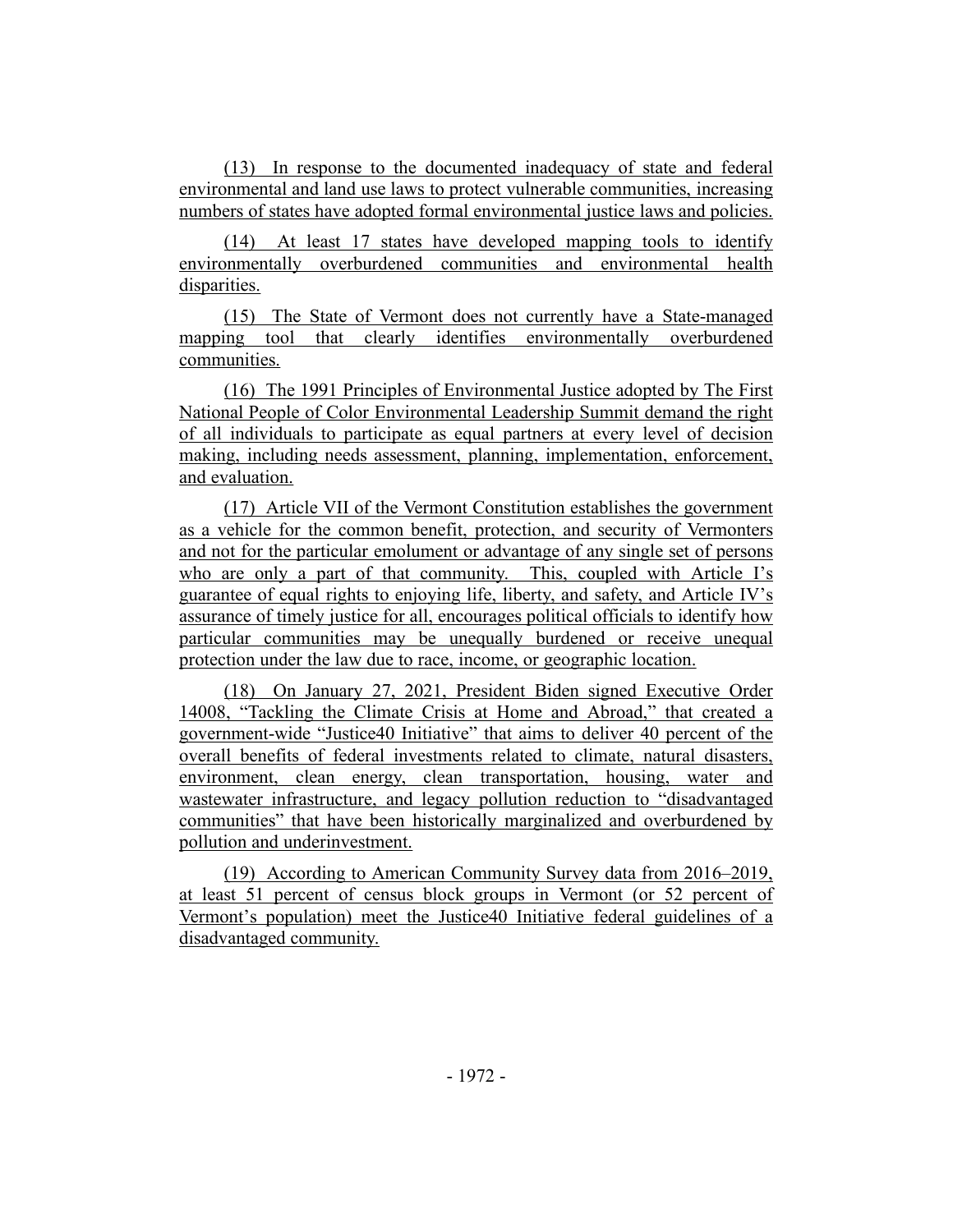(20) Lack of a clear environmental justice policy has resulted in a piecemeal approach to understanding and addressing environmental justice in Vermont and creates a barrier to establishing clear definitions, metrics, and strategies to ensure meaningful engagement and more equitable distribution of environmental benefits and burdens.

(21) It is the State of Vermont's responsibility to pursue environmental justice for its residents and to ensure that its agencies do not contribute to unfair distribution of environmental benefits to or environmental burdens on low-income, limited-English proficient, and BIPOC communities.

Sec. 2. 3 V.S.A. chapter 72 is added to read:

## CHAPTER 72. ENVIRONMENTAL JUSTICE

## § 6001. DEFINITIONS

As used in this chapter:

(1) "Environmental benefits" means the assets and services that enhance the capability of communities and individuals to function and flourish in society, such as access to a healthy environment and clean natural resources, including air, water, land, green spaces, constructed playgrounds, and other outdoor recreational facilities and venues; affordable clean renewable energy sources; public transportation; fulfilling and dignified green jobs; healthy homes and buildings; health care; nutritious food; Indigenous food and cultural resources; environmental enforcement, and training and funding disbursed or administered by governmental agencies.

(2) "Environmental burdens" means any significant impact to clean air, water, and land, including any destruction, damage, or impairment of natural resources resulting from intentional or reasonably foreseeable causes. Examples of environmental burdens include climate change; air and water pollution; improper sewage disposal; improper handling of solid wastes and other noxious substances; excessive noise; activities that limit access to green spaces, nutritious food, Indigenous food or cultural resources, or constructed outdoor playgrounds and other recreational facilities and venues; inadequate remediation of pollution; reduction of groundwater levels; increased flooding or stormwater flows; home and building health hazards, including lead paint, lead plumbing, asbestos, and mold; and damage to inland waterways and waterbodies, wetlands, forests, green spaces, or constructed playgrounds or other outdoor recreational facilities and venues from private, industrial, commercial, and government operations or other activity that contaminates or alters the quality of the environment and poses a risk to public health.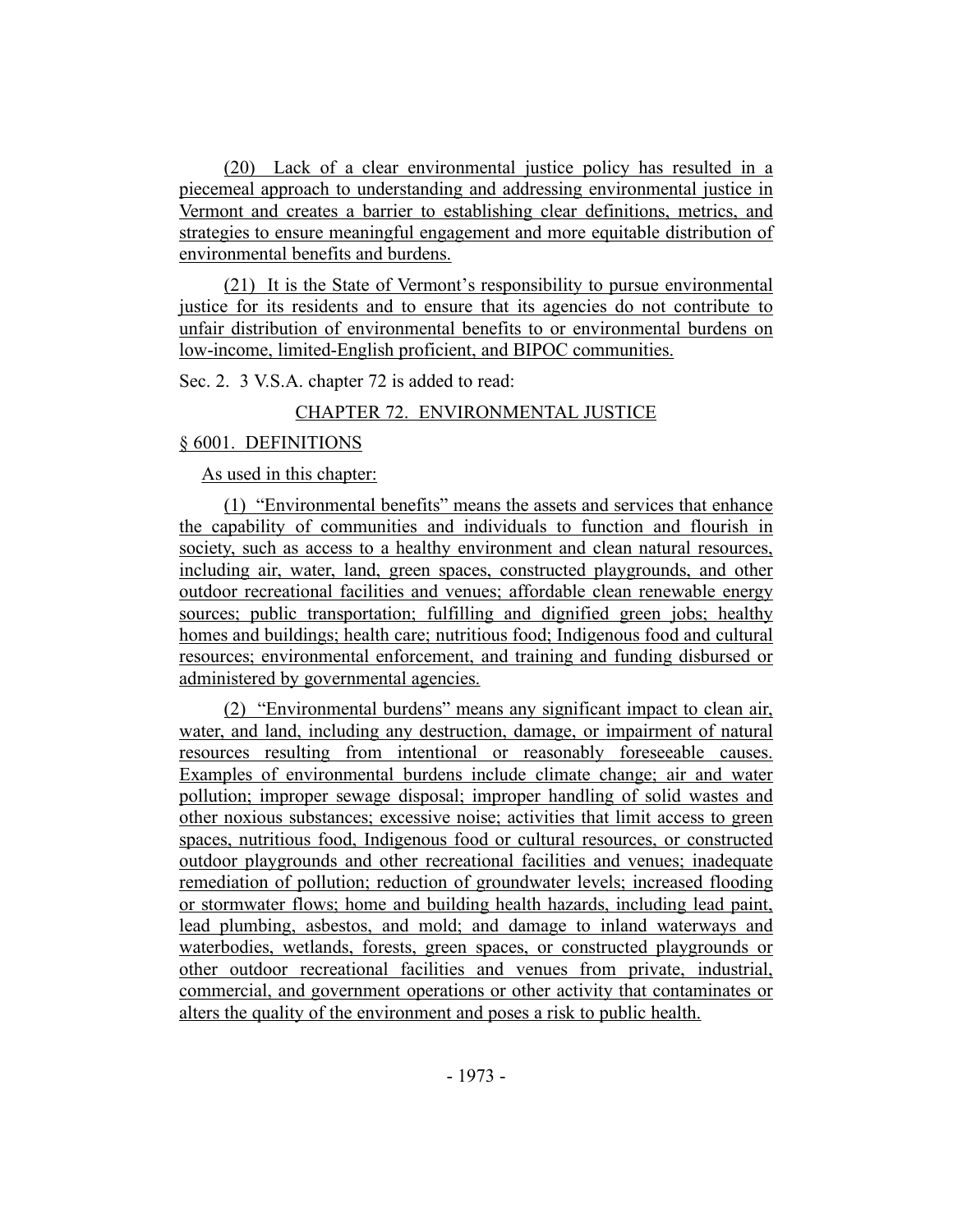(3) "Environmental justice" means all individuals are afforded equitable access to and distribution of environmental benefits; equitable distribution of environmental burdens; fair and equitable treatment and meaningful participation in decision-making processes; and the development, implementation, and enforcement of environmental laws, regulations, and policies. Environmental justice recognizes the particular needs of individuals of every race, color, income, class, ability status, gender identity, sexual orientation, national origin, ethnicity or ancestry, religious belief, or English language proficiency level. Environmental justice redresses structural and institutional racism, colonialism, and other systems of oppression that result in the marginalization, degradation, disinvestment, and neglect of Black, Indigenous, and Persons of Color. Environmental justice requires prioritizing resources for community revitalization, ecological restoration, resilience planning, and a just recovery to communities most impacted by environmental burdens and natural disasters.

(4) "Environmental justice population" means any census block group in which:

(A) the annual median household income is not more than 80 percent of the State median household income;

(B) Persons of Color and Indigenous Peoples comprise at least six percent or more of the population; or

(C) at least one percent or more of households have limited English proficiency.

(5) "Limited English proficiency" means that a household does not have an adult who speaks English "very well" as defined by the U.S. Census Bureau.

(6) "Meaningful participation" means that all individuals have the opportunity to participate in energy, climate change, and environmental decision making, including needs assessments, planning, implementation, permitting, compliance and enforcement, and evaluation. Meaningful participation also integrates diverse knowledge systems, histories, traditions, languages, and cultures of Indigenous communities in decision-making processes. It requires that communities are enabled and administratively assisted to participate fully through education and training. Meaningful participation requires the State to operate in a transparent manner with regard to opportunities for community input and also encourages the development of environmental, energy, and climate change stewardship.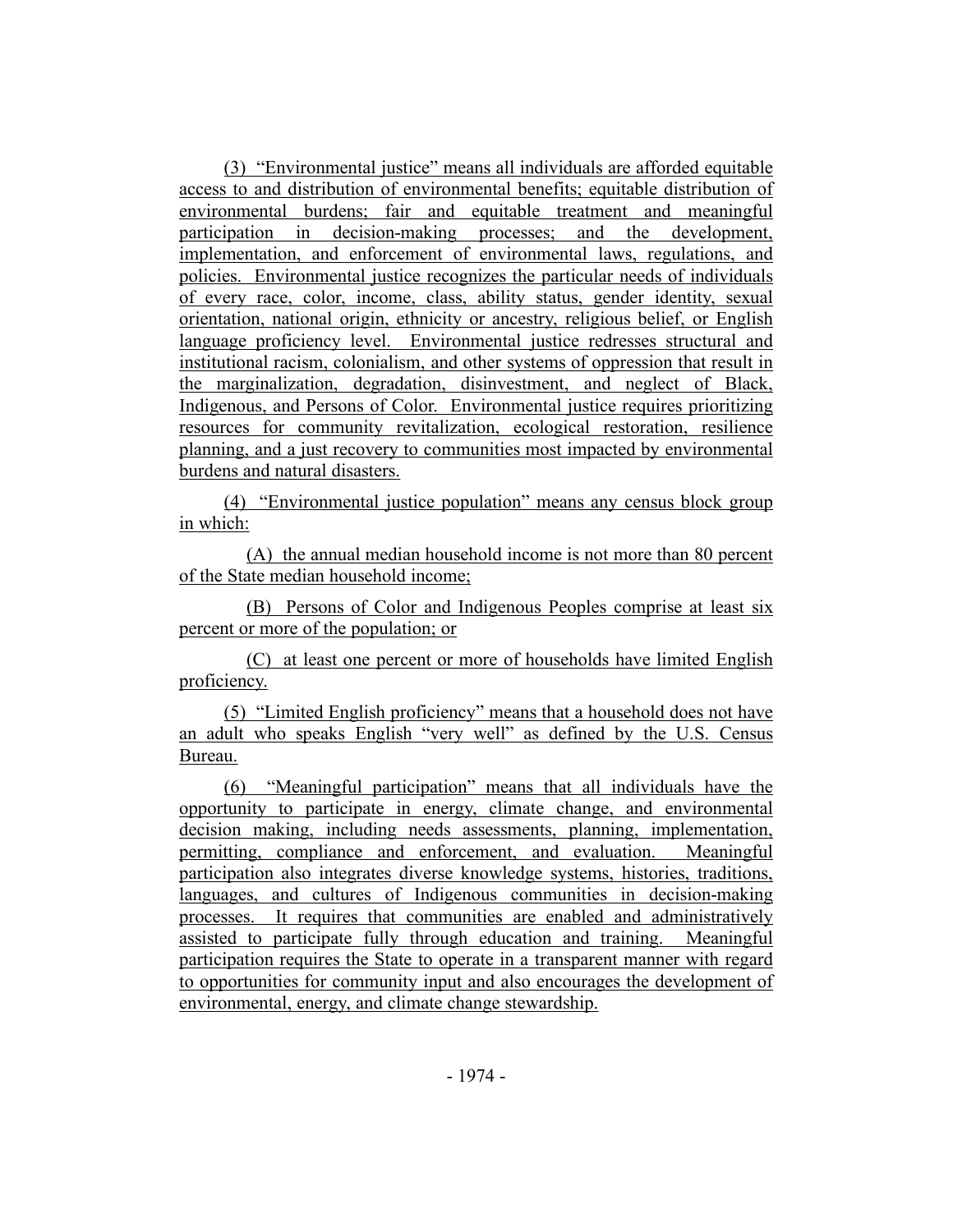## § 6002. ENVIRONMENTAL JUSTICE STATE POLICY

(a) It is the policy of the State of Vermont that no segment of the population of the State should, because of its racial, cultural, or economic makeup, bear a disproportionate share of environmental burdens or be denied an equitable share of environmental benefits. It is further the policy of the State of Vermont to provide the opportunity for the meaningful participation of all individuals, with particular attention to environmental justice populations, in the development, implementation, or enforcement of any law, regulation, or policy.

(b) The following State agencies, departments, and bodies shall consider cumulative environmental burdens, as defined by rule pursuant to subsection 6003(a) of this title, and access to environmental benefits when making decisions about the environment, energy, climate, and public health projects; facilities and infrastructure; and associated funding: the Agencies of Natural Resources, of Transportation, of Commerce and Community Development, of Agriculture, Food and Markets, and of Education; the Public Utility Commission; the Natural Resources Board; and the Departments of Health, of Public Safety, and of Public Service.

(c) On or before July 1, 2025, every State agency shall create and adopt a community engagement plan that describes how the agency will engage with environmental justice populations as it evaluates new and existing activities and programs. Community engagement plans shall align with the core principles developed by the Interagency Environmental Justice Committee pursuant to subdivision  $6004(c)(3)(B)$  of this title and take into consideration the recommendations of the Environmental Justice Advisory Council pursuant to subdivision  $6004(c)(2)(B)$  of this title. Each plan shall describe how the agency plans to facilitate equitable participation and support meaningful and direct involvement of environmental justice populations in compliance with Title VI of the Civil Rights Act of 1964.

(d) Every State agency shall submit annual summaries to the Environmental Justice Advisory Council established pursuant to subdivision  $6004(a)(1)(A)$  of this title, detailing all complaints alleging environmental justice issues or Title VI violations and any agency action taken to resolve such complaints. Agencies shall consider the recommendations of the Advisory Council pursuant to subdivision  $6004(c)(2)(E)$  of this title and substantively respond in writing if an agency chooses not to implement any of the recommendations, within 90 days after receipt of the recommendations.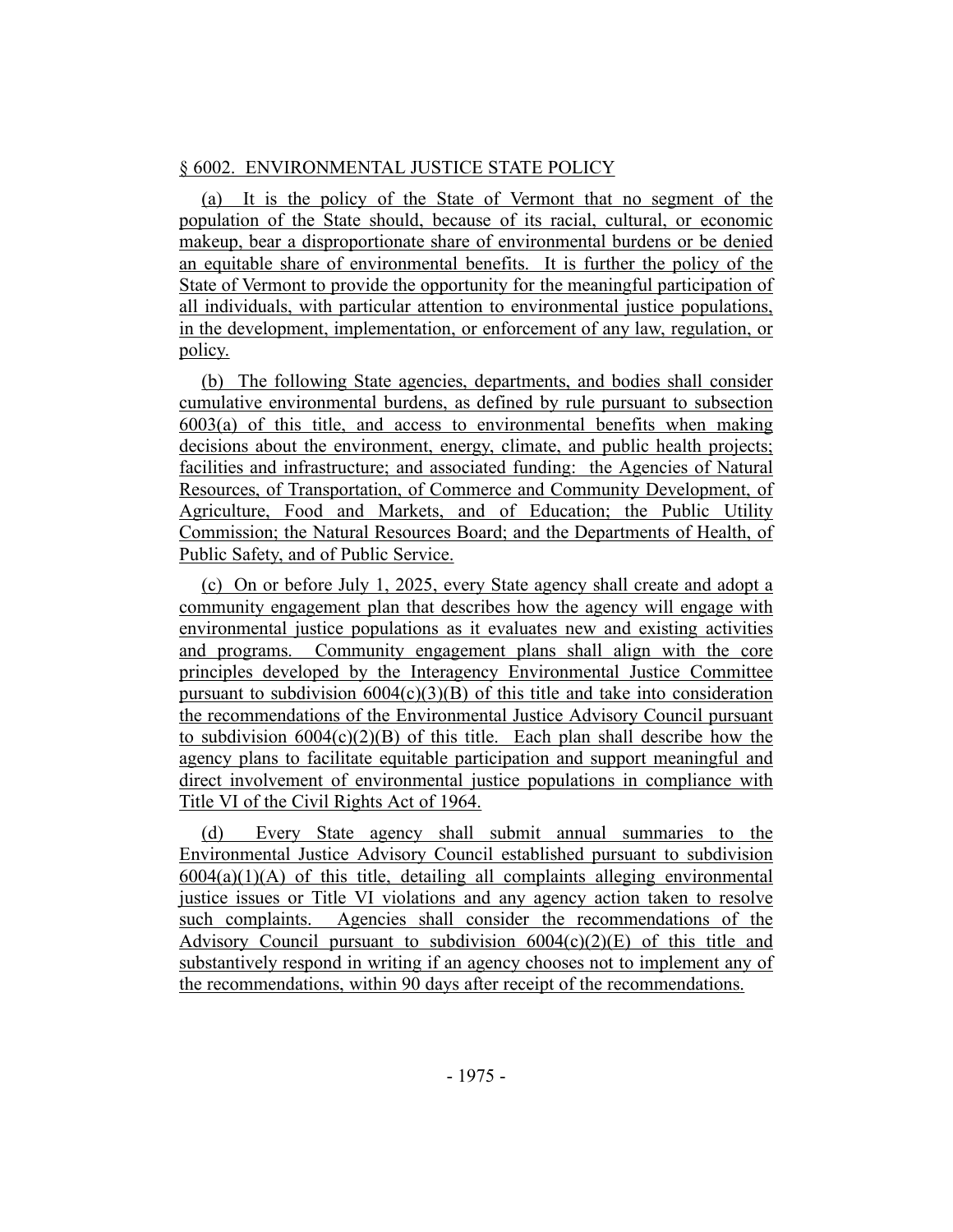(e) The Agency of Natural Resources, in consultation with the Environmental Justice Advisory Council and the Interagency Environmental Justice Committee, shall review the definition of "environmental justice population" at least every five years and recommend revisions to the General Assembly to ensure the definition achieves the Environmental Justice State Policy.

(f) On or before July 1, 2023, the Agency of Natural Resources, in consultation with the Interagency Environmental Justice Committee and the Environmental Justice Advisory Council, shall issue guidance on how the agencies, departments, and bodies listed in subsection (b) of this section shall determine which investments provide environmental benefits to environmental justice populations. A draft version of the guidance shall be released for a 60 day public comment period before being finalized.

 $(g)(1)$  On or before January 15, 2024, all agencies, departments, and bodies listed in subsection (b) of this section shall, in accordance with the Agency of Natural Resources's guidance document developed pursuant to subsection (f) of this section, review the past three years and generate baseline spending reports that include:

(A) where investments were made, if any, and which geographic areas, at the municipal level and census block group, where practicable, received environmental benefits from those investments; and

(B) the percentage of overall environmental benefits from those investments provided to environmental justice populations.

(2) The agencies, departments, and bodies shall publicly post the baseline spending reports on their respective websites.

(h) On or before July 1, 2024, the agencies, departments, and bodies listed in subsection (b) of this section shall direct investments to environmental justice populations with a goal that at least 55 percent of the overall benefits from those investments go to environmental justice populations.

 $(i)(1)$  On or before July 1, 2025, and annually thereafter, all agencies, departments, and bodies listed in subsection (b) of this section shall issue annual spending reports that include:

(A) where investments were made and which geographic areas, at the municipal level and census block group, where practicable, received environmental benefits from those investments; and

(B) the percentage of overall environmental benefits from those investments provided to environmental justice populations.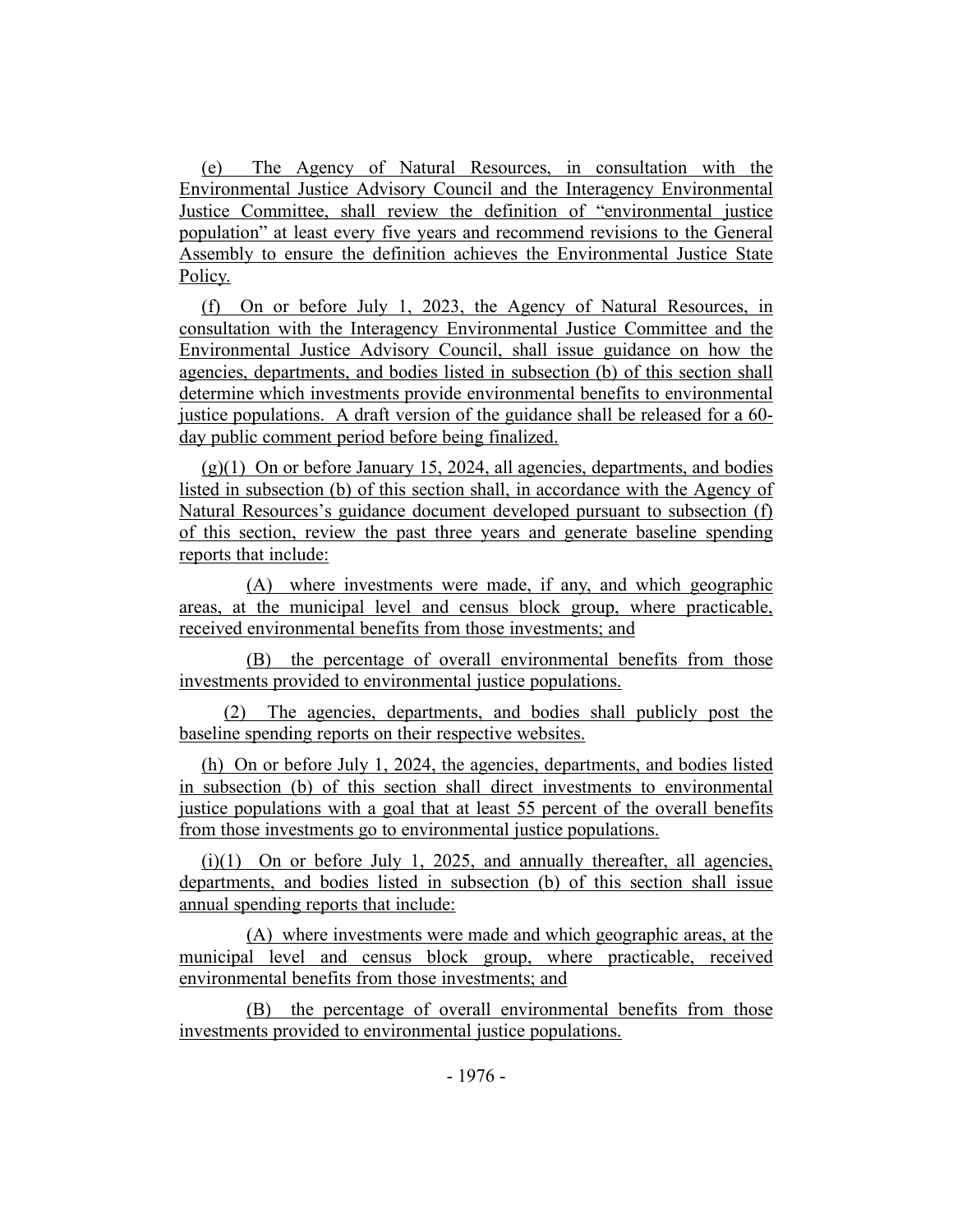(2) The agencies, departments, and bodies shall publicly post the annual spending reports on their respective websites.

(j) On or before December 15, 2025, the Agency of Natural Resources shall submit a report to the General Assembly describing whether the baseline spending reports completed pursuant to subsection (g) of this section indicate if any municipalities or portions of municipalities are routinely underserved with respect to environmental benefits, taking into consideration whether those areas receive, averaged across three years, a significantly lower percentage of environmental benefits from State investments as compared to other municipalities or portions of municipalities in the State. This report shall include a recommendation as to whether a statutory definition of "underserved community" and any other revisions to this chapter are necessary to best carry out the Environmental Justice State Policy.

#### § 6003. RULEMAKING

(a) On or before July 1, 2024, the Agency of Natural Resources, in consultation with the Environmental Justice Advisory Council and the Interagency Environmental Justice Committee, shall adopt rules to:

(1) define cumulative environmental burdens;

(2) implement consideration of cumulative environmental burdens within the Agency of Natural Resources; and

(3) inform how the public and the State agencies, departments, and bodies specified in subsection 6002(b) of this title implement the consideration of cumulative environmental burdens and use the environmental justice mapping tool.

(b) On or before July 1, 2025 and as appropriate thereafter, the Agencies of Natural Resources, of Transportation, of Commerce and Community Development, of Agriculture, Food and Markets, and of Education; the Public Utility Commission; the Natural Resources Board; and the Departments of Health, of Public Safety, and of Public Service, in consultation with the Environmental Justice Advisory Council, shall adopt or amend policies and procedures, plans, guidance, and rules, where applicable, to implement this chapter.

(c)(1) Prior to drafting new rules required by this chapter, agencies shall consult with the Environmental Justice Advisory Council to discuss the scope and proposed content of rules to be developed. Agencies shall also submit draft rulemaking concepts to the Advisory Council for review and comment. Any proposed rule and draft Administrative Procedure Act filing forms shall be provided to the Advisory Council not less than 45 days prior to submitting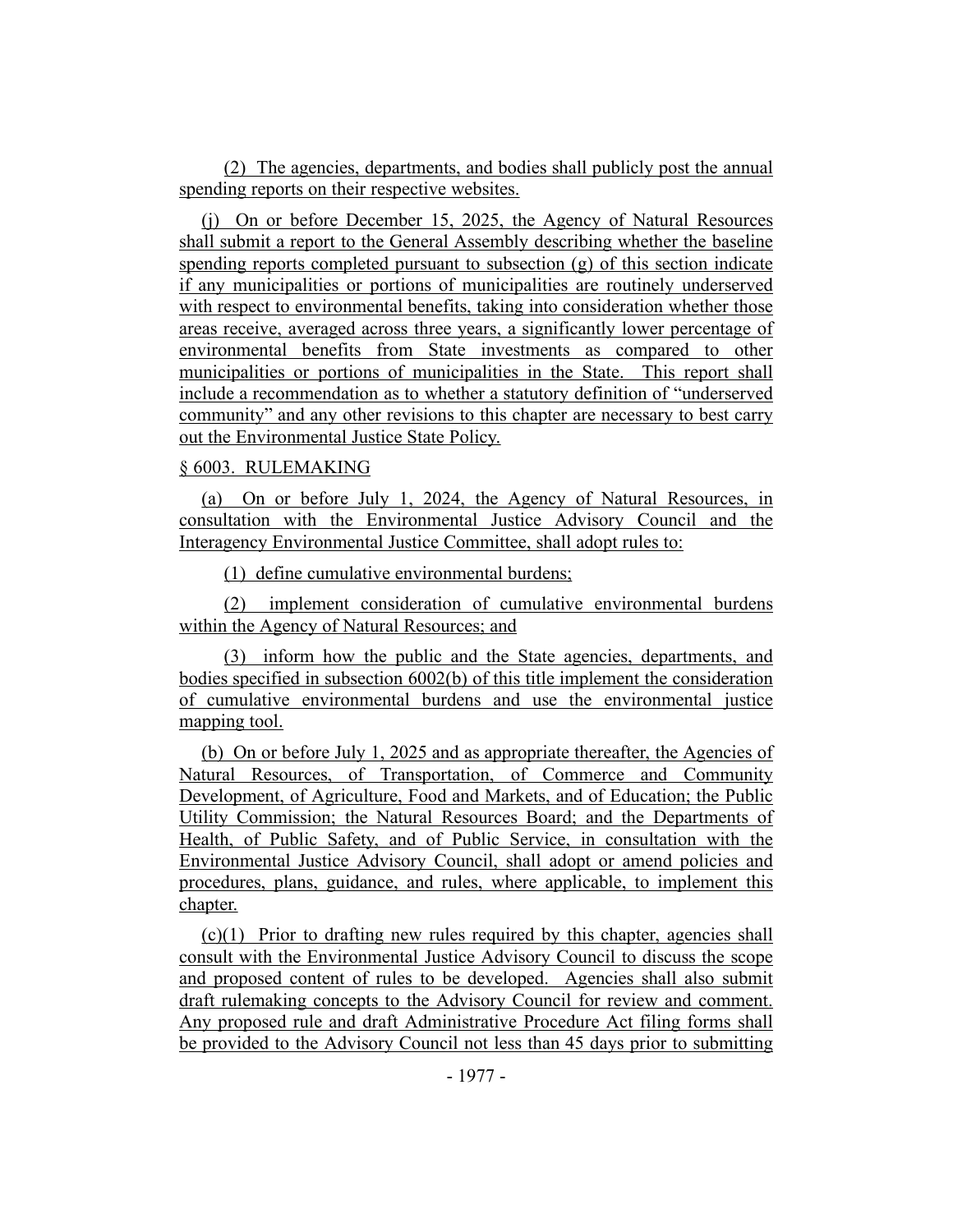the proposed rule or rules to the Interagency Committee on Administrative Rules (ICAR).

(2) The Advisory Council shall vote and record individual members' support or objection to any proposed rule before it is submitted to ICAR. The Advisory Council shall submit the results of their vote to both ICAR and the Legislative Committee on Administrative Rules (LCAR).

## § 6004. ENVIRONMENTAL JUSTICE ADVISORY COUNCIL AND INTERAGENCY ENVIRONMENTAL JUSTICE COMMITTEE

## (a) Advisory Council and Interagency Committee.

(1) There is created:

(A) the Environmental Justice Advisory Council (Advisory Council) to provide independent advice and recommendations to State agencies and the General Assembly on matters relating to environmental justice, including the integration of environmental justice principles into State programs, policies, regulations, legislation, and activities; and

(B) the Interagency Environmental Justice Committee (Interagency Committee) to guide and coordinate State agency implementation of the Environmental Justice State Policy and provide recommendations to the General Assembly for amending the definitions and protections set forth in this chapter.

(2) Appointments to the groups created in this subsection shall be made on or before December 15, 2022.

(3) Both the Advisory Council and the Interagency Committee shall consider and incorporate the Guiding Principles for a Just Transition developed by the Just Transitions Subcommittee of the Vermont Climate Council in their work.

(b) Meetings. The Advisory Council and Interagency Committee shall each meet at least nine times per year, with at least four meetings occurring jointly.

(c) Duties.

(1) The Advisory Council and the Interagency Committee shall jointly:

(A) consider and recommend to the General Assembly, on or before December 1, 2023, amendments to the terminology, thresholds, and criteria of the definition of environmental justice populations, including whether to include populations more likely to be at higher risk for poor health outcomes in response to environmental burdens; and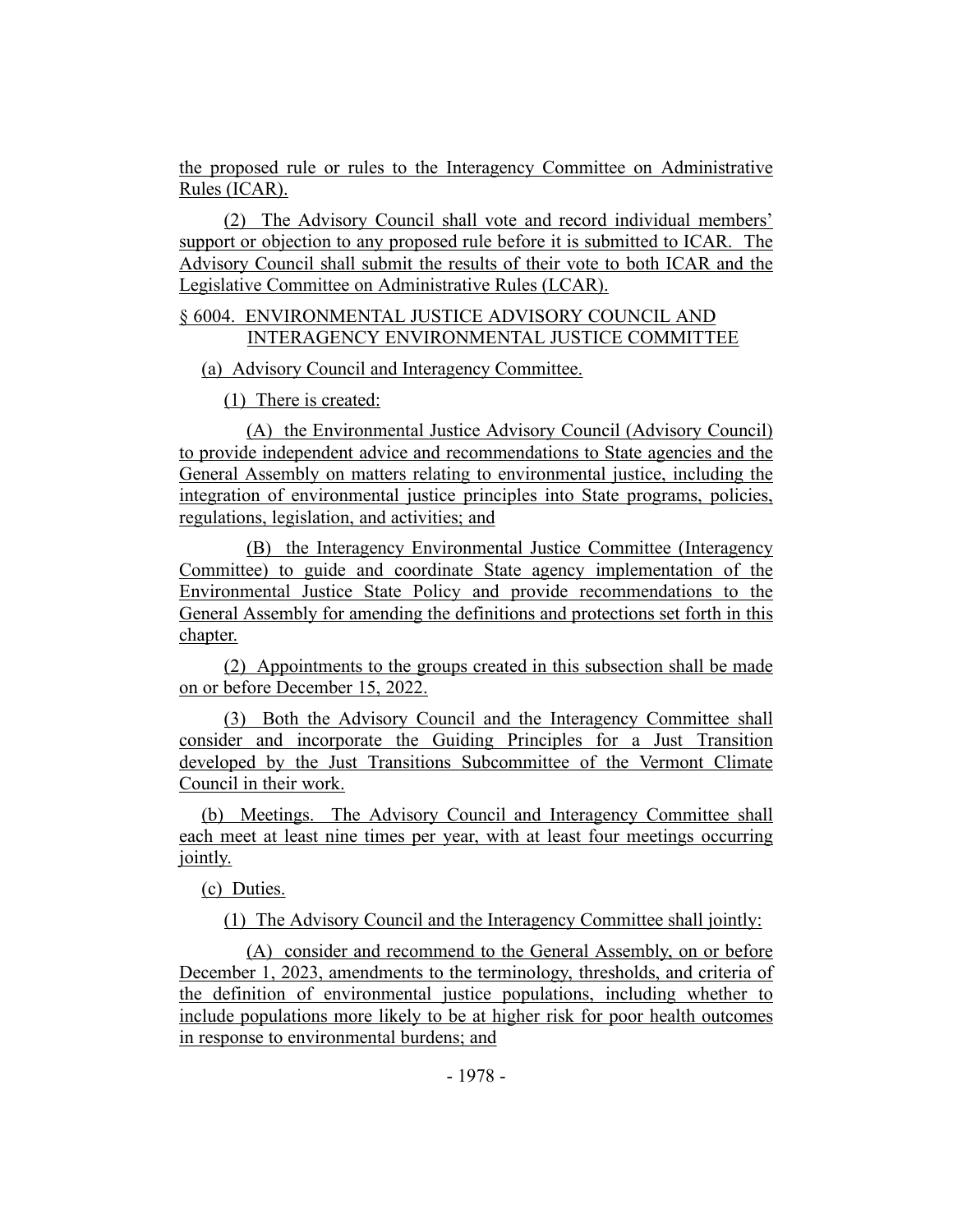(B) examine existing data and studies on environmental justice and consult with State, federal, and local agencies and affected communities regarding the impact of current statutes, regulations, and policies on the achievement of environmental justice.

(2) The Advisory Council shall:

(A) advise State agencies on environmental justice issues and on how to incorporate environmental justice into agency procedures and decision making as required under subsection 6002(b) of this title and evaluate the potential for environmental burdens or disproportionate impacts on environmental justice populations as a result of State actions and the potential for environmental benefits to environmental justice populations;

(B) advise State agencies in the development of community engagement plans;

(C) advise State agencies on the use of the environmental justice mapping tool established pursuant to section 6005 of this title and on the enhancement of meaningful participation, reduction of environmental burdens, and equitable distribution of environmental benefits;

(D) review and provide feedback to the relevant State agency, pursuant to subsection 6003(c) of this title, on any proposed rules for implementing this chapter;

(E) receive and review annual State agency summaries of complaints alleging environmental justice issues, including Title VI complaints, and suggest options or alternatives to State agencies for the resolution of systemic issues raised in or by the complaints; and

(F) have the ability to accept funds from the federal government, a political subdivision of the State, an individual, a foundation, or a corporation and may use the funds for purposes that are consistent with this chapter, including reimbursing members for their time.

(3) The Interagency Committee shall:

(A) consult with the Agency of Natural Resources in the development of the guidance document required by in subsection 6002(f) of this title on how to determine which investments provide environmental benefits to environmental justice populations; and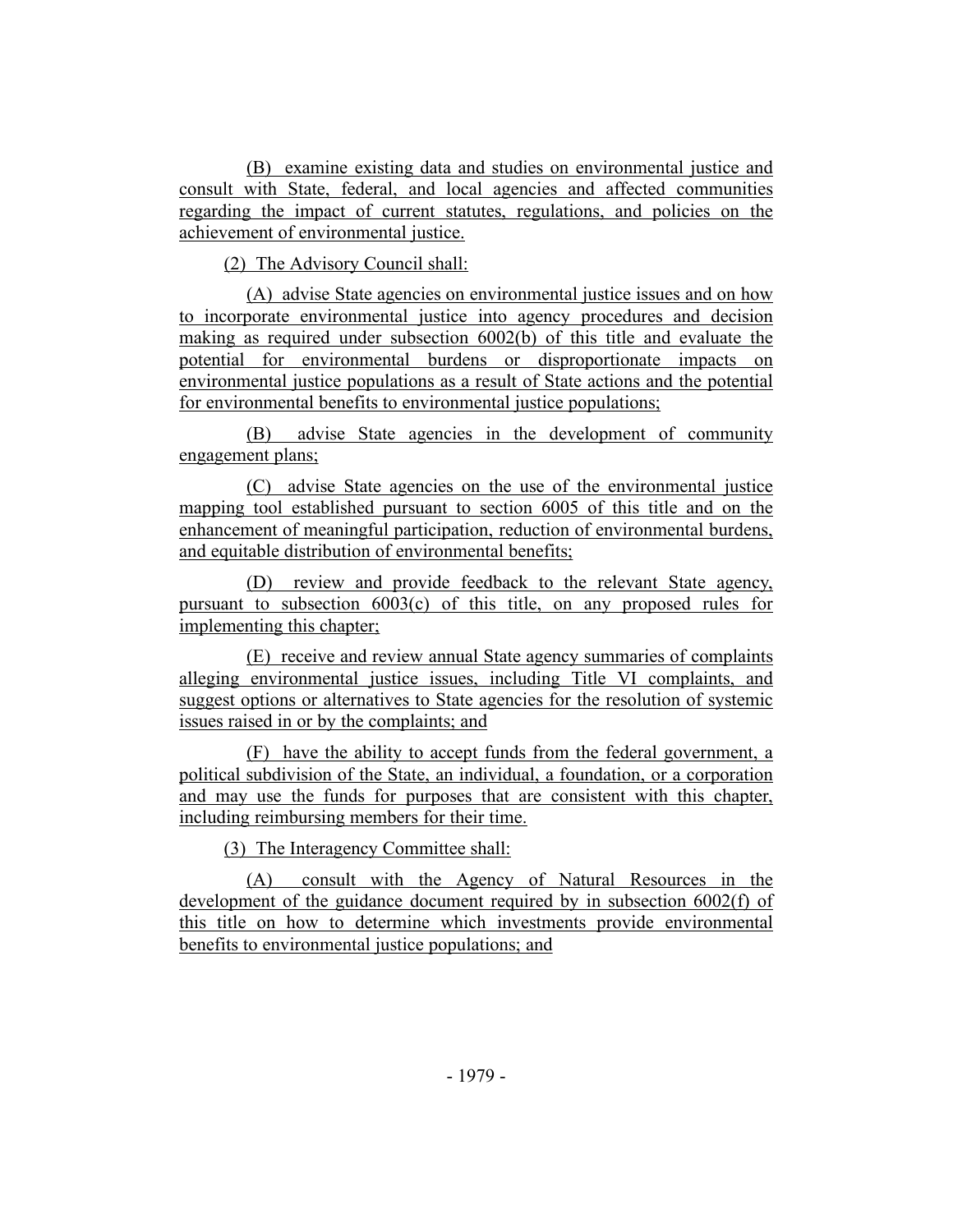(B) on or before July 1, 2023, develop, in consultation with the Agency of Natural Resources and the Environmental Justice Advisory Council, a set of core principles to guide and coordinate the development of the State agency community engagement plans required under subsection 6002(c) of this title.

(d) Membership.

(1) Advisory Council. Each member of the Advisory Council shall be well informed regarding environmental justice principles and committed to achieving environmental justice in Vermont and working collaboratively with other members of the Council. To the greatest extent practicable, Advisory Council members shall represent diversity in race, ethnicity, age, gender, urban and rural areas, and different regions of the State. The Advisory Council shall consist of the following 17 members, with more than 50 percent residing in environmental justice populations:

(A) the Director of Racial Equity or designee;

(B) one representative of municipal government, appointed by the Committee on Committees;

(C) two representatives who reside in a census block group that is designated as an environmental justice population, one appointed by the Committee on Committees and one appointed by the Speaker of the House;

(D) two representatives of social justice organizations, one appointed by the Committee on Committees and one appointed by the Speaker of the House;

(E) two representatives of organizations working on food security issues, one appointed by the Committee on Committees and one appointed by the Speaker of the House;

(F) two representatives of mobile home park issues, one appointed by the Committee on Committees and one appointed by the Speaker of the House;

(G) two representatives of a State-recognized Native American Indian tribe, recommended and appointed by the Vermont Commission on Native American Affairs;

(H) two representatives of immigrant communities in Vermont, one appointed by the Committee on Committees and one appointed by the Speaker of the House;

(I) one representative of a statewide environmental organization, appointed by the Speaker of the House;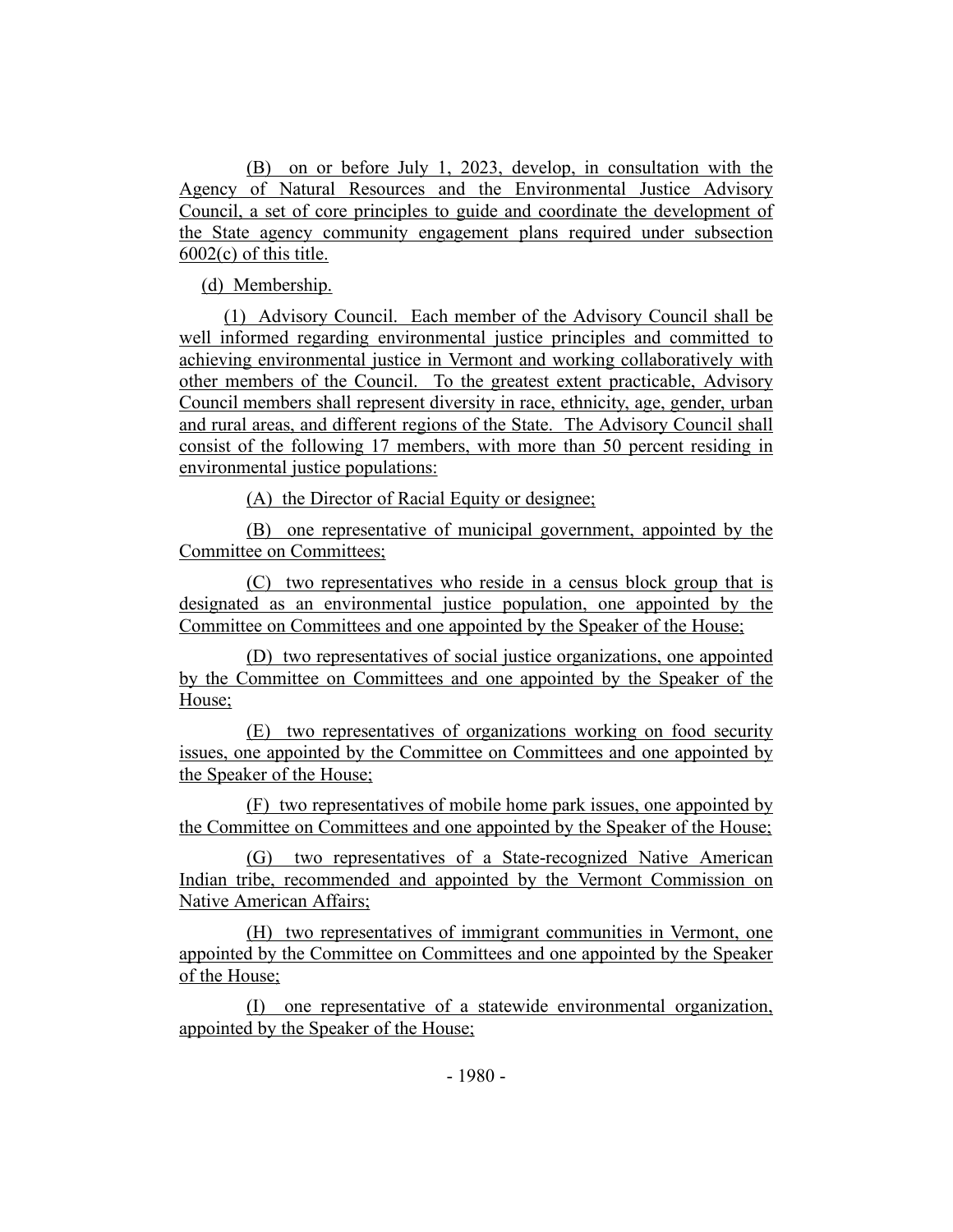(J) the Executive Director of the Vermont Housing and Conservation Board or designee; and

(K) the Chair of the Natural Resources Conservation Council or designee.

(2) Interagency Committee. The Interagency Committee shall consist of the following 12 members:

(A) the Secretary of Administration or designee;

(B) the Secretary of Natural Resources or designee;

(C) the Secretary of Transportation or designee;

(D) the Commissioner of Housing and Community Development or designee;

(E) the Secretary of Agriculture, Food and Markets or designee;

(F) the Secretary of Education or designee;

(G) the Commissioner of Health or designee;

(H) the Director of Emergency Management or designee;

(I) the Commissioner of Public Service or designee;

(J) the Chair of Public Utility Commission or designee;

(K) the Chair of the Natural Resources Board or designee; and

(L) the Director of Racial Equity or designee.

(3) The Advisory Council and the Interagency Committee may each elect two co-chairs and may hold public hearings.

(4) After initial appointments, all appointed members of the Advisory Council shall serve six-year terms and serve until a successor is appointed. The initial terms shall be staggered so that a third of the appointed members shall serve a two-year term, another third of the appointed members shall serve a four-year term, and the remaining members shall be appointed to a six-year term.

(5) Vacancies of the Advisory Council shall be appointed in the same manner as original appointments.

(6) The Advisory Council shall have the administrative, technical, and legal assistance of the Agency of Natural Resources.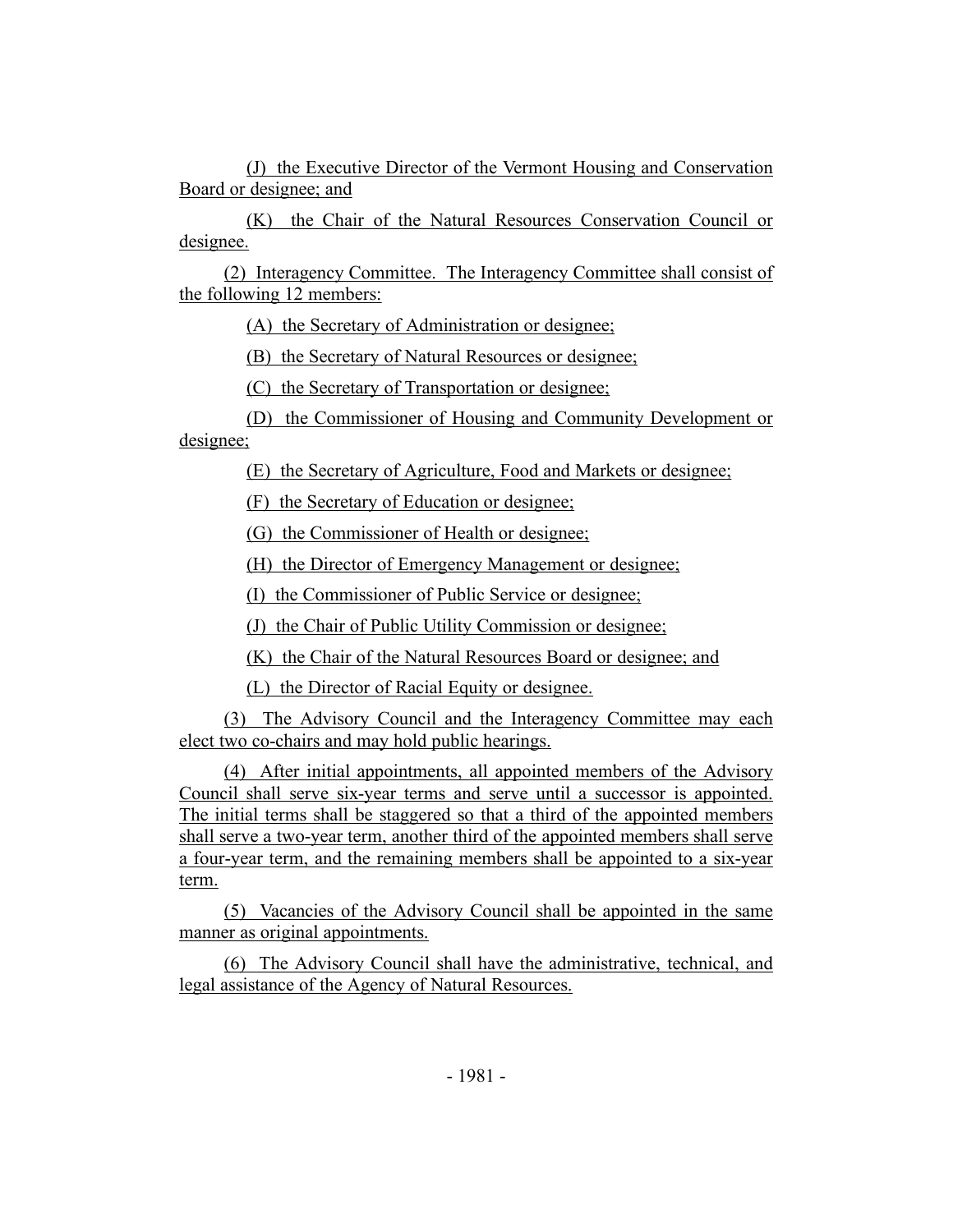(7) Members of the Advisory Council who are neither State nor municipal employees shall be entitled to per diem compensation and reimbursement of expenses as permitted under 32 V.S.A. § 1010. Members may accept funds from the federal government, a political subdivision of the State, or a  $501(c)(3)$  charitable organization and may expend funds for purposes that are consistent with this chapter. Any Council member who receives funds pursuant to this subdivision shall report to the Secretary of Natural Resources and disclose the source of the funds, the amount received, and the general purpose for which they were used. The Secretary shall post this disclosure information on its website or on the Advisory Council's own website if such a website exists.

## § 6005. ENVIRONMENTAL JUSTICE MAPPING TOOL

(a) In consultation with the Environmental Justice Advisory Council and the Interagency Environmental Justice Committee, the Agency of Natural Resources shall determine indices and criteria to be included in a State mapping tool to depict environmental justice populations and measure environmental burdens at the smallest geographic level practicable. The Agency of Natural Resources shall maintain the mapping tool.

(b) The Agency of Natural Resources may cooperate and contract with other states or private organizations when developing the mapping tool. The mapping tool may incorporate federal environmental justice mapping tools, such as EJSCREEN, as well as existing State mapping tools such as the Vermont Social Vulnerability Index.

(c) On or before January 1, 2024, the mapping tool shall be available for use by the public as well as by the State government.

## Sec. 3. ANNUAL REPORT

Beginning on January 15, 2024, the agencies, departments, and bodies listed in 3 V.S.A. § 6002(b) shall issue and publicly post an annual report summarizing all actions taken to incorporate environmental justice into the Agency's or Department's policies or determinations, rulemaking, permit proceedings, or project review.

## Sec. 4. APPROPRIATION; POSITIONS

(a) There is appropriated the sum of \$3,000,000.00 in fiscal year 2023 from the General Fund. This sum shall be used to carry out the requirements of this act by hiring the staff described in subsection (b) of this section, for the cost of developing the mapping tool required in 3 V.S.A. § 6005 and the per diem payments described in 3 V.S.A. § 6004.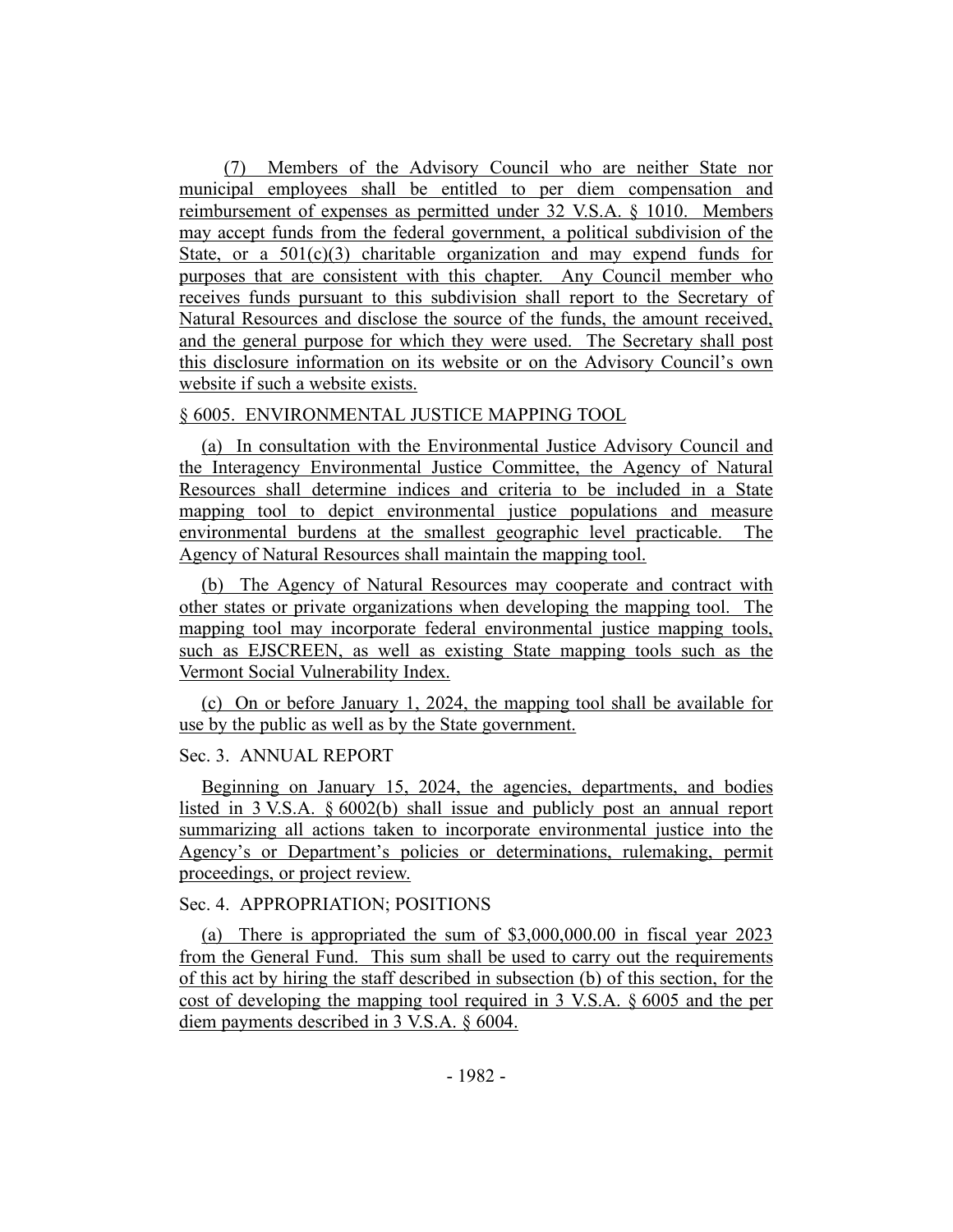(b) The following positions are created for the purpose performing the environmental justice work required by this act:

(1) 10 permanent exempt positions at the Agency of Natural Resources, including two permanent exempt analysists to support the development of the mapping tool;

(2) six permanent exempt positions at the Natural Resources Board;

(3) 1.5 permanent exempt positions at the Agency of Commerce and Community Development; and

(4) 2.5 permanent exempt positions at the Department of Public Service.

#### Sec. 5. EFFECTIVE DATE

This act shall take effect on passage.

(Committee vote: 5-0-0)

#### **Reported favorably with recommendation of amendment by Senator Westman for the Committee on Appropriations.**

The Committee recommends that the bill be amended as recommended by the Committee on Natural Resources and Energy with the following amendment thereto:

By striking out Sec. 4, appropriation; positions, in its entirety and inserting in lieu thereof the following:

## Sec. 4. APPROPRIATIONS

(a) There is appropriated the sum of \$500,000.00 in fiscal year 2023 from the General Fund to the Agency of Natural Resources for the cost of developing the mapping tool required in 3 V.S.A. § 6005.

(b) There is appropriated the sum of \$200,000.00 in fiscal year 2023 from the General Fund to the Agency of Natural Resources to fund two positions to assist in the development of the environmental justice policy and support the Environmental Justice Advisory Council. This shall fund an existing position in the Agency and a second position which the Agency is authorized to repurpose from an existing vacant position.

(Committee vote: 6-0-1)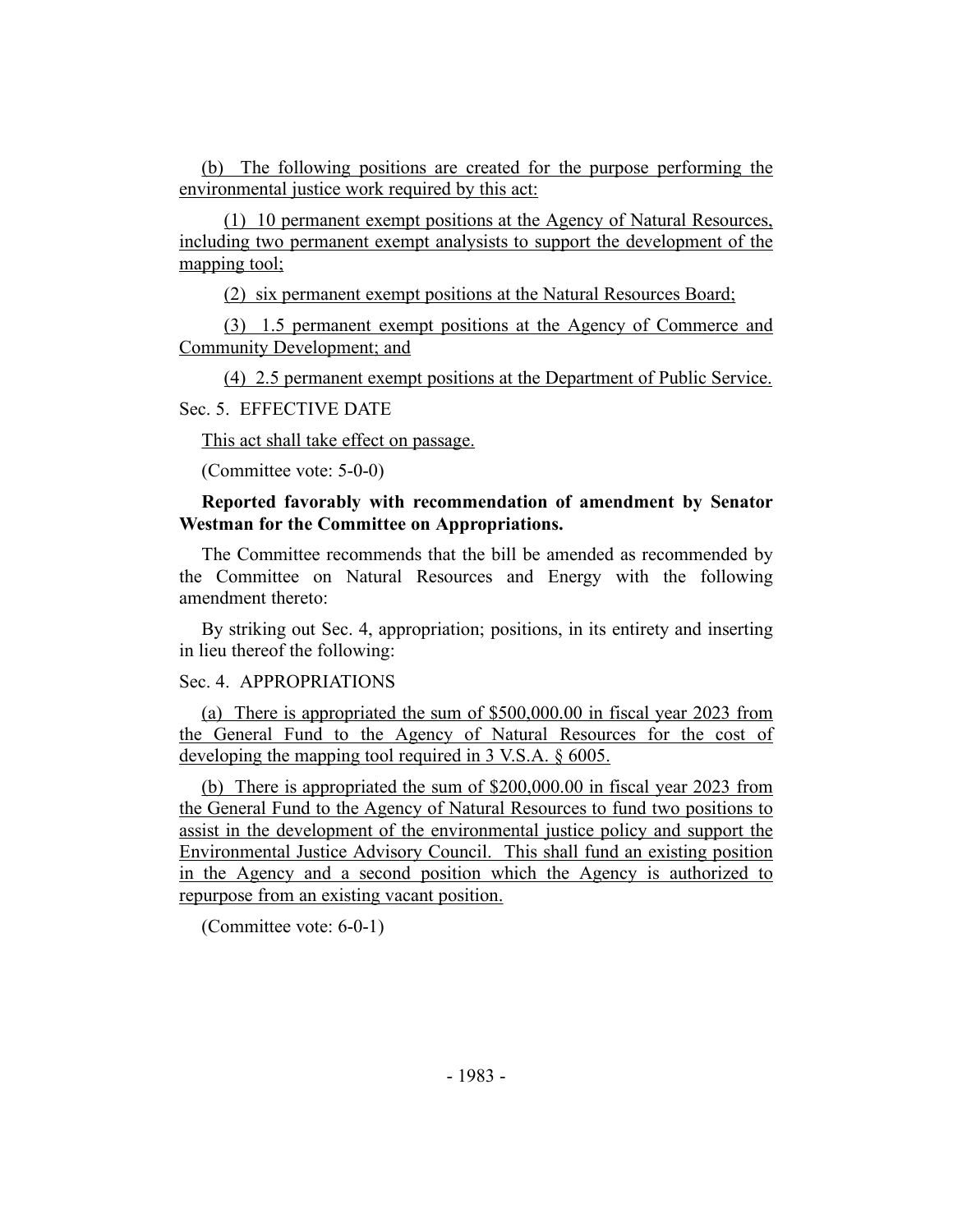An act relating to authorizing miscellaneous regulatory authority for municipal governments.

#### **Reported favorably with recommendation of amendment by Senator Clarkson for the Committee on Government Operations.**

The Committee recommends that the bill be amended by striking out all after the enacting clause and inserting in lieu thereof the following:

\* \* \* Ordinance Authority Subject to Permissive Referendum \* \* \*

Sec. 1. 24 V.S.A. § 2291 is amended to read:

#### § 2291. ENUMERATION OF POWERS

For the purpose of promoting the public health, safety, welfare, and convenience, a town, city, or incorporated village shall have the following powers:

(1) To set off portions of public highways of the municipality for sidewalks and bicycle paths and to regulate their installation and use.

\* \* \*

(4) To regulate the operation and use of vehicles of every kind including the power: to erect traffic signs and signals;, to regulate the speed of vehicles subject to 23 V.S.A. chapter 13, subchapter 12; to implement traffic-calming devices, to regulate or exclude the parking of all vehicles;, and to provide for waiver of the right of appearance and arraignment in court by persons charged with parking violations by payment of specified fines within a stated period of time.

\* \* \*

(6) To regulate the location, installation, maintenance, repair, and removal of utility poles, wires and conduits, water pipes or mains, storm drains, or gas mains and sewers, upon, under, or above public highways or public property of the municipality.

\* \* \*

(13) To compel the cleaning or repair of any premises that in the judgment of the legislative body is dangerous to the health or safety of the public and to establish standards for the maintenance of all premises within the municipality to protect the health and safety of the public or to prevent injury to other properties in the vicinity.

# \* \* \*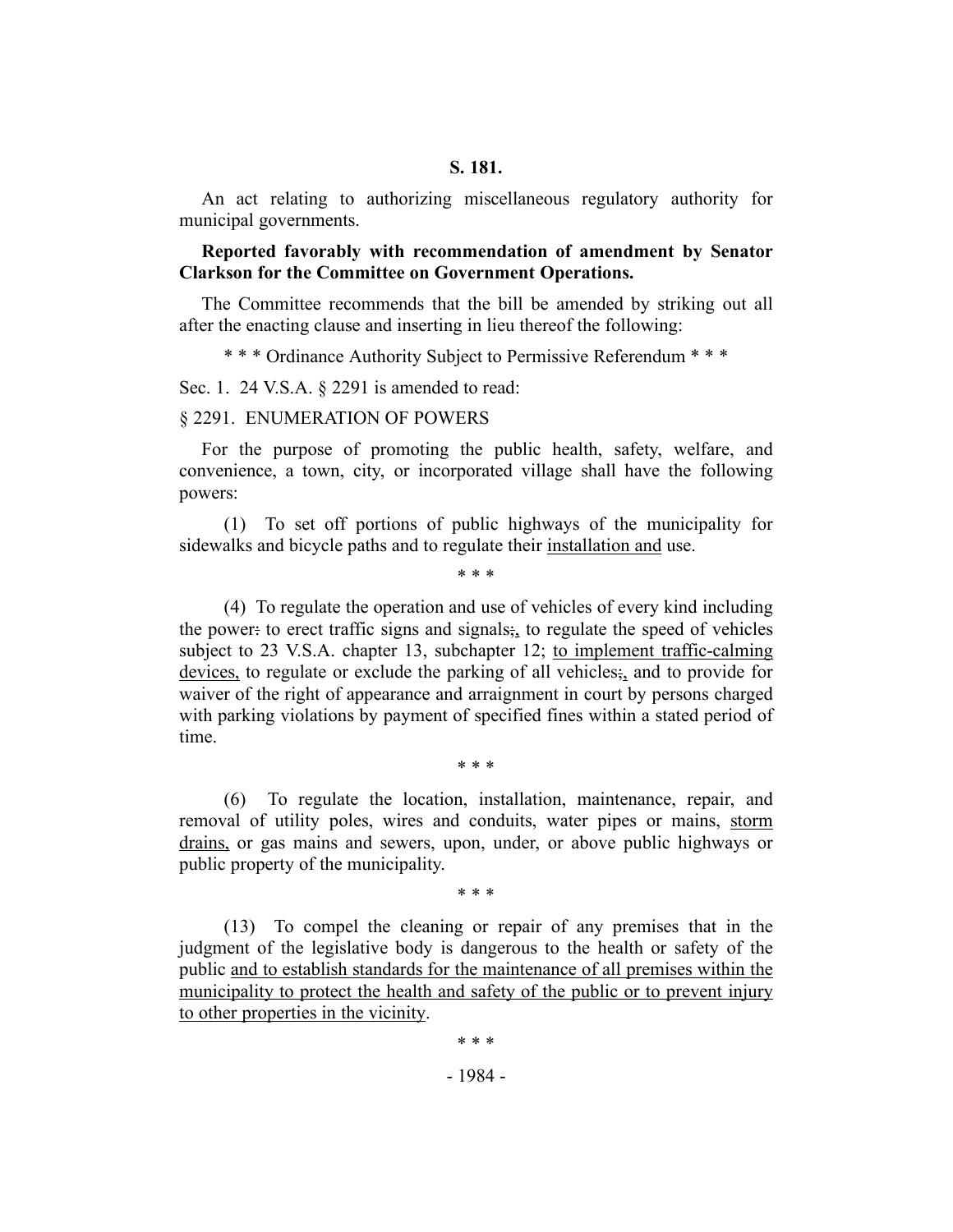(24) Upon the determination by a municipal building inspector, health officer, or fire marshal that a building within the boundaries of the town, city, or incorporated village is uninhabitable or blighted, to recover all expenses incident to the maintenance of the uninhabitable or blighted building with the expenses to constitute a lien on the property in the same manner and to the same extent as taxes assessed on the grand list, and all procedures and remedies for the collection of taxes shall apply to the collection of those expenses; provided, however, that the town, city, or incorporated village has adopted rules to determine the habitability of a building, including provisions for notice in accordance with 32 V.S.A. § 5252(3) to the building's owner prior to incurring expenses and including provisions for an administrative appeals process.

\* \* \*

Sec. 2. 10 V.S.A. § 1420 is amended to read:

#### § 1420. VESSELS; ABANDONMENT PROHIBITED; REMOVAL AND DISPOSITION OF ABANDONED VESSELS

\* \* \*

(c) Abandonment of vessels prohibited.

(1) Civil violation. A person shall not abandon a vessel on public waters or immediately adjacent land. A person who violates this subdivision shall be subject to civil enforcement under chapters 201 and 211 of this title and, in any such enforcement action, the Secretary or municipality may obtain an order to recover costs specified in subdivision  $(d)(1)$  of this section incurred by the Agency of Natural Resources or the municipality.

\* \* \*

 $(d)(1)(A)$  Removal of abandoned vessel. Upon request from a law enforcement officer or at his or her the Secretary's own initiative, the Secretary shall promptly cause the removal and safe storage of a vessel that is abandoned as described in subdivision (a)(1) of this section, unless the vessel is to be removed by a federal agency. If removal is requested by a law enforcement officer, the Secretary shall make reasonable efforts to determine if the vessel qualifies as abandoned. In addition, the Secretary shall have the authority to take actions as may be necessary to eliminate risks to public health or safety caused by the condition of the vessel.

(B) A municipality shall have the authority granted to the Secretary in subdivision  $(A)$  of this subdivision  $(d)(1)$  and may remove a damaged and leaking vessel from public waters, provided that: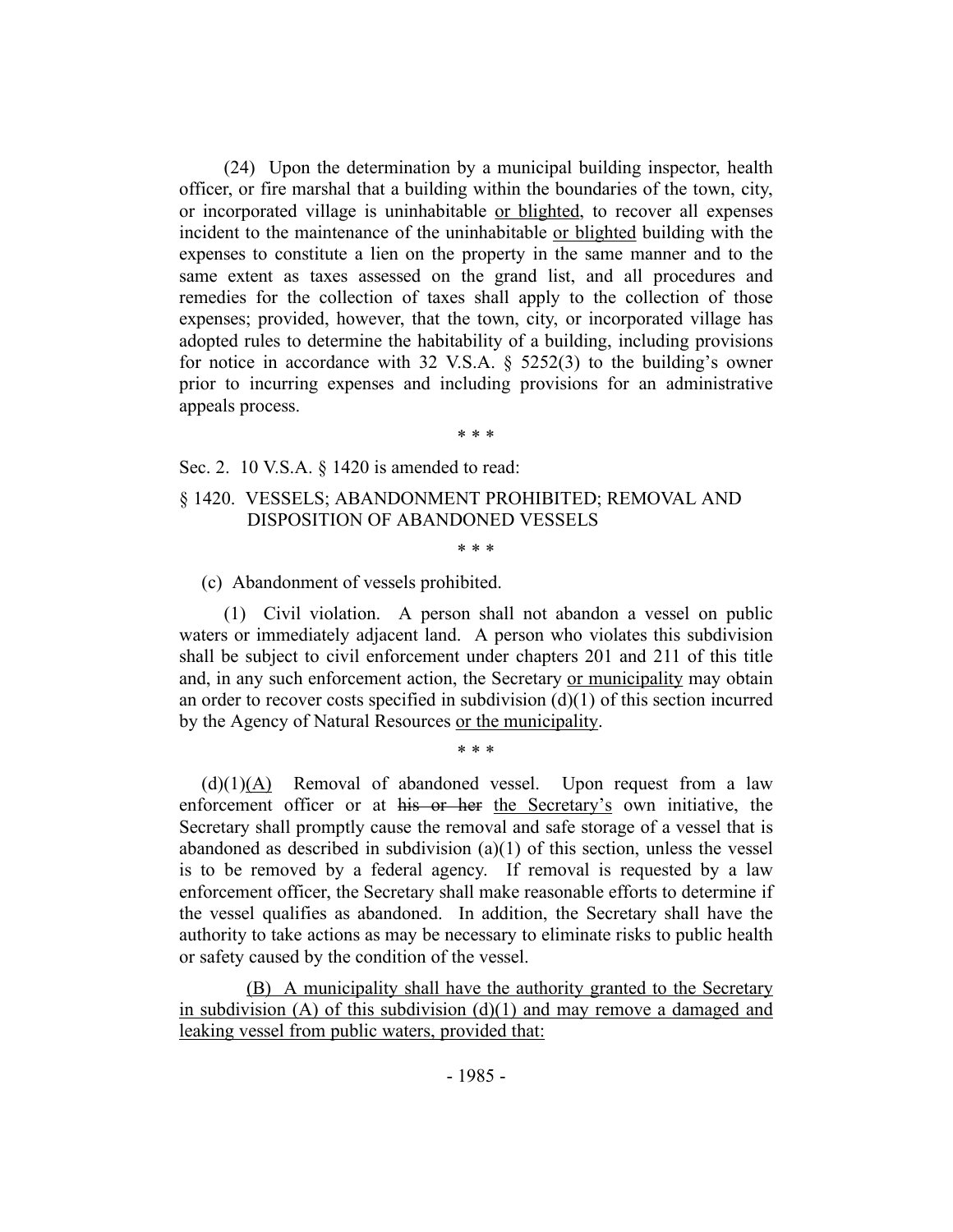(i) the municipality reports the presence of the abandoned vessel to the Secretary; and

(ii) the municipality reports the presence of the abandoned vessel to the owner of the vessel, if possible.

(C) A municipality shall have the authority to issue civil penalties and impound a vessel when exercising the authority granted pursuant to subdivision (B) of this subdivision  $(d)(1)$ .

\* \* \*

\* \* \* Municipal Authority Subject to Voter Approval \* \* \*

Sec. 3. 17 V.S.A. § 2645a is added to read:

## § 2645a. CHARTERED MUNICIPALITIES; VOTE TO SUSPEND CHARTER AUTHORITY AND RELY ON GENERAL MUNICIPAL LAW

(a) A municipality may propose to suspend for 3 years specific authority granted in the municipality's charter and instead use later-enacted general municipal authority granted to all Vermont municipalities by the General Assembly, provided that the proposal is approved by the voters at any annual or special meeting warned for that purpose.

(b) The proposal may be made by the legislative body of the municipality or by petition of five percent of the voters of the municipality. The proposal shall specifically identify and contain the later-enacted general law that the municipality proposes to use in lieu of the charter provision.

(c) If the proposal is approved by a majority of voters at an annual or special meeting warned for that purpose, then the municipal clerk shall certify the results of the vote to the House and Senate Committees on Government Operations.

(d) Annually on or before November 15, the Office of Legislative Counsel shall prepare a list of the charter provisions that are subject to a repeal review pursuant to this section.

Sec. 4. 17 V.S.A. § 2646a is added to read:

## § 2646a. TOWN OFFICERS; TOWN VOTE TO ALLOW ELECTION OF NONRESIDENTS

(a)(1) Notwithstanding section 2646 of this subchapter, a municipality may propose to allow nonresidents to be elected or appointed town officers, except for members of the legislative body of the municipality. For all of the municipality's boards, commissions, and other public bodies, the majority of the members of the municipal bodies shall be residents of the municipality.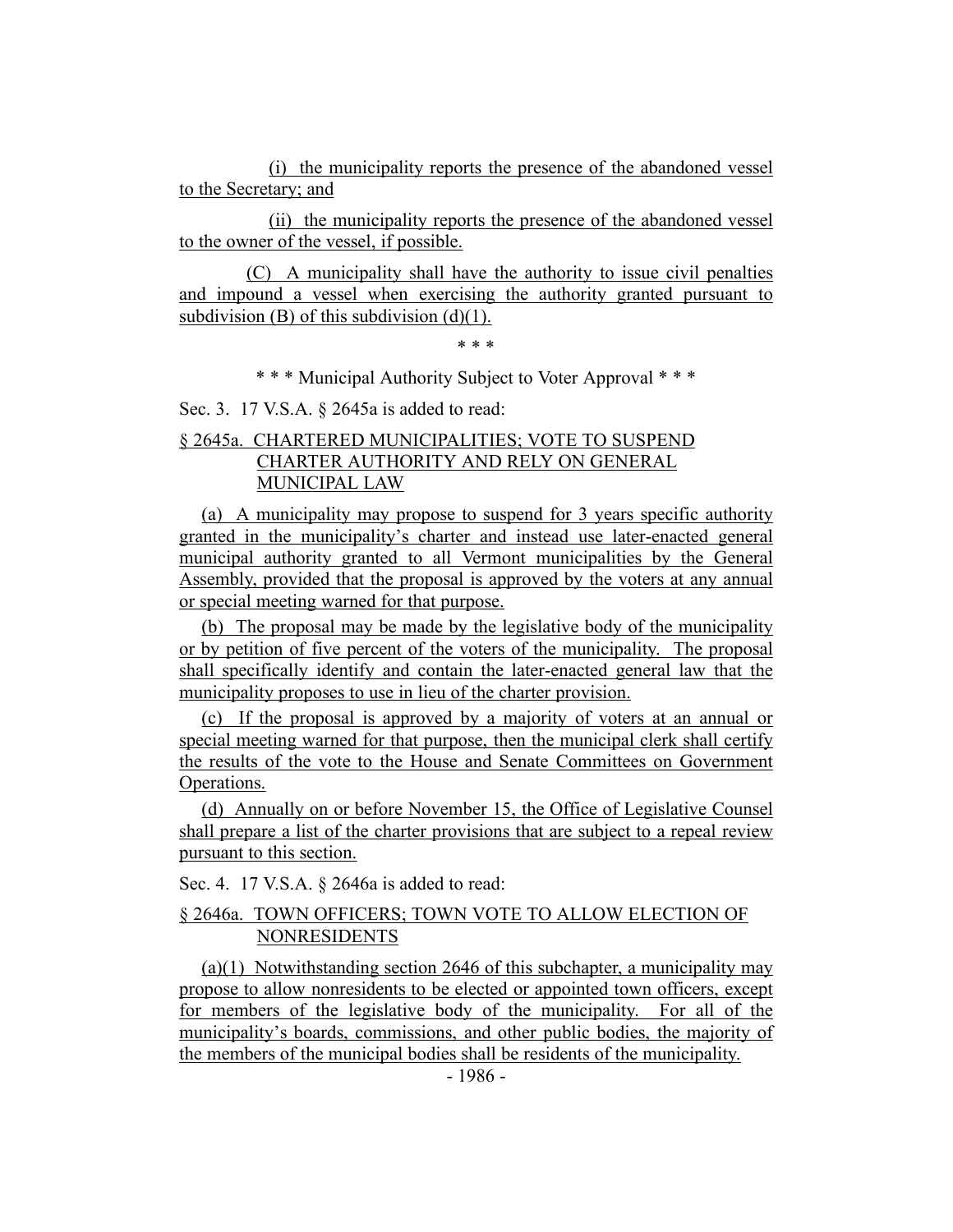(2) The proposal must be approved by the voters at any annual or special meeting warned for that purpose.

(b) The proposal may be made by the legislative body of the municipality or by petition of five percent of the voters of the municipality. The proposal shall identify the town office that may be filled by a nonresident.

Sec. 5. 17 V.S.A. § 2651a is amended to read:

## § 2651a. CONSTABLES; APPOINTMENT; REMOVAL; ELIMINATION OF OFFICE

\* \* \*

 $(d)(1)$  A town may vote at an annual meeting to eliminate the office of constable.

(2) If a town votes to eliminate the office of constable, the selectboard shall appoint a town officer to discharge the constable's duties, if any, subject to 24 V.S.A. § 1936a. The town officer shall proceed in the discharge of the constable's duties in the same manner and be subject to the same liabilities as are established by law for constables.

(3) A vote to eliminate the office of constable shall remain in effect until rescinded by majority vote of the registered voters present and voting at an annual meeting warned for that purpose.

(4) The term of office of any constable in office on the date a town votes to eliminate that office shall expire on the 45th day after the vote or on the date upon which the selectboard appoints a law enforcement officer under this subsection, whichever occurs first.

Sec. 6. 17 V.S.A. § 2668 is added to read:

§ 2668. RECALL OF LOCAL OFFICIALS

(a) Any elected municipal officer may be removed from office subject to the procedure for voter-initiated petition contained in this section.

(b) A petition for a vote on the question of recalling an elected municipal officer shall be signed by not less than 25 percent of the active registered voters of the municipality and presented to the legislative body or the clerk of the municipality.

(c) When a petition is submitted in accordance with subsection (b) of this section, the legislative body shall call a special meeting within 60 days from the date of receipt of the petition or include an article in the warning for the next annual meeting of the municipality if the annual meeting falls within the 60-day period, to determine whether the voters will remove the elected municipal officer.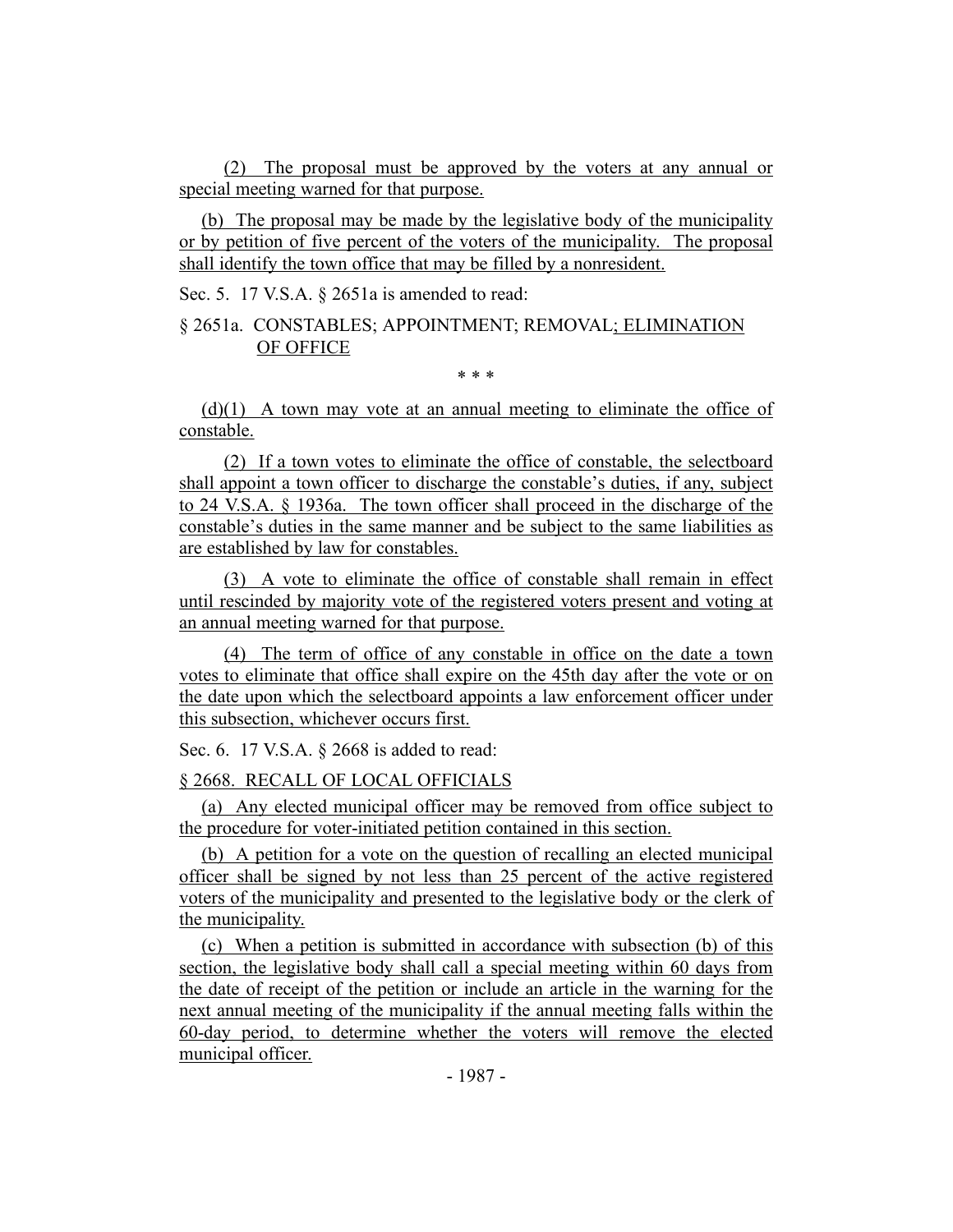(d) When the petition is approved by the voters at the special or annual meeting, the elected municipal officer named in the petition shall cease to hold the office.

(e) A vacancy resulting from the recall of an elected municipal officer shall be filled pursuant to 24 V.S.A. chapter 33, subchapter 6.

(f) A recall petition shall not be brought against an individual elected municipal officer more than once within any 12-month period.

Sec. 7. 24 V.S.A. § 138 is amended to read:

§ 138. LOCAL OPTION TAXES

(a) Local option taxes are authorized under this section for the purpose of affording municipalities an alternative method of raising municipal revenues to facilitate the transition and reduce the dislocations in those municipalities that may be caused by reforms to the method of financing public education under the Equal Educational Opportunity Act of 1997. Accordingly:

(1) the local option taxes authorized under this section may be imposed by a municipality;

(2) a municipality opting to impose a local option tax may do so prior to July 1, 1998 to be effective beginning January 1, 1999, and anytime after December 1, 1998 a local option tax shall be effective beginning on the next tax quarter following 90 days' notice to the Department of Taxes of the imposition; and

(3) a local option tax may only be adopted by a municipality in which:

(A) the education property tax rate in 1997 was less than \$1.10 per \$100.00 of equalized education property value; or

(B) the equalized grand list value of personal property, business machinery, inventory, and equipment is at least ten percent of the equalized education grand list as reported in the 1998 Annual Report of the Division of Property Valuation and Review; or

(C) the combined education tax rate of the municipality will increase by 20 percent or more in fiscal year 1999 or in fiscal year 2000 over the rate of the combined education property tax in the previous fiscal year. [Repealed.]

(b) If the legislative body of a municipality by a majority vote recommends, the voters of a municipality may, at an annual or special meeting warned for that purpose, by a majority vote of those present and voting, assess any or all of the following:

(1) a one percent sales tax;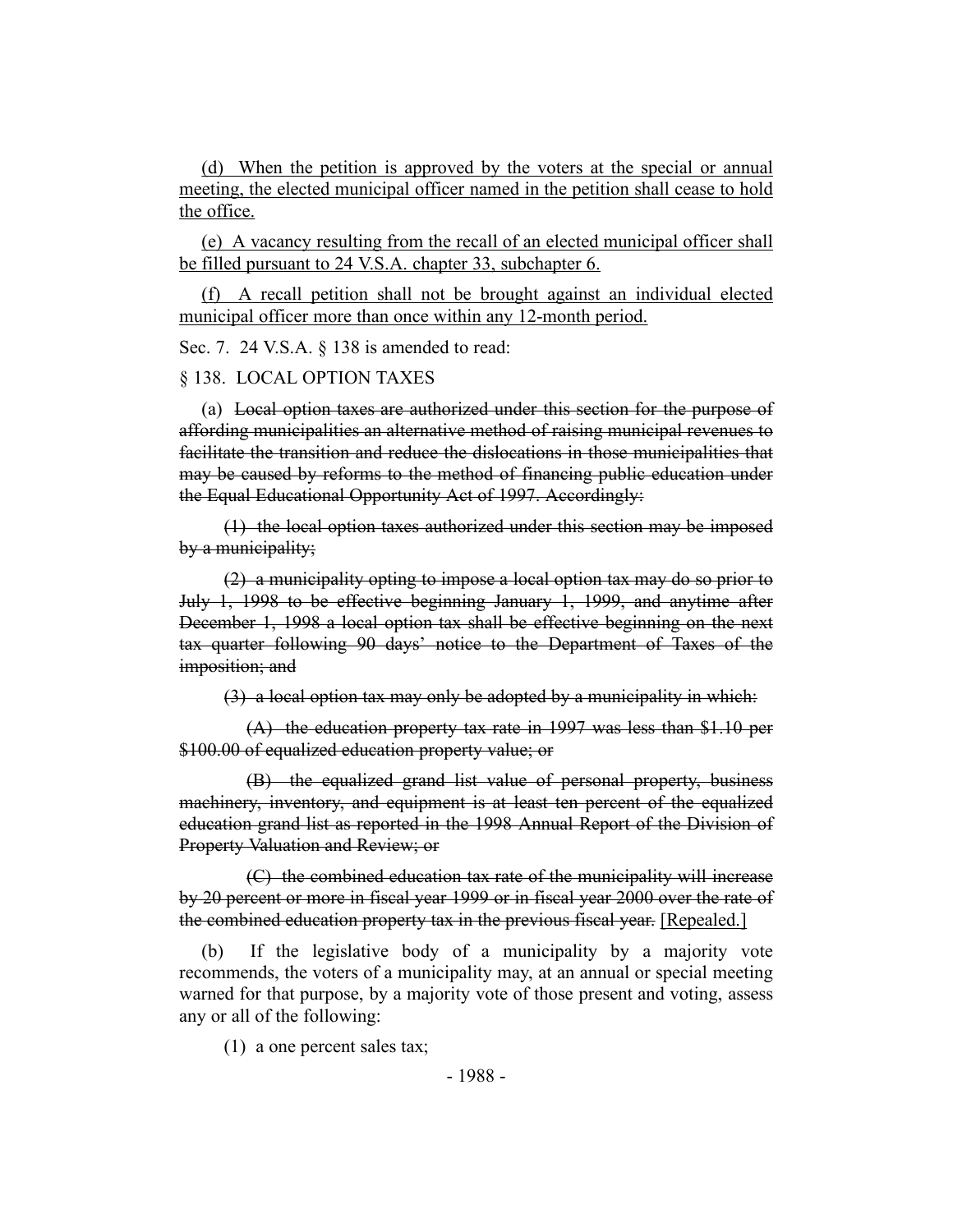(2) a one percent meals and alcoholic beverages tax;

(3) a one percent rooms tax.

\* \* \*

\* \* \*

Sec. 8. 24 V.S.A. § 4460 is amended to read: § 4460. APPROPRIATE MUNICIPAL PANELS

(c) In the case of an urban municipality or of a rural town where the planning commission does not serve as the board of adjustment or the development review board, members of the board of adjustment or the development review board shall be appointed by the legislative body, the number and terms of office of which shall be determined by the legislative body subject to the provisions of subsection  $(a)(b)$  of this section. The municipal legislative body may appoint alternates to a planning commission, a board of adjustment, or a development review board for a term to be determined by the legislative body. Alternates may be assigned by the legislative body to serve on the planning commission, the board of adjustment, or the development review board in situations when one or more members of the board are disqualified or are otherwise unable to serve. Vacancies shall be filled by the legislative body for the unexpired terms and upon the expiration of such terms. Each member of a board of adjustment or a development review board may be removed for cause by the legislative body upon written charges and after public hearing. If a development review board is created, provisions of this subsection regarding removal of members of the board of adjustment shall not apply.

(f) Notwithstanding subsections (b) and (c) of this section, a municipality may vote at an annual or special meeting to change the number of members that may be appointed to a board of adjustment or development review board.

\* \* \*

(1) The proposal to change the number of members serving on a board may be brought by the legislative body or by petition of five percent of the voters of the municipality.

(2) If the number of members on a board is reduced, the legislative body shall determine which of the appointed members shall remain in office.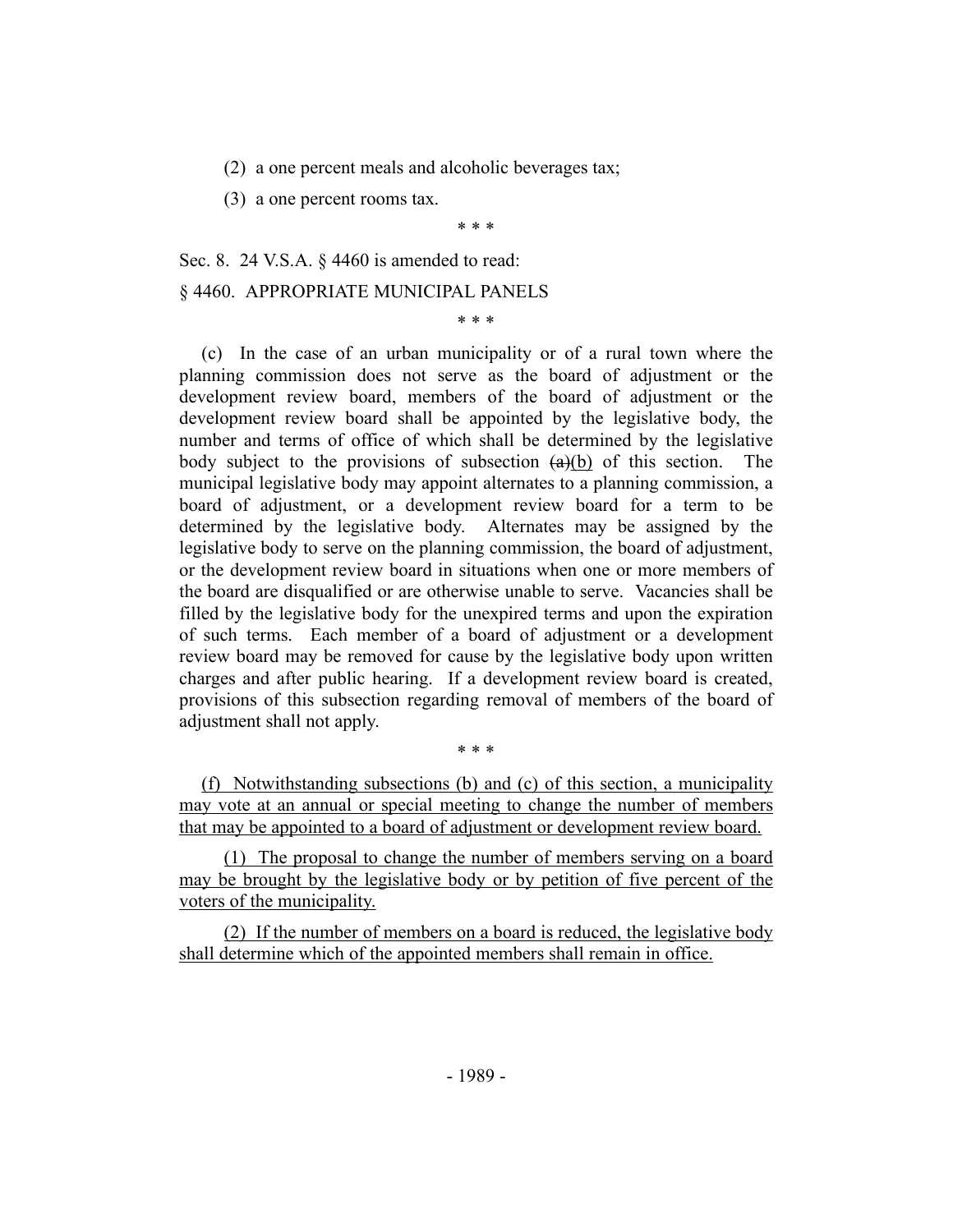\* \* \* Authority of Legislative Body without Voter Approval \* \* \*

Sec. 9. 18 V.S.A. § 5361 is amended to read:

#### § 5361. APPROPRIATIONS AND REGULATIONS BY TOWNS

A town may vote sums of money necessary for purchasing, holding, improving, and keeping in repair suitable grounds and other conveniences for burying the dead. The selectboard may make necessary regulations concerning public burial grounds and for fencing and keeping the same in proper order.

Sec. 10. 23 V.S.A. § 1007 is amended to read:

#### § 1007. LOCAL SPEED LIMITS

(a)(1) The legislative body of a municipality may establish, on the basis of an engineering and traffic investigation, a speed limit on all or a part of any city, town, or village highway within its jurisdiction, which:

(A) is not more than 50 miles per hour; however, after considering neighborhood character, abutting land use, bicycle and pedestrian use, and physical characteristics of the highways, the legislative body of a municipality may vote to set the maximum speed limit, without an engineering and traffic investigation, at not more than 50 miles per hour nor less than 35 miles per hour, on all or a portion of unpaved town highways within its boundaries, unless otherwise posted in accordance with the provisions of this section; or

(B) is not less than 25 15 miles per hour.

\* \* \*

Sec. 11. 24 V.S.A. § 961 is amended to read: § 961. VACANCY OR SUSPENSION OF OFFICER'S DUTIES

\* \* \*

(e) When a member of a municipal legislative body fails to attend within a one-year period the minimum number of meetings established by the legislative body in an annual attendance policy, the legislative body may deem the member's office vacant. The legislative body shall afford the member the opportunity to demonstrate that the absences were due to a reasonable basis established in the attendance policy. An annual attendance policy may only be established by unanimous resolution of the legislative body and shall be renewed by the legislative body annually.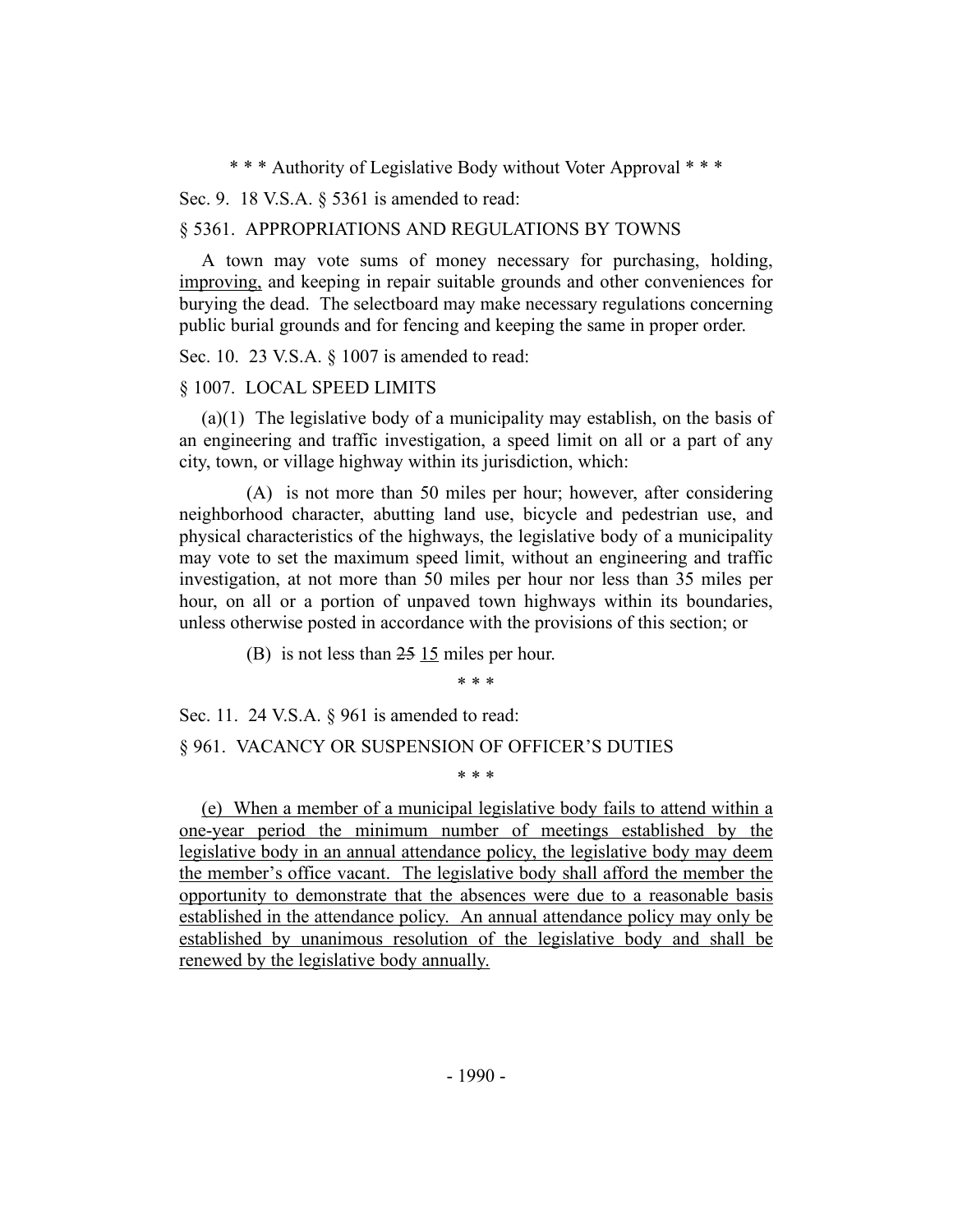Sec. 12. 18 V.S.A. § 5361 is amended to read:

## § 5361. APPROPRIATIONS AND REGULATIONS BY TOWNS

A town may vote sums of money necessary for purchasing, holding, improving, and keeping in repair suitable grounds and other conveniences for burying the dead. The selectboard may make necessary regulations concerning public burial grounds and for fencing and keeping the same in proper order.

Sec. 13. 24 V.S.A. § 4414 is amended to read:

#### § 4414. ZONING; PERMISSIBLE TYPES OF REGULATIONS

(a) Any of the following types of regulations may be adopted by a municipality in its bylaws in conformance with the plan and for the purposes established in section 4302 of this title.

\* \* \*

(b) A municipality may adopt a bylaw that:

(1) prohibits the initiation of construction under a zoning permit unless and until all required municipal permits have been issued; or

(2) establishes an application process for a zoning or subdivision permit, under which an applicant may submit a permit application for municipal review, and the municipality may condition the issuance of a final permit upon the issuance of all other required municipal permits.

\* \* \* Emergency Provisions for the Operation of Government \* \* \*

Sec. 14. 1 V.S.A. § 312a is added to read:

§ 312a. MEETINGS OF PUBLIC BODIES; STATE OF EMERGENCY

(a) As used in this section:

(1) "Affected public body" means a public body:

(A) whose regular meeting location is located in an area affected by a hazard; and

(B) that cannot meet in a designated physical meeting location due to a declared state of emergency pursuant to 20 V.S.A. chapter 1.

(2) "Hazard" means an "all-hazards" as defined in 20 V.S.A.  $\S$  2(1).

(b) Notwithstanding subdivisions  $312(a)(2)(D)$  and  $(c)(2)$  of this title, during a declared state of emergency under 20 V.S.A. chapter 1: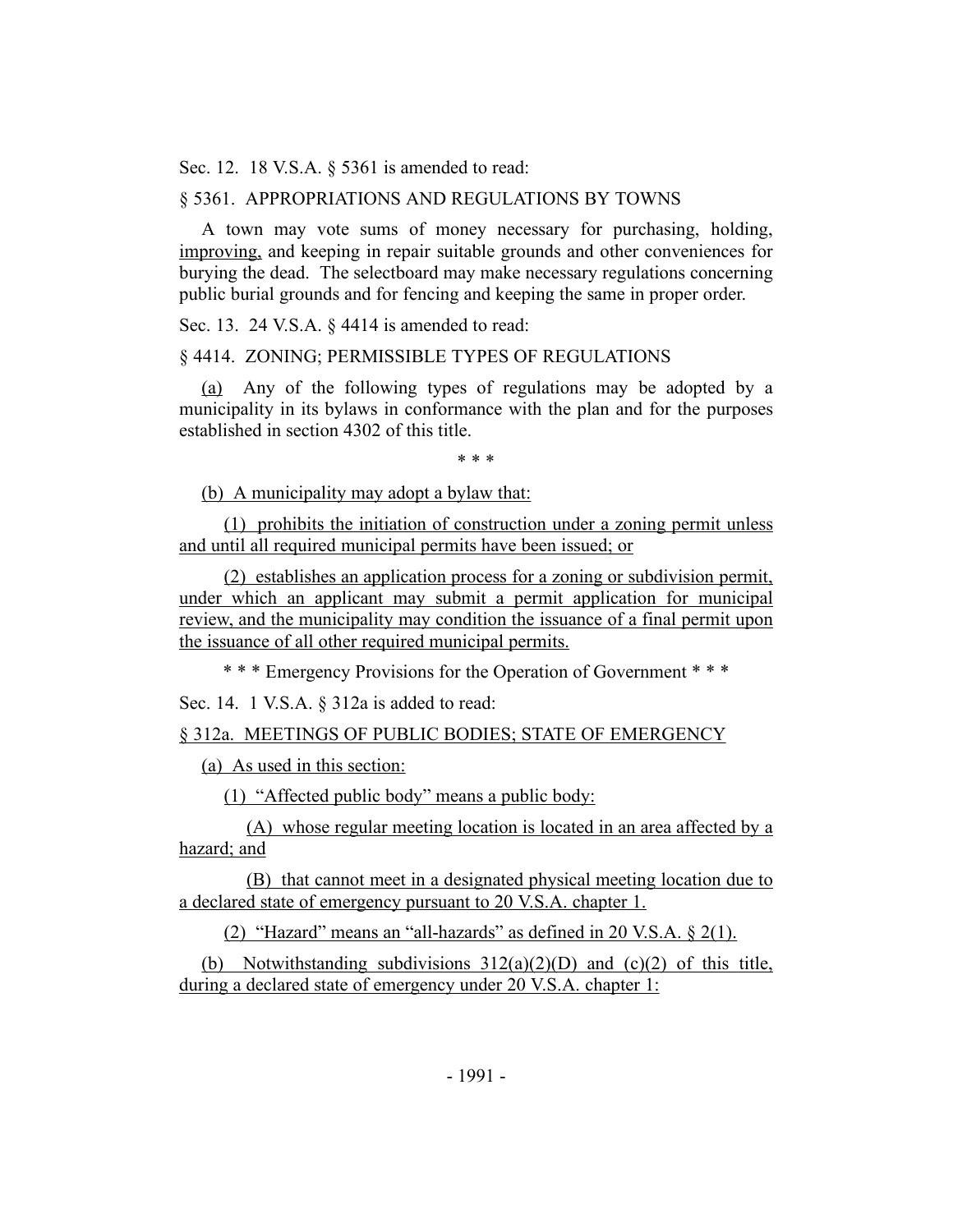(1) A quorum or more of an affected public body may attend a regular, special, or emergency meeting by electronic or other means without designating a physical meeting location where the public may attend.

(2) The members and staff of an affected public body shall not be required to be physically present at a designated meeting location.

(3) An affected public body of a municipality may post any meeting agenda or notice of a special meeting in two publicly accessible designated electronic locations in lieu of the two designated public places in the municipality, or in a combination of a designated electronic location and a designated public place.

(c) When an affected public body meets electronically under subsection (b) of this section, the affected public body shall:

(1) use technology that permits the attendance and participation of the public through electronic or other means;

(2) whenever feasible, allow the public to access the meeting by telephone; and

(3) post information that enables the public to directly access and participate in meetings electronically and shall include this information in the published agenda for each meeting.

(d) Unless unusual circumstances make it impossible for them to do so, the legislative body of each municipality and each school board shall record any meetings held pursuant to this section.

(e) An affected public body of a municipality shall continue to post notices and agendas in or near the municipal clerk's office pursuant to subdivision  $312(c)(2)$  of this title and shall provide a copy of each notice or agenda to the newspapers of general circulation for the municipality.

Sec. 15. 32 V.S.A. § 4404 is amended to read:

§ 4404. APPEALS FROM LISTERS AS TO GRAND LIST

\* \* \*

(c)(1) The board shall meet at the time and place so designated, and on that day and from day to day thereafter shall hear and determine such appeals until all questions and objections are heard and decided. Each property, the appraisal of which is being appealed, shall be inspected by a committee of not less than three members of the board who shall report to the board within 30 days from the hearing on the appeal and before the final decision pertaining to the property is given. If, after notice, the appellant refuses to allow an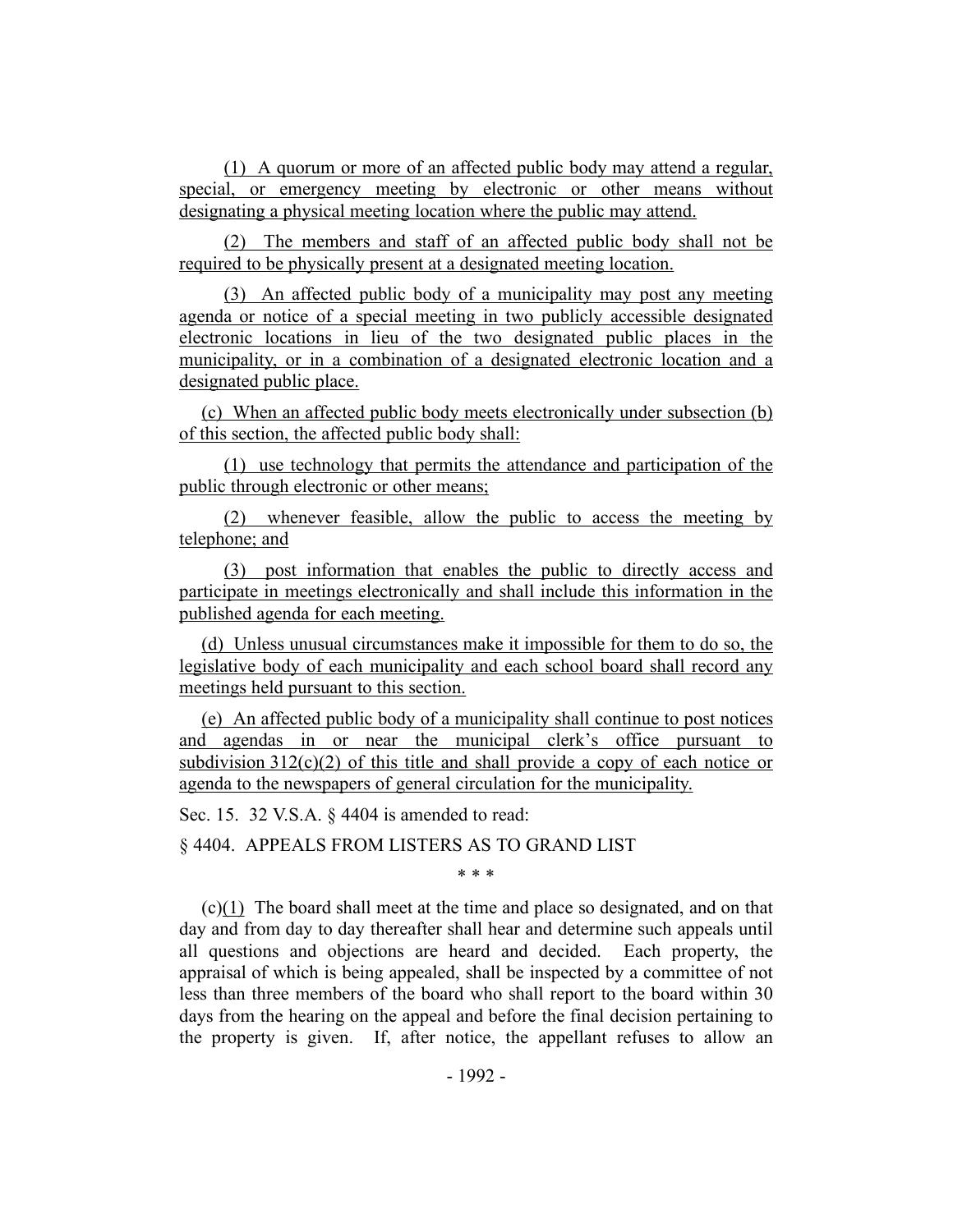inspection of the property as required under this subsection, including the interior and exterior of any structure on the property, the appeal shall be deemed withdrawn. The board shall, within 15 days from the time of the report, certify in writing its notice of decision, with reasons, in the premises, and shall file such the notice with the town clerk who shall thereupon record the same in the book wherein the appeal was recorded and forthwith notify the appellant in writing of the action of such board, by certified mail. If the board does not substantially comply with the requirements of this subsection and if the appeal is not withdrawn by filing written notice of withdrawal with the board or deemed withdrawn as provided in this subsection, the grand list of the appellant for the year for which appeal is being made shall remain at the amount set before the appealed change was made by the listers; except, if there has been a complete reappraisal, the grand list of the appellant for the year for which appeal is being made shall be set at a value that will produce a tax liability equal to the tax liability for the preceding year. The town clerk shall immediately record the same in the book wherein the appeal was recorded and forthwith notify the appellant in writing of such the action, by certified mail. Thereupon the appraisal so determined pursuant to this subsection shall become a part of the grand list of such the person.

(2) During a declared state of emergency under 20 V.S.A. chapter 1, a board of civil authority within a municipality affected by an all-hazards event shall not be required to physically inspect any property that is the subject of an appeal. If the appellant requests in writing that the property be inspected for purposes of the appeal, a member or members of the board shall conduct the inspection through electronic means. If the appellant does not facilitate the inspection through electronic means, then the appeal shall be deemed withdrawn.

(3) As used in this subsection, "electronic means" means the transmittal of video or photographic evidence by the appellant at the direction of the board members conducting the inspection.

(d) Listers and agents to prosecute and defend suits wherein a town is interested shall not be eligible to serve as members of the board while convened to hear and determine such appeals nor shall an appellant, his or her the appellant's servant, agent, or attorney be eligible to serve as a member of the board while convened to hear and determine any appeals. However, listers and agents to prosecute and defend suits wherein a town is interested shall be given the opportunity to defend the appraisals in question.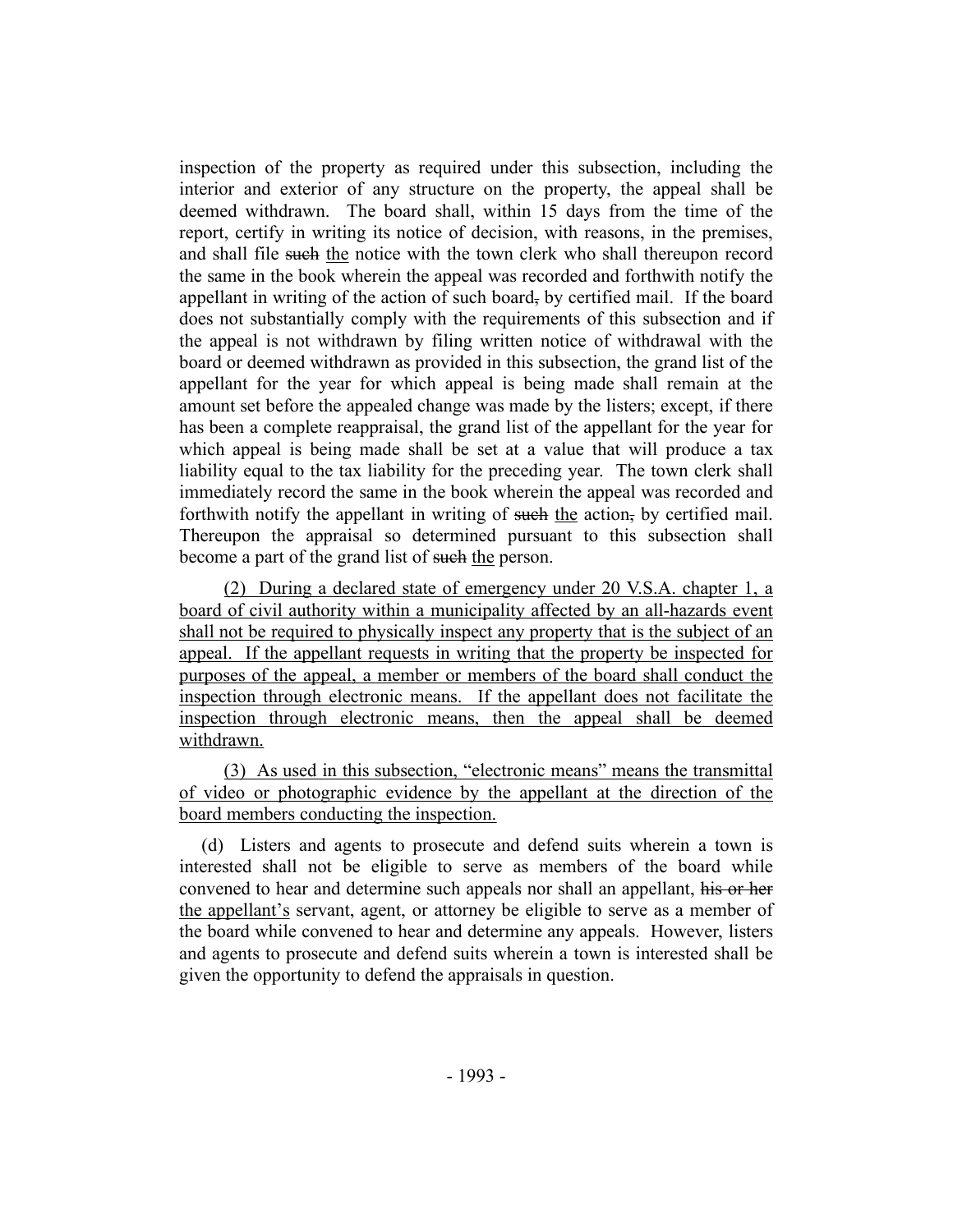Sec. 16. 32 V.S.A. § 4467 is amended to read:

## § 4467. DETERMINATION OF APPEAL

(a) Upon appeal to the Director or the court, the hearing officer or court shall proceed de novo and determine the correct valuation of the property as promptly as practicable and to determine a homestead and a housesite value if a homestead has been declared with respect to the property for the year in which the appeal is taken. The hearing officer or court shall take into account the requirements of law as to valuation, and the provisions of Chapter I, Article 9 of the Constitution of Vermont and the 14th Amendment to the Constitution of the United States.

(b) If the hearing officer or court finds that the listed value of the property subject to appeal does not correspond to the listed value of comparable properties within the town, the hearing officer or court shall set said the property in the list at a corresponding value. The findings and determinations of the hearing officer shall be made in writing and shall be available to the appellant.

(c)(1) If the appeal is taken to the Director, the hearing officer may inspect the property prior to making a determination, unless one of the parties requests an inspection, in which case the hearing officer shall inspect the property prior to making a determination. Within 10 days of the appeal being filed with the Director, the Director shall notify the property owner in writing of his or her the Director's option to request an inspection under this section.

(2) During a declared state of emergency under 20 V.S.A. chapter 1, a hearing officer shall not be required to physically inspect any property that is the subject of an appeal. If the appellant requests in writing that the property be inspected for purposes of the appeal, the hearing officer shall conduct the inspection through electronic means. If the appellant does not facilitate the inspection through electronic means, then the appeal shall be deemed withdrawn.

(3) As used in this subsection, "electronic means" means the transmittal of video or photographic evidence by the appellant at the direction of the hearing officer conducting the inspection.

Sec. 17. 24 V.S.A. § 5152 is added to read:

#### § 5152. DISCONNECTIONS PROHIBITED; STATE OF EMERGENCY

(a) Notwithstanding this chapter or any provision of law to the contrary, a municipality; a person who is permitted as a public water system pursuant to 10 V.S.A. chapter 56 and who provides another person water as a part of the operation of that public water system; or a company engaged in the collecting,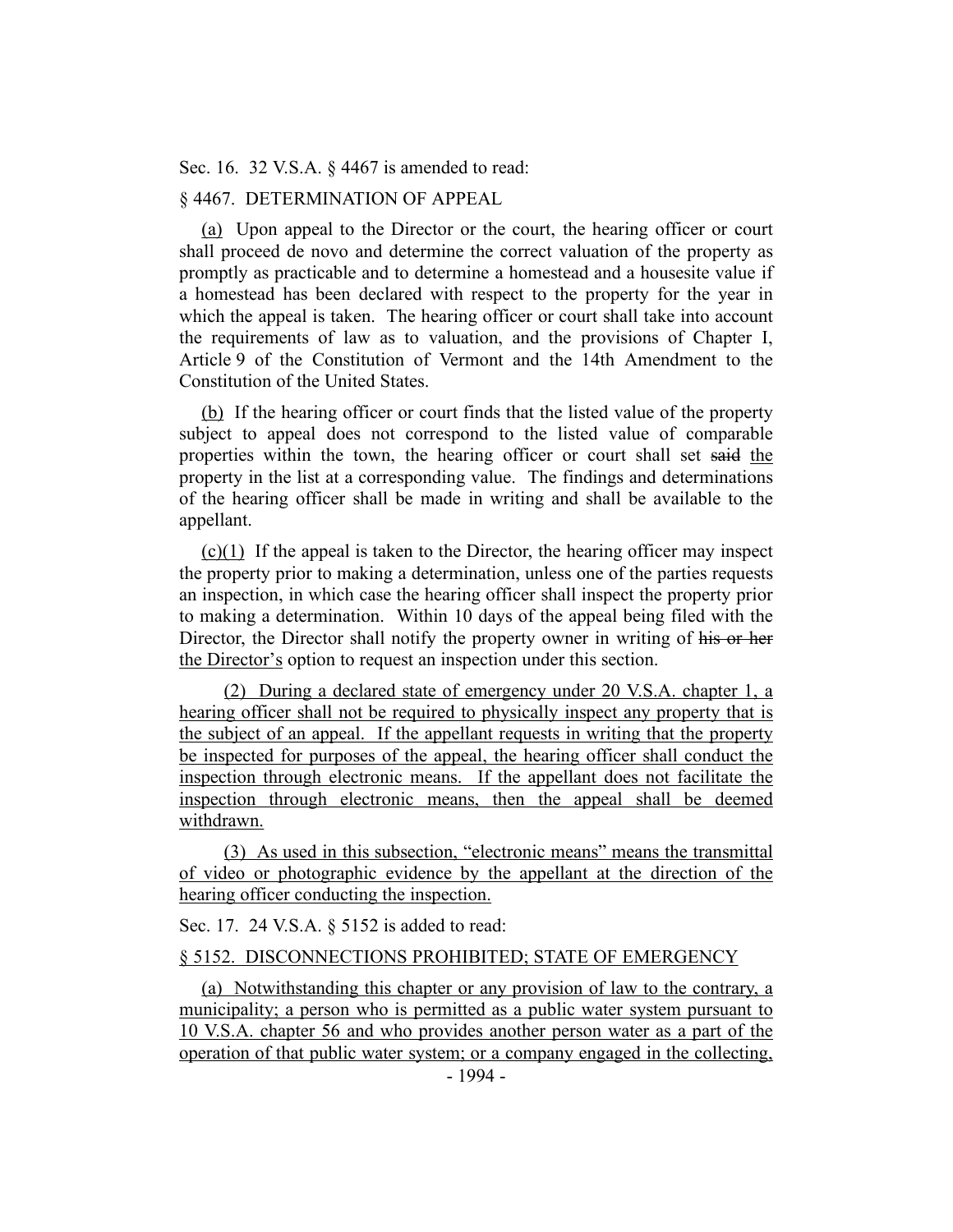sale, and distribution of water for domestic, industrial, business, or fire protection purposes that is regulated by the Public Utility Commission under 30 V.S.A. § 203(3) shall be prohibited from disconnecting any person from services during a declared state of emergency under 20 V.S.A. chapter 1, provided that:

(1) the state of emergency is declared in response to an all-hazards event that will cause financial hardship and the inability of ratepayers to pay for water or sewer services; and

(2) the all-hazards event does not require the water or sewer service provider to disconnect services to protect the health and safety of the public.

(b)(1) A violation of subsection (a) of this section by a municipality or a person who is permitted as a public water system pursuant to 10 V.S.A. chapter 56 may be enforced by the Agency of Natural Resources pursuant to 10 V.S.A. chapter 201.

(2) A violation of subsection (a) of this section by a company engaged in the collecting, sale, and distribution of water for domestic, industrial, business, or fire protection purposes that is regulated by the Public Utility Commission under 30 V.S.A. § 203(3) may be enforced by the Public Utility Commission pursuant to 30 V.S.A. § 30.

(c) A ratepayer shall remain obligated for any amounts due to a water or sewer service provider subject to this section. The ratepayer shall have a minimum of 90 days after the end of the declared state of emergency to pay the amounts due.

Sec. 18. 20 V.S.A. § 47 is added to read:

§ 47. MUNICIPAL DEADLINES, PLANS, AND LICENSES; EXTENSION

(a) During a state of emergency declared under this chapter, a municipal corporation may:

(1) extend any statutory deadline applicable to municipal corporations, provided that the deadline does not relate to a license, permit, program, or plan issued or administered by the State or federal government; and

(2) extend or waive deadlines applicable to licenses, permits, programs, or plans that are issued by the municipal corporation.

(b) During a state of emergency declared under this chapter, any expiring license, permit, program, or plan issued by a municipal corporation that is due for renewal or review shall remain valid for 90 days after the date that the declared state of emergency ends.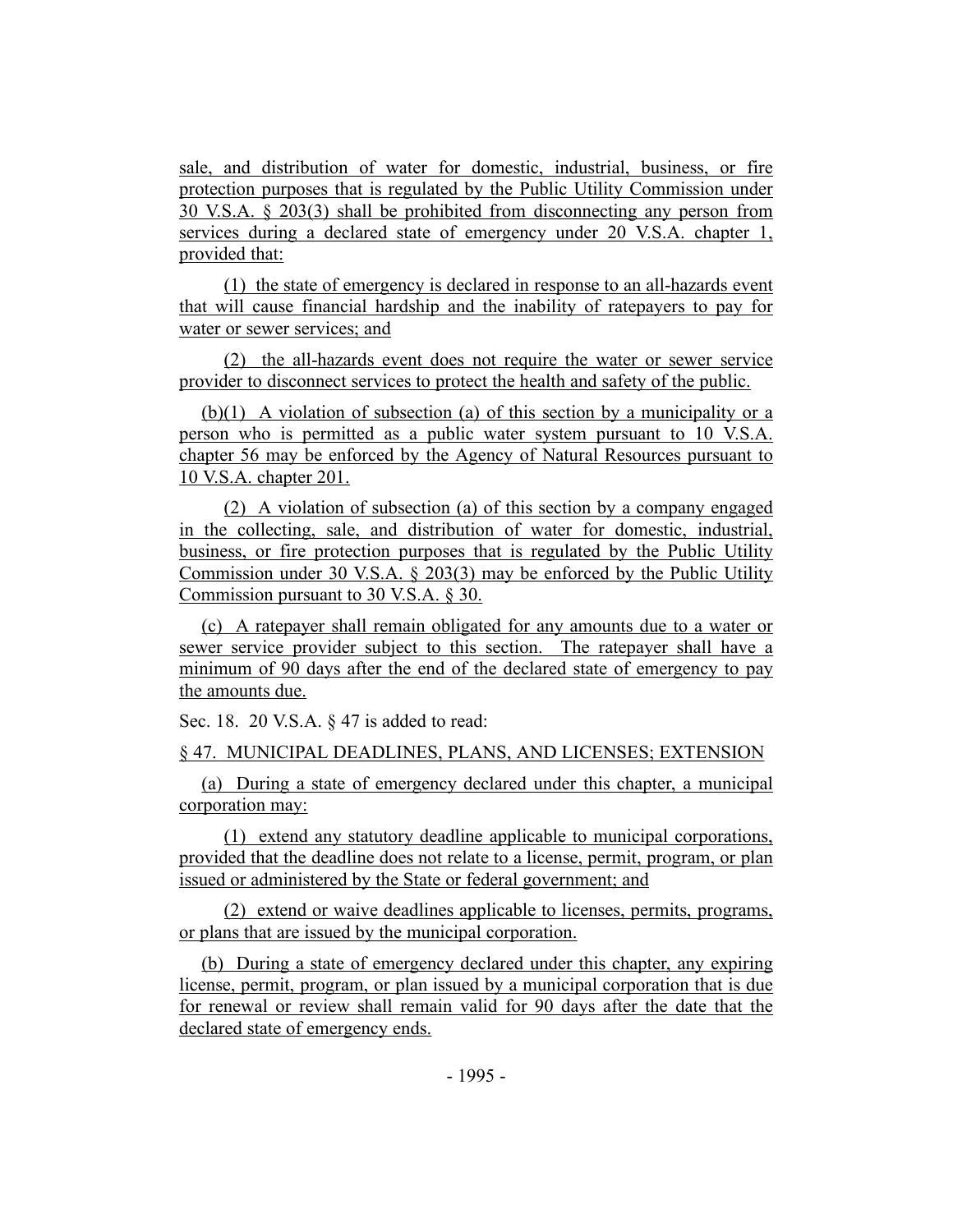\* \* \* Repeal \* \* \*

Sec. 19. REPEAL

19 V.S.A. § 312 (use of town highway funds) is repealed.

\* \* \* Effective Date \* \* \*

Sec. 20. EFFECTIVE DATE

This act shall take effect on July 1, 2022.

(Committee vote: 5-0-0)

#### **Reported favorably with recommendation of amendment by Senator Cummings for the Committee on Finance.**

The Committee recommends that the bill be amended as recommended by the Committee on Government Operations with the following amendment thereto:

In Sec. 7, 24 V.S.A. § 138, by striking out subsection (a) in its entirety and inserting in lieu thereof a new subsection (a) to read as follows:

(a) Local option taxes are authorized under this section for the purpose of affording municipalities an alternative method of raising municipal revenues to facilitate the transition and reduce the dislocations in those municipalities that may be caused by reforms to the method of financing public education under the Equal Educational Opportunity Act of 1997. Accordingly:

(1) the local option taxes authorized under this section may be imposed by a municipality;

(2) a municipality opting to impose a local option tax may do so prior to July 1, 1998 to be effective beginning January 1, 1999, and anytime after December 1, 1998 a- $\Delta$  local option tax adopted pursuant to this section shall be effective beginning on the next tax quarter following 90 days' notice to the Department of Taxes of the imposition of the tax; and

(3) a local option tax may only be adopted by a municipality in which:

(A) the education property tax rate in 1997 was less than \$1.10 per \$100.00 of equalized education property value; or

(B) the equalized grand list value of personal property, business machinery, inventory, and equipment is at least ten percent of the equalized education grand list as reported in the 1998 Annual Report of the Division of Property Valuation and Review; or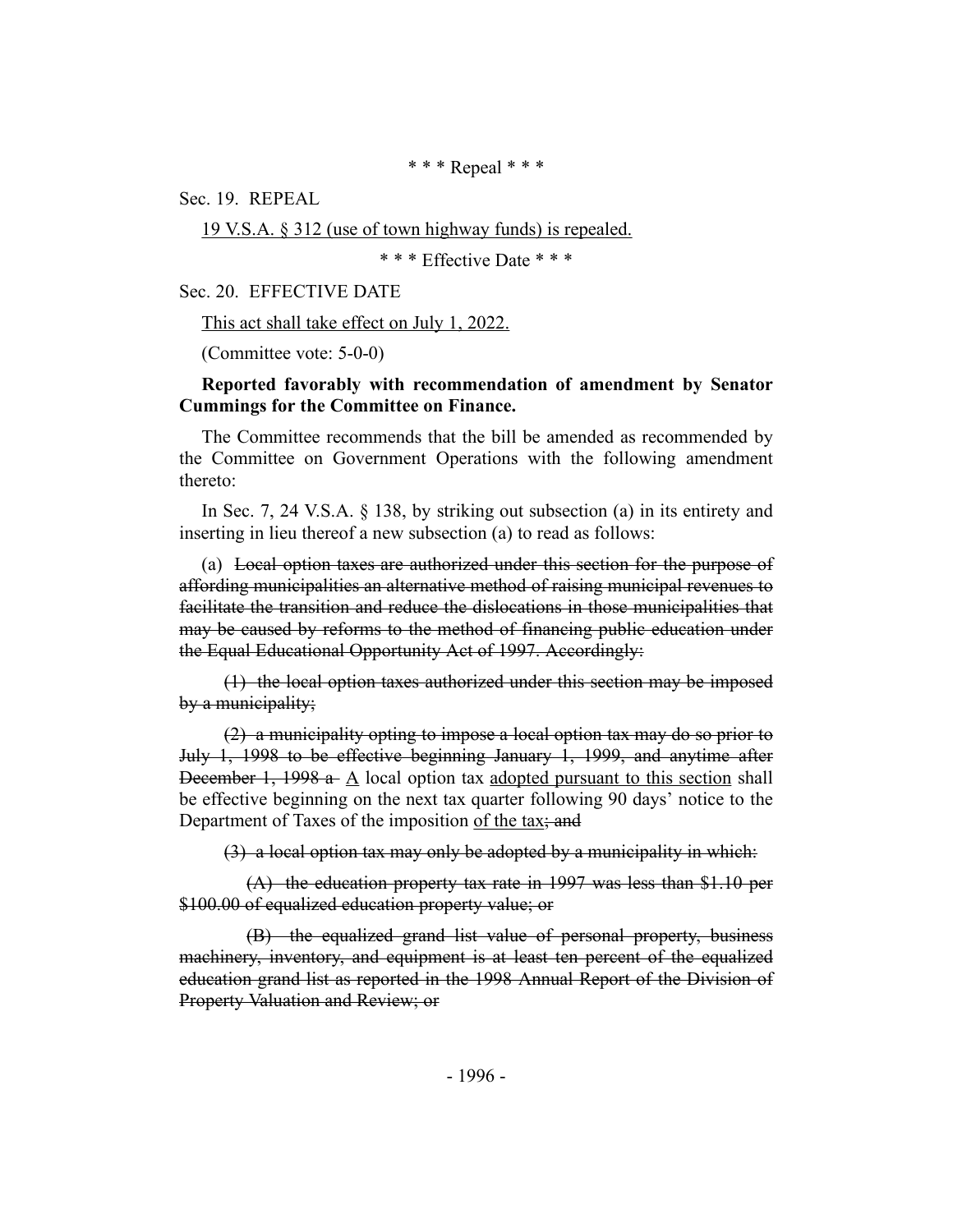(C) the combined education tax rate of the municipality will increase by 20 percent or more in fiscal year 1999 or in fiscal year 2000 over the rate of the combined education property tax in the previous fiscal year.

(Committee vote: 7-0-0)

### **S. 195.**

An act relating to the certification of mental health peer support specialists.

### **Reported favorably with recommendation of amendment by Senator Hooker for the Committee on Health and Welfare.**

The Committee recommends that the bill be amended by striking out all after the enacting clause and inserting in lieu thereof the following:

\* \* \* Certification of Mental Health Peer Support Specialists \* \* \*

### Sec. 1. FINDINGS

The General Assembly finds:

(1) The Centers for Medicare and Medicaid Services (CMS) recognizes that the experiences of peer support specialists, as part of an evidence-based model of care, can be an important component in a state's delivery of effective mental health treatment. CMS encourages states to offer comprehensive programs.

(2) Research studies have demonstrated that peer supports improve an individual's functioning, increase an individual's satisfaction, alleviate symptoms, reduce hospitalizations and hospital days, increase an individual's satisfaction with treatment, and enhance an individual's self-advocacy.

(3) Certification can encourage an increase in the number, diversity, and availability of peer support specialists.

(4) The U.S. Department of Veterans Affairs, more than 46 states, and the District of Columbia have created statewide mental health peer certification programs.

(5) Mental health peers in Vermont are currently providing individualized support, coaching facilitation, and education to individuals with mental health needs, in a variety of settings, yet no statewide scope of practice, standardized curriculum, training standards, supervision standards, or certification protocols are available.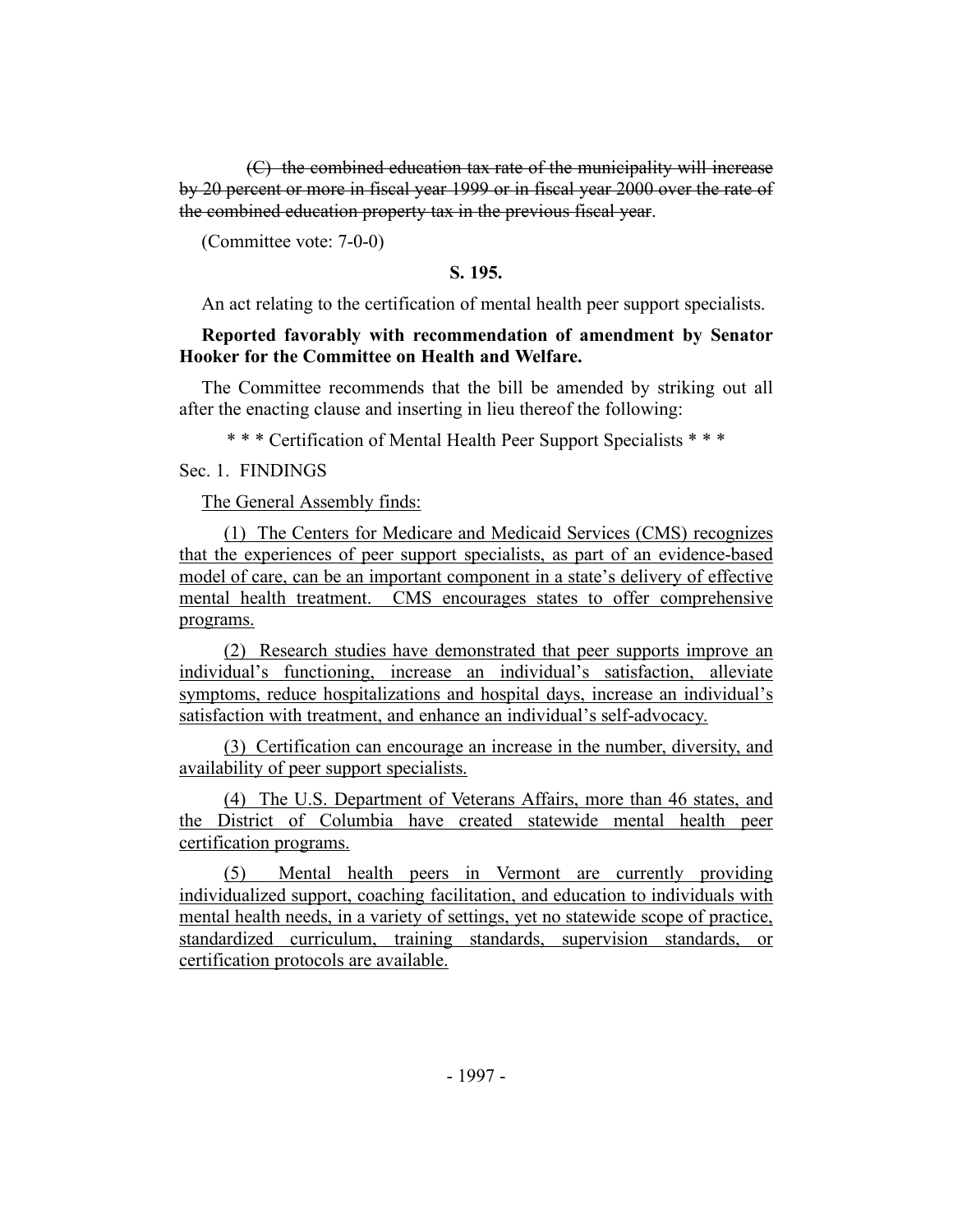### Sec. 2. PROGRAM DEVELOPMENT; MENTAL HEALTH PEER SUPPORT SPECIALIST CERTIFICATION PROGRAM

(a) On or before September 1, 2022, the Department of Mental Health shall enter into an agreement with a peer-run or peer-led entity to develop a statewide certification program for peer support specialists in accordance with guidance issued by the Centers for Medicare and Medicaid Services for the purpose of enabling a certified mental health peer support specialist to receive Medicaid reimbursement for the individual's services. The selected peer-run or peer-led entity shall:

(1) Define the range of responsibilities, practice guidelines, and supervision standards for peer support specialists using leading practice materials and the opinions of peer experts in the field.

(2) Determine the curriculum and core competencies required for certification as a peer support specialist, including curriculum that may be offered in areas of specialization, such as veterans affairs, gender identity, sexual orientation, and any other area of specialization recognized by the certifying body. The core competencies curriculum shall include, at a minimum, training related to the following elements:

(A) peer support values and orientation, including authentic and mutual relationships;

(B) lived experience;

(C) the concepts of resilience, recovery, and wellness;

(D) self-determination;

(E) trauma-informed practice;

(F) human rights-based approach and advocacy;

(G) cultural competence;

(H) group facilitation skills, including communication, dialogue, and active listening;

(I) self-awareness and self-care;

(J) conflict resolution;

(K) professional boundaries and ethics;

(L) collaborative documentation skills and standards; and

(M) confidentiality.

(3) Establish a code of ethics for peer support specialists.

- 1998 -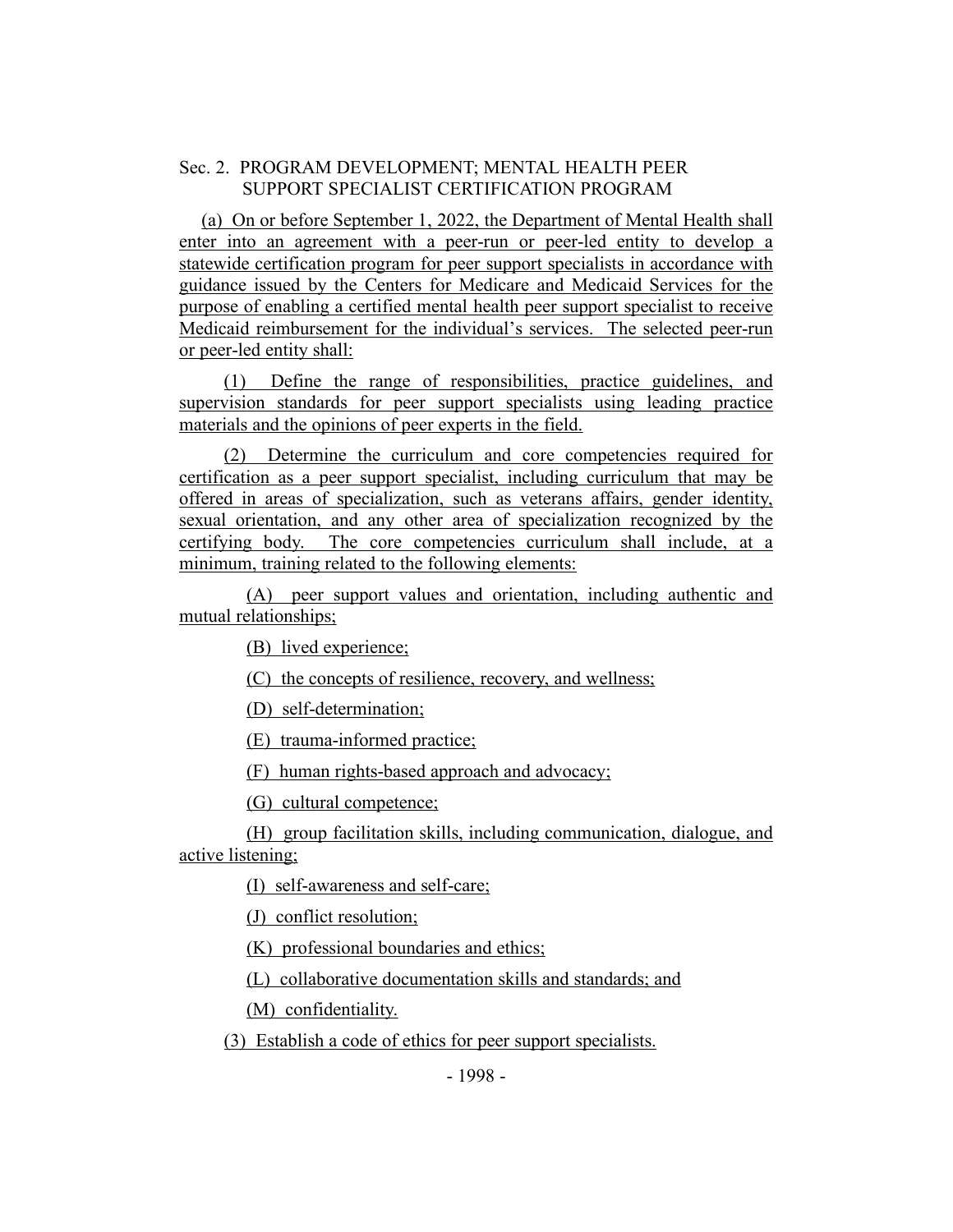(4) Determine the process and continuing education requirements for biennial certification renewal.

(5) Determine the process for investigating complaints and taking corrective action, which may include suspension and revocation of certification.

(6) Determine a process for an individual employed as a peer support specialist on and after December 31, 2021 to obtain a certification pursuant to 18 V.S.A. chapter 199, which shall include, at a minimum, a passing certification examination specifically created for this purpose.

(b) In developing a statewide certification program for peer support specialists pursuant to this section, the selected peer-run or peer-led entity shall:

(1) regularly seek advice and work collaboratively with the Office of Professional Regulation and the Departments of Mental Health and of Vermont Health Access; and

(2) seek feedback and recommendations from mental health peer-run and family organizations, hospitals, and mental health treatment providers and organizations by convening not fewer than four stakeholder meetings.

(c) As used in this section:

(1) "Certification," "core competencies," "peer-led," "peer-run," "peer support," and "peer support specialist" have the same meaning as in 18 V.S.A. chapter 199.

(2) "Collaborative documentation" means a model in which peer support specialists and recipients of peer support services collaborate in periodically creating intake and assessment summaries, service plans, progress notes, or tallies of services rendered, or any combination of these tasks. Collaborative documentation may be completed at weekly or monthly intervals rather than at every encounter.

Sec. 3. 18 V.S.A. chapter 199 is added to read:

# CHAPTER 199. PEER SUPPORT SPECIALISTS

### § 8501. PURPOSE

It is the intent of the General Assembly that the peer support specialist certification program established in this chapter achieve the following:

(1) support the ongoing provision of services by certified peer support specialists for individuals experiencing a mental health challenge or for caregivers parenting children, youth, or emerging adults who are experiencing a mental health challenge;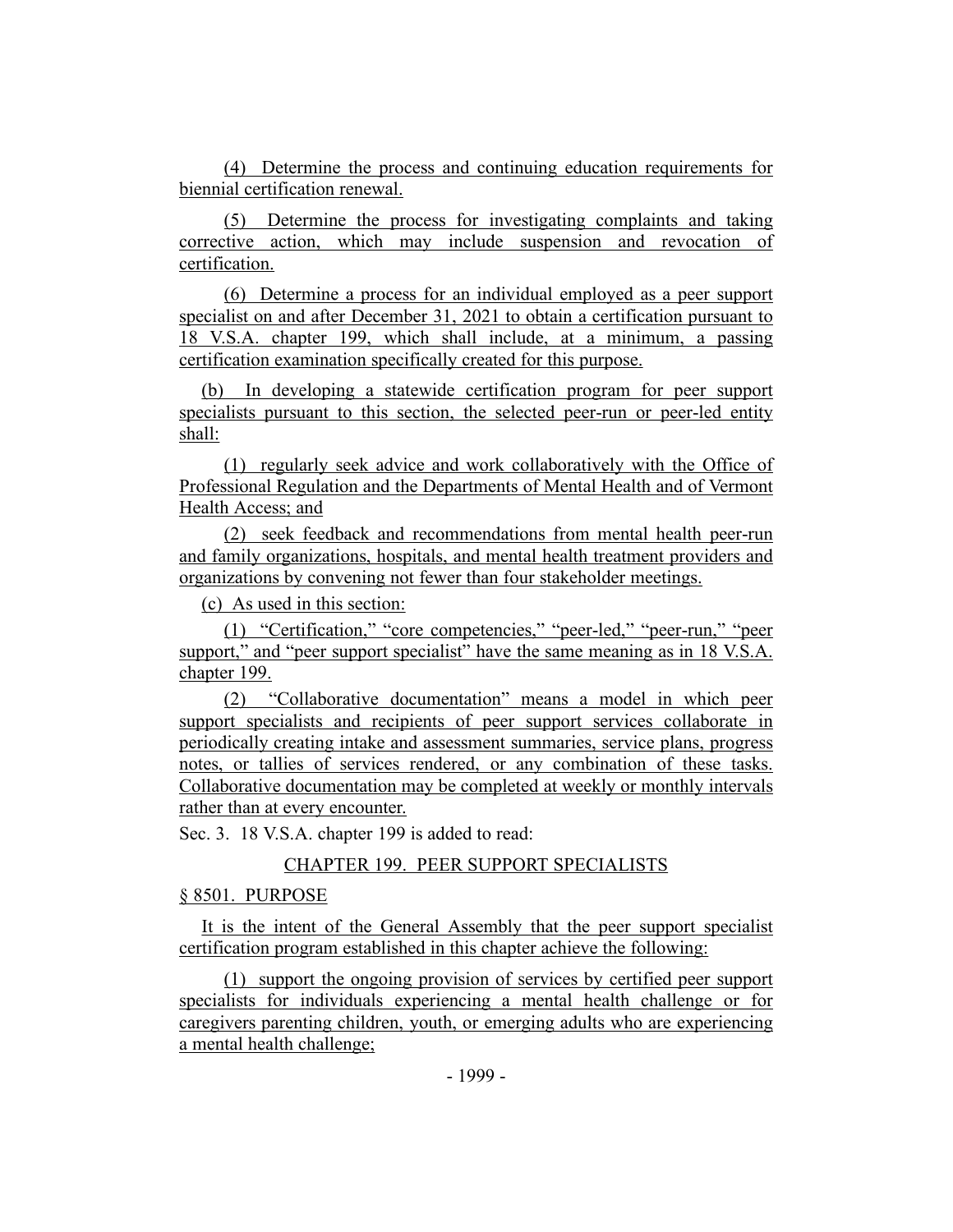(2) support coaching, skill building, and fostering social connections among individuals experiencing a mental health challenge or caregivers parenting children, youth, or emerging adults who are experiencing a mental health challenge;

(3) provide one part in a continuum of services, in conjunction with other community mental health and recovery services;

(4) collaborate with others providing care or support to an individual experiencing a mental health challenge;

(5) assist individuals experiencing a mental health challenge in developing coping mechanisms and problem-solving skills;

(6) promote skill building for individuals with regard to socialization, recovery, self-sufficiency, self-advocacy, development of natural supports, and maintenance of skills learned in other support services; and

(7) encourage employment of peer support specialists.

## § 8502. DEFINITIONS

As used in this chapter:

(1) "Certification" means the activities of the certifying body related to the verification that an individual has met all the requirements under this chapter and that the individual may provide mental health support pursuant to this chapter, including the subspecialty of family-to-family peer support.

(2) "Certified" means all federal and State requirements have been satisfied by an individual who is seeking designation pursuant to this chapter, including completion of curriculum and training requirements, testing, and agreement to uphold and abide by the code of ethics.

(3) "Code of ethics" means the standards to which a peer support specialist is required to adhere.

(4) "Core competencies" means the foundational and essential knowledge, skills, and abilities required for peer support specialists.

(5) "Department" means the Department of Mental Health.

(6) "Peer-led" means an entity, program, or service whose executive director, chief operating officer, or the individual responsible for the day-today service identifies publicly as a person with lived experience of mental health challenges and the entity, program, or service operates as an alternative to traditional mental health services and treatment.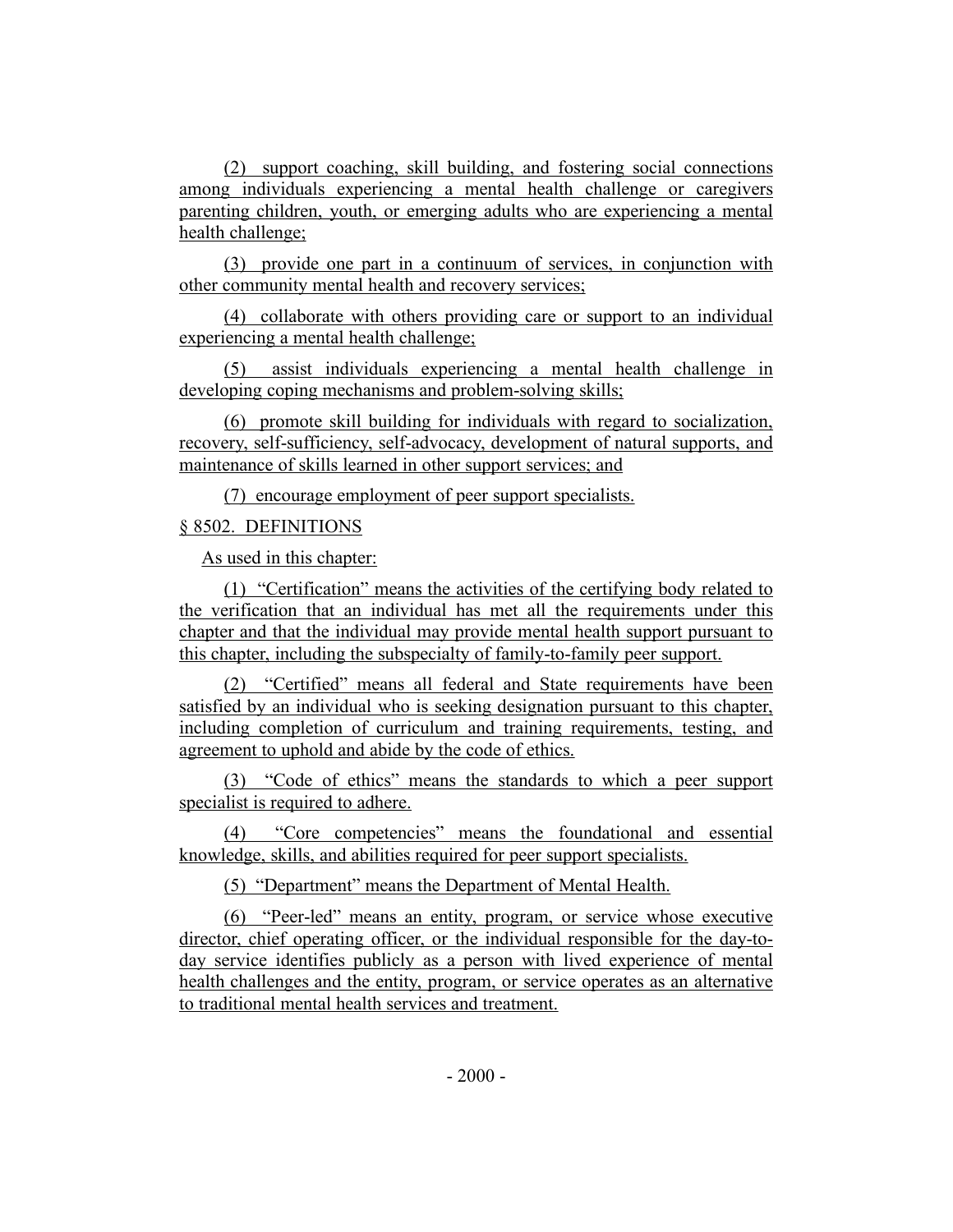(7) "Peer-run" means an entity, program, or service that is controlled and operated by individuals with lived experience of the mental health system or a mental health condition.

(8) "Peer support" means an approach to relationships that recognizes each individual as the expert of their own experience, fosters connection through shared or similar experiences, centers mutuality and mutual support, preserves autonomy, and creates opportunity for meaningful connections and exploring possibilities.

(9) "Peer support specialist" means an individual who is at least 18 years of age and who self-identifies as having lived experience with the process of recovery from a mental health challenge or an individual with lived experience of parenting a child, youth, or emerging adult who is experiencing a mental health challenge.

(10) "Recovery" means a process of change through which individuals improve their health and wellness, live a self-directed life, and strive to reach their full potential. This process of change honors the different routes to recovery based on the individual.

# § 8503. PEER SUPPORT SPECIALIST CERTIFICATION

(a) Eligibility determination and training. The Department shall maintain an agreement with a peer-run or peer-led entity to:

(1) determine the eligibility of each prospective peer support specialist seeking certification under this chapter; and

(2) train eligible applicants consistent with the curriculum and core competencies developed by an entity selected by the Department.

(b) Certification. The Department shall maintain an agreement with a peer-run or peer-led entity to serve as the certifying entity for peer support specialists. This peer-run or peer-led entity shall:

(1) determine whether an applicant has met the requirements for certification established by an entity selected by the Department through the administration of an examination;

(2) adhere to the processes for certification, recertification, certification revocation, and appeals as established by an entity selected by the Department; and

(3) maintain a public-facing website that includes, at a minimum, a roster of certified peer support specialists and the procedure for filing a complaint against a certified peer support specialist.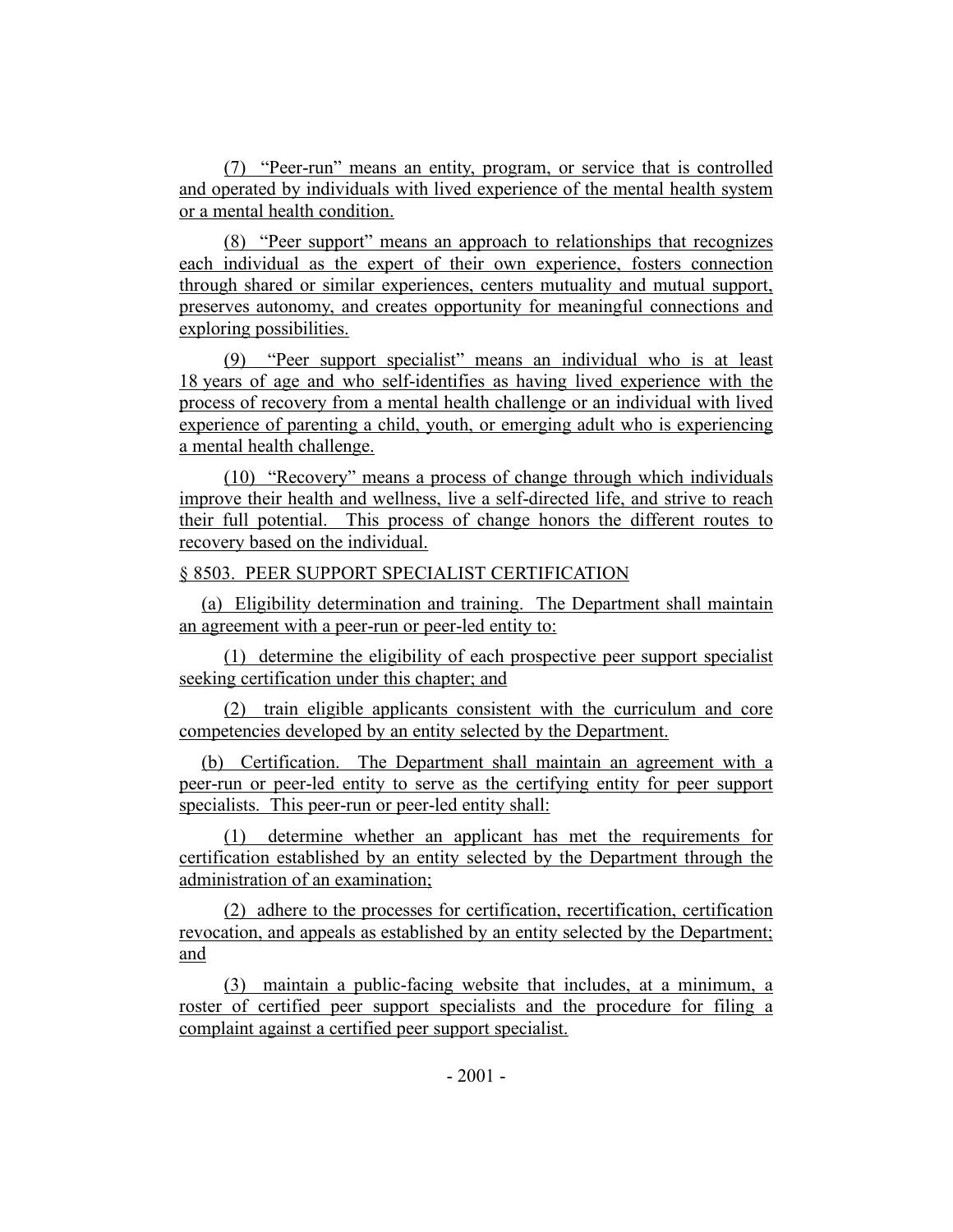(c) Exemption. Individuals providing peer support services as employees or volunteers of a peer-run or peer-led organization shall not be required to obtain peer support specialist certification.

§ 8504. APPLICANTS FOR CERTIFICATION

(a) An applicant for certification pursuant to this chapter shall:

(1) be at least 18 years of age;

(2) be self-identified as having first-hand experience with the process of recovery from mental illness or be the family member of such an individual;

(3) be willing to share personal experiences;

(4) agree, in writing, to the code of ethics developed pursuant to section 8502 of this title;

(5) successfully complete the curriculum and training requirements for peer support specialists; and

(6) pass a certification examination approved by the certifying body for peer support specialists.

(b) To maintain certification pursuant to this act, a peer support specialist shall:

(1) adhere to the code of ethics developed pursuant to section 8502 of this title and sign a biennial affirmation to that effect; and

(2) complete any required continuing education, training, and recertification requirements developed by the certifying body.

§ 8505. CERTIFICATION FEE SCHEDULE

Any fees required for the administration of the peer support specialist certification program set forth in this chapter shall be requested pursuant to the process set forth in 32 V.S.A. chapter 7, subchapter 6.

Sec. 4. MEDICAID; STATE PLAN AMENDMENT

(a) The Agency of Human Services shall seek approval from the Centers for Medicare and Medicaid Services to amend Vermont's Medicaid state plan to do the following:

(1) include a certified peer support specialist pursuant to 18 V.S.A. chapter 199 as a provider type;

(2) include peer support specialist services as a Medicaid covered service;

(3) allow beneficiaries to self-refer for peer support specialist services;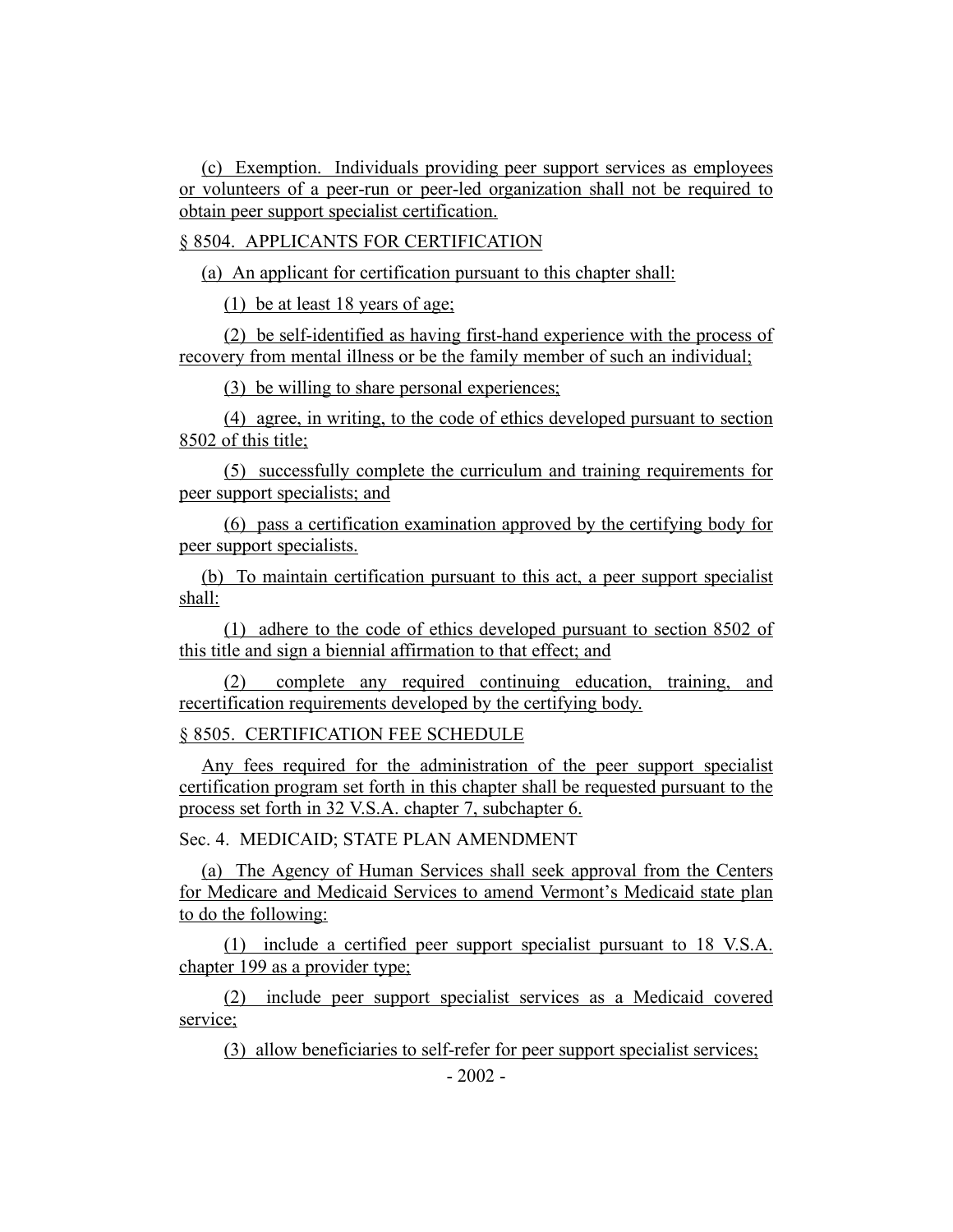(4) allow for collaborative documentation of peer support specialist services; and

(5) allow reimbursement for peer support specialist services for a range of Healthcare Common Procedure Coding System codes.

(b) As used in this section:

(1) "Collaborative documentation" means a model in which peer support specialists and recipients of peer support services collaborate in periodically creating intake and assessment summaries, service plans, progress notes, or tallies of services rendered, or any combination of these tasks. Collaborative documentation may be completed at weekly or monthly intervals rather than at every encounter.

(2) "Peer support specialist services" means services provided by a peer support specialist as defined in 18 V.S.A. chapter 199 that promote engagement, socialization, recovery, self-sufficiency, self-advocacy, development of natural supports, identification of strengths, and maintenance of skills learned in other support services.

Sec. 5. 33 V.S.A. § 1901k is added to read:

# § 1901k. MEDICAID REIMBURSEMENT FOR PEER SUPPORT SPECIALIST SERVICES

(a) As used in this section, "peer support specialist services" means services provided by a peer support specialist as defined in 18 V.S.A. chapter 199 that promote engagement, socialization, recovery, self-sufficiency, self-advocacy, development of natural supports, identification of strengths, and maintenance of skills learned in other support services.

(b) The Department of Vermont Health Access shall reimburse peer support specialists in accordance with Vermont's Medicaid state plan.

# Sec. 6. APPROPRIATION

In fiscal year 2023, \$525,000.00 is appropriated to the Agency of Human Services from the General Fund for the development and operation of the peer support specialist certification program pursuant to 18 V.S.A. chapter 199. The Agency shall seek to maximize federal financial participation in funding these administrative costs.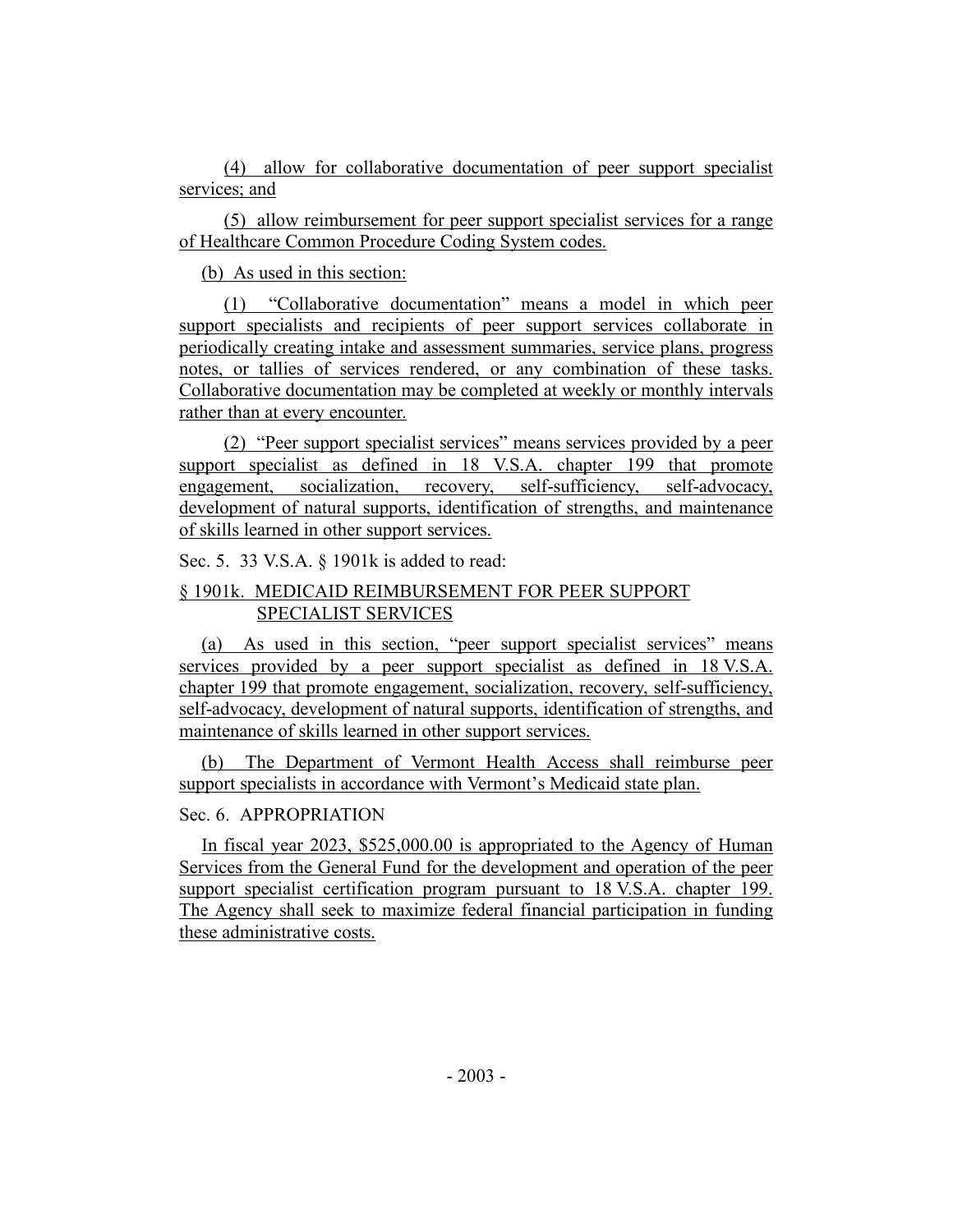### \* \* \* Peer-Operated Respite Centers \* \* \*

### Sec. 7. FINDINGS

### The General Assembly finds:

(1) Peer-operated respite centers can serve as alternative care settings for patients with psychiatric diagnoses who do not require inpatient admission.

(2) Peer-operated respite centers can serve as a step-down alternative for individuals leaving the hospital who no longer need hospital care but are not yet ready to return home. Currently, many patients seeking mental health treatment are unable to leave the hospital because there are not suitable stepdown facilities available.

(3) In control group research studies, guests of peer-operated respite centers were 70 percent less likely to use inpatient or emergency services. Respite days were associated with significantly fewer inpatient or emergency service hours. Respite guests showed statistically significant improvements in healing, empowerment, and satisfaction. Average psychiatric hospital costs were \$1,075.00 for respite users compared to \$3,187.00 for nonusers. Respite guests also experienced greater improvements in self-esteem, self-rated mental health symptoms, and social activity functioning compared to individuals in inpatient facilities.

(4) Vermont currently has one two-bed peer-operated respite center, named Alyssum. Located in Rochester, Alyssum operated at 93 percent capacity in fiscal year 2018, had five-day wait times for a bed, and drew guests from every Vermont county save Essex, Lamoille, and Grand Isle. In contrast, crisis respites run by designated agencies operated at 75 percent capacity in fiscal year 2018, below the Department of Mental Health's targeted 80 percent occupancy rate.

(5) Peer-operated respite centers are also more cost-effective than alternatives. A peer-operated respite center bed in 2018 cost \$634.00 per night, whereas a designated crisis bed cost \$693.00 per night, a designated hospital bed cost \$1,425.00 per night, and a bed at the Vermont Psychiatric Care Hospital cost \$2,537.00 per night.

(6) Use of peer-operated respite centers results in lowered rates of Medicaid-funded hospitalizations and health expenditures for participants.

(7) There are currently two peer-run community centers in Vermont: Another Way, located in Montpelier, and Pathways Community Center, located in Burlington. In fiscal year 2018, Another Way had 8,481 visitors (616 unique visitors) and Pathways Community Center had 3,616 visitors.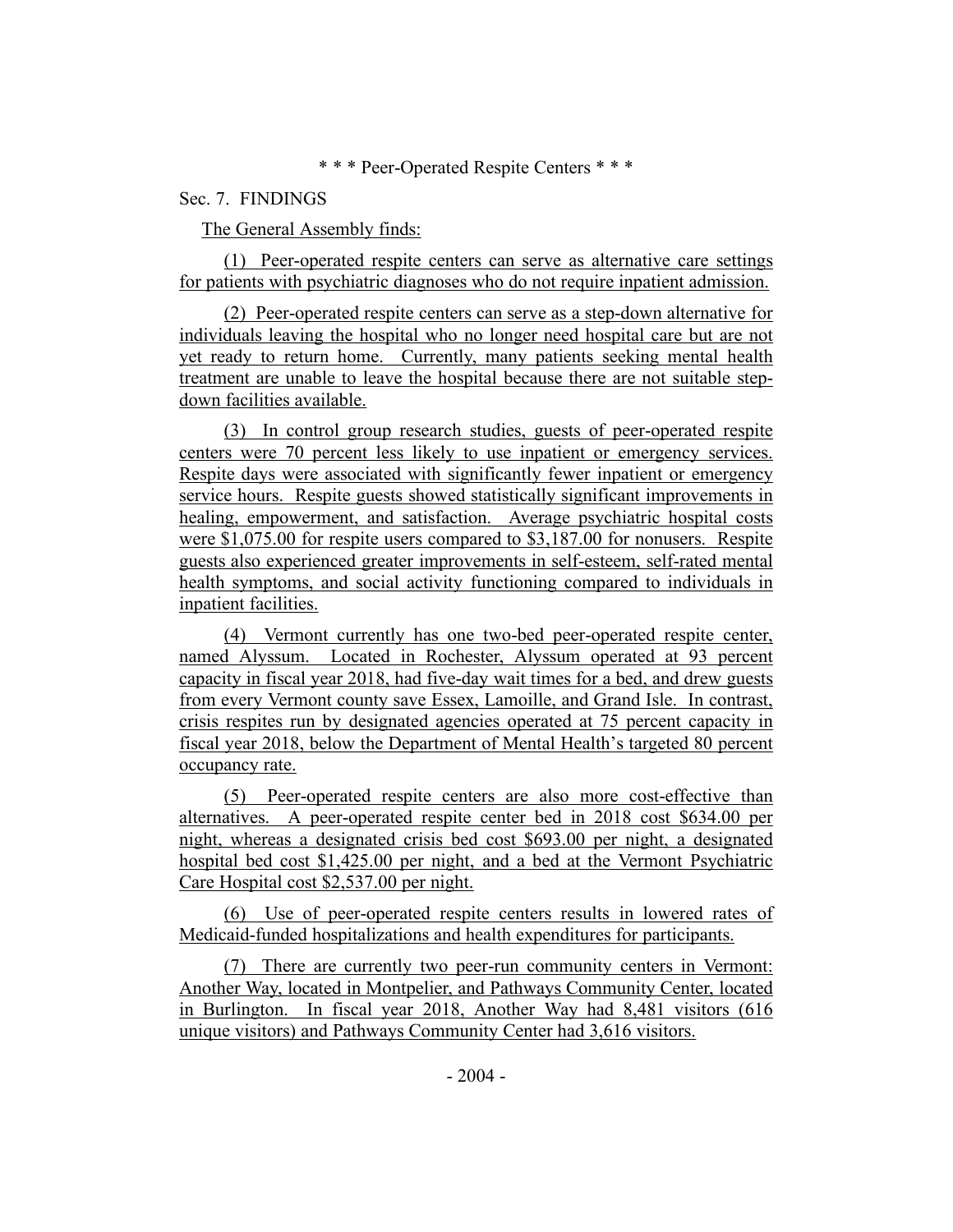Sec. 8. 18 V.S.A. chapter 200 is added to read:

## CHAPTER 200. PEER-OPERATED RESPITE CENTERS

### § 8551. LEGISLATIVE INTENT

It is the intent of the General Assembly that peer-operated respite centers established pursuant to this chapter achieve:

(1) a reduction in wait times at emergency departments for patients seeking mental health care;

(2) an increase in community-based, recovery-oriented, and geographically diverse mental health resources;

(3) an increase in employment opportunities for individuals who have experienced one or more mental health conditions; and

(4) better outcomes for Vermonters experiencing mental health conditions.

### § 8552. DEFINITIONS

As used in this chapter:

(1) "Department" means the Department of Mental Health.

(2) "Peer" has the same meaning as in section 7101 of this title.

(3) "Peer-operated respite center" means a voluntary, short-term, overnight program that is staffed and operated by a peer-led or peer-run entity and that provides community-based, trauma-informed, and person-centered crisis support and prevention 24 hours a day in a homelike environment to individuals with mental conditions who are experiencing acute distress, anxiety, or emotional pain that if left unaddressed may lead to the need for inpatient hospital services.

(4) "Peer-led" has the same meaning as in section 8502 of this title.

(5) "Peer-run" has the same meaning as in section 8502 of this title.

### § 8553. PEER-OPERATED RESPITE CENTERS

(a) Annually, the Department shall distribute funds to a total of six geographically distinct peer-run or peer-led organizations to ensure that a peeroperated respite center, operating singly or in collaboration with a peer-run or peer-led community center, is established and maintained.

(b) The Department shall adopt rules pursuant to 3 V.S.A. chapter 25 that address: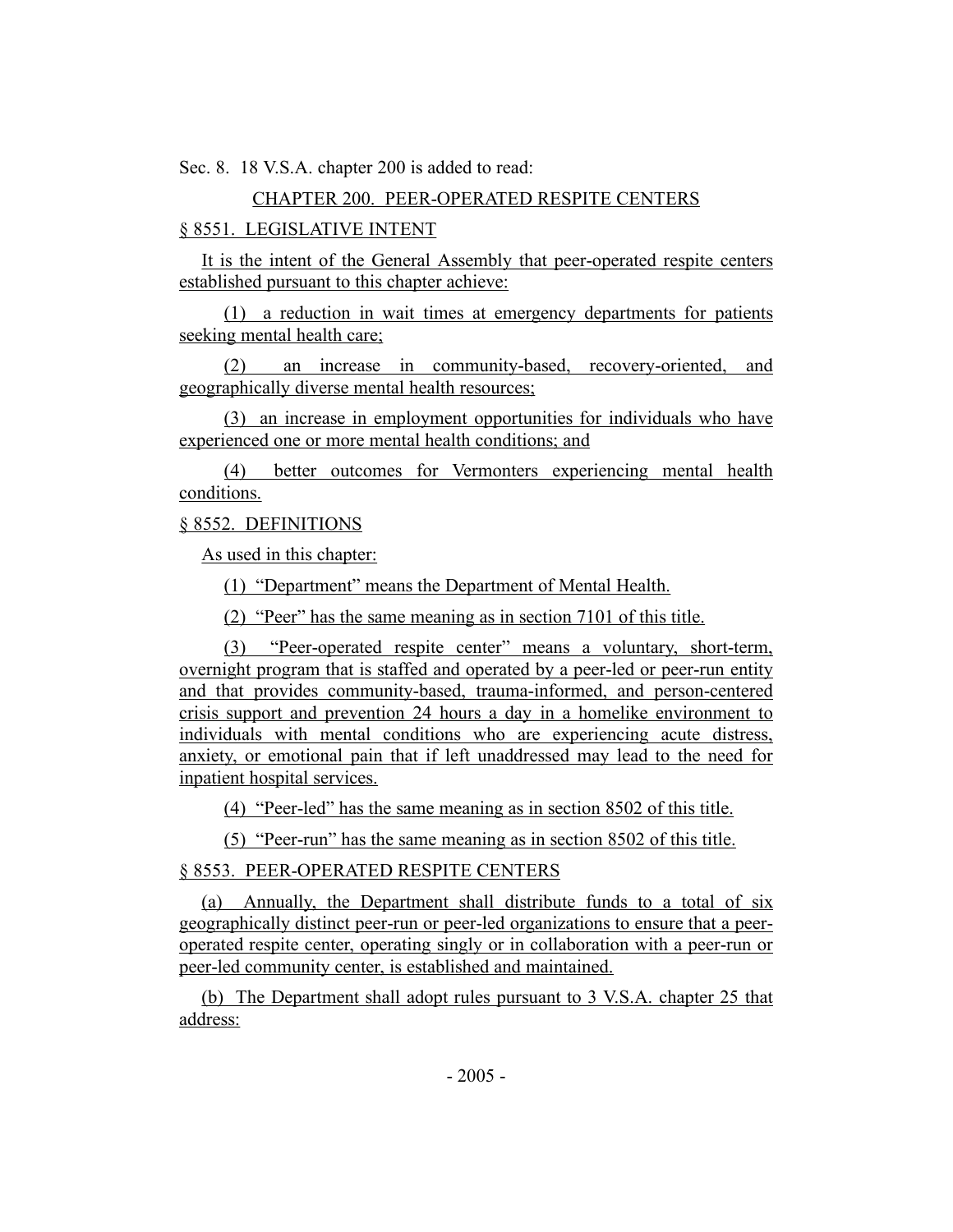(1) the application process for peer-run or peer-led organizations seeking to maintain and operate a peer-operated respite center, operating singly or in collaboration with a peer-run or peer-led community center;

(2) the Department's criteria for selecting successful applicants;

(3) operational standards for peer-operated respite centers; and

(4) annual reporting requirements for successful applicants.

(c) Annually on or before January 1, the Department shall submit a report to the House Committee on Health Care and to the Senate Committee on Health and Welfare summarizing the annual activities of the peer-operated respite centers, including any challenges that may be addressed through legislative action.

### Sec. 9. APPROPRIATION

In fiscal year 2023, up to \$2,000,000.00 is appropriated from the General Fund to the Department of Mental Health for the purpose of distributing \$500,000.00 to establish and operate each of the four new peer-operated respite centers, whether operating singly or in collaboration with a peer-run or peer-led community center, established pursuant to 18 V.S.A. chapter 200.

\* \* \* Additional Peer-Operated Respite Centers Effective July 1, 2025 \* \* \* Sec. 10. 18 V.S.A. § 8553(a) is amended to read:

(a) Annually, the Department shall distribute funds to a total of six nine geographically distinct peer-run or peer-led organizations to ensure that a peeroperated respite center, operating singly or in collaboration with a peer-run or peer-led community center, is established and maintained.

\* \* \* Effective Dates \* \* \*

Sec. 11. EFFECTIVE DATES

This act shall take effect on July 1, 2022, except that:

(1) Sec. 5 (Medicaid reimbursement for peer support specialist services) shall take effect upon approval of the Medicaid state plan amendment in Sec. 4 by the Centers for Medicare and Medicaid Services; and

(2) Sec. 10 (peer-operated respite centers) shall take effect on July 1, 2025.

And that after passage the title of the bill be amended to read:

An act relating to the certification of mental health peer support specialists and the expansion of peer-operated respite centers.

(Committee vote: 5-0-0)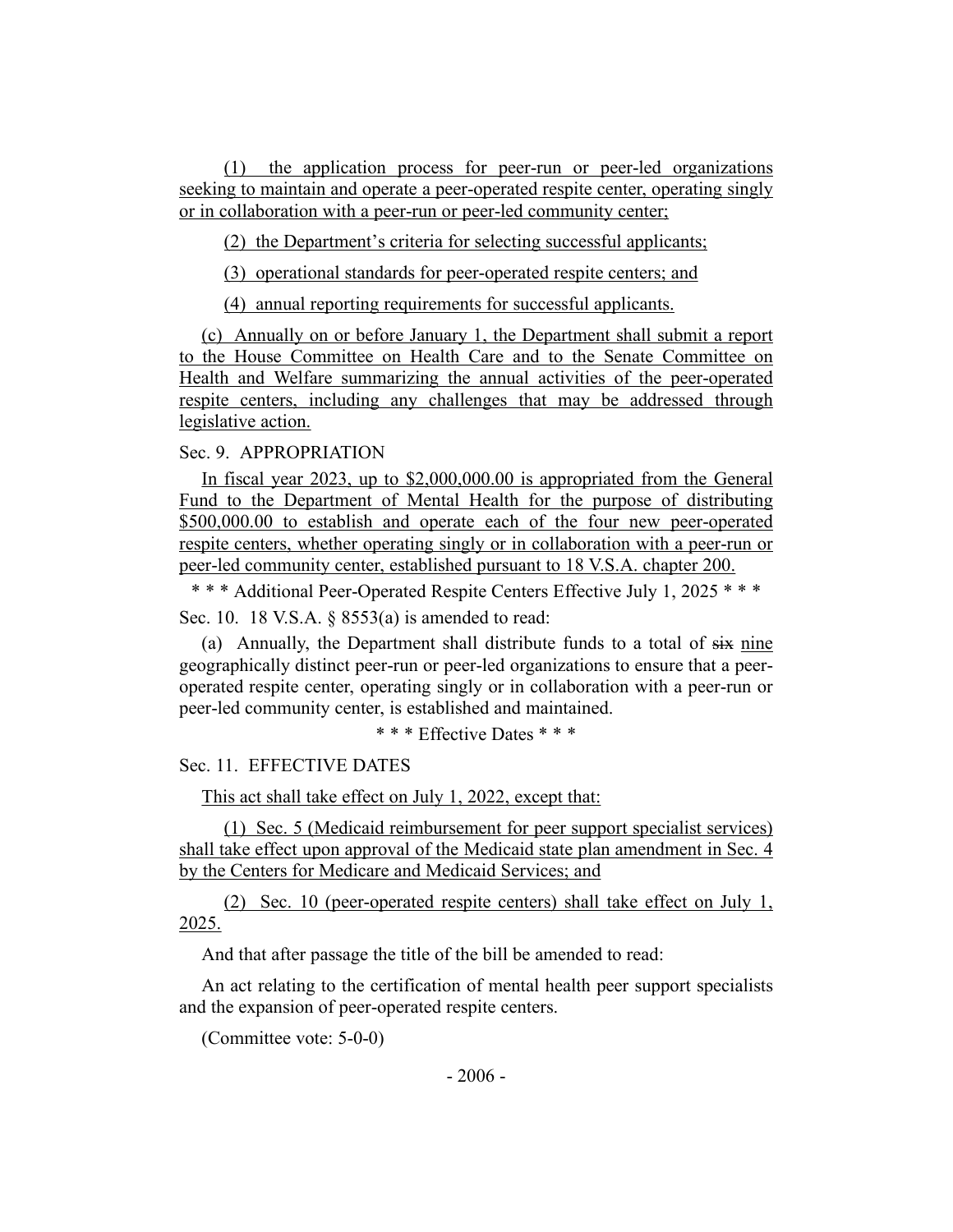### **Reported favorably by Senator Pearson for the Committee on Finance.**

The Committee recommends that the bill be amended as recommended by the Committee on Health and Welfare and when so amended ought to pass.

(Committee vote: 7-0-0)

## **Reported favorably with recommendation of amendment by Senator Westman for the Committee on Appropriations.**

The Committee recommends that the bill be amended as recommended by the Committee on Health and Welfare with the following amendment thereto:

By striking out all after the enacting clause and inserting in lieu thereof the following:

### Sec. 1. FINDINGS

The General Assembly finds:

(1) The Centers for Medicare and Medicaid Services (CMS) recognizes that the experiences of peer support specialists, as part of an evidence-based model of care, can be an important component in a state's delivery of effective mental health treatment. CMS encourages states to offer comprehensive programs.

(2) Research studies have demonstrated that peer supports improve an individual's functioning, increase an individual's satisfaction, alleviate symptoms, reduce hospitalizations and hospital days, increase an individual's satisfaction with treatment, and enhance an individual's self-advocacy.

(3) Certification can encourage an increase in the number, diversity, and availability of peer support specialists.

(4) The U.S. Department of Veterans Affairs, more than 46 states, and the District of Columbia have created statewide mental health peer certification programs.

(5) Mental health peers in Vermont are currently providing individualized support, coaching facilitation, and education to individuals with mental health needs, in a variety of settings, yet no statewide scope of practice, standardized curriculum, training standards, supervision standards, or certification protocols are available.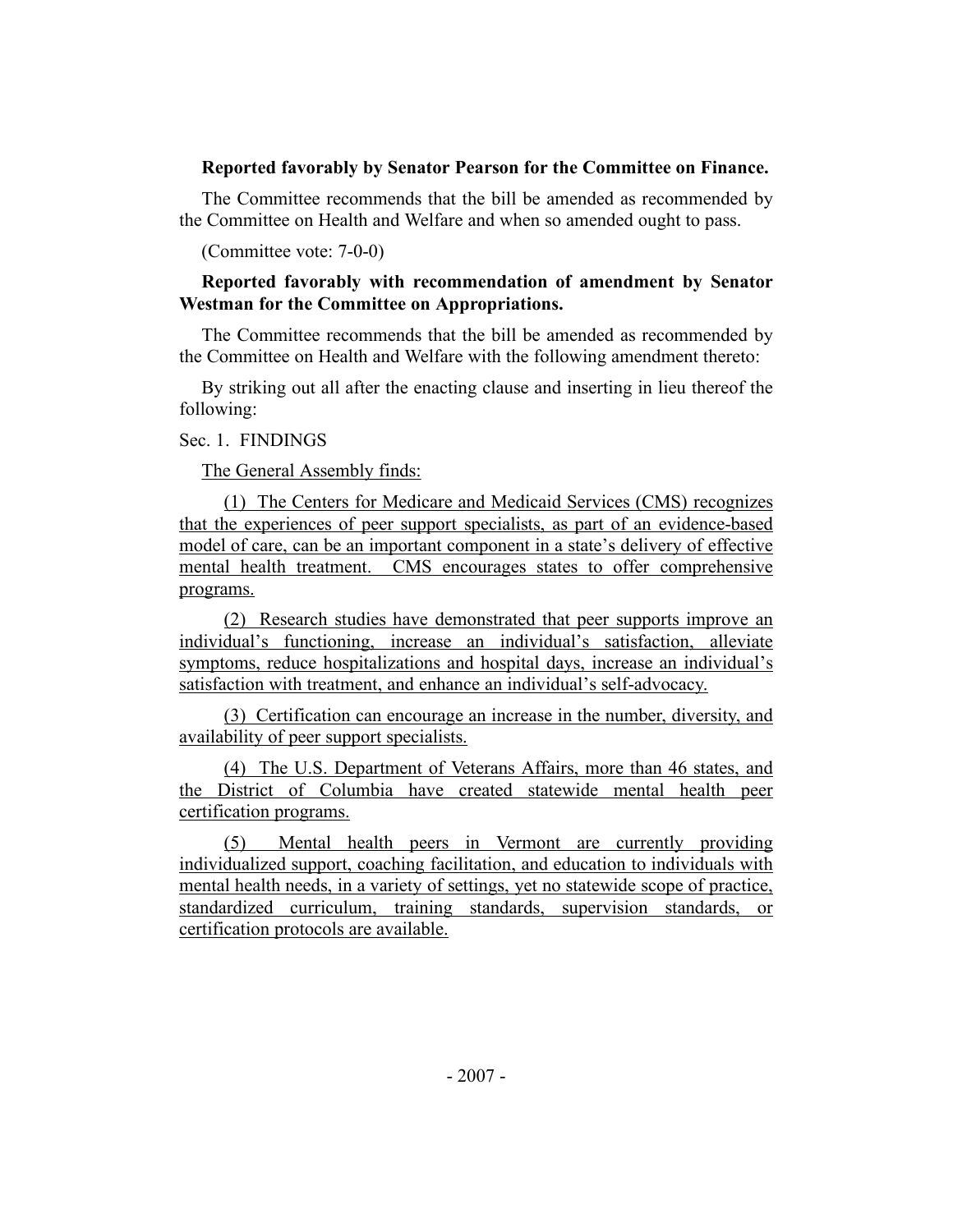### Sec. 2. PROGRAM DEVELOPMENT; MENTAL HEALTH PEER SUPPORT SPECIALIST CERTIFICATION PROGRAM

(a) On or before September 1, 2022, the Department of Mental Health shall enter into an agreement with a peer-run or peer-led entity to develop a statewide certification program for peer support specialists in accordance with guidance issued by the Centers for Medicare and Medicaid Services for the purpose of enabling a certified mental health peer support specialist to receive Medicaid reimbursement for the individual's services. The selected peer-run or peer-led entity shall:

(1) Define the range of responsibilities, practice guidelines, and supervision standards for peer support specialists using leading practice materials and the opinions of peer experts in the field.

(2) Determine the curriculum and core competencies required for certification as a peer support specialist, including curriculum that may be offered in areas of specialization, such as veterans affairs, gender identity, sexual orientation, and any other area of specialization recognized by the certifying body. The core competencies curriculum shall include, at a minimum, training related to the following elements:

(A) peer support values and orientation, including authentic and mutual relationships;

(B) lived experience;

(C) the concepts of resilience, recovery, and wellness;

(D) self-determination;

(E) trauma-informed practice;

(F) human rights-based approach and advocacy;

(G) cultural competence;

(H) group facilitation skills, including communication, dialogue, and active listening;

(I) self-awareness and self-care;

(J) conflict resolution;

(K) professional boundaries and ethics;

(L) collaborative documentation skills and standards; and

(M) confidentiality.

(3) Establish a code of ethics for peer support specialists.

- 2008 -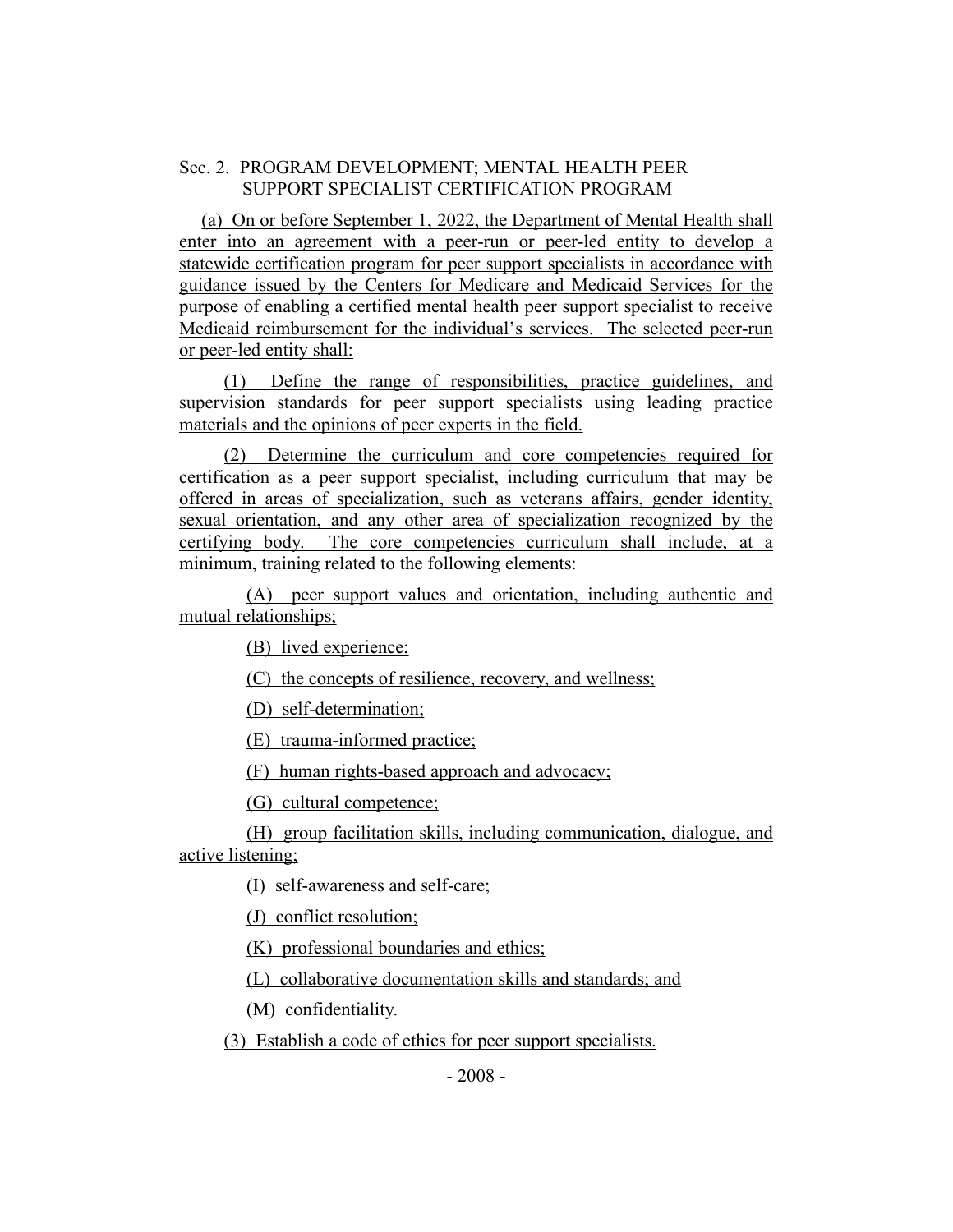(4) Determine the process and continuing education requirements for biennial certification renewal.

(5) Determine the process for investigating complaints and taking corrective action, which may include suspension and revocation of certification.

(6) Determine a process for an individual employed as a peer support specialist on and after December 31, 2021 to obtain a certification pursuant to 18 V.S.A. chapter 199, which shall include, at a minimum, a passing certification examination specifically created for this purpose.

(b) In developing a statewide certification program for peer support specialists pursuant to this section, the selected peer-run or peer-led entity shall:

(1) regularly seek advice and work collaboratively with the Office of Professional Regulation and the Departments of Mental Health and of Vermont Health Access; and

(2) seek feedback and recommendations from mental health peer-run and family organizations, hospitals, and mental health treatment providers and organizations by convening not fewer than four stakeholder meetings.

(c) As used in this section:

(1) "Certification," "core competencies," "peer-led," "peer-run," "peer support," and "peer support specialist" have the same meaning as in 18 V.S.A. chapter 199.

(2) "Collaborative documentation" means a model in which peer support specialists and recipients of peer support services collaborate in periodically creating intake and assessment summaries, service plans, progress notes, or tallies of services rendered, or any combination of these tasks. Collaborative documentation may be completed at weekly or monthly intervals rather than at every encounter.

Sec. 3. 18 V.S.A. chapter 199 is added to read:

# CHAPTER 199. PEER SUPPORT SPECIALISTS

§ 8501. PURPOSE

It is the intent of the General Assembly that the peer support specialist certification program established in this chapter achieve the following: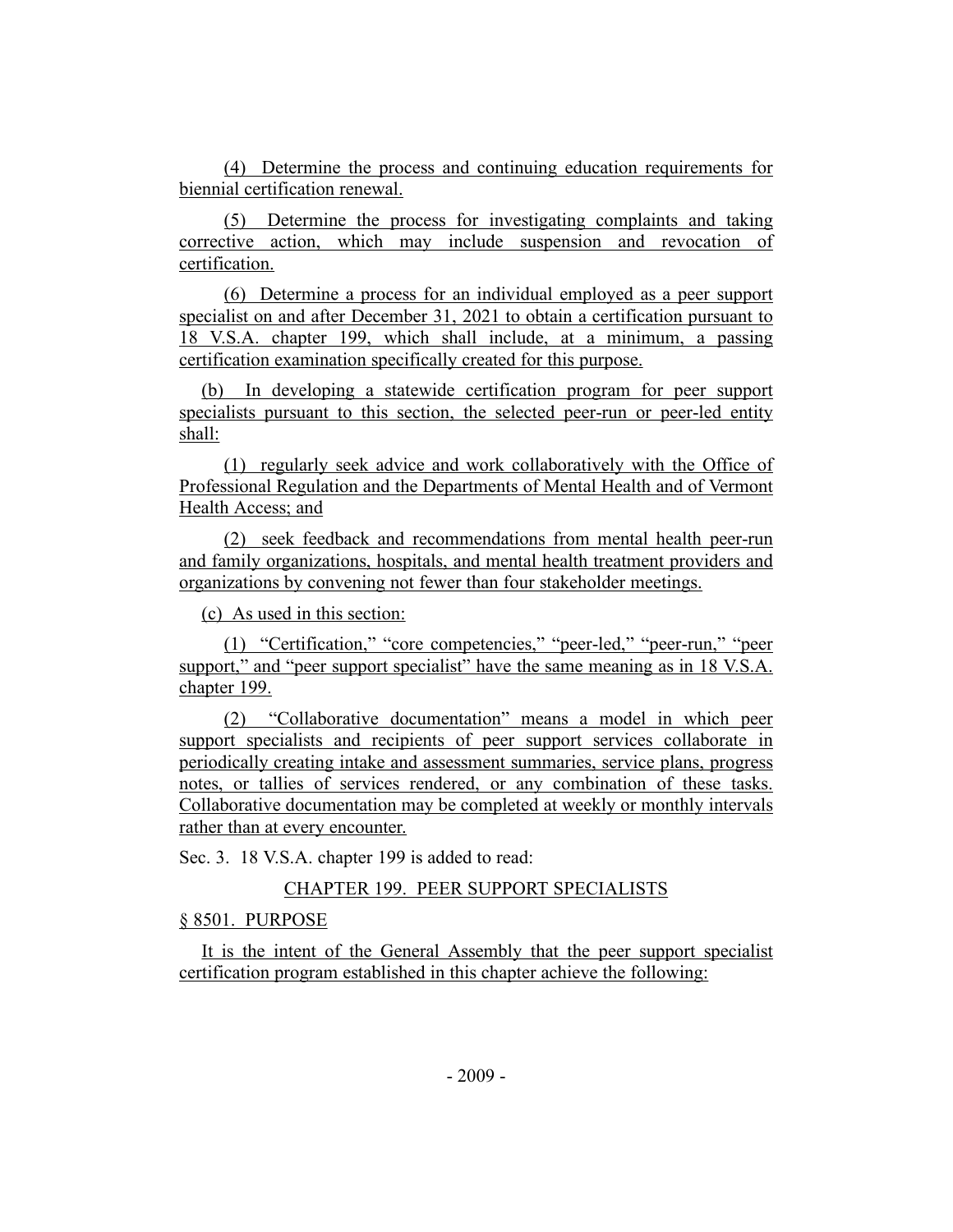(1) support the ongoing provision of services by certified peer support specialists for individuals experiencing a mental health challenge or for caregivers parenting children, youth, or emerging adults who are experiencing a mental health challenge;

(2) support coaching, skill building, and fostering social connections among individuals experiencing a mental health challenge or caregivers parenting children, youth, or emerging adults who are experiencing a mental health challenge;

(3) provide one part in a continuum of services, in conjunction with other community mental health and recovery services;

(4) collaborate with others providing care or support to an individual experiencing a mental health challenge;

(5) assist individuals experiencing a mental health challenge in developing coping mechanisms and problem-solving skills;

(6) promote skill building for individuals with regard to socialization, recovery, self-sufficiency, self-advocacy, development of natural supports, and maintenance of skills learned in other support services; and

(7) encourage employment of peer support specialists.

#### § 8502. DEFINITIONS

As used in this chapter:

(1) "Certification" means the activities of the certifying body related to the verification that an individual has met all the requirements under this chapter and that the individual may provide mental health support pursuant to this chapter, including the subspecialty of family-to-family peer support.

(2) "Certified" means all federal and State requirements have been satisfied by an individual who is seeking designation pursuant to this chapter, including completion of curriculum and training requirements, testing, and agreement to uphold and abide by the code of ethics.

(3) "Code of ethics" means the standards to which a peer support specialist is required to adhere.

(4) "Core competencies" means the foundational and essential knowledge, skills, and abilities required for peer support specialists.

(5) "Department" means the Department of Mental Health.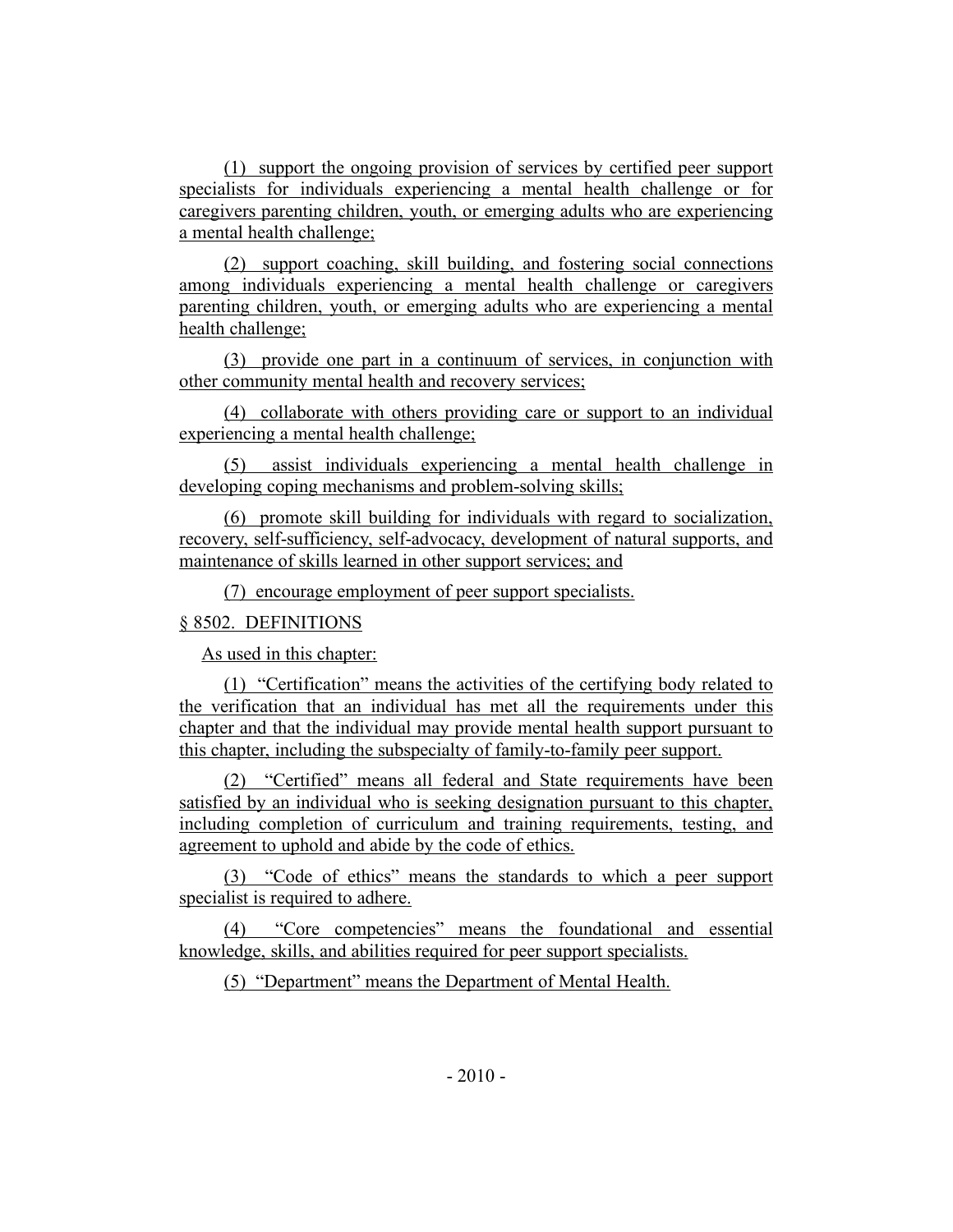(6) "Peer-led" means an entity, program, or service whose executive director, chief operating officer, or the individual responsible for the day-today service identifies publicly as a person with lived experience of mental health challenges and the entity, program, or service operates as an alternative to traditional mental health services and treatment.

(7) "Peer-run" means an entity, program, or service that is controlled and operated by individuals with lived experience of the mental health system or a mental health condition.

(8) "Peer support" means an approach to relationships that recognizes each individual as the expert of their own experience, fosters connection through shared or similar experiences, centers on mutuality and mutual support, preserves autonomy, and creates the opportunity for meaningful connections and exploring possibilities.

(9) "Peer support specialist" means an individual who is at least 18 years of age and who self-identifies as having lived experience with the process of recovery from a mental health challenge or an individual with lived experience of parenting a child, youth, or emerging adult who is experiencing a mental health challenge.

(10) "Recovery" means a process of change through which individuals improve their health and wellness, live a self-directed life, and strive to reach their full potential. This process of change honors the different routes to recovery based on the individual.

# § 8503. PEER SUPPORT SPECIALIST CERTIFICATION

(a) Eligibility determination and training. The Department shall maintain an agreement with a peer-run or peer-led entity to:

(1) determine the eligibility of each prospective peer support specialist seeking certification under this chapter; and

(2) train eligible applicants consistent with the curriculum and core competencies developed by an entity selected by the Department.

(b) Certification. The Department shall maintain an agreement with a peer-run or peer-led entity to serve as the certifying entity for peer support specialists. This peer-run or peer-led entity shall:

(1) determine whether an applicant has met the requirements for certification established by an entity selected by the Department through the administration of an examination;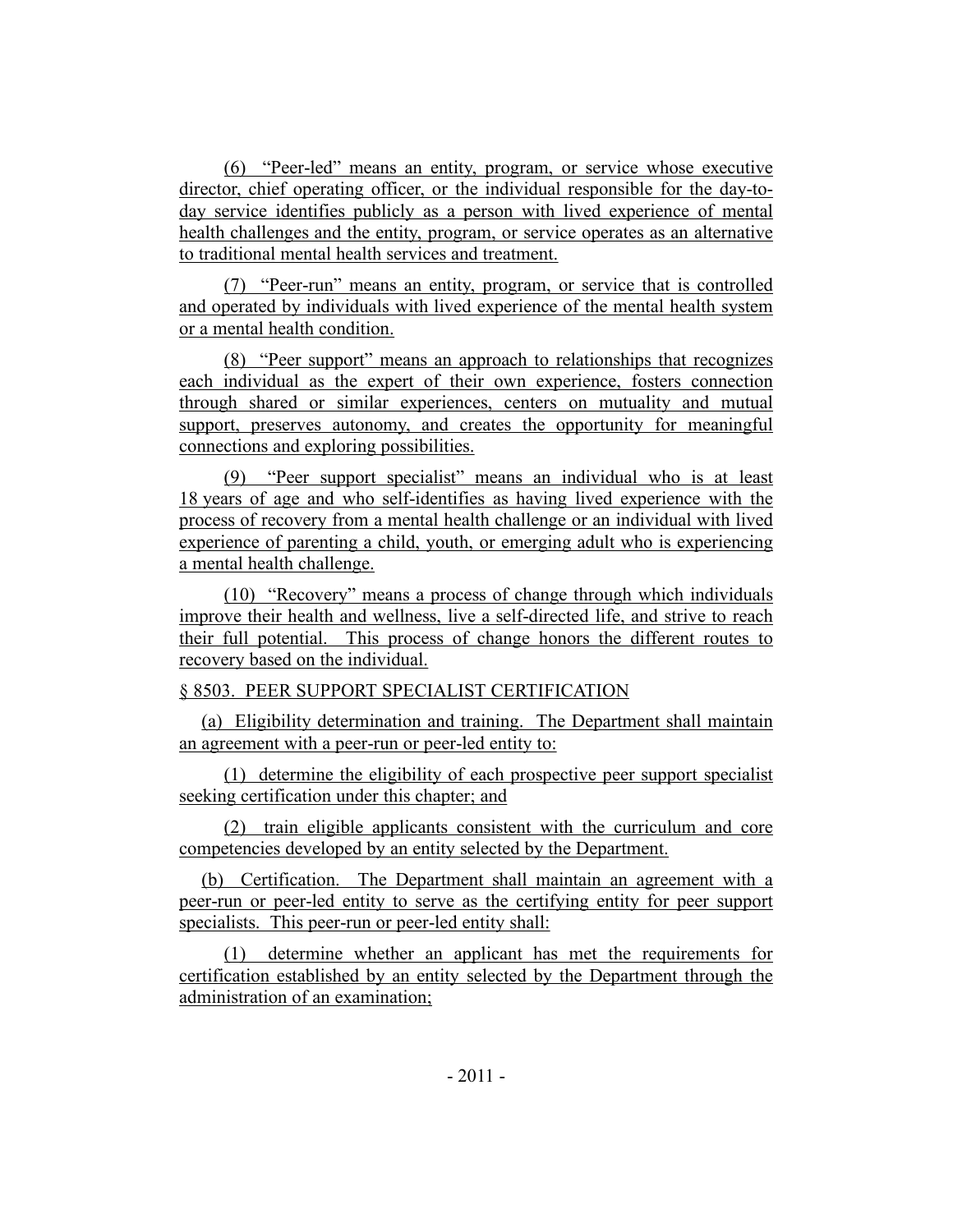(2) adhere to the processes for certification, recertification, certification revocation, and appeals as established by an entity selected by the Department; and

(3) maintain a public-facing website that includes, at a minimum, a roster of certified peer support specialists and the procedure for filing a complaint against a certified peer support specialist.

(c) Exemption. Individuals providing peer support services as employees or volunteers of a peer-run or peer-led organization shall not be required to obtain peer support specialist certification.

### § 8504. APPLICANTS FOR CERTIFICATION

(a) An applicant for certification pursuant to this chapter shall:

(1) be at least 18 years of age;

(2) be self-identified as having first-hand experience with the process of recovery from mental illness or be the family member of such an individual;

(3) be willing to share personal experiences;

(4) agree, in writing, to the code of ethics developed pursuant to section 8502 of this title;

(5) successfully complete the curriculum and training requirements for peer support specialists; and

(6) pass a certification examination approved by the certifying body for peer support specialists.

(b) To maintain certification pursuant to this act, a peer support specialist shall:

(1) adhere to the code of ethics developed pursuant to section 8502 of this title and sign a biennial affirmation to that effect; and

(2) complete any required continuing education, training, and recertification requirements developed by the certifying body.

§ 8505. CERTIFICATION FEE SCHEDULE

Any fees required for the administration of the peer support specialist certification program set forth in this chapter shall be requested pursuant to the process set forth in 32 V.S.A. chapter 7, subchapter 6.

Sec. 4. PEER-OPERATED RESPITE AND COMMUNITY CENTERS; **MODEL** 

(a) The General Assembly finds that: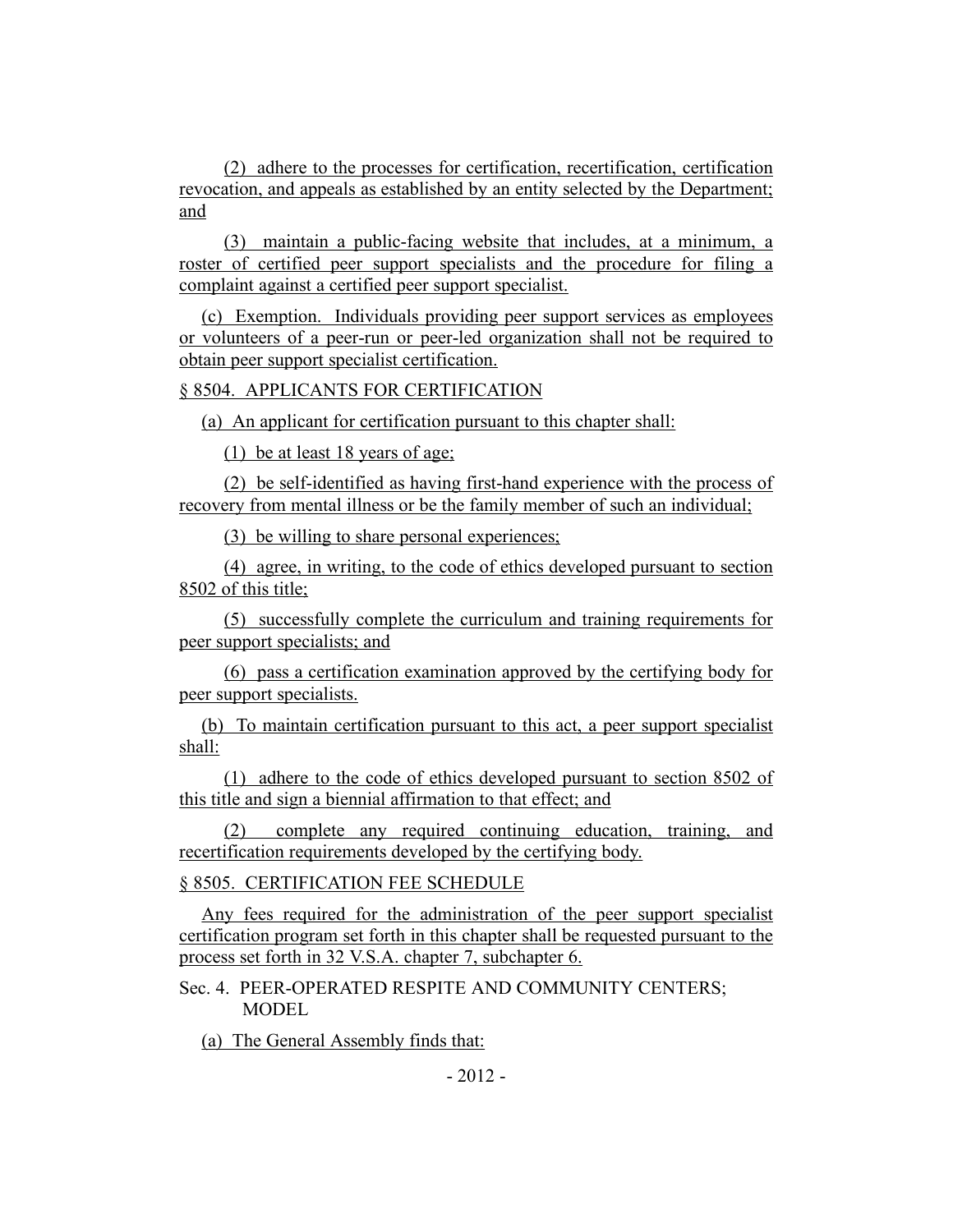(1) peer-operated respite models and community centers, such as Alyssum, located in Rochester; Another Way, located in Montpelier; and Pathways Community Center, located in Burlington, can serve as alternative care settings for patients with psychiatric diagnoses who do not require inpatient admission; and

(2) peer-operated respite models and community centers provide residential or community-based services that can result in lowered rates of Medicaid-funded hospitalizations and health expenditures for participants.

(b) To the extent that the Agency of Human Services finds the following, it shall include a funding request for peer-operated respite models and community centers in subsequent budget proposals:

(1) that additional peer-operated respite centers and community centers should be developed with State Medicaid matching funds to provide necessary program capacity; and

(2) that viable proposals with demonstrable community support are advanced and the Agency finds that these proposals will reduce other State program costs.

Sec. 5. EFFECTIVE DATE

This act shall take effect on July 1, 2022.

(Committee vote: 6-0-1)

### **S. 204.**

An act relating to licensure of freestanding birth centers.

## **Reported favorably with recommendation of amendment by Senator Hardy for the Committee on Health and Welfare.**

The Committee recommends that the bill be amended by striking out all after the enacting clause and inserting in lieu thereof the following:

Sec. 1. 18 V.S.A. chapter 53 is added to read:

### CHAPTER 53. BIRTH CENTER LICENSING

### § 2351. DEFINITION

As used in this chapter, "birth center" means a facility:

(1) that is not a hospital or part of a hospital;

(2) at which births are planned to occur away from the pregnant individual's residence following a low-risk pregnancy; and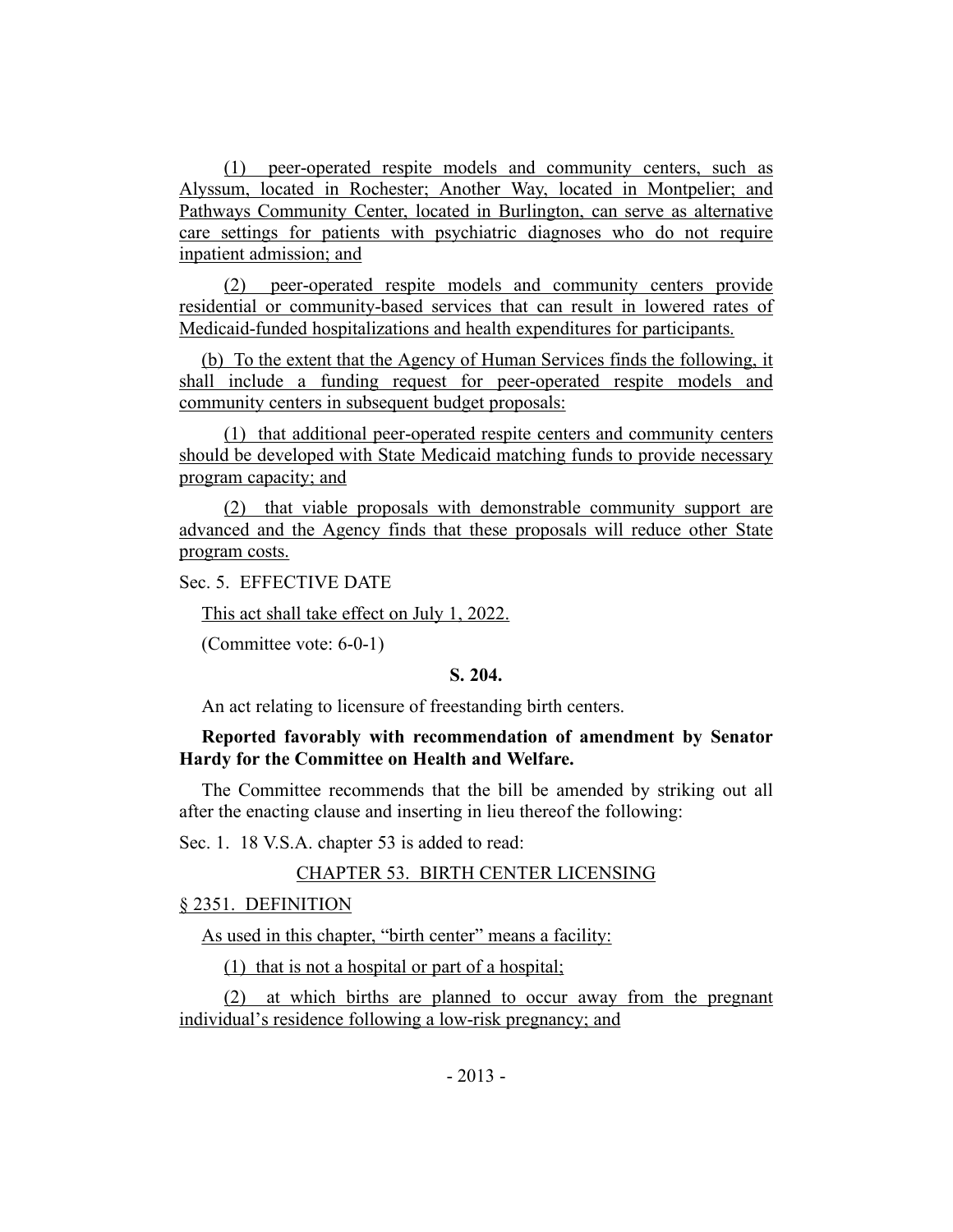(3) that provides prenatal, labor and delivery, or postpartum care, or a combination of these, as well as other related services in accordance with the scopes of practice of the health care professionals practicing at the birth center.

# § 2352. LICENSE

No person shall establish, maintain, or operate a birth center in this State without first obtaining a license for the birth center in accordance with this chapter.

# § 2353. APPLICATION; FEE

(a) An application for licensure of a birth center shall be made to the Department of Health on forms provided by the Department and shall include all information required by the Department.

(b)(1) Each application for a license shall be accompanied by a licensing fee of \$300.00.

(2) Fees collected under this section shall be credited to the Hospital Licensing Fees Special Fund and shall be available to the Department of Health to offset the costs of licensing birth centers.

(c) Notwithstanding any provision of this chapter to the contrary, for an application for renewal of a birth center's license, the Department of Health shall deem a licensed birth center that is currently accredited by the Commission for the Accreditation of Birth Centers or by another accrediting entity that complies with the national birth center standards published by the American Association of Birth Centers as satisfying the requirements for renewal of the birth center's license, upon submission of a copy of the birth center's official accreditation certificate and payment of the application fee.

# § 2354. LICENSE REQUIREMENTS

(a) Upon receipt of an application for a license and the licensing fee, the Department of Health shall issue a license if it determines that the applicant and the birth center facilities meet the following minimum standards:

(1) The applicant shall demonstrate the capacity to operate a birth center in accordance with rules adopted by the Department.

(2) The applicant shall demonstrate that its facilities comply fully with standards for health, safety, and sanitation as required by State law, including standards set forth by the State Fire Marshal and the Department of Health, and municipal ordinance.

(3) The applicant shall have a clear process for responding to patient complaints.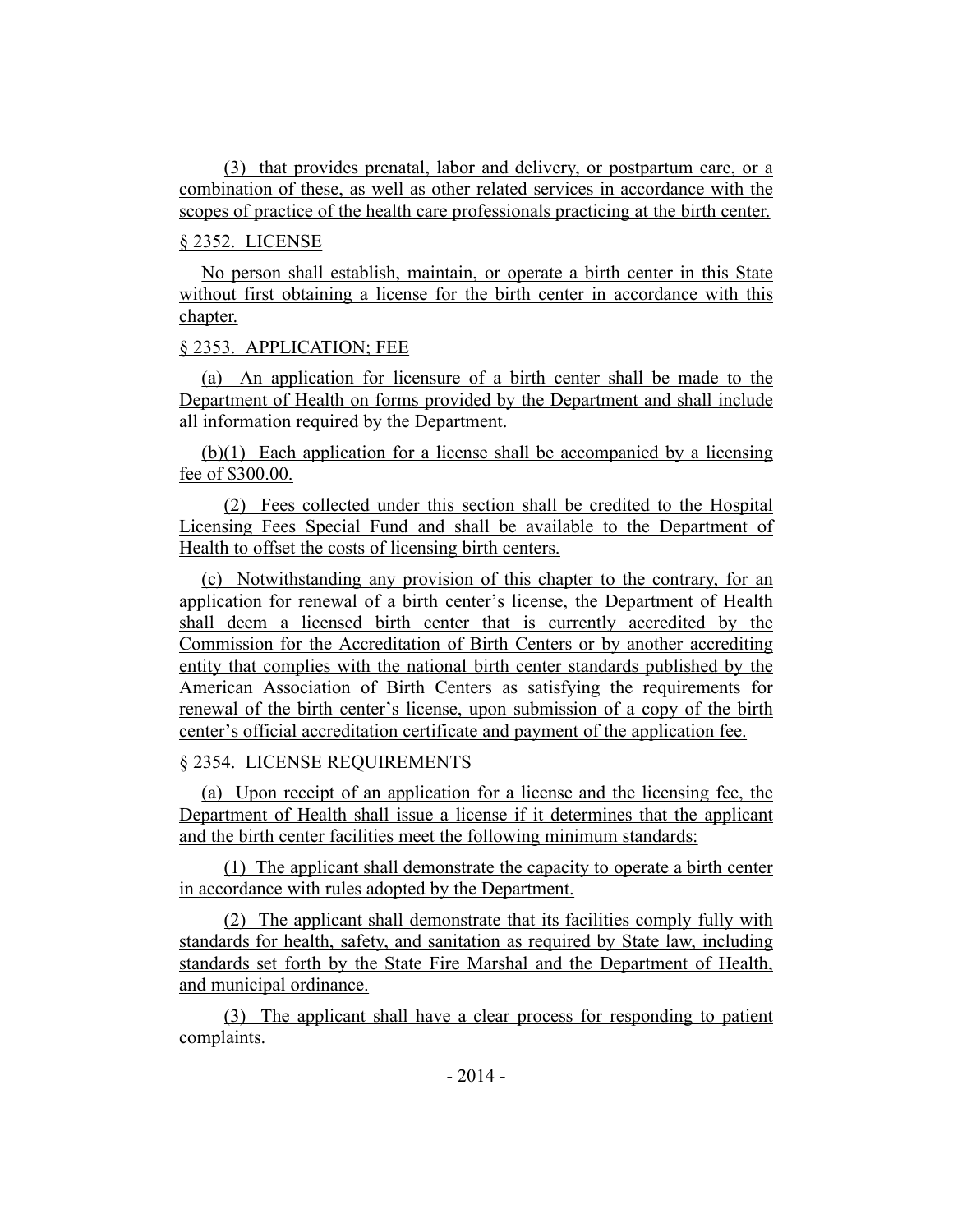(4) The applicant shall participate in the Patient Safety Surveillance and Improvement System established pursuant to chapter 43A of this title.

(5) The birth center facilities, including the buildings and grounds, shall be subject to inspection by the Department, its designees, and other authorized entities at all times.

(b) A license is not transferable or assignable and shall be issued only for the premises and persons named in the application.

### § 2355. REVOCATION OF LICENSE; HEARING

The Department of Health, after notice and opportunity for hearing to the applicant or licensee, is authorized to deny, suspend, or revoke a license in any case in which it finds that there has been a substantial failure to comply with the requirements established under this chapter. Such notice shall be served by registered mail or by personal service, shall set forth the reasons for the proposed action, and shall set a date not less than 60 days from the date of the mailing or service on which the applicant or licensee shall be given opportunity for a hearing. After the hearing, or upon default of the applicant or licensee, the Department shall file its findings of fact and conclusions of law. A copy of the findings and decision shall be sent by registered mail or served personally upon the applicant or licensee. The procedure governing hearings authorized by this section shall be in accordance with the usual and customary rules provided for such hearings.

### § 2356. APPEAL

Any applicant or licensee, or the State acting through the Attorney General, aggrieved by the decision of the Department of Health after a hearing may, within 30 days after entry of the decision as provided in section 2355 of this title, appeal to the Superior Court for the district in which the appellant is located. The court may affirm, modify, or reverse the Department's decision, and either the applicant or licensee or the Department or State may appeal to the Vermont Supreme Court for such further review as is provided by law. Pending final disposition of the matter, the status quo of the applicant or licensee shall be preserved, except as the court otherwise orders in the public interest.

### § 2357. INSPECTIONS

The Department of Health shall make or cause to be made such inspections and investigations as it deems necessary. If the Department finds a violation as the result of an inspection or investigation, the Department shall post a report on the Department's website summarizing the violation and any corrective action required.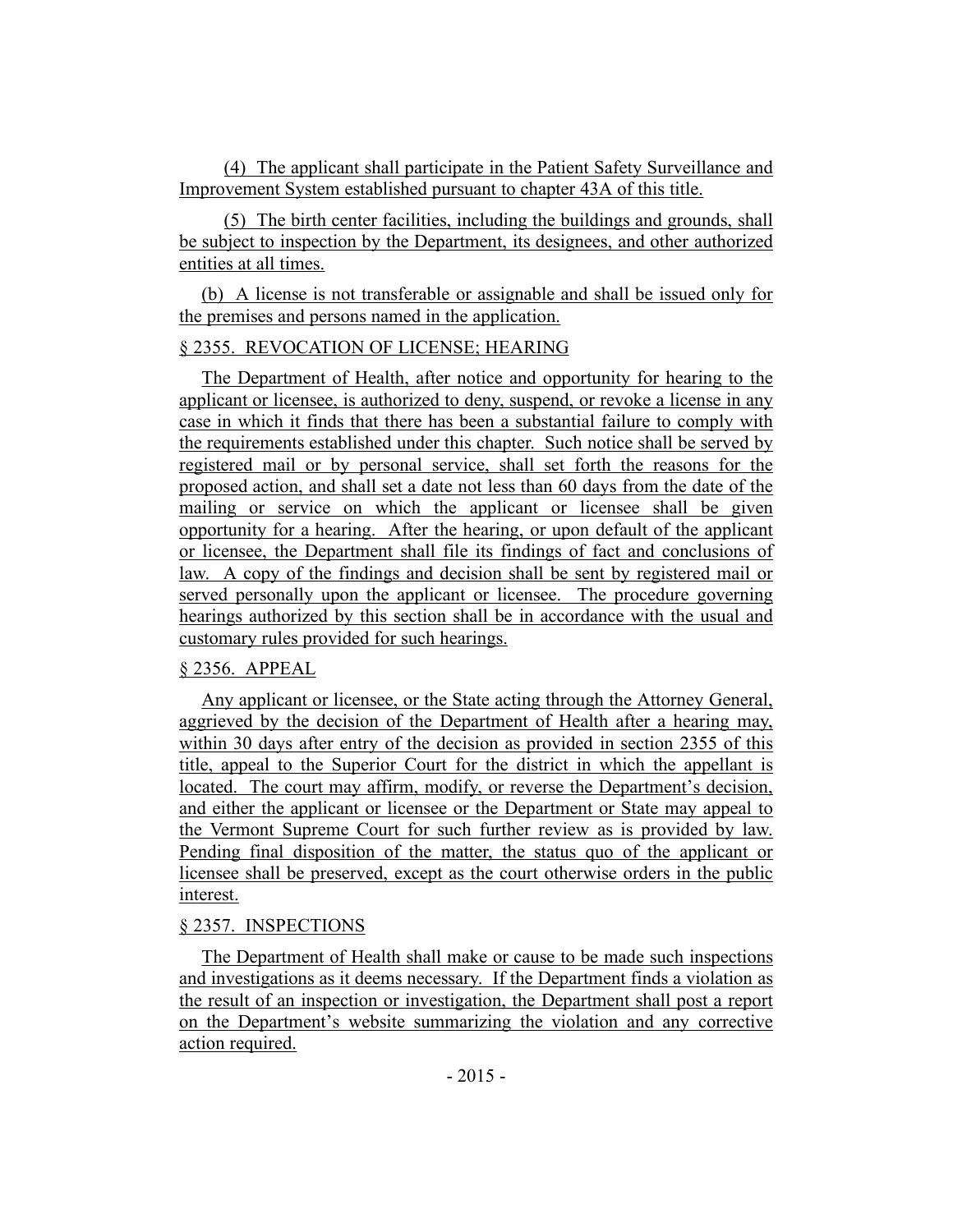#### § 2358. RECORDS

(a) Information received by the Department of Health through filed reports, inspections, or as otherwise authorized by law shall:

(1) not be disclosed publicly in a manner that identifies or may lead to the identification of one or more individuals or birth centers;

(2) be exempt from public inspection and copying under the Public Records Act; and

(3) be kept confidential except as it relates to a proceeding regarding licensure of a birth center.

(b) The provisions of subsection (a) of this section shall not apply to the summary reports of violations required to be posted on the Department's website pursuant to section 2357 of this chapter.

### § 2359. RULES

The Department of Health shall adopt rules in accordance with 3 V.S.A. chapter 25 as needed to carry out the purposes of this chapter. The rules shall regulate birth centers in accordance with national birth center standards published by the American Association of Birth Centers and may include provisions regarding:

(1) the scope of services that may be provided at a birth center;

(2) appropriate staffing for a birth center, including the types of licensed health care professionals who may practice at a birth center; and

(3) a requirement for written practice guidelines and policies that include procedures for transferring a patient to a hospital if circumstances warrant.

Sec. 2. 8 V.S.A. § 4099d is amended to read:

### § 4099d. MIDWIFERY COVERAGE; HOME BIRTHS

(a) A health insurance plan or health benefit plan providing maternity benefits shall also provide coverage:

(1) for services rendered by a midwife licensed pursuant to 26 V.S.A. chapter 85 or an advanced practice registered nurse licensed pursuant to 26 V.S.A. chapter 28 who is certified as a nurse midwife for services within the licensed midwife's or certified nurse midwife's scope of practice and provided in a hospital, birth center, or other health care facility or at home; and

(2) for prenatal, maternity, postpartum, and newborn services provided at a birth center licensed pursuant to 18 V.S.A. chapter 53.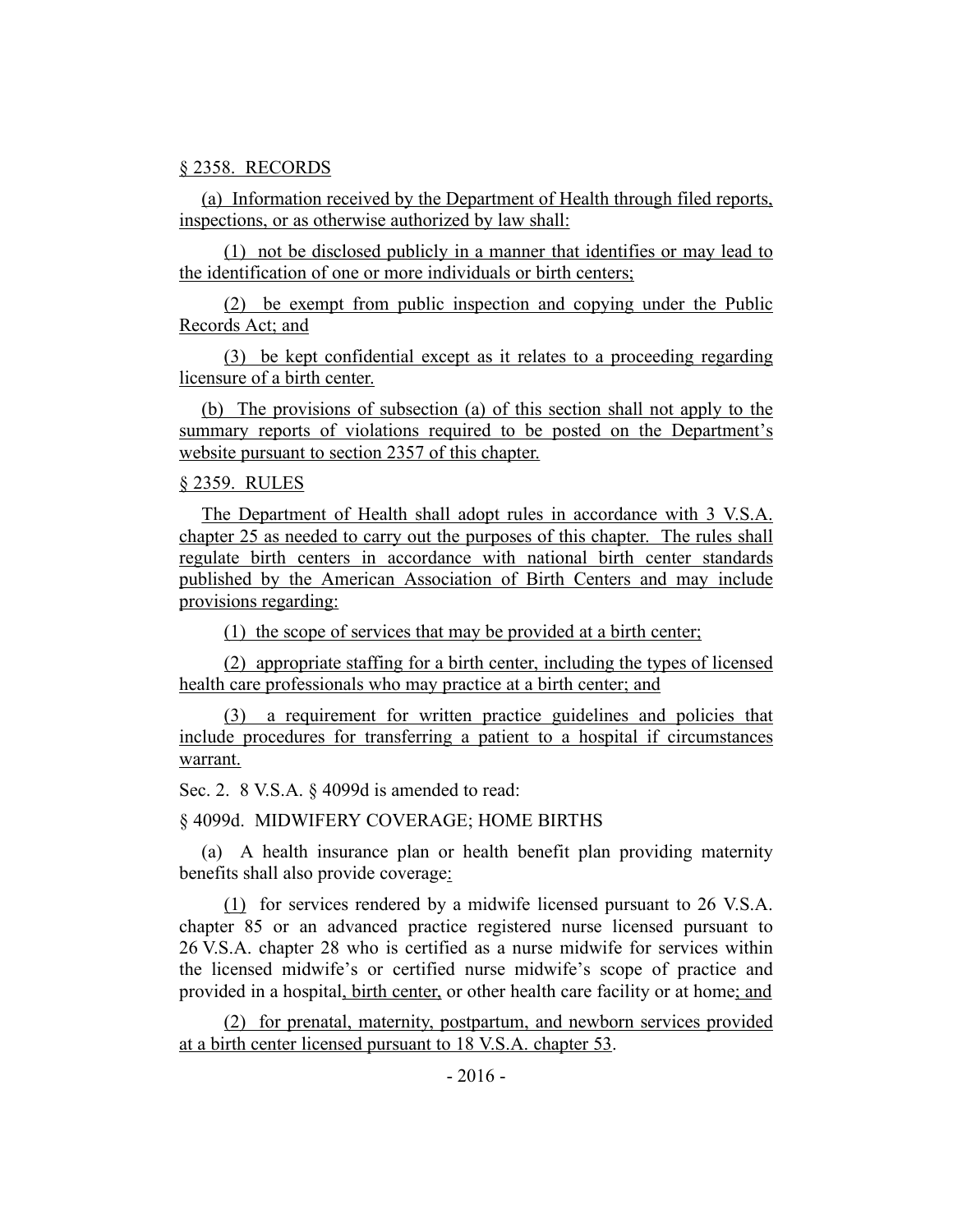\* \* \*

Sec. 3. 18 V.S.A. § 9432 is amended to read:

§ 9432. DEFINITIONS

As used in this subchapter:

\* \* \*

(15) "Freestanding birth center" has the same meaning as "birth center" in section 2351 of this title.

Sec. 4. 18 V.S.A. § 9434 is amended to read:

#### § 9434. CERTIFICATE OF NEED; GENERAL RULES

(a) A health care facility other than a hospital shall not develop or have developed on its behalf a new health care project without issuance of a certificate of need by the Board. For purposes of this subsection, a "new health care project" includes the following:

\* \* \*

(6) The construction, development, purchase, lease, or other establishment of an ambulatory surgical center or a freestanding birth center.

\* \* \*

### Sec. 5. GREEN MOUNTAIN CARE BOARD; NEEDS ASSESSMENT; HEALTH RESOURCE ALLOCATION PLAN; REPORT

(a) In connection with its responsibility for developing and maintaining the State's Health Resource Allocation Plan pursuant to 18 V.S.A. § 9405, the Green Mountain Care Board, in consultation with the Department of Health's Maternal and Child Health Division and the Blueprint for Health's Women's Health Initiative, shall conduct an assessment of the need in this State for the obstetric and midwifery services offered by freestanding birth centers. The assessment shall include evaluating the need for the services in particular regions of the State and for certain populations of Vermont residents.

(b) On or before April 1, 2023, the Board shall provide to the House Committee on Health Care and the Senate Committee on Health and Welfare its findings and recommendations regarding the need for the services of freestanding birth centers in Vermont, along with a recommendation for whether persons seeking to establish a birth center should be required to obtain a certificate of need pursuant to 18 V.S.A. chapter 221, subchapter 5.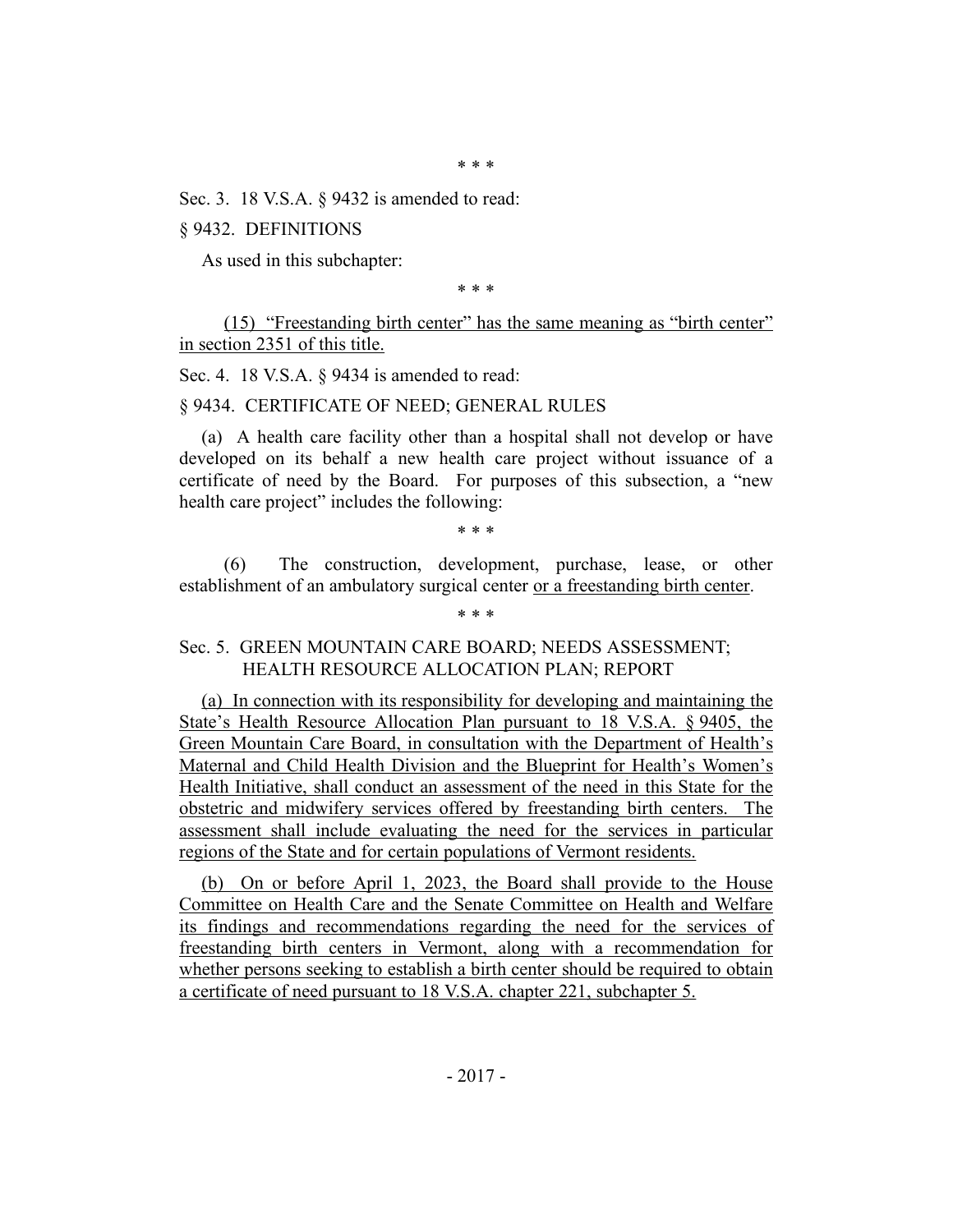Sec. 6. AGENCY OF HUMAN SERVICES; MEDICAID; REQUEST FOR FEDERAL APPROVAL

The Agency of Human Services shall seek approval from the Centers for Medicare and Medicaid Services to allow Vermont Medicaid to cover prenatal, maternity, postpartum, and newborn services provided at a licensed birth center and to allow Vermont Medicaid to reimburse separately for birth center services and for professional services.

Sec. 7. EFFECTIVE DATES

(a) Secs. 1 (18 V.S.A. chapter 53) and 2 (8 V.S.A. § 4099d) shall take effect on January 1, 2024.

(b) Secs. 3 and 4 (18 V.S.A. §§ 9432 and 9434) shall take effect on July 1, 2023.

(c) Sec. 5 (Green Mountain Care Board; needs assessment; Health Resource Allocation Plan; report) and this section shall take effect on passage.

(d) Sec. 6 (Agency of Human Services; Medicaid; request for federal approval) shall take effect on January 1, 2023 for Medicaid coverage beginning on January 1, 2024.

(Committee vote: 5-0-0)

### **Reported favorably by Senator MacDonald for the Committee on Finance.**

The Committee recommends that the bill be amended as recommended by the Committee on Health and Welfare and when so amended ought to pass.

(Committee vote: 7-0-0)

#### **S. 226.**

An act relating to expanding access to safe and affordable housing.

**Reported favorably with recommendation of amendment by Senator Sirotkin for the Committee on Economic Development, Housing and General Affairs.**

The Committee recommends that the bill be amended by striking out all after the enacting clause and inserting in lieu thereof the following:

\* \* \* Housing; Permit Reform \* \* \*

Sec. 1. FINDINGS

The General Assembly finds that: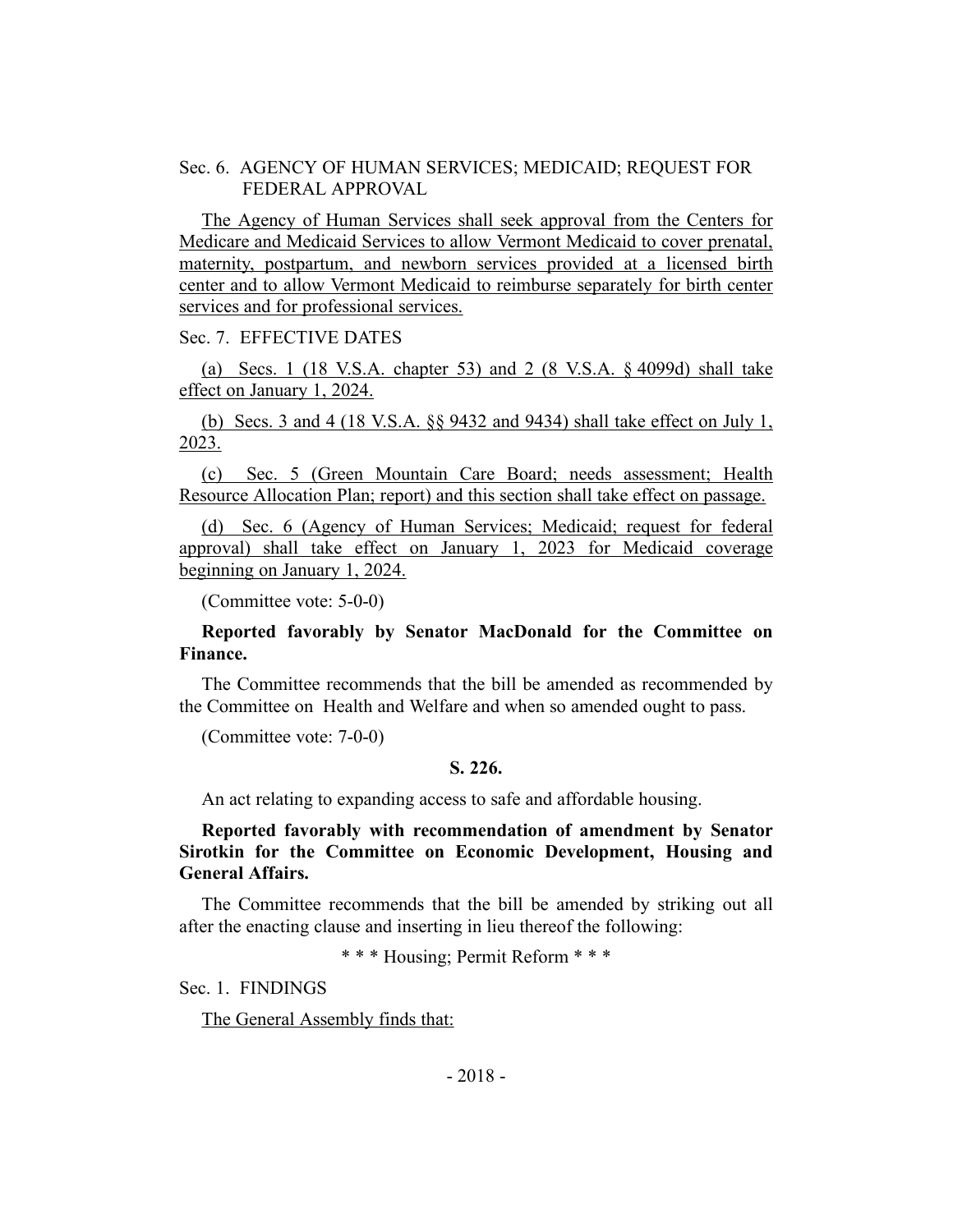(1) Prosperous, sustainable, and inclusive communities are critical to Vermont's economic health and the well-being of its residents.

(2) Housing affordability and availability challenges require elected officials, community leaders, and developers making community investments to consider all options to increase the supply of housing.

(3) The State designation programs underpin Vermont's land use goals and provide numerous economic, health, quality of life, and environmental benefits.

(4) Increased housing choices in State designated centers advance statewide goals to encourage housing affordability, inclusion, and equity; conserve energy; decrease greenhouse gas emissions; provide a variety of transportation choices; promote the efficient use of transportation and other public infrastructure and services; protect the working landscape and natural areas from fragmentation; and foster healthy lifestyles.

(5) Small-scale and infill developers are critical to rural and community revitalization in locations where development is not occurring and is necessary to meet the full range of Vermont's housing needs.

(6) Strategies, policies, programs, and investments that advance Vermont's smart growth principles, complete streets principles, and planning and development goals pursuant to 24 V.S.A. § 4302 make communities more equitable and sustainable and improve the long-term fiscal, economic, and environmental viability of the State.

Sec. 2. 24 V.S.A. § 2793e is amended to read:

### § 2793e. NEIGHBORHOOD PLANNING AREAS; DESIGNATION OF NEIGHBORHOOD DEVELOPMENT AREAS

(a) Purpose. This section is intended to encourage a municipality to plan for new and infill housing in the area including and immediately encircling its designated downtown, village center, new town center, or within its designated growth center in order to provide needed housing and to further support the commercial establishments in the designated center. To support this goal, this section sets out a two-component process.

\* \* \*

### (b) Definitions.

(1) "Neighborhood planning area" means an automatically delineated area including and encircling a downtown, village center, or new town center designated under this chapter or within a growth center designated under this chapter. A neighborhood planning area is used for the purpose of identifying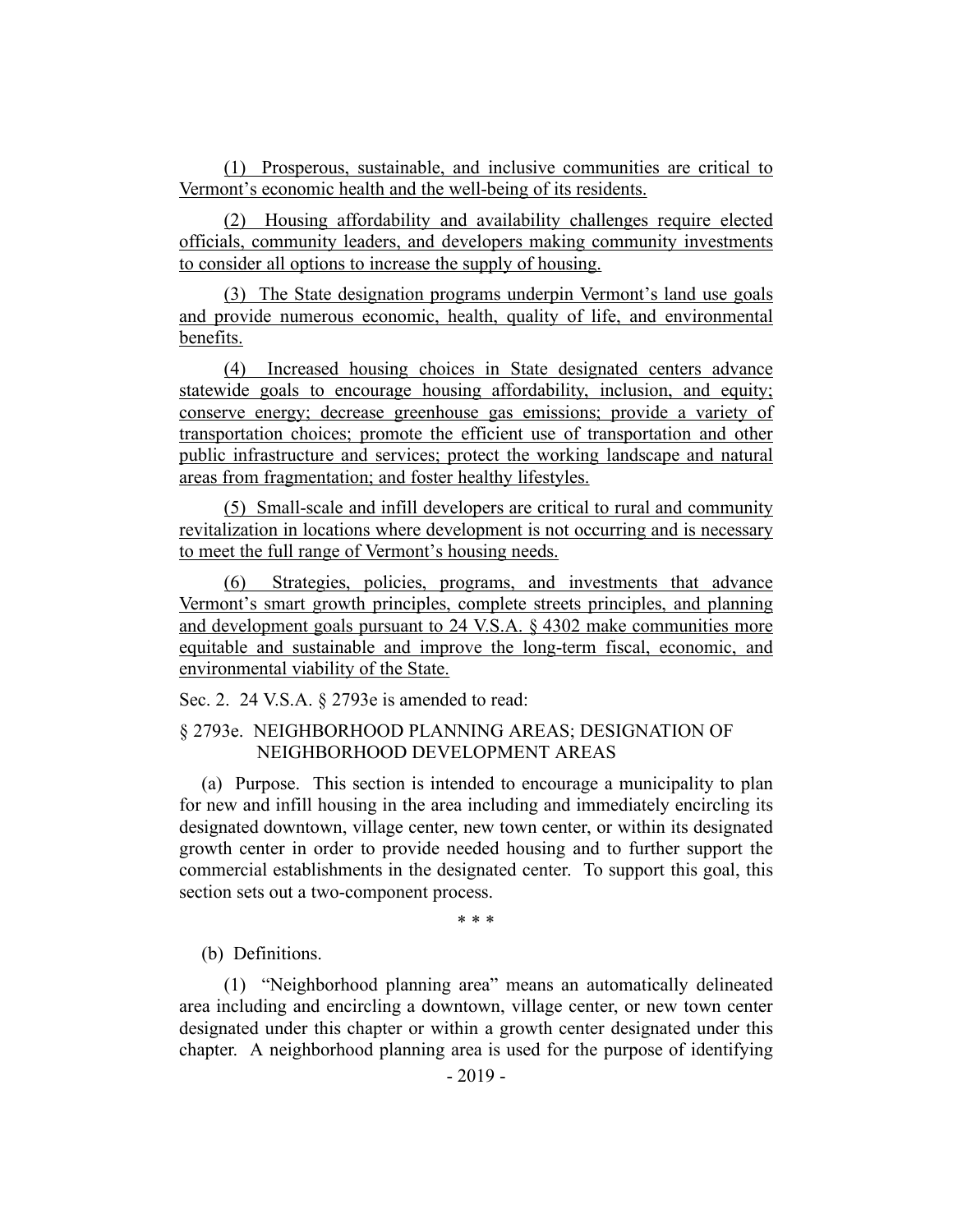locations suitable for new and infill housing that will support a development pattern that is compact, oriented to pedestrians, and consistent with smart growth principles. To ensure a compact settlement pattern, the outer boundary of a neighborhood planning area shall be located entirely within the boundaries of the applicant municipality, unless a joint application is submitted by more than one municipality, and shall be determined:

\* \* \*

(c) Application for designation of a neighborhood development area. The State Board shall approve a neighborhood development area if the application demonstrates and includes all of the following elements:

\* \* \*

(5) The proposed neighborhood development area consists of those portions of the neighborhood planning area that are appropriate for new and infill housing, excluding identified flood hazard and fluvial erosion areas, except those areas containing preexisting development in areas suitable for infill development as defined in §29-201 of the Vermont Flood Hazard Area and River Corridor Rule. In determining what areas are most suitable for new and infill housing, the municipality shall balance local goals for future land use, the availability of land for housing within the neighborhood planning area, and the smart growth principles. Based on those considerations, the municipality shall select an area for neighborhood development area designation that:

(A) Avoids or that minimizes to the extent feasible the inclusion of "important natural resources" as defined in subdivision 2791(14) of this title. If an "important natural resource" is included within a proposed neighborhood development area, the applicant shall identify the resource, explain why the resource was included, describe any anticipated disturbance to such resource, and describe why the disturbance cannot be avoided or minimized. If the neighborhood development area includes flood hazard areas or river corridors, the local bylaws shall contain provisions consistent with the Agency of Natural Resources' rules required under 10 V.S.A. § 754(a) to ensure that new infill development within a neighborhood development area occurs outside the flood hazard area and will not cause or contribute to fluvial erosion hazards within the river corridor. If the neighborhood development area includes flood hazard areas or river corridors, local bylaws shall also contain provisions to protect river corridors outside the neighborhood development area consistent with the Agency of Natural Resources' rules required under 10 V.S.A. § 754(a).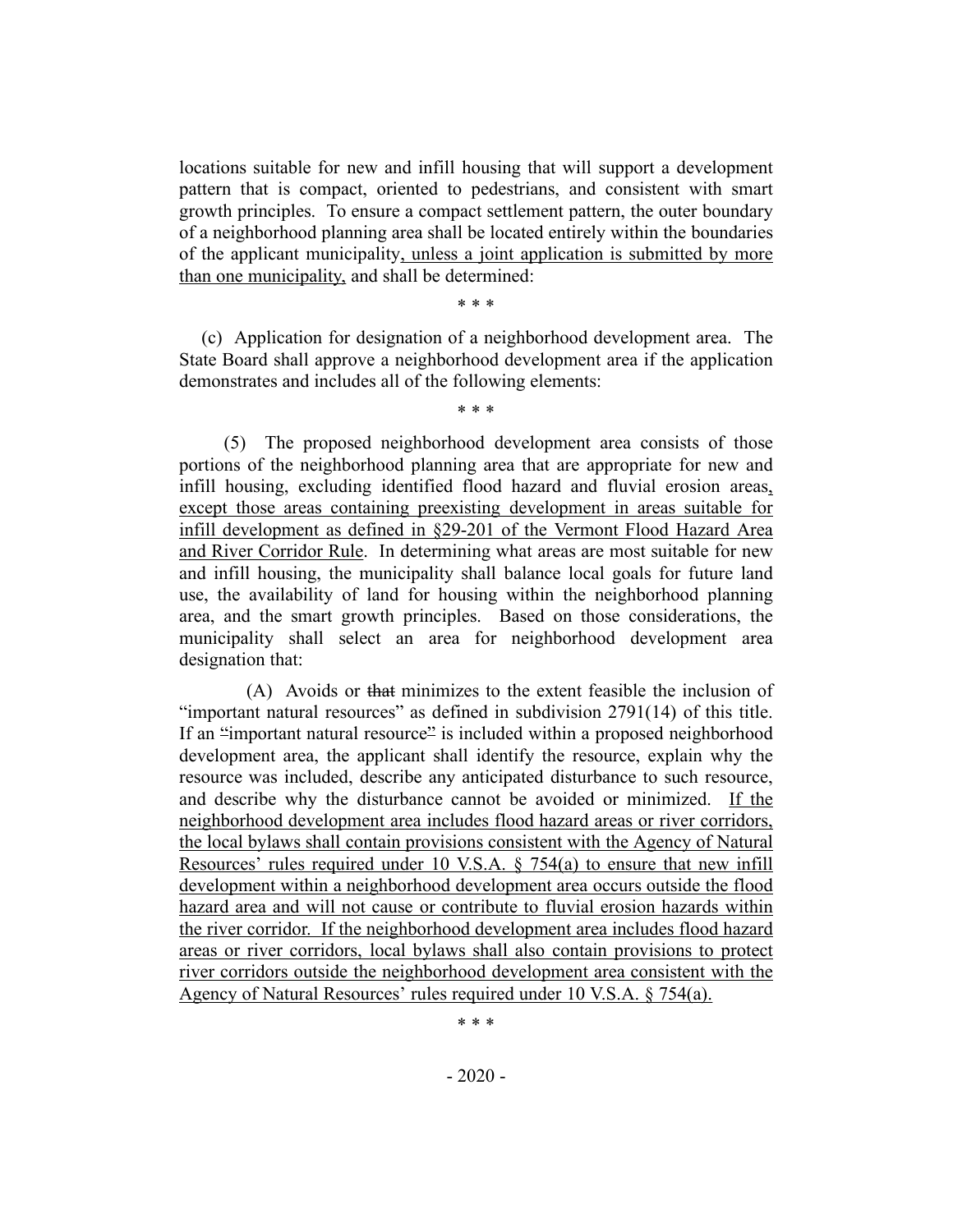$(6)$  The neighborhood development area is served by:

(A) municipal sewer infrastructure; or

(B) a community or alternative wastewater system approved by the Agency of Natural Resources. [Repealed.]

(7) The municipal bylaws allow minimum net residential densities within the neighborhood development area greater than or equal to four singlefamily detached dwelling units per acre for all identified residential uses or residential building types, exclusive of accessory dwelling units, or no not fewer than the average existing density of the surrounding neighborhood, whichever is greater. The methodology for calculating density shall be established in the guidelines developed by the Department pursuant to subsection 2792(d) of this title.

\* \* \*

Sec. 3. 24 V.S.A. § 2793b is amended to read:

### § 2793b. DESIGNATION OF NEW TOWN CENTER DEVELOPMENT DISTRICTS

\* \* \*

(b) Within 45 days of receipt of a completed application, the State Board shall designate a new town center development district if the State Board finds, with respect to that district, the municipality has:

\* \* \*

(2) Provided a community investment agreement that has been executed by authorized representatives of the municipal government, businesses and property owners within the district, and community groups with an articulated purpose of supporting downtown interests, and contains the following:

\* \* \*

(B) Regulations enabling high densities that are greater not less than four dwelling units, including all identified residential uses or residential building types, per acre and not less than those allowed in any other part of the municipality not within an area designated under this chapter.

\* \* \*

Sec. 4. 24 V.S.A. § 4449 is amended to read:

§ 4449. ZONING PERMIT, CERTIFICATE OF OCCUPANCY, AND MUNICIPAL LAND USE PERMIT

(a) Within any municipality in which any bylaws have been adopted:

- 2021 -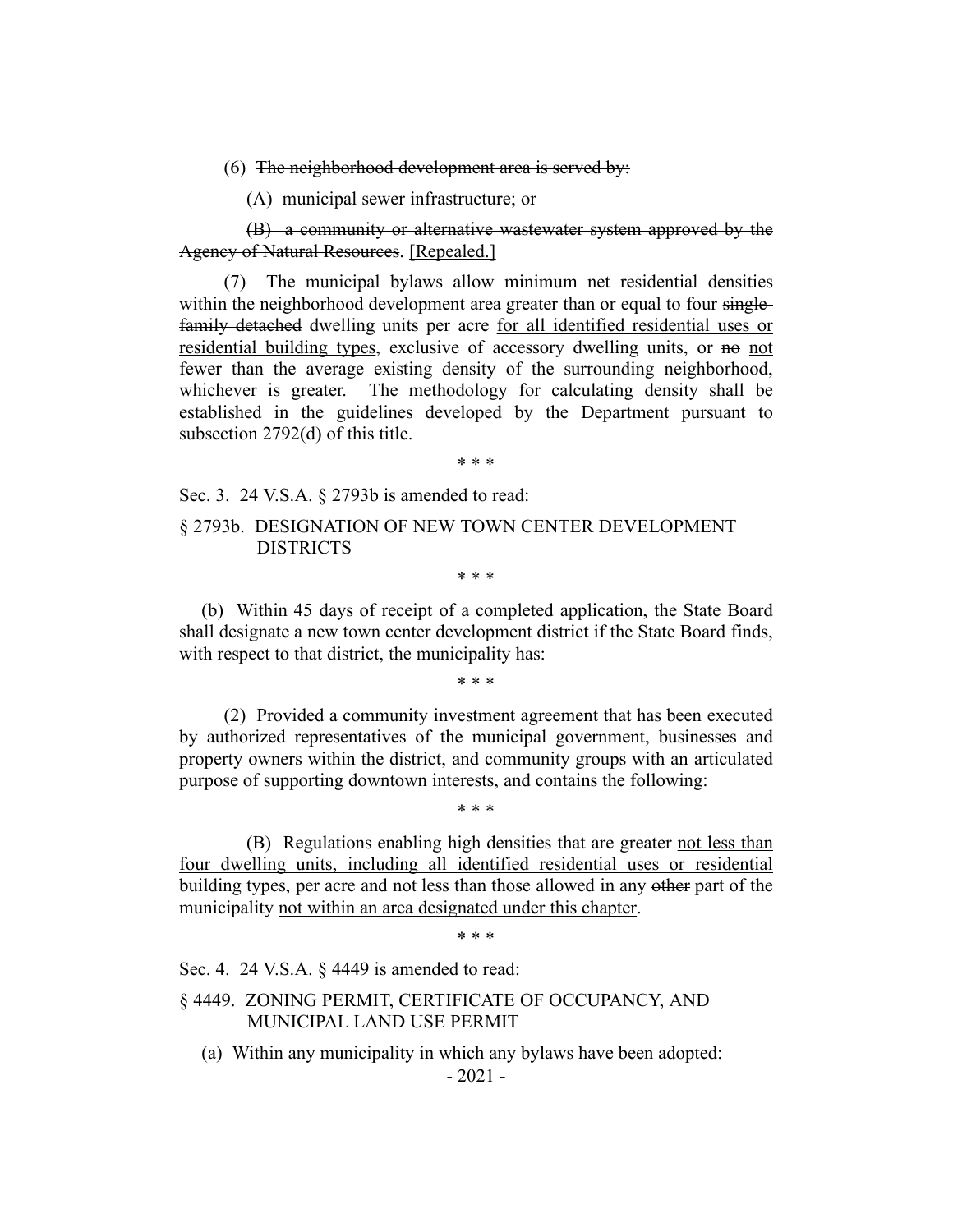(4) No municipal land use permit issued by an appropriate municipal panel or administrative officer, as applicable, for a site plan or conditional use shall be considered abandoned or expired unless more than two years has passed since the permit approval was issued.

\* \* \*

Sec. 5. 10 V.S.A. § 6001 is amended to read:

§ 6001. DEFINITIONS

As used in this chapter:

\* \* \*

(3)(A) "Development" means each of the following:

\* \* \*

(iv) The construction of housing projects such as cooperatives, condominiums, or dwellings, or construction or maintenance of mobile homes or mobile home parks, with 10 or more units, constructed or maintained on a tract or tracts of land, owned or controlled by a person, within a radius of five miles of any point on any involved land and within any continuous period of five years. However:

(I) A priority housing project shall constitute a development under this subdivision (iv) only if the number of housing units in the project is:

(aa) [Repealed.]

(bb) [Repealed.]

(cc) 75 or more, in a municipality with a population of 6,000 or more but less than 10,000.

(dd) 50 or more, in a municipality with a population of 3,000 or more but less than 6,000.

(ee) 25 or more, in a municipality with a population of less than 3,000. [Repealed.]

(ff) Notwithstanding subdivisions (cc) through (ee) of this subdivision  $(3)(A)(iv)(I)$ , 10 or more if the construction involves the demolition of one or more buildings that are listed on or eligible to be listed on the State or National Register of Historic Places. However, demolition shall not be considered to create jurisdiction under this subdivision (ff) if the Division for Historic Preservation has determined that the proposed demolition will have no adverse effect, will have no adverse effect if specified conditions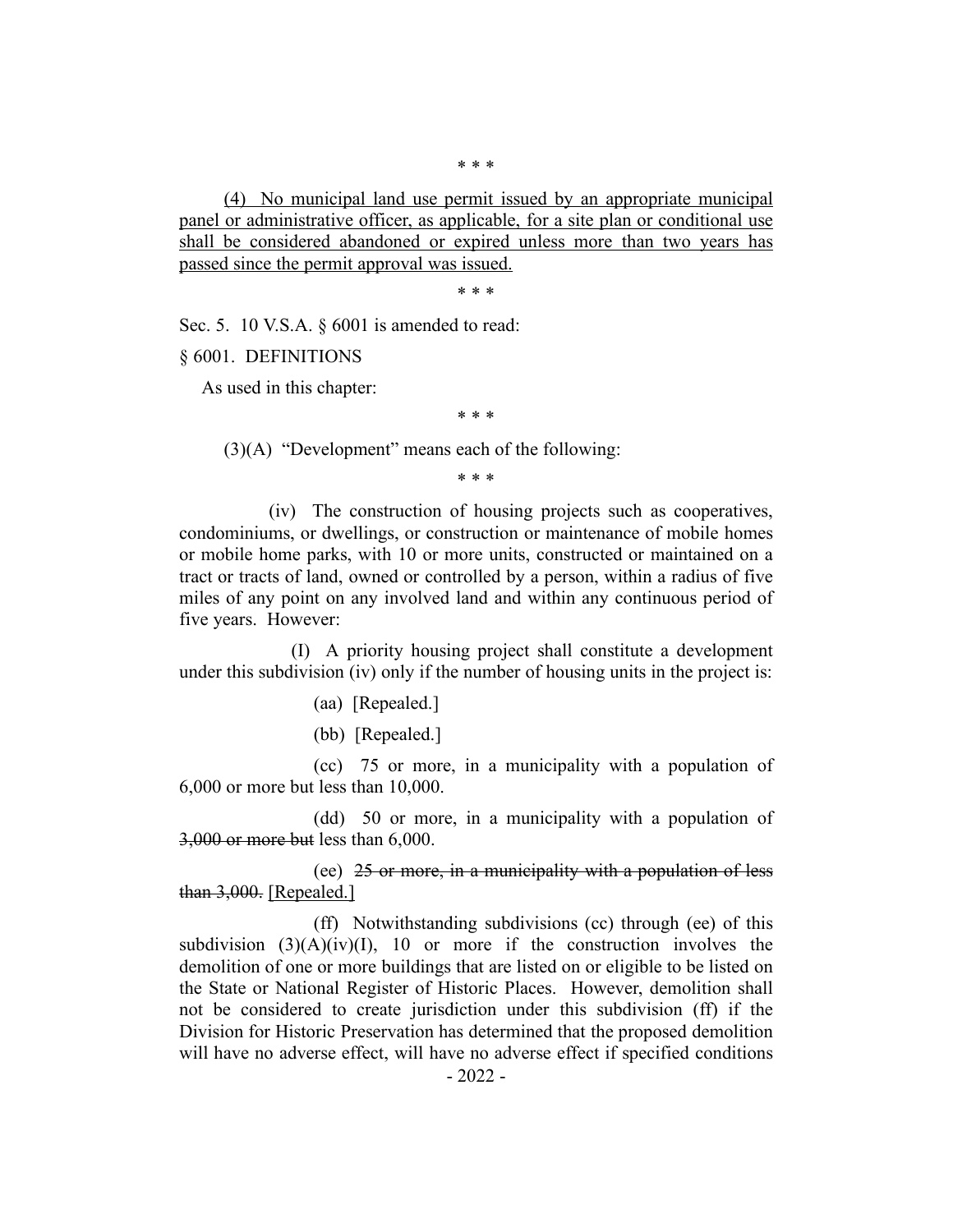are met, or will have an adverse effect that will be adequately mitigated. Any imposed conditions shall be enforceable through a grant condition, deed covenant, or other legally binding document.

\* \* \*

(27) "Mixed income housing" means a housing project in which the following apply:

(A) Owner-occupied housing. At the option of the applicant, owneroccupied housing may be characterized by either of the following:

(i) at least 15 percent of the housing units have a purchase price that at the time of first sale does not exceed 85 percent of the new construction, targeted area purchase price limits established and published annually by the Vermont Housing Finance Agency; or

 $(ii)$  at least 20 percent of the housing units have a purchase price that at the time of first sale does not exceed 90 percent of the new construction, targeted area purchase price limits established and published annually by the Vermont Housing Finance Agency meet the requirements of affordable owner-occupied housing under subdivision (29)(A) of this section, adiusted for the number of bedrooms, as established and published annually by the Vermont Housing Finance Agency.

(B) Rental housing. At least 20 percent of the housing units that are rented constitute affordable housing and have a duration of affordability of For not less than 15 years following the date that rental housing is initially placed in service, at least 20 percent of the housing units meet the requirements of affordable rental housing under subdivision (29)(B) of this section, adjusted for the number of bedrooms, as established and published annually by the Vermont Housing Finance Agency.

(35) "Priority housing project" means a discrete project located on a single tract or multiple contiguous tracts of land that consists exclusively of.

\* \* \*

(A) mixed income housing or mixed use, or any combination thereof, and is located entirely within a designated downtown development district, designated new town center, designated growth center, or designated village center that is also a designated neighborhood development area under 24 V.S.A. chapter  $76A$ ; or

(B) mixed income housing and is located entirely within a designated Vermont neighborhood or designated neighborhood development area under 24 V.S.A. chapter 76A.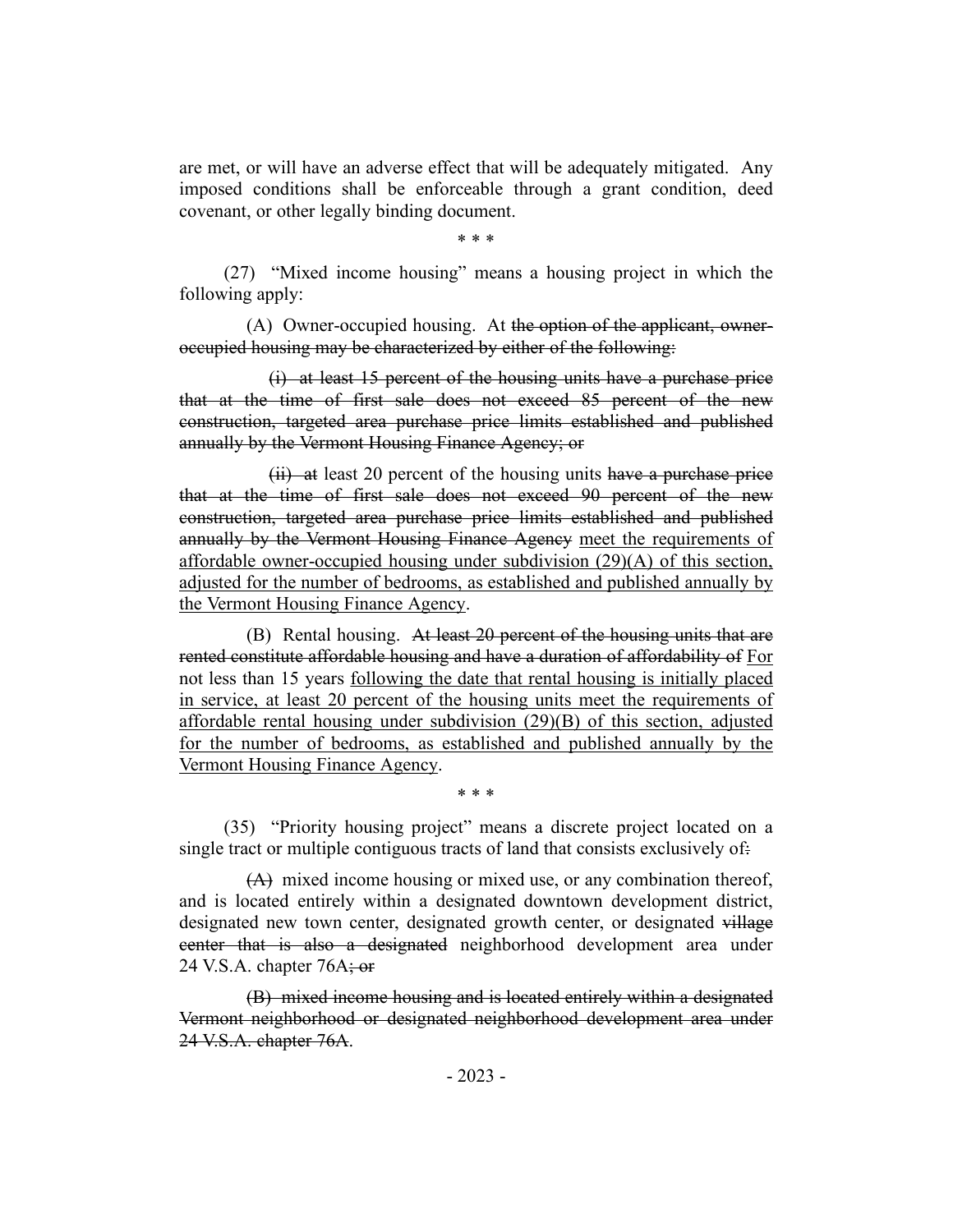Sec. 6. 10 V.S.A. § 6081(p) is amended to read:

 $(p)(1)$  No permit or permit amendment is required for any change to a project that is located entirely within a downtown development district designated pursuant to 24 V.S.A. § 2793, if the change consists exclusively of any combination of mixed use and mixed income housing, and the cumulative changes within any continuous period of five years, commencing on or after May 28, 2002, remain below any applicable jurisdictional threshold specified in subdivision  $6001(3)(A)(iv)(I)$  of this title.

(2) No permit or permit amendment is required for a priority housing project in a designated center other than a downtown development district if the project remains below any applicable jurisdictional threshold specified in subdivision  $6001(3)(A)(iv)(I)$  of this title and will comply with all conditions of any existing permit or permit amendment issued under this chapter that applies to the tract or tracts on which the project will be located. If such a priority housing project will not comply with one or more of these conditions, an application may be filed pursuant to section 6084 of this title.

\* \* \* First-Generation Homebuyers \* \* \*

Sec. 7. 32 V.S.A. 5930u is amended to read:

§ 5930u. TAX CREDIT FOR AFFORDABLE HOUSING

\* \* \*

(b) Eligible tax credit allocations.

\* \* \*

(3) Down Payment Assistance Program.

(A) The Vermont Housing Finance Agency shall have the authority to allocate affordable housing tax credits to finance down payment assistance loans that meet the following requirements:

(i) the loan is made in connection with a mortgage through an Agency program;

(ii) the borrower is a first-time home buyer of an owner-occupied primary residence; and

(iii) the borrower uses the loan for the borrower's down payment or closing costs, or both.

(B) The Agency shall require the borrower to repay the loan upon the transfer or refinance of the residence.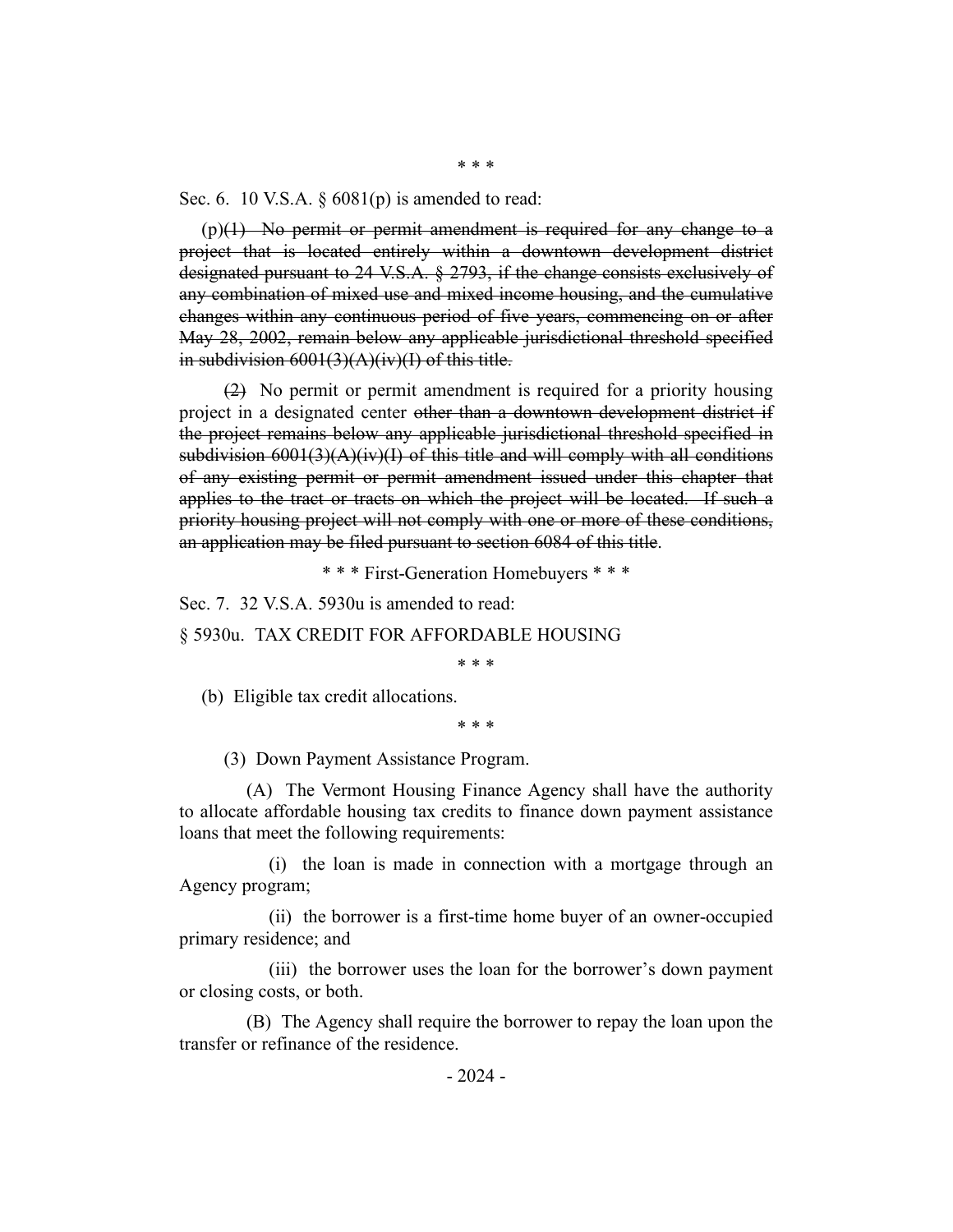(C) The Agency shall use the proceeds of loans made under the Program for future down payment assistance.

(D) The Agency may reserve funding and adopt guidelines to provide grants to first-time homebuyers who are also first-generation homebuyers.

\* \* \*

\* \* \* Manufactured Home Relocation Incentives \* \* \*

### Sec. 8. MANUFACTURED HOME IMPROVEMENT AND REPLACEMENT PROGRAM

Of the amounts available from federal COVID-19 relief funds, the following amounts are appropriated to the Department of Housing and Community Development for the purposes specified:

(1) \$3,000,000.00 for manufacture home community small-scale capital grants, through which the Department may award not more than \$20,000.00 for owners of manufactured housing communities to complete small-scale capital needs to help infill vacant lots with homes, which may include projects such as disposal of abandoned homes, lot grading/preparation, site electrical box issues/upgrades, E911 safety issues, legal fees, transporting homes out of flood zones, individual septic system, and marketing to help make it easier for home-seekers to find vacant lots around the State.

(2) \$1,000,000.00 for manufactured home repair grants, through which the Department may award funding for minor rehab or accessibility projects, coordinated as possible with existing programs, for between 250 and 400 existing homes where the home is otherwise in good condition or in situations where the owner is unable to replace the home and the repair will keep them housed.

(3) \$1,000,000.00 for new manufactured home foundation grants, through which the Department may award not more than \$15,000.00 per grant for a homeowner to pay for a foundation or HUD-approved slab, site preparation, skirting, tie-downs, and utility connections on vacant lots within manufactured home communities.

Sec. 9. 32 V.S.A.  $\S$  5930 $u(g)$  is amended to read:

 $(g)(1)$  In any fiscal year, the allocating agency may award up to:

(A) \$400,000.00 in total first-year credit allocations to all applicants for rental housing projects, for an aggregate limit of \$2,000,000.00 over any given five-year period that credits are available under this subdivision  $(A)$ ;.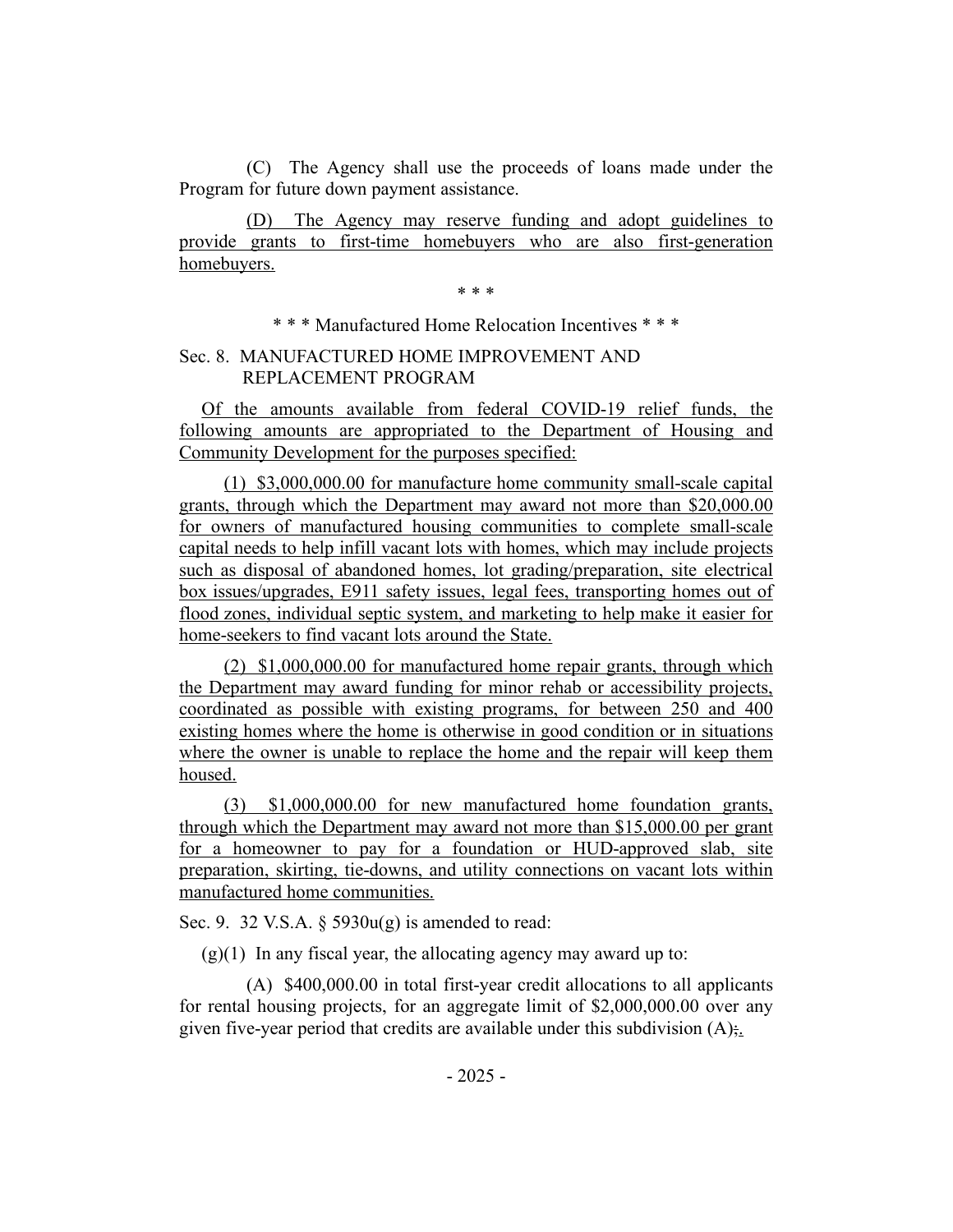(B) \$425,000.00 \$675,000.00 in total first-year credit allocations for loans or grants for owner-occupied unit financing or down payment loans as provided in subdivision (b)(2) of this section consistent with the allocation plan, including for new construction and manufactured housing, for an aggregate limit of  $\frac{$2,125,000.00}{$3,375,000.00}$  over any given five-year period that credits are available under this subdivision (B). Of the total firstyear credit allocations made under this subdivision (B), \$250,000.00 shall be used each fiscal year for manufactured home purchase and replacement.

(2) If the full amount of first-year credits authorized by an award are is not allocated to a taxpayer, the Agency may reclaim the amount not allocated and re-award such allocations to other applicants, and such re-awards shall not be subject to the limits set forth in subdivision (1) of this subsection.

- \* \* \* Large Employer Housing; Commercial Property Conversion; Multi-Agency Coordination \* \* \*
- Sec. 10. VERMONT HOUSING CONSERVATION BOARD; LARGE EMPLOYER HOUSING; COMMERCIAL PROPERTY CONVERSION; COMMUNITY PARTNERSHIP FOR NEIGHBORHOOD DEVELOPMENT

(a) Authorization. Of the amounts appropriated to the Vermont Housing Conservation Board in fiscal year 2023, the Board is authorized to use up to \$5,000,000.00 for the following activities:

(1) housing created through the Community Partnership for Neighborhood Development created in subsection (b) of this section;

(2) funding for matching grants, which for each unit shall not exceed the lesser of \$50,000.00 or 20 percent of the employer cost, for large employers with 50 or more full time equivalent employees that provide housing for their employees; and

(3) funding for matching grants, which for each unit shall not exceed the lesser of \$50,000.00 or 20 percent of the developer cost, for projects that convert commercial properties to residential use.

(b) Community Partnership for Neighborhood Development.

(1) The Department of Housing and Community Development shall lead a cross-agency program to encourage and support local partnerships between municipalities, nonprofit and for-profit developers, employers, the Vermont Housing and Conservation Board, and local planning officials, by enhancing density and reducing or eliminating the cost of land and infrastructure from housing development while enhancing density, walkability, inclusiveness, and climate-sensitive, smart growth development.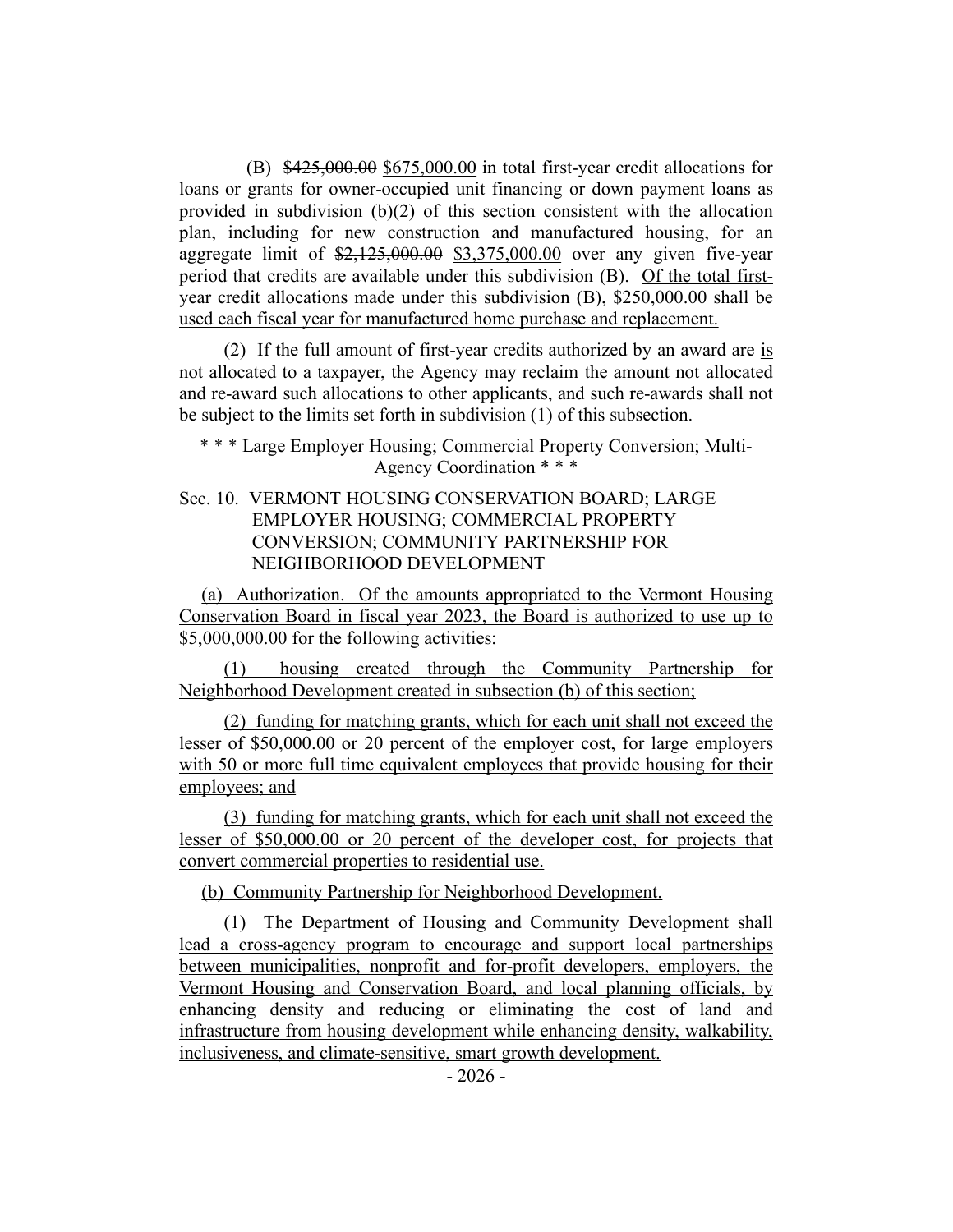(2) The Department shall lead an effort involving the Vermont Housing Finance Agency, the Agency of Natural Resources, the Agency of Transportation, the Department of Public Service, and the Vermont Housing Conservation Board to integrate resources for housing, land, and down payment assistance that also makes available funding for critical infrastructure, including funding from the American Rescue Plan Act and the Infrastructure Investment and Jobs Act.

(3) Participating municipalities may bring resources to the table by planning for and permitting dense housing development in smart growth locations, thereby reducing permitting risk for developers.

(b) Program goals. The Program shall seek to achieve the following goals:

(1) development of new denser neighborhoods in 5–10 communities of mixed income and mixed tenure of homeownership and rental opportunities, which, over time, will land bank and make available smart growth sites for 500–1000 energy efficient homes and apartments;

(2) financial and planning commitment and participation of municipalities and cooperation in siting and permitting development;

(3) enhanced construction of modestly sized homes, at least half of which should be single-family homes under 1600 sq ft. on small lots;

(4) opportunities for site development and skill building participation by technical education centers, Youth Build, Vermont Works for Women, and community volunteers such as Habitat for Humanity;

(5) reservation of 25 percent of single family lots for permanently affordable homes, including Habitat for Humanity, Youth Build, or Tech Center programs, at no cost for acquisition or infrastructure and only modest fees for all small homes; and

(6) reservation of 35 percent of multifamily rentals for Vermonters within income below 80 percent of median with no cost for publicly funded infrastructure.

\* \* \* Municipal Bylaw Grants \* \* \*

Sec. 11. 24 V.S.A. § 4306 is amended to read:

#### § 4306. MUNICIPAL AND REGIONAL PLANNING FUND

(a)(1) The Municipal and Regional Planning Fund for the purpose of assisting municipal and regional planning commissions to carry out the intent of this chapter is hereby created in the State Treasury.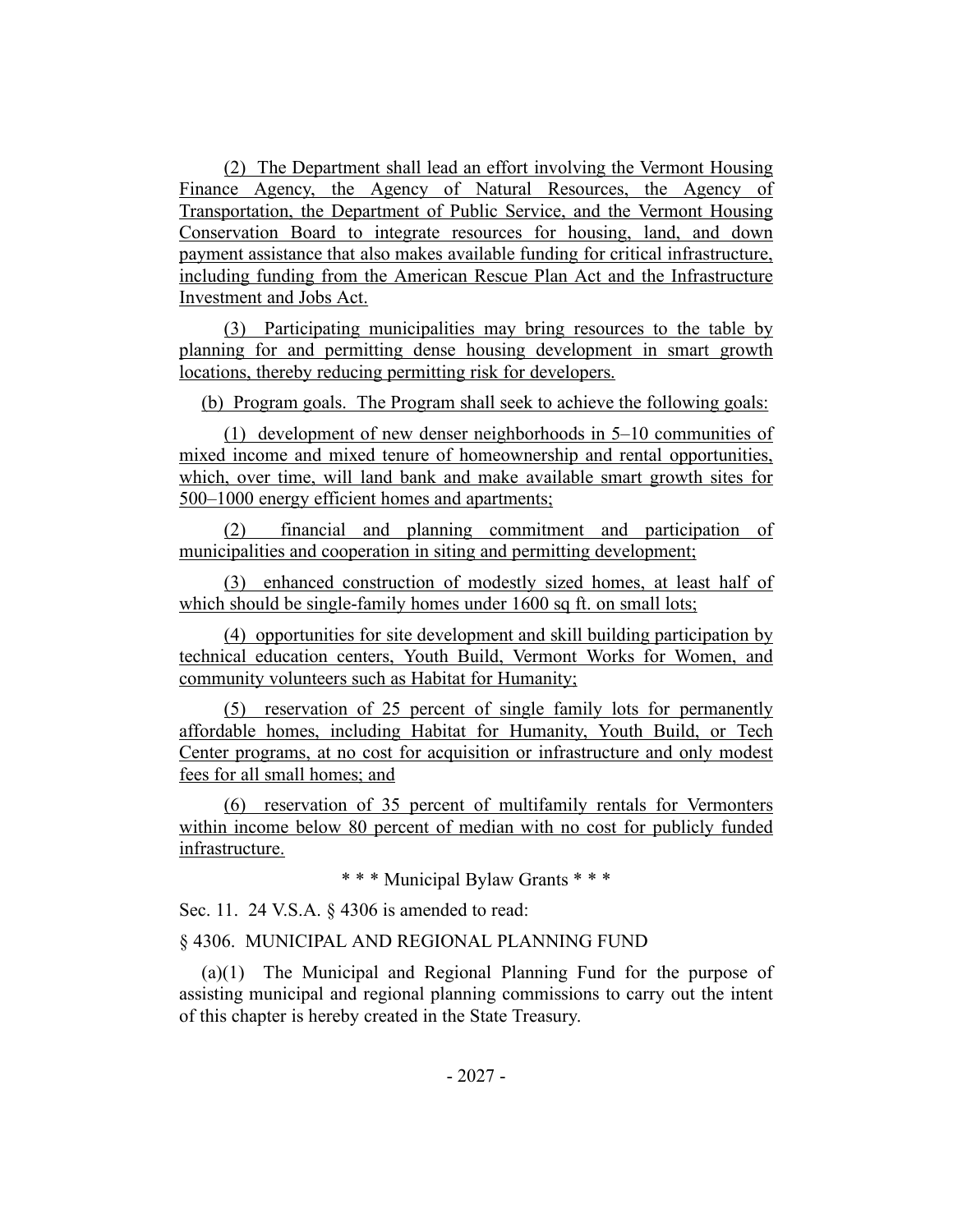(2) The Fund shall be composed of 17 percent of the revenue from the property transfer tax under 32 V.S.A. chapter 231 and any monies from time to time appropriated to the Fund by the General Assembly or received from any other source, private or public. All balances at the end of any fiscal year shall be carried forward and remain in the Fund. Interest earned by the Fund shall be deposited in the Fund.

(3) Of the revenues in the Fund, each year:

(A) 10 percent shall be disbursed to the Vermont Center for Geographic Information;

(B) 70 percent shall be disbursed to the Secretary of Commerce and Community Development for performance contracts with regional planning commissions to provide regional planning services pursuant to section 4341a of this title; and

(C) 20 percent shall be disbursed to municipalities.

\* \* \*

(c) Funds allocated to municipalities shall be used for the purposes of:

\* \* \*

(4) The Fund shall be available to the Department of Housing and Community Development for the reasonable and necessary costs of administering the Fund, not to exceed six percent of total program funds.

(d) New funds allocated to municipalities under this section may take the form of special purpose grants in accordance with section 4307 of this title.

Sec. 12. 24 V.S.A. § 4307 is added to read:

# § 4307. MUNICIPAL BYLAW MODERNIZATION GRANTS

(a) There is created Municipal Bylaw Modernization Grants to assist municipalities in updating their land use and development bylaws. Bylaws updated under this section shall increase housing choice, affordability, and opportunity in areas planned for smart growth. The Grants shall be funded by monies allocated from the municipality allocation of the Municipal and Regional Planning Funds established in subdivision 4306(a)(3)(C) of this title and any other monies appropriated for this purpose.

(b) Disbursement to municipalities shall be administered by the Department of Housing and Community Development through a competitive process providing the opportunity for all regions and any eligible municipality to compete regardless of size.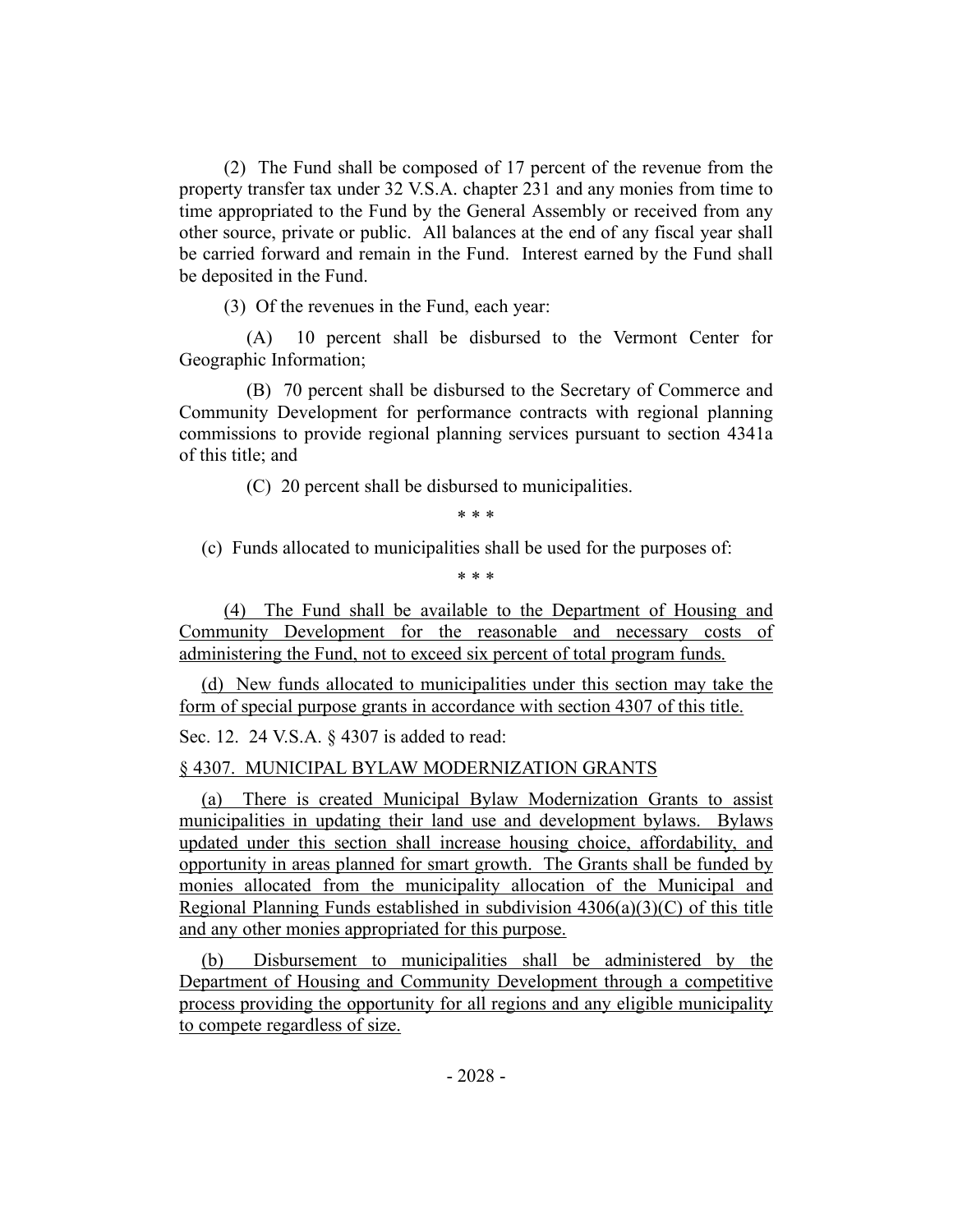(c) Funds may be disbursed by the Department in installments to ensure the municipal bylaw updates meet the goals of this section.

(d) Funding may be used for the cost of regional planning commission staff or consultant time and any other purpose approved by the Department.

(e) A municipality grantee shall use the funds to prepare amendments to bylaws to increase housing choice, affordability, and opportunity and that support a neighborhood development pattern that is pedestrian oriented in areas planned for smart growth consistent with the smart growth principles established in section 2791 of this title and that prioritize projects in designated areas in accordance with chapter 76A of this title.

(f) To receive the grant, the municipality shall:

(1) identify municipal water and wastewater disposal infrastructure, municipal water and sewer service areas, and the constraints on that infrastructure based on the best available data;

(2) increase allowed housing types and uses, which may include duplexes to the same extent as single-family homes;

(3) include parking waiver provisions in areas planned for smart growth consistent with smart growth principles as defined in section 2791 of this title and appropriate situations;

(4) review and modify street standards that implement the complete streets principles as described in 19 V.S.A. § 309d and that are oriented to pedestrians; and

(5) reduce nonconformities by making the allowed standards principally conform to the existing settlement within any area designated under chapter 76A of this title and increase allowed lot/building/dwelling unit density by adopting dimensional, use, parking, and other standards that allow compact neighborhood form and support walkable lot and dwelling unit density, which may be achieved with a standard allowing at least four units per acre or allowing the receipt of a State or municipal water and wastewater permit to determine allowable density or by other means established in guidelines issued by the Department.

(6) restrict development of and minimize impact to important natural resources, including new development in flood hazard areas, undeveloped floodplains, and river corridor areas, unless lawfully allowed for infill development in §29-201 of the Vermont Flood Hazard Area and River Corridor Rule;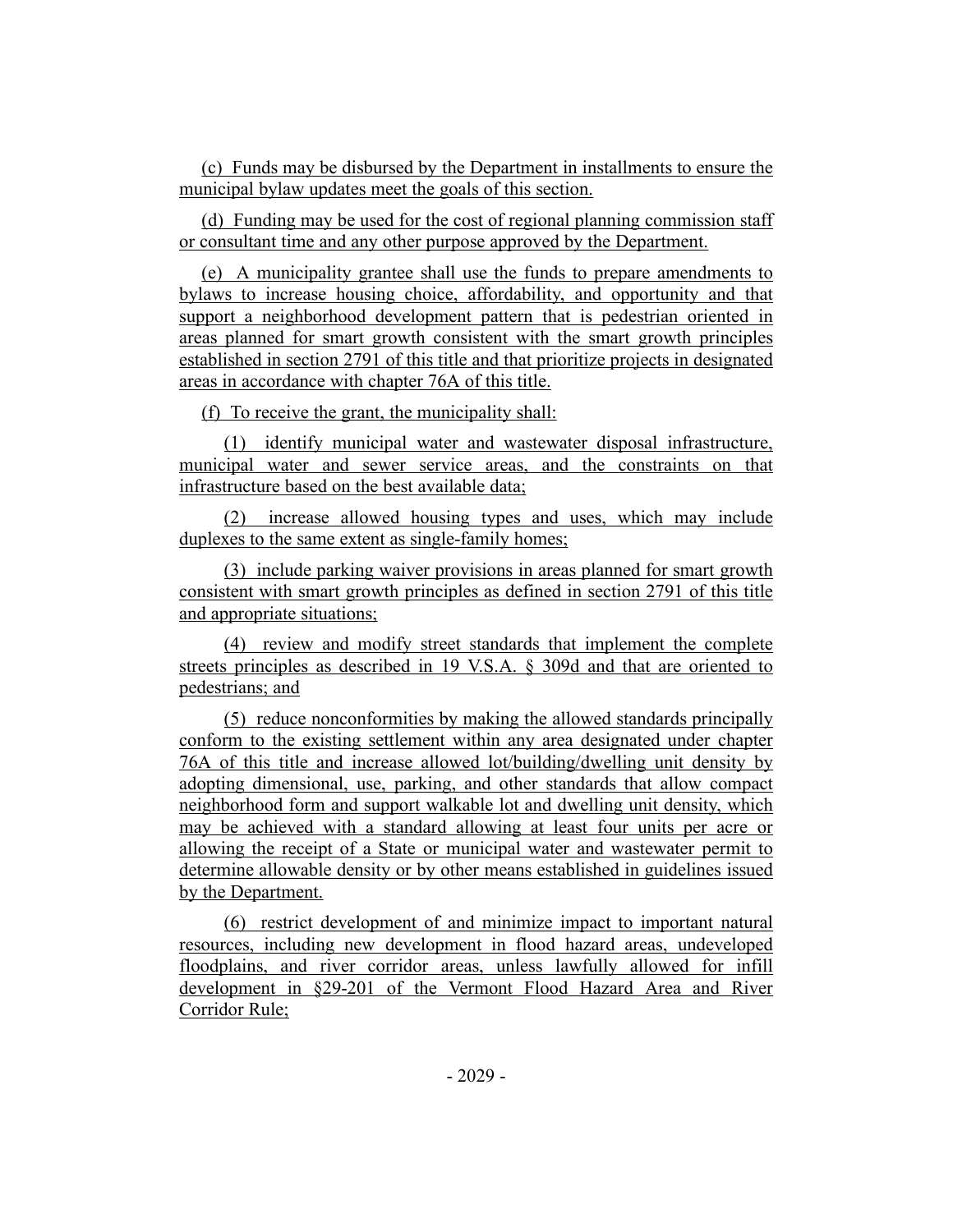(7) update the municipal plan's housing element as provided in subdivision 4382(a)(10) of this title related to addressing lower- and moderateincome housing needs and implement that element of the plan including through the bylaw amendments;

(8) comply with State and Federal Fair Housing Act, including the fair housing provisions of Vermont's Planning and Development Act; and

(9) demonstrate how the bylaws support implementation of the housing element of its municipal plan as provided in subdivision 4282(a)(10) of this title related to addressing lower- and moderate-income housing needs.

(g) On or before September 1, 2022, the Department shall adopt guidelines to assist municipalities applying for grants under this section.

### Sec. 13. APPROPRIATION

In fiscal year 2023 the amount of \$650,000.00 is appropriated from the General Fund to the Municipal Planning and Regional Planning Fund to be used for Municipal Bylaw Modernization Grants established in 24 V.S.A.  $§$  4307.

\* \* \* Tax Credits \* \* \*

Sec. 14. 32 V.S.A. § 5930ee is amended to read:

#### § 5930ee. LIMITATIONS

Beginning in fiscal year 2010 and thereafter, the State Board may award tax credits to all qualified applicants under this subchapter, provided that:

(1) the total amount of tax credits awarded annually, together with sales tax reallocated under section 9819 of this title, does not exceed \$3,000,000.00 \$5,000,000.00 with up to \$1,000,000.00 awarded to qualified projects in neighborhood development areas;

\* \* \*

Sec. 15. 32 V.S.A. § 5930aa is amended to read:

§ 5930aa. DEFINITIONS

As used in this subchapter:

(1) "Qualified applicant" means an owner or lessee of a qualified building involving a qualified project, but does not include a State or federal agency or a political subdivision of either; or an instrumentality of the United States.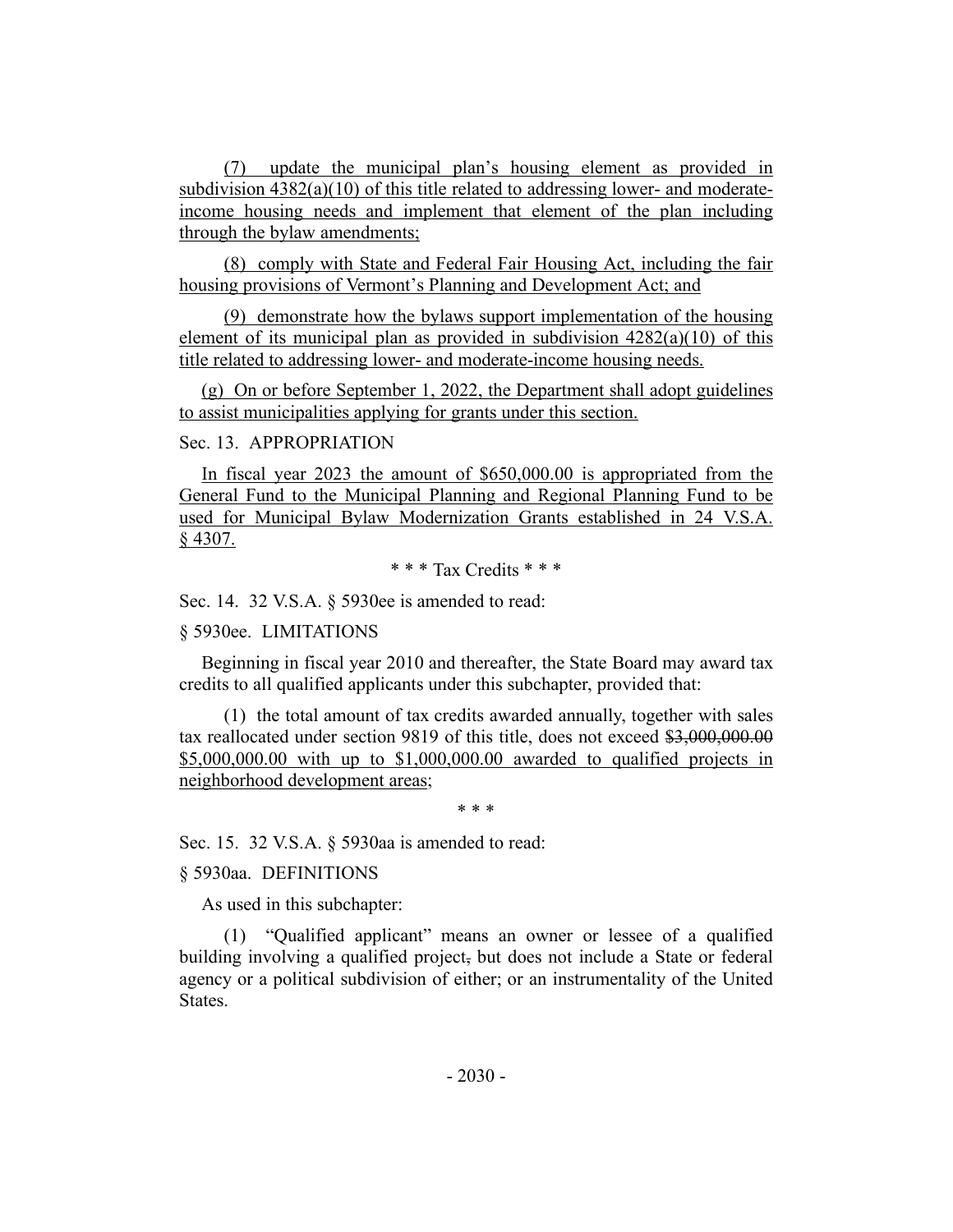(2) "Qualified building" means a building built at least 30 years before the date of application, located within a designated downtown or, village center, or neighborhood development area, which, upon completion of the project supported by the tax credit, will be an income-producing building not used solely as a single-family residence. Churches and other buildings owned by religious organization may be qualified buildings, but in no event shall tax credits be used for religious worship.

(3) "Qualified code improvement project" means a project:

(A) to install or improve platform lifts suitable for transporting personal mobility devices, limited use or limited application elevators, elevators, sprinkler systems, and capital improvements in a qualified building, and the installations or improvements are required to bring the building into compliance with the statutory requirements and rules regarding fire prevention, life safety, and electrical, plumbing, and accessibility codes as determined by the Department of Public Safety;

(B) to abate lead paint conditions or other substances hazardous to human health or safety in a qualified building; or

(C) to redevelop a contaminated property in a designated downtown or, village center, or neighborhood development area under a plan approved by the Secretary of Natural Resources pursuant to 10 V.S.A. § 6615a.

(4) "Qualified expenditures" means construction-related expenses of the taxpayer directly related to the project for which the tax credit is sought but excluding any expenses related to a private residence.

(5) "Qualified façade improvement project" means the rehabilitation of the façade of a qualified building that contributes to the integrity of the designated downtown or, designated village center. Façade improvements to qualified buildings listed, or eligible for listing, in the State or National Register of Historic Places must be consistent with Secretary of the Interior Standards, as determined by the Vermont Division for Historic Preservation.

(6) "Qualified Flood Mitigation Project" means any combination of structural and nonstructural changes to a building located within the flood hazard area as mapped by the Federal Emergency Management Agency that reduces or eliminates flood damage to the building or its contents. The project shall comply with the municipality's adopted flood hazard bylaw, if applicable, and a certificate of completion shall be submitted by a registered engineer, architect, qualified contractor, or qualified local official to the State Board. Improvements to qualified buildings listed, or eligible for listing, in the State or National Register of Historic Places shall be consistent with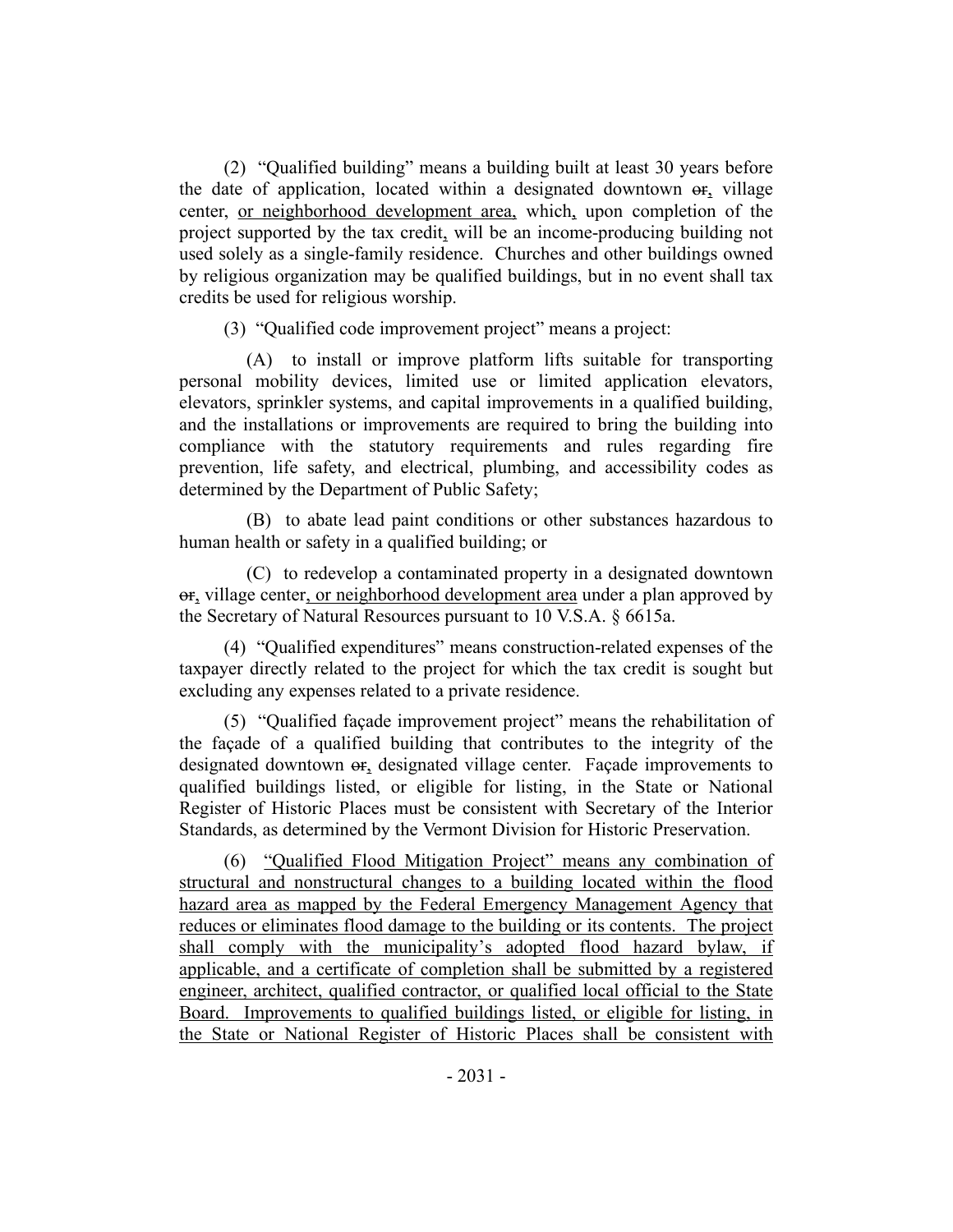Secretary of the Interior's Standards for Rehabilitation, as determined by the Vermont Division for Historic Preservation.

(7) "Qualified historic rehabilitation project" means an historic rehabilitation project that has received federal certification for the rehabilitation project.

(7)(8) "Qualified project" means a qualified code improvement, qualified façade improvement, or qualified historic rehabilitation project as defined by this subchapter.

(8)(9) "State Board" means the Vermont Downtown Development Board established pursuant to 24 V.S.A. chapter 76A.

Sec. 16. 32 V.S.A. § 5930bb is amended to read:

§ 5930bb. ELIGIBILITY AND ADMINISTRATION

\* \* \*

(e) Sunset of Neighborhood Development Area tax credits. Effective on July 1, 2027, under this subchapter no new tax credit may be allocated by the State Board to a qualified building in a neighborhood development area.

Sec. 17. 24 V.S.A. § 2793a is amended to read:

§ 2793a. DESIGNATION OF VILLAGE CENTERS BY STATE BOARD

\* \* \*

(c) A village center designated by the State Board pursuant to subsection (a) of this section is eligible for the following development incentives and benefits:

\* \* \*

(4) The following State tax credits for projects located in a designated village center:

(A) A State historic rehabilitation tax credit of ten percent under 32 V.S.A. § 5930cc(a) that meets the requirements for the federal rehabilitation tax credit.

(B) A State façade improvement tax credit of 25 percent under 32 V.S.A. § 5930cc(b).

(C) A State code improvement tax credit of 50 percent under 32 V.S.A. § 5930ee(e) The Downtown and Village Center Tax Credit Program described in 32 V.S.A. § 5930aa et seq.

\* \* \*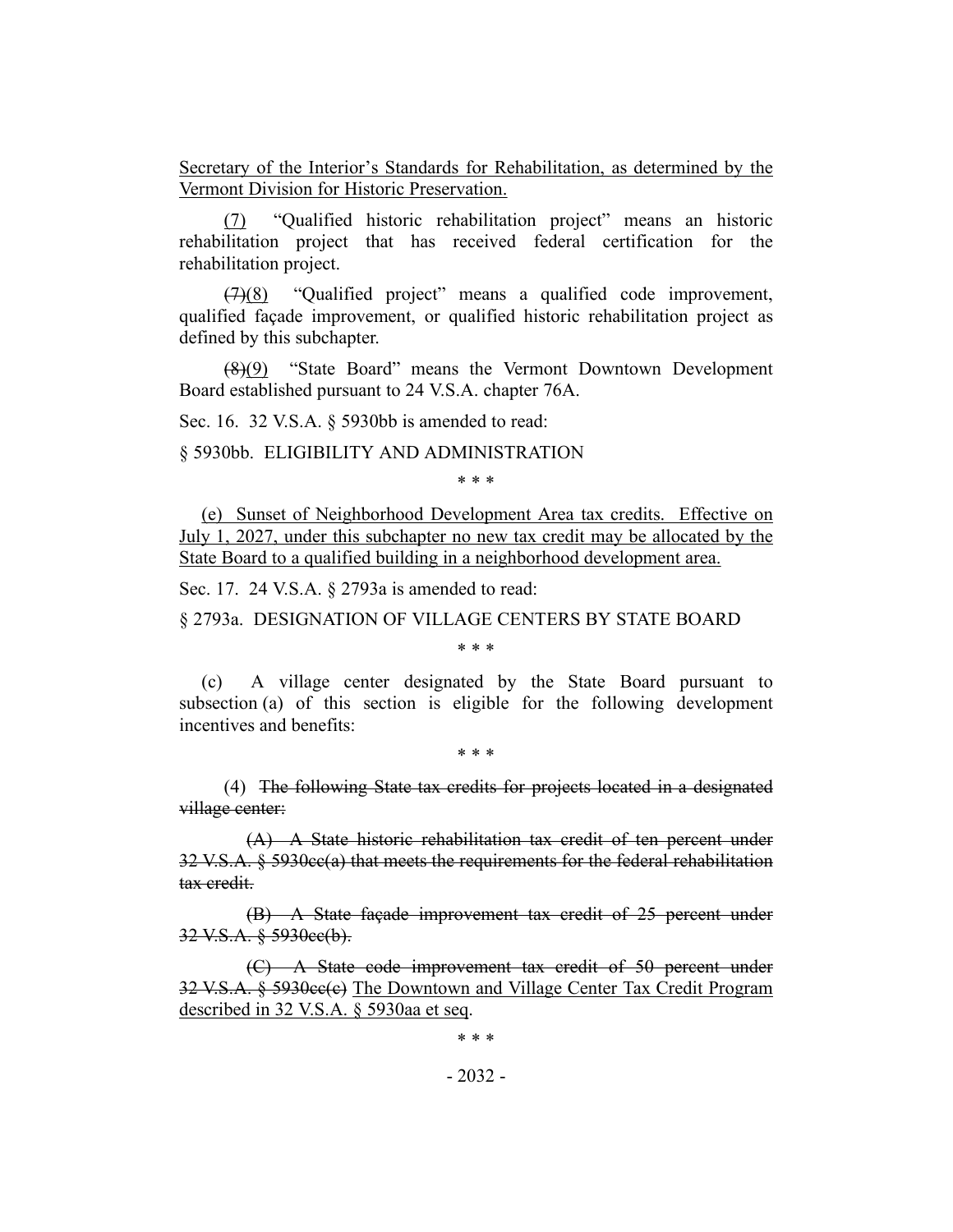Sec. 18. 24 V.S.A. § 2793e is amended to read:

# § 2793e. NEIGHBORHOOD PLANNING AREAS; DESIGNATION OF NEIGHBORHOOD DEVELOPMENT AREAS

\* \* \*

(f) Neighborhood development area incentives for developers. Once a municipality has a designated neighborhood development area or has a Vermont neighborhood designation pursuant to section 2793d of this title, any proposed development within that area shall be eligible for each of the benefits listed in this subsection. These benefits shall accrue upon approval by the district coordinator, who shall review the density requirements set forth in subdivision (c)(7) of this section to determine benefit eligibility and issue a jurisdictional opinion under 10 V.S.A. chapter 151 on whether the density requirements are met. These benefits are:

(1) The the application fee limit for wastewater applications stated in 3 V.S.A.  $\S$  2822(j)(4)(D).;

(2) The the application fee reduction for residential development stated in 10 V.S.A.  $\frac{6083a(d)}{7}$ ;

(3) The the exclusion from the land gains tax provided by 32 V.S.A.  $§ 10002(p); and$ 

(4) eligibility for the Downtown and Village Center Tax Credit Program described in 32 V.S.A. § 5930aa et seq.

\* \* \*

Sec. 19. 24 V.S.A. § 2794 is amended to read:

#### § 2794. INCENTIVES FOR PROGRAM DESIGNEES

(a) Upon designation by the Vermont Downtown Development Board under section 2793 of this title, a downtown development district and projects in a downtown development district shall be eligible for the following:

(1) Priority consideration by any agency of the State administering any State or federal assistance program providing funding or other aid to a municipal downtown area with consideration given to such factors as the costs and benefits provided and the immediacy of those benefits, provided the project is eligible for the assistance program.

(2) The following State tax credits:

(A) A State historic rehabilitation tax credit of 10 percent under 32 V.S.A. § 5930cc(a) that meets the requirements for the federal rehabilitation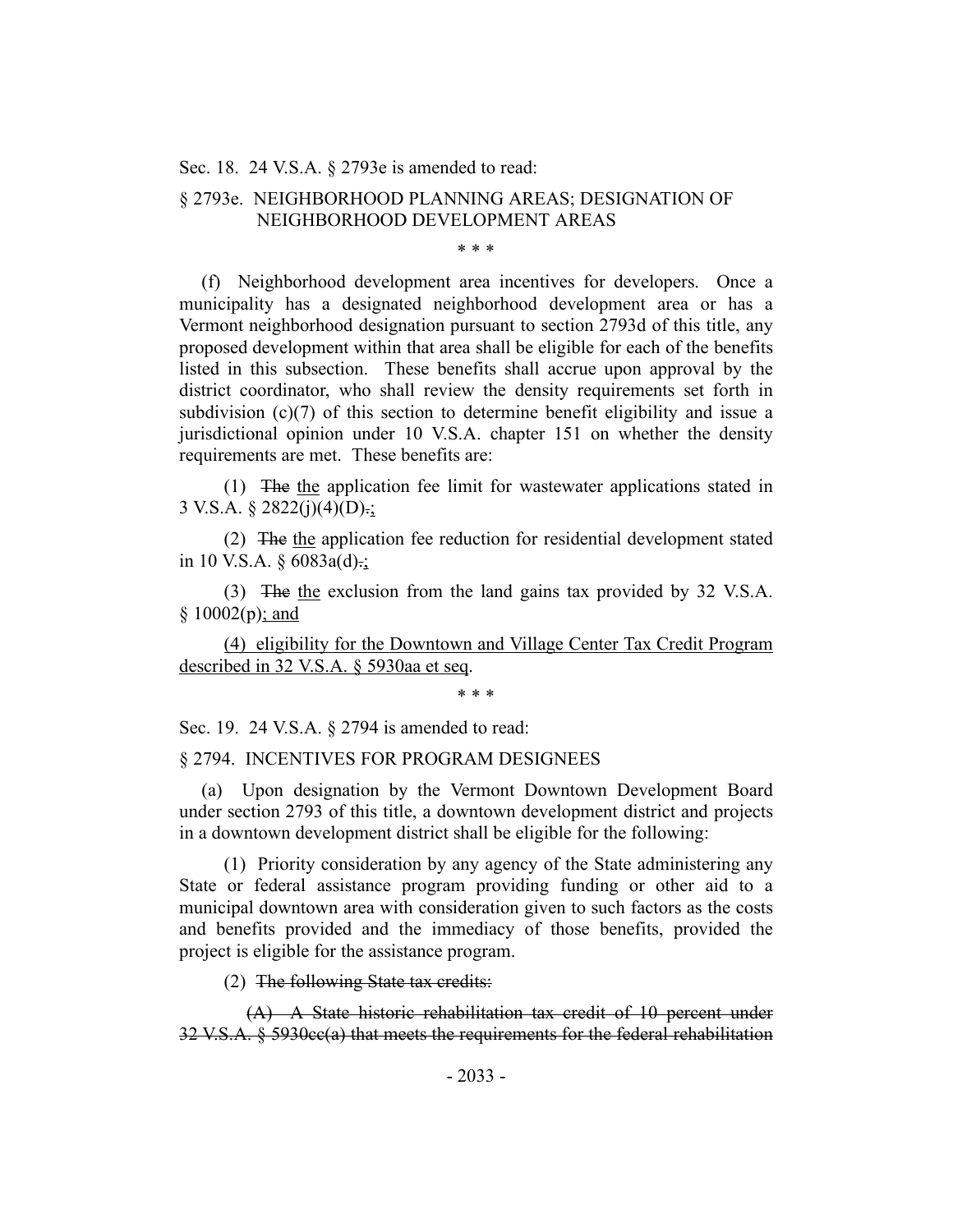tax credit.

(B) A State façade improvement tax credit of 25 percent under 32 V.S.A. § 5930cc(b).

(C) A State code improvement tax credit of 50 percent under 32 V.S.A. § 5930cc(c) The Downtown and Village Center Tax Credit Program described in 32 V.S.A. § 5930aa et seq.

\* \* \*

Sec. 20. 32 V.S.A. § 5930cc is amended to read:

## § 5930cc. DOWNTOWN AND VILLAGE CENTER PROGRAM TAX **CREDITS**

\* \* \*

(d) Flood Mitigation Tax Credit. The qualified applicant of a qualified flood mitigation project shall be entitled, upon the approval of the State Board, to claim against the taxpayer's State individual income tax, State corporate income tax, or bank franchise or insurance premiums tax liability a credit of 50 percent of qualified expenditures up to a maximum tax credit of \$75,000.00.

\* \* \* Wastewater Connection Permits \* \* \*

Sec. 21. 10 V.S.A. § 1974 is amended to read:

## § 1974. EXEMPTIONS

Notwithstanding any other requirements of this chapter, the following projects and actions are exempt:

\* \* \*

(9) A project completed by a person who receives an authorization from a municipality that administers a program registered with the Secretary pursuant to section 1983 of this title.

Sec. 22. 10 V.S.A. § 1983 is added to read:

## § 1983. REGISTRATION FOR MUNICIPAL WASTEWATER SYSTEM AND POTABLE WATER SUPPLY CONNECTIONS

(a) A municipality may issue an authorization for a connection or an existing connection with a change in use to the municipal sanitary sewer collection line via a sanitary sewer service line or a connection to a water main via a new water service line in lieu of permits issued under this chapter, provided that the municipality documents the following in a form prescribed by the Secretary: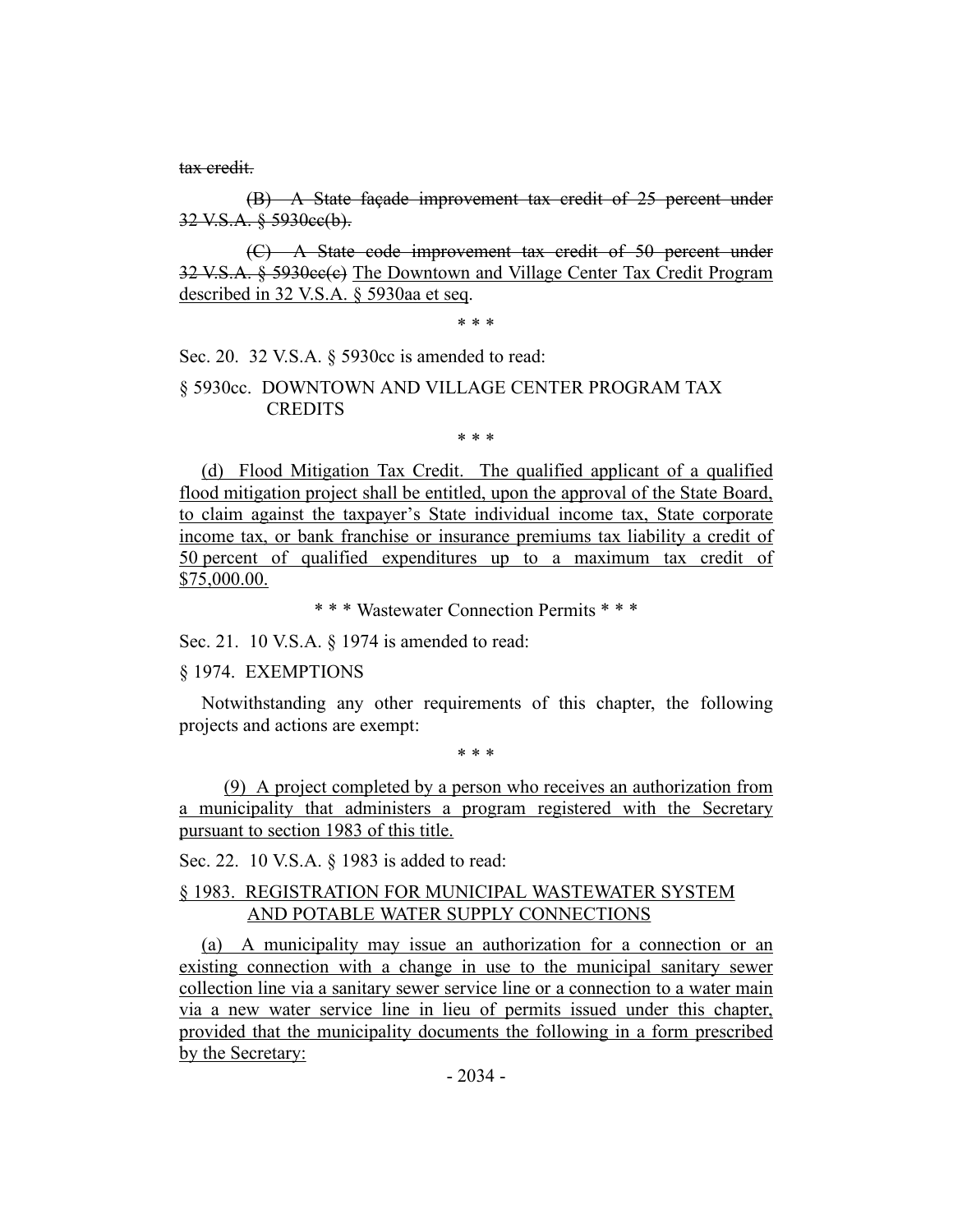(1) The municipality owns or has legal control over connections to a public community water system permitted pursuant to chapter 56 of this title and over connections to a wastewater treatment facility permitted pursuant to chapter 47 of this title.

(2) The municipality shall only issue authorizations for:

(A) a sanitary sewer service line that connects to the sanitary sewer collection line; and

(B) a water service line that connects to the water main.

(3) The building or structure authorized under this section connects to both the sanitary sewer collection line and public community water system.

(4) The authorizations from the municipality comply with the technical standards for sanitary sewer service lines and water service lines in the Wastewater System and Potable Water Supply Rules.

(5) The municipality requires documentation issued by a professional engineer or licensed designer that is filed in the land records that the connection authorized by the municipality was installed in accordance with the technical standards.

(6) The municipality requires the retention of plans that show the location and design of authorized connections.

(b) The municipality shall notify the Secretary 30 days in advance of terminating any authorization. The municipality shall provide all authorizations and plans to the Secretary as a part of this termination notice.

(c) A municipality issuing an authorization under this section shall require the person to whom the authorization is issued to post notice of the authorization as part of the notice required for a permit issued under 24 V.S.A. § 4449 or other bylaw authorized under this chapter.

\* \* \* Accessory Dwelling Units \* \* \*

Sec. 23. 24 V.S.A. § 4414 amended to read:

§ 4414. ZONING; PERMISSIBLE TYPES OF REGULATIONS

\* \* \*

(4) Parking and loading facilities. A municipality may adopt provisions setting forth standards for permitted and required facilities for off-street parking and loading which may vary by district and by uses within each district. These bylaws may also include provisions covering the location, size, design, access, landscaping, and screening of those facilities. In determining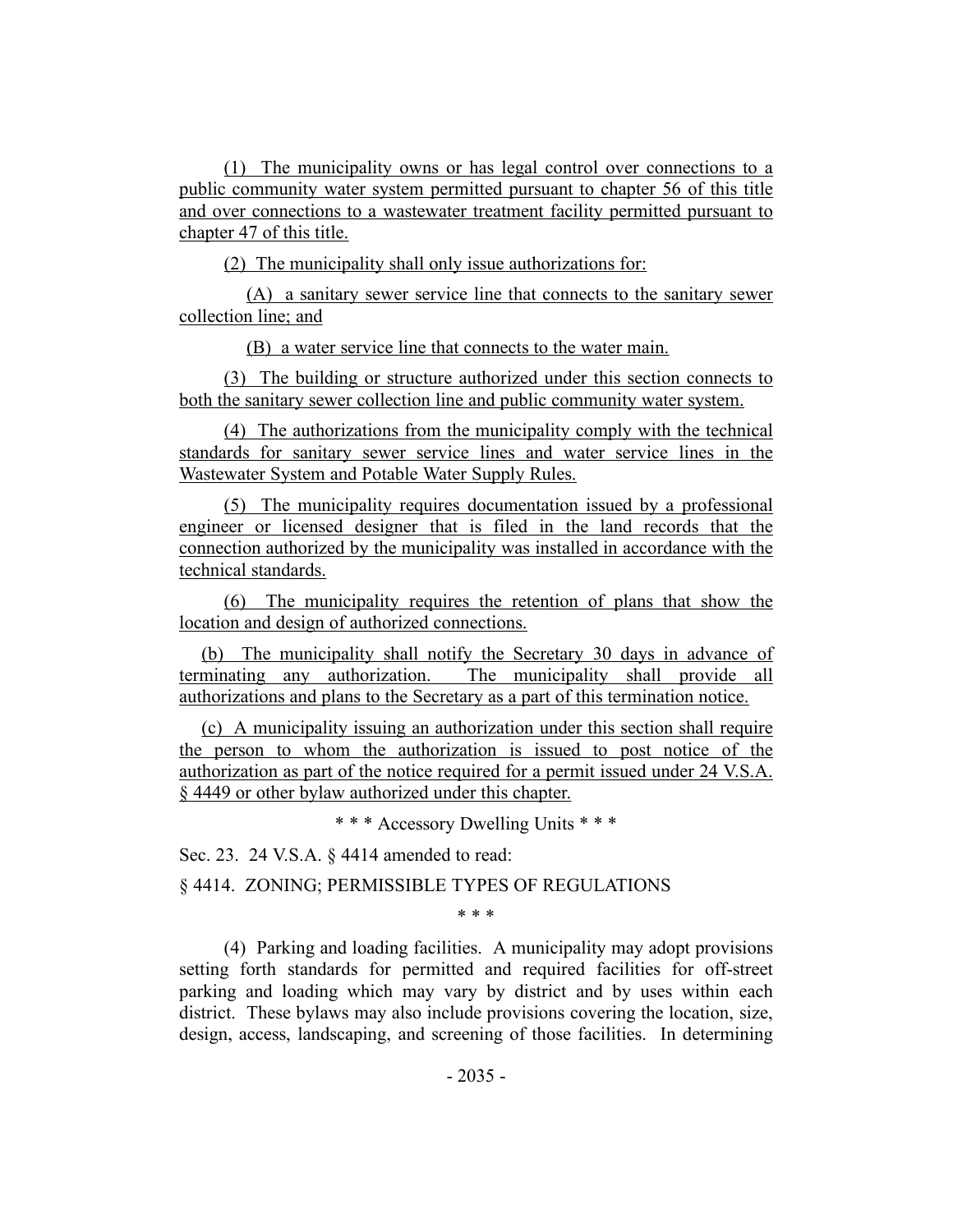the number and size of parking spaces required under these regulations, the appropriate municipal panel may take into account the existence or availability of employer "transit pass" and rideshare programs, public transit routes, and public parking spaces in the vicinity of the development. However, a municipality shall not require an accessory dwelling unit to have more than one parking space per bedroom.

\* \* \*

\* \* \* Missing Middle Housing \* \* \*

# Sec. 24. MISSING MIDDLE-INCOME HOME OWNERSHIP DEVELOPMENT PROGRAM

(a) The following amounts are appropriated from the America Rescue Plan Act (ARPA) – Coronavirus State Fiscal Recovery Funds to the Department of Housing and Community Development to grant to the Vermont Housing Finance Agency to establish the Missing Middle-Income Home Ownership Development Program:

(1) \$5,000,000 in fiscal year 2022.

(2) \$10,000,000 in fiscal year 2023.

(b) As used in this section:

(1) "Affordable owner-occupied housing" means owner-occupied housing identified in 26 U.S.C.  $\frac{143(c)(1)}{20}$  or that qualifies under Vermont Housing Finance Agency criteria governing owner-occupied housing.

(2) "Income-eligible homebuyer" means a Vermont household with annual income that does not exceed 120 percent of area median income.

(c) The Agency shall use the funds appropriated in this section to provide subsidies for new construction or acquisition and substantial rehabilitation of affordable owner-occupied housing for purchase by income-eligible homebuyers.

(d) The total amount of subsidies for a project shall not exceed 35 percent of eligible development costs, as determined by the Agency, which the Agency may allocate between the developer and the income-eligible homebuyer, consistent with the following:

(1) Developer subsidy. The Agency may provide a direct subsidy to the developer, which shall not exceed the difference between the cost of development and the assessed value of the home as completed.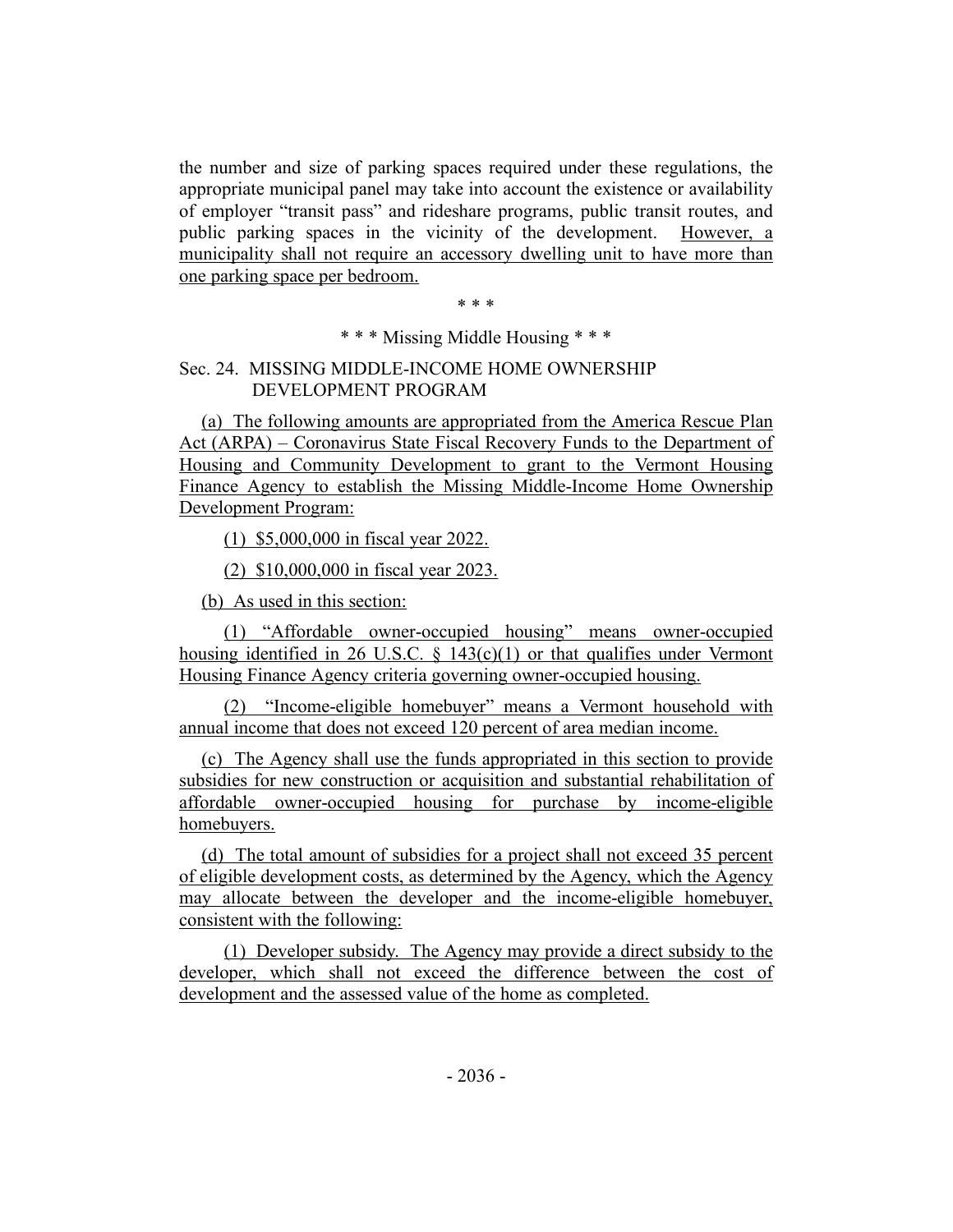(2) Homebuyer subsidy. Of any remaining amounts available for the project after the developer subsidy, the Agency may provide a subsidy to the income-eligible homebuyer to reduce the cost of purchasing the home, provided that:

(A) the Agency includes conditions in the subsidy, or uses another legal mechanism, to ensure that the value of the subsidy remains with the home to offset the cost to future income-eligible homebuyers; or

(B) the Agency uses a shared equity model that requires the Agency to retain not less than 75 percent of any increased equity in the home.

(3) The Agency shall adopt one or more legal mechanisms to ensure that subsequent sales of a home that is subsidized through the Program are limited to income-eligible homebuyers.

(e) The Agency shall adopt a Program plan that establishes an application and selection process for developer and income-eligible homebuyer applicants, eligible development costs, and project selection criteria, including:

(1) project location;

(2) geographic distribution;

(3) leveraging of other programs;

(4) housing market needs;

(5) project characteristics, including whether the project includes the use of existing housing as part of a community revitalization plan;

(6) construction standards, including considerations for size;

(7) priority for plans with deeper affordability and longer duration of affordability requirements;

(8) sponsor characteristics;

(9) energy efficiency of the development; and

(10) historic nature of the project.

(f) The Agency may assign its rights under any investment or grant made under this section to the Vermont Housing and Conservation Board or any State agency or nonprofit organization qualifying under 26 U.S.C.  $\S 501(c)(3)$ , provided such assignee acknowledges and agrees to comply with the provisions of this section.

(g) The Agency shall ensure that initial investments made under this program are obligated by December 31, 2024 and expended by December 31, 2026.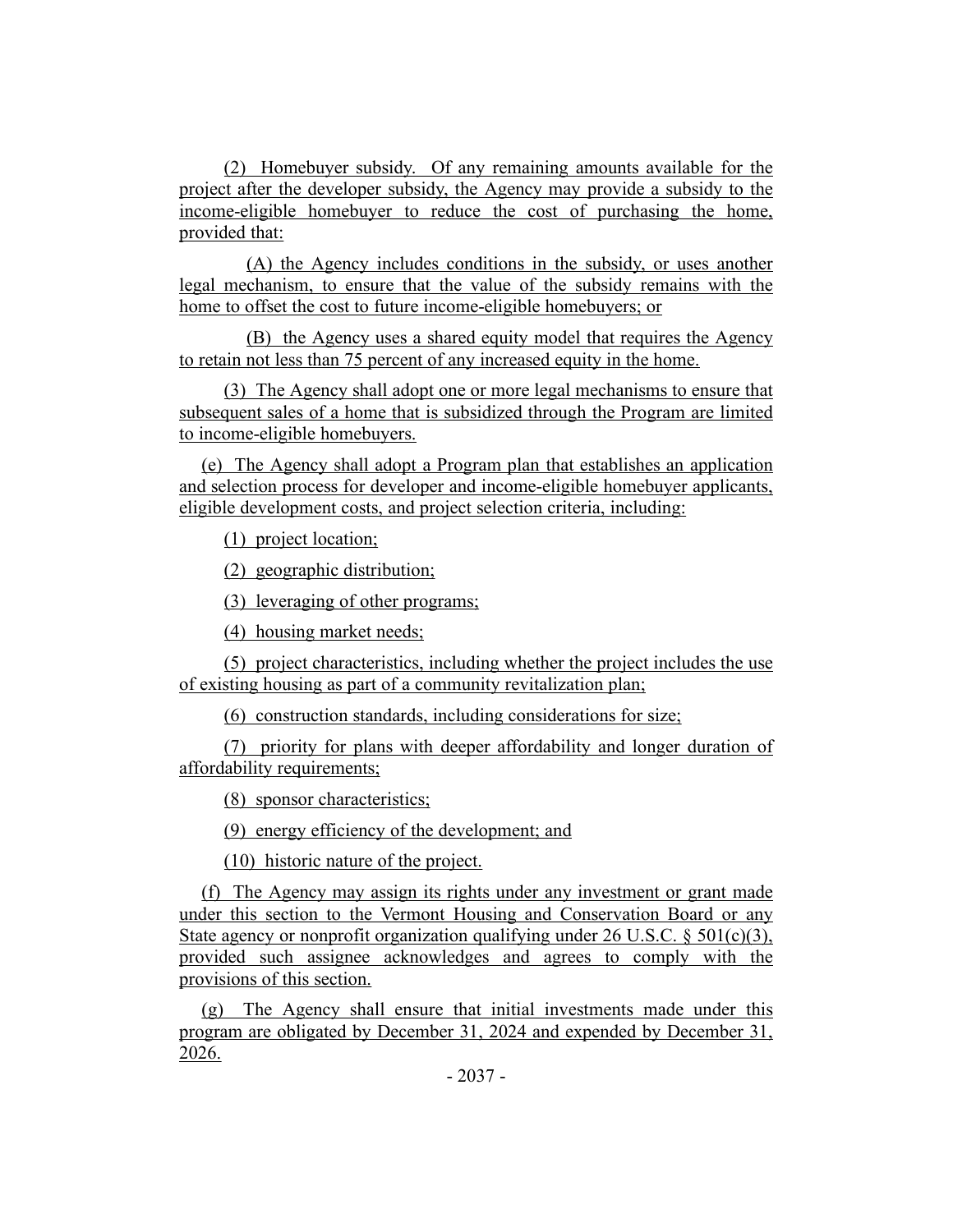(h) The Department shall report to the House Committee on Housing, General, and Military Affairs and Senate Committee on Economic Development, Housing and General Affairs on the status of the program annually, on or before January 15, through 2026.

\* \* \* Residential Construction Contractors \* \* \*

Sec. 25. FINDINGS

The General Assembly finds that:

(1) There is currently no master list of residential construction contractors operating in the State.

(2) There is no standard process for determining or adjudicating construction contract fraud complaints either on the part of contractors or consumers.

(3) Public authorities have no mechanism to contact all contractors when necessary to provide updates to public health requirements, safe working protocols, codes and standards, available trainings and certifications, or building incentives or construction subsidies.

(4) Wide dissemination of information on codes, standards, and trainings is vital to improving construction techniques throughout the State's construction industry. Since building thermal conditioning represents over one-quarter of the State's greenhouse gas emissions, improving energy performance is a key strategy for meeting the requirements of the Global Warming Solutions Act, 2020 Acts and Resolves No. 153.

(5) While registration is not licensure and confers no assurance of competence, consumers have no way of knowing whether a contractor is operating legally or has been subject to civil claims or disciplinary actions.

(6) A noncommercial, standardized public listing will provide contractors an opportunity to include in their record optional third-party, Statesanctioned certifications.

Sec. 26. 3 V.S.A. § 122 is amended to read:

## § 122. OFFICE OF PROFESSIONAL REGULATION

The Office of Professional Regulation is created within the Office of the Secretary of State. The Office of Professional Regulation shall have a director who shall be is an exempt employee appointed by the Secretary of State and shall be an exempt employee. The following boards or professions are attached to the Office of Professional Regulation:

\* \* \*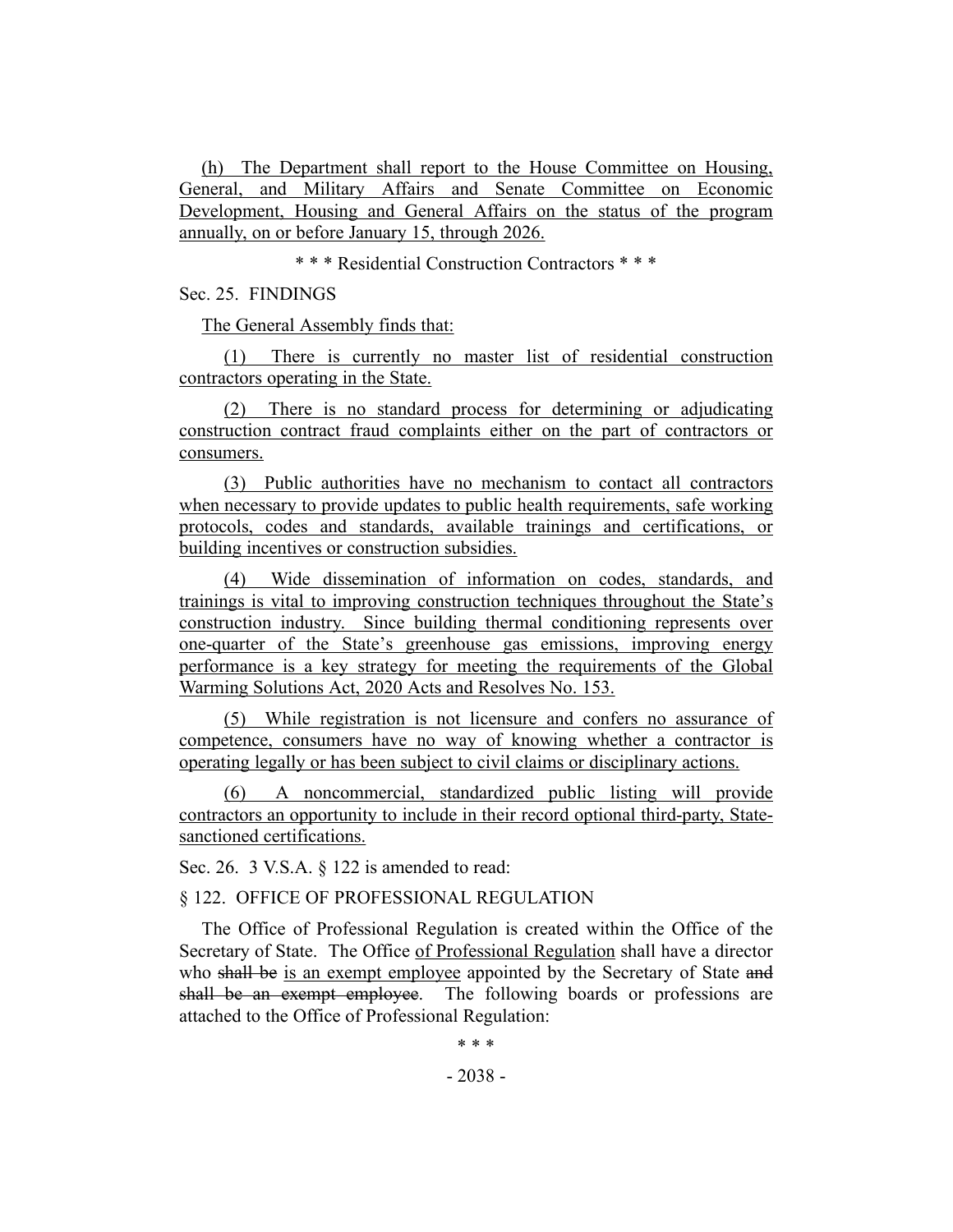(51) Residential Contractors

Sec. 27. 26 V.S.A. chapter 106 is added to read:

## CHAPTER 106. RESIDENTIAL CONTRACTORS

## Subchapter 1. General Provisions

# § 5501. REGISTRATION REQUIRED

(a) A person shall register with the Office of Professional Regulation prior to contracting with a homeowner to perform residential construction in exchange for consideration of more than \$5,000.00, including labor and materials.

(b) Unless otherwise exempt under section 5502 of this title, as used in this chapter, "residential construction" means to build, demolish, or alter a residential dwelling unit, or a building or premises with four or fewer residential dwelling units, in this State, and includes interior and exterior construction, renovation, and repair; painting; paving; roofing; weatherization; installation or repair of heating, plumbing, solar, electrical, water, or wastewater systems; and other activities the Office specifies by rule consistent with this chapter.

## § 5502. EXEMPTIONS

This chapter does not apply to:

(1) an employee acting within the scope of his or her employment for a business organization registered under this chapter;

(2)(A) a professional engineer, licensed architect, or a tradesperson licensed, registered, or certified by the Department of Public Safety acting within the scope of his or her license, registration, or certification; or

(B) a business that performs residential construction if the work is performed primarily by or under the direct supervision of one or more employees who are individually exempt from registration under subdivision  $(2)(A)$  of this section;

(3) delivery or installation of consumer appliances, audio-visual equipment, telephone equipment, or computer network equipment;

(4) landscaping;

(5) work on a structure that is not attached to a residential building; or

(6) work that would otherwise require registration that a person performs in response to an emergency, provided the person applies for registration within a reasonable time after performing the work.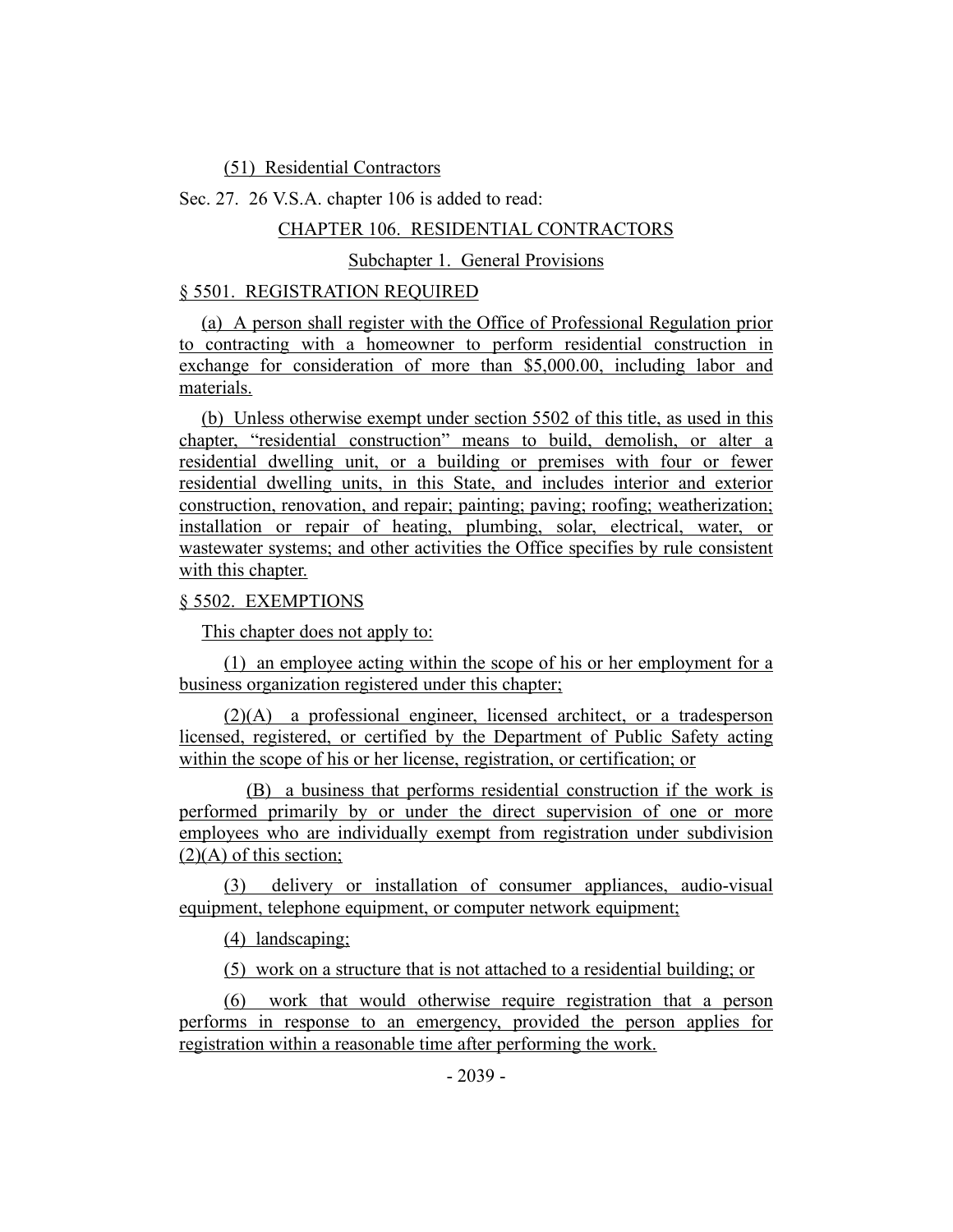# § 5503. MANDATORY REGISTRATION AND VOLUNTARY CERTIFICATION DISTINGUISHED

(a)(1) The system of mandatory registration established by this chapter is intended to protect against fraud, deception, breach of contract, and violations of law, but is not intended to establish standards for professional qualifications or workmanship that is otherwise lawful.

(2) The provisions of 3 V.S.A. § 129a, with respect to a registration, shall be construed in a manner consistent with the limitations of this subsection.

(b) The system of voluntary certification established in this chapter is intended to provide consumers and contractors with a publicly available, noncommercial venue for contractors to list optional approved certifications. The Director of Professional Regulation, in consultation with public safety officials and recognized associations or boards of builders, remodelers, architects, and engineers, may:

(1) adopt rules providing for the issuance of voluntary certifications, as defined in subdivision  $3101a(1)$  of this title, that signify demonstrated competence in particular subfields and specialties related to residential construction;

(2) establish minimum qualifications, and standards for performance and conduct, necessary for certification; and

(3) discipline a certificant for violating adopted standards or other law, with or without affecting the underlying registration.

Subchapter 2. Administration

# § 5505. DUTIES OF THE DIRECTOR

(a) The Director of Professional Regulation shall:

(1) provide information to the public concerning registration, certification, appeal procedures, and complaint procedures;

(2) administer fees established under this chapter;

(3) receive applications for registration or certification, issue registrations and certifications to applicants qualified under this chapter, deny or renew registrations or certifications, and issue, revoke, suspend, condition, and reinstate registrations and certifications as ordered by an administrative law officer;

(4) prepare and maintain a registry of registrants and certificants; and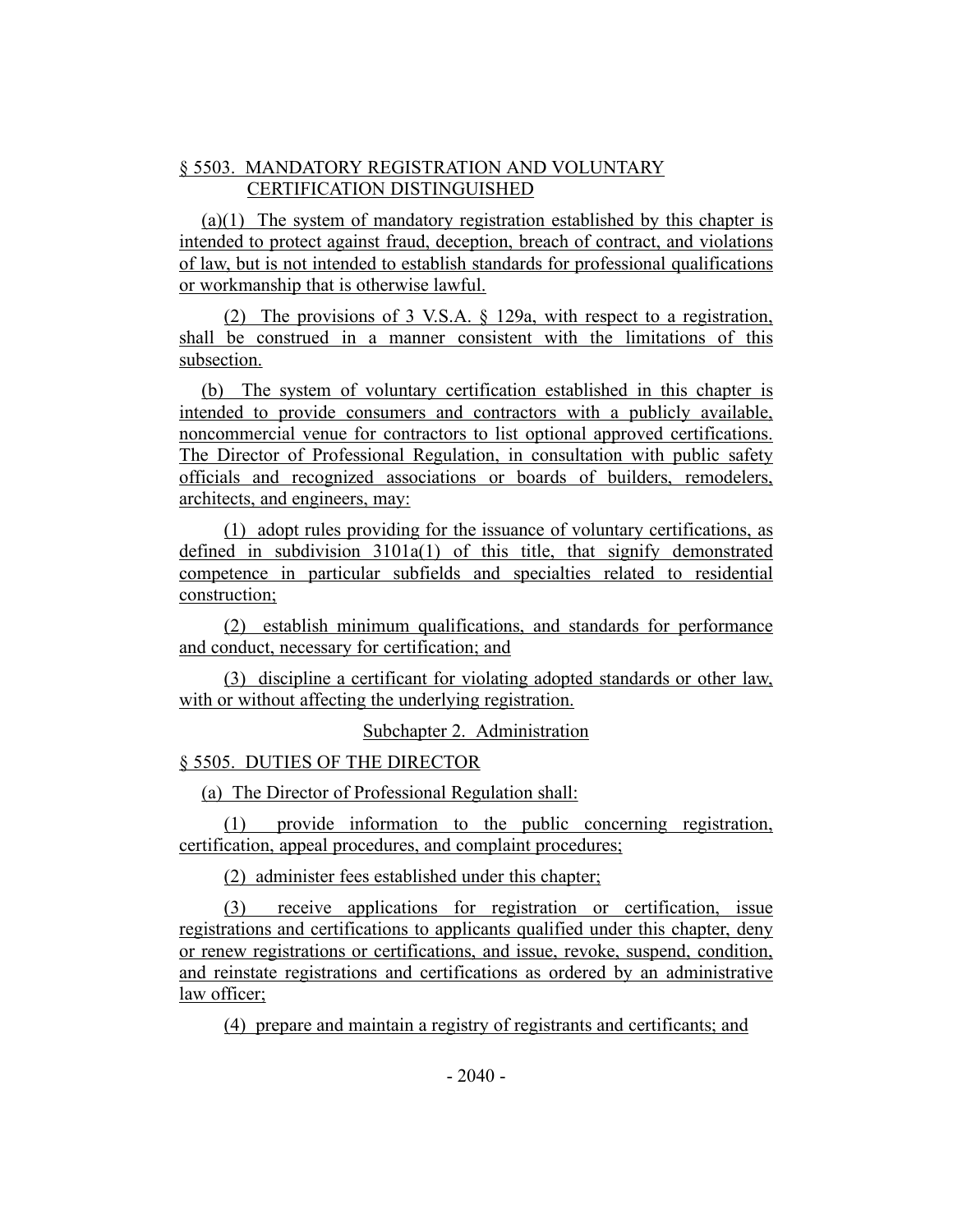(5) use the registry to timely communicate with registrants and certificants concerning issues of health and safety, building codes, environmental and energy issues, and State and federal incentive programs.

(b) The Director, after consultation with an advisor appointed pursuant to section 5506 of this title, may adopt rules to implement this chapter.

### § 5506. ADVISORS

(a) The Secretary of State shall appoint two persons pursuant to 3 V.S.A. § 129b to serve as advisors in matters relating to residential contractors and construction.

(b) To be eligible to serve, an advisor shall:

(1) register under this chapter;

(2) have at least three years' experience in residential construction immediately preceding appointment; and

(3) remain active in the profession during his or her service.

(c) The Director of Professional Regulation shall seek the advice of the advisors in implementing this chapter.

### § 5507. FEES

A person regulated under this chapter shall pay the following fees at initial application and biennial renewal:

(1) Registration, individual: \$75.00.

(2) Registration, business organization: \$250.00.

(3) State certifications: \$75.00 for a first certification and \$25.00 for each additional certification.

### Subchapter 3. Registrations

### § 5508. ELIGIBILITY

To be eligible for registration, the Director of Professional Regulation shall find that the applicant is in compliance with the provisions of this chapter and applicable State law and has satisfied any judgment order related to the provision of professional services to a homeowner.

## § 5509. REQUIREMENTS OF REGISTRANTS

(a) Insurance. A person registered under this chapter shall maintain minimum liability insurance coverage in the amount of \$300,000.00 per claim and \$1,000,000.00 aggregate, evidence of which may be required as a precondition to issuance or renewal of a registration.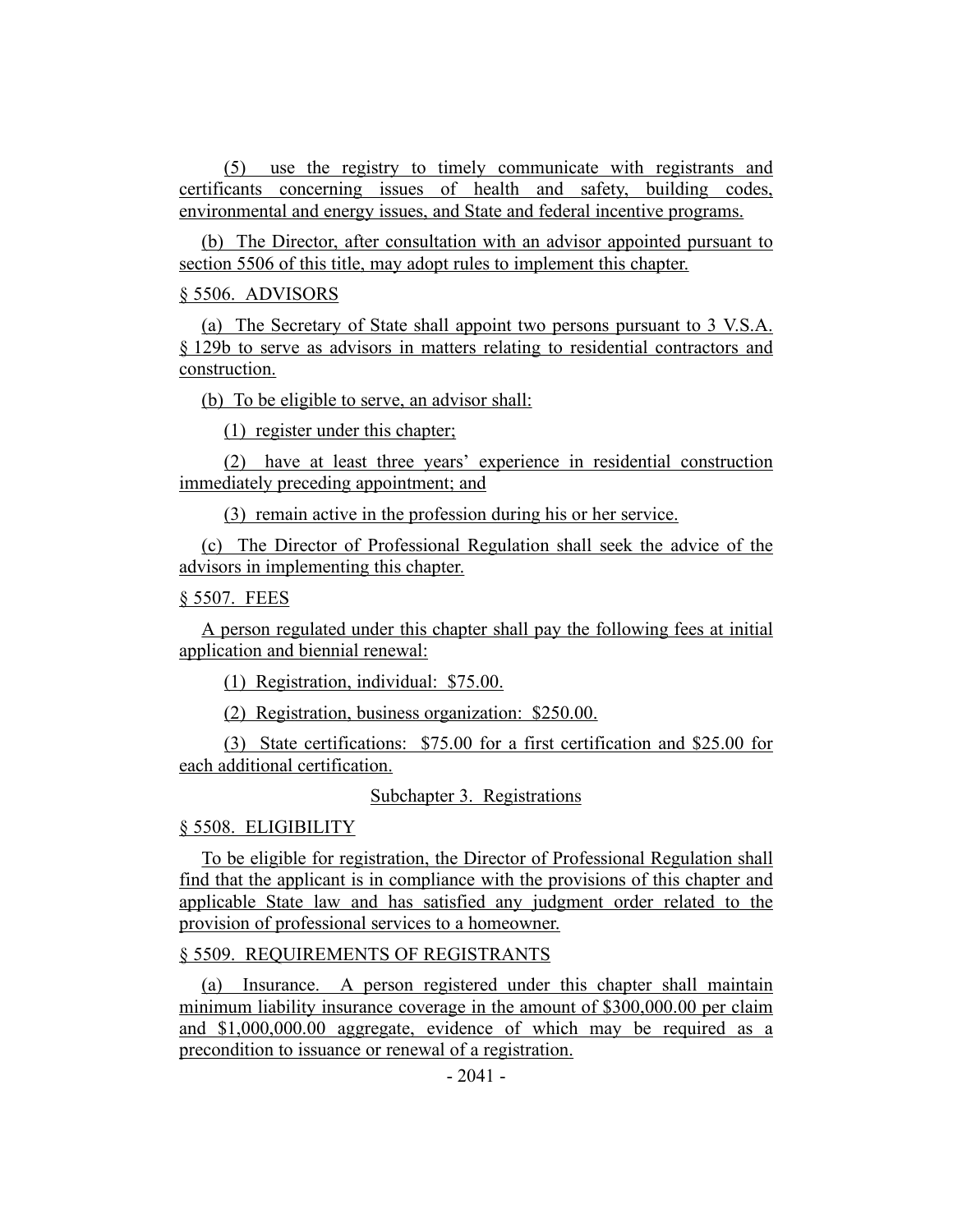(b) Writing.

(1) A person registered under this chapter shall execute a written contract prior to receiving a deposit or commencing residential construction work if the estimated value of the labor and materials exceeds \$5,000.00.

(2) A contract shall specify:

(A) Price. One of the following provisions for the price of the contract:

(i) a maximum price for all work and materials;

(ii) a statement that billing and payment will be made on a time and materials basis, not to exceed a maximum price; or

(iii) a statement that billing and payment will be made on a time and materials basis and that there is no maximum price.

(B) Work dates. Estimated start and completion dates.

(C) Scope of work. A description of the services to be performed and a description of the materials to be used.

(D) Change order provision. A description of how and when amendments to the contract may be approved and documented, as agreed by the parties.

(3) The parties shall document an amendment to the contract in a signed writing.

(c) Down payment.

(1) If a contract specifies a maximum price for all work and materials or a statement that billing and payment will be made on a time and materials basis, not to exceed a maximum price, the contract may require a down payment of up to one-half of the cost of labor to the consumer, or one-half of the price of materials, whichever is greater.

(2) If a contract specifies that billing and payment will be made on a time and materials basis and that there is no maximum price, the contract may require a down payment as negotiated by the parties.

# § 5510. PROHIBITIONS AND REMEDIES

(a) A person who does not register as required pursuant to this chapter may be subject to an injunction or a civil penalty, or both, for unauthorized practice as provided in 3 V.S.A. § 127(b).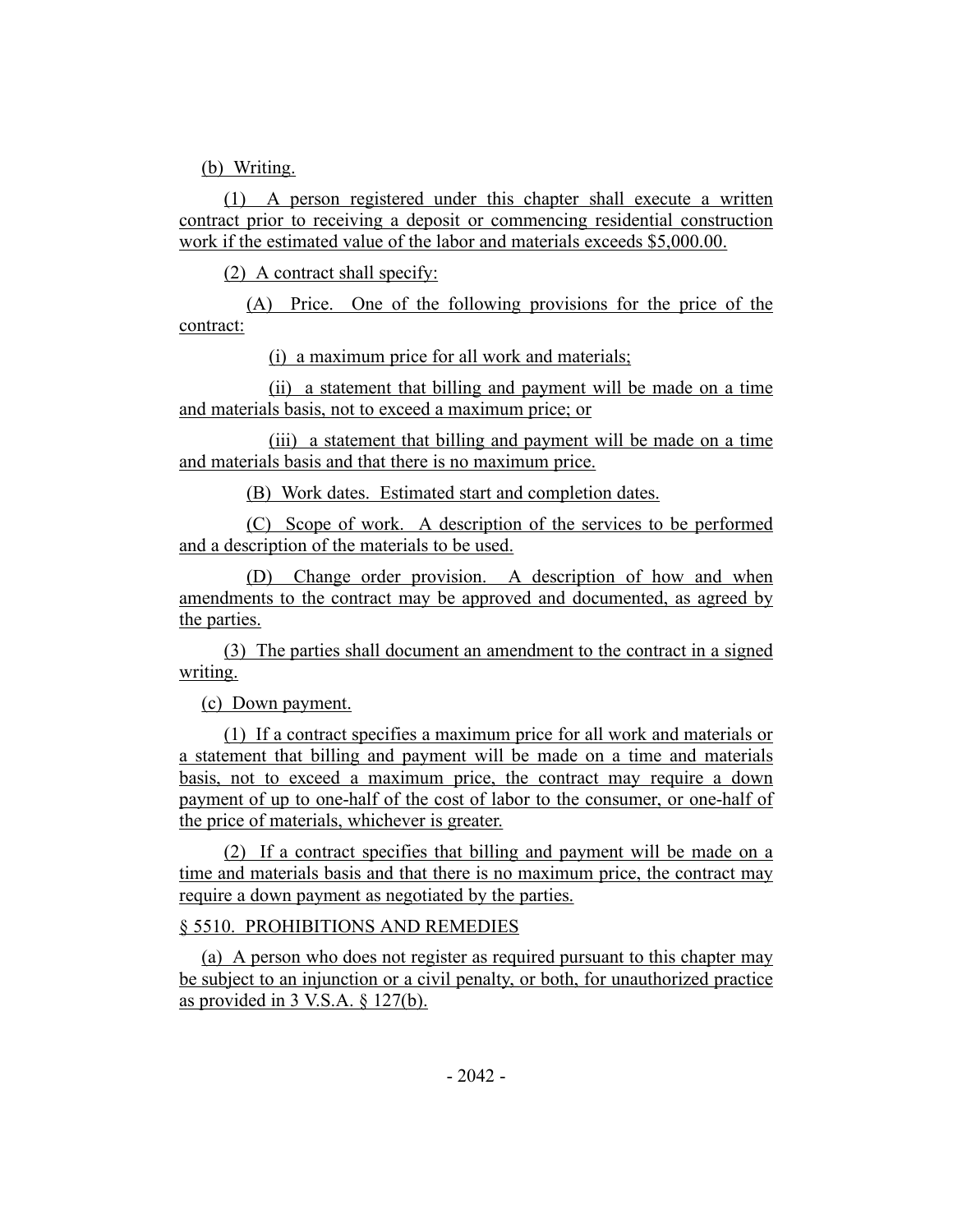(b) The Office of Professional Regulation may discipline a registrant or certificant for unprofessional conduct as provided in 3 V.S.A. § 129a, except that  $3$  V.S.A.  $\S$  129a(b) does not apply to a registrant.

(c) The following conduct by a registrant, certificant, applicant, or person who later becomes an applicant constitutes unprofessional conduct:

(1) failure to enter into a written contract when required by this chapter;

(2) failure to maintain liability or workers' compensation insurance as required by law;

(3) committing a deceptive act in commerce in violation of 9 V.S.A.  $§ 2453;$ 

(4) falsely claiming certification under this chapter, provided that this subdivision does not prevent accurate and nonmisleading advertising or statements related to credentials that are not offered by this State; and

(5) selling or fraudulently obtaining or furnishing a certificate of registration, certification, license, or any other related document or record, or assisting another person in doing so, including by reincorporating or altering a trade name for the purpose or with the effect of evading or masking revocation, suspension, or discipline against a registration issued under this chapter.

Sec. 28. IMPLEMENTATION

(a) Notwithstanding any contrary provision of 26 V.S.A. chapter 106:

(1) The initial biennial registration term for residential contractors pursuant to 26 V.S.A. chapter 106 shall begin on April 1, 2023.

(2) The Secretary of State may begin receiving applications for the initial registration term on December 1, 2022.

(3)(A) The registration fee for individuals who submit complete registration requests between December 1, 2022 and March 31, 2023 is \$25.00 and between April 1, 2023 and March 31, 2024, the fee is \$50.00.

(B) The registration fee for business organizations that submit complete registration requests between December 1, 2022 and March 31, 2023 is \$175.00 and between April 1, 2023 and March 31, 2024, the fee is \$200.00.

(4) Prior to April 1, 2024, the Office of Professional Regulation shall not take any enforcement action for unauthorized practice under 26 V.S.A. § 5510(a) against a residential contractor who fails to register as required by this act.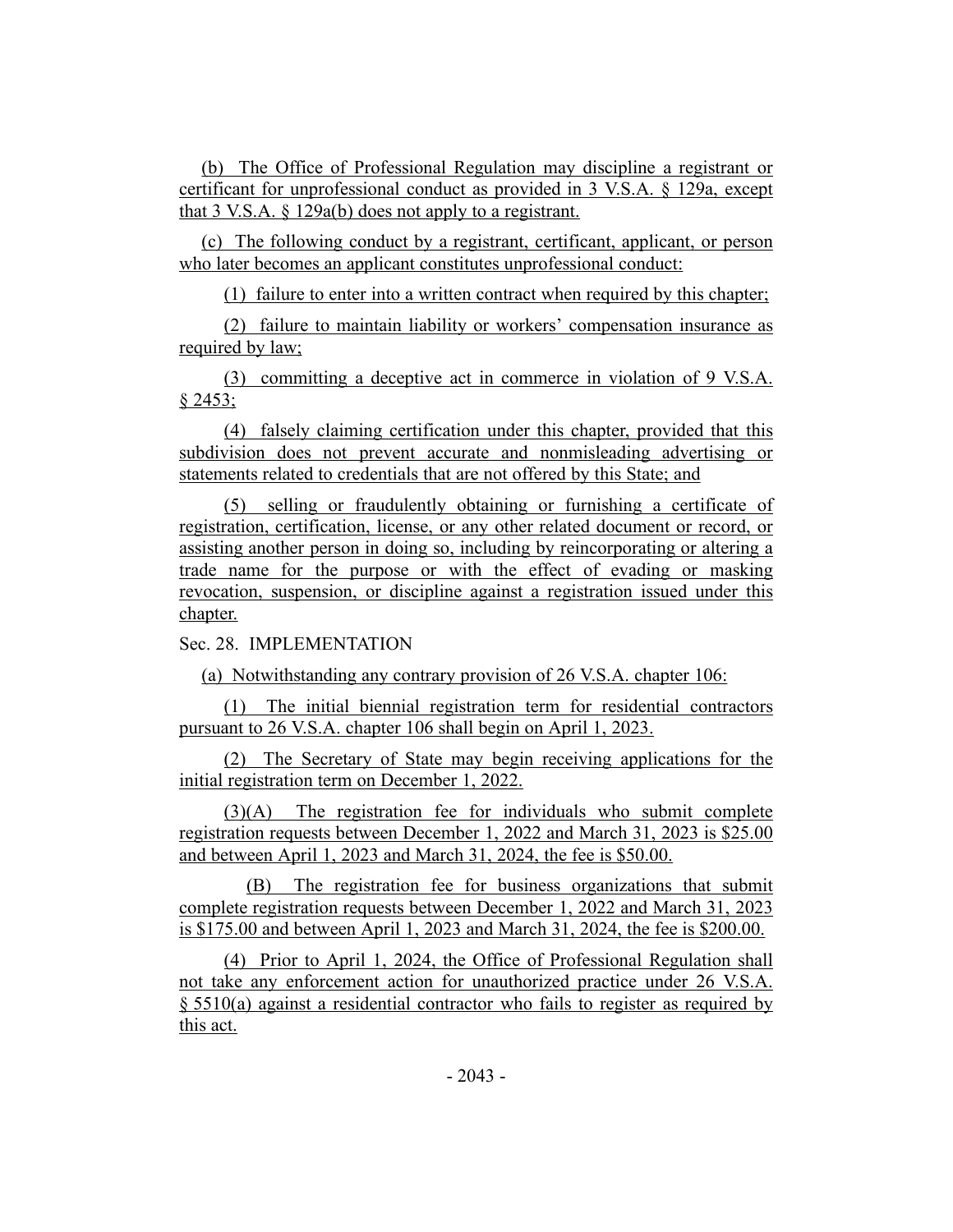(b) On or before July 1, 2023, the Director of Professional Regulation shall establish an initial set of voluntary certifications, to include at minimum OSHA standards on construction projects and components of energy-efficient "green" building for insulators, carpenters, and heating and ventilation installers.

### Sec. 29. CREATION OF POSITIONS WITHIN THE OFFICE OF PROFESSIONAL REGULATION; LICENSING

(a) There are created within the Secretary of State's Office of Professional Regulation one new position in licensing and one new position in enforcement.

(b) In fiscal year 2023, the amount of \$200,000.00 in Office of Professional Regulation special funds is appropriated to the Secretary of State to fund the positions created in subsection (a) of this section.

Sec. 30. SECRETARY OF STATE; STATUS REPORT

On or before January 15, 2024, the Office of Professional Regulation shall report to the House Committees on General, Housing, and Military Affairs and on Government Operations and to the Senate Committees on Economic Development, Housing and General Affairs and on Government Operations concerning the implementation of 26 V.S.A. chapter 106, including:

(1) the number of registrations and certifications;

(2) the resources necessary to implement the chapter;

(3) the number and nature of any complaints or enforcement actions;

(4) the potential design and implementation of a one-stop portal for contractors and consumers; and

(5) any other issues the Office deems appropriate.

\* \* \* Vermont Rental Housing Investment Program; Accessory Dwelling Units \* \* \*

Sec. 31. Sec. 9 of S.210 (2022), as enacted, is amended to read:

Subchapter 3. Housing; Investments

§ 699. VERMONT RENTAL HOUSING INVESTMENT PROGRAM

\* \* \*

(b) Eligible rental housing units. The following units are eligible for a grant or forgivable loan through the Program:

(1) Non-code compliant. The unit does not comply with the requirements of applicable building, housing, or health laws.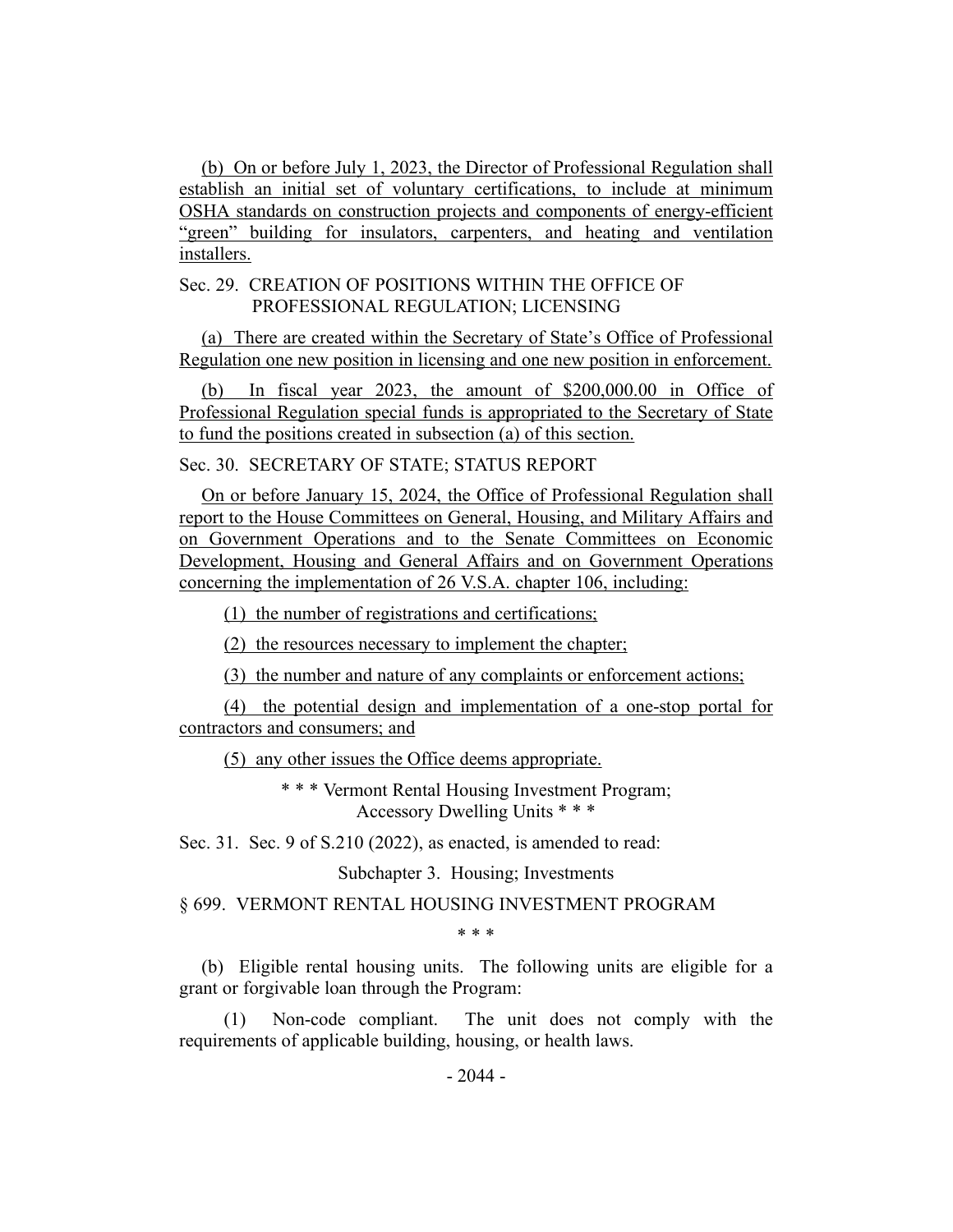(2) New accessory dwelling. The unit will be a newly created accessory dwelling unit that meets the requirements of 24 V.S.A.  $\&$  4412(1)(E), provided that the unit is not used as a short-term rental, as defined in 18 V.S.A. § 4301.

\* \* \*

(d) Program requirements applicable to grants and forgivable loans.

(1) A grant or loan shall not exceed  $$30,000.00$  per unit:

(A) \$30,000.00 to rehabilitate an existing unit; or

(B) \$50,000 to create a new accessory dwelling unit.

\* \* \*

Sec. 32. Sec. 15(b)(3) of S.210 (2022), as enacted, is amended to read:

(3) \$20,000,000.00 to the Department of Housing and Community Development to implement the Vermont Rental Housing Investment Program created in 10 V.S.A. § 699, provided that the Department shall allocate 25 percent of the funds for accessory dwelling units as follows:

(A) the Department may use not more than 20 percent of the funding available for accessory dwelling units to facilitate a statewide education and navigation system to assist homeowners with designing, financing, permitting, and constructing accessory dwelling units; and

(B) the Department shall use any remaining funds for accessory dwelling units for financial incentives or other financial supports to homeowners developing accessory dwelling units.

\* \* \* Effective Dates \* \* \*

Sec. 33. EFFECTIVE DATES

This act shall take effect on July 1, 2022, except that Sec.  $24(a)(1)$  (missing middle housing; FY 22 funding) shall take effect on passage.

(Committee vote: 5-0-0)

### **Reported favorably by Senator Sirotkin for the Committee on Finance.**

The Committee recommends that the bill be amended as recommended by the Committee on Economic Development, Housing and General Affairs and when so amended ought to pass.

(Committee vote: 7-0-0)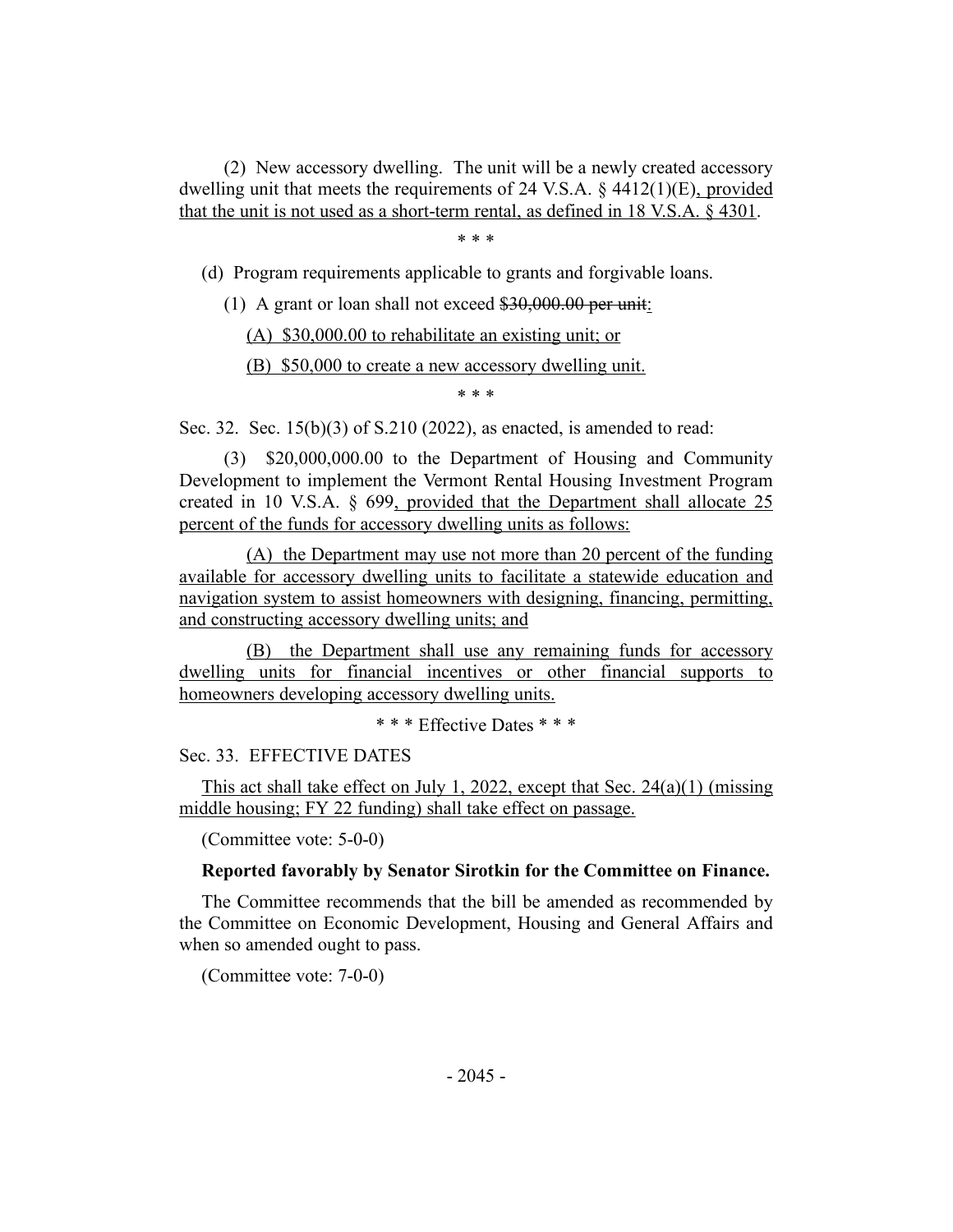### **Reported favorably with recommendation of amendment by Senator Starr for the Committee on Appropriations.**

The Committee recommends that the bill be amended as recommended by the Committee on Economic Development, Housing and General Affairs with the following amendments thereto:

<u>First</u>: By striking out Sec. 9, 32 V.S.A.  $\S$  5930u(g), in its entirety

Second: By striking out Sec. 13, appropriation, in its entirety and inserting in lieu thereof the following:

### Sec. 13. APPROPRIATION

To the extent that increased funding is provided in fiscal year 2023 to the Municipal and Regional Planning Fund, \$650,000.00 shall be used for Municipal Bylaw Modernization Grants established in 24 V.S.A. § 4307.

Third: By striking out Sec. 14, 32 V.S.A. § 5930ee, in its entirety

Fourth: In Sec. 33, effective dates, by striking out "Sec.  $24(a)(1)$ " and inserting in lieu thereof <u>Sec. 22(a)(1)</u>

And by renumbering the remaining sections to be numerically correct.

(Committee vote: 6-0-1)

## **Amendment to the recommendation of amendment of the Committee on Economic Development, Housing and General Affairs to S. 226 to be offered by Senator Brock**

Senator Brock moves to amend the recommendation of amendment of the Committee on Economic Development, Housing and General Affairs in Sec. 27, 26 V.S.A. chapter 106, section 5501, subsection (a) (requirement to register), and section 5509, subsection (b) (requirement for written contract), by striking out "\$5,000.00" and inserting in lieu thereof \$10,000.00

# **S. 239.**

An act relating to enrollment in Medicare supplemental insurance policies.

## **Reported favorably with recommendation of amendment by Senator Hooker for the Committee on Health and Welfare.**

The Committee recommends that the bill be amended by striking out all after the enacting clause and inserting in lieu thereof the following: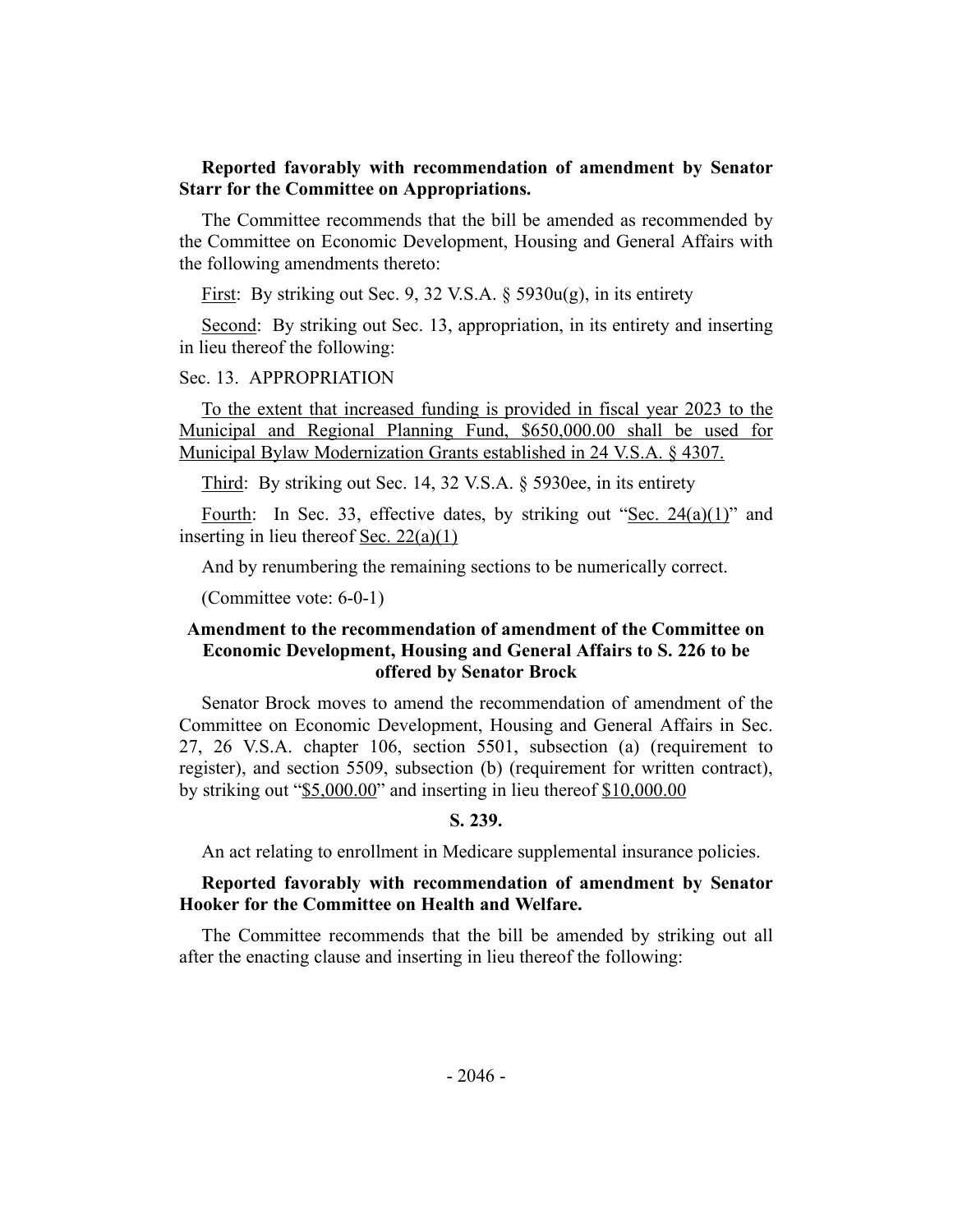Sec. 1. 8 V.S.A. § 4080e is amended to read:

# § 4080e. MEDICARE SUPPLEMENTAL HEALTH INSURANCE POLICIES; COMMUNITY RATING; DISABILITY

\* \* \*

(d)(1) A health insurance company, hospital or medical service corporation, or health maintenance organization offering a Medicare supplemental insurance policy shall guarantee acceptance of an individual's application for coverage during the six-month period following the individual's 65th birthday and during an annual open enrollment period that shall coincide with the federal open enrollment period for Medicare Advantage plans. A health insurance company, hospital or medical service corporation, or health maintenance organization offering a Medicare supplemental insurance policy shall not make any premium rate distinctions or charge any additional fees or penalty amounts based on an applicant's failure to enroll in a Medicare supplemental insurance policy during the applicant's initial open enrollment period upon attaining 65 years of age.

(2) A health insurance company, hospital or medical service corporation, or health maintenance organization offering a Medicare supplemental insurance policy shall allow an enrollee to change at any time from one Medicare supplemental insurance policy to another policy offering comparable or lesser benefits.

(e) The Department of Financial Regulation shall collaborate with health insurers, advocates for older Vermonters and for other Medicare-eligible adults, and the Office of the Health Care Advocate to educate the public about the benefits and limitations of Medicare supplemental insurance policies and Medicare Advantage plans, including information to help the public understand issues relating to coverage, costs, and provider networks.

# Sec. 2. MEDICARE SUPPLEMENTAL COVERAGE; MEDICARE ADVANTAGE PLANS; DEPARTMENT OF FINANCIAL REGULATION; REPORT

(a) The Department of Financial Regulation shall convene a group of interested stakeholders, including representatives of the Community of Vermont Elders, the area agencies on aging, and the Office of the Health Care Advocate, to consider issues relating to the availability of, enrollment in, and use of supplemental coverage by individuals enrolled in Medicare or a Medicare Advantage plan. A majority of the stakeholders shall not have a financial stake in any Medicare supplemental coverage or Medicare Advantage product.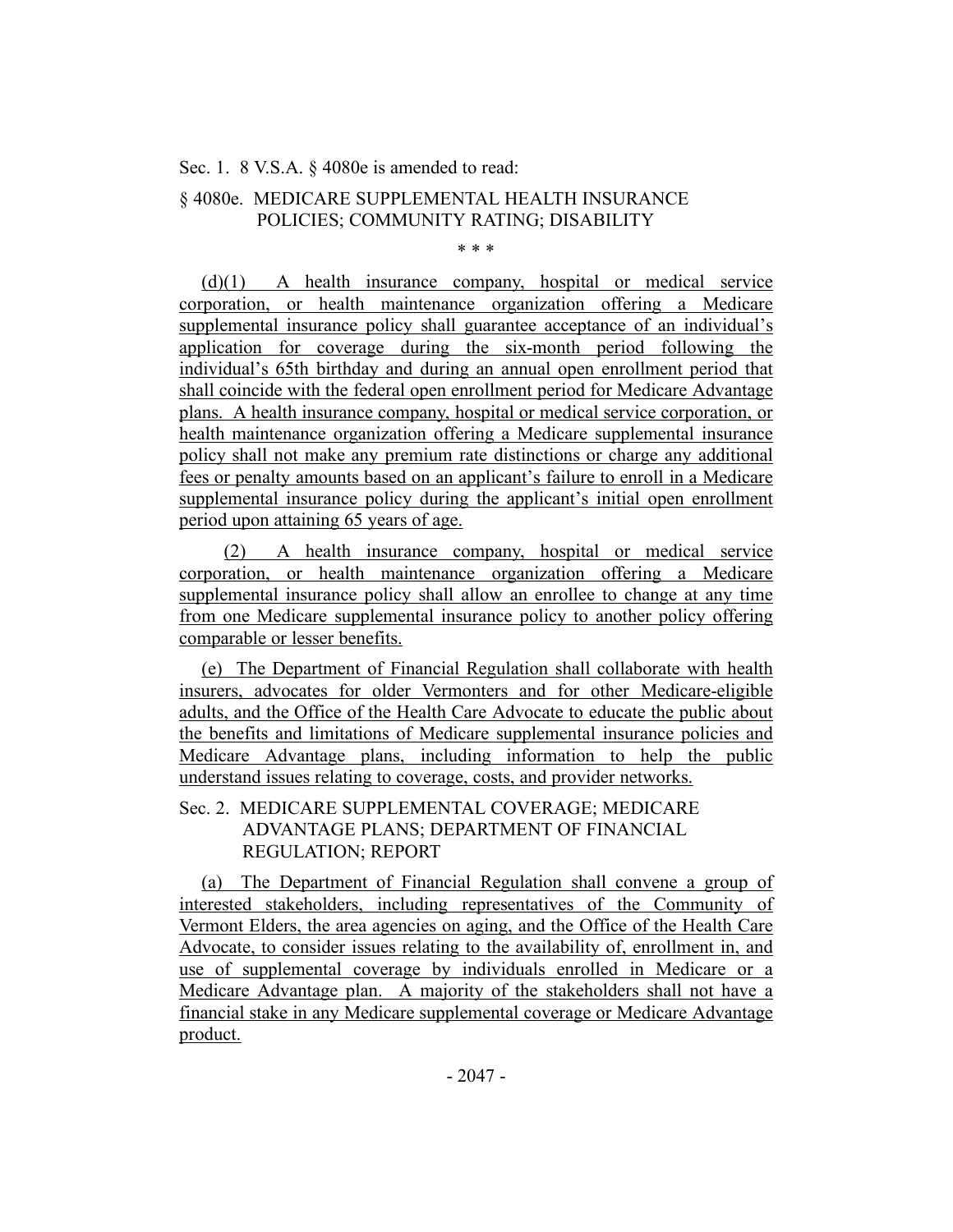(b) The stakeholder group shall examine:

(1) the options available to older Vermonters, Vermonters under 65 years of age with end stage renal disease, and Vermonters under 65 years of age whose disabilities make them eligible for Medicare, through Medicare supplement and Medicare Advantage plans, the affordability of these options, and the extent to which the State may regulate or otherwise affect the options offered to Medicare beneficiaries in Vermont, including the marketing and advertising of these products;

(2) the effects of annual or continuous open enrollment periods for Medicare supplemental coverage available in other states, including whether they have led to adverse selection or higher rate increases, or both, and the extent to which an open enrollment change for Medicare supplemental coverage would be likely to increase access to affordable coverage for eligible individuals and to reduce medical debt;

(3) whether Vermont residents are receiving accurate information about Medicare supplemental coverage and Medicare Advantage plan options and sufficient assistance with selecting products that are in their best interests and, if not, how to best remedy the situation; and

(4) the reasons that some Medicare beneficiaries do not have secondary coverage and the policy options available to increase their access.

(c) On or before January 15, 2023, the Department of Financial Regulation shall provide its findings and recommendations regarding Medicare supplemental coverage and Medicare Advantage plans, including any recommendations for changes to Vermont law, to the House Committee on Health Care and the Senate Committees on Health and Welfare and on Finance.

Sec. 3. EFFECTIVE DATES

(a) Sec. 1 (8 V.S.A. § 4080e) shall take effect on July 1, 2023.

(b) Sec. 2 (Medicare supplemental coverage; Medicare Advantage plans; Department of Financial Regulation; report) and this section shall take effect on passage.

(Committee vote: 5-0-0)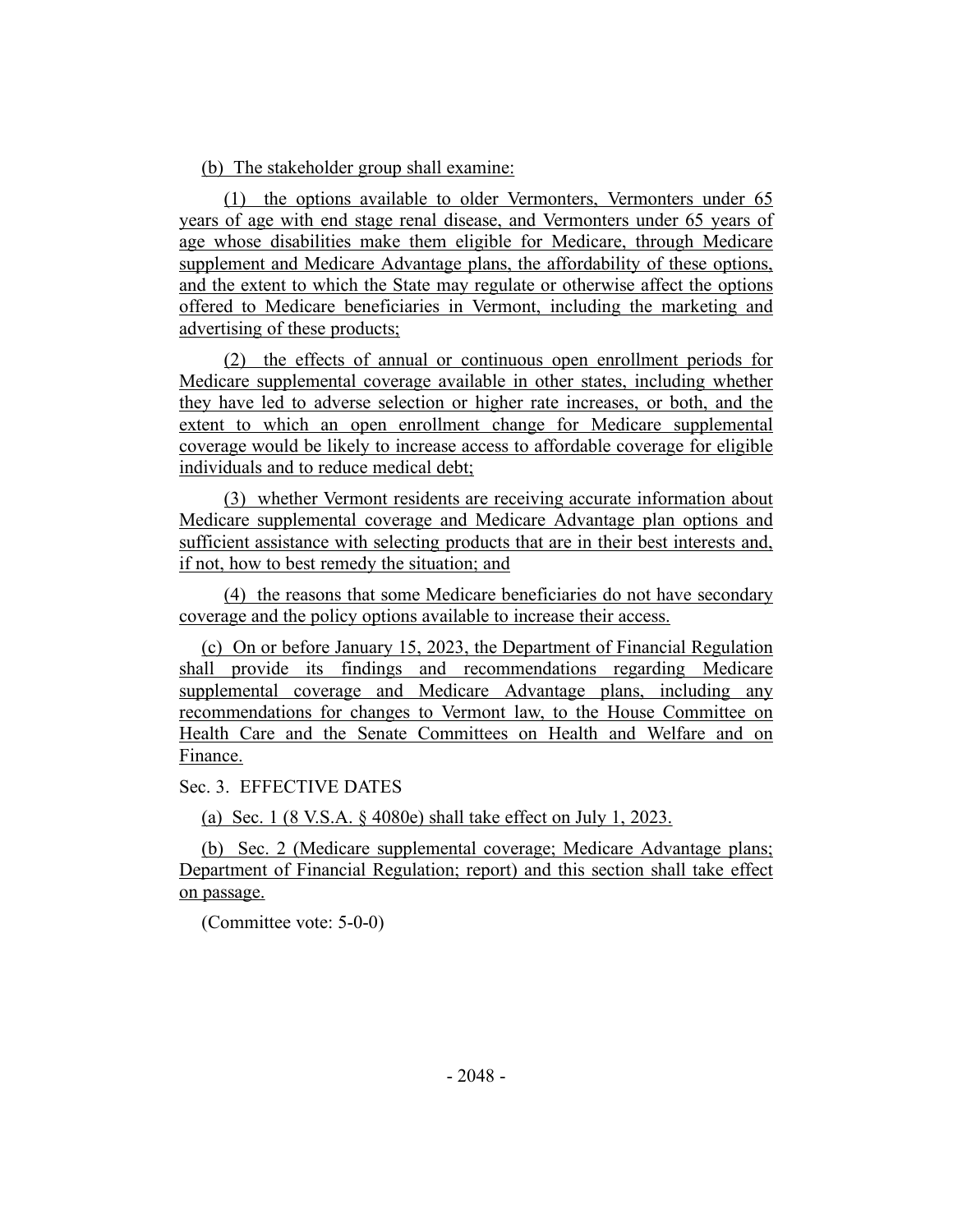## **Reported favorably with recommendation of amendment by Senator Pearson for the Committee on Finance.**

The Committee recommends that the bill be amended as recommended by the Committee on Health and Welfare with the following amendments thereto:

First: In Sec. 1, 8 V.S.A. § 4080e, by striking out subsection (d) in its entirety and by relettering subsection (e) to be subsection (d)

Second: In Sec. 2, Medicare supplemental coverage; Medicare Advantage Plan; Department of Financial Regulation; report, by striking out subsection (b) in its entirety and inserting in lieu thereof a new subsection (b) to read as follows:

### (b) The stakeholder group shall examine:

(1) the options available to older Vermonters, Vermonters under 65 years of age with end stage renal disease, and Vermonters under 65 years of age whose disabilities make them eligible for Medicare, through Medicare supplement and Medicare Advantage plans, the affordability of these options, and the extent to which the State may regulate or otherwise affect the options offered to Medicare beneficiaries in Vermont, including the marketing and advertising of these products;

(2) the effects of annual or continuous open enrollment periods for Medicare supplemental coverage available in other states, including whether they have led to adverse selection or higher rate increases, or both; other options for enabling Vermont residents to enroll in Medicare supplemental coverage after their initial open enrollment period ends without experiencing higher premiums or financial penalties; and the extent to which an open enrollment change for Medicare supplemental coverage would be likely to increase access to affordable coverage for eligible individuals and to reduce medical debt;

(3) whether Vermont residents are receiving accurate information about Medicare supplemental coverage and Medicare Advantage plan options and sufficient assistance with selecting products that are in their best interests and, if not, how to best remedy the situation;

(4) the reasons that some Medicare beneficiaries do not have secondary coverage and the policy options available to increase their access; and

(5) any other issues that the Department deems appropriate relating to the availability of, enrollment in, and use of supplemental coverage by individuals enrolled in Medicare or in a Medicare Advantage plan.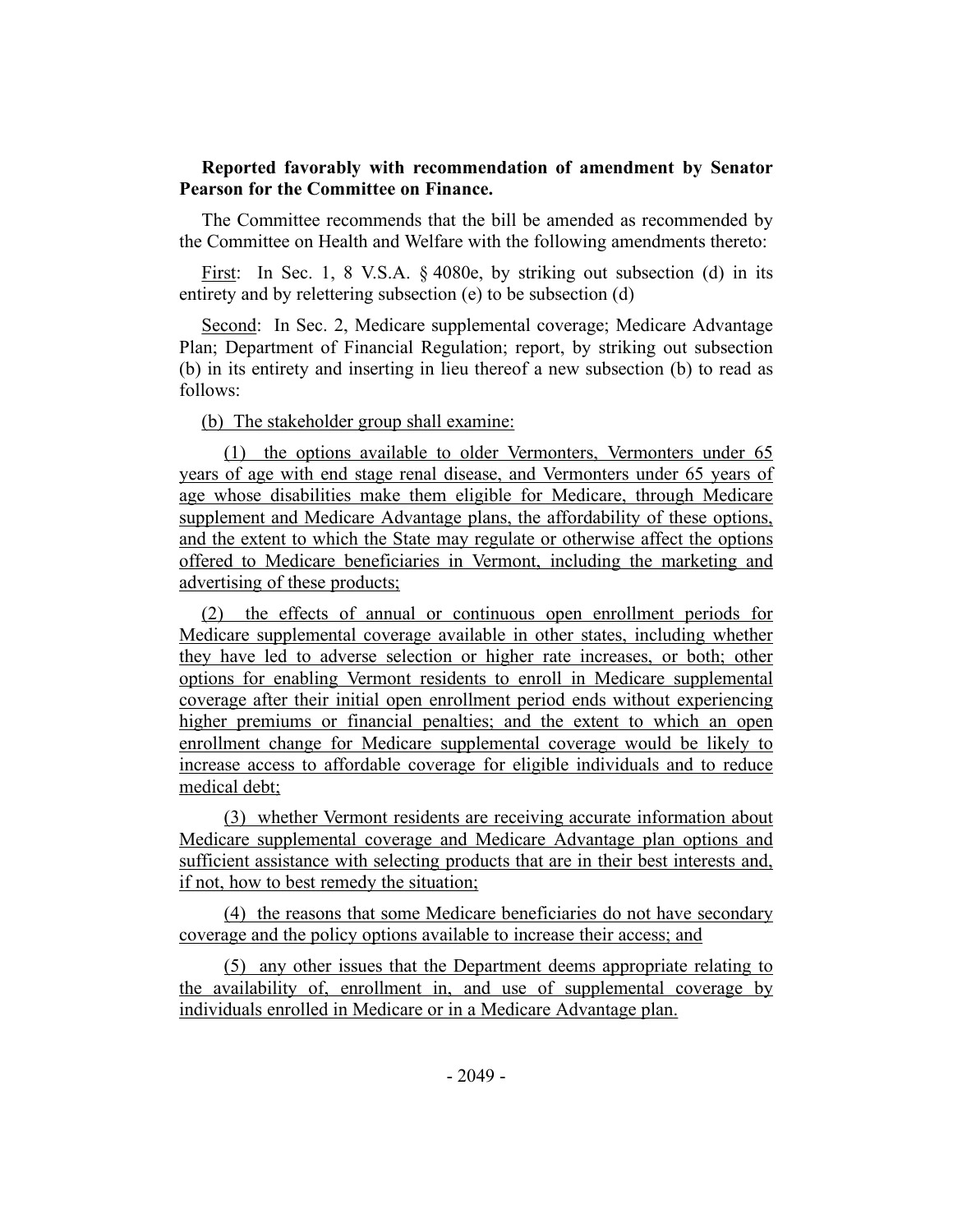Third: By striking out Sec. 3, effective dates, in its entirety and inserting in lieu thereof a new Sec. 3 to read as follows:

### Sec. 3. EFFECTIVE DATE

This act shall take effect on passage.

(Committee vote: 5-1-1)

## **S. 281.**

An act relating to hunting coyotes with dogs.

## **Reported favorably with recommendation of amendment by Senator Bray for the Committee on Natural Resources and Energy.**

The Committee recommends that the bill be amended by striking out all after the enacting clause and inserting in lieu thereof the following:

Sec. 1. 10 V.S.A. §§ 5008 and 5009 are added to read:

# § 5008. HUNTING COYOTE WITH AID OF DOGS; PERMIT

(a) No person shall pursue coyote with the aid of dogs, either for training or taking purposes, without a permit issued by the Commissioner.

(1) The Commissioner may deny any permit at the Commissioner's discretion. The Commissioner shall not issue more than 100 permits annually.

(2) The number of permits that the Commissioner issues to nonresidents in any given year shall not exceed 10 percent of the number of permits issued to residents in the preceding year. The Commissioner shall establish a process and standards for determining which nonresidents are to receive a permit, including who will receive a permit if there are more nonresident applicants than nonresident permits.

(3) A nonresident may train dogs to pursue coyote only while the training season is in effect in the nonresident's home state and subject to the requirements of this part and rules adopted under this part.

(b)(1) The Commissioner shall issue permits under this section to a resident for a fee of \$50.00.

(2) The application fee for a nonresident permit issued under this section shall be \$10.00, and the fee for a nonresident permit issued under this section shall be \$200.00 for a successful applicant.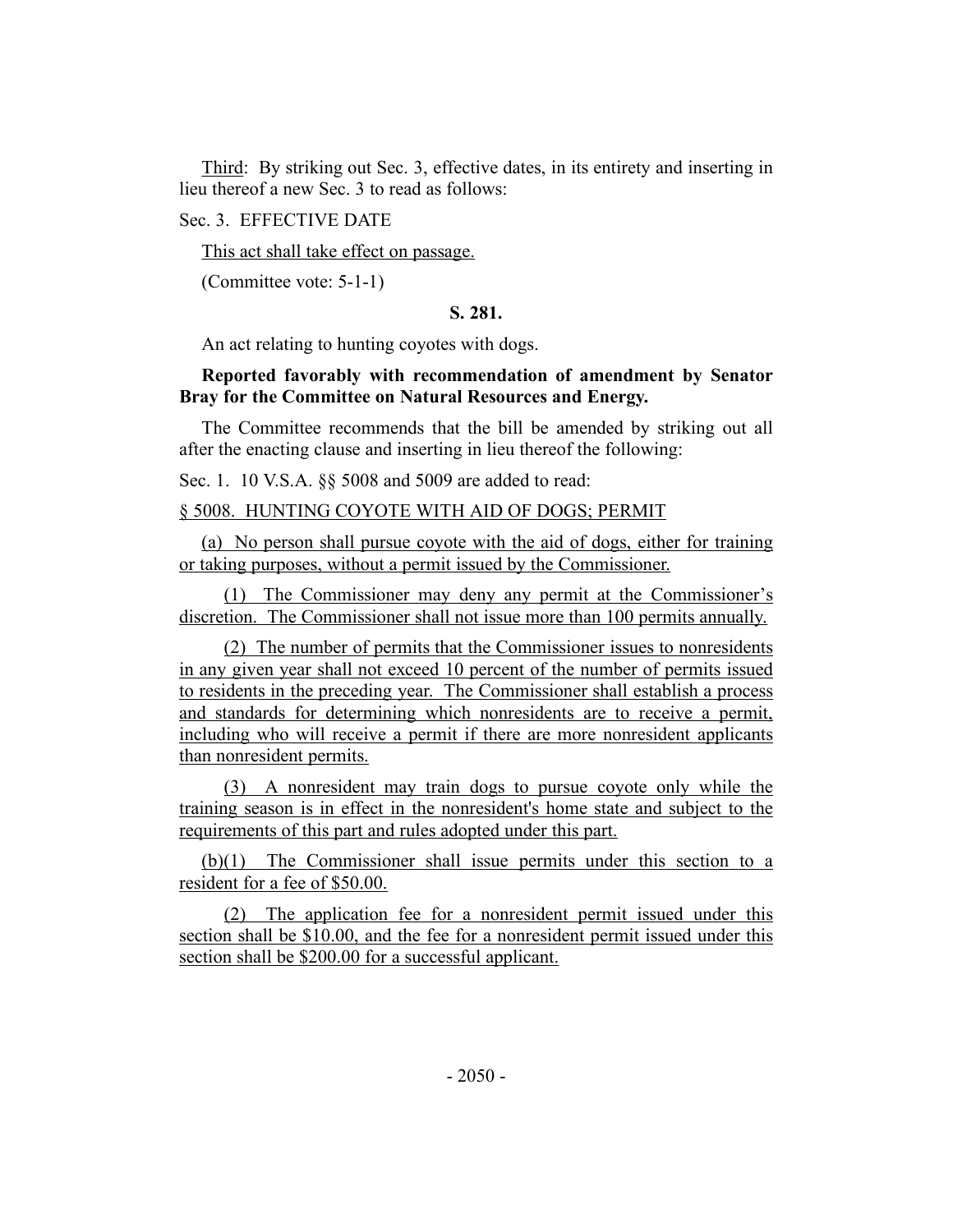# § 5009. PURSUING COYOTE WITH AID OF DOGS; LANDOWNER PERMISSION

(a) A person shall not release a dog onto land posted in accordance with section 5201 of this title for the purpose of pursuing coyote with the aid of dogs unless the dog owner or handler of the hunting dog has obtained a courtesy permission card from the landowner or landowner's agent allowing the pursuit of coyote with the aid of dogs on the land.

(b) A person shall not release onto land a dog for the purpose of pursuing coyote with the aid of dogs if in the previous 365 days a dog had been previously found on the land, and the dog owner, a handler of the dog, or a person participating in the hunt has been personally informed by law enforcement that hunting dogs are not permitted on the property.

 $(c)(1)$  For a first offense, a person who violates this section shall have committed a minor fish and wildlife violation and shall be assessed a fivepoint violation under subdivision 4502(b)(1) of this title.

(2) For a second or subsequent violation of this section, a person shall be assessed a 10-point violation under subdivision  $4502(b)(2)$  of this title and shall be fined under section 4515 of this title.

## Sec. 2. MORATORIUM ON HUNTING COYOTE WITH AID OF DOGS

(a) A person shall not pursue coyote with the aid of dogs, either for the training of dogs or for the taking of coyote, except that a person may pursue coyote with the aid of dogs in defense of a person or property if the person pursuing coyote with the aid of dogs:

(1) is the landowner; or

(2) has obtained a courtesy permission card from the landowner or landowner's agent allowing the release of a dog onto the land for the purpose of pursuing coyote with the aid of dogs.

(b) This section shall be repealed on the effective date of the Fish and Wildlife Board rules required by Sec. 3 of this act.

# Sec. 3. FISH AND WILDLIFE BOARD RULES; PURSUING COYOTE WITH THE AID OF DOGS

(a) The General Assembly through the rules required under this section intends to reduce conflicts between landowners and persons pursuing coyote with the aid of dogs by reducing the frequency that dogs or persons pursuing coyote enter onto land that is posted against hunting or land where pursuit of coyote with dogs is not authorized. In addition, the General Assembly intends that the rules required under this section support the humane taking of coyote,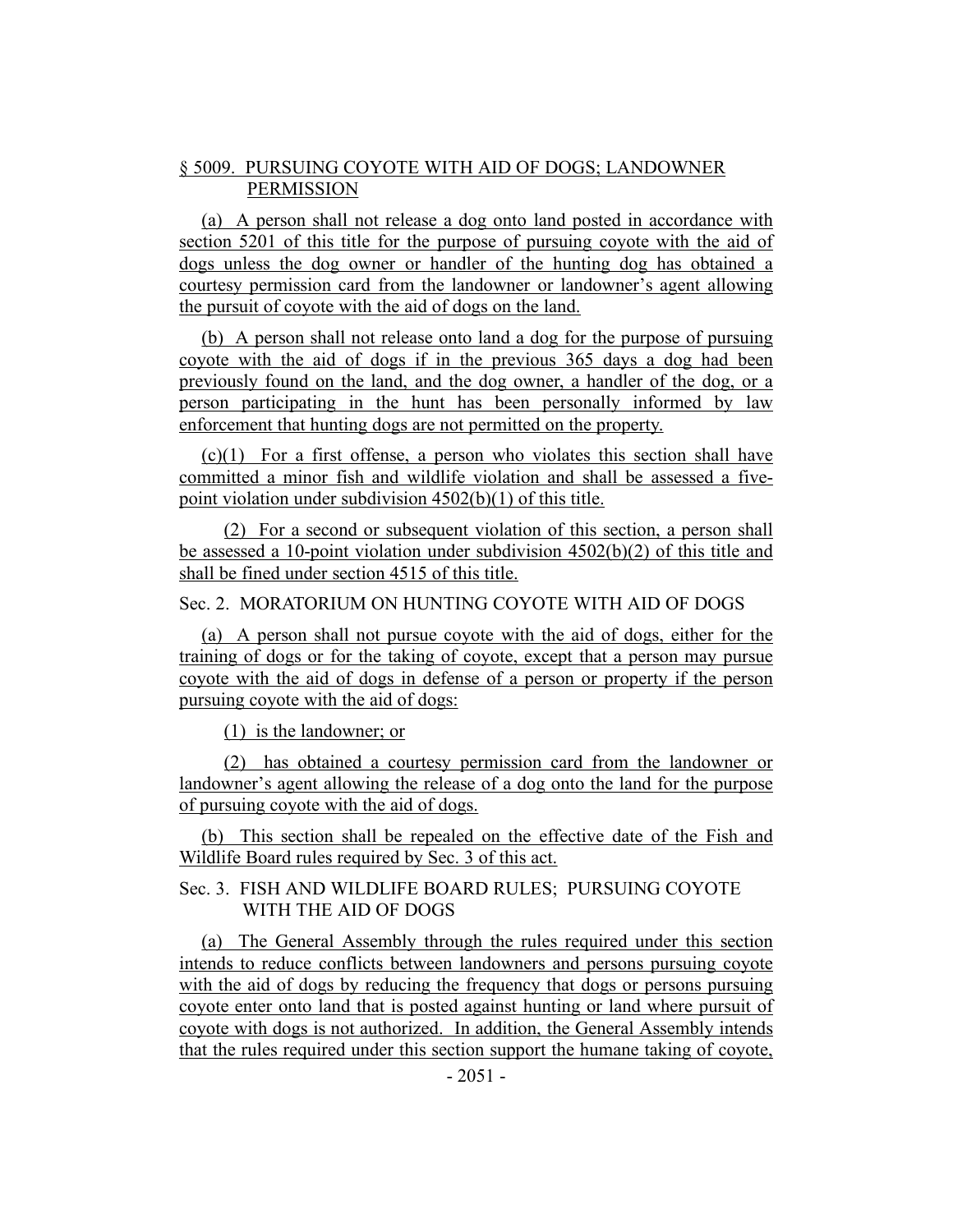the management of the population in concert with sound ecological principles, and the development of reasonable and effective means of control.

(b) The Fish and Wildlife Board shall adopt a rule regarding the pursuit of coyote with the aid of dogs, either for the training of dogs or for the taking of coyote. The rule shall include at least the following provisions:

(1) a limit on the number of dogs that may be used to pursue coyote;

(2) a prohibition on the substitution of any new dog for another dog during pursuit of a coyote;

(3) the legal method of taking coyote pursued with the aid of dogs, such as rifle, muzzle loader, crossbow, or bow and arrow;

(4) a definition of control to minimize the likelihood that dogs pursuing coyote enter onto land that is posted against hunting or onto land where pursuit of coyote with dogs is not authorized;

(5) provisions to encourage persons pursuing coyote with the aid of dogs to seek landowner permission before entering or releasing dogs onto land that is not posted in accordance with 10 V.S.A. § 5201; and

(6) required reporting of every coyote killed during pursuit with the aid of dogs.

(c) The Board shall consider whether to include within the rule required by this section provisions related to seasonal restrictions and baiting.

Sec. 4. EFFECTIVE DATES

(a) This section and Secs. 2 (moratorium on pursuing coyote with aid of dogs) and 3 (Fish and Wildlife Board Rules) shall take effect on passage.

(b) Sec. 1 (permit requirement and prohibition on pursuing coyote with aid of dogs) shall take effect on the effective date of the Fish and Wildlife Board rules required under Sec. 3 of this act.

(Committee vote: 5-0-0)

# **Reported favorably by Senator Bray for the Committee on Finance.**

The Committee recommends that the bill be amended as recommended by the Committee on Natural Resources and Energy and when so amended ought to pass.

(Committee vote: 7-0-0)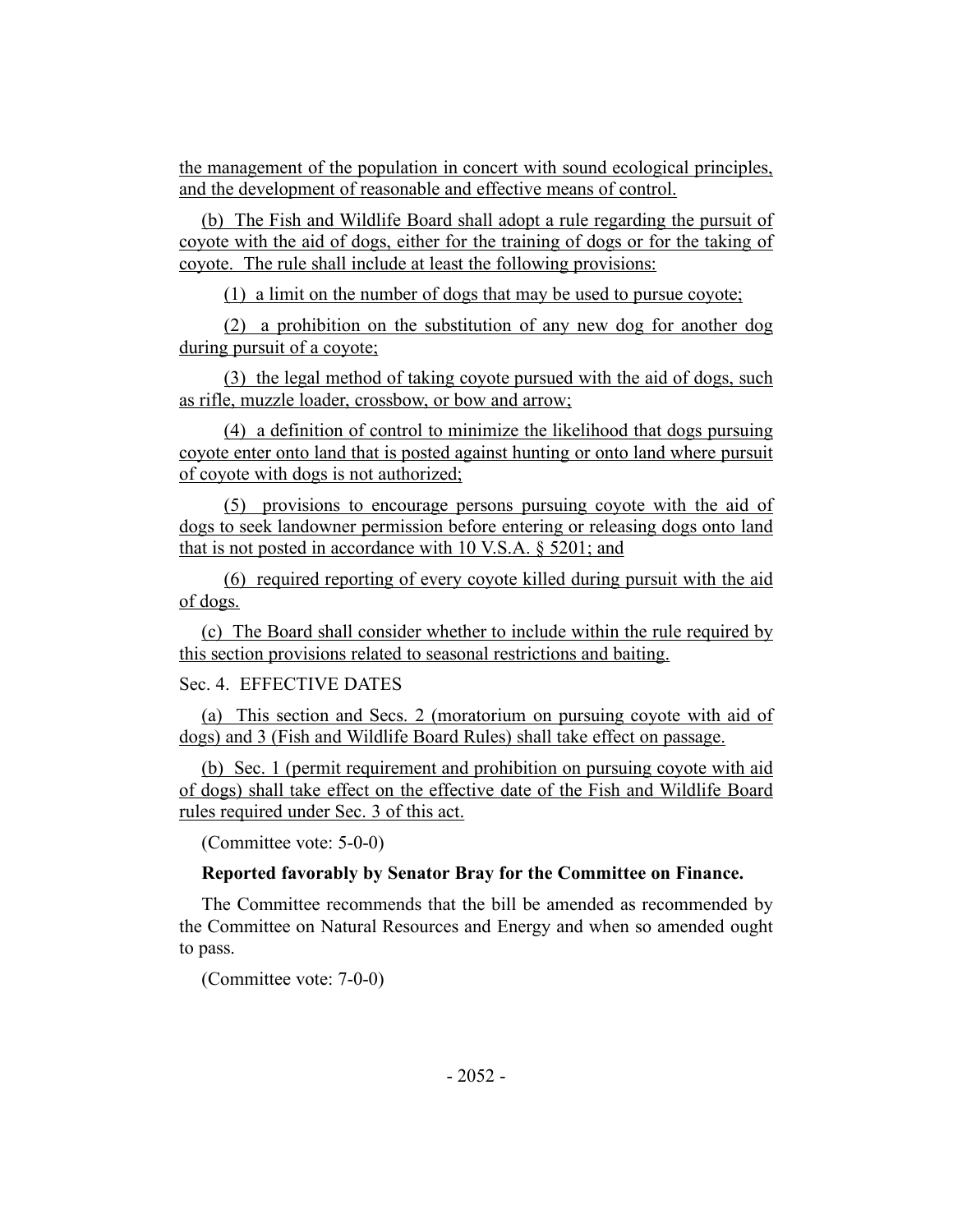An act relating to expanding the Blueprint for Health and access to homeand community-based services.

# **Reported favorably with recommendation of amendment by Senator Lyons for the Committee on Health and Welfare.**

The Committee recommends that the bill be amended by striking out all after the enacting clause and inserting in lieu thereof the following:

\* \* \* Payment and Delivery System Reform \* \* \*

# Sec. 1. HOSPITAL VALUE-BASED PAYMENT DESIGN; DATA COLLECTION AND ANALYSIS; APPROPRIATIONS; REPORT

(a) The sum of \$1,400,000.00 is appropriated from the General Fund to the Green Mountain Care Board in fiscal year 2023 to engage one or more consultants to assist the Board to:

(1) develop a process, consistent with 18 V.S.A. § 9375(b)(1) and including the meaningful participation of health care providers, payers, and other stakeholders in all stages of the development, for establishing and distributing value-based payments, including global payments, from all payers to Vermont hospitals that will:

(A) help move the hospitals away from a fee-for-service model;

(B) provide hospitals with predictable, sustainable funding that is aligned across multiple payers, consistent with the principles set forth in 18 V.S.A. § 9371, and sufficient to enable the hospitals to deliver high-quality, affordable health care services to patients; and

(C) take into consideration the necessary costs and operating expenses of providing services and not be based on historical charges;

(2) determine how best to incorporate value-based payments, including hospital global payments, into the Board's hospital budget review, accountable care organization certification and budget review, and other regulatory processes, including assessing the impacts of regulatory processes on the financial sustainability of Vermont hospitals and identifying potential opportunities to use regulatory processes to improve hospitals' financial health; and

(3) recommend a methodology for determining the allowable rate of growth in Vermont hospital budgets, which may include the use of national and regional indicators of growth in the health care economy and other appropriate benchmarks, such as the Hospital Producer Price Index, Medical Consumer Price Index, bond-rating metrics, and labor cost indicators.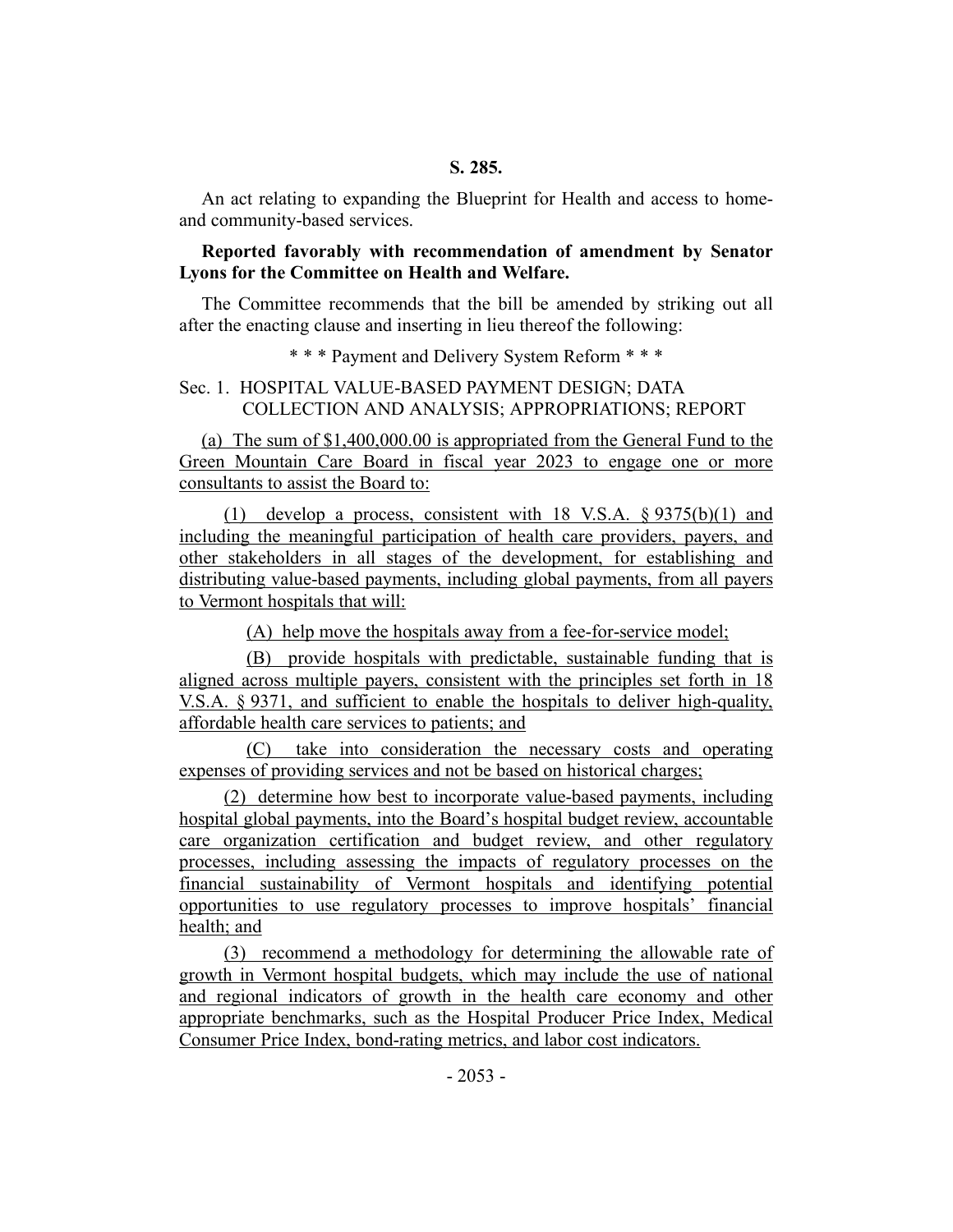(b)(1) On or before November 1, 2022, the Green Mountain Care Board shall provide an update on its use of the funds appropriated in this section to the Health Reform Oversight Committee.

(2) On or before January 15, 2023, the Green Mountain Care Board shall report on its use of the funds appropriated in this section to the House Committee on Health Care and the Senate Committees on Health and Welfare and on Finance.

# Sec. 2. HEALTH CARE DELIVERY SYSTEM TRANSFORMATION; COMMUNITY ENGAGEMENT; APPROPRIATIONS; REPORT

(a) The sum of \$2,500,000.00 is appropriated from the General Fund to the Green Mountain Care Board in fiscal year 2023 to engage one or more consultants with expertise in community engagement, preferably with experience in working with a diverse, rural population, and one or more consultants with expertise in health system design to assist the Board, in consultation with the Director of Health Care Reform in the Agency of Human Services, to build on successful health care delivery system reform efforts by:

(1) facilitating a patient-focused, community-inclusive plan for Vermont's health care delivery system to reduce inefficiencies, lower costs, improve population health outcomes, and increase access to essential services, including both providing the analytics to support delivery system transformation and leading the broad-based community engagement process; and

(2) providing support and technical assistance to hospitals and communities to facilitate planning for delivery system reform and transformation initiatives.

(b) The community engagement process shall:

(1) include hearing from and sharing information, trends, and insights with communities about the current state of the health care providers in their hospital service area, unmet health care needs in their community, and opportunities to address those needs; and

(2) provide opportunities at all stages of the process for meaningful participation by employers; consumers; health care professionals and health care providers, including those providing primary care services; Vermonters who have direct experience with all aspects of Vermont's health care system; and Vermonters who are diverse with respect to race, income, age, and disability status.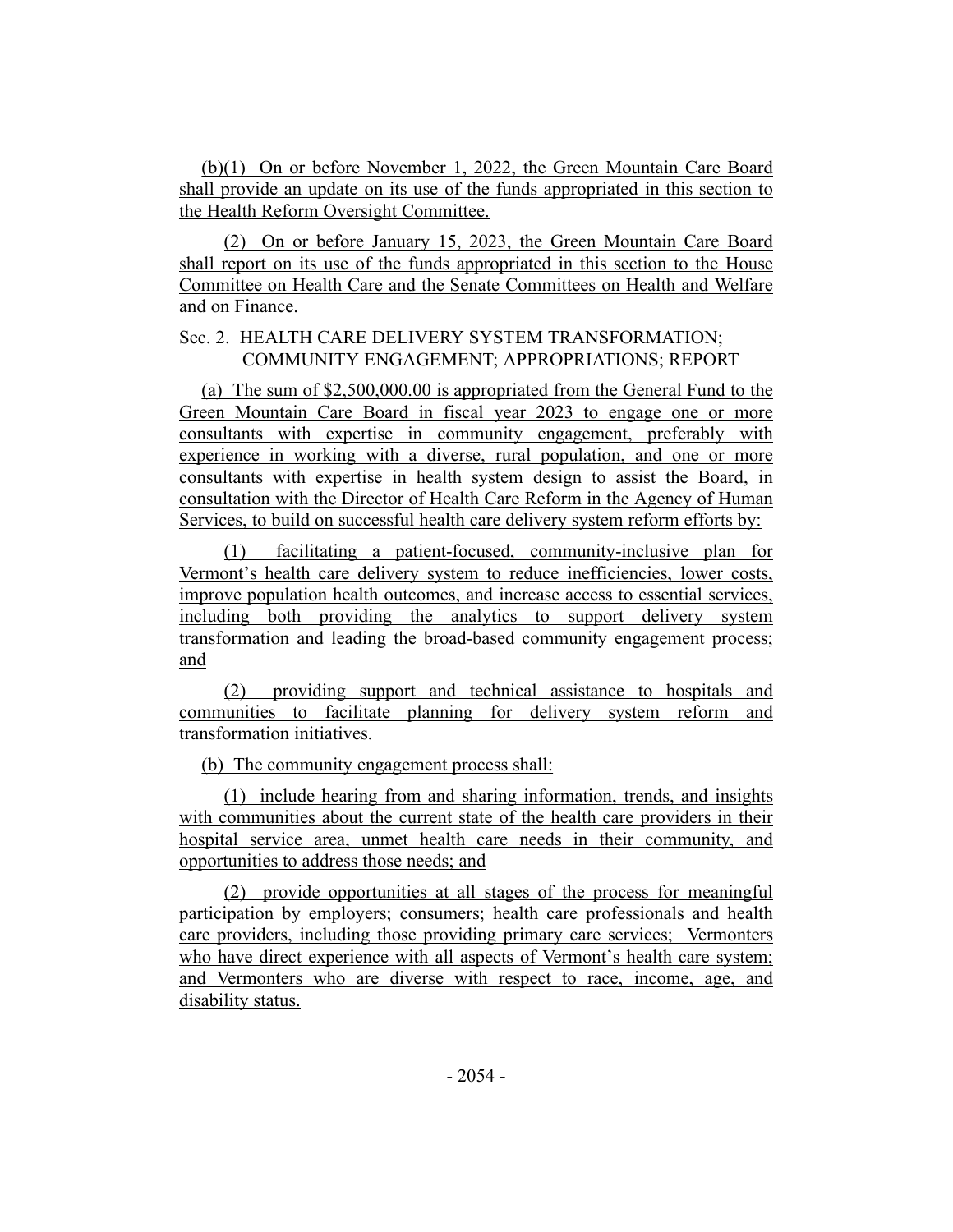(c) The Green Mountain Care Board shall use a portion of the funds appropriated in subsection (a) of this section to contract with a current or recently retired primary care provider to assist the Board in assessing and strengthening the role of primary care in its regulatory processes and to inform the Board's efforts in payment reform and delivery system transformation from a primary care perspective.

(d)(1) In developing a plan for delivery system transformation pursuant to this section, the Green Mountain Care Board and the Director of Health Care Reform in the Agency of Human Services shall consider the capacity of Vermont's community-based health care and social service providers to effectively implement the plan as it relates to community providers while providing the appropriate level of services to consumers.

(2) For purposes of this section, "community-based health care and social service providers" includes federally qualified health centers, designated and specialized service agencies, home health agencies, area agencies on aging, adult day providers, residential care homes, nursing homes, providers of services addressing homelessness, and community action agencies.

(e)(1) On or before November 1, 2022, the Green Mountain Care Board shall provide an update on its use of the funds appropriated in this section to the Health Reform Oversight Committee.

(2) On or before January 15, 2023, the Green Mountain Care Board shall report on its use of the funds appropriated in this section to the House Committee on Health Care and the Senate Committees on Health and Welfare and on Finance.

# Sec. 3. DEVELOPMENT OF PROPOSAL FOR SUBSEQUENT ALL-PAYER MODEL AGREEMENT; APPROPRIATION

(a)(1) The Director of Health Care Reform in the Agency of Human Services, in collaboration with the Green Mountain Care Board, shall design and develop a proposal for a subsequent agreement with the Centers for Medicare and Medicaid Innovation to secure Medicare's continued participation in multi-payer alternative payment models in Vermont. The proposal shall be informed by the community- and provider-inclusive process set forth in Sec. 2 of this act and designed to reduce inefficiencies, lower costs, improve population health outcomes, and increase access to essential services.

(2) The design and development of the proposal shall include consideration of alternative payment and delivery system approaches for hospital services and community-based providers such as primary care providers, mental health providers, substance use disorder treatment providers,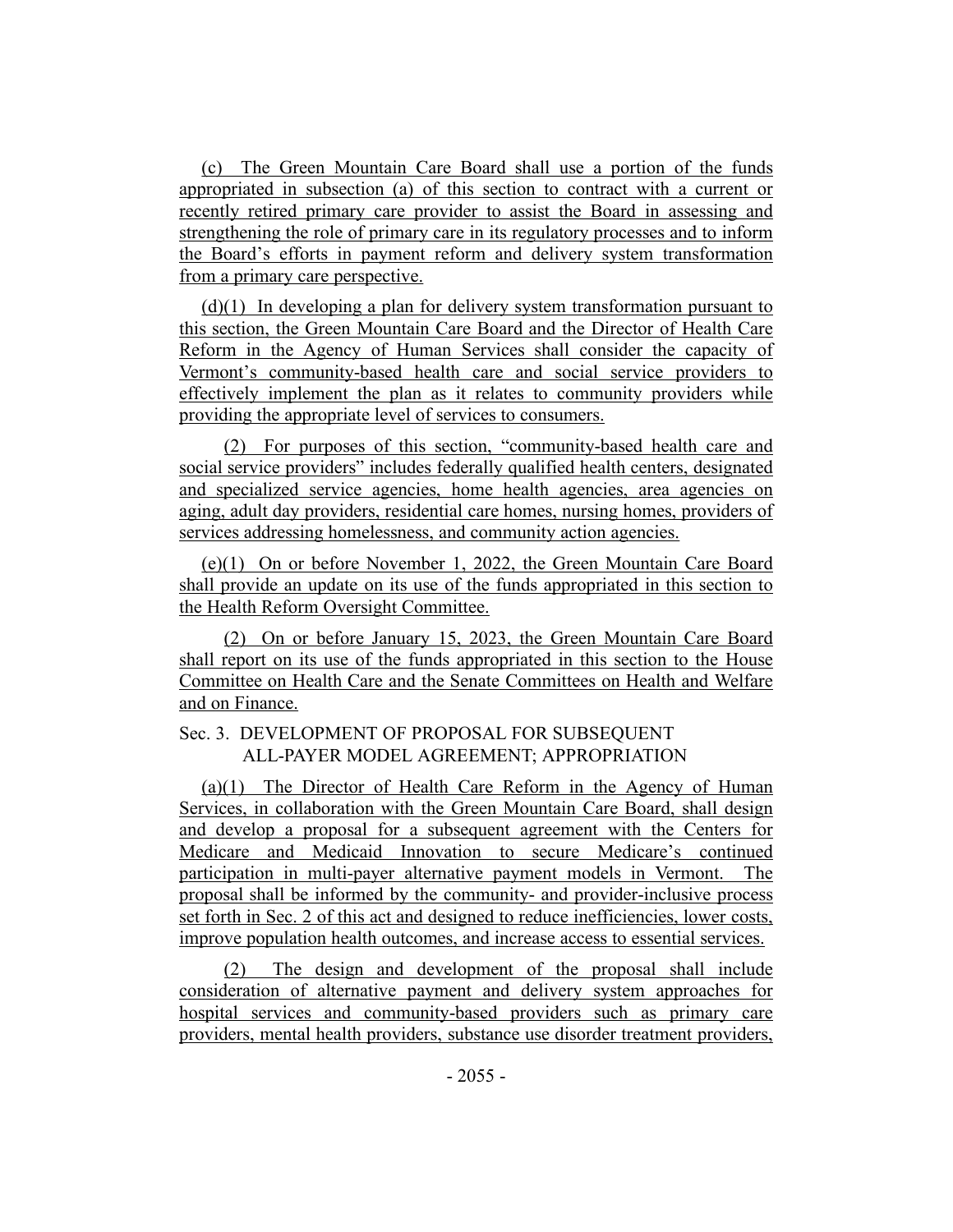skilled nursing facilities, home health agencies, and providers of long-term services and supports.

(3)(A) The alternative payment models to be explored shall include, at a minimum:

(i) global payments for hospitals;

(ii) geographically or regionally based global budgets for health care services;

(iii) existing federal value-based payment models; and

(iv) broader total cost of care and risk-sharing models to address patient migration patterns across systems of care.

(B) The alternative payment models shall:

(i) include appropriate mechanisms to convert fee-for-service reimbursements to predictable payments for multiple provider types, including those described in subdivision (2) of this subsection (a);

(ii) include a process to ensure reasonable and adequate rates of payment and a reasonable and predictable schedule for rate updates; and

(iii) meaningfully impact health equity and address inequities in terms of access, quality, and health outcomes.

(b) To support the design and development of a proposed agreement with the Centers for Medicare and Medicaid Innovation for Medicare's participation in multi-payer initiatives, which may include engaging consulting and analytic support, the following sums are appropriated from the General Fund in fiscal year 2023:

(1) \$550,000.00 to the Agency of Human Services; and

(2) \$550,000.00 to the Green Mountain Care Board.

Sec. 4. HEALTH INFORMATION EXCHANGE STEERING COMMITTEE; DATA STRATEGY

The Health Information Exchange (HIE) Steering Committee shall continue its work to create one health record for each person that integrates data types to include health care claims data; clinical, mental health, and substance use disorder services data; and social determinants of health data. In furtherance of these goals, the HIE Steering Committee shall include a data integration strategy in its 2023 HIE Strategic Plan to merge and consolidate claims data in the Vermont Health Care Uniform Reporting and Evaluation System (VHCURES) with the clinical data in the HIE.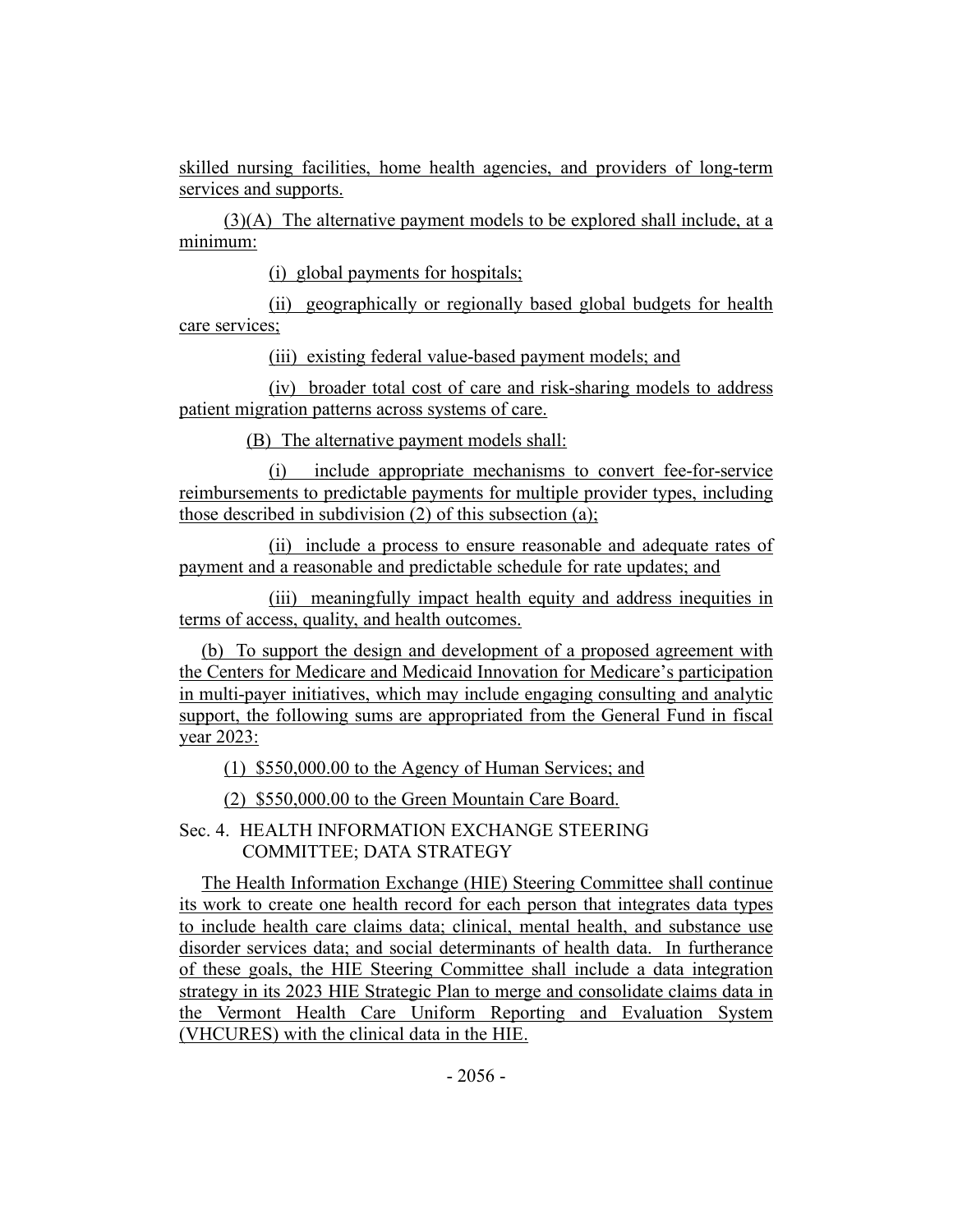Sec. 5. 18 V.S.A. § 9410 is amended to read:

### § 9410. HEALTH CARE DATABASE

(a)(1) The Board shall establish and maintain a unified health care database to enable the Board to carry out its duties under this chapter, chapter 220 of this title, and Title 8, including:

(A) determining the capacity and distribution of existing resources;

(B) identifying health care needs and informing health care policy;

(C) evaluating the effectiveness of intervention programs on improving patient outcomes;

(D) comparing costs between various treatment settings and approaches;

(E) providing information to consumers and purchasers of health care; and

(F) improving the quality and affordability of patient health care and health care coverage.

(2) [Repealed.]

(b) The database shall contain unique patient and provider identifiers and a uniform coding system, and shall reflect all health care utilization, costs, and resources in this State, and health care utilization and costs for services provided to Vermont residents in another state.

\* \* \*

(e) Records or information protected by the provisions of the physicianpatient privilege under 12 V.S.A. § 1612(a), or otherwise required by law to be held confidential, shall be filed in a manner that does not disclose the identity of the protected person. [Repealed.]

(f) The Board shall adopt a confidentiality code to ensure that information obtained under this section is handled in an ethical manner.

\* \* \*

(h)(1) All health insurers shall electronically provide to the Board in accordance with standards and procedures adopted by the Board by rule:

(A) their health insurance claims data, provided that the Board may exempt from all or a portion of the filing requirements of this subsection data reflecting utilization and costs for services provided in this State to residents of other states;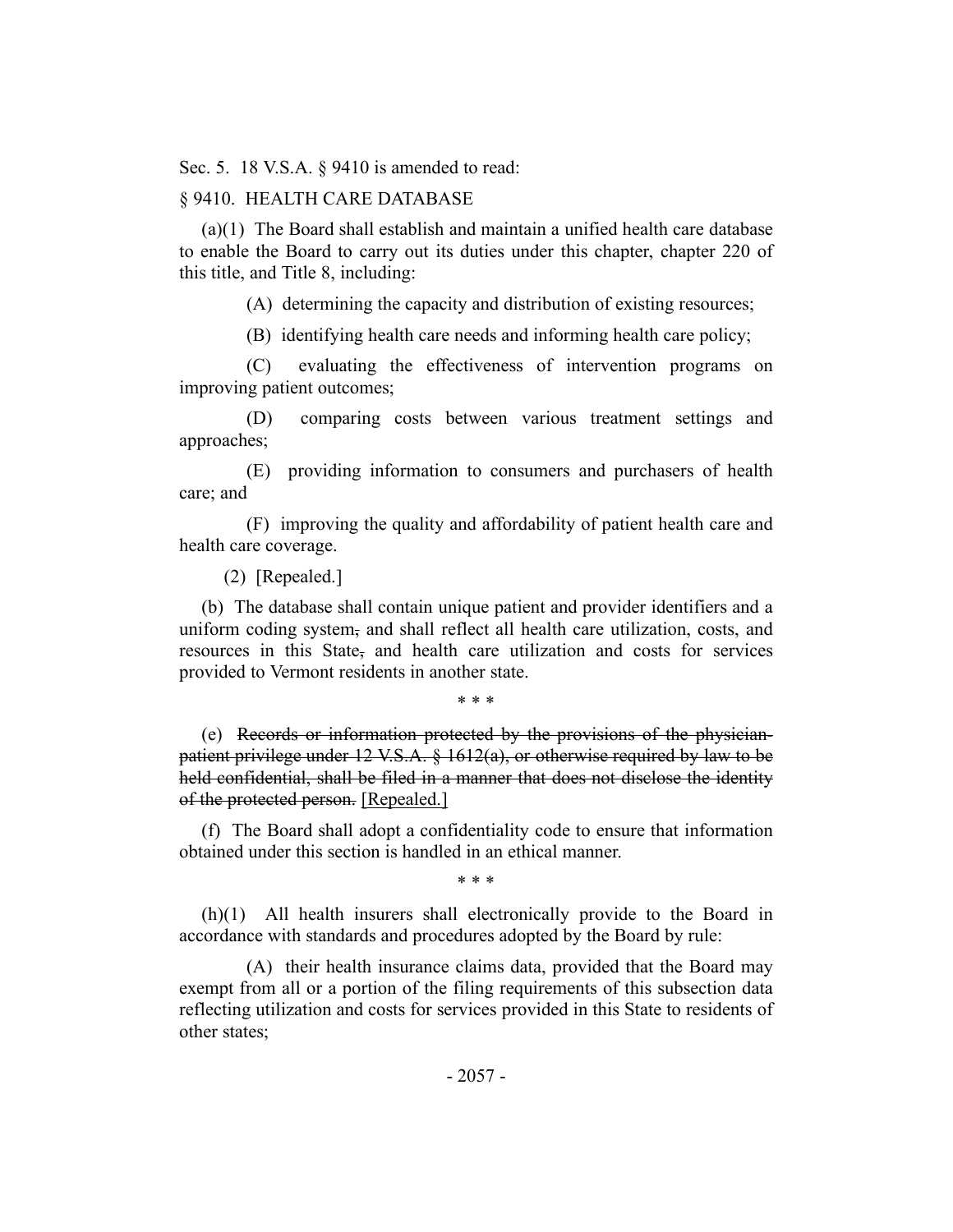(B) cross-matched claims data on requested members, subscribers, or policyholders; and

(C) member, subscriber, or policyholder information necessary to determine third party third-party liability for benefits provided.

(2) The collection, storage, and release of health care data and statistical information that are subject to the federal requirements of the Health Insurance Portability and Accountability Act (HIPAA) shall be governed exclusively by the regulations adopted thereunder in 45 C.F.R. Parts 160 and 164.

\* \* \*

(3)(A) The Board shall collaborate with the Agency of Human Services and participants in the Agency's initiatives in the development of a comprehensive health care information system. The collaboration is intended to address the formulation of a description of the data sets that will be included in the comprehensive health care information system, the criteria and procedures for the development of limited-use data sets, the criteria and procedures to ensure that HIPAA compliant limited-use data sets are accessible, and a proposed time frame for the creation of a comprehensive health care information system.

(B) To the extent allowed by HIPAA, the data shall be available as a resource for insurers, employers, providers, purchasers of health care, and State agencies to continuously review health care utilization, expenditures, and performance in Vermont. In presenting data for public access, comparative considerations shall be made regarding geography, demographics, general economic factors, and institutional size.

(C) Consistent with the dictates of HIPAA, and subject to such terms and conditions as the Board may prescribe by rule, the Vermont Program for Quality in Health Care shall have access to the unified health care database for use in improving the quality of health care services in Vermont. In using the database, the Vermont Program for Quality in Health Care shall agree to abide by the rules and procedures established by the Board for access to the data. The Board's rules may limit access to the database to limited-use sets of data as necessary to carry out the purposes of this section.

(D) Notwithstanding HIPAA or any other provision of law, the comprehensive health care information system shall not publicly disclose any data that contain direct personal identifiers. For the purposes of this section, "direct personal identifiers" include information relating to an individual that contains primary or obvious identifiers, such as the individual's name, street address, e-mail address, telephone number, and Social Security number.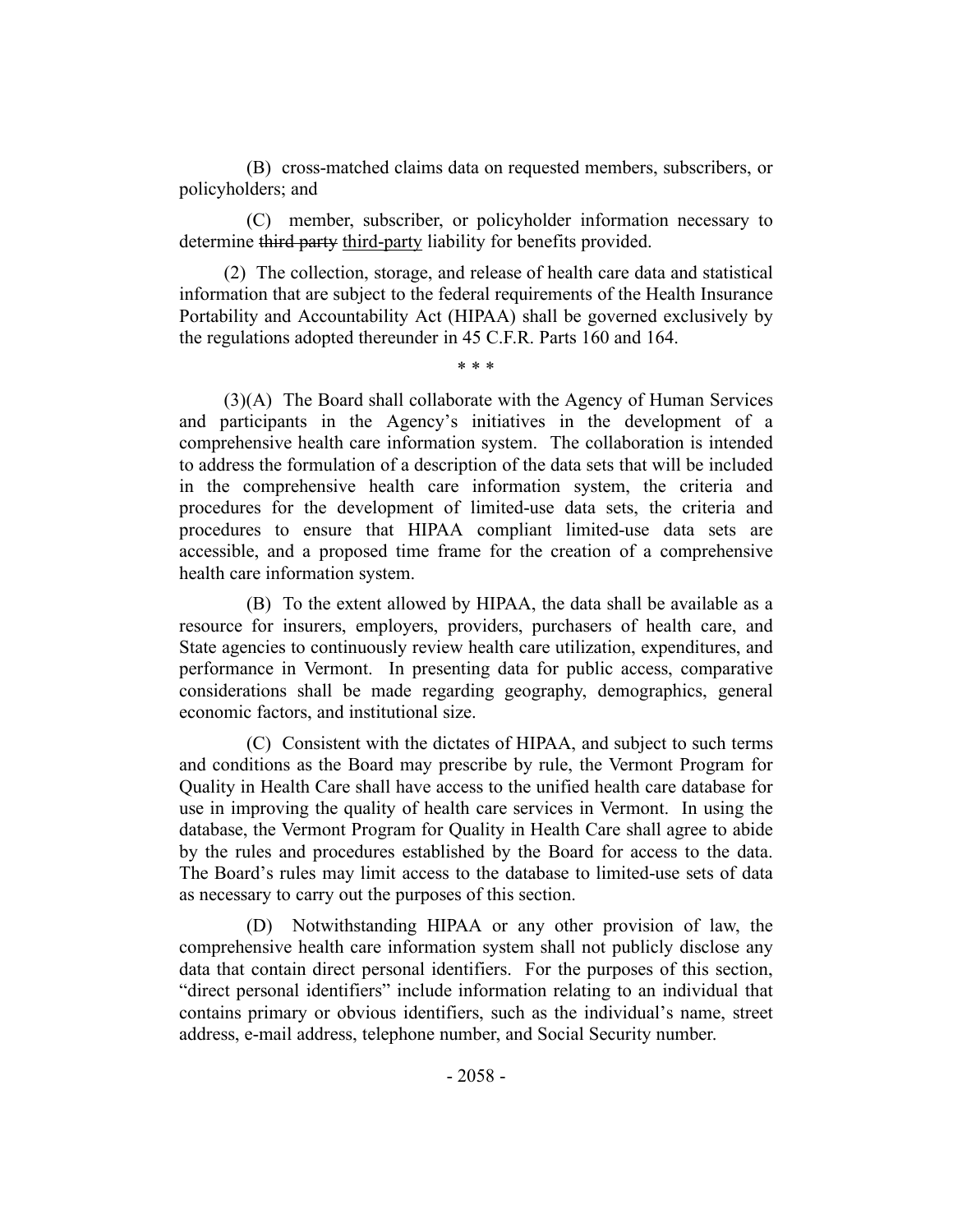\* \* \*

#### \* \* \* Blueprint for Health \* \* \*

Sec. 6. 18 V.S.A. § 702(d) is amended to read:

(d) The Blueprint for Health shall include the following initiatives:

\* \* \*

(8) The use of quality improvement facilitators and other means to support quality improvement activities, including using clinical and claims data to evaluate patient outcomes and promoting best practices regarding patient referrals and care distribution between primary and specialty care.

Sec. 7. BLUEPRINT FOR HEALTH; COMMUNITY HEALTH TEAMS; QUALITY IMPROVEMENT FACILITATORS; REPORT

On or before September 1, 2022, the Director of Health Care Reform in the Agency of Human Services shall recommend to the Health Reform Oversight Committee the amounts by which health insurers and Vermont Medicaid should increase the amount of the per-person, per month payments they make toward the shared costs of operating the Blueprint for Health community health teams and quality improvement facilitators in furtherance of the goal of providing additional resources necessary for delivery of comprehensive primary care services to Vermonters and to sustain access to primary care services in Vermont. Such increases shall be reflected in health insurers' plan year 2024 rate filings if the increases cannot be implemented in a rate-neutral manner. The Agency shall also provide an estimate of the State funding that would be needed to support the increase for Medicaid, both with and without federal financial participation.

\* \* \* Options for Extending Moderate Needs Supports \* \* \*

Sec. 8. OPTIONS FOR EXTENDING MODERATE NEEDS SUPPORTS; WORKING GROUP; GLOBAL COMMITMENT WAIVER; REPORT

(a) The Department of Disabilities, Aging, and Independent Living shall convene a working group comprising representatives of older Vermonters, home- and community-based service providers, the Office of the Long-Term Care Ombudsman, the Agency of Human Services, and other interested stakeholders to consider extending access to long-term home- and communitybased services and supports to a broader cohort of Vermonters who would benefit from them, and their family caregivers, including: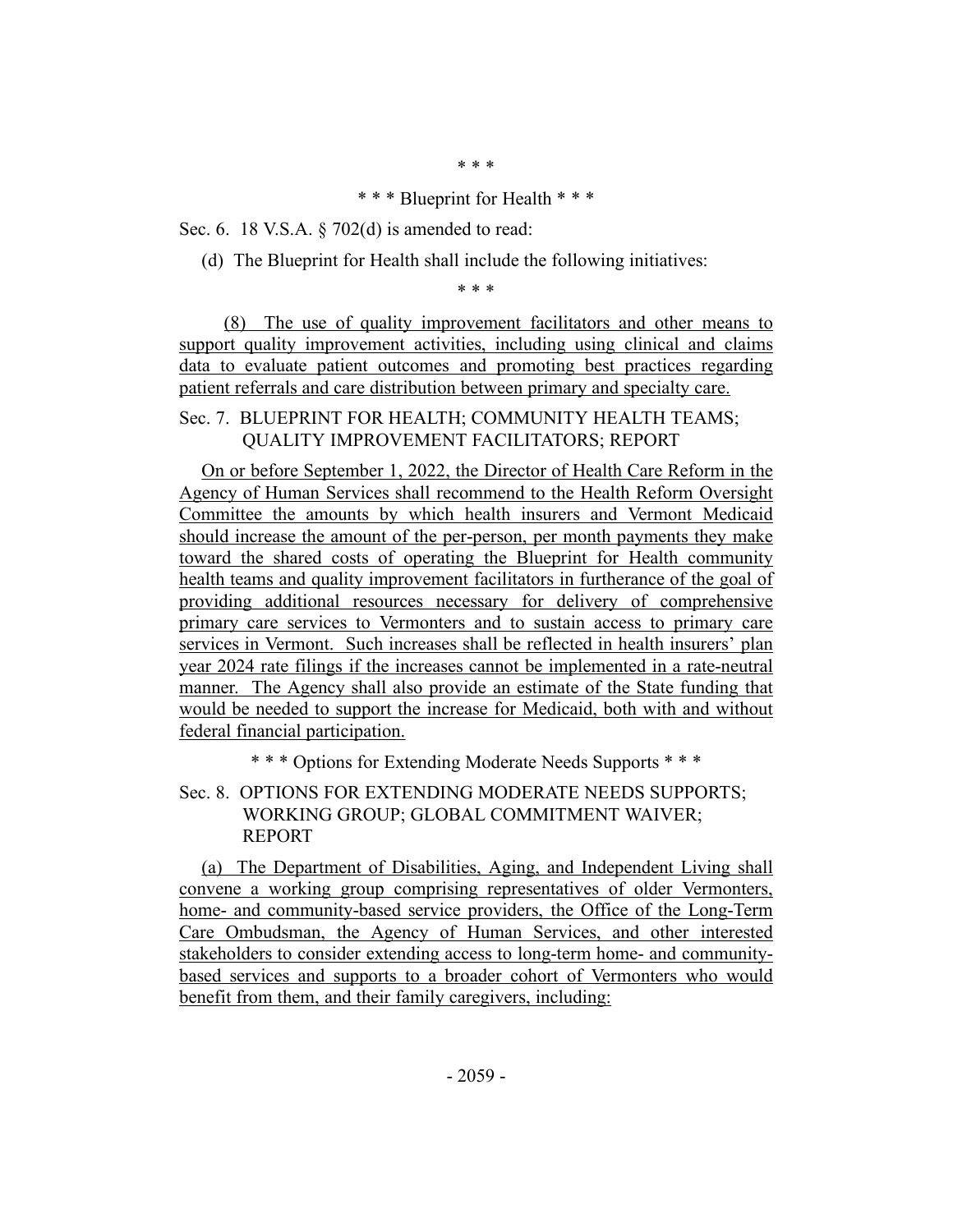(1) the types of services, such as those addressing activities of daily living, falls prevention, social isolation, medication management, and case management that many older Vermonters need but for which many older Vermonters may not be financially eligible or that are not covered under many standard health insurance plans;

(2) the most promising opportunities to extend supports to additional Vermonters, such as expanding the use of flexible funding options that enable beneficiaries and their families to manage their own services and caregivers within a defined budget and allowing case management to be provided to beneficiaries who do not require other services;

(3) how to set clinical and financial eligibility criteria for the extended supports, including ways to avoid requiring applicants to spend down their assets in order to qualify;

(4) how to fund the extended supports, including identifying the options with the greatest potential for federal financial participation;

(5) how to proactively identify Vermonters across all payers who have the greatest need for extended supports;

(6) how best to support family caregivers, such as through training, respite, home modifications, payments for services, and other methods; and

(7) the feasibility of extending access to long-term home- and community-based services and supports and the impact on existing services.

(b) The working group shall also make recommendations regarding changes to service delivery for persons who are dually eligible for Medicaid and Medicare in order to improve care, expand options, and reduce unnecessary cost shifting and duplication.

(c) The Department shall collaborate with others in the Agency of Human Services as needed in order to incorporate the working group's recommendations on extending access to long-term home- and communitybased services and supports into the Agency's proposals to and negotiations with the Centers for Medicare and Medicaid Services for the iteration of Vermont's Global Commitment to Health Section 1115 demonstration that will take effect following the expiration of the demonstration currently under negotiation.

(d) On or before January 15, 2023, the Department shall report to the House Committees on Human Services, on Health Care, and on Appropriations and the Senate Committees on Health and Welfare and on Appropriations regarding the working group's findings and recommendations, including its recommendations regarding service delivery for dually eligible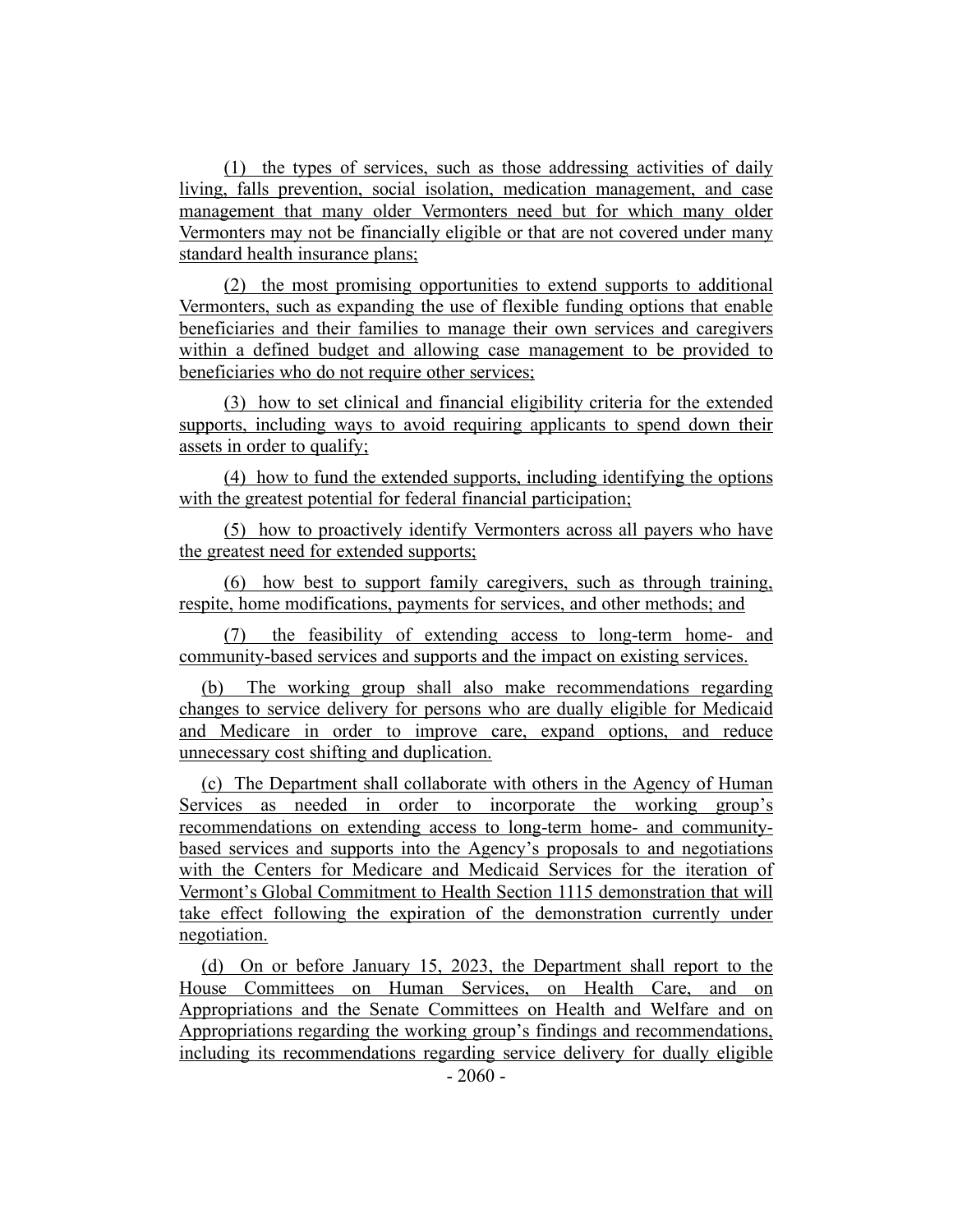individuals, and an estimate of any funding that would be needed to implement the working group's recommendations.

\* \* \* Summaries of Green Mountain Care Board Reports \* \* \*

Sec. 9. 18 V.S.A. § 9375 is amended to read:

§ 9375. DUTIES

\* \* \*

(e) The Board shall summarize and synthesize the key findings and recommendations from reports prepared by and for the Board, including its expenditure analyses and focused studies. All reports and summaries prepared by the Board shall be available to and understandable by the public and shall be posted on the Board's website.

\* \* \* Effective Date \* \* \*

Sec. 10. EFFECTIVE DATE

This act shall take effect on passage.

And that after passage the title of the bill be amended to read:

An act relating to health care reform initiatives, data collection, and access to home- and community-based services.

(Committee vote: 5-0-0)

## **Reported favorably with recommendation of amendment by Senator Kitchel for the Committee on Appropriations.**

The Committee recommends that the bill be amended as recommended by the Committee on Health and Welfare with the following amendments thereto:

First: In Sec. 1, hospital value-based payment design; data collection and analysis; appropriations; report, by striking out the lead-in language in subsection (a) and inserting in lieu thereof the following:

(a) It is the intent of the General Assembly that, to the extent funds are allocated for this purpose, the Green Mountain Care Board shall:

Second: In Sec. 1, hospital value-based payment design; data collection and analysis; appropriations; report, by striking out subsection (b) in its entirety and inserting in lieu thereof the following:

(b)(1) On or before November 1, 2022, the Green Mountain Care Board shall provide an update on its progress in completing the responsibilities set forth in subsection (a) of this section to the Health Reform Oversight Committee.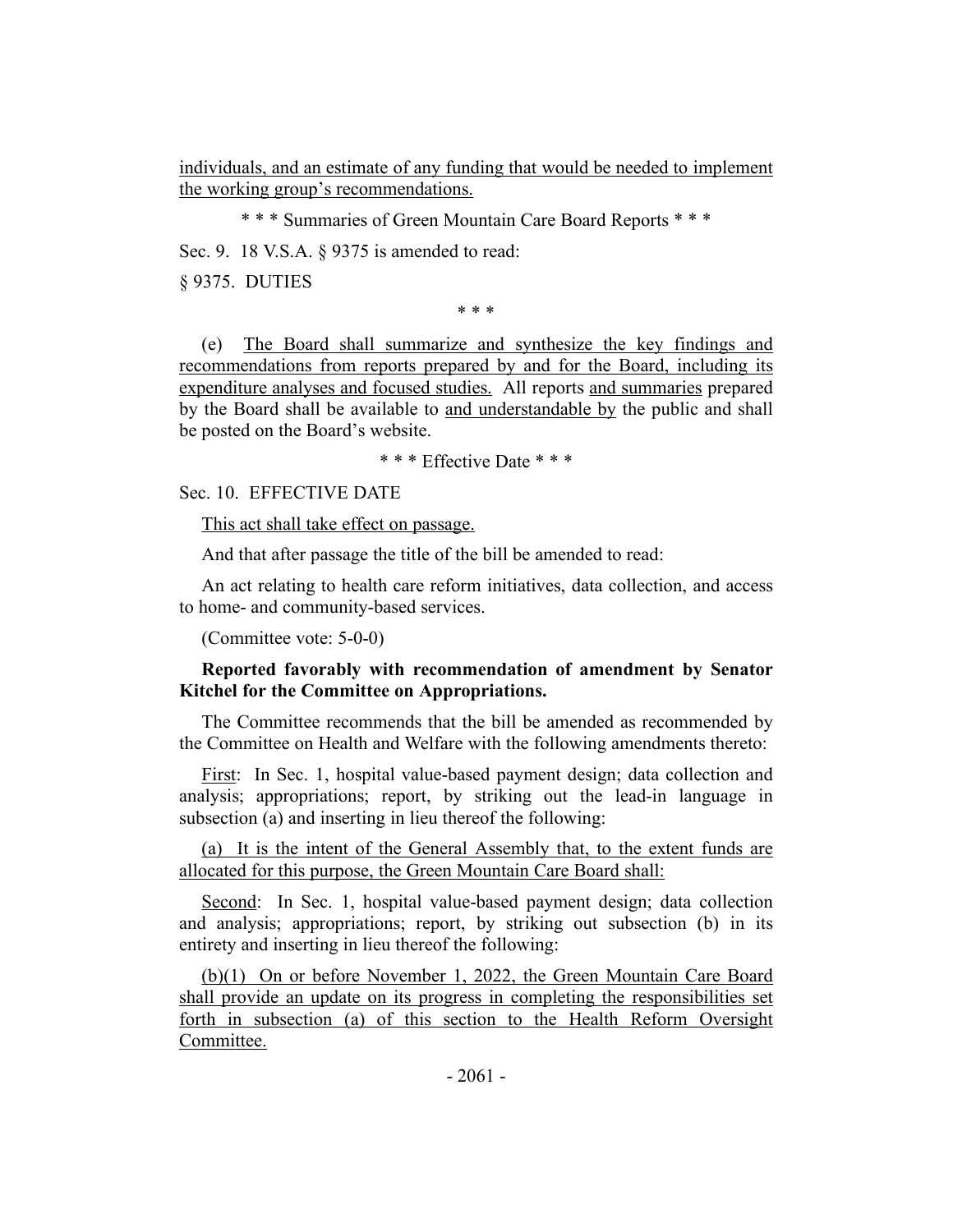(2) On or before January 15, 2023, the Green Mountain Care Board shall report on its activities pursuant to subsection (a) of this section to the House Committee on Health Care and the Senate Committees on Health and Welfare and on Finance.

Third: In Sec. 2, health care delivery system transformation; community engagement; appropriations; report, by striking out the lead-in language in subsection (a) and inserting in lieu thereof the following:

(a) It is the intent of the General Assembly that the Green Mountain Care Board, in consultation with the Director of Health Care Reform in the Agency of Human Services and to the extent funds are allocated for this purpose, shall build on successful health care delivery system reform efforts by:

Fourth: In Sec. 2, health care delivery system transformation; community engagement; appropriations; report, by striking out subsection (c) in its entirety and inserting in lieu thereof the following:

(c) It is the intent of the General Assembly that, to the extent funds are allocated for this purpose, Green Mountain Care Board shall contract with a current or recently retired primary care provider to assist the Board in assessing and strengthening the role of primary care in its regulatory processes and to inform the Board's efforts in payment reform and delivery system transformation from a primary care perspective.

Fifth: In Sec. 2, health care delivery system transformation; community engagement; appropriations; report, by striking out subsection (e) in its entirety and inserting in lieu thereof the following:

(e)(1) On or before November 1, 2022, the Green Mountain Care Board shall provide an update on its progress in completing the duties set forth in this section to the Health Reform Oversight Committee.

(2) On or before January 15, 2023, the Green Mountain Care Board shall report on its activities pursuant to this section to the House Committee on Health Care and the Senate Committees on Health and Welfare and on Finance.

Sixth: By striking out Sec. 3, development of proposal for subsequent allpayer model agreement; appropriation, in its entirety and inserting in lieu thereof a new Sec. 3 to read as follows:

# Sec. 3. DEVELOPMENT OF PROPOSAL FOR SUBSEQUENT ALL-PAYER MODEL AGREEMENT

(a) The Director of Health Care Reform in the Agency of Human Services, in collaboration with the Green Mountain Care Board, shall design and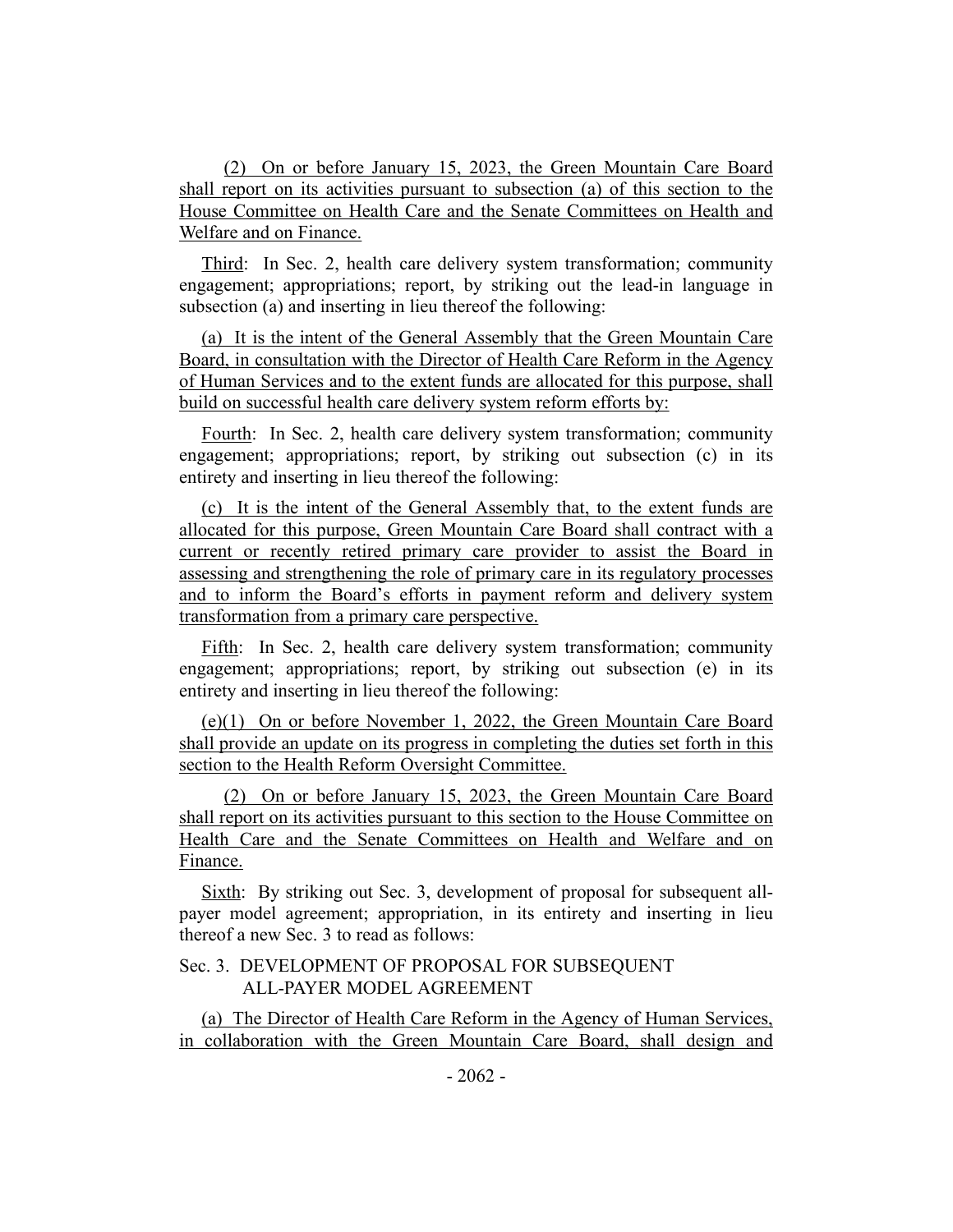develop a proposal for a subsequent agreement with the Centers for Medicare and Medicaid Innovation to secure Medicare's continued participation in multi-payer alternative payment models in Vermont. The proposal shall be informed by the community- and provider-inclusive process set forth in Sec. 2 of this act and designed to reduce inefficiencies, lower costs, improve population health outcomes, and increase access to essential services.

(b) The design and development of the proposal shall include consideration of alternative payment and delivery system approaches for hospital services and community-based providers such as primary care providers, mental health providers, substance use disorder treatment providers, skilled nursing facilities, home health agencies, and providers of long-term services and supports.

(c)(1) The alternative payment models to be explored shall include, at a minimum:

(A) global payments for hospitals;

(B) geographically or regionally based global budgets for health care services;

(C) existing federal value-based payment models; and

(D) broader total cost of care and risk-sharing models to address patient migration patterns across systems of care.

(2) The alternative payment models shall:

(A) include appropriate mechanisms to convert fee-for-service reimbursements to predictable payments for multiple provider types, including those described in subsection (b) of this section;

(B) include a process to ensure reasonable and adequate rates of payment and a reasonable and predictable schedule for rate updates; and

(C) meaningfully impact health equity and address inequities in terms of access, quality, and health outcomes.

Seventh: By striking out Sec. 10, effective date, and its reader assistance heading in their entireties and inserting in lieu thereof the following:

\* \* \* Appropriations \* \* \*

# Sec. 10. PAYMENT AND DELIVERY SYTEM REFORM; APPROPRIATIONS

(a) The sum of \$1,000,000.00 is appropriated from the General Fund to the Green Mountain Care Board in fiscal year 2023 to begin the work described in Secs. 1–3 of this act.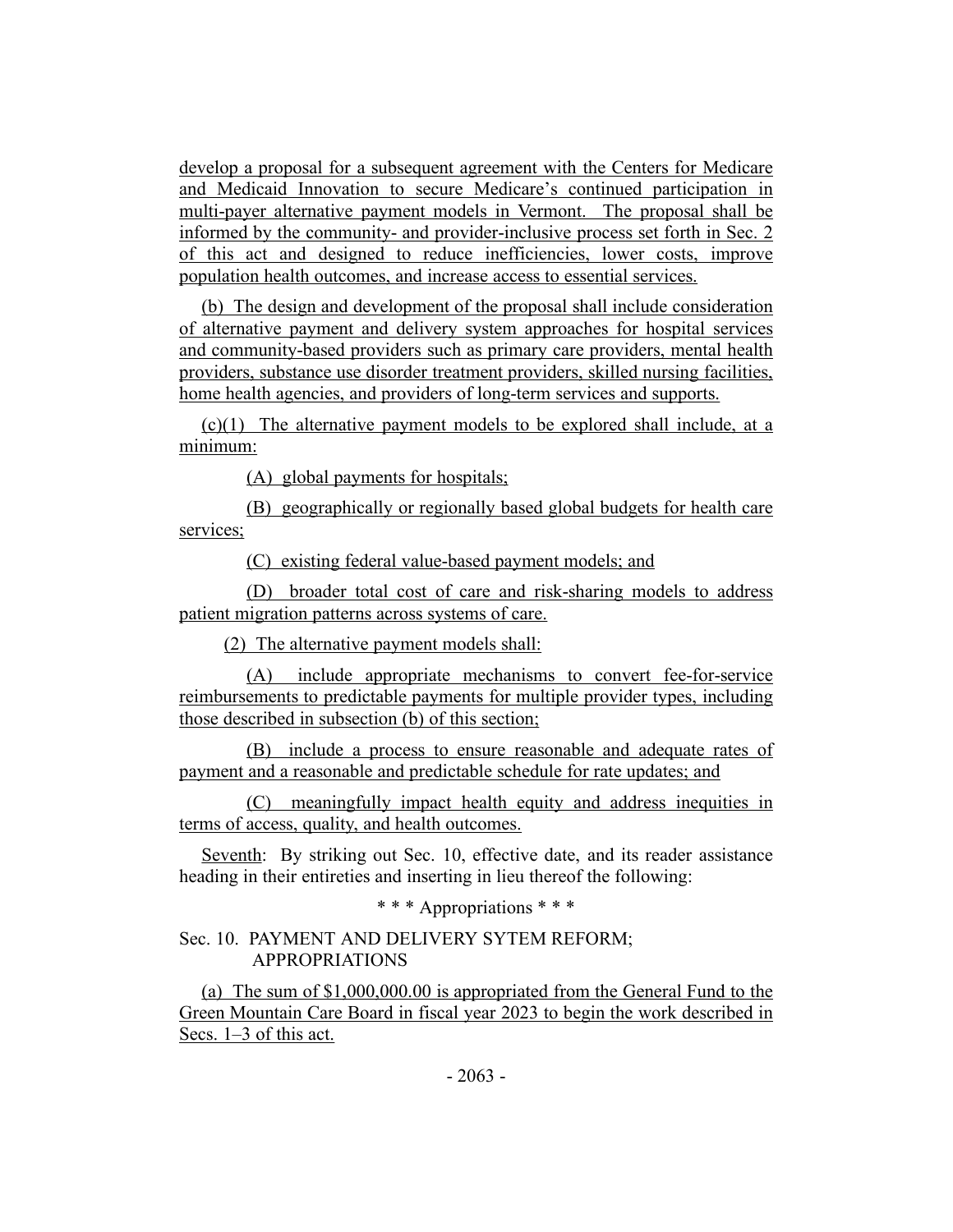(b) The sum of \$550,000.00 is appropriated from the General Fund to the Agency of Human Services in fiscal year 2023 to support the work of the Director of Health Care Reform in designing and developing a proposed agreement with the Centers for Medicare and Medicaid Innovation as set forth in Sec. 3 of this act.

(c) The sum of \$3,450,000.00 is appropriated from the General Fund to the Green Mountain Care Board in fiscal year 2023 to further execute the initiatives set forth in Secs. 1–3 of this act; provided, however, that the Board shall not expend the funds until the Health Reform Oversight Committee has reviewed and approved the Board's proposed plan and timeline in accordance with subdivision (3) of this subsection.

(1) In order to provide the greatest likelihood of achieving meaningful results from the initiatives set forth in Secs. 1–3 of this act, the work of the Green Mountain Care Board will require sequencing coordination and collaboration with the Director of Health Care Reform in the Agency of Human Services. This is especially true in light of the potential changes to the State's Global Commitment to Health Section 1115 demonstration; the All-Payer Model agreement requirement for accountability for total cost of care; the scale of Medicare participation in the All-Payer Model agreement; the need for collaboration across the continuum of services in the health care and human services systems to enable the delivery of high-quality care and services in the most appropriate settings; and the short-, mid-, and longer-term strategies to address significant workforce challenges in the health care and human services systems.

(2) The Green Mountain Care Board shall develop a plan and timeline for pursuing hospital valued-based payment design in accordance with Sec. 1 of this act, for developing a patient-focused, community-inclusive plan for health care delivery system transformation as set forth in Sec. 2 of this act, and for the Board's role in designing and developing a proposal for a subsequent agreement with the federal government as set forth in Sec. 3 of this act. The Board shall collaborate with the Director of Health Care Reform in developing its plan and timeline to ensure appropriate alignment with the State's health care reform goals and with the timing of waiver negotiations with the federal government.

(3) On or before October 1, 2022, the Green Mountain Care Board shall provide its plan and timeline to the Health Reform Oversight Committee. If the Committee is satisfied that the plan and timeline are achievable and are appropriately aligned with the work of the Director of Health Care Reform, the Committee shall, by majority vote of the members present, authorize the Board to expend the funds appropriated by this subsection. If the Committee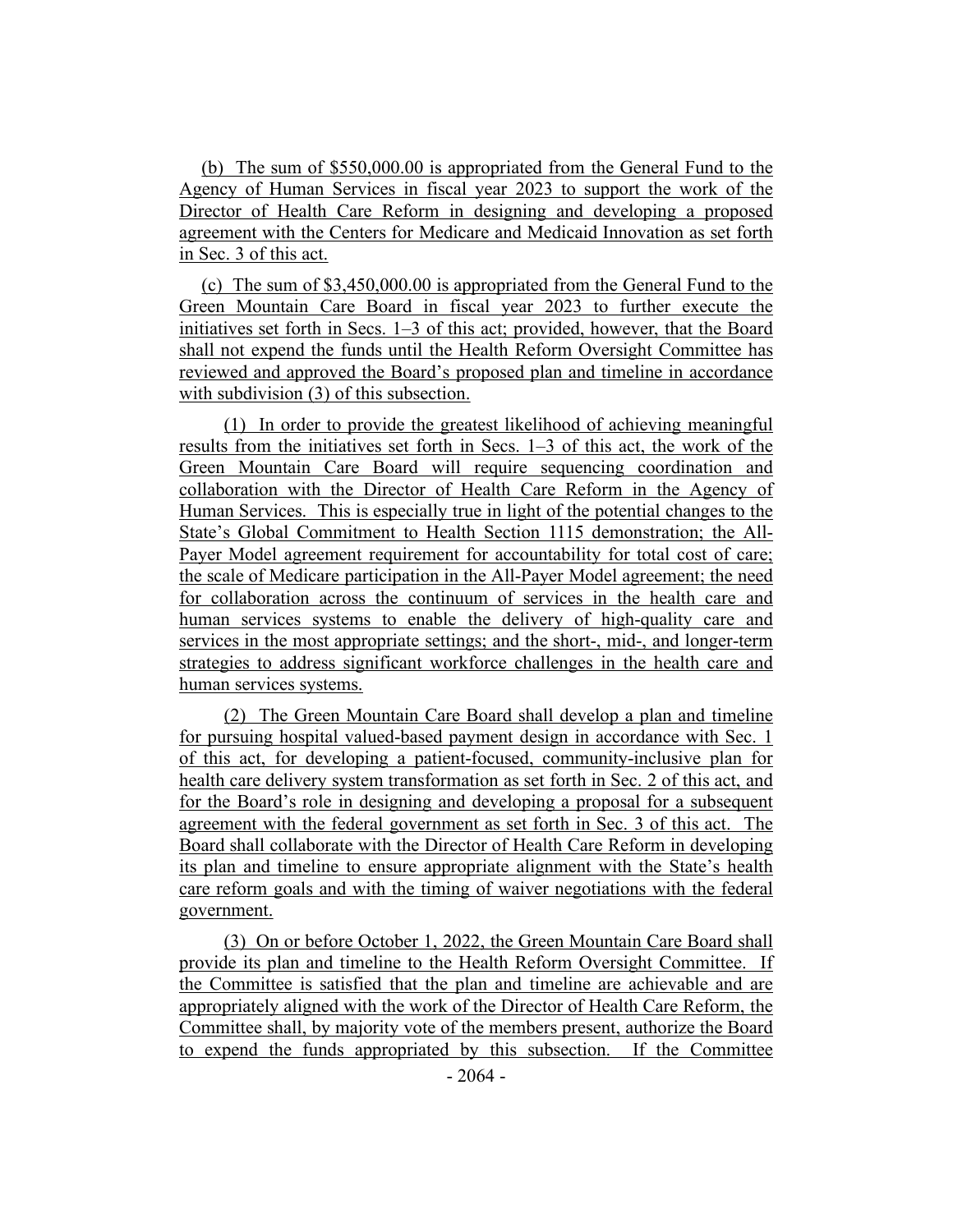determines that the plan and timeline are not achievable or are not appropriately aligned with the work of the Director of Health Care Reform, or both, the Committee shall recommend appropriate modifications and, when satisfied with the plan and timeline, shall authorize the Board to expend the funds.

\* \* \* Effective Dates \* \* \*

Sec. 11. EFFECTIVE DATES

(a) Sec. 10 (appropriations) shall take effect on July 1, 2022.

(b) The remainder of this act shall take effect on passage.

(Committee vote: 5-0-2)

### **Favorable with Proposal of Amendment**

# **H. 447.**

An act relating to approval of amendments to the charter of the Town of Springfield.

## **Reported favorably with recommendation of proposal of amendment by Senator Clarkson for the Committee on Government Operations.**

The Committee recommends that the Senate propose to the House to amend the bill as follows:

First: In Sec. 2, 24 App. V.S.A. chapter 149, section 3, subdivision (b)(1), by striking out subdivision (B) in its entirety and inserting in lieu thereof a new subdivision (B) to read as follows:

#### (B) is injurious to other property in the vicinity; or

Second: In Sec. 2, 24 App. V.S.A. chapter 149, section 3, subsection (b), by striking out subdivision (3) in its entirety and inserting in lieu thereof a new subdivision (3) to read as follows:

(3) Not less than 30 days before any action taken under this subsection, the Town shall provide to the property owner and any recorded lienholders a notice of the Town's intent to issue civil penalties; clean or repair the premises; or remove rubbish, waste, or objectionable material. The Town shall provide to the property owner and any recorded lienholders reasonable opportunity and information to appeal the proposed action or to clean or repair the premises before the Town takes any final action.

Third: In Sec. 2, 24 App. V.S.A. chapter 149, in section 11, in subsection (c), in the last sentence, immediately following the words "may not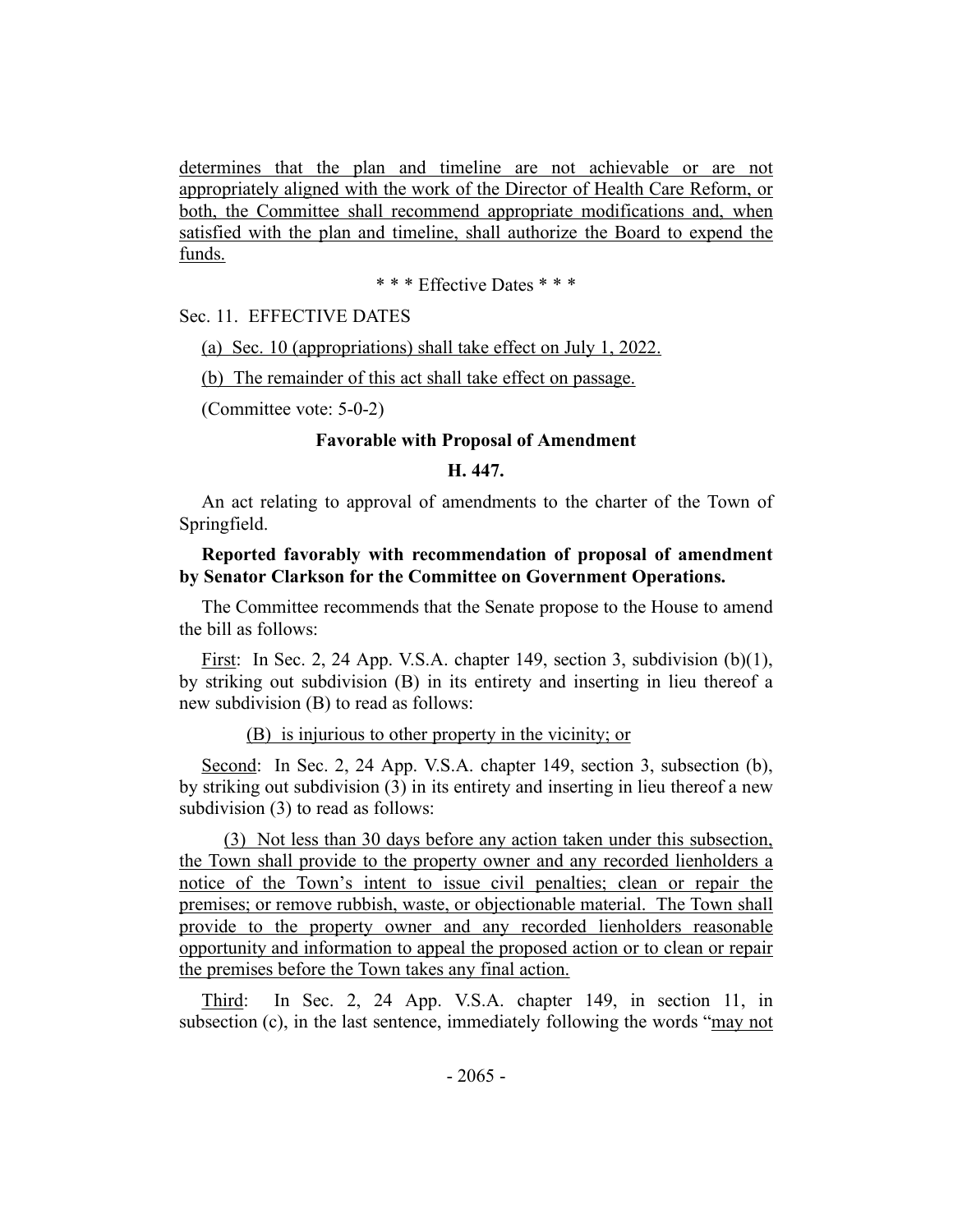be petitioned again for a period of", by striking out the words "one year" and inserting in lieu thereof the words three years

(Committee vote: 5-0-0)

(For House amendments, see House Journal for February 15, 2022, pages 225-267)

## **NEW BUSINESS**

### **Third Reading**

#### **S. 220.**

An act relating to State-paid deputy sheriffs.

## **S. 234.**

An act relating to changes to Act 250.

## **Amendment to S. 234 to be offered by Senators Brock, Ingalls and Starr before Third Reading**

Senators Brock, Ingalls and Starr move to amend the bill by striking out Sec. 11, 10 V.S.A. § 6001, and its reader assistance heading in their entireties

And by renumbering the remaining sections to be numerically correct.

# **Amendment to S. 234 to be offered by Senators Bray, Campion, MacDonald, McCormack and Westman before Third Reading**

Senators Bray, Campion, MacDonald, McCormack and Westman move to amend the bill in Sec. 4, 10 V.S.A. § 6001, by striking out subdivision  $(3)(D)(IV)$  in its entirety

## **S. 287.**

An act relating to improving student equity by adjusting the school funding formula and providing education quality and funding oversight.

# **Second Reading Favorable with Proposal of Amendment H. 722.**

An act relating to final reapportionment of the House of Representatives.

## **Reported favorably with recommendation of proposal of amendment by Senator Collamore for the Committee on Reapportionment.**

The Committee recommends that the Senate propose to the House to amend the bill as follows:

First: In Sec. 2, 17 V.S.A. § 1893b, in CHITTENDEN-24, following "then southerly along the eastern side of Sandhill Road to the intersection of River Road; then westerly along the" by striking out "northern" and inserting in lieu thereof southern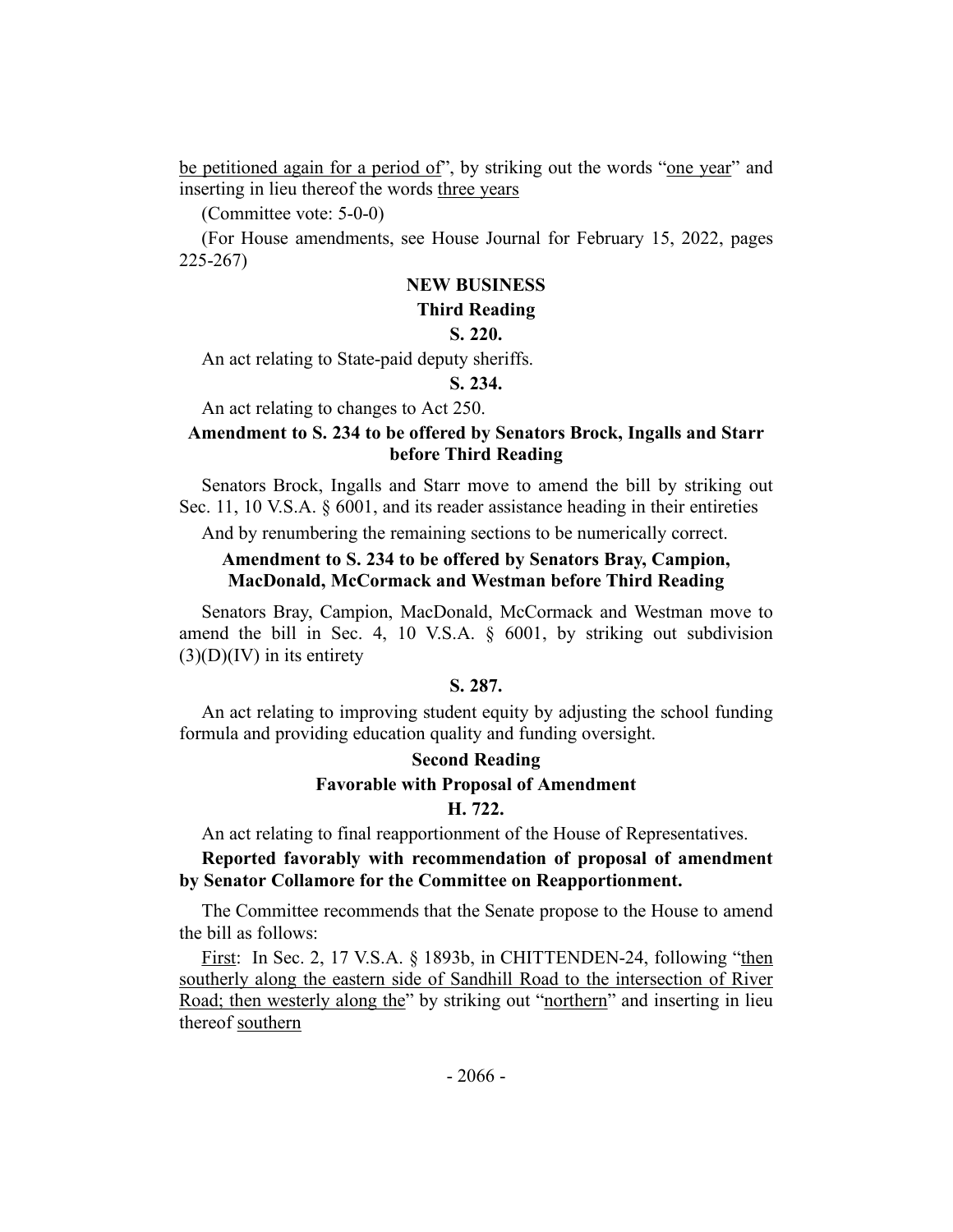Second: By striking out Sec. 3, effective date, in its entirety and inserting in lieu thereof Secs. 3–4 to read as follows:

Sec. 3. 17 V.S.A. § 1881 is amended to read:

#### § 1881. NUMBER TO BE ELECTED

Senatorial districts and the number of Senators to be elected from each are as follows:

(1) Addison Senatorial District, composed of the towns of Addison, Bridport, Bristol, Buel's Gore, Cornwall, Ferrisburgh, Goshen, Granville, Hancock, Huntington, Leicester, Lincoln, Middlebury, Monkton, New Haven, Orwell, Panton, Rochester, Ripton, Salisbury, Shoreham, Starksboro, Vergennes, Waltham, Weybridge, and Whiting........ two;

(2) Bennington Senatorial District, composed of the towns of Arlington, Bennington, Dorset, Glastenbury, Landgrove, Londonderry, Manchester, Peru, Pownal, Readsboro, Rupert, Sandgate, Searsburg, Shaftsbury, Somerset, Stamford, Stratton, Sunderland, Wilmington, Winhall, and Woodford........ two;

(3) Caledonia Senatorial District, composed of the towns of Barnet, Bradford, Burke, Danville, Fairlee, Groton, Hardwick, Kirby, Lyndon, Newark, Newbury, Orange, Peacham, Ryegate, St. Johnsbury, Sheffield, Stannard, Sutton, Topsham, Walden, Waterford, West Fairlee, and Wheelock................ two one;

(4) Chittenden Chittenden-Central Senatorial District, composed of towns of Bolton, Burlington, Charlotte, Essex, Hinesburg, Jericho, Milton, Richmond, St. George, Shelburne, South Burlington, Underhill, Westford, Williston, and Winooski the city of Winooski, that portion of the town of Essex not included in Chittenden-North Senatorial District, that portion of the town of Colchester not included in Grand Isle Senatorial District, and that portion of the city of Burlington encompassed within a boundary beginning at the point where the eastern boundary line of the city of Burlington intersects with the South Burlington Recreation Path; then westerly along the northern side of the boundary between the South Burlington Recreation Path and the Burlington Country Club to where the South Burlington Recreation Path turns north; then continuing westerly along the northern side of the property boundary of the Burlington Country Club to the property boundary line between 544 South Prospect Street and 500 South Prospect Street; then westerly along the northern side of the property line between 544 South Prospect Street and 500 Prospect Street to where it intersects with South Prospect Street; then northerly along the eastern side of the centerline of South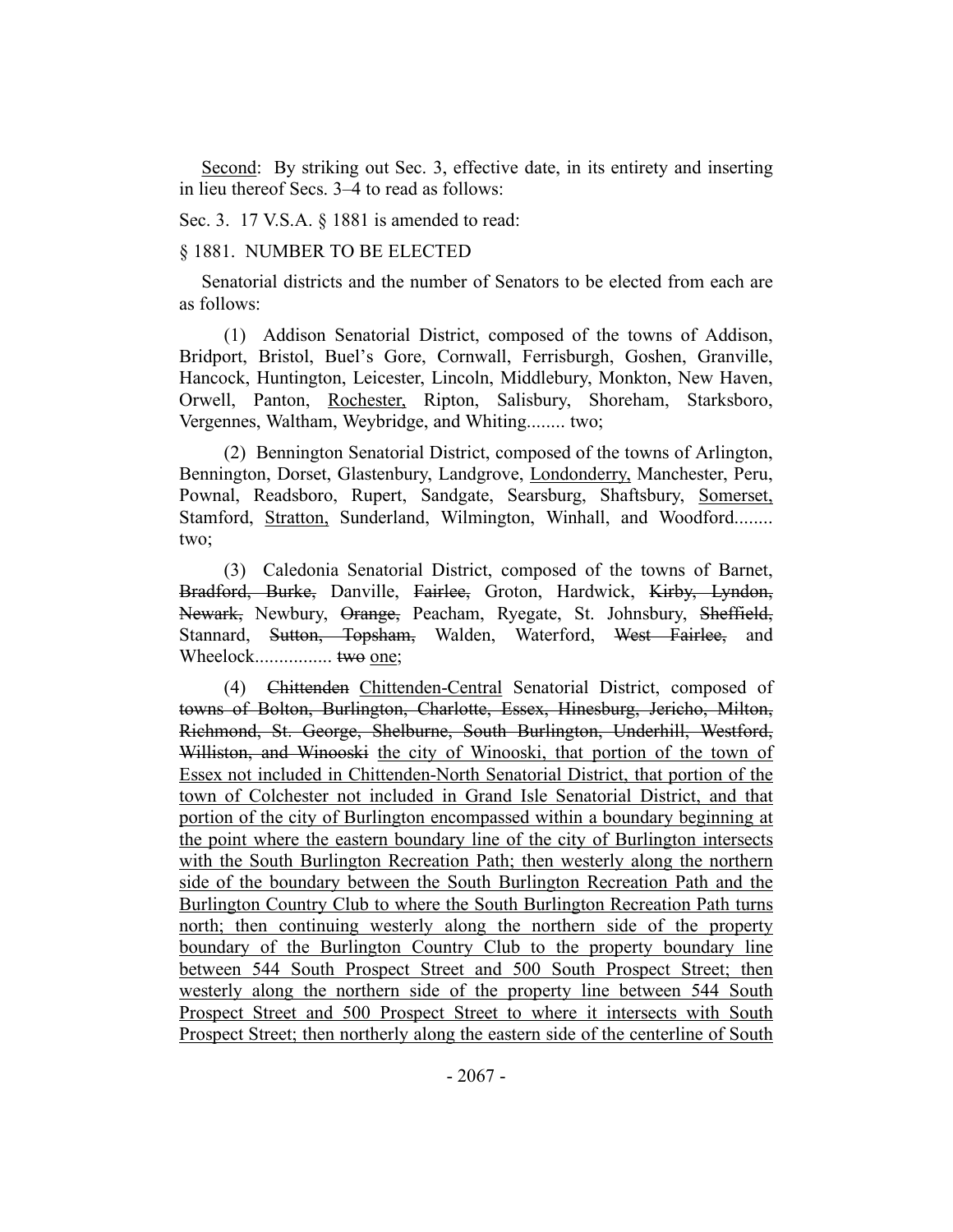Prospect Street to the intersection of Cliff Street; then westerly along the northern side of the centerline of Cliff Street to the intersection of U.S. Route 7; then briefly northerly along the eastern side of the centerline of U.S. Route 7 to the intersection of Spruce Street; then westerly along the northern side of the centerline of Spruce Street to the intersection of South Union Street; then northerly along the eastern side of the centerline of South Union Street to the intersection of Adams Street; then westerly along the northern side of the centerline of Adams Street to the intersection of South Winooski Avenue; then northerly along the eastern side of the centerline of South Winooski Avenue to the intersection of Maple Street; then westerly along the northern side of the centerline of Maple Street to the end of Maple Street; then continuing on a line due west across Lake Champlain to the boundary of the city of South Burlington in Lake Champlain; then northerly along the city line of South Burlington in Lake Champlain and continuing along the city line of South Burlington as it follows the eastern shore of Lake Champlain to the boundary of the town of Colchester; then northerly and then southeasterly along the town line of Colchester to the boundary of the city of Winooski; then southeasterly along the city line of Winooski to the boundary of the city of South Burlington; then southwesterly along the city line of South Burlington to the point of beginning......... six three;

(5) Chittenden-North Senatorial District, composed of towns of Fairfax, Milton, Westford, and that portion of the town of Essex encompassed within a boundary beginning at the point where the western boundary line of the town of Essex intersects with VT Route 2A; then southerly along the eastern side of the centerline of VT Route 2A to the intersection of Gentes Road; then briefly easterly along the northern side of the centerline of Gentes Road to where it intersects with the railroad tracks before Lamore Road; then southerly along the eastern side of the railroad tracks to where they intersect with VT Route 289; then southeasterly along the northeastern side of the centerline of VT Route 289 to the intersection of Upper Main Street; then northeasterly along the northwestern side of the centerline of Upper Main Street to the intersection of Center Road; then easterly along the northern side of the centerline of Center Road to the intersection of Jericho Road; then southeasterly along the northeastern side of the centerline of Jericho Road to the intersection of Allen Martin Drive; then southwesterly along the southeastern side of the centerline of Allen Martin Road to the intersection of Sandhill Road; then southerly along the eastern side of Sandhill Road to the intersection of River Road; then westerly along the southern side of the centerline of River Road to where it intersects with Alder Brook; then southerly along the eastern side of Alder Brook to the boundary of the town of Williston; then easterly along the town line of Williston to the boundary of the town of Jericho; then northeasterly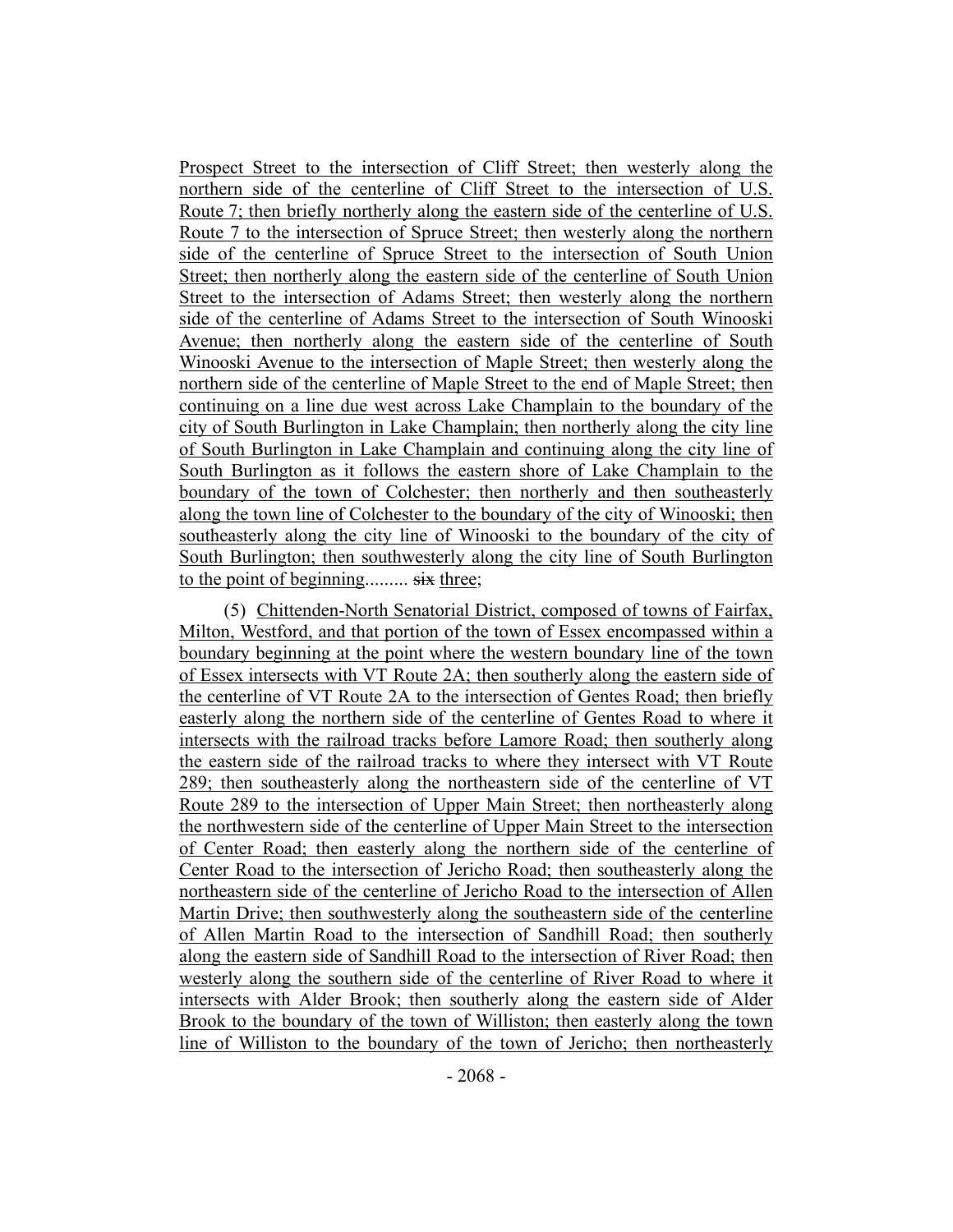along the town line of Jericho to the boundary of the town of Westford; then westerly along the town line of Westford to the boundary of the town of Colchester; then southerly along the town line of Colchester to the point of beginning………. one;

(6) Chittenden-Southeast Senatorial District, composed of towns of Bolton, Charlotte, Hinesburg, Jericho, Richmond, Shelburne, South Burlington, St. George, Underhill, Williston, and that portion of the city of Burlington not included in Chittenden-Central Senatorial District……. three;

(7) Essex-Orleans Essex Senatorial District, composed of the towns of Albany, Averill, Avery's Gore, Barton, Bloomfield, Brighton, Brownington, Brunswick, Canaan, Charleston, Concord, Coventry, Craftsbury, Derby, East Haven, Ferdinand, Glover, Granby, Greensboro, Guildhall, Holland, Irasburg, Jay, Kirby, Lemington, Lewis, Lowell, Lunenburg, Lyndon, Maidstone, Montgomery, Morgan, Newport City, Newport Town, Norton, Richford, Troy, Victory, Warner's Grant, and Warren Gore, Westfield, Westmore, and Wolcott................ two one;

(6)(8) Franklin Senatorial District, composed of the towns of Alburgh, Bakersfield, Berkshire, Enosburgh, Fairfax, Fairfield, Fletcher, Franklin, Georgia, Highgate, Richford, St. Albans City, St. Albans Town, Sheldon, and Swanton................ two;

(7)(9) Grand Isle Senatorial District, composed of the towns of Colchester, Grand Isle, Isle La Motte, North Hero, and South Hero, and that portion of the town of Colchester encompassed within a boundary beginning at the point where the southern boundary line of Colchester and the northern boundary of the city of Winooski intersects with U.S. Route 7; then northerly along the western side of the centerline of U.S. Route 7 to the intersection of Hercules Drive; then easterly along the northern side of the centerline of Hercules Drive; then continue southerly along the eastern side of the centerline of Hercules Drive to the intersection of Vermont National Guard Road; then southeasterly along the northeastern side of the centerline of Vermont National Guard Road to the intersection of Hegeman Avenue; then northeasterly along the northwestern side of the centerline of Hegeman Avenue to the intersection of Barnes Avenue; then briefly northwesterly along the southwestern side of the centerline of Barnes Avenue to the intersection of Troy Avenue; then northeasterly along the northwestern side of the centerline of Troy Avenue to where it joins Hegeman Avenue; then briefly southeasterly along the northeastern side of the centerline of Hegeman Avenue to the intersection of Vermont Avenue; then briefly easterly along the northern side of the centerline of Vermont Avenue to where it intersects with the boundary of the town of Essex; then northeasterly along the town line of Essex to the boundary of the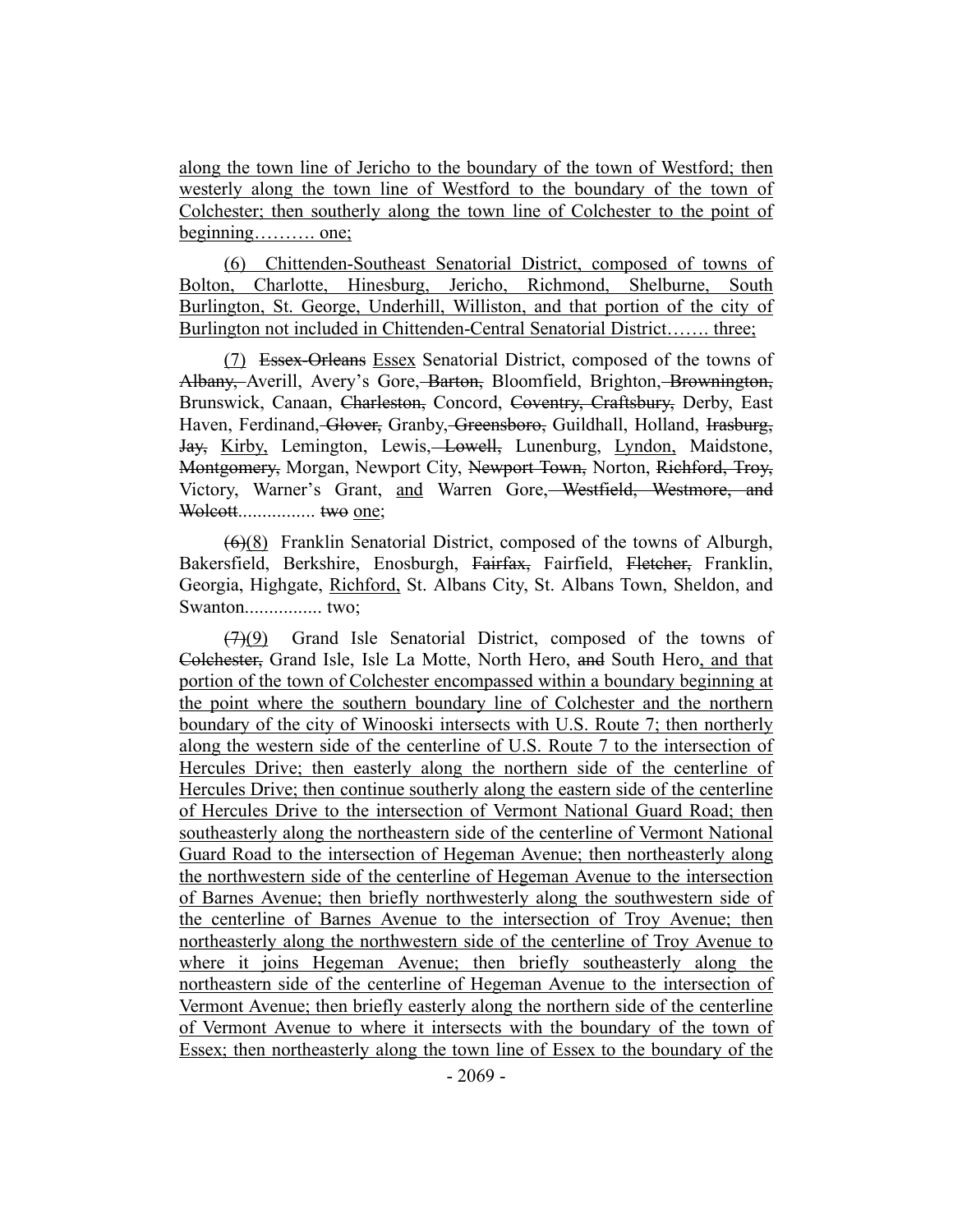town of Milton; then northwesterly along the town line of Milton to the boundary of the town of South Hero; then southwesterly along the town line of South Hero to the state border of New York; then southerly along the state border of New York to the boundary of the city of South Burlington in Lake Champlain; then easterly along the city line of South Burlington to the boundary of the city of Burlington; then easterly along the city line of Burlington to the boundary of the city of Winooski; then northeasterly along the city line of Winooski; then continue along the city line of Winooski to the point of beginning................ one;

(8)(10) Lamoille Senatorial District, composed of the towns of Belvidere, Cambridge, Eden, Elmore, Fletcher, Hyde Park, Johnson, Morristown, Stowe, and Waterville, and Wolcott................ one;

 $(9)(11)$  Orange Senatorial District, composed of the towns of Braintree, Bradford, Brookfield, Chelsea, Corinth, Fairlee, Randolph, Strafford, Thetford, Topsham, Tunbridge, Vershire, Washington, West Fairlee, and Williamstown................ one;

(12) Orleans Senatorial District, composed of the towns of Albany, Barton, Brownington, Burke, Charleston, Coventry, Craftsbury, Glover, Greensboro, Irasburg, Jay, Lowell, Montgomery, Newport Town, Newark, Sheffield, Sutton, Troy, Westfield, and Westmore................ one;

 $(10)(13)$  Rutland Senatorial District, composed of the towns of Benson, Brandon, Castleton, Chittenden, Clarendon, Danby, Fair Haven, Hubbardton, Ira, Killington, Mendon, Middletown Springs, Mt. Holly, Mt. Tabor, Pawlet, Pittsfield, Pittsford, Poultney, Proctor, Rutland City, Rutland Town, Shrewsbury, Sudbury, Tinmouth, Wallingford, Wells, West Haven, and West Rutland................ three;

(11)(14) Washington Senatorial District, composed of the towns of Barre City, Barre Town, Berlin, Braintree, Cabot, Calais, Duxbury, East Montpelier, Fayston, Marshfield, Middlesex, Montpelier, Moretown, Northfield, Orange, Plainfield, Roxbury, Stowe, Waitsfield, Warren, Waterbury, Woodbury, and Worcester................ three;

(12)(15) Windham Senatorial District, composed of the towns of Athens, Brattleboro, Brookline, Dover, Dummerston, Grafton, Guilford, Halifax, Jamaica, Marlboro, Newfane, Putney, Rockingham, Somerset, Stratton, Townshend, Vernon, Wardsboro, Westminster, Whitingham, and Windham................ two;

(13)(16) Windsor Senatorial District, composed of the towns of Andover, Baltimore, Barnard, Bethel, Bridgewater, Cavendish, Chester,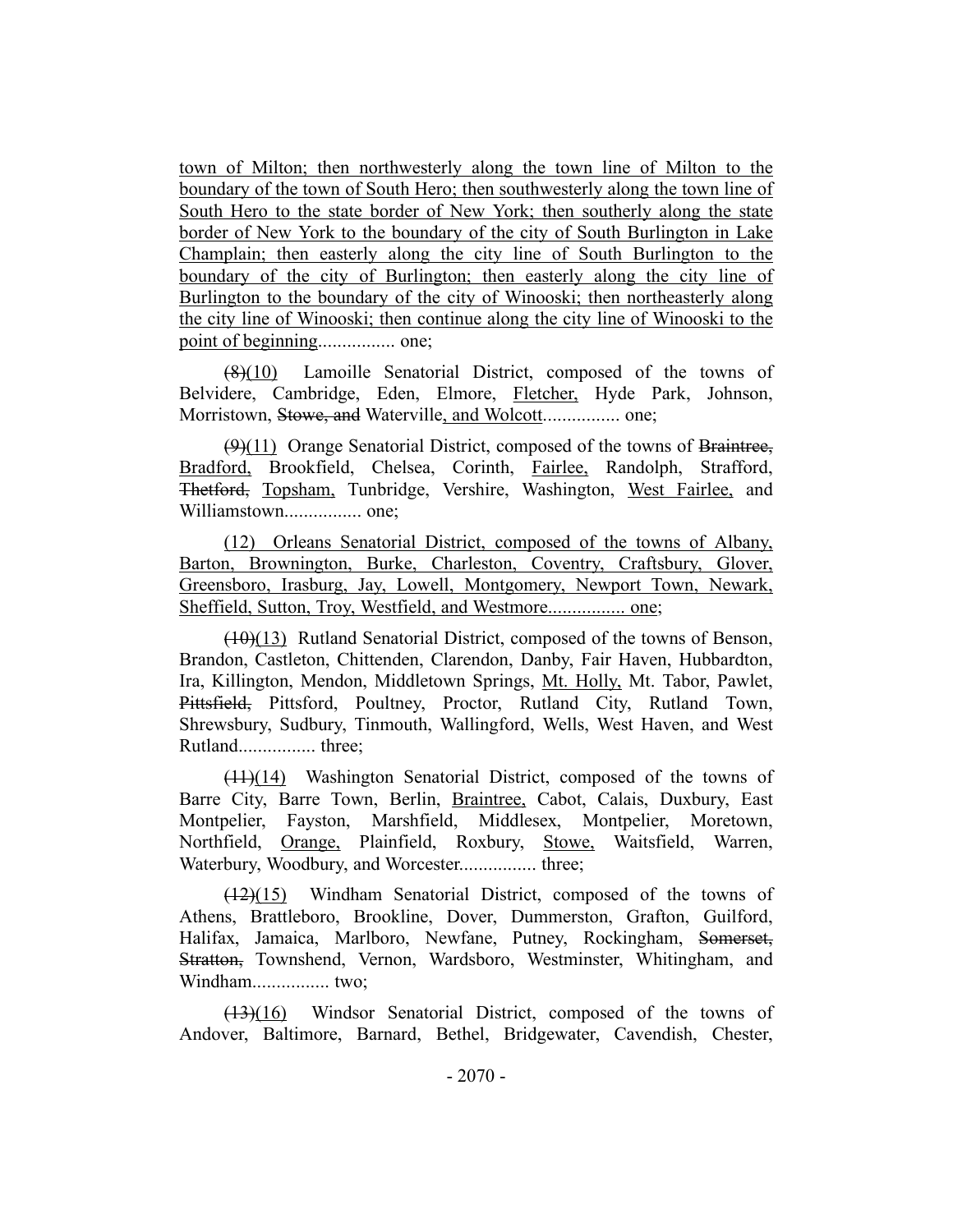Hartford, Hartland, Londonderry, Ludlow, Mt. Holly, Norwich, Pittsfield, Plymouth, Pomfret, Reading, Rochester, Royalton, Sharon, Springfield, Stockbridge, Thetford, Weathersfield, Weston, West Windsor, Windsor, and Woodstock................ three.

### Sec. 4. EFFECTIVE DATE

This act shall take effect on passage and shall apply to representative and senatorial districts for the 2022 election cycle and thereafter.

And that after passage the title of the bill be amended to read:

An act relating to reapportioning the final representative districts of the House of Representatives and the senatorial districts of the Senate.

(Committee vote: 7-0-0)

(No House amendments)

### **NOTICE CALENDAR**

### **Second Reading**

### **Favorable with Proposal of Amendment**

### **H. 159.**

An act relating to community and economic development and workforce revitalization.

# **Reported favorably with recommendation of proposal of amendment by Senator Sirotkin for the Committee on Economic Development, Housing and General Affairs.**

The Committee recommends that the Senate propose to the House to amend the bill by striking out all after the enacting clause and inserting in lieu thereof the following:

\* \* \* Purpose \* \* \*

Sec. 1. PURPOSE

The purpose of this act is to address the negative economic impacts of COVID-19 on Vermont's economy, employers, workers, and families while simultaneously leveraging opportunities to grow Vermont's economy.

\* \* \* Relocating Employee Incentives \* \* \*

Sec. 2. 10 V.S.A. § 4 is amended to read:

### § 4. NEW RELOCATING EMPLOYEE INCENTIVES

(a) The Agency of Commerce and Community Development shall design

- 2071 -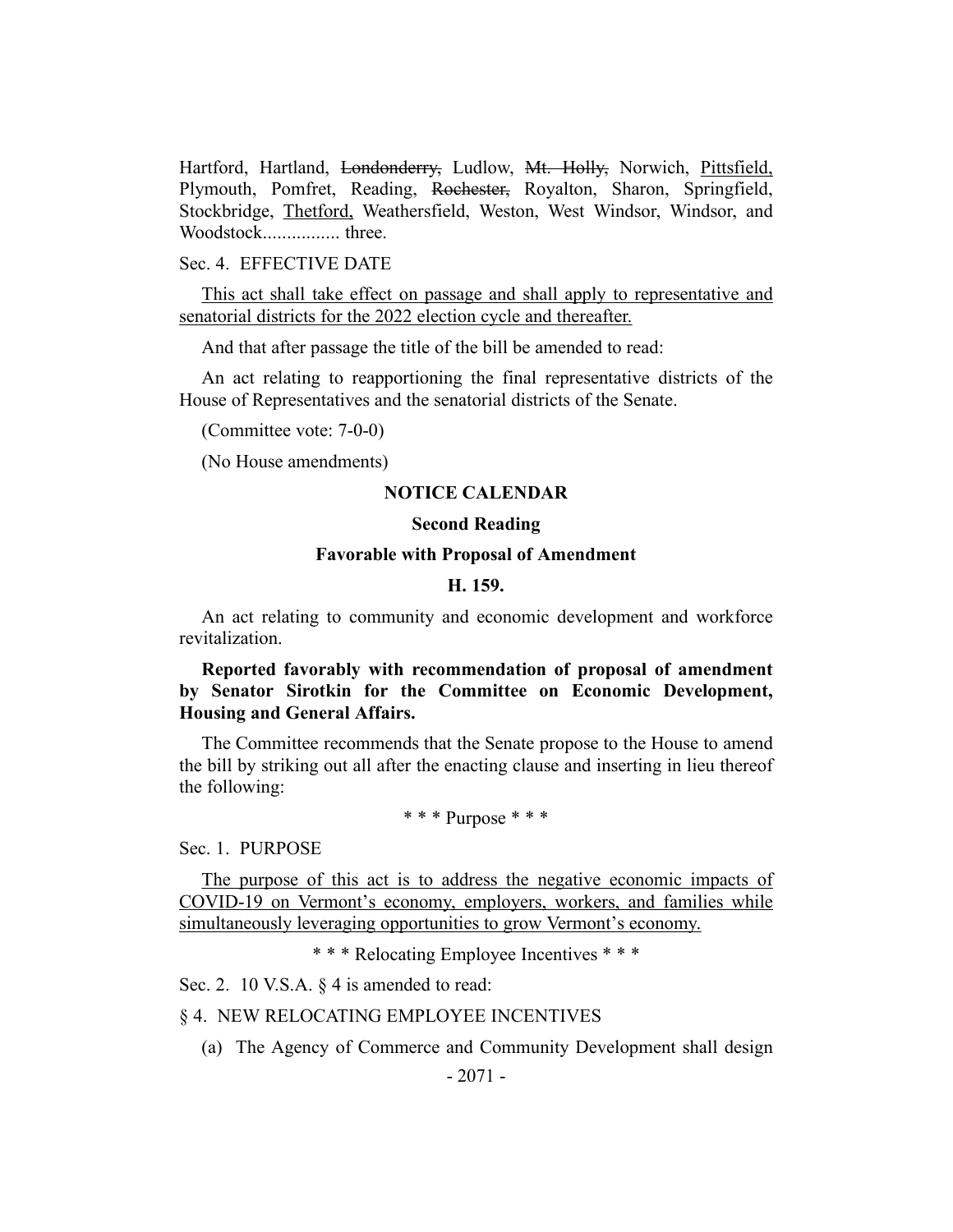and implement a program to award incentive grants to relocating employees as provided in this section and subject to the policies and procedures the Agency adopts to implement the program.

(b) A relocating employee may be eligible for a grant under the program for qualifying expenses, subject to the following:

(1) A base grant shall not exceed \$5,000.00.

(2) The Agency may award an enhanced grant, which shall not exceed \$7,500.00, for a relocating employee who becomes a resident in a labor market area in this State in which:

(A) the average annual unemployment rate in the labor market area exceeds the average annual unemployment rate in the State; or

(B) the average annual wage in the State exceeds the annual average wage in the labor market area.

(c) The Agency shall:

(1) adopt procedures for implementing the program, which shall include a simple certification process to certify relocating employees and qualifying expenses;

(2) promote awareness of the program, including through coordination with relevant trade groups and by integration into the Agency's economic development marketing campaigns;

(3) award grants to relocating employees on a first-come, first-served basis beginning on July 1, 2021, subject to available funding adopt procedures to initially approve an applicant for a grant after verifying a relocating employee's eligibility and to make final payment of a grant after verifying that the relocating employee has completed relocation to this State; and

(4) adopt measurable goals, performance measures, and an audit strategy to assess the utilization and performance of the program.

(d)  $\Theta$ n Annually, on or before January 15, 2022, the Agency shall submit a report to the House Committee on Commerce and Economic Development and the Senate Committee on Economic Development, Housing and General Affairs concerning the implementation of this section, including:

(1) a description of the policies and procedures adopted to implement the program;

(2) the promotion and marketing of the program; and

(3) an analysis of the utilization and performance of the program,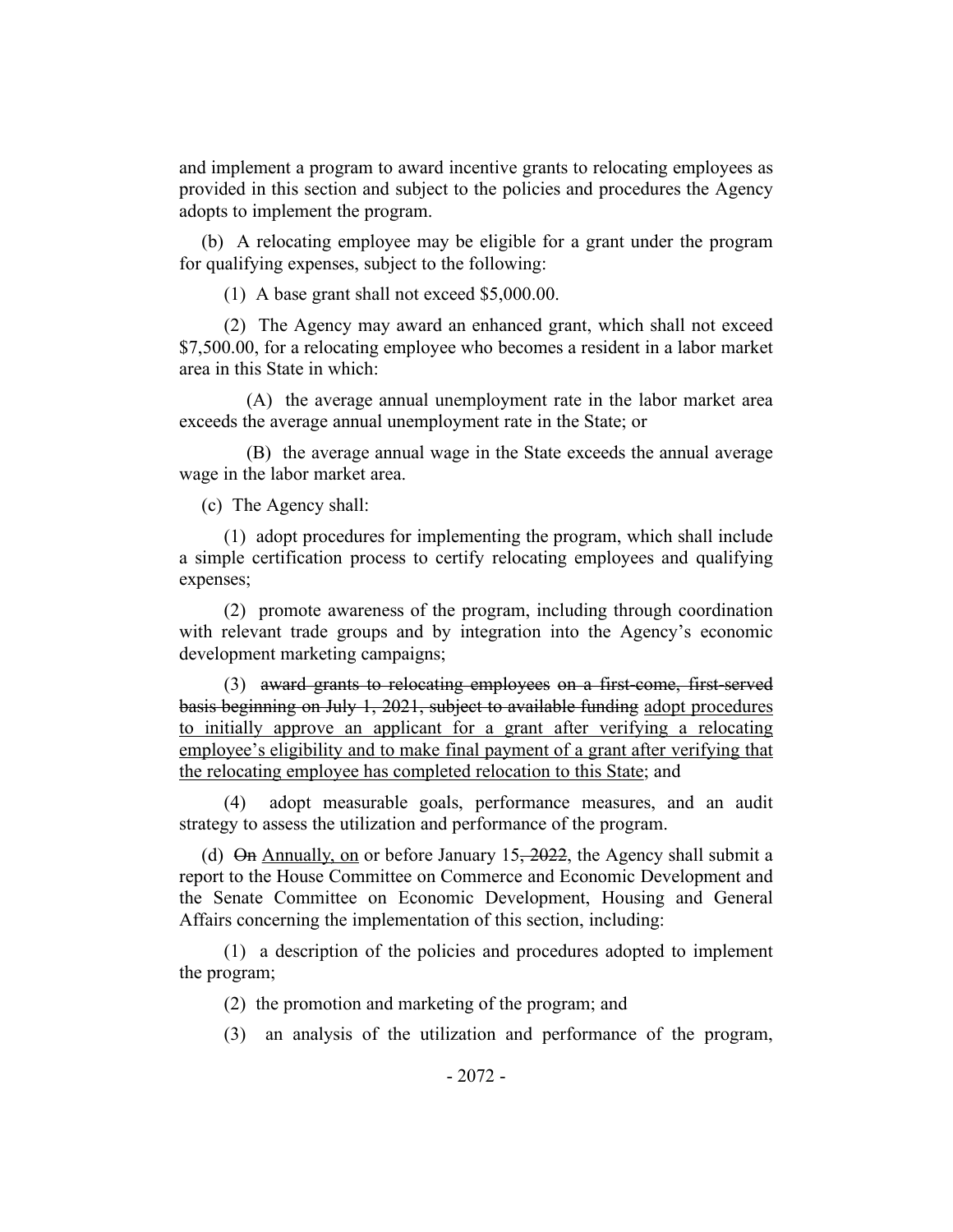including the projected revenue impacts and other qualitative and quantitative returns on investment in the program based on available data and modeling.

(e) As used in this section:

(1) "Qualifying expenses" means the actual costs a relocating employee incurs for relocation expenses, which may include moving costs, closing costs for a primary residence, rental security deposit, one month's rent payment, and other relocation expenses established in Agency guidelines.

(2) "Relocating employee" means an individual who meets the following criteria:

(A)(i) On or after July 1, 2021:

(I) the individual becomes a full-time resident of this State;

(II) the individual becomes a full-time employee at a Vermont location of a for-profit or nonprofit business organization domiciled or authorized to do business in this State, or of a State, municipal, or other public sector employer; and

(III) the individual becomes employed in one of the "Occupations with the Most Openings" identified by the Vermont Department of Labor in its "Short Term Employment Projections 2020-2022"; and

(IV) the employer attests to the Agency that, after reasonable time and effort, the employer was unable to fill the employee's position from among Vermont applicants; or

(ii) on or after February 1, 2022:

(I) the individual becomes a full-time resident of this State; and

(II) the individual is a full-time employee of an out-of-state business and performs the majority of his or her employment duties remotely from a home office or a co-working space located in this State.

(B) The individual receives gross salary or wages that equal or exceed the Vermont livable wage rate calculated pursuant to 2 V.S.A. § 526.

(C) The individual is subject to Vermont income tax.

# Sec. 3. THINK VERMONT REGIONAL RECRUITMENT AND RELOCATION NETWORK

(a) Regional recruitment and relocation network. The Department of Tourism and Marketing shall launch and lead a coordinated regional relocation network to facilitate the successful recruitment and relocation of individuals to Vermont. The Department of Tourism and Marketing shall build capacity to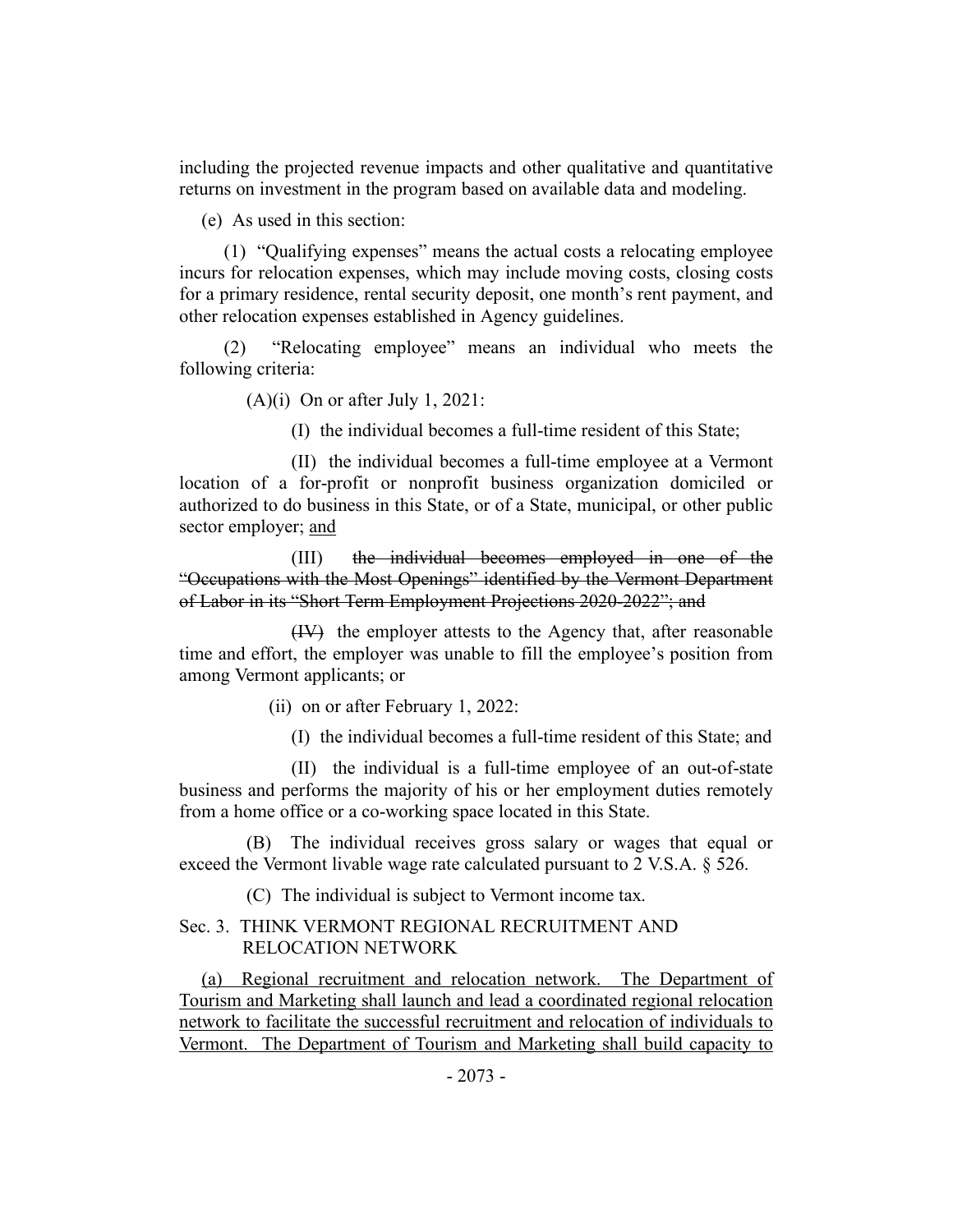facilitate lead generation and support a network of regional and local entities embedded in their communities who will act as resource coordinators to transform leads into permanent residents. These network partners shall be responsible for providing quick, customized information, resources, and referrals. The network shall be designed to:

(1) leverage all available State and federal resources;

(2) provide a regionally customized customer support pathway for potential residents;

(3) receive, respond to, and track leads generated by State marketing efforts;

(4) ensure that every inquiry is responded to in a timely, appropriate way in support of future employment and successful relocation;

(5) collaborate with regional employers on their recruitment efforts to maximize the sharing of information about employment opportunities and promote placements or matching of applicants;

(6) track, share, and report information between other regional contacts, State agencies, and departments; and

(7) evolve and respond to new needs and resources.

(b) System infrastructure.

(1) The Department shall establish a competitive RFP process, with the goal of contracting with an entity, based on responses received, in each of 12 designated regions. The competitive process will help the Department ensure that there is capacity within responding entities to perform the scope of work required.

(2) The Department shall score the RFP responses and utilize a scoring system to choose a partner entity in each region of the State.

(3) The Department shall create one full-time staff position to maintain oversight and management of the regional network and report on outcomes and relocation services delivered.

(4) The regional network shall be integrated into current recruitment efforts to maximize existing tools such as ThinkVermont.com.

(5) The Department shall leverage its existing programmatic footprint to ensure that relocation assistance is available in every region of the State.

(6) To the extent possible, the regional relocation network shall not duplicate or replace existing public or private recruitment programs.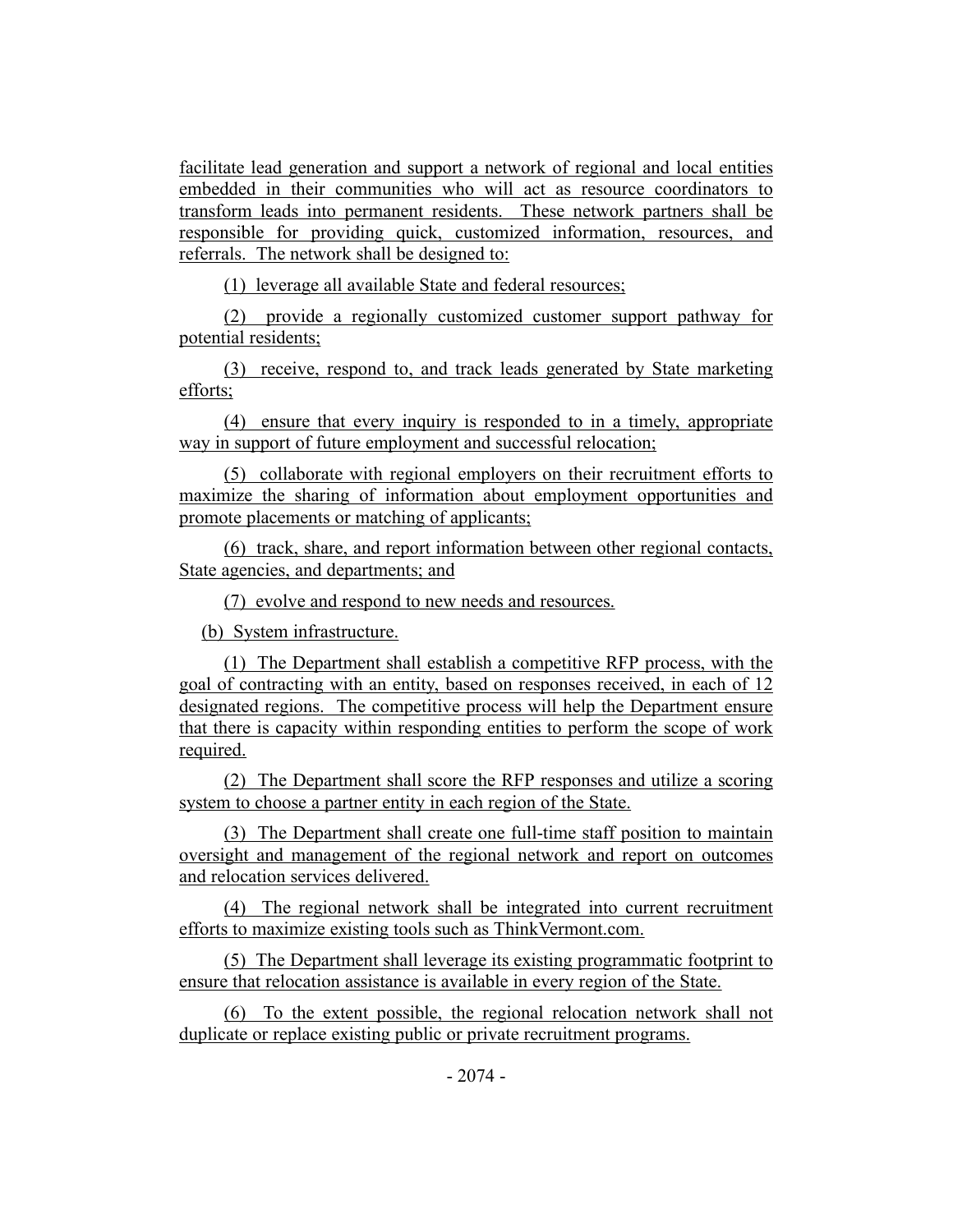(7) The Department shall work to coordinate and enhance these efforts to create a wraparound system of support, information, and recordkeeping.

(c) Coordination. The Department shall coordinate with statewide and community-based organizations, as well as Agencies and Departments in State government, including the Department of Labor, the Agency of Human Services, Vocational Rehabilitation, Regional Development Corporations and Regional Planning Commissions, and statewide and local chambers of commerce.

(d) Promotion and marketing.

(1) The Department shall promote Vermont as a relocation destination to attract new residents to the State and generate leads for the regional relocation network.

(2) The Department shall use a mix of marketing tactics, each with specific benchmarks to define success, including:

(A) secure and maintain positive earned media coverage in national, regional, and other news media;

(B) extend the reach of positive news coverage through owned media channels;

(C) utilize paid media opportunities to advertise Vermont as a place to live, work, visit, and do business; and

(D) utilize targeting techniques to reach key populations in high demand occupations in sectors facing workforce shortages in Vermont as well as individuals of diverse backgrounds.

(e) Report. The Department shall include the following metrics in addition to a progress update and any recommendations annually to the General Assembly:

(1) the number of inquiries received and individuals served in each region, by region; and

(2) employment and relocation status data on all individuals served.

(f) Implementation. The Department of Tourism and Marketing shall launch the RFP and select regional network partners based on the responses on or before November 15, 2022.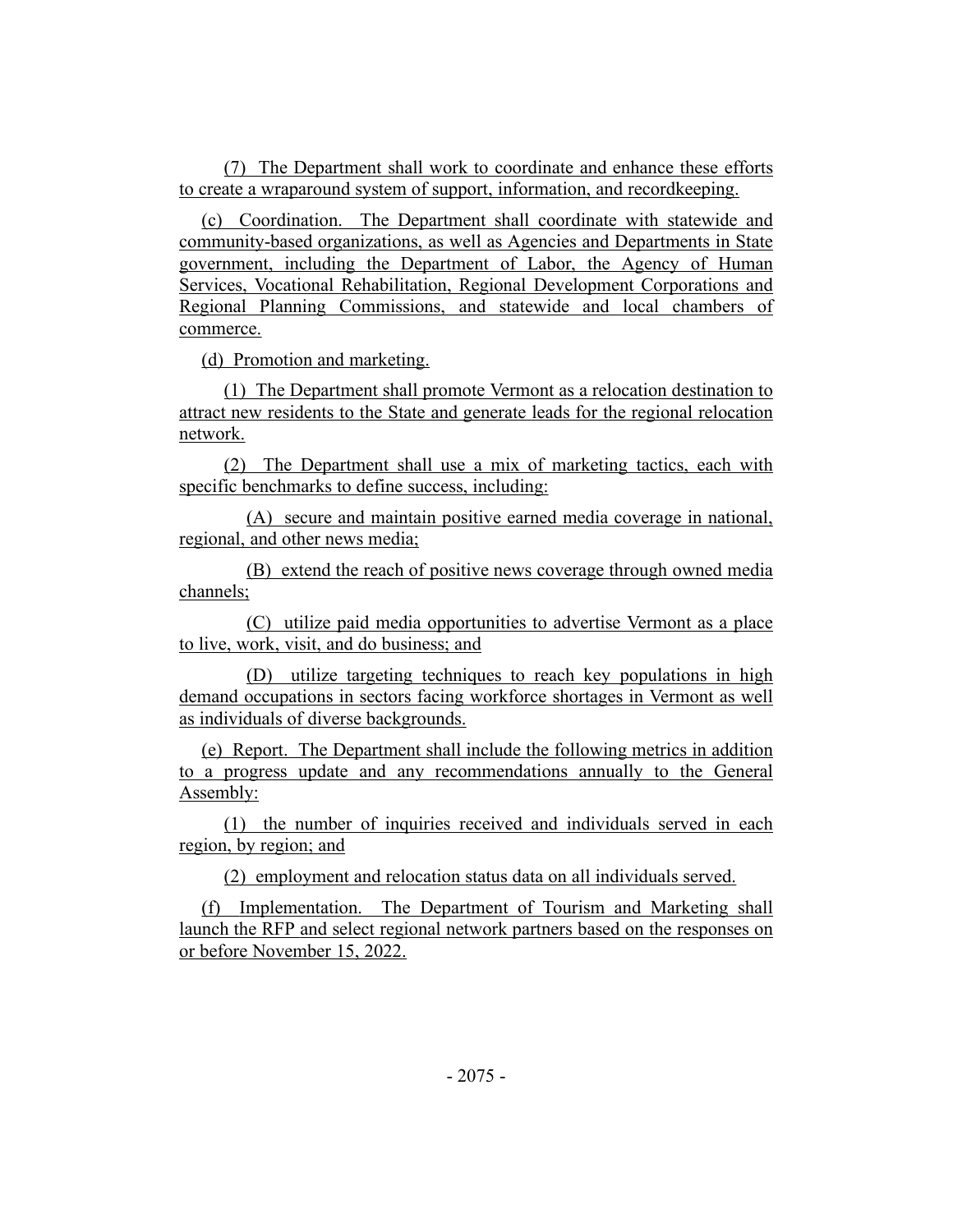\* \* \* Capital Investment Grant Program \* \* \*

Sec. 4. 2021 Acts and Resolves No. 74, Sec. H.18 is amended to read:

### Sec. H.18 CAPITAL INVESTMENT GRANT PROGRAM

(a) Creation; purpose; regional outreach.

(1) The Agency of Commerce and Community Development shall use the \$10,580,000 appropriated to the Department of Economic Development in Sec.  $G.300(a)(12)$  of this act to design and implement a capital investment grant program consistent with this section.

(2) The purpose of the program is to make funding available for transformational projects that will provide each region of the State with the opportunity to attract businesses, retain existing businesses, create jobs, and invest in their communities by encouraging capital investments and economic growth.

(3) The Agency shall collaborate with other State agencies, regional development corporations, regional planning commissions, and other community partners to identify potential regional applicants and projects to ensure the distribution of grants throughout the regions of the State.

(b) Eligible applicants.

(1) To be eligible for a grant, an applicant shall comply with the Department of Treasury Final Rule implementing the Coronavirus State and Local Fiscal Recovery Funds established under the American Rescue Plan Act and meet the following criteria:

(A) The applicant is located within this State.

(B) The applicant is:

 $(i)(I)$  a for-profit entity with not less than a 10 percent equity interest in the project; or

(II) a nonprofit entity; and

(ii) grant funding from the Program represents not more than  $50$ 20 percent of the total project cost.

(C) The applicant demonstrates:

(i) community and regional support for the project;

(ii) that grant funding is needed to complete the project;

(iii) leveraging of additional sources of funding from local, State, or federal economic development programs; and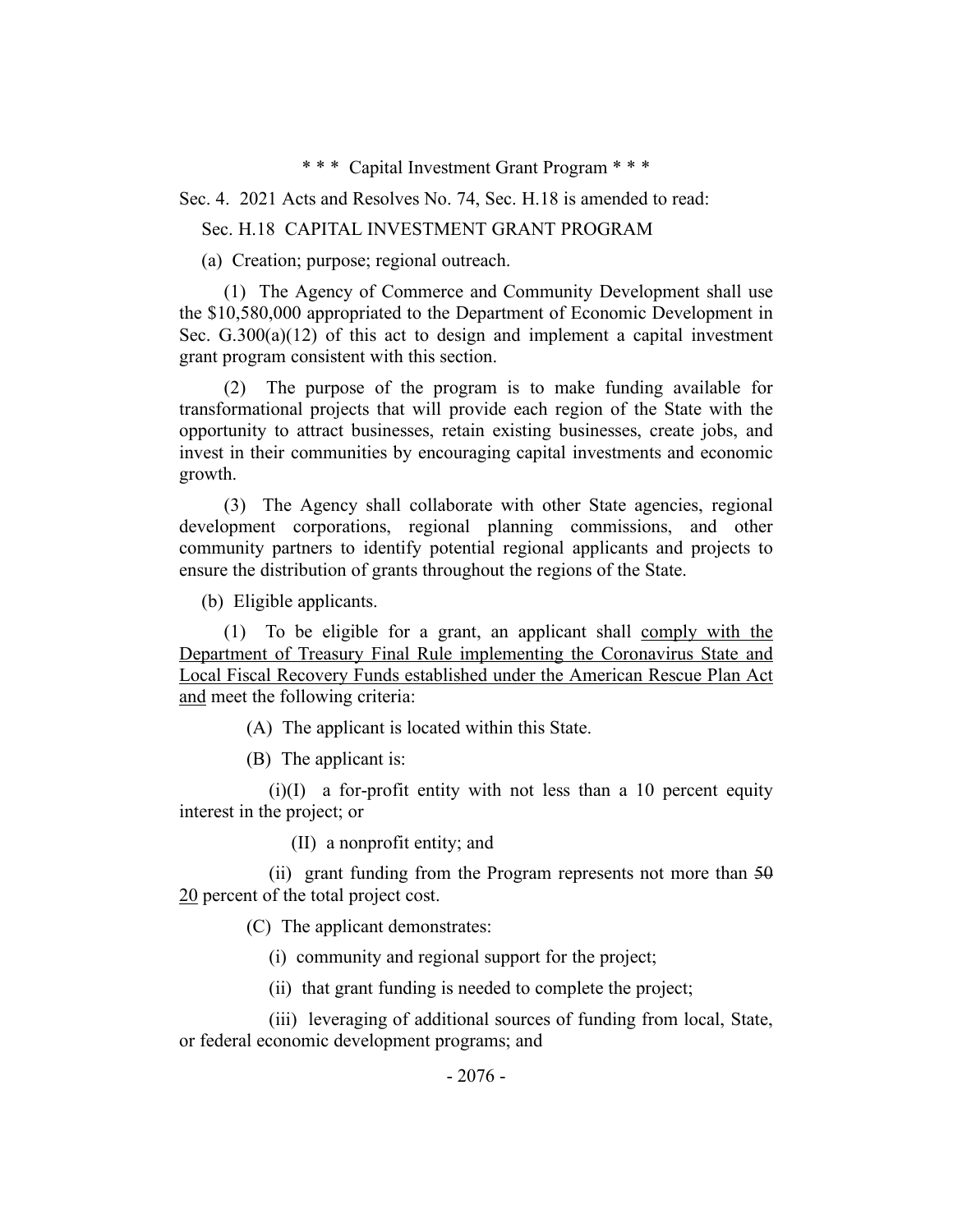(iv) an ability to manage the project, with requisite experience and a plan for fiscal viability.

(2) The following are ineligible to apply for a grant:

(A) a State or local government-operated business;

(B) a municipality;

(C) a business that, together with any affiliated business, owns or operates more than 20 locations, regardless of whether those locations do business under the same name or within the same industry; and

(D) a publicly-traded publicly traded company.

(c) Awards; amount; eligible uses.

(1) An award shall not exceed the lesser of \$1,500,000.00 \$1,000,000 or the estimated net State fiscal impact of the project based on Agency modeling 20 percent of the total project cost.

(2) A recipient may use grant funds for the acquisition of property and equipment, construction, renovation, and related capital expenses.

(3) A recipient may combine grant funds with funding from other sources but shall not use grant funds from multiple sources for the same costs within the same project.

(4) The Agency shall release grant funds upon determining that the applicant has met all Program conditions and requirements.

(5) Nothing in this section is intended to prevent a grant recipient from applying for additional grant funds if future amounts are appropriated for the program.

(d) Data model; approval.

(1) The Agency shall collaborate with the Legislative Economist to design a data model and related methodology to assess the fiscal, economic, and societal impacts of proposals and prioritize them based on the results.

(2) The Agency shall present the model and related methodology to the Joint Fiscal Committee for its approval not later than September 1, 2021.

(e) Application process; decisions; awards.

(1)(A) The Agency shall accept applications on a rolling basis for threemonth periods and shall review and consider for approval the group of applications it has received as of the conclusion of each three-month period.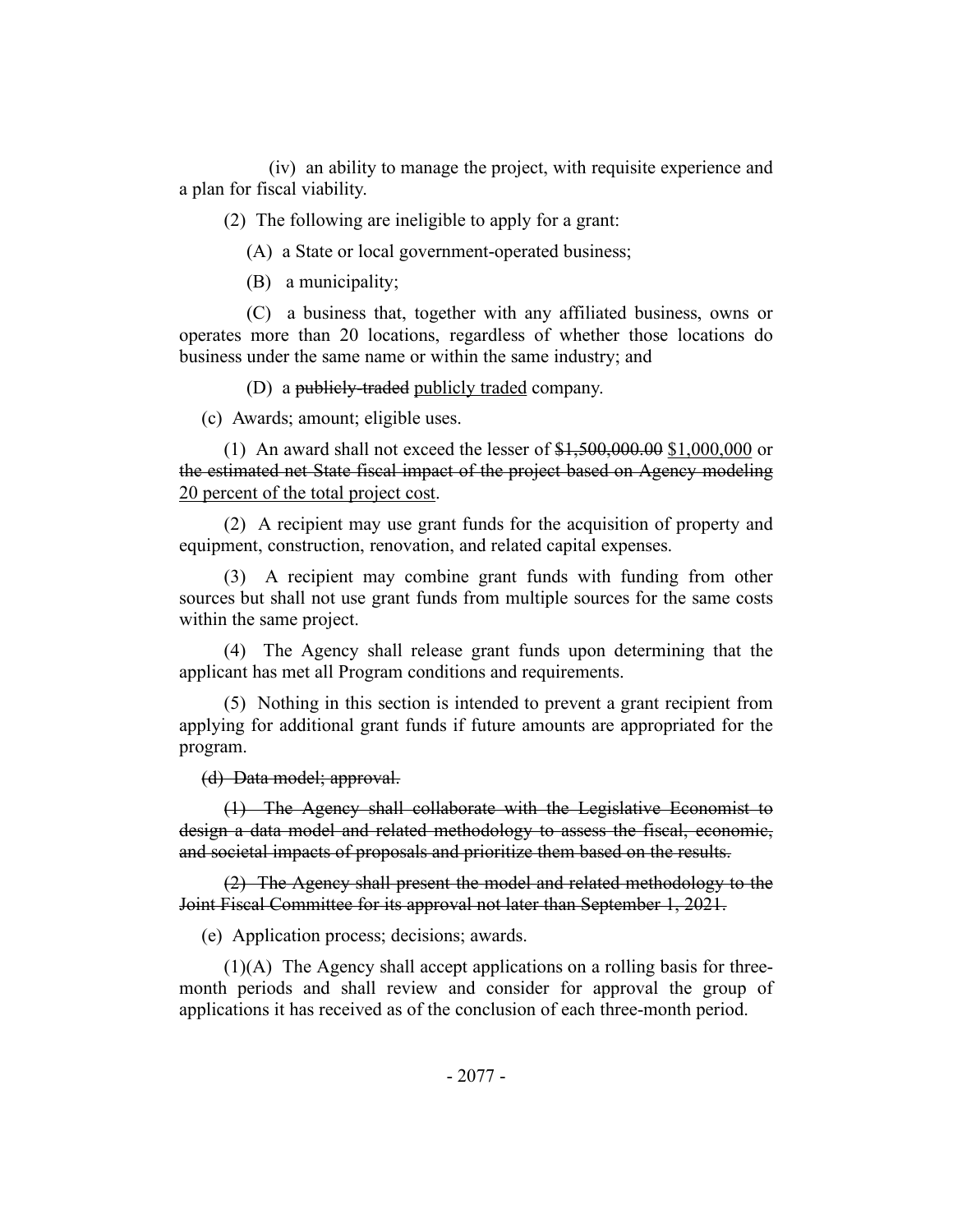(B) The Agency shall make application information available to the Legislative Economist and the Executive Economist in a timely manner.

(2) Using the data model and methodology approved by the Joint Fiscal Committee, the Agency shall analyze the information provided in an application to estimate the net State fiscal impact of a project, including the following factors:

(A) increase to grand list value;

(B) improvements to supply chain;

(C) jobs impact, including the number and quality of jobs; and

(D) increase to State GDP. [Repealed.]

(3) The Secretary of Commerce and Community Development shall appoint an interagency team, which may include members from among the Department of Economic Development, the Department of Housing and Community Development, the Agency of Agriculture, Food and Markets, the Department of Public Service, the Agency of Natural Resources, or other State agencies and departments, which team shall review, analyze, and recommend projects for funding consistent with the guidelines the Agency develops in coordination with the Joint Fiscal Office and approved by the Joint Fiscal Committee and based on the estimated net State fiscal impact of a project and on other contributing factors, including the following:

(A) transformational nature of the project for the region;

(B) project readiness, quality, and demonstrated collaboration with stakeholders and other funding sources;

(C) alignment and consistency with regional plans and priorities; and

(D) creation and retention of workforce opportunities.

(4) The Secretary of Commerce and Community Development shall consider the recommendations of the interagency team and shall give final approval to projects.

(f) Grant agreements; post award monitoring.

(1) If selected by the Secretary, the applicant and the Agency shall execute a grant agreement that includes audit provisions and minimum requirements for the maintenance and accessibility of records that ensures that the Agency and the Auditor of Accounts have access and authority to monitor awards.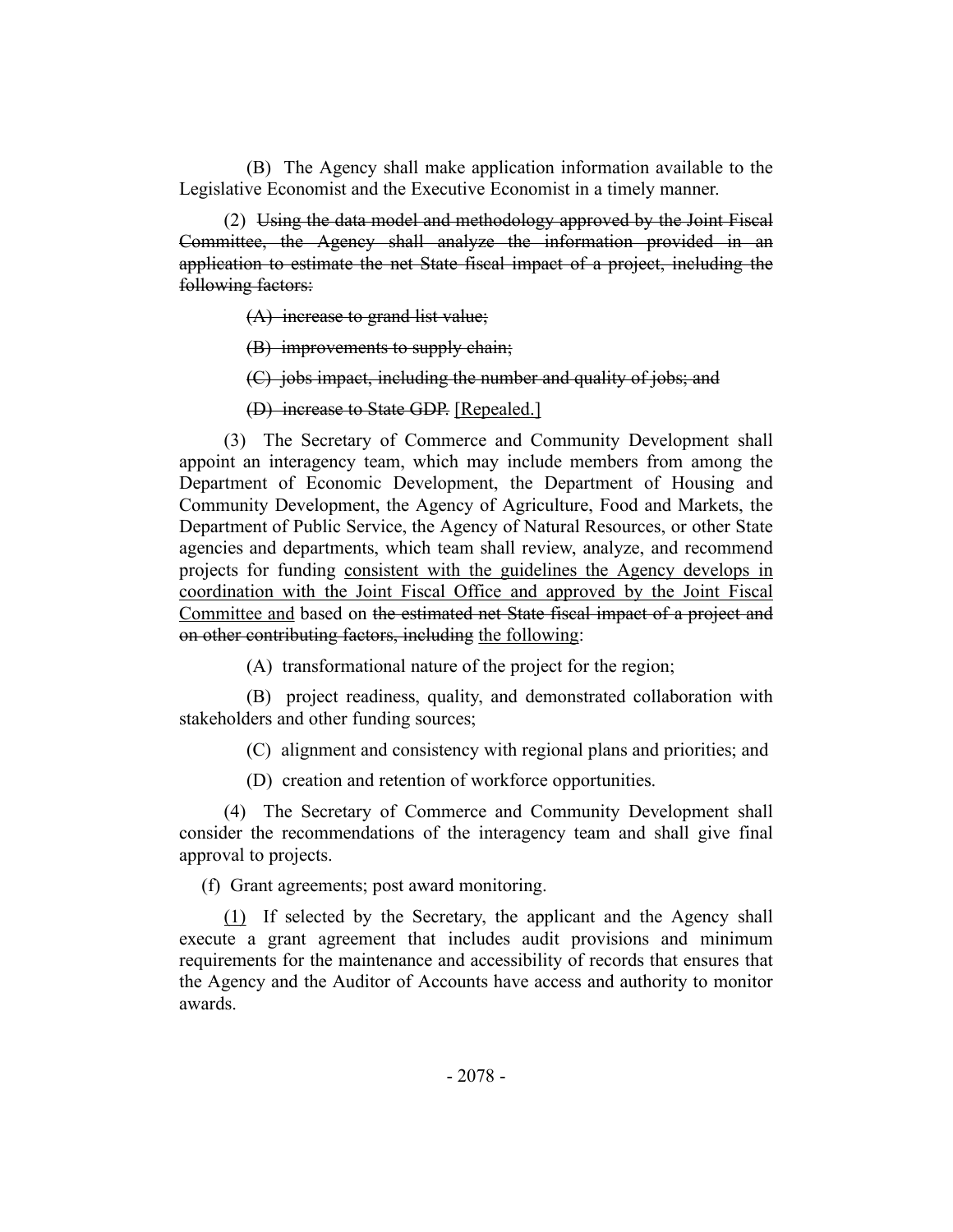(2) The Agency shall publish on its website not later than 30 days after approving an award a brief project description, the name of the grantee, and the amount of a grant.

(g) Report. On or before December 15, 2021 February 15, 2023, the Agency shall submit a report to the House Committee on Commerce and Economic Development and the Senate Committee on Economic Development, Housing and General Affairs concerning the implementation of this section, including:

(1) a description of the implementation of the program;

(2) the promotion and marketing of the program;

(3) an analysis of the utilization and performance of the program, including the projected revenue impacts and other qualitative and quantitative returns on investment in the program based on available data and modeling.

(h) Implementation.

(1) The Agency of Commerce and Community Development shall consult with the Legislative Joint Fiscal Office to develop guidelines and approval processes for the Capital Investment Grant Program and shall submit the proposed guidelines and processes to the Joint Fiscal Committee for approval prior to accepting applications for grants through the Program.

(2) When considering whether and how to prioritize economic sectors that have suffered economic harm due to the COVID-19 pandemic, the Agency may designate one or more sectors for priority consideration through the Program, including the arts and culture, travel, lodging, tourism, agriculture, and child care sectors.

\* \* \* VEDA Short-Term Forgivable Loans \* \* \*

Sec. 5. VEDA SHORT-TERM FORGIVABLE LOANS

(a) Creation. The Vermont Economic Development Authority shall create a Short-Term Forgivable Loan Program to support Vermont businesses experiencing continued working capital shortfalls as a result of the COVID-19 public health emergency.

(b) Eligible business. An eligible borrower is a for-profit or nonprofit business:

(1) with fewer than 500 employees;

(2) located in Vermont;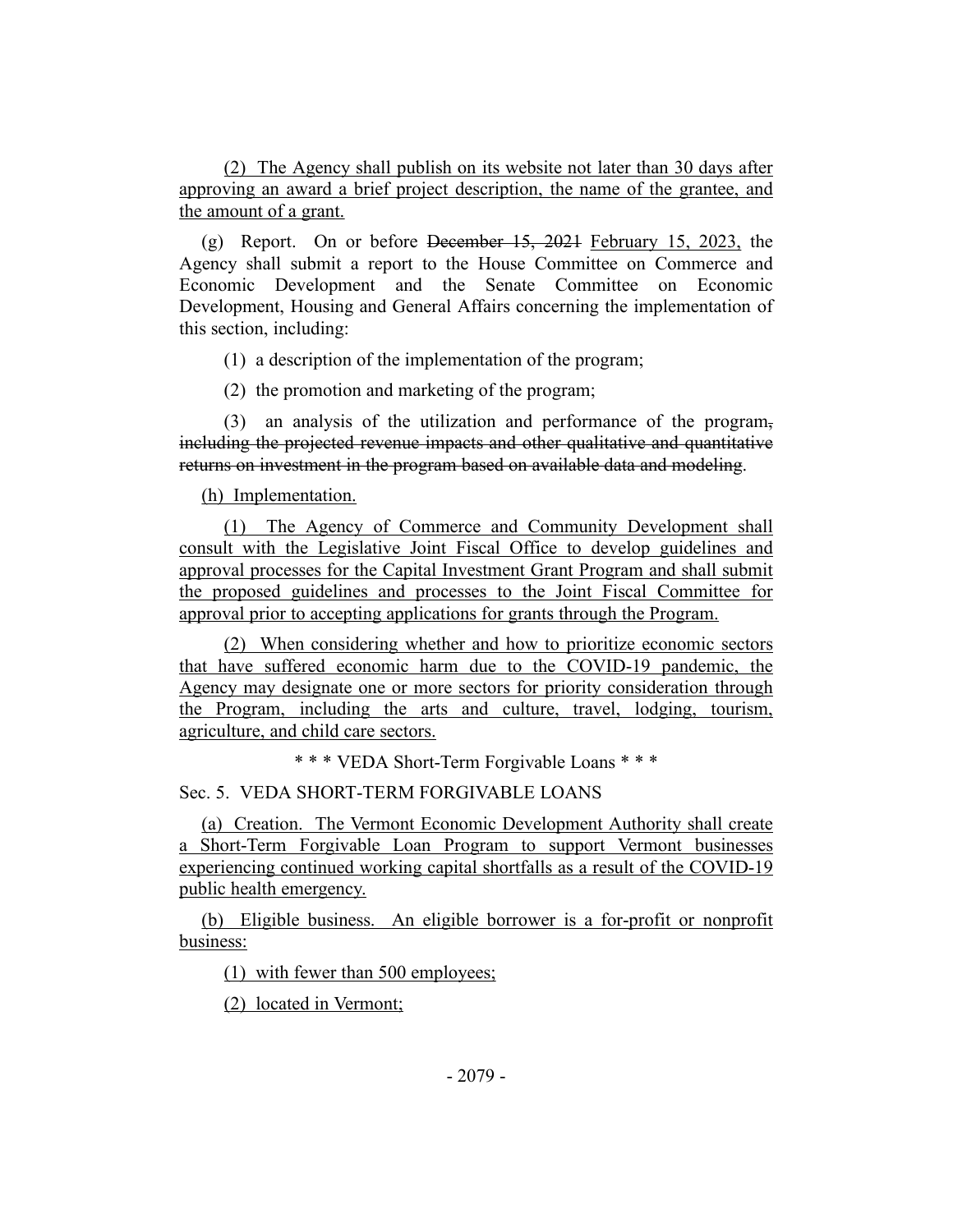(3) that was in operation or had taken substantial steps toward becoming operational as of March 13, 2020; and

(4) that can identify economic harm caused by or exacerbated by the pandemic.

(c) Economic harm.

(1) An applicant shall demonstrate economic harm from lost revenue, increased costs, challenges covering payroll, rent or mortgage interest, or other operating costs that threaten the capacity of the business to weather financial hardships and result in general financial insecurity due to the COVID-19 public health emergency.

(2) The Authority shall measure economic harm by a material decline in the applicant's annual adjusted net operating income before the COVID-19 public health emergency relative to its annual adjusted net operating income during the COVID-19 public health emergency.

(3) When assessing an applicant's adjusted net operating income, the Authority shall consider previous COVID-19 State and federal subsidies, reasonable owner's compensation, noncash expenses, extraordinary items, and other adjustments deemed appropriate.

(4) To be eligible for a loan, the Authority shall determine that a business has experienced at least a 25 percent reduction in its adjusted net operating income in calendar years 2020 and 2021 combined as compared to 2019, or other appropriate basis of comparison where necessary, and that 50 percent or more of the reduction occurred in 2021.

(d) Maximum loan. The Authority shall determine the amount of a loan award pursuant to guidelines adopted pursuant to subsection (f) of this section, provided that a loan shall not exceed the lesser of:

(1) \$200,000.00;

(2)(A) six months of eligible fixed costs; or

(B) if, due to the nature of the business and its historical experience fixed costs are not an accurate measure of ongoing operational need, another amount based on a comparable measure of cost; or

(3) the amount of the cumulative decline in adjusted net operating income during the COVID-19 public health emergency in 2020 and 2021.

(e) Eligible use of loan; loan forgiveness.

(1) A loan recipient may use loan proceeds to pay for eligible fixed costs or operating expenses but shall not use the proceeds for capital expenditures.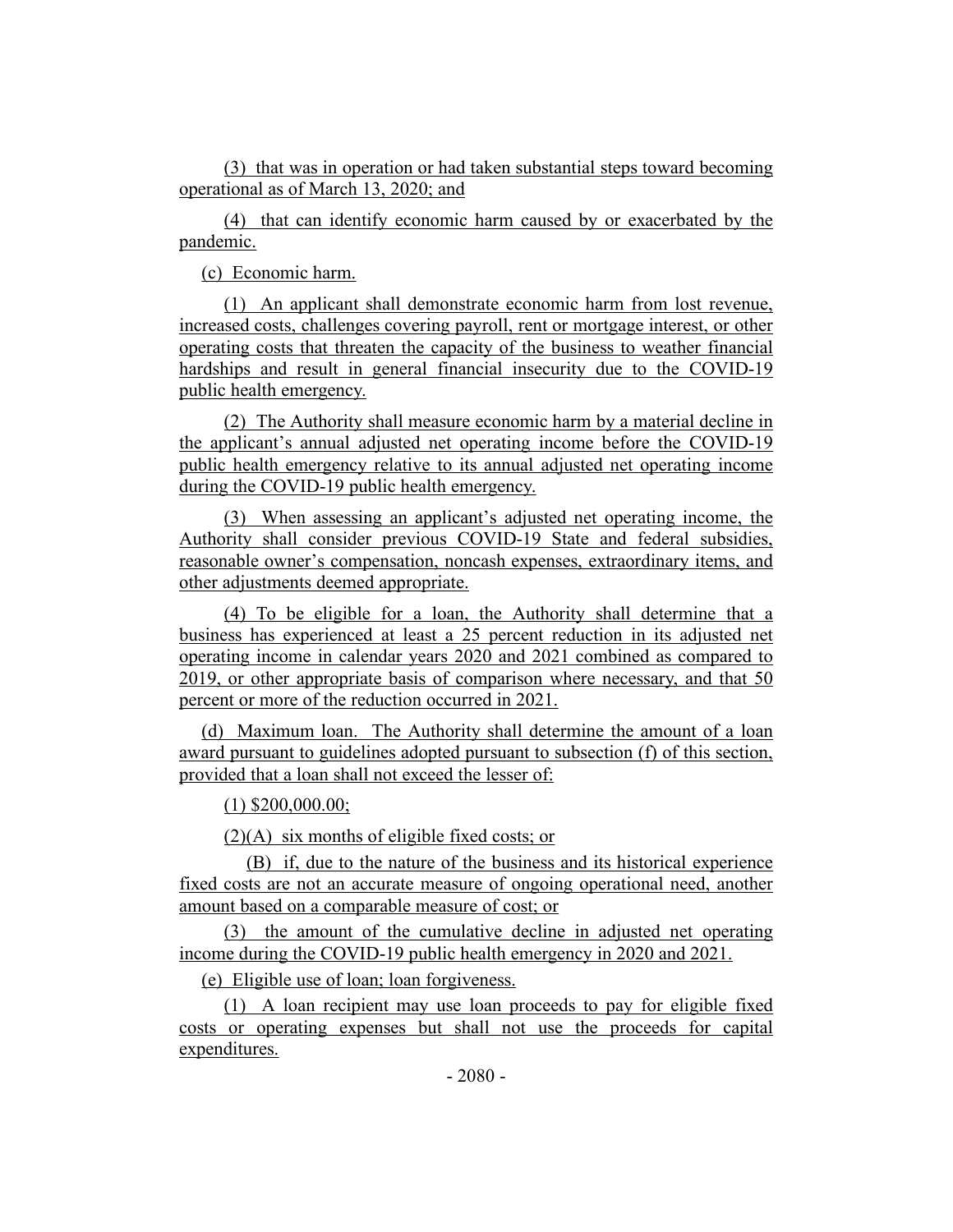(2) The Authority shall approve loan forgiveness based on documentation evidencing loan proceeds were used to pay for eligible fixed costs or operating expenses.

(f) Guidelines. The Vermont Economic Development Authority shall consult with the Legislative Joint Fiscal Office to develop guidelines and approval processes for the VEDA Short-Term Forgivable Loan Program and shall submit the proposed guidelines and processes to the Joint Fiscal Committee for approval prior to accepting applications for grants through the Program.

(g) Priority sectors. When considering whether and how to prioritize economic sectors that have suffered economic harm due to the COVID-19 pandemic, the Agency of Commerce and Community Development may designate one or more sectors for priority funding through the Program, including the arts and culture, travel, lodging, tourism, agriculture, and child care sectors.

\* \* \* Project-Based Tax Increment Financing \* \* \*

Sec. 6. 24 V.S.A. 1892(d) is amended to read:

(d) The following municipalities have been authorized to use education tax increment financing for a tax increment financing district:

- (1) the City of Burlington, Downtown;
- (2) the City of Burlington, Waterfront;
- (3) the Town of Milton, North and South Town of Bennington;
- (4) the City of Newport City of Montpelier;
- (5) the City of Winooski;
- (6) the Town of Colchester;

(7) the Town of Hartford;

 $(8)(7)$  the City of St. Albans;

 $(9)(8)$  the City of Barre;

(10)(9) the Town of Milton, Town Core; and

 $(11)(10)$  the City of South Burlington.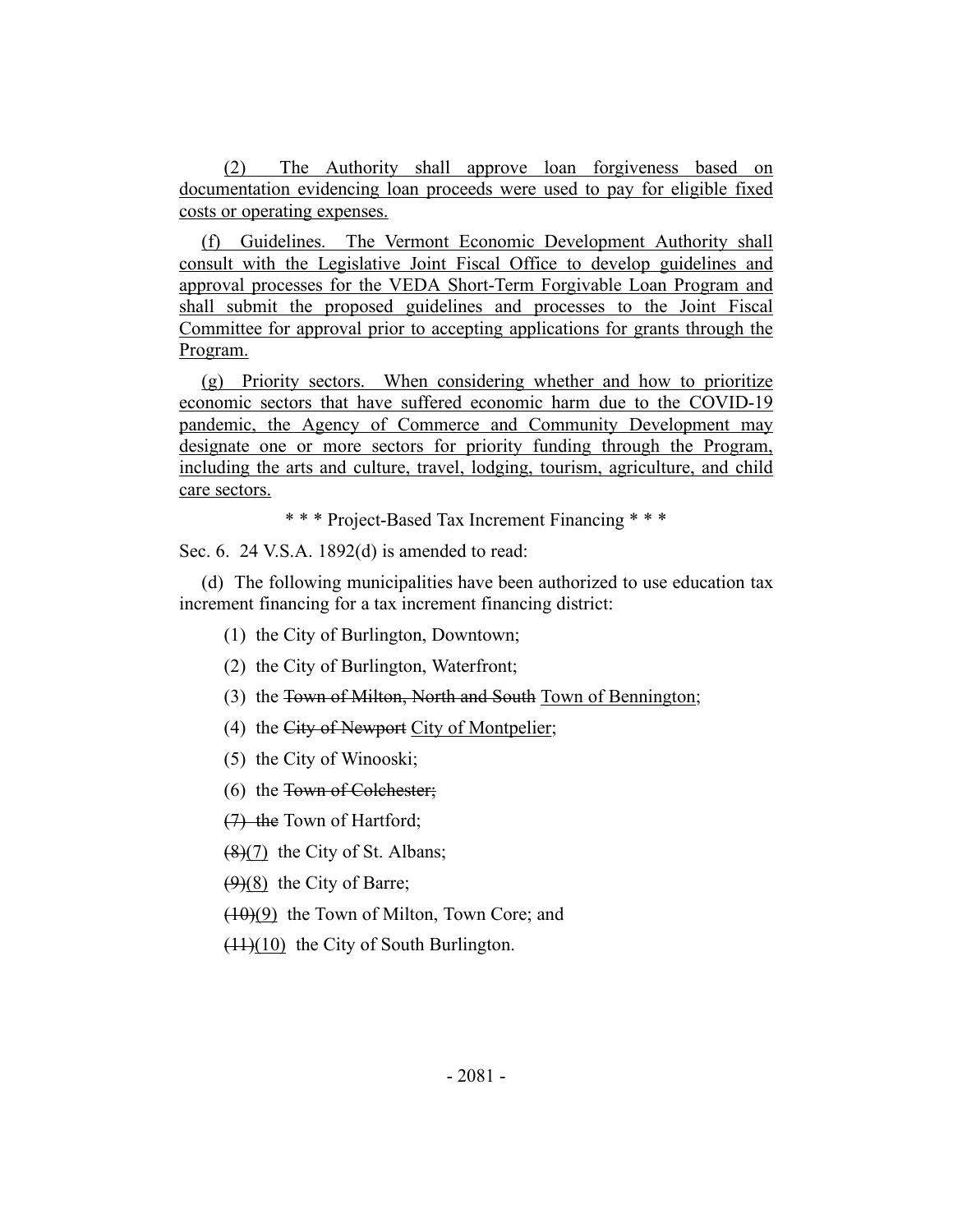#### Sec. 7. 32 V.S.A. § 5404a is amended to read:

# § 5404a. TAX STABILIZATION AGREEMENTS; TAX INCREMENT FINANCING DISTRICTS

(a) A tax agreement or exemption shall affect the education property tax grand list of the municipality in which the property subject to the agreement is located if the agreement or exemption is:

\* \* \*

(b)(1) An agreement affecting the education property tax grand list defined under subsection (a) of this section shall reduce the municipality's education property tax liability under this chapter for the duration of the agreement or exemption without extension or renewal, and for a maximum of 10 years. A municipality's property tax liability under this chapter shall be reduced by any difference between the amount of the education property taxes collected on the subject property and the amount of education property taxes that would have been collected on such property if its fair market value were taxed at the equalized nonhomestead rate for the tax year.

(2) Notwithstanding any other provision of law, if a municipality has entered into an agreement that reduces the municipality's education property tax liability under this chapter and the municipality establishes a tax increment financing district under 24 V.S.A. chapter 53, subchapter 5, the municipality's municipal and education tax increment shall be calculated based on the assessed value of the properties in the municipality's grand list and not on the stabilized value.

\* \* \* (f) A municipality that establishes a tax increment financing district under 24 V.S.A. chapter 53, subchapter 5 shall collect all property taxes on properties contained within the district and apply not more than 70 percent of the State education property tax increment, and not less than 85 percent of the municipal

property tax increment, to repayment of financing of the improvements and related costs for up to 20 years pursuant to 24 V.S.A. § 1894, if approved by the Vermont Economic Progress Council pursuant to this section, subject to the following:

(1) In a municipality with one or more approved districts, the Council shall not approve an additional district until the municipality retires the debt incurred for all of the districts in the municipality.

(2) The Council shall not approve more than six four districts in the State, and not more than two per county, provided: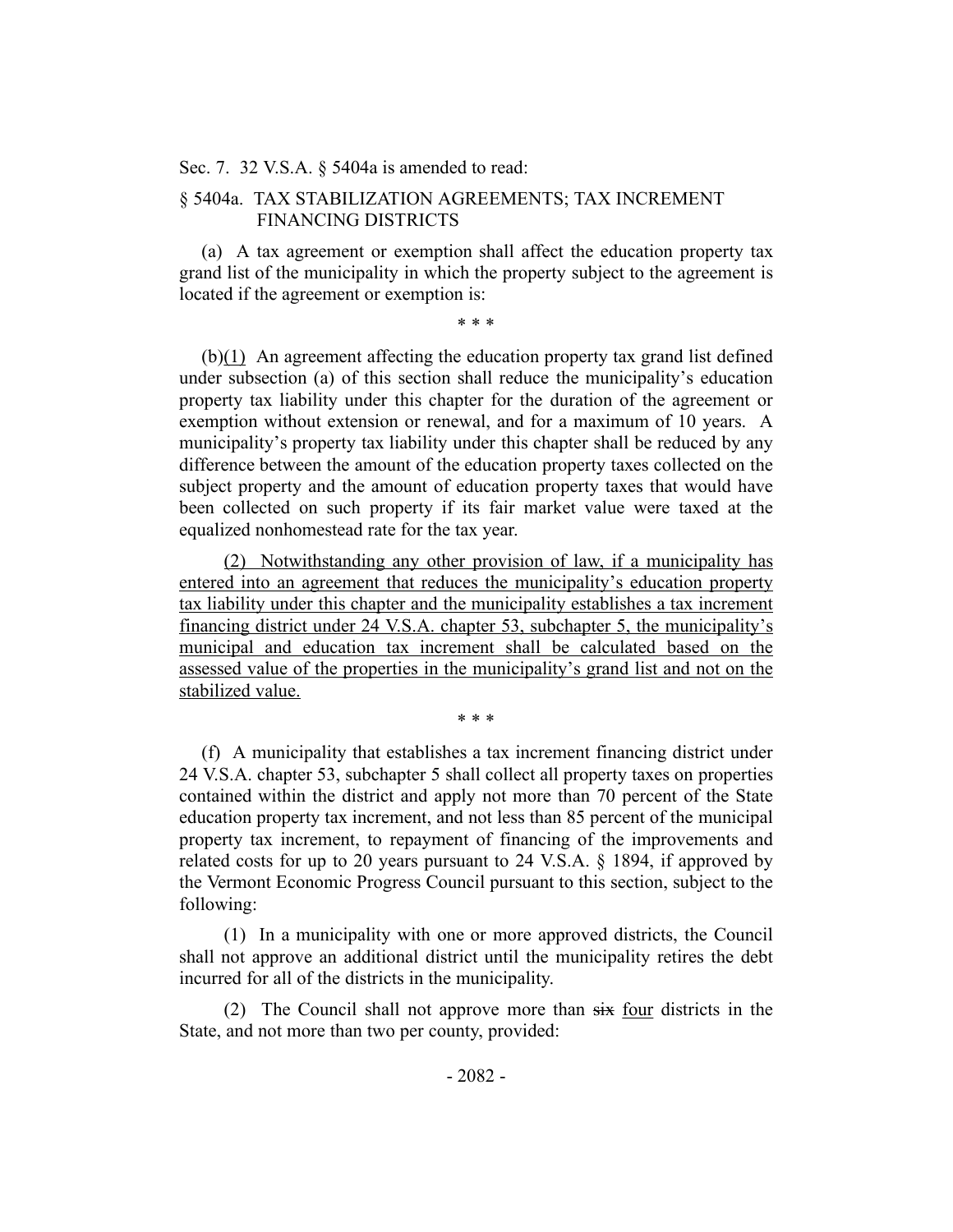(A) The districts listed in 24 V.S.A. § 1892(d) shall not be counted against the limits imposed in this subdivision (2).

(B) The Council shall consider complete applications in the order they are submitted, except that if during any calendar month the Council receives applications for more districts than are actually available in a county, the Council shall evaluate each application and shall approve the application that, in the Council's discretion, best meets the economic development needs of the county.

(C) If, while the General Assembly is not in session, the Council receives applications for districts that would otherwise qualify for approval but, if approved, would exceed the six-district four-district limit in the State, the Council shall make one or more presentations to the Emergency Board concerning the applications, and the Emergency Board may, in its discretion, increase the six-district limit.

(D) The Council shall not approve more than one district in Bennington County and one district in Washington County.

\* \* \*

(4) In any year that the assessed valuation of real property in a district decreases in comparison to the original taxable value of the real property in a district, a municipality shall pay the amount equal to the tax calculated based on the original taxable value to the Education Fund.

# \* \* \*

(h) To approve utilization of incremental revenues pursuant to subsection (f) of this section:

\* \* \*

(4) Project criteria. Determine that the proposed development within a tax increment financing district will accomplish at least three of the following five criteria:

\* \* \*

(C) The project will affect the remediation and redevelopment of a brownfield located within the district. In the case of a brownfield, the Vermont Economic Progress Council is authorized to adopt rules pursuant to subsection (j) of this section to clarify what is a reasonable improvement, as defined in 24 V.S.A. § 1891, to remediate and stimulate the development or redevelopment in the district. As used in this section, "brownfield" means an area in which a hazardous substance, pollutant, or contaminant is or may be present, and that situation is likely to complicate the expansion, development, redevelopment, or reuse of the property.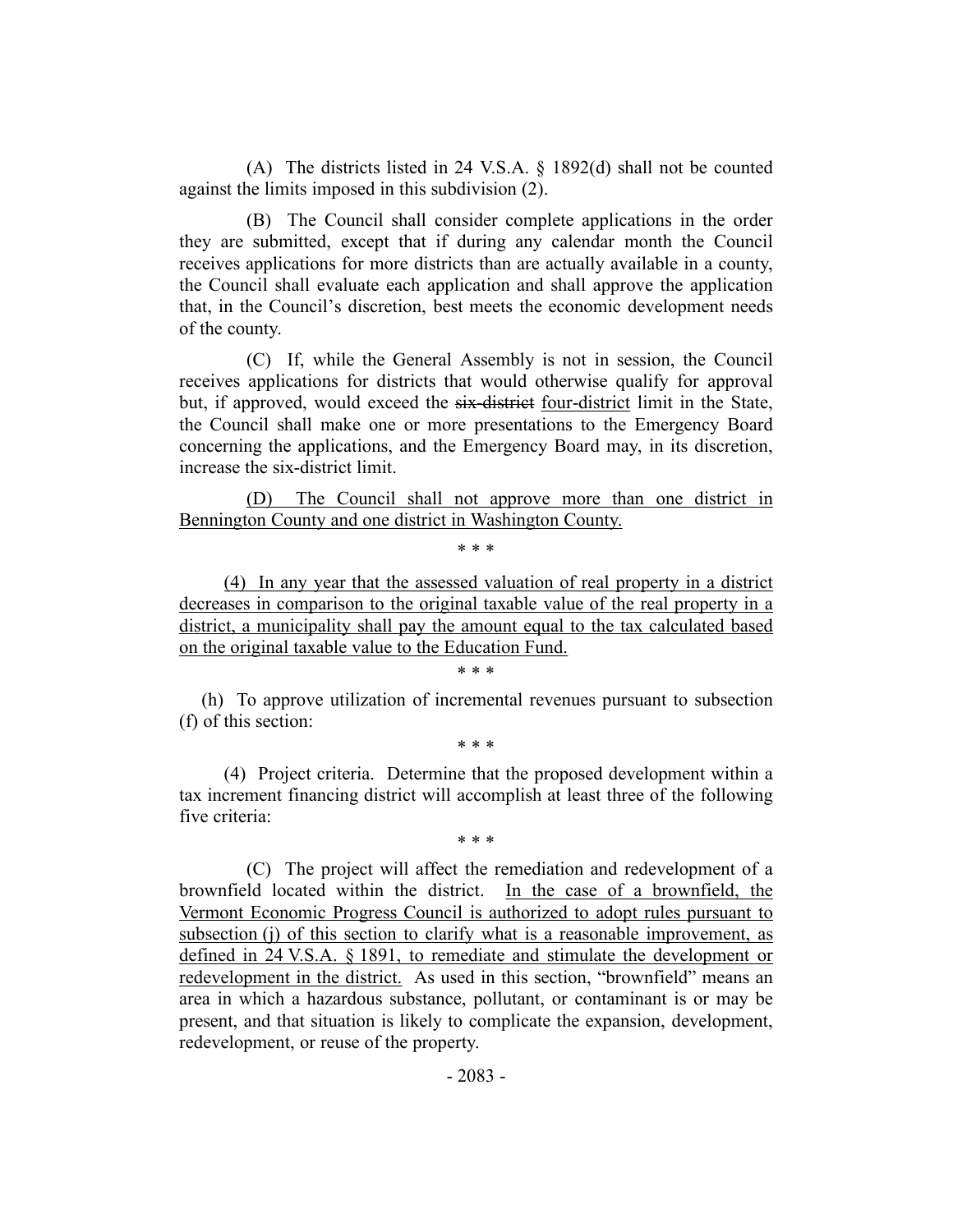# Sec. 8. TAX INCREMENT FINANCING PROJECT DEVELOPMENT; PILOT PROGRAM

## (a) Definitions. As used in this section:

(1) "Committed" means pledged and appropriated for the purpose of the current and future payment of tax increment financing and related costs as defined in this section.

(2) "Coordinating agency" means any public or private entity from outside the municipality's departments or offices and not employing the municipality's staff, which has been designated by a municipality to administer and coordinate a project during creation, public hearing process, approval process, or administration and operation during the life of the project, including overseeing infrastructure development, real property development and redevelopment, assisting with reporting, and ensuring compliance with statute and rule.

(3) "Financing" means debt incurred, including principal, interest, and any fees or charges directly related to that debt, or other instruments or borrowing used by a municipality to pay for improvements and related costs for the approved project, only if authorized by the legal voters of the municipality in accordance with 24 V.S.A. § 1894. Payment for eligible related costs may also include direct payment by the municipality using the district increment. However, such anticipated payments shall be included in the vote by the legal voters of the municipality in accordance with subsection (f) of this section. If interfund loans within the municipality are used as the method of financing, no interest shall be charged. Bond anticipation notes may be used as a method of financing and may qualify as a municipality's first incurrence of debt. A municipality that uses a bond anticipation note during the third or sixth year that a municipality may incur debt pursuant to subsection (f) of this section shall incur all permanent financing not more than one year after issuing the bond anticipation note.

(4) "Improvements" means the installation, new construction, or reconstruction of infrastructure that will serve a public purpose, including utilities, transportation, public facilities and amenities, land and property acquisition and demolition, brownfield remediation, and site preparation. "Improvements" also means the funding of debt service interest payments for a period of up to five years, beginning on the date on which the first debt is incurred.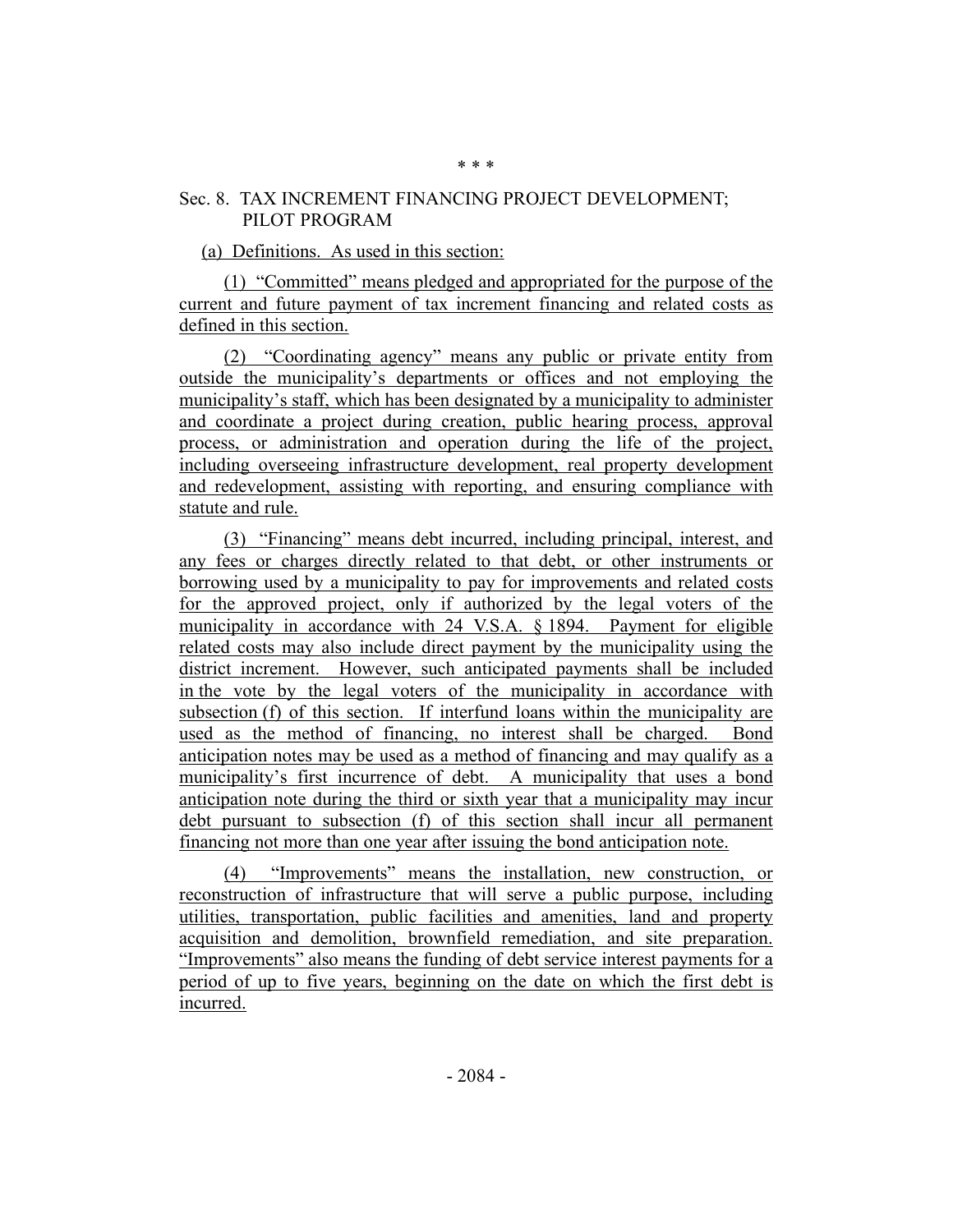(5) "Legislative body" means the mayor and alderboard, the city council, the selectboard, and the president and trustees of an incorporated village, as appropriate.

(6) "Municipality" means a city, town, or incorporated village.

(7) "Nexus" means the causal relationship that must exist between the improvements and the expected development and redevelopment in the TIF Project Zone or the expected outcomes in the TIF Project Zone.

(8) "Original taxable value" means the total valuation as determined in accordance with 32 V.S.A. chapter 129 of all taxable real property located within the project as of the creation date, provided that no parcel within the project shall be divided or bisected.

(9) "Project" means a public improvement, as defined in subdivision (4) of this subsection, with a total debt ceiling, including related costs, and principal and interest payments, of not more than \$5,000,000.00. A project must:

(A) Clearly require substantial public investment over and above the normal municipal operating or bonded debt expenditures.

(B) Only include public improvements that are integral to the expected private development.

(C) Meet one of the following four criteria:

(i) The development includes new or rehabilitated affordable housing, as defined in 24 V.S.A. § 4303.

(ii) The project will affect the remediation and redevelopment of a brownfield located within the district. As used in this section, "brownfield" means an area in which a hazardous substance, pollutant, or contaminant is or may be present, and that situation is likely to complicate the expansion, development, redevelopment, or reuse of the property.

(iii) The development will include at least one entirely new business or business operation or expansion of an existing business within the project, and this business will provide new, quality, full-time jobs that meet or exceed the prevailing wage for the region as reported by the Department of Labor.

(iv) The development will enhance transportation by creating improved traffic patterns and flow or creating or improving public transportation systems.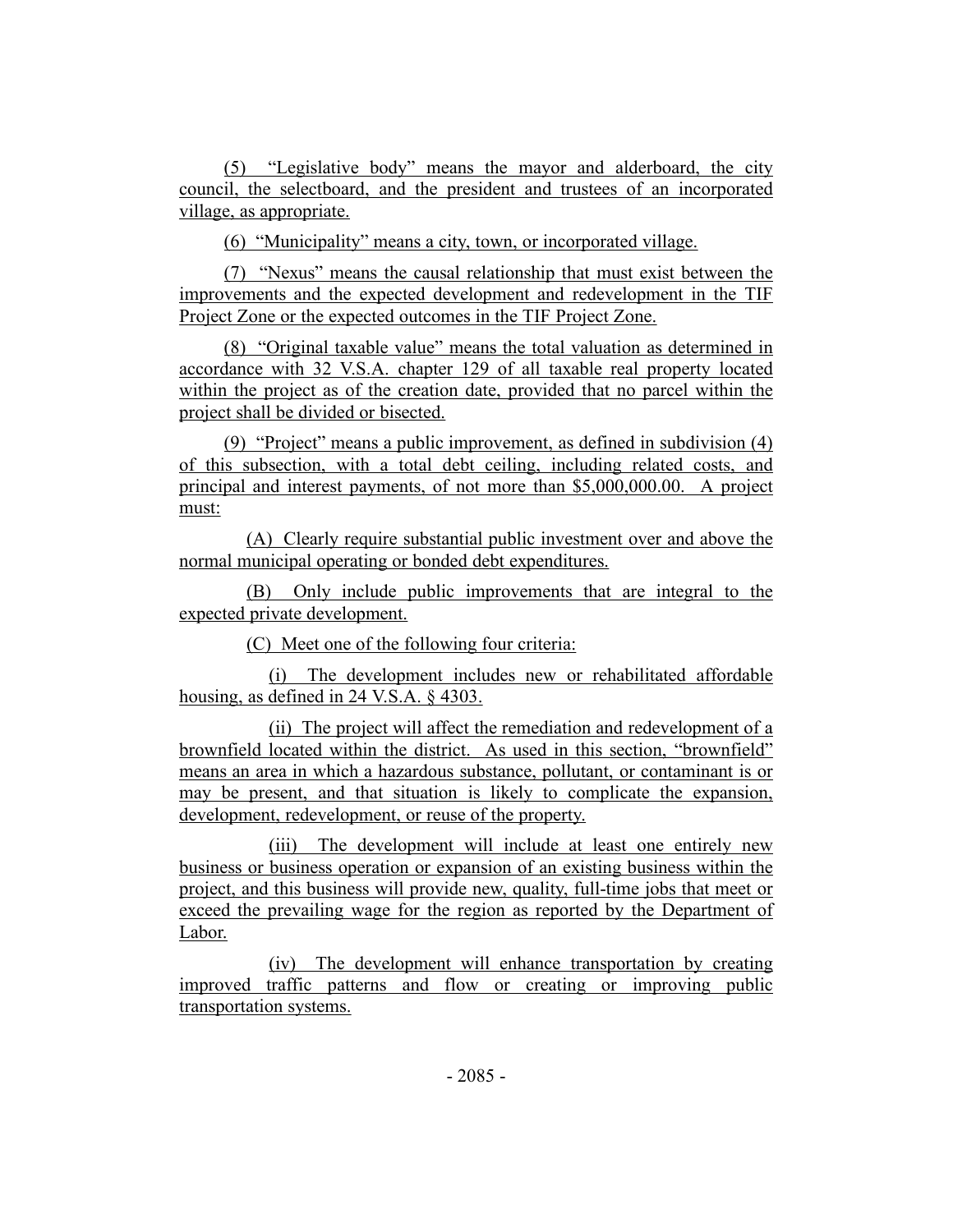(10) "Related costs" means expenses incurred and paid by the municipality, exclusive of the actual cost of constructing and financing improvements, that are directly related to the creation and implementation of the project, including reimbursement of sums previously advanced by the municipality for those purposes. Related costs may not include direct municipal expenses such as departmental or personnel costs.

(11) "TIF project zone" means an area located within one or more active designations approved by the Vermont Downtown Development Board under 24 V.S.A. chapter 76A, or located within an industrial park as defined in 10 V.S.A. § 212(7), for the parcels in a municipality that have nexus to the project.

(b) Pilot program. Beginning on January 1, 2023 and ending on December 31, 2027, the Vermont Economic Progress Council is authorized to approve a total of not more than four tax increment financing projects, with not more than three projects per year; provided, however, that there shall not be more than one project per municipality.

(c) General authority. Under the pilot program established in subsection (b) of this section, a municipality, upon approval of its legislative body, may apply to the Vermont Economic Progress Council pursuant to the process set forth in subsection (e) of this section to use tax increment financing for a project.

(d) Eligibility.

(1) A municipality is only authorized to apply for a project under this section if:

(A) the project will serve one or more active designations approved by the Vermont Downtown Development Board under 24 V.S.A. chapter 76A, or is located within an industrial park as defined in 10 V.S.A. § 212(7); and

(B) the proposed infrastructure improvements and the projected development or redevelopment are compatible with confirmed municipal and regional development plans and the project has clear local and regional significance for employment, housing, brownfield remediation, or transportation improvements.

(2) A municipality with an approved tax increment financing district as set forth in 24 V.S.A. 1892(d) is not authorized to apply for a project under this section.

(e) Approval process. The Vermont Economic Progress Council shall do all of the following to approve an application submitted pursuant to subsection (c) of this section: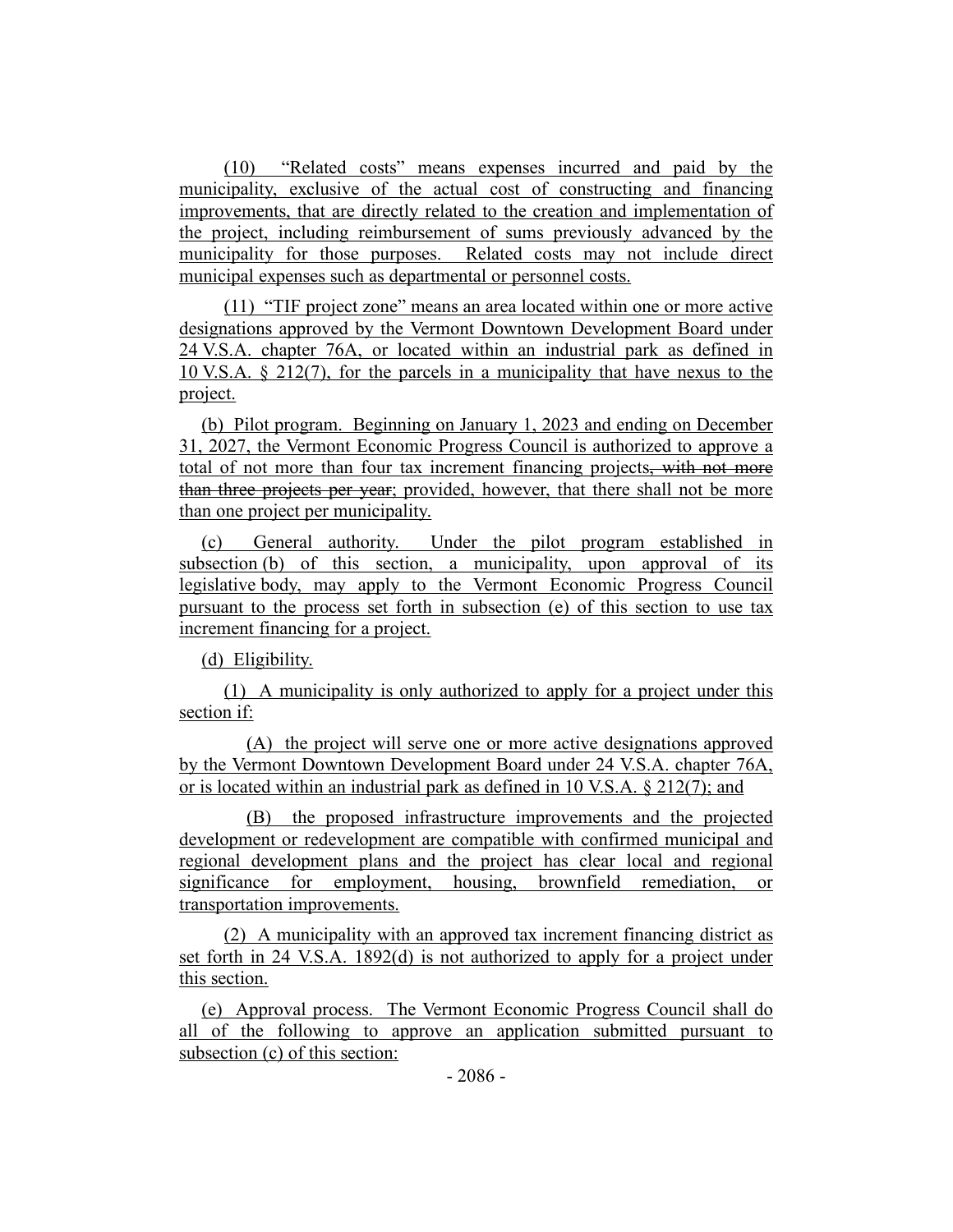(1)(A) Review each application to determine that the infrastructure improvements proposed to serve the project and the proposed development in the project would not have occurred as proposed in the application, or would have occurred in a significantly different and less desirable manner than as proposed in the application, but for the proposed utilization of the incremental tax revenues.

(B) The review shall take into account:

(i) the amount of additional time, if any, needed to complete the proposed development for the project and the amount of additional cost that might be incurred if the project were to proceed without education property tax increment financing;

(ii) how the proposed project components and size would differ, if at all, including, if applicable to the project, in the number of units of affordable housing, as defined in 24 V.S.A. § 4303, without education property tax increment financing; and

(iii)(I) the amount of additional revenue expected to be generated as a result of the proposed project;

(II) the percentage of that revenue that shall be paid to the Education Fund;

(III) the percentage that shall be paid to the municipality; and

(IV) the percentage of the revenue paid to the municipality that shall be used to pay financing incurred for development of the project.

(2) Process requirements. Determine that each application meets all of the following requirements:

(A) The municipality held public hearings and established a project.

(B) The municipality has developed a tax increment financing project plan, including a project description; a development financing plan; a pro forma projection of expected costs; a projection of revenues; a statement and demonstration that the project would not proceed without the allocation of a tax increment; evidence that the municipality is actively seeking or has obtained other sources of funding and investment; and a development schedule that includes a list, a cost estimate, and a schedule for public improvements and projected private development to occur as a result of the improvements. The creation of the project shall occur at 12:01 a.m. on April 1 of the calendar year the municipal legislative body votes to approve the tax increment financing project plan.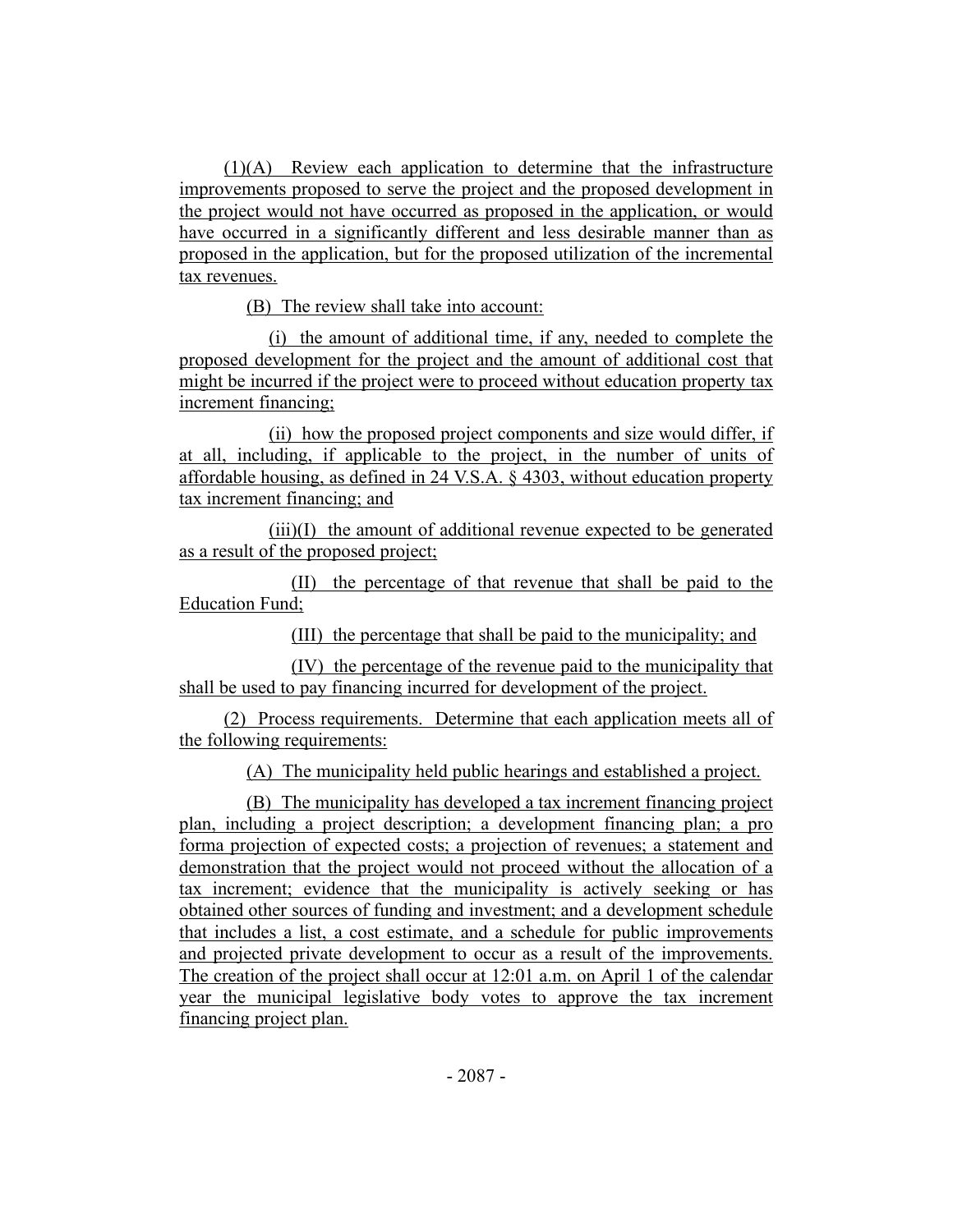(C) the municipality has approved or pledged the utilization of incremental municipal tax revenues for the purposes of the project in the proportion set for in subdivision (i)(2) of this section.

(f) Incurring indebtedness.

(1) A municipality approved under the process set forth in subsection (e) of this section may incur indebtedness against revenues to provide funding to pay for improvements and related costs for tax increment financing project development.

(2) Notwithstanding any provision of any municipal charter, the municipality shall only require one authorizing vote to incur debt through one instance of borrowing to finance or otherwise pay for the tax increment financing project improvements and related costs; provided, however, that a municipality may present one or more subsequent authorization votes in the event a vote fails. The municipality shall be authorized to incur indebtedness only after the legal voters of the municipality, by a majority vote of all voters present and voting on the question at a special or annual municipal meeting duly warned for the purpose, authorize the legislative body to pledge the credit of the municipality, borrow, or otherwise secure the debt for the specific purposes so warned. The creation of the project shall occur at 12:01 a.m. on April 1 of the calendar year the municipal legislative body votes to approve the tax increment financing project plan.

(3) Any indebtedness shall be incurred within three years from the date of approval by the Vermont Economic Progress Council, unless the Vermont Economic Progress Council grants an extension of an additional three years pursuant to the substantial change process set forth in the 2015 TIF Rule; provided, however, that an updated plan is submitted prior to the three-year termination date of the project.

(g) Original taxable value. As of the date the project is approved by the legislative body of the municipality, the lister or assessor for the municipality shall certify the original taxable value and shall certify to the legislative body in each year thereafter during the life of the project the amount by which the total valuation as determined in accordance with 32 V.S.A. chapter 129 of all taxable real property located within the project has increased or decreased relative to the original taxable value.

(h) Tax increments.

(1) In each year following the approval of the project, the lister or assessor shall include not more than the original taxable value of the real property in the assessed valuation upon which the treasurer computes the rates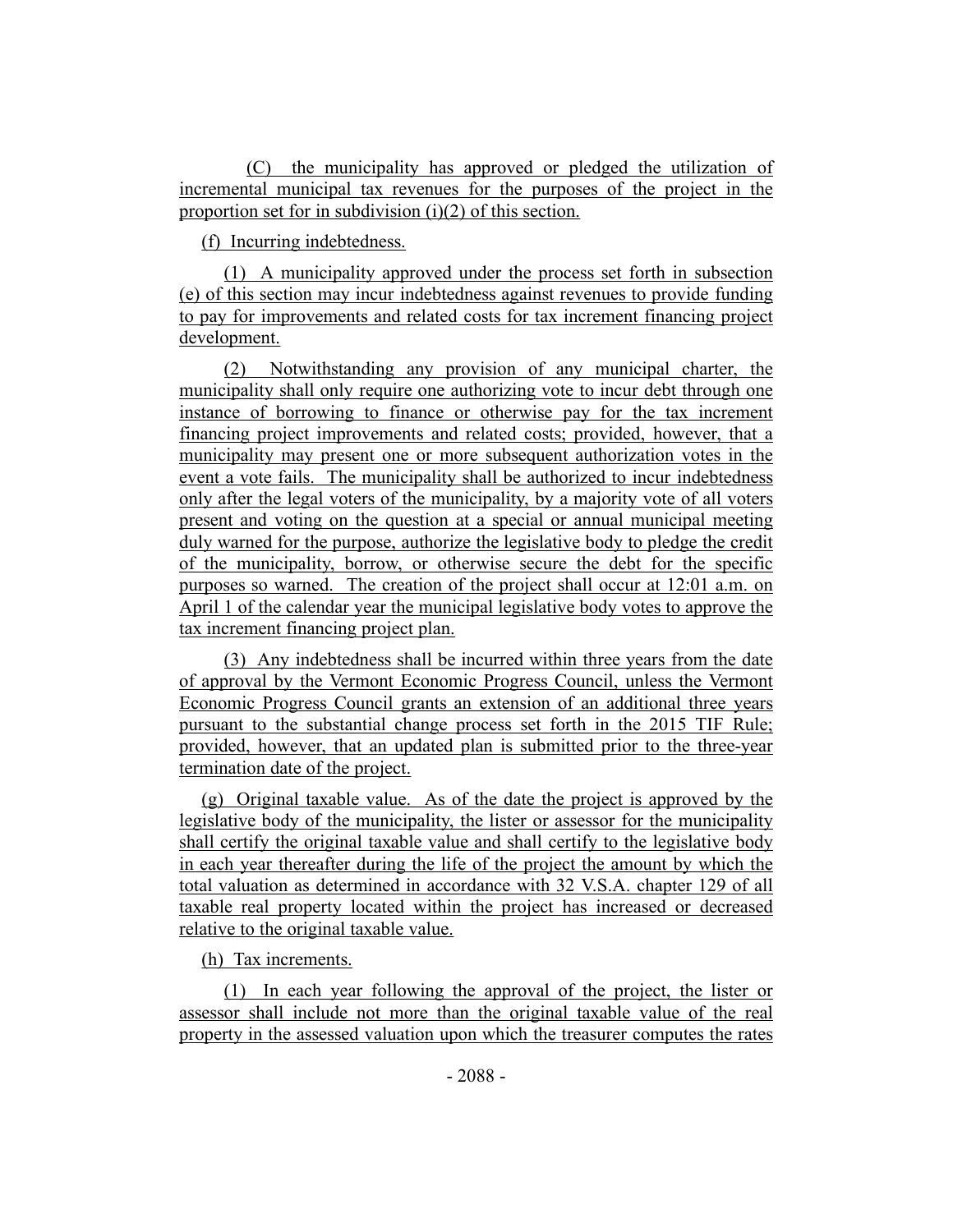of all taxes levied by the municipality and every other taxing district in which the project is situated, but the treasurer shall extend all rates so determined against the entire assessed valuation of real property for that year. In each year for which the assessed valuation exceeds the original taxable value, the municipality shall hold apart, rather than remit to the taxing districts, that proportion of all taxes paid that year on the real property within the project that the excess valuation bears to the total assessed valuation. The amount held apart each year is the "tax increment" for that year. Not more than the percentages established pursuant to subsection (i) of this section of the municipal and State education tax increments received with respect to the project and committed for the payment for financing for improvements and related costs shall be segregated by the municipality in a special tax increment financing project account and in its official books and records until all capital indebtedness of the project has been fully paid. The final payment shall be reported to the treasurer, who shall thereafter include the entire assessed valuation of the project in the assessed valuations upon which municipal and other tax rates are computed and extended, and thereafter no taxes from the project shall be deposited in the project's tax increment financing account.

(2) In each year, a municipality shall remit not less than the aggregate original taxable value to the Education Fund.

(3) Notwithstanding any charter provision or other provision, all property taxes assessed within a project shall be subject to the provision of subdivision (1) of this subsection. Special assessments levied under 24 V.S.A. chapter 76A or 87 or under a municipal charter shall not be considered property taxes for the purpose of this section if the proceeds are used exclusively for operating expenses related to properties within the project and not for improvements within the district as defined in subdivision (a)(3) of this section.

(4) Amounts held apart under subdivision (1) of this subsection shall only be used for financing and related costs as defined in subsection (a) of this section.

(i) Use of tax increment.

(1) Education property tax increment. For only debt incurred within the period permitted under subdivision (e)(3) of this section after approval of the project, up to 70 percent of the education tax increment may be retained for up to 20 years, beginning with the education tax increment generated the year in which the first debt incurred for the project financed in whole or in part with incremental education property tax revenue. Upon incurring the first debt, a municipality shall notify the Department of Taxes and the Vermont Economic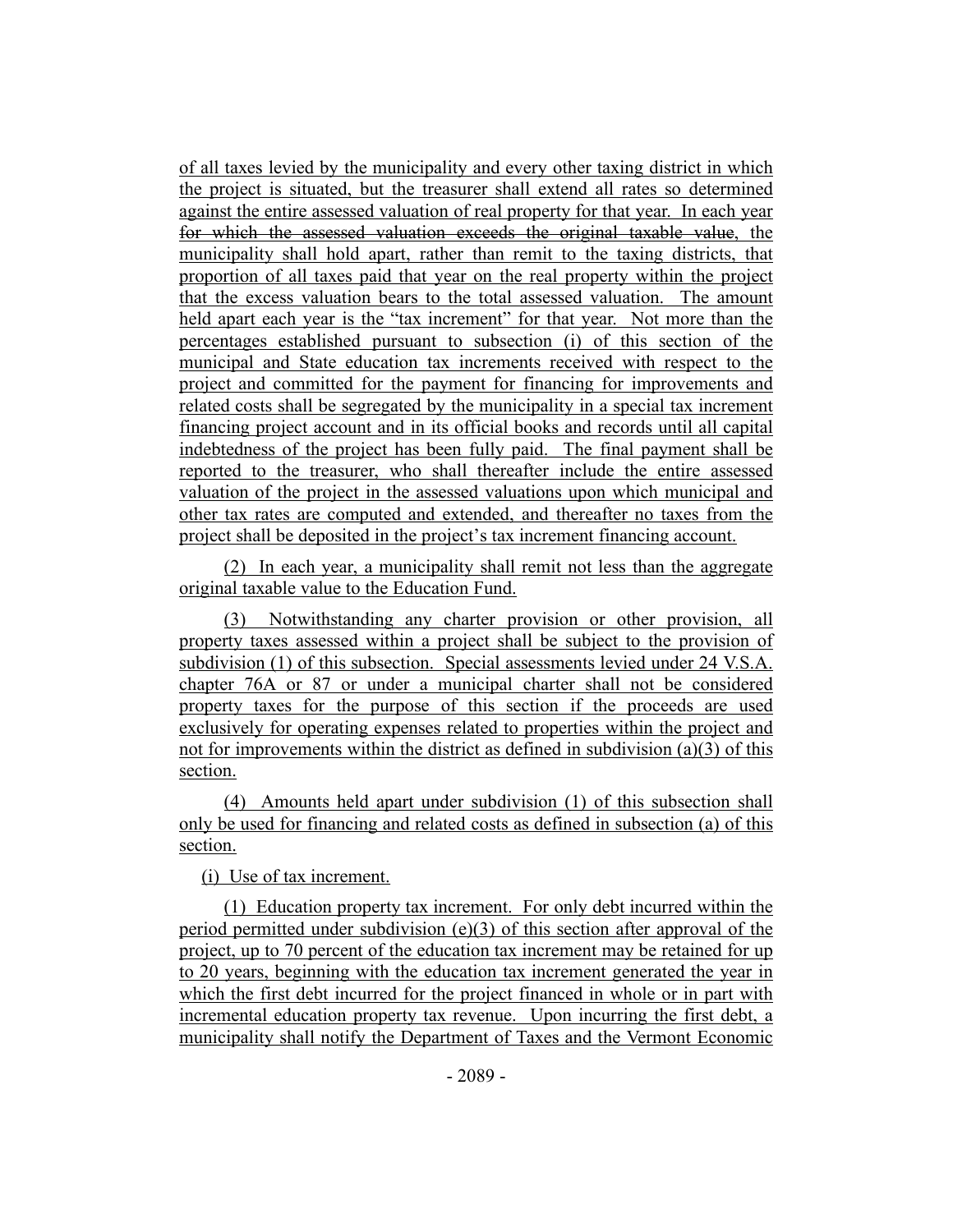Progress Council of the beginning of the 20-year retention period of the education tax increment.

(2) Use of the municipal property tax increment. For only debt incurred within the period permitted under subdivision  $(e)(3)$  of this section after approval of the project, not less than 85 percent of the municipal tax increment shall be retained to service the debt, beginning the first year in which debt is incurred, pursuant to subdivision (1) of this subsection.

(3) The Vermont Economic Progress Council shall determine there is a nexus between the improvement and the expected development and redevelopment for the project and expected outcomes in the TIF Project Zone.

(j) Distribution. Of the municipal and education tax increments received in any tax year that exceed the amounts committed for the payment of the financing for improvements and related costs for the project, equal portions of each increment may be retained for the following purposes: prepayment of principal and interest on the financing, placed in a special account required by subdivision  $(g)(1)$  of this section and used for future financing payments or used for defeasance of the financing. Any remaining portion of the excess municipal tax increment shall be distributed to the city, town, or village budget, in the proportion that each budget bears to the combined total of the budgets, unless otherwise negotiated by the city, town, or village, and any remaining portion of the excess education tax increment shall be distributed to the Education Fund.

(k) Information reporting. Every municipality with an approved project pursuant to this section shall:

(1) Develop a system, segregated for the project, to identify, collect, and maintain all data and information necessary to fulfill the reporting requirements of this section, including performance measures.

(2) Provide, as required by events, notification to the Vermont Economic Progress Council and the Department of Taxes regarding any tax increment financing development project debt obligations, public votes, or votes by the municipal legislative body immediately following such obligation or vote on a form prescribed by the Council, including copies of public notices, agendas, minutes, vote tally, and a copy of the information provided to the public in accordance with 24 V.S.A. § 1894(i).

(3) Annually:

(A) Ensure that the tax increment financing project account required by subdivision  $(h)(1)$  is subject to the annual audit prescribed in subsection (m) of this section. Procedures must include verification of the original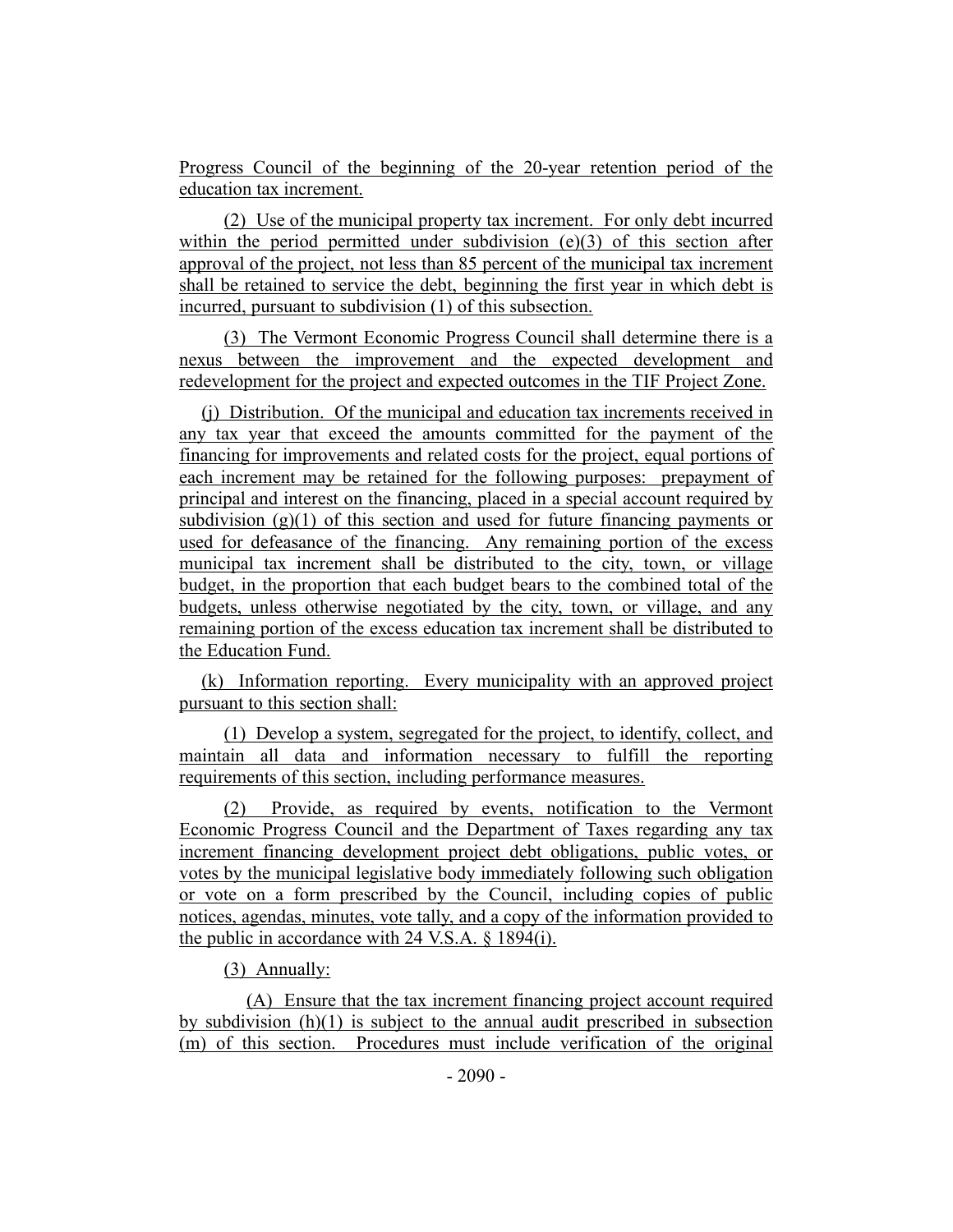taxable value and annual and total municipal and education tax increments generated, expenditures for debt and related costs, and current balance.

(B) On or before February 15 of each year, on a form prescribed by the Council, submit an annual report to the Vermont Economic Progress Council and the Department of Taxes, including the information required by subdivision (2) of this section if not already submitted during the year, all information required by subdivision (A) of this subdivision (3), and the information required by 32 V.S.A. § 5404a(i), including performance measures and any other information required by the Council or the Department of Taxes.

(l) Annual report. The Vermont Economic Progress Council and the Department of Taxes shall submit an annual report to the Senate Committees on Economic Development, Housing and General Affairs and on Finance and the House Committees on Commerce and Economic Development and on Ways and Means on or before April January 1 each year. The report shall include the date of approval, a description of the project, the original taxable value of the property subject to the project development, the scope and value of projected and actual improvements and developments in the TIF Project Zone, projected and actual incremental revenue amounts, and division of the increment revenue between project debt, the Education Fund, the special account required by subdivision  $(h)(1)$  and the municipal General Fund, projected and actual financing, and a set of performance measures developed by the Vermont Economic Progress Council, which may include outcomes related to the criteria for which the municipality applied and the amount of infrastructure work performed by Vermont firms.

(m) Audit; financial reports. Annually, until the year following the end of the period for retention of education tax increment, a municipality with an approved project under this section shall:

(1) On or before January October 1, submit an annual report to the Vermont Economic Progress Council, which shall provide sufficient information for the Vermont Economic Progress Council to prepare its report required by subsection (i) of this section.

(2) On or before April 1, ensure that the project is subject to the annual audit prescribed in 24 V.S.A. § 1681 or 1690 and submit a copy to the Vermont Economic Progress Council. In the event that the audit is only subject to the audit under 24 V.S.A. § 1681, the Vermont Economic Progress Council shall ensure a process is in place to subject the project to an independent audit. Procedures for the audit must include verification of the original taxable value and annual and total municipal and education tax increments generated, expenditures for debt and related costs, and current balance.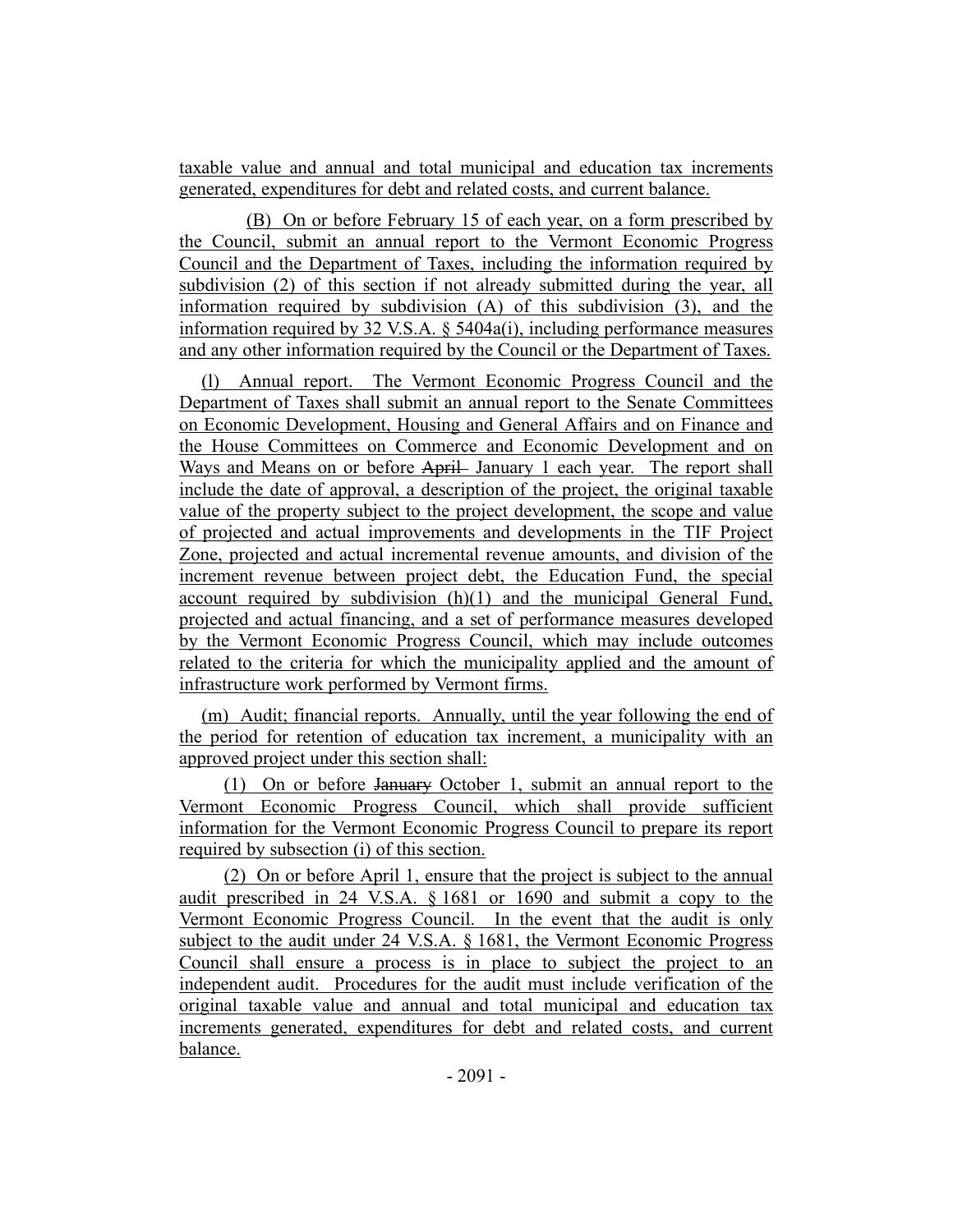(n) Authority to issue decisions.

(1) The Secretary of Commerce and Community Development, after reasonable notice to a municipality and an opportunity for a hearing, is authorized to issue decisions to a municipality on questions and inquiries concerning the administration of projects, statutes, rules, noncompliance with this section, and any instances of noncompliance identified in audit reports conducted pursuant to subsection (m) of this section.

(2) The Vermont Economic Progress Council shall prepare recommendations for the Secretary prior to the issuance of a decision. As appropriate, the Council may prepare such recommendations in consultation with the Commissioner of Taxes, the Attorney General, and the State Treasurer. In preparing recommendations, the Council shall provide a municipality with a reasonable opportunity to submit written information in support of its position. The Secretary shall review the recommendations of the Council and issue a final written decision on each matter within 60 days following the receipt of the recommendations. The Secretary may permit an appeal to be taken by any party to a Superior Court for determination of questions of law in the same manner as the Supreme Court may by rule provide for appeals before final judgment from a Superior Court before issuing a final decision.

(o) The Vermont Economic Progress Council is authorized to adopt policies that are consistent with the 2015 TIF Rule, as may be modified by subsequent rule, to implement this section.

Sec. 9. 24 V.S.A. § 1891 is amended to read:

§ 1891. DEFINITIONS

When As used in this subchapter:

(4) "Improvements" means the installation, new construction, or reconstruction of infrastructure that will serve a public purpose and fulfill the purpose of tax increment financing districts as stated in section 1893 of this subchapter, including utilities, transportation, public facilities and amenities, land and property acquisition and demolition, and site preparation. "Improvements" also means the funding of debt service interest payments for a period of up to five years, beginning on the date in which the first debt is incurred.

\* \* \*

\* \* \*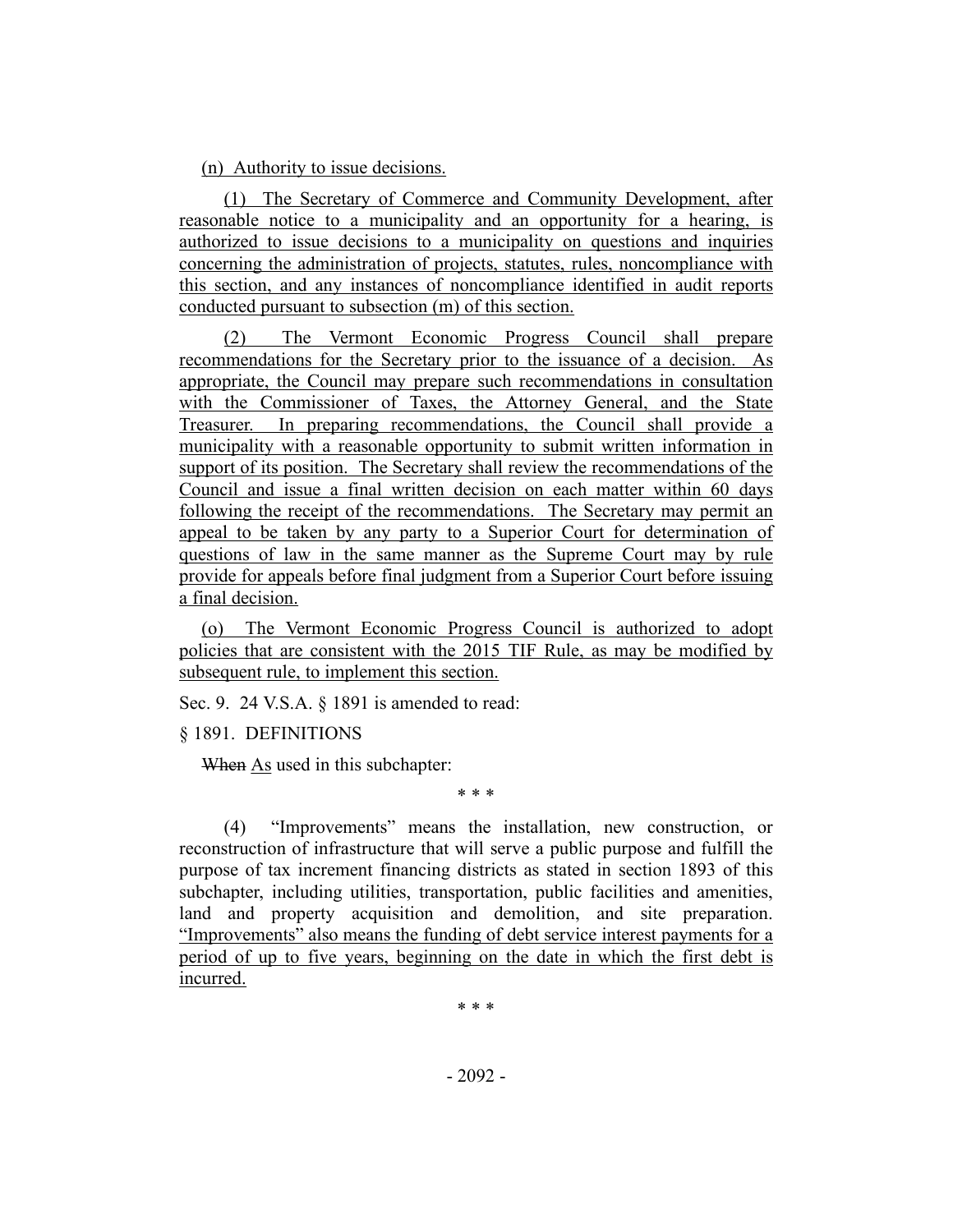(7) "Financing" means debt incurred, including principal, interest, and any fees or charges directly related to that debt, or other instruments or borrowing used by a municipality to pay for improvements in a tax increment financing district, only if authorized by the legal voters of the municipality in accordance with section 1894 of this subchapter. Payment for the cost of district improvements and related costs may also include direct payment by the municipality using the district increment. However, such payment is also subject to a vote by the legal voters of the municipality in accordance with section 1894 of this subchapter and, if not included in the tax increment financing plan approved under subsection 1894(d) of this subchapter, is also considered a substantial change and subject to the review process provided by subdivision  $1901(2)(B)$  of this subchapter. If interfund loans within the municipality are used as the method of financing, no interest shall be charged. Bond anticipation notes may be used as a method of financing and may qualify as a district's first incurrence of debt. A municipality that uses a bond anticipation note during the fifth year or tenth year that a district may incur debt pursuant to section 1894 of this title shall incur all permanent financing not more than one year after issuing the bond anticipation note.

\* \* \*

Sec. 10. 24 V.S.A. § 1895 is amended to read:

§ 1895. ORIGINAL TAXABLE VALUE

(a) Certification. As of the date the district is created, the lister or assessor for the municipality shall certify the original taxable value and shall certify to the legislative body in each year thereafter during the life of the district the amount by which the total valuation as determined in accordance with 32 V.S.A. chapter 129 of all taxable real property located within the tax increment financing district has increased or decreased relative to the original taxable value.

(b) Boundary of the district. Any parcel within a district shall be located wholly within the boundaries of a district. No adjustments to the boundary of a district are permitted after the approval of a tax increment financing district plan as described in section 1894 of this title.

Sec. 11. 32 V.S.A. § 5404a(h) is amended to read:

(h) To approve utilization of incremental revenues pursuant to subsection (f) of this section, the Vermont Economic Progress Council shall do all the following:

\* \* \*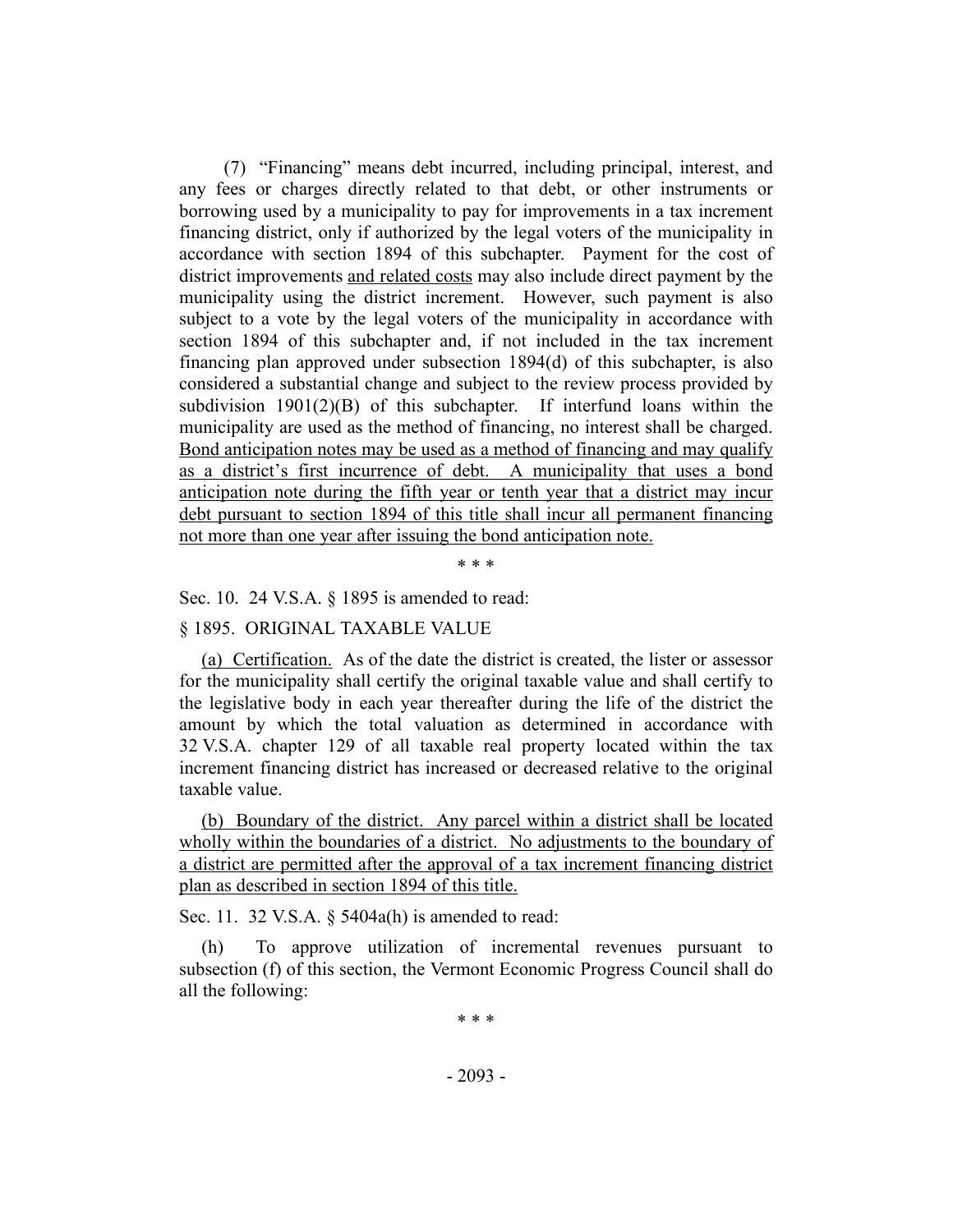(3) Location criteria. Determine that each application meets at least two one of the following three criteria:

\* \* \*

## \* \* \* Vermont Film and Media Industry \* \* \*

## Sec. 12. VERMONT FILM AND MEDIA INDUSTRY TASK FORCE; STUDY; REPORT

(a) There is created the Vermont Film and Media Industry Task Force composed of the following members:

(1) one current member of the House of Representatives, who shall be appointed by the Speaker of the House;

(2) one current member of the Senate, who shall be appointed by the Senate Committee on Committees;

(3) the Secretary of Commerce and Community Development or designee; and

(4) a member, appointed by the Vermont Arts Council, who shall serve as chair and shall convene meetings of the Task Force.

(b)(1) The Task Force shall have legal assistance from the Office of Legislative Counsel and fiscal assistance from the Joint Fiscal Office.

(2) Members of the Task Force shall receive per diem compensation and reimbursement for expenses as provided in 32 V.S.A. § 1010 for not more than four meetings.

(c) On or before January 15, 2023, the Task Force shall consult relevant stakeholders in the film and media industry and shall study and submit a report to the House Committee on Commerce and Economic Development and to the Senate Committee on Economic Development, Housing and General Affairs that reviews the history of State efforts to cultivate the film and media industry in Vermont and what financial and other support the State may provide in the future to revitalize the industry following the COVID-19 pandemic and to invigorate the industry in the future, including:

(1) successes and failures of past State involvement;

(2) opportunities to invigorate the industry, attract filmmakers and media entrepreneurs, and promote Vermont as an attractive destination for tourism and for business development;

(3) how Vermont can differentiate and compete with other jurisdictions that also seek to cultivate a more expansive film and media industry;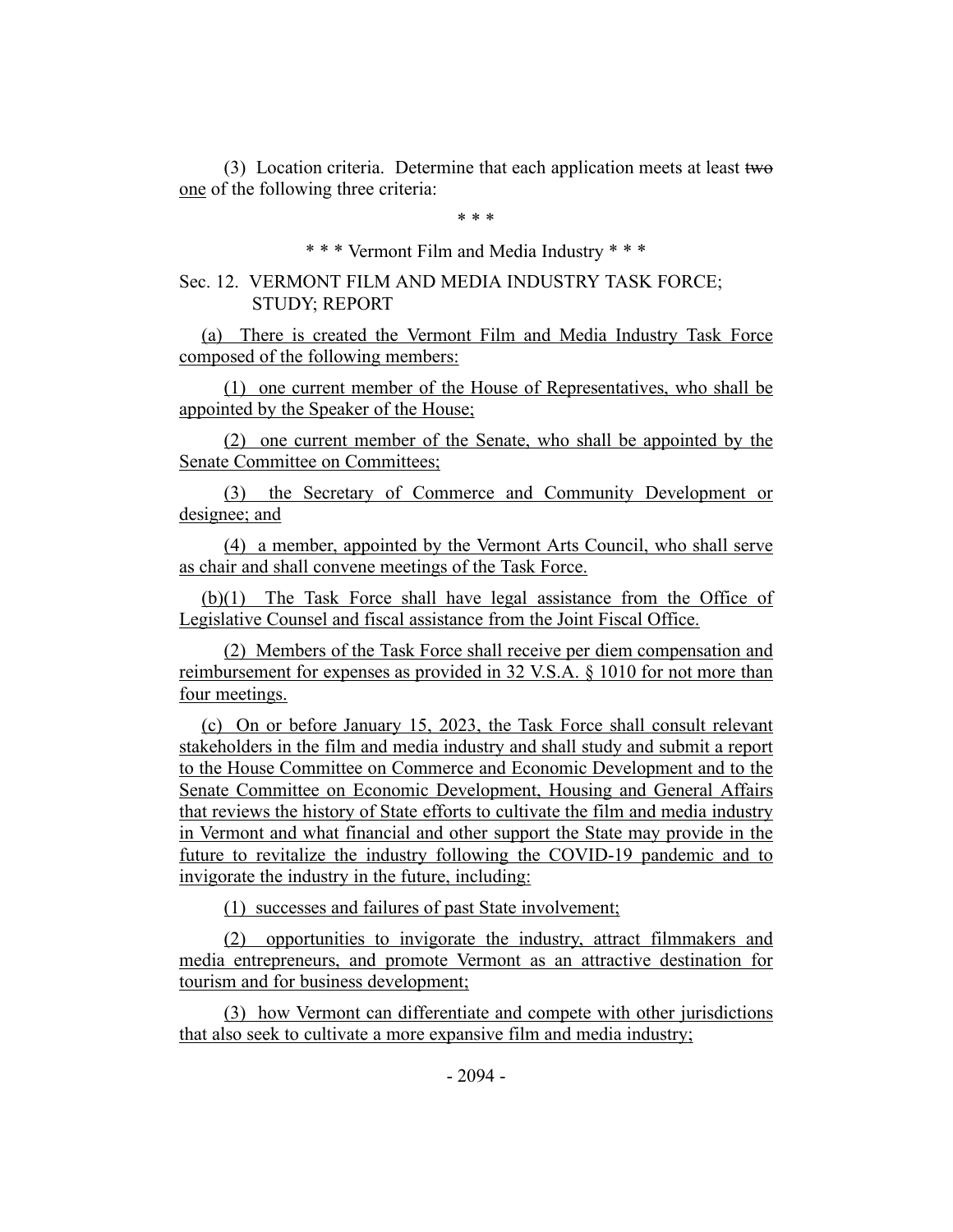(4) a survey of which entities, in State government and in the private sector, provide outreach and support to businesses in the industry;

(5) opportunities for employing federal COVID-19 relief funds to revive the industry; and

(6) a cost-benefit analysis of establishing new State financial, administrative, or other supports for the industry.

\* \* \* Minimum Wage \* \* \*

Sec. 13. FINDINGS

The General Assembly finds:

(1) The COVID-19 pandemic has caused the labor market to tighten, which has resulted in employers offering higher starting wages to workers in many occupations.

(2) Supply chain disruptions and labor shortages related to the COVID-19 pandemic have caused significant inflation and increases in the cost of living for Vermonters.

(3) Increasing Vermont's minimum wage will better align the statutory minimum wage with the actual conditions in Vermont's labor market and will help lower-wage workers to better afford the cost of essential goods and services.

Sec. 13a. 21 V.S.A. § 384 is amended to read:

§ 384. EMPLOYMENT; WAGES

 $(a)(1)$  An employer shall not employ any employee at a rate of less than \$10.96. Beginning on January 1, 2021, an employer shall not employ any employee at a rate of less than \$11.75. Beginning on January 1, 2022, an employer shall not employ any employee at a rate of less than \$12.55. Beginning on January 1, 2023, an employer shall not employ any employee at a rate of less than \$13.75. Beginning on January 1, 2024, an employer shall not employ any employee at a rate of less than \$15.00, and on each subsequent January 1, the minimum wage rate shall be increased by five percent or the percentage increase of the Consumer Price Index, CPI-U, U.S. city average, not seasonally adjusted, or successor index, as calculated by the U.S. Department of Labor or successor agency for the 12 months preceding the previous September 1, whichever is smaller, but in no event shall the minimum wage be decreased. The minimum wage shall be rounded off to the nearest \$0.01.

\* \* \*

- 2095 -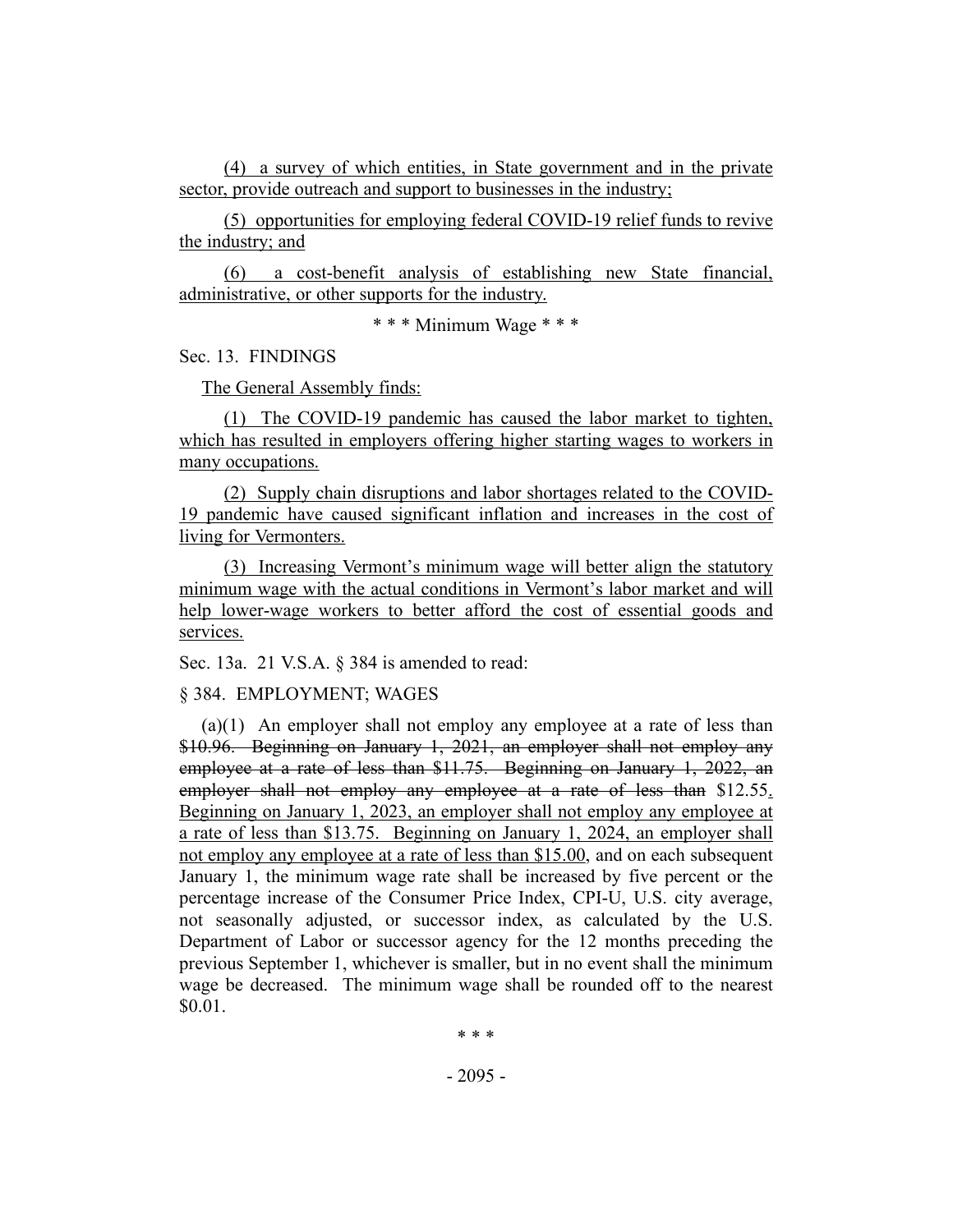\* \* \* COVID-19-Related Paid Leave Grant Program \* \* \*

# Sec. 14. FINDINGS AND INTENT

(a) The General Assembly finds that:

(1) COVID-19 has caused increased employee absences due to illness, quarantine, and school and daycare closures.

(2) Many employees do not have sufficient paid time off to cover all of their COVID-19-related absences from work.

(3) Some employers have provided their employees with additional paid time off for COVID-19-related purposes.

(4) The surge in COVID-19 cases caused by the Omicron variant of the virus has made it financially difficult or impossible for employers to provide additional paid time off to their employees for COVID-19-related purposes.

(5) Providing grants to employers to reimburse a portion of the cost of providing paid time off to employees for COVID-19-related purposes will:

(A) help to mitigate some negative economic impacts of the COVID-19 pandemic on employers;

(B) improve employee retention;

(C) prevent the spread of COVID-19 in the workplace; and

(D) provide crucial income to employees and their families.

(6) The Front-Line Employees Hazard Pay Grant Program established pursuant to 2020 Acts and Resolves No. 136, Sec. 6 and expanded pursuant to 2020 Acts and Resolves No. 168, Sec. 1 successfully directed millions of dollars in hazard pay to front-line workers during the first year of the COVID-19 pandemic. By utilizing grants to employers, who in turn provided the hazard pay to their employees, the Program enabled employers to retain employees and reward them for their hard work during the uncertainty of the early months of the COVID-19 pandemic.

(b) It is the intent of the General Assembly that the COVID-19-Related Paid Leave Grant Program created pursuant to section 14a of this act shall be modeled on the Front-Line Employees Hazard Pay Grant Program and shall assist employers in providing paid leave to their employees for COVID-19 related absences.

Sec. 14a. COVID-19-RELATED PAID LEAVE GRANT PROGRAM

(a)(1) There is established in the Agency of Administration the COVID-19- Related Paid Leave Grant Program to administer and award grants to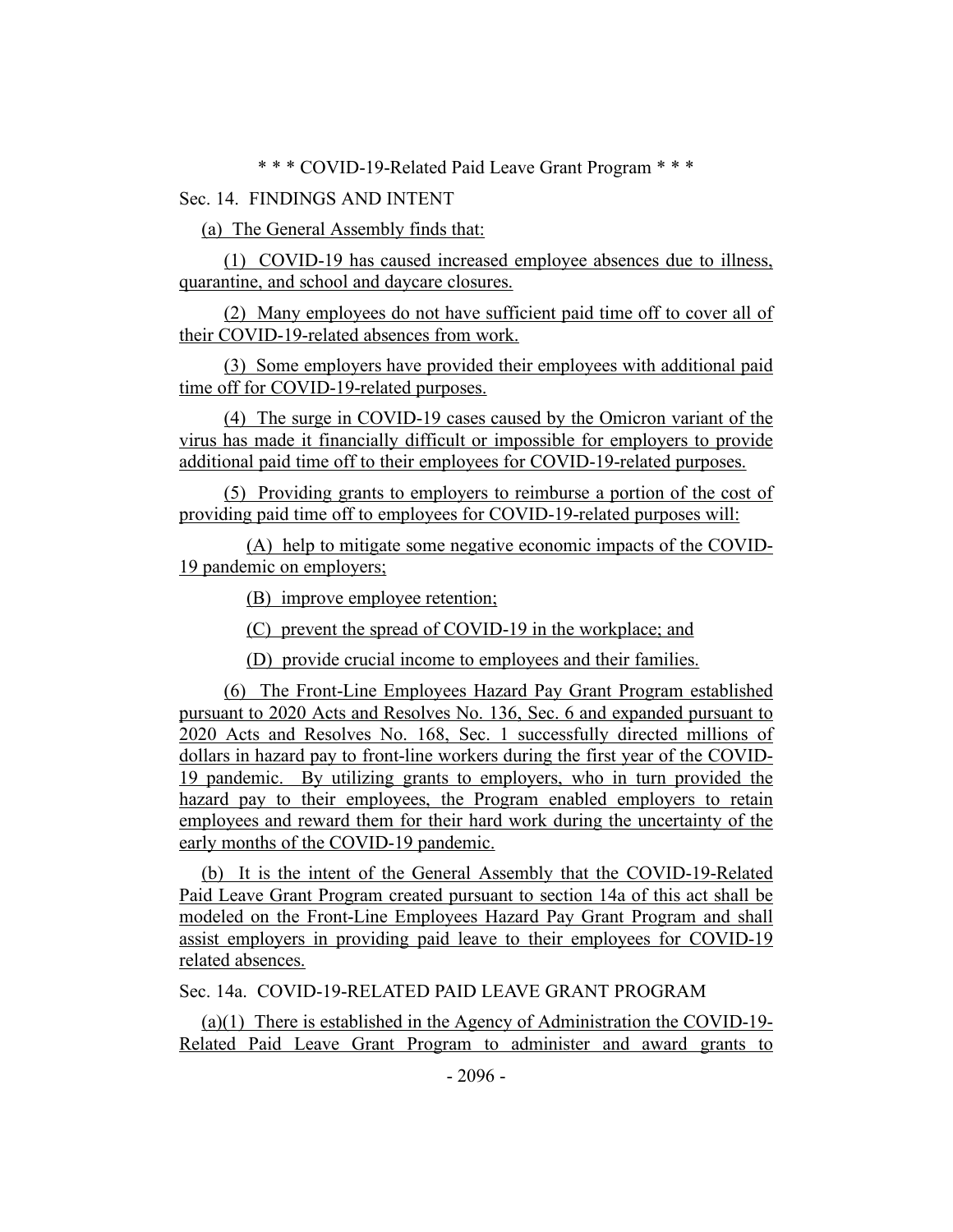employers to reimburse the cost of providing COVID-19-related paid leave provided to employees.

(2) The sum of \$16,500,000.00 is appropriated from the American Rescue Plan Act (ARPA) – Coronavirus State Fiscal Recovery Funds to the Agency of Administration in fiscal year 2023 for the provision of grants to reimburse employers for the cost of providing COVID-19-related sick leave. Not more than five percent of the amount appropriated pursuant to this subdivision (2) may be used for expenses related to program administration and outreach.

(b) As used in this section:

(1) "Agency" means the Agency of Administration.

(2) "COVID-19-related reason" means the employee is:

(A) self-isolating because the employee has been diagnosed with COVID-19 or tested positive for COVID-19;

(B) self-isolating pursuant to the recommendation of a health care provider or a State or federal public health official because the employee has been exposed to COVID-19 or the employee is experiencing symptoms of COVID-19;

(C) caring for a parent, grandparent, spouse, child, sibling, parent-inlaw, grandchild, or foster child, because:

(i) the school or place of care where that individual is normally located during the employee's workday is closed due to COVID-19;

(ii) that individual has been requested not to attend the school or the place of care where that individual is normally located during the employee's workday due to COVID-19;

(iii) that individual has been diagnosed with or tested positive for COVID-19; or

(iv) that individual is self-isolating pursuant to the recommendation of a health care provider or a State or federal public health official because that individual has been exposed to or is experiencing symptoms of COVID-19;

(D) attending an appointment for the employee or the employee's parent, grandparent, spouse, child, sibling, parent-in-law, grandchild, or foster child to receive a vaccine or a vaccine booster for protection against COVID-19; or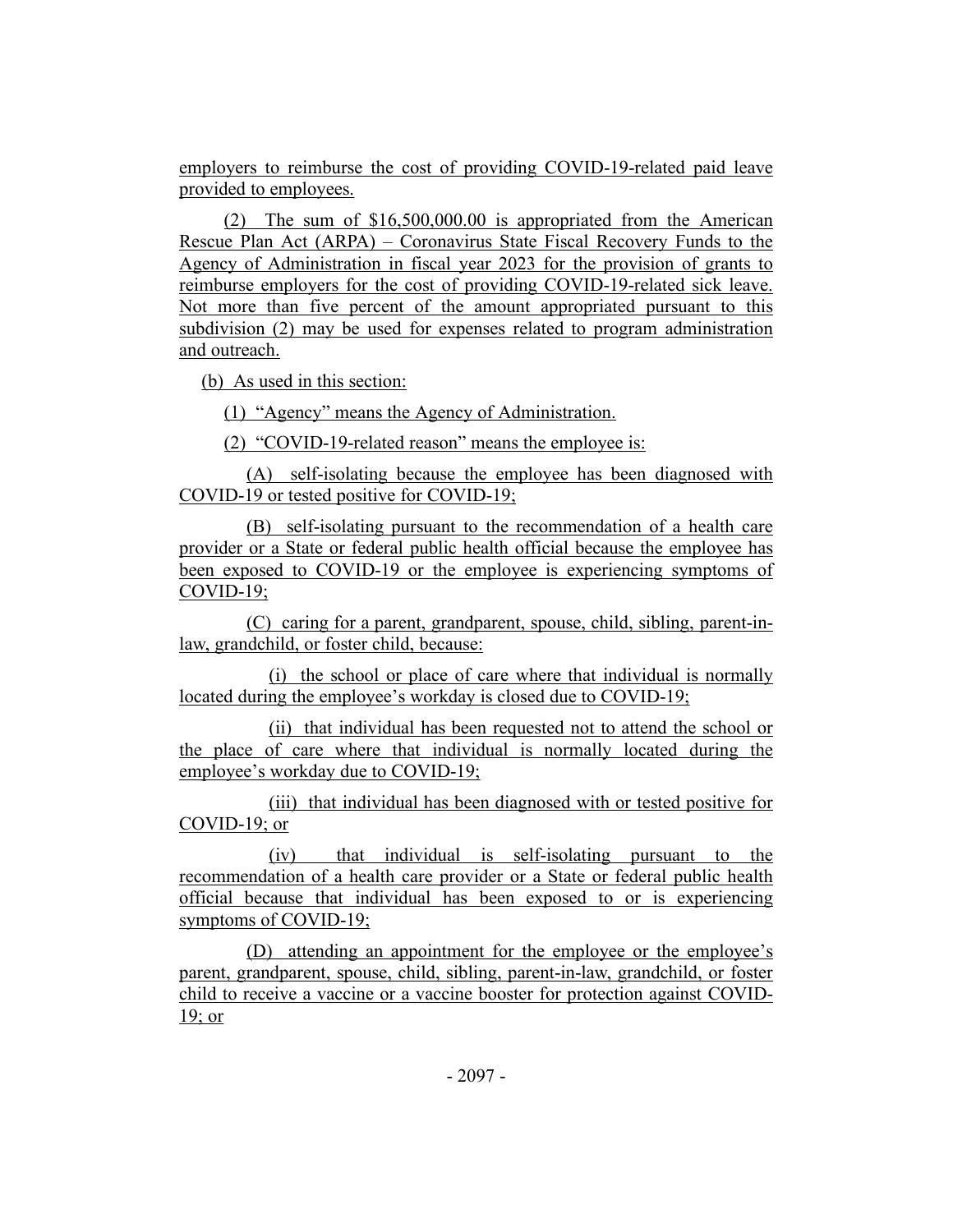(E) experiencing symptoms, or caring for a parent, grandparent, spouse, child, sibling, parent-in-law, grandchild, or foster child who is experiencing symptoms, related to a vaccine or a vaccine booster for protection against COVID-19.

(3) "Employee" means an individual who, in consideration of direct or indirect gain or profit, is employed by an employer to perform services in Vermont.

(4) "Employer" means any person that has one or more employees performing services for it in Vermont. "Employer" does not include the State or the United States.

(5) "Program" means the COVID-19-Related Paid Leave Grant Program established pursuant to this section.

(6) "Program period" means the period beginning on January 1, 2022 and ending on December 31, 2022.

(7) "Secretary" means the Secretary of Administration.

(c)(1) An employer may apply to the Secretary for one or more grants to reimburse the employer for the cost of paid leave provided to its employees for COVID-19-related reasons during the program period.

(2) An employer's grant amount may include reimbursement for retroactively provided COVID-19-related paid leave to employees who took unpaid leave for a COVID-19-related reason during the program period because the employee did not have sufficient accrued paid leave available at the time that the employee took the leave.

(3) Employers may submit applications for grants not more than once each calendar month for paid leave provided during the program period between the beginning of the program period or the employer's previous application, whichever is later, and the date of the employer's current application.

(4) For the sole purpose of administering grants related to paid leave provided to independent direct support providers for COVID-19-related reasons, ARIS Solutions, as the fiscal agent for the employers of the independent direct support providers, shall have the authority to apply for a grant in the same manner as any employer.

(d)(1) The Secretary shall:

(A) adopt procedures for implementing the Program, which shall include a simple grant application process, a process to allow employers to certify the amount of paid leave provided for COVID-19-related reasons, and a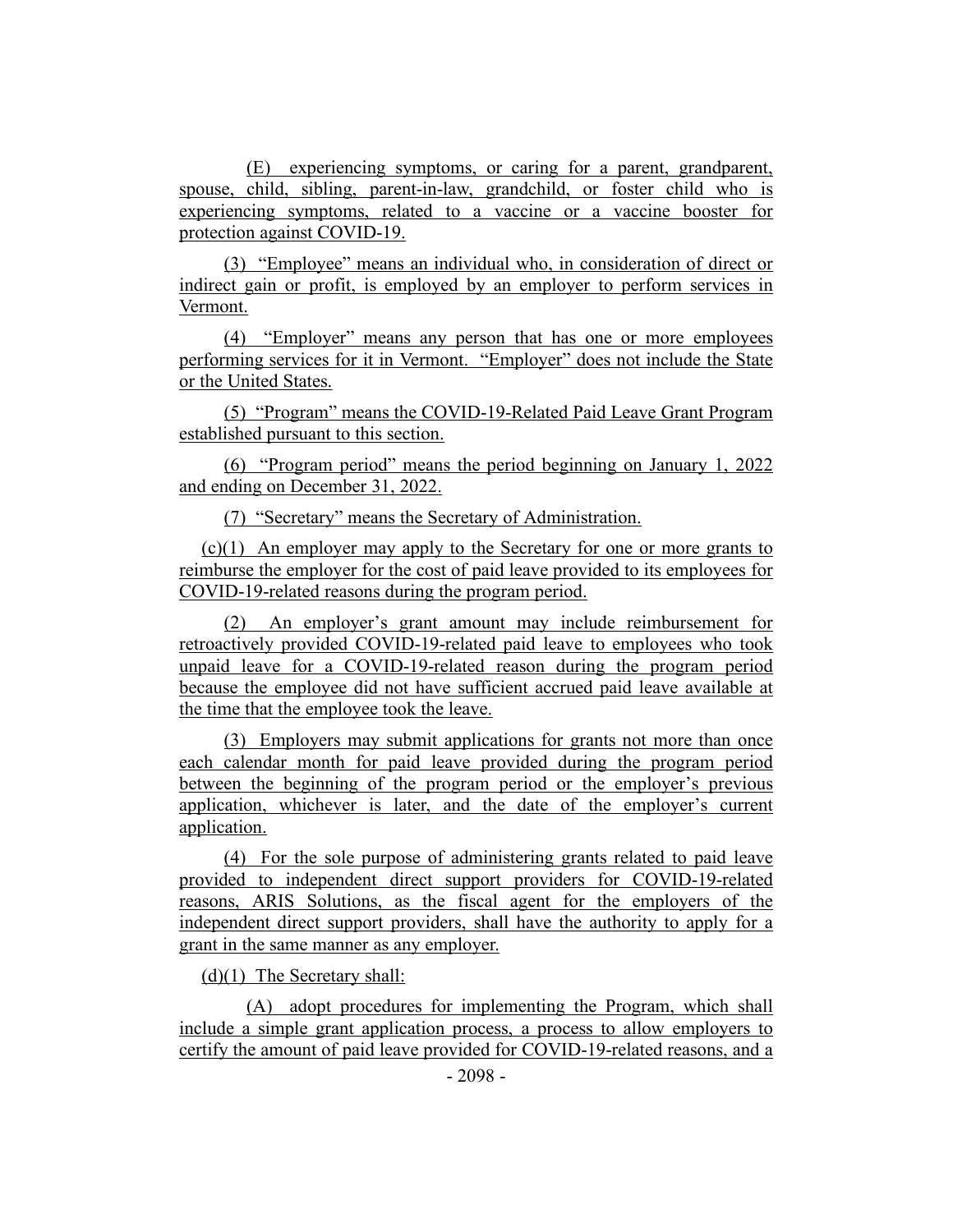process to allow employers to report on their use of the grant funds awarded pursuant to this section;

(B) promote awareness of the Program to employers;

(C) award grants to employers on a first-come, first-served basis, subject to available funding; and

(D) develop and implement an audit strategy to assess grant utilization, the performance of the Program, and compliance with Program requirements.

(2)(A) The Secretary may delegate administration of one or more aspects of the Program to other agencies and departments of the State.

(B) The Secretary may enter into agreements, memoranda of understanding, or contracts with private entities as necessary to implement or administer the Program and, notwithstanding any provision of law to the contrary, shall not be required to competitively bid any contracts entered into pursuant to this subdivision (2)(B). For the purposes of the Program, the ongoing public health risk posed by COVID-19 shall be deemed to be an emergency situation that justifies the execution of sole source contracts pursuant to Bulletin 3.5, the State's Procurement and Contracting Procedures.

(e)(1) Employers may apply for grants to either reimburse a portion of the cost of COVID-19-related paid leave provided to employees or to provide funds to be used to retroactively provide paid leave to employees who took unpaid leave for COVID-19-related reasons.

(A) For reimbursement of COVID-19-related paid leave that was already provided, the employer may, subject to the limitations of subdivision (2) of this subsection (e), apply for a grant in an amount equal the number of hours of COVID-19-related paid leave provided to each employee multiplied by the greater of either the 67 percent of the minimum wage established pursuant to 21 V.S.A. § 384 or 67 percent of the employee's regular hourly wage.

(B) For COVID-19-related paid leave that will be provided retroactively to employees who took unpaid leave for COVID-19-related reasons, the employer may, subject to the limitations of subdivision (2) of this subsection (e), apply for a grant in an amount equal the number of hours of COVID-19-related paid leave to be provided to each employee multiplied by the greater of either the 67 percent of the minimum wage established pursuant to 21 V.S.A. § 384 or 67 percent of the employee's regular hourly wage.

(2)(A) An employer may only apply for a grant in relation to COVID-19-related leave that was taken by an employee during the program period.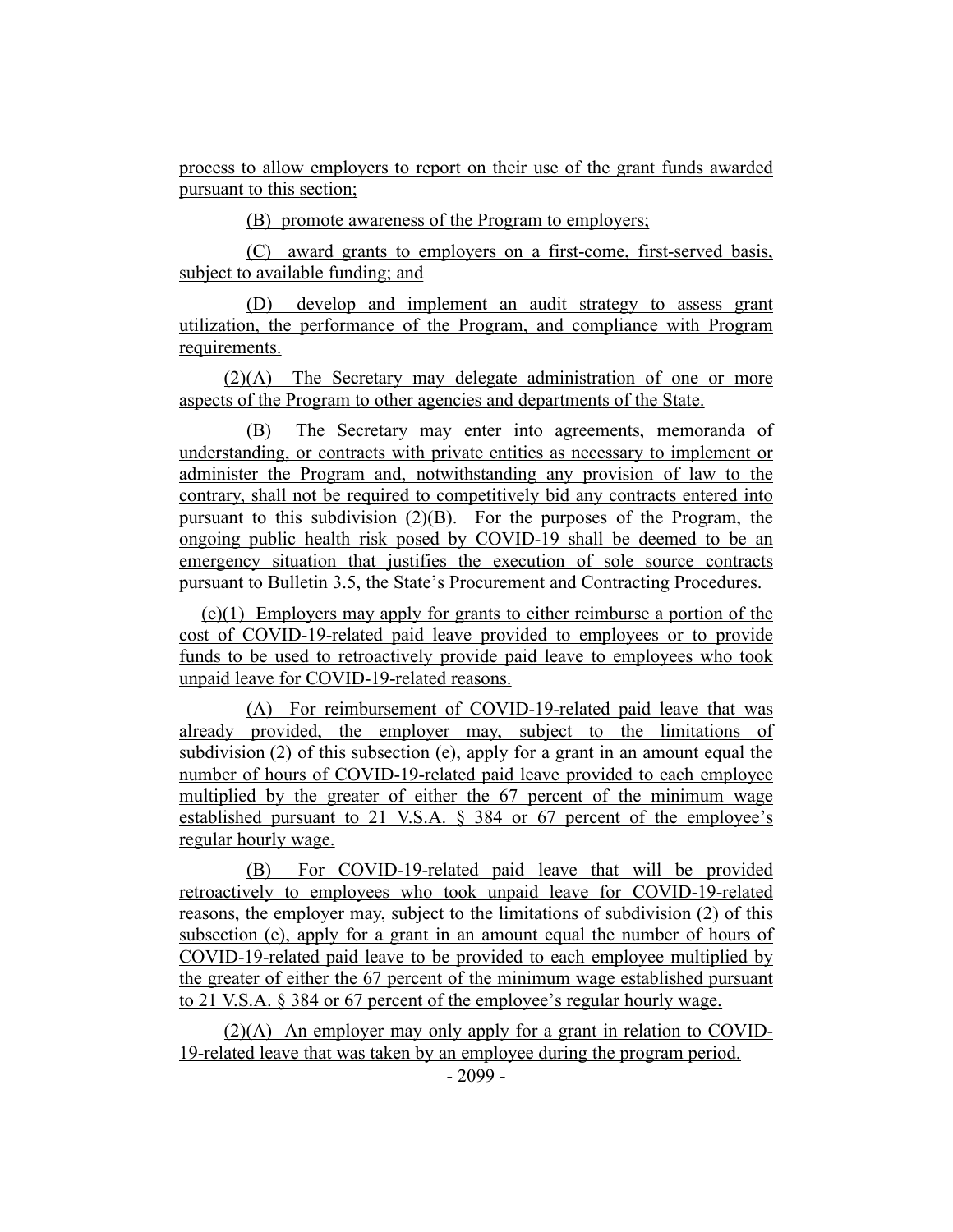(B) The maximum number of hours of COVID-19-related leave for each employee that an employer may seek grant funding for through the Program shall equal the lesser of 80 hours or two times the employee's average weekly hours worked for the employer during the six months preceding the date of the first application relating to that employee.

(C) The maximum amount that an employer shall be eligible to receive for COVID-19-related paid leave for each employee shall be not more than \$27.50 per hour of leave, with an aggregate maximum of \$2,200.00 per employee during the program period.

(f) As a condition of being eligible to receive a grant through the Program, each employer shall be required to certify:

(1) that the employer is not seeking funds in relation to any amounts of paid leave that were deducted from the employee's accrued paid leave balance at the time the COVID-19-related leave was taken unless those amounts have been restored to the employee's accrued paid leave balance;

(2) grant funds shall only be used in relation to the payment of an employee's wages for the period when the employee was absent from work for a COVID-19-related reason; and

(3) employees receiving paid leave funded by a grant shall not be required to pay an administrative fee or other charge in relation to the employer requesting the grant.

(g) Each employer that receives a grant shall, not later than March 1, 2023, report to the Agency on a form provided by the Secretary the amount of grant funds used to provide paid leave to employees and the amount of any remaining grant funds that were not spent. All unspent grant funds shall be returned to the Agency pursuant to a procedure adopted by the Secretary.

(h) Any personally identifiable information that is collected by the Program, any entity of State government performing a function of the Program, or any entity that the Secretary contracts with to perform a function of the Program shall be kept confidential and shall be exempt from inspection and copying under the Public Records Act.

\* \* \* Study of Paid Family and Medical Leave Insurance \* \* \*

Sec. 14b. FINDINGS

The General Assembly finds that:

(1) The COVID-19 pandemic highlighted the challenges that a lack of paid leave poses to employees who must be absent from work for an extended period of time due to illness or caregiving needs.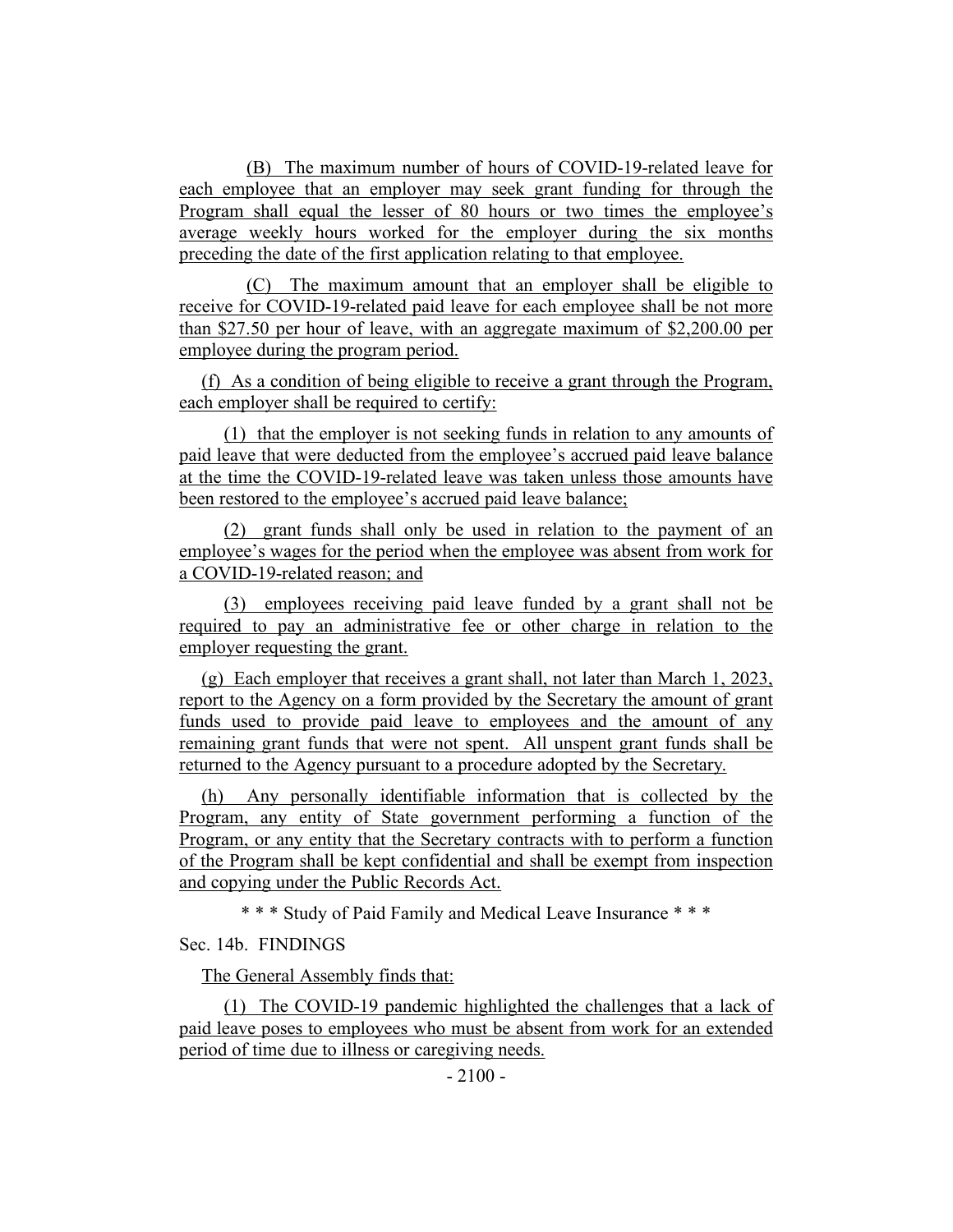(2) Paid family and medical leave insurance would provide essential income replacement for employees who must be absent from work for an extended period of time due to illness, caregiving needs, or the birth or adoption of a child.

(3) Paid family and medical leave insurance would mitigate the impact of absences on employers by providing an affordable means of providing paid leave to employees while improving employee retention.

Sec. 14c. PAID FAMILY AND MEDICAL LEAVE; TASK FORCE; REPORT

(a) Creation. There is created the Paid Family and Medical Leave Insurance Task Force to reexamine the work and report of the Study Committee on Employee Funded Paid Leave created pursuant to 2013 Acts and Resolves No. 31, Sec. 13 and to investigate proven and tested paid family and medical leave insurance programs in the United States in order to develop an understanding of the best practices and implementation possibilities for the potential enactment of an equitable and affordable paid family and medical leave insurance program in Vermont, which may include both universal and voluntary models.

(b) Membership. The Task Force shall be composed of the following members:

(1) three current members of the House of Representatives, not all from the same political party, who shall be appointed by the Speaker of the House; and

(2) three current members of the Senate, not all from the same political party, who shall be appointed by the Committee on Committees.

(c) Powers and duties.

(1) The Task Force shall examine the establishment of a paid family and medical leave program in Vermont, including the following:

(A) the potential for creating a paid family and medical leave insurance program in Vermont based on the experience of and best practices from currently operating paid family and medical leave insurance solutions in the United States that provide leave for the following purposes:

(i) bonding with a newborn or adopted child;

(ii) caring for an ill or injured family member;

(iii) the employee's own illness or injury; and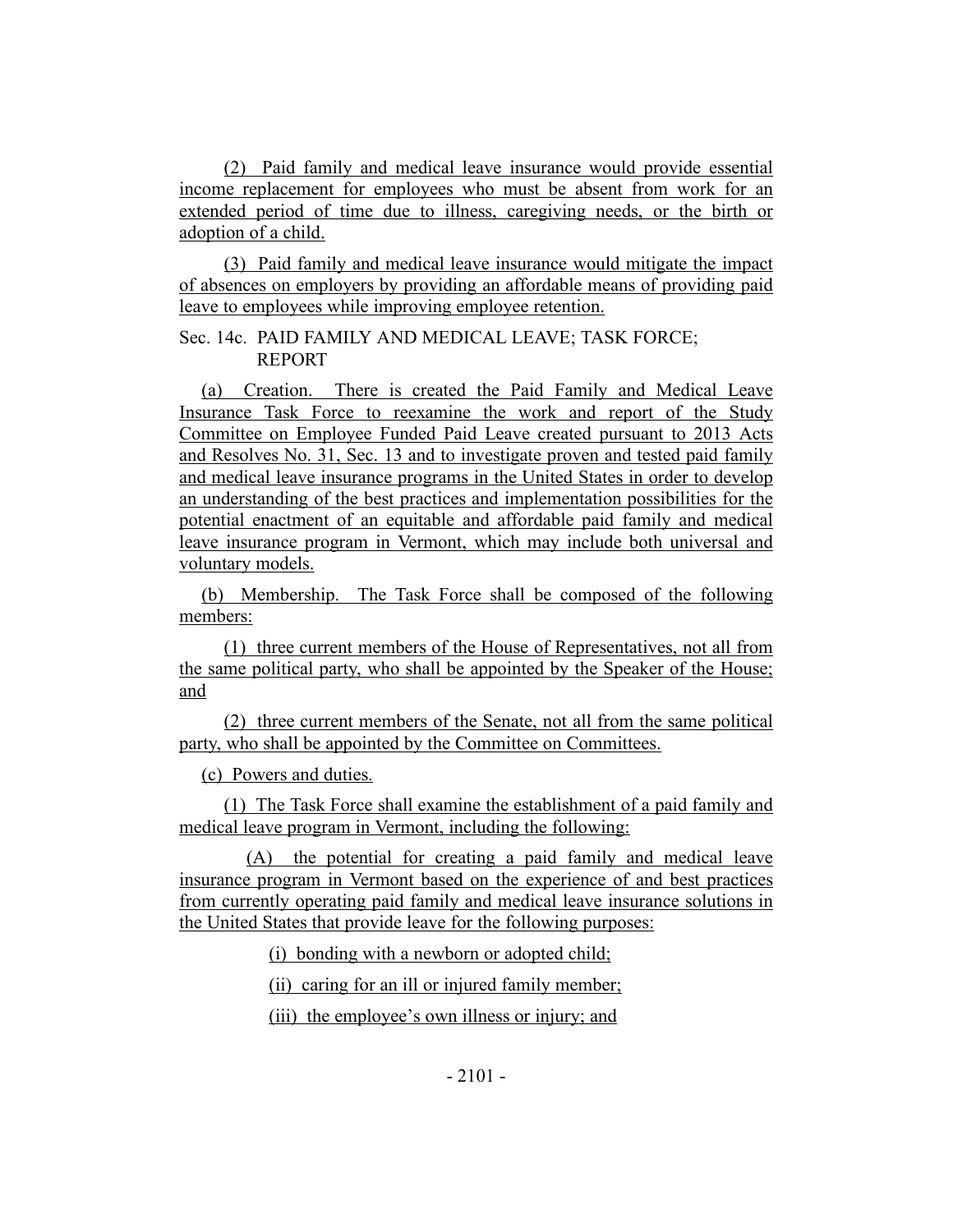(iv) exigencies related to a family member serving in the U.S. Armed Forces;

(B) based on the solutions examined pursuant to subdivision (1) of this subsection, develop and examine models and projections for the startup and implementation of similar solutions in Vermont, including:

(i) potential start-up and administrative costs;

(ii) administrative requirements and considerations;

(iii) advantages relative to the other models;

(iv) examples from other jurisdictions and the experience of the programs in those jurisdictions;

(v) benefits and drawbacks; and

(vi) any other considerations that the Task Force determines are relevant;

(C) opportunities to utilize tested and proven administrative models or public-private partnerships to reduce administrative costs of a paid family and medical leave insurance program or to enable a paid family and medical leave insurance benefits to be established more quickly; and

(D) considerations related to the potential enactment of a federal paid family and medical leave insurance program, including any measures that may be necessary to ensure that a potential State program could adapt to and complement the coverage provided by any federal program.

(2) The Task Force shall consult with affected stakeholders and interested parties, including stakeholders and interested parties representing:

(A) the labor community;

(B) Vermont businesses;

(C) groups advocating for gender equity;

(D) Vermonters who are Black, Indigenous, or a Person of Color; and

(E) children and families.

(d) Assistance.

(1) The Task Force shall have the administrative assistance of the Office of Legislative Operations, the technical assistance of the Joint Fiscal Office, and the legal assistance of the Office of Legislative Counsel.

(2) The Task Force may contract with one or more entities or individuals for purposes of modeling and actuarial projections.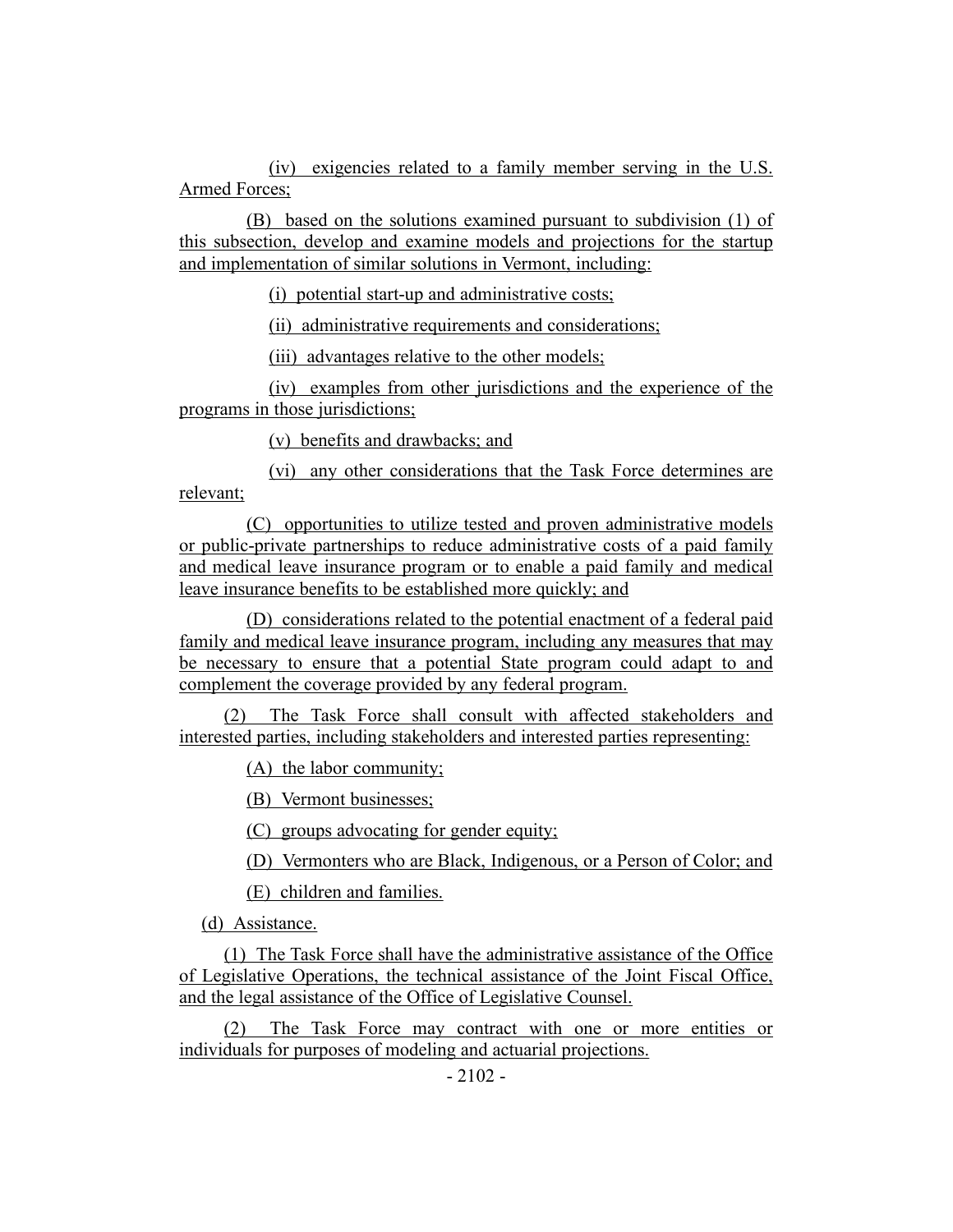(e) Report. On or before January 15, 2023, the Task Force shall submit a written report to the House Committee on General, Housing, and Military Affairs and the Senate Committee on Economic Development, Housing and General Affairs with its findings and any recommendations for legislative action. The Task Force's report may take the form of draft legislation.

(f) Meetings.

(1) The Office of Legislative Operations shall call the first meeting of the Committee to occur on or before September 15, 2022.

(2) The Task Force shall select a chair from among its members at the first meeting.

(3) A majority of the membership shall constitute a quorum.

(4) The Task Force shall cease to exist on January 30, 2023.

(g) Compensation and reimbursement. For attendance at meetings during adjournment of the General Assembly, a legislative member of the Task Force shall be entitled to per diem compensation and reimbursement of expenses pursuant to 2 V.S.A. § 23 for not more than six meetings.

(h) Appropriation. The sum of \$200,000.00 is appropriated to the General Assembly from the American Rescue Plan Act (ARPA) – Coronavirus State Fiscal Recovery Funds in fiscal year 2023 for per diem compensation and reimbursement of expenses for members of the Task Force and for expenses related to modeling and actuarial projections.

\* \* \* Unemployment Insurance Benefits \* \* \*

Sec. 14d. FINDINGS

The General Assembly finds that:

(1) The COVID-19 pandemic caused significant disruption to Vermont's economy and resulted in unprecedented levels of unemployment.

(2) Unemployment insurance benefits provide only partial wage replacement, making it hard for unemployed individuals to afford basic necessities and living expenses.

(3) Significant inflation caused by supply chain, economic, and workforce disruptions related to the COVID-19 pandemic are making it increasingly difficult for unemployed individuals to afford basic necessities and living expenses.

(4) Temporarily increasing the weekly unemployment insurance benefit amount for unemployed individuals will help to mitigate the impact of the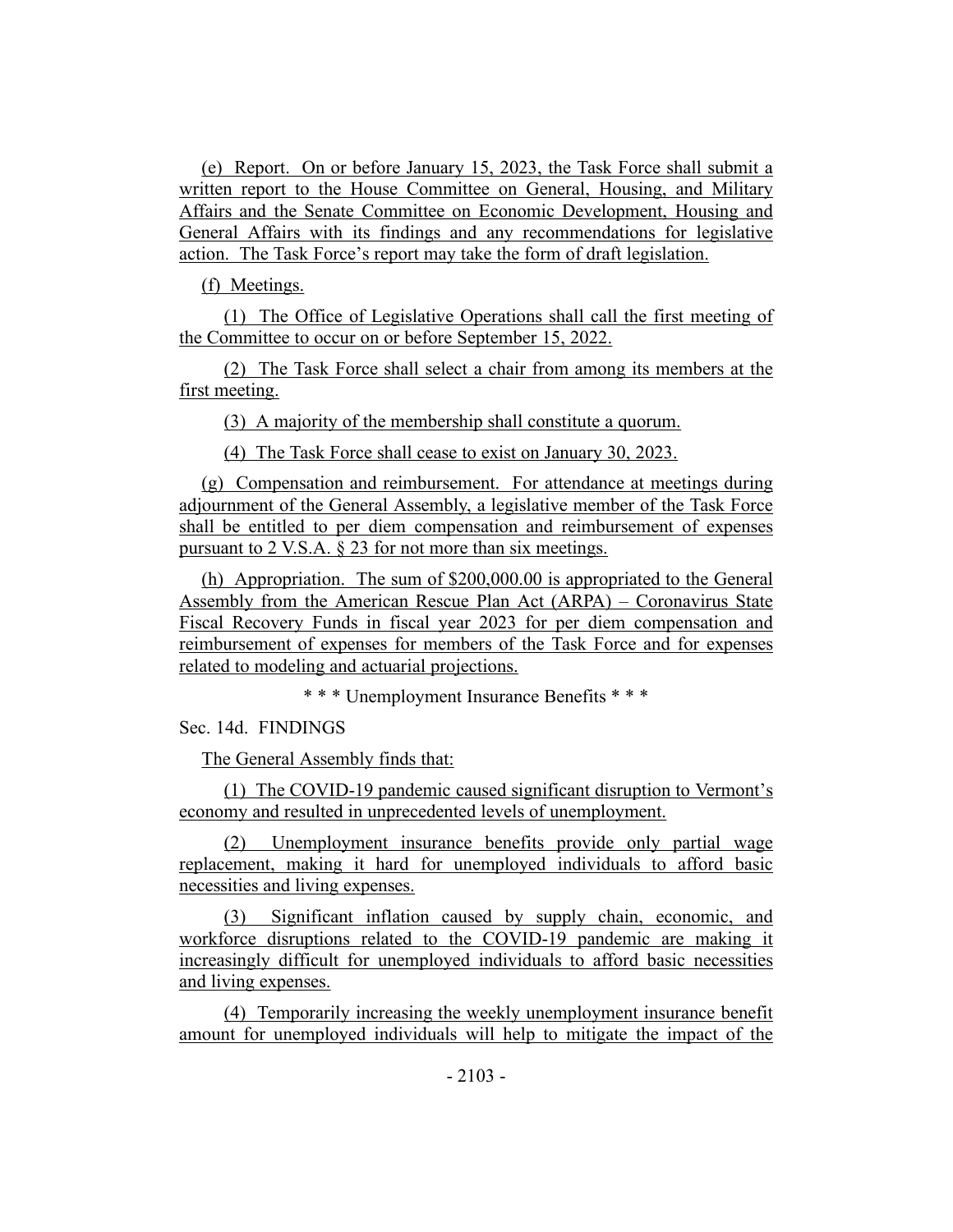COVID-19 pandemic on the unemployed individuals' ability to afford basic necessities and living expenses.

(5) The General Assembly previously enacted a \$25.00 supplemental increase to the weekly unemployment insurance benefit amount in 2021 Acts and Resolves No. 51, Sec. 11. However, the terms of that supplemental increase did not conform to federal requirements, and it never took effect. Enacting a supplemental \$25.00 weekly unemployment insurance benefit that will later be replaced by a temporary \$25.00 increase in the weekly unemployment insurance benefit amount will fulfill the commitment made by the General Assembly in 2021 Acts and Resolves No. 51, Sec. 11.

Sec. 14e. 2021 Acts and Resolves No. 51, Sec. 17(a)(4) is amended to read:

(4) Sec. 12 (repeal of supplemental weekly benefit) shall take effect upon the payment of a cumulative total of \$100,000,000.00 in supplemental benefits pursuant to 21 V.S.A. § 1338(e)(2) on October 7, 2021 and shall apply prospectively to all benefit payments in the next week and each subsequent week.

Sec. 14f. 21 V.S.A. § 1341 is added to read:

# § 1341. UNEMPLOYMENT INSURANCE COVID-19 SUPPLEMENTAL BENEFIT

(a) Beginning on July 1, 2022, in addition to the amount of regular unemployment insurance benefits provided pursuant to section 1338 of this title, each individual who qualifies for benefits pursuant to the provisions of this chapter shall receive a separate supplemental benefit of \$25.00 each week.

(b) Benefits provided pursuant to this section shall be paid from the Unemployment Insurance COVID-19 Supplemental Benefit Special Fund established pursuant to section 1342 of this chapter.

Sec. 14g. 21 V.S.A. § 1342 is added to read:

# § 1342. UNEMPLOYMENT INSURANCE COVID-19 SUPPLEMENTAL BENEFIT SPECIAL FUND

There is established the Unemployment Insurance COVID-19 Supplemental Benefit Special Fund, which shall be managed in accordance with 32 V.S.A. chapter 7, subchapter 5. The Fund shall consist of any amounts appropriated to the Fund. The Commissioner may seek and accept grants from any source, public or private, to be dedicated for deposit into the Special Fund. The Commissioner shall use the Fund to provide the Supplemental Benefit established pursuant to section 1341 of this chapter and to pay all necessary costs associated with the administration of the Supplemental Benefit and of the Fund.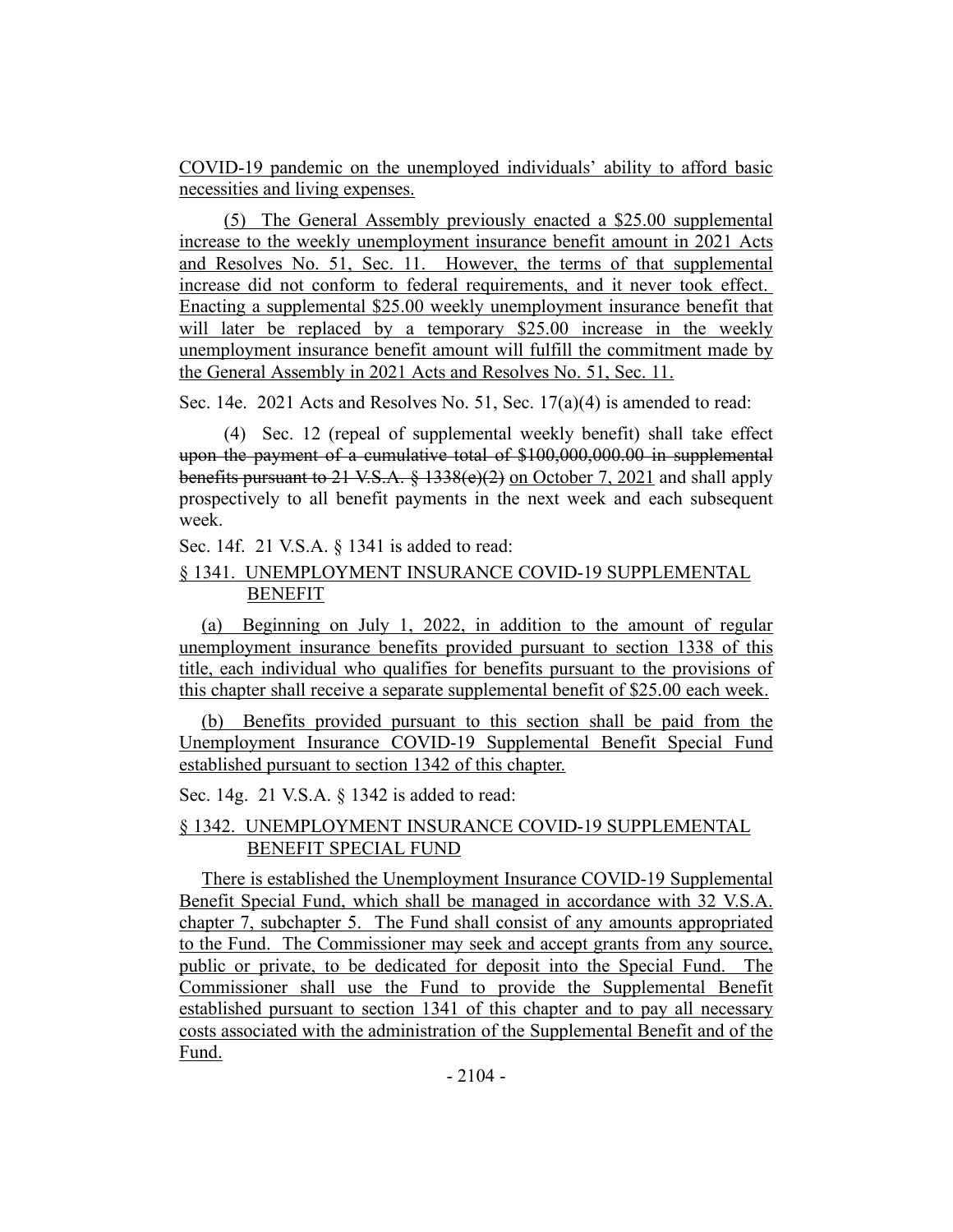#### Sec. 14h. APPROPRIATION

\$8,000,000.00 is appropriated from the American Rescue Plan Act (ARPA) – Coronavirus State Fiscal Recovery Funds to the Unemployment Insurance COVID-19 Supplemental Benefit Special Fund established pursuant to 21 V.S.A. § 1342. Not more than five percent of the amount appropriated may be used for administrative costs related to the implementation and payment of the Unemployment Insurance COVID-19 Supplemental Benefit established pursuant to 21 V.S.A. § 1341.

Sec. 14i. REPEALS

21 V.S.A. § 1341 (Unemployment Insurance COVID-19 Supplemental Benefit) and 21 V.S.A. § 1342 (Unemployment Insurance COVID-19 Supplemental Benefit Special Fund) are repealed on July 1, 2024.

Sec. 14j. 21 V.S.A. § 1338 is amended to read:

§ 1338. WEEKLY BENEFITS

\* \* \*

(e) An individual's weekly benefit amount shall be determined by dividing the individual's two high quarter total subject wages required under subdivision  $(d)(1)$  of this section by 45 and adding \$25.00 to the resulting quotient, provided that the weekly benefit amount so determined shall not exceed the maximum weekly benefit amount computed pursuant to subsection (f) of this section.

(f)(1) The maximum weekly benefit amount shall be annually adjusted on the first day of the first calendar week in July to an amount equal to the sum of \$25.00 plus 57 percent of the State annual average weekly wage as determined by subsection (g) of this section.

\* \* \*

## Sec. 14k. MODIFICATION OF UNEMPLOYMENT INSURANCE MAINFRAME CODE; ANNUAL REPORT; INDEPENDENT VERIFICATION

(a)(1) The Commissioner of Labor shall develop and implement changes to the unemployment insurance mainframe software or develop a modernized information technology system necessary to implement on January 1, 2025 the changes to the unemployment insurance weekly benefit amount enacted pursuant to Sec. 14j of this act. The changes to the mainframe or the modernized information technology system, as applicable, shall be developed and implemented in a manner that minimizes risk to the operation of the mainframe and the functions of the unemployment insurance program.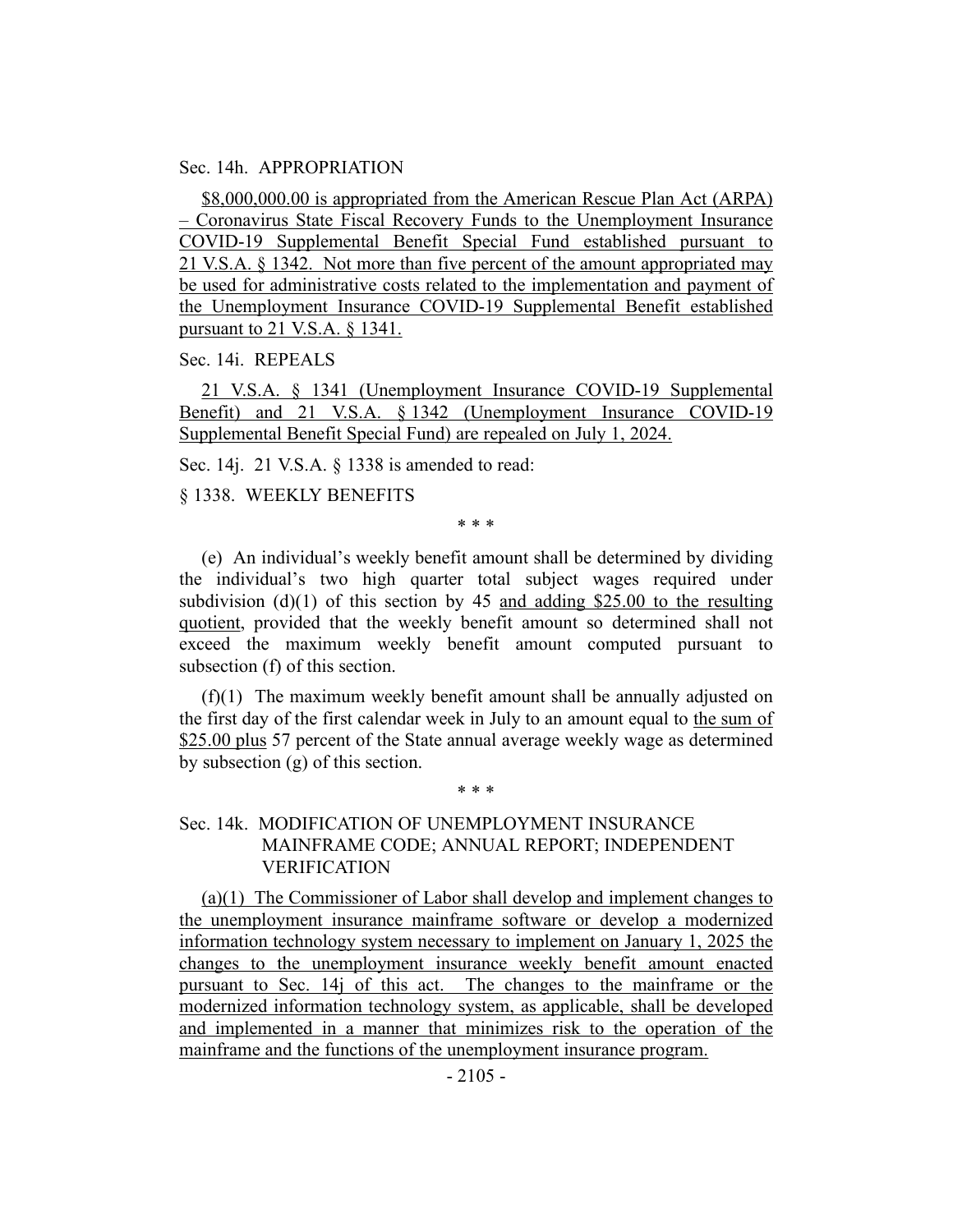(2) The Commissioner of Labor and the Secretary of Digital Services shall, to the greatest extent possible, plan and carry out the development and implementation of a modernized information technology system for the unemployment insurance program so that the modernized system is available in time to implement on January 1, 2025 the changes to the unemployment insurance weekly benefit amount enacted pursuant to Sec. 14j of this act.

(b) The Commissioner of Labor shall, on or before January 15, 2023 and January 15, 2024, submit a written report to the House Committee on Commerce and Economic Development, the Senate Committee on Economic Development, Housing and General Affairs, and the Legislative Information Technology Consultant retained by the Joint Fiscal Office detailing the actions taken and progress made in carrying out the requirements of subsection (a) of this section, the anticipated timeline for being able to implement the changes to the unemployment insurance weekly benefit amount enacted pursuant to Sec. 14j of this act, and potential implementation risks identified during the development process.

(c) The Legislative Information Technology Consultant shall, on or before February 15, 2023 and February 15, 2024, submit to the House Committee on Commerce and Economic Development and the Senate Committee on Economic Development, Housing and General Affairs a review of the report submitted pursuant to subsection (b) of this section. The review shall include an assessment of whether the Department of Labor will be able to implement the changes to the unemployment insurance weekly benefit amount enacted pursuant to Sec. 14j of this act by January 1, 2025 and shall identify any potential risks or concerns related to implementation that are not addressed in the Commissioner's report.

Sec. 14l. 21 V.S.A. § 1338 is amended to read:

§ 1338. WEEKLY BENEFITS

\* \* \*

(e) An individual's weekly benefit amount shall be determined by dividing the individual's two high quarter total subject wages required under subdivision (d)(1) of this section by 45 and adding  $$25.00$  to the resulting quotient, provided that the weekly benefit amount so determined shall not exceed the maximum weekly benefit amount computed pursuant to subsection (f) of this section.

(f)(1) The maximum weekly benefit amount shall be annually adjusted on the first day of the first calendar week in July to an amount equal to the sum of \$25.00 plus 57 percent of the State annual average weekly wage as determined by subsection (g) of this section.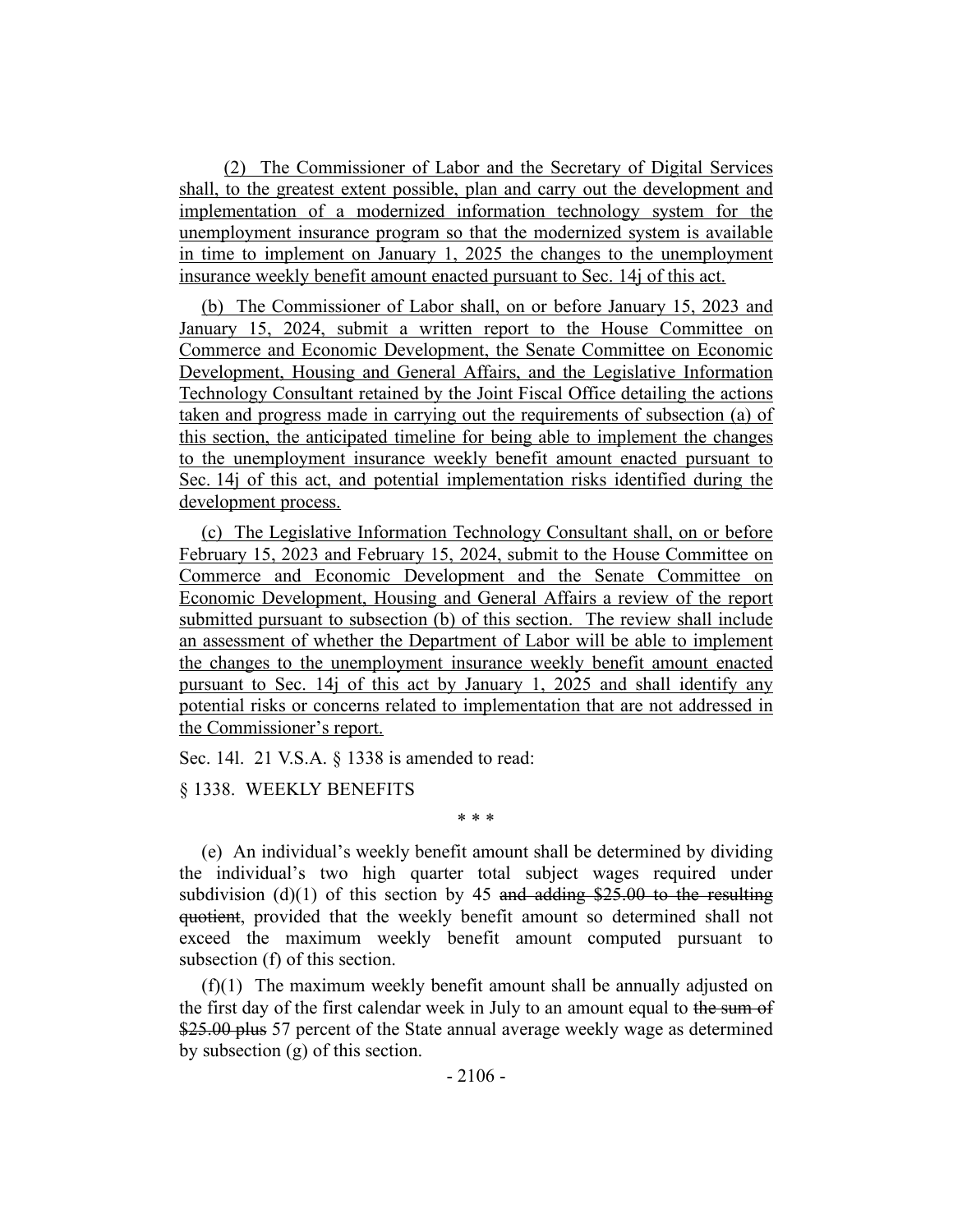\* \* \*

#### \* \* \* Appropriations \* \* \*

### Sec. 15. APPROPRIATIONS

(a) Recruitment and marketing. In fiscal year 2023, the following amounts are appropriated from the sources, to the recipients, and for the purposes specified:

(1) Worker recruitment. The amount of \$6,000,000.00 is appropriated from the General Fund to the Agency of Commerce and Community Development for worker recruitment activities as follows:

(A) \$1,000,0000.00 to the Agency's base budget for the relocated and remote worker program; and

(B) \$5,000,000.00 in one-time funding for the program in fiscal year 2023.

(2) Tourism and marketing; relocation. In fiscal year 2023, the following amounts are appropriated from the General Fund to the Department of Tourism and Marketing, which the Department shall expend over two years:

(A) \$1,200,000.00 to support a regional relocation network; and

(B) \$3,000,000.00 for marketing and promotion.

(b) Capital Investment Program. In fiscal year 2023:

(1) The amount of \$40,000,000.00 is appropriated from the American Rescue Plan Act (ARPA) – Coronavirus State Fiscal Recovery Funds to the Agency of Commerce and Community Development for the Capital Investment Program.

(2) The Agency of Commerce and Community Development shall reallocate any remaining funds appropriated pursuant to it by 2021 Acts and Resolves No. 74, Sec. G.300(a)(13) for Economic Recovery grants to the Capital Investment Program.

*(c) VEDA Short-Term Forgivable Loan Program. In fiscal year 2022, the amount of \$20,000,000.00 is appropriated from the American Rescue Plan Act (ARPA) – Coronavirus State Fiscal Recovery Funds to the Vermont Economic Development Authority for the VEDA Forgivable Loan Program.*

(d) Brownfields. In fiscal year 2023, the amount of \$6,000,000.00 is appropriated from the General Fund to the Agency of Commerce and Community Development to be used in the same manner as the Brownfields Revitalization Fund established by 10 V.S.A. § 6654, except notwithstanding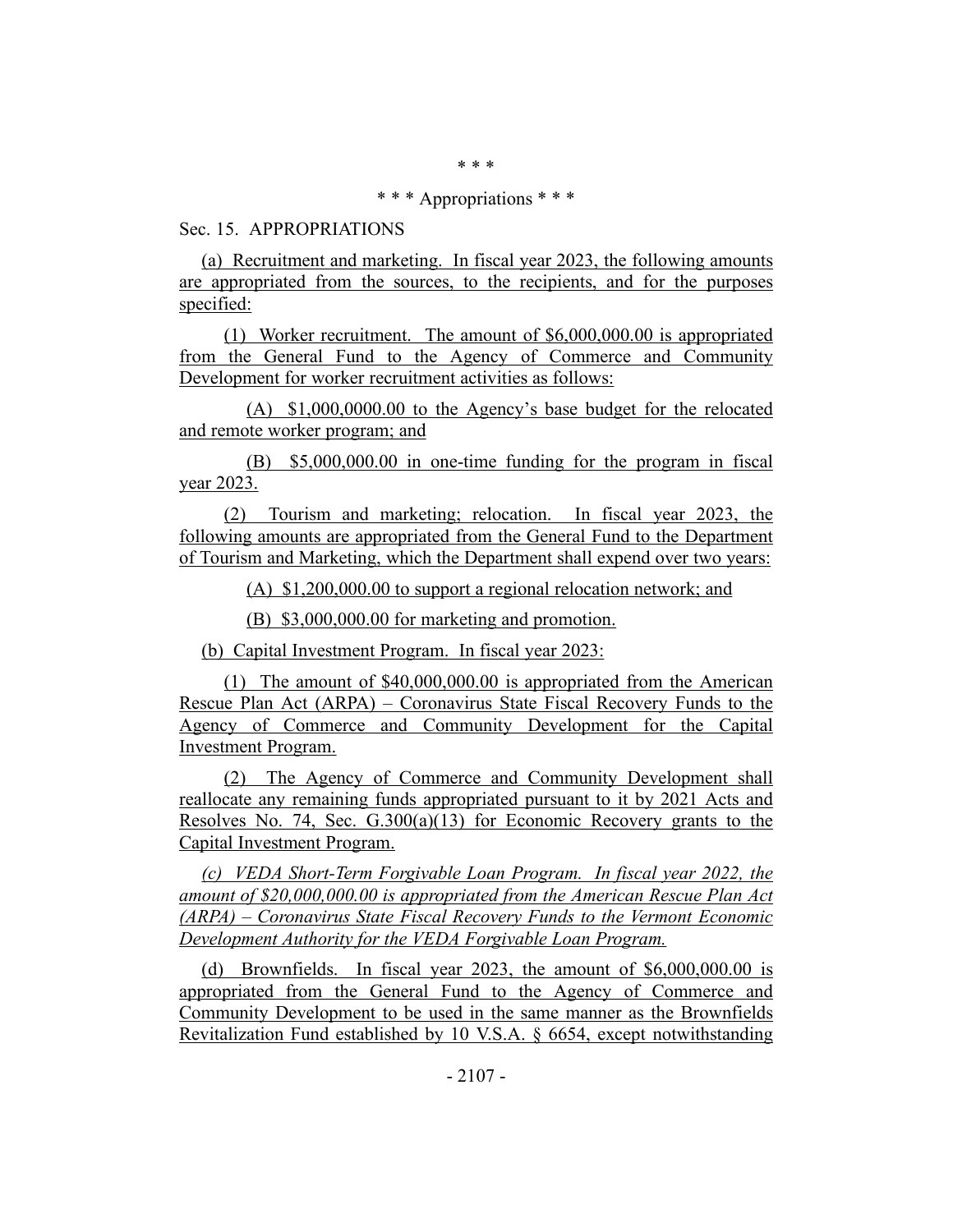the grant limitations in 10 V.S.A.  $\&$  6654, projects supported by this appropriation shall not be limited to \$200,000.00 grants per parcel.

(e) Downtown development. Of the amounts appropriated to the Agency of Commerce and Community Development in Fiscal Year 2023 for the Better Places Program, Think Vermont initiative, or other programs that promote downtown development, the Agency may allocate not more than \$485,000 to provide funding to one or more nonprofit organizations that sponsor a downtown designation to:

(1) expand the ability of the downtown organizations to educate, guide, and partner with businesses, non-profit, and community organizations to strengthen downtown models, and leverage state funding to incentivize broader participation;

(2) support marketing, content development, and increased digital reach for downtown organizations, individually and collectively; and

(3) support communication within the coordinated effort of these statemandated organizations to leverage successes.

\* \* \* Sports Betting Study Committee \* \* \*

Sec. 16. SPORTS BETTING; FINDINGS

The General Assembly finds that:

(1) An estimated 28 percent of adults in the United States bet on sports and 46 percent of adults say that they have an interest in betting on sports.

(2) Based on current participation rates and expected growth, it is estimated that Vermont could generate from \$640,000.00 to \$4.8 million in the first year of sports betting revenue taxes and \$1.3 million to \$10.3 million in the second year, depending on the regulatory model chosen by the General Assembly.

(3) As of March 2022, 31 states and the District of Columbia have some form of active legal sports betting operations while an additional three states have enacted laws or adopted ballot measures to permit legal sports betting.

(4) Legislation has also been introduced in at least 14 of the states without a legal sports betting market, including Vermont, to legalize, regulate, and tax sports betting.

(5) Given the widespread participation in sports betting, the General Assembly finds that careful examination of whether and how best to regulate sports betting in Vermont and protect Vermonters involved in sports betting is necessary.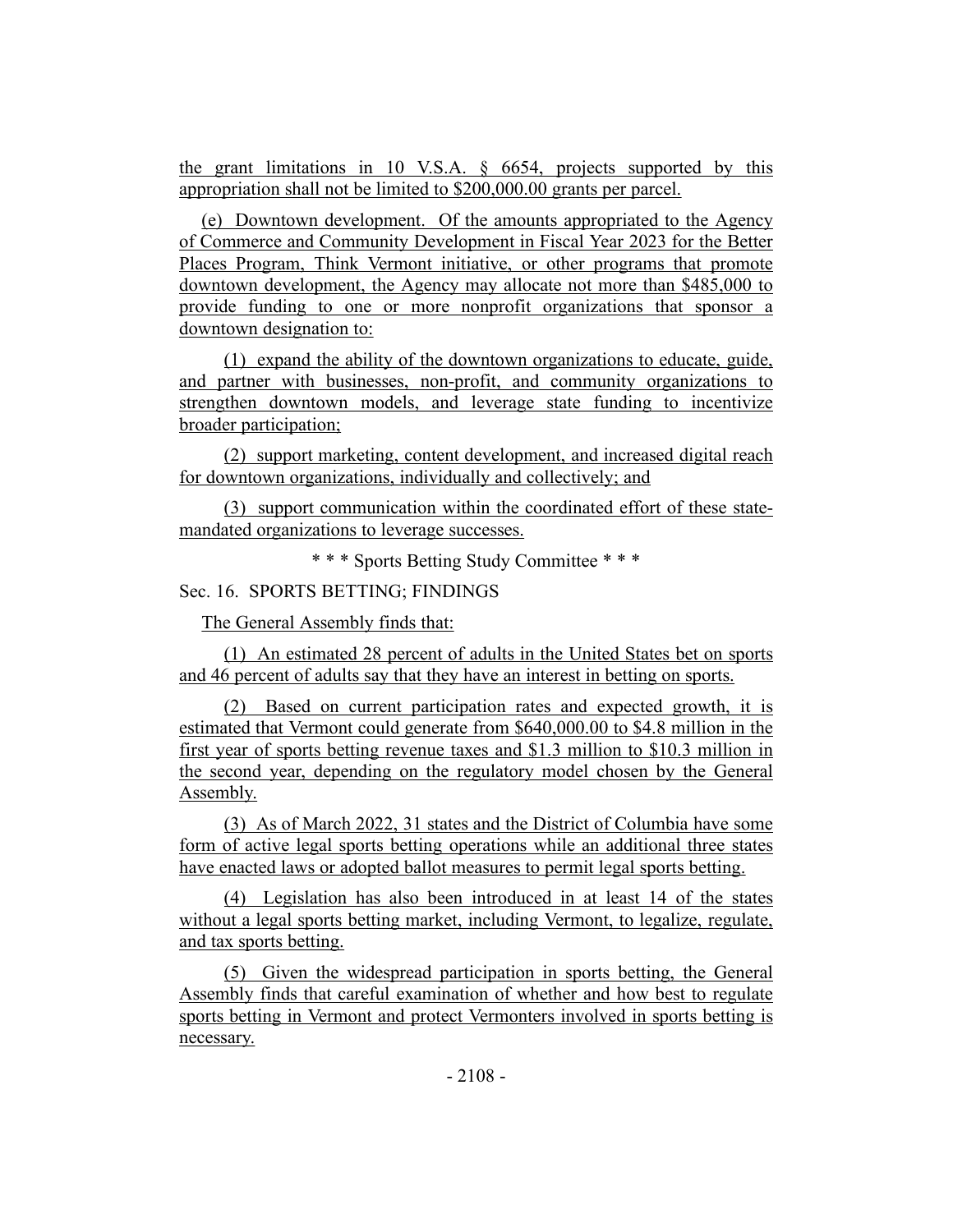Sec. 17. SPORTS BETTING; STUDY COMMITTEE; REPORT

(a) Creation. There is created the Sports Betting Study Committee to examine whether and how to regulate sports betting in Vermont.

(b) Membership. The Study Committee shall be composed of the following members:

(1) the Attorney General or designee;

(2) the Commissioner of Liquor and Lottery or designee;

(3) the Commissioner of Taxes or designee;

(4) the Secretary of State or designee;

(5) the Secretary of Commerce and Community Development or designee;

(6) two current members of the Senate, who shall be appointed by the Committee on Committees; and

(7) two current members of the House, who shall be appointed by the Speaker of the House.

(c) Powers and duties. The Study Committee shall examine the sports betting study conducted by the Office of Legislative Counsel and Joint Fiscal Office and shall study various models for legalizing, taxing, and regulating sports betting, including the following issues:

(1) studies carried out by other states concerning the legalization, taxation, and regulation of sports betting;

(2) laws enacted by other states to legalize, tax, and regulate sports betting;

(3) potential models for legalizing and regulating sports betting in Vermont, including any advantages or drawbacks to each model;

(4) potential models for legalizing and regulating online sports betting, including any advantages or drawbacks to each model;

(5) potential tax and fee structures for sports betting activities;

(6) potential restrictions or limitations on the types of sports that may be bet on, including whether and to what extent restrictions should be imposed with respect to the participant age, amateur status, and location of sporting events that may be bet on; and

(7) potential impacts on various socioeconomic and demographic groups and on problem gambling and the resources necessary to address the identified impacts.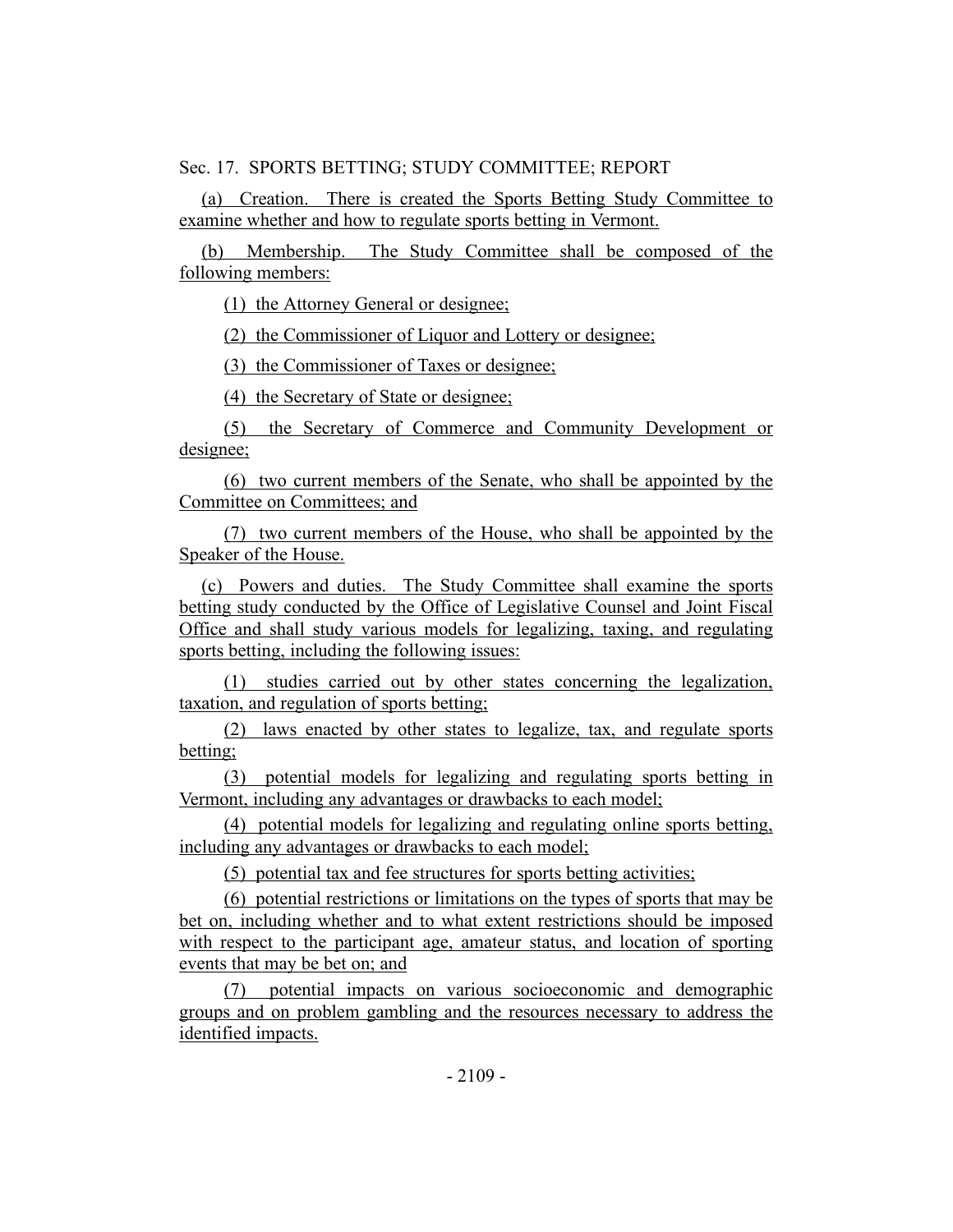(d) Assistance. The Committee shall have the administrative, technical, and legal assistance of the Office of Legislative Council and the Joint Fiscal Office.

(e) Report. On or before December 15, 2022, the Study Committee shall submit a written report to the House Committee on General, Housing, and Military Affairs and the Senate Committee on Economic Development, Housing and General Affairs with its findings, recommendations for legislative action, and a draft of proposed legislation.

(f) Meetings.

(1) The Attorney General or designee shall call the first meeting of the Committee to occur on or before September 1, 2022.

(2) The Committee shall select a chair from among its members at the first meeting.

(3) A majority of the membership shall constitute a quorum.

(4) The Committee shall cease to exist on December 30, 2022.

(g) Compensation and reimbursement. For attendance at meetings during adjournment of the General Assembly, legislative members of the Committee serving in their capacity as a legislator shall be entitled to per diem compensation and reimbursement of expenses pursuant to 2 V.S.A. § 406 for not more than four meetings. These payments shall be made from monies appropriated to the General Assembly.

\* \* \* Effective Dates \* \* \*

Sec. 18. EFFECTIVE DATES

(a) Sec. 4 (Capital Investment Grant Program), Sec. 5 (VEDA Short-Term Forgivable Loan Program), and Sec. 15(b)–(d) (appropriations) shall take effect on passage.

(b) Notwithstanding 1 V.S.A. § 214, Sec. 14e (repeal of prior unemployment insurance supplemental benefit) shall take effect retroactively on October 7, 2021.

 $(c)(1)$  Sec. 14f (temporary unemployment insurance supplemental benefit) shall take effect on July 1, 2022 and apply to benefit weeks beginning after that date.

(2) Secs. 14g (special fund), 14h (appropriation for temporary unemployment insurance supplemental benefit), and 14i (sunset of unemployment insurance supplemental benefit) shall take effect on July 1, 2022.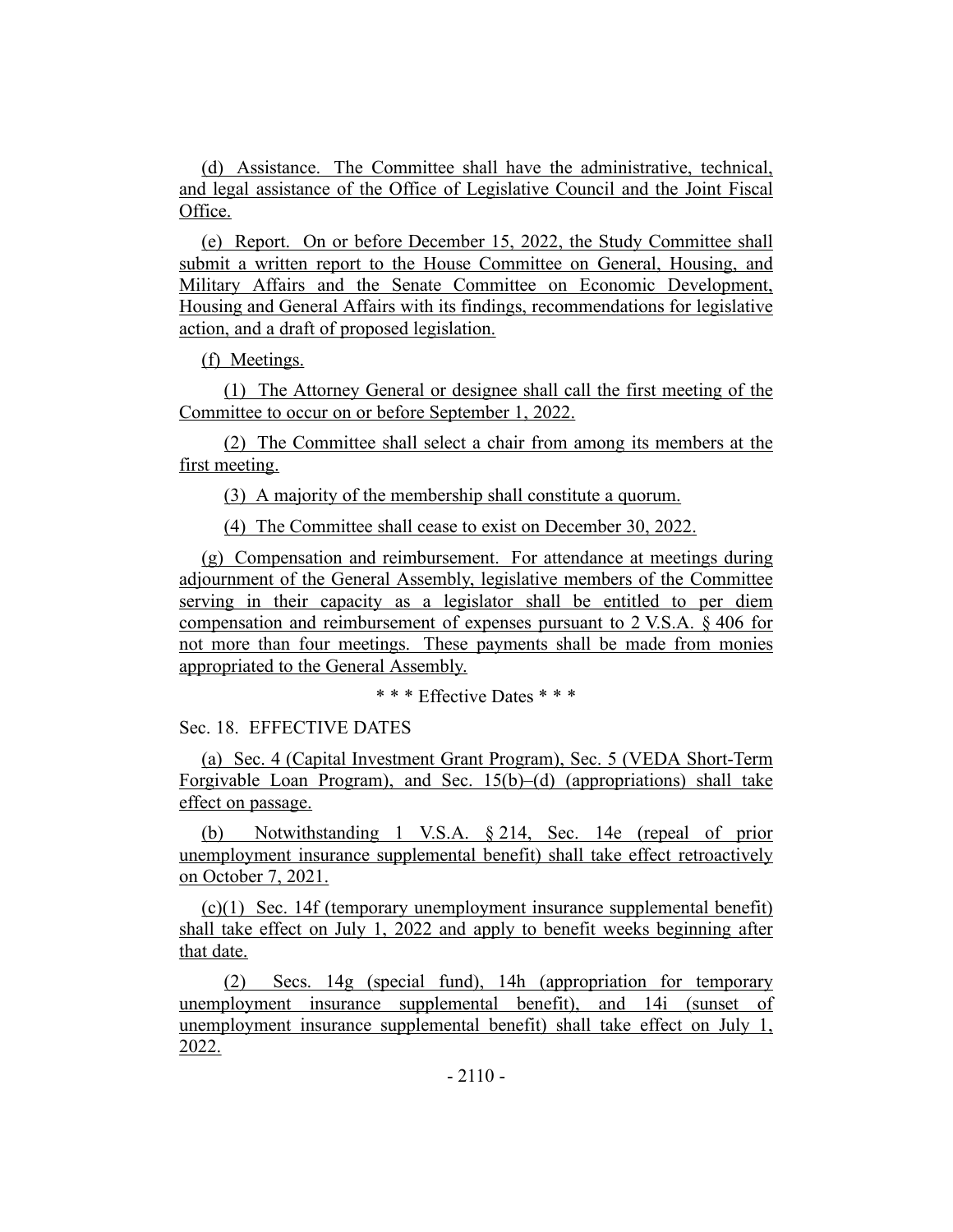(d) Sec. 14j (increase in unemployment insurance weekly benefit amount) shall take effect on July 1, 2024 and shall apply to benefit weeks beginning after that date.

(e) Sec. 14l (prospective repeal of unemployment insurance benefit increase) shall take effect upon the payment of a cumulative total of  $$92,000,000.00$  in additional benefits pursuant to 21 V.S.A.  $§$  1338(e) when compared to the rate at which benefits would have been paid under the formula set forth in 21 V.S.A. § 1338(e) on June 30, 2024 and shall apply to benefit weeks beginning after that date.

(f) Sec. 14k (report on implementation of change to unemployment insurance weekly benefit) shall take effect on passage.

(g) All remaining sections of this act shall take effect on July 1, 2022.

(Committee vote: 5-0-0)

(For House amendments, see House Journal for March 24, 2021, pages 424- 449)

## **CONCURRENT RESOLUTIONS FOR ACTION**

### **Concurrent Resolutions For Action Under Joint Rule 16**

The following joint concurrent resolutions have been introduced for approval by the Senate and House. They will be adopted by the Senate unless a Senator requests floor consideration before the end of the session. Requests for floor consideration should be communicated to the Secretary's Office.

**H.C.R. 122 - 127** (For text of Resolutions, see Addendum to House Calendar for March 24, 2022)

#### **CONFIRMATIONS**

The following appointments will be considered by the Senate, as a group, under suspension of the Rules, as moved by the President *pro tempore,* for confirmation together and without debate, by consent thereby given by the Senate. However, upon request of any senator, any appointment may be singled out and acted upon separately by the Senate, with consideration given to the report of the Committee to which the appointment was referred, and with full debate; and further, all appointments for the positions of Secretaries of Agencies, Commissioners of Departments, Judges, Magistrates, and members of the Public Utility Commission shall be fully and separately acted upon.

Justin Patrick Jiron of Underhill – Superior Court Judge – By Sen. Baruth for the Committee on Judiciary. (2/25/22)